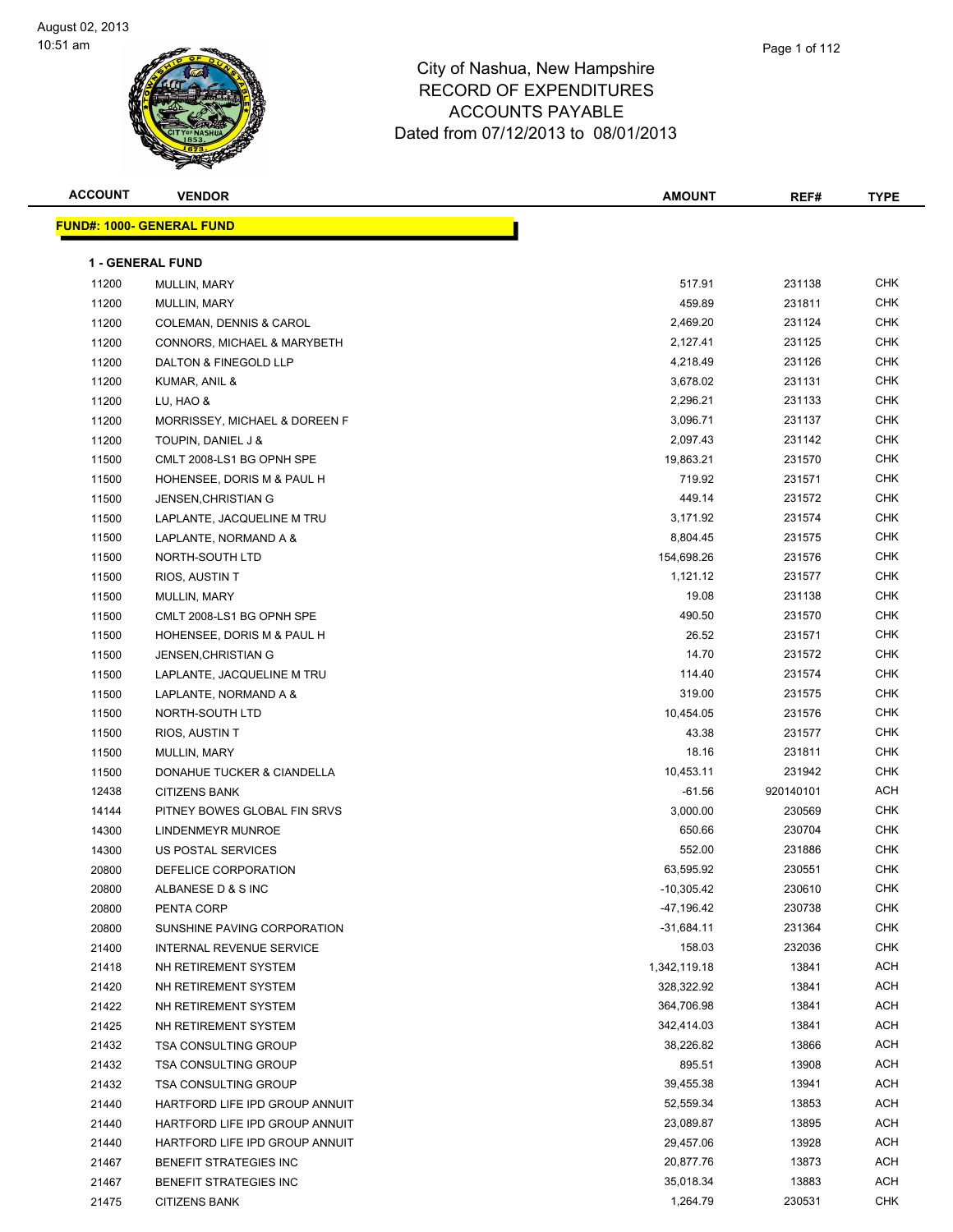

| ampshire      |  |
|---------------|--|
| <b>ITURES</b> |  |
|               |  |

Page 2 of 112

| <b>ACCOUNT</b> | <b>VENDOR</b>                    | <b>AMOUNT</b> | REF#   | <b>TYPE</b> |
|----------------|----------------------------------|---------------|--------|-------------|
|                | <b>FUND#: 1000- GENERAL FUND</b> |               |        |             |
|                |                                  |               |        |             |
|                | <b>1 - GENERAL FUND</b>          |               |        |             |
| 21475          | <b>CITIZENS BANK</b>             | 1,747.11      | 231143 | <b>CHK</b>  |
| 21475          | <b>CITIZENS BANK</b>             | 3,000.00      | 231158 | <b>CHK</b>  |
| 21475          | <b>CITIZENS BANK</b>             | 1,264.79      | 231638 | <b>CHK</b>  |
| 21475          | <b>CITIZENS BANK</b>             | 1,798.16      | 231847 | <b>CHK</b>  |
| 21485          | AFSCME COUNCIL 93/LOCAL 365 SC   | 1,989.00      | 13850  | ACH         |
| 21485          | <b>FIREFIGHTERS LOCAL 789</b>    | 3,808.05      | 13852  | ACH         |
| 21485          | <b>IAFF LOCAL 789</b>            | 228.00        | 13854  | ACH         |
| 21485          | NASHUA POLICE COMMUNICATIONS U   | 154.00        | 13857  | ACH         |
| 21485          | NASHUA POLICE PATROLMANS ASSOC   | 936.00        | 13858  | ACH         |
| 21485          | NASHUA POLICE RELIEF ASSOCIATI   | 799.00        | 13859  | <b>ACH</b>  |
| 21485          | NASHUA POLICE SUPERVISORS ASSO   | 403.00        | 13860  | <b>ACH</b>  |
| 21485          | NPLE-LOCAL 4831                  | 241.69        | 13862  | ACH         |
| 21485          | <b>TEAMSTERS UNION LOCAL 633</b> | 264.42        | 13864  | ACH         |
| 21485          | TREAS NASHUA TEACHERS UNION 10   | 15,529.27     | 13865  | ACH         |
| 21485          | UAW LOCAL 2232                   | 715.38        | 13867  | <b>ACH</b>  |
| 21485          | AFSCME COUNCIL 93/LOCAL 365 SC   | 1,998.00      | 13892  | ACH         |
| 21485          | <b>FIREFIGHTERS LOCAL 789</b>    | 3,855.95      | 13894  | ACH         |
| 21485          | IAFF LOCAL 789                   | 228.00        | 13896  | ACH         |
| 21485          | NASHUA POLICE COMMUNICATIONS U   | 154.00        | 13899  | <b>ACH</b>  |
| 21485          | NASHUA POLICE PATROLMANS ASSOC   | 928.00        | 13900  | ACH         |
| 21485          | NASHUA POLICE RELIEF ASSOCIATI   | 794.50        | 13901  | <b>ACH</b>  |
| 21485          | NASHUA POLICE SUPERVISORS ASSO   | 403.00        | 13902  | ACH         |
| 21485          | NPLE-LOCAL 4831                  | 241.69        | 13904  | ACH         |
| 21485          | TEAMSTERS UNION LOCAL 633        | 264.42        | 13906  | ACH         |
| 21485          | TREAS NASHUA TEACHERS UNION 10   | 879.12        | 13907  | ACH         |
| 21485          | UAW LOCAL 2232                   | 723.39        | 13909  | <b>ACH</b>  |
| 21485          | AFSCME COUNCIL 93/LOCAL 365 SC   | 1,989.00      | 13925  | ACH         |
| 21485          | FIREFIGHTERS LOCAL 789           | 3,808.05      | 13927  | ACH         |
| 21485          | IAFF LOCAL 789                   | 227.00        | 13929  | <b>ACH</b>  |
| 21485          | NASHUA POLICE COMMUNICATIONS U   | 154.00        | 13932  | <b>ACH</b>  |
| 21485          | NASHUA POLICE PATROLMANS ASSOC   | 944.00        | 13933  | <b>ACH</b>  |
| 21485          | NASHUA POLICE RELIEF ASSOCIATI   | 794.50        | 13934  | ACH         |
| 21485          | NASHUA POLICE SUPERVISORS ASSO   | 403.00        | 13935  | ACH         |
| 21485          | NPLE-LOCAL 4831                  | 241.69        | 13937  | ACH         |
| 21485          | <b>TEAMSTERS UNION LOCAL 633</b> | 274.80        | 13939  | <b>ACH</b>  |
| 21485          | TREAS NASHUA TEACHERS UNION 10   | 15,393.53     | 13940  | <b>ACH</b>  |
| 21485          | UAW LOCAL 2232                   | 730.32        | 13942  | ACH         |
| 21485          | AMERICAN FEDERATION OF TEACHER   | 90.50         | 230533 | CHK         |
| 21485          | AMERICAN FEDERATION OF TEACHER   | 2.00          | 231145 | <b>CHK</b>  |
| 21485          | AMERICAN FEDERATION OF TEACHER   | 90.50         | 231642 | <b>CHK</b>  |
| 21490          | UNITED WAY OF GREATER NASHUA     | 600.46        | 230544 | CHK         |
| 21490          | UNITED WAY OF GREATER NASHUA     | 224.56        | 231153 | CHK         |
| 21490          | UNITED WAY OF GREATER NASHUA     | 600.46        | 231653 | CHK         |
| 21495          | <b>WAGE ASSIGNMENT</b>           | 175.00        | 13851  | ACH         |
| 21495          | <b>WAGE ASSIGNMENT</b>           | 184.75        | 13855  | <b>ACH</b>  |
| 21495          | <b>WAGE ASSIGNMENT</b>           | 318.00        | 13856  | <b>ACH</b>  |
| 21495          | <b>WAGE ASSIGNMENT</b>           | 259.00        | 13863  | ACH         |
| 21495          | <b>WAGE ASSIGNMENT</b>           | 219.23        | 13868  | ACH         |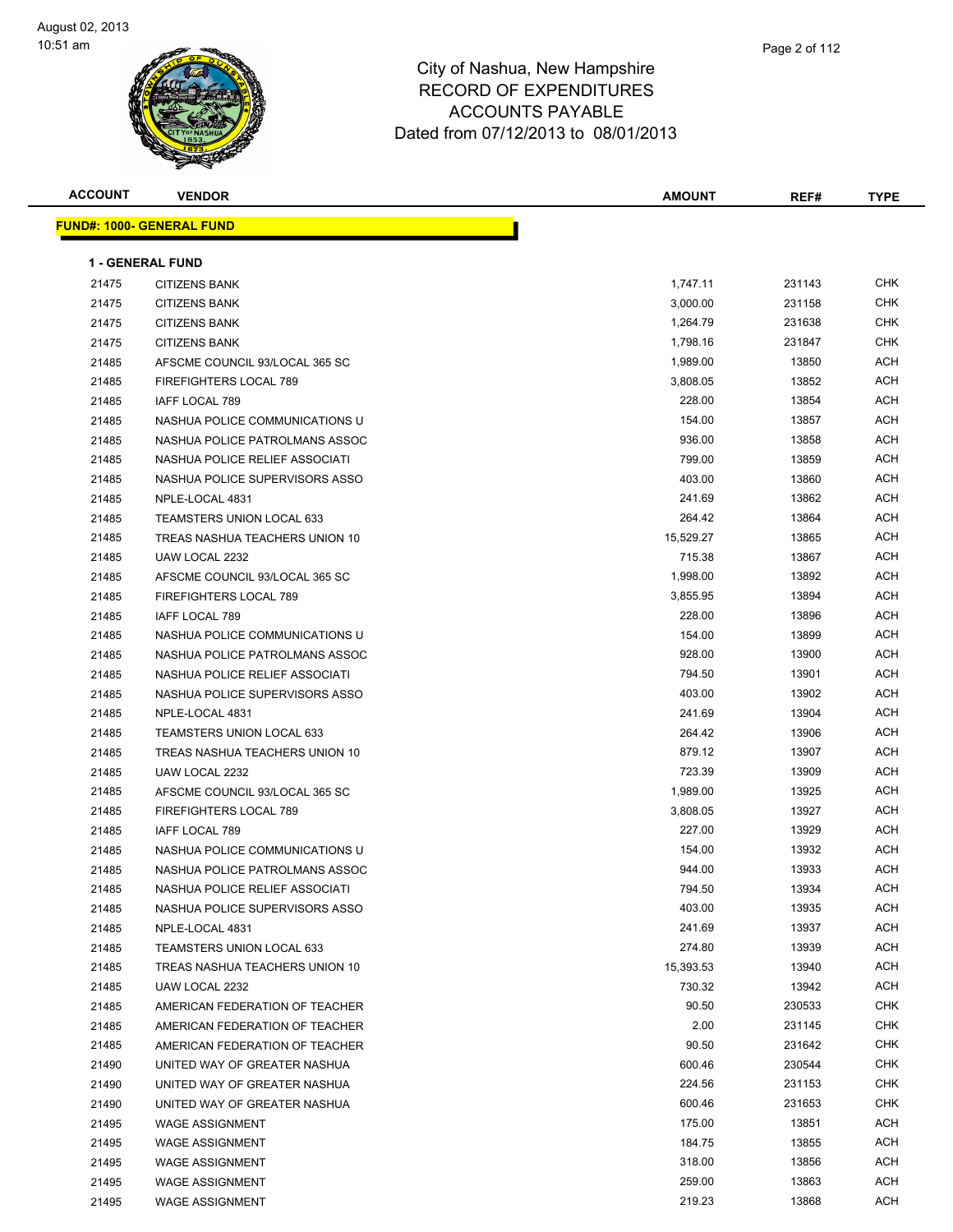| <b>ACCOUNT</b> | <b>VENDOR</b>                    | <b>AMOUNT</b> | REF#   | <b>TYPE</b> |
|----------------|----------------------------------|---------------|--------|-------------|
|                | <b>FUND#: 1000- GENERAL FUND</b> |               |        |             |
|                | <b>1 - GENERAL FUND</b>          |               |        |             |
| 21495          | <b>WAGE ASSIGNMENT</b>           | 175.00        | 13893  | <b>ACH</b>  |
| 21495          | <b>WAGE ASSIGNMENT</b>           | 184.75        | 13897  | <b>ACH</b>  |
| 21495          | <b>WAGE ASSIGNMENT</b>           | 318.00        | 13898  | <b>ACH</b>  |
| 21495          | <b>WAGE ASSIGNMENT</b>           | 259.00        | 13905  | <b>ACH</b>  |
| 21495          | <b>WAGE ASSIGNMENT</b>           | 219.23        | 13910  | <b>ACH</b>  |
| 21495          | <b>WAGE ASSIGNMENT</b>           | 175.00        | 13926  | <b>ACH</b>  |
| 21495          | <b>WAGE ASSIGNMENT</b>           | 184.75        | 13930  | <b>ACH</b>  |
| 21495          | <b>WAGE ASSIGNMENT</b>           | 318.00        | 13931  | <b>ACH</b>  |
| 21495          | <b>WAGE ASSIGNMENT</b>           | 259.00        | 13938  | <b>ACH</b>  |
| 21495          | <b>WAGE ASSIGNMENT</b>           | 219.23        | 13943  | <b>ACH</b>  |
| 21495          | <b>WAGE ASSIGNMENT</b>           | 137.67        | 230534 | <b>CHK</b>  |
| 21495          | <b>WAGE ASSIGNMENT</b>           | 849.32        | 230535 | CHK         |
| 21495          | <b>WAGE ASSIGNMENT</b>           | 75.00         | 230536 | <b>CHK</b>  |
| 21495          | <b>WAGE ASSIGNMENT</b>           | 1,316.85      | 230537 | CHK         |
| 21495          | <b>WAGE ASSIGNMENT</b>           | 87.72         | 230538 | CHK         |
| 21495          | <b>WAGE ASSIGNMENT</b>           | 11.54         | 230539 | <b>CHK</b>  |
| 21495          | <b>WAGE ASSIGNMENT</b>           | 103.50        | 230540 | <b>CHK</b>  |
| 21495          | <b>WAGE ASSIGNMENT</b>           | 406.25        | 230541 | <b>CHK</b>  |
| 21495          | <b>WAGE ASSIGNMENT</b>           | 209.87        | 230542 | <b>CHK</b>  |
| 21495          | <b>WAGE ASSIGNMENT</b>           | 237.00        | 230543 | CHK         |
| 21495          | <b>WAGE ASSIGNMENT</b>           | 233.19        | 230545 | CHK         |
| 21495          | <b>WAGE ASSIGNMENT</b>           | 849.32        | 231146 | CHK         |
| 21495          | <b>WAGE ASSIGNMENT</b>           | 25.00         | 231147 | CHK         |
| 21495          | <b>WAGE ASSIGNMENT</b>           | 1,316.85      | 231148 | <b>CHK</b>  |
| 21495          | <b>WAGE ASSIGNMENT</b>           | 87.72         | 231149 | CHK         |
| 21495          | <b>WAGE ASSIGNMENT</b>           | 11.54         | 231150 | CHK         |
| 21495          | <b>WAGE ASSIGNMENT</b>           | 103.50        | 231151 | CHK         |
| 21495          | <b>WAGE ASSIGNMENT</b>           | 237.00        | 231152 | CHK         |
| 21495          | <b>WAGE ASSIGNMENT</b>           | 137.13        | 231154 | <b>CHK</b>  |
| 21495          | <b>WAGE ASSIGNMENT</b>           | 137.67        | 231643 | <b>CHK</b>  |
| 21495          | <b>WAGE ASSIGNMENT</b>           | 849.32        | 231644 | CHK         |
| 21495          | WAGE ASSIGNMENT                  | 75.00         | 231645 | CHK         |
| 21495          | <b>WAGE ASSIGNMENT</b>           | 1,316.85      | 231646 | CHK         |
| 21495          | <b>WAGE ASSIGNMENT</b>           | 87.72         | 231647 | CHK         |
| 21495          | <b>WAGE ASSIGNMENT</b>           | 11.54         | 231648 | <b>CHK</b>  |
| 21495          | <b>WAGE ASSIGNMENT</b>           | 103.50        | 231649 | <b>CHK</b>  |
| 21495          | <b>WAGE ASSIGNMENT</b>           | 408.21        | 231650 | <b>CHK</b>  |
| 21495          | <b>WAGE ASSIGNMENT</b>           | 209.87        | 231651 | <b>CHK</b>  |
| 21495          | <b>WAGE ASSIGNMENT</b>           | 237.00        | 231652 | <b>CHK</b>  |
| 21495          | <b>WAGE ASSIGNMENT</b>           | 262.94        | 231654 | <b>CHK</b>  |
| 21538          | NASHUA TEACHERS UNION            | 2,605.49      | 13861  | ACH         |
| 21538          | NASHUA TEACHERS UNION            | 84.56         | 13903  | ACH         |
| 21538          | NASHUA TEACHERS UNION            | 2,605.49      | 13936  | ACH         |
| 21538          | PLIC - SBD GRAND ISLAND          | 4,307.60      | 231497 | <b>CHK</b>  |
| 21538          | UNUM LIFE INSURANCE CO OF AMER   | 1,361.68      | 231530 | <b>CHK</b>  |
| 21907          | ANDREA BERGERON                  | 93.20         | 231122 | <b>CHK</b>  |
| 21907          | <b>ANNE PIKE</b>                 | 88.20         | 231123 | CHK         |
| 21907          | DAVID JOHNSTON                   | 182.20        | 231127 | <b>CHK</b>  |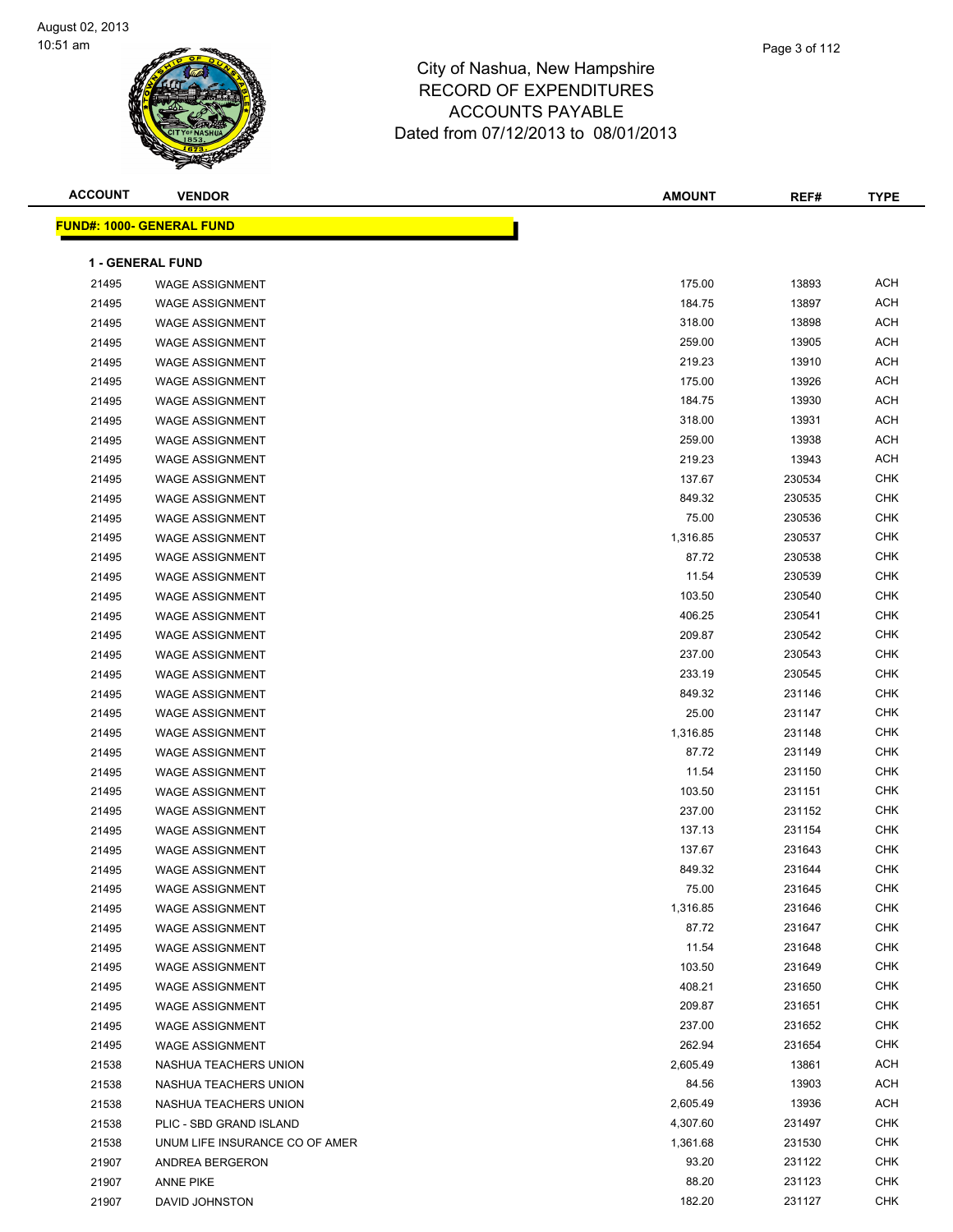

| <b>ACCOUNT</b>     | <b>VENDOR</b>                        | <b>AMOUNT</b>  | REF#      | <b>TYPE</b> |
|--------------------|--------------------------------------|----------------|-----------|-------------|
|                    | FUND#: 1000- GENERAL FUND            |                |           |             |
|                    | <b>1 - GENERAL FUND</b>              |                |           |             |
| 21907              | <b>JAMES VANSICKLEN-LANG</b>         | 20.00          | 231129    | <b>CHK</b>  |
| 21907              | <b>JUSTIN HARNEY</b>                 | 102.20         | 231130    | <b>CHK</b>  |
| 21907              | <b>MARY ORPIN</b>                    | 10.00          | 231136    | <b>CHK</b>  |
| 21907              | <b>RITA HILL</b>                     | 46.20          | 231139    | <b>CHK</b>  |
| 21907              | SARAH HETU-RADNY                     | 267.40         | 231140    | <b>CHK</b>  |
| 21907              | SO FLORIDA AUTO DEALERS ASSOC        | 30.00          | 231141    | <b>CHK</b>  |
| 21921              | STATE OF NH                          | 11,447.35      | 13838     | <b>ACH</b>  |
| 21921              | STATE OF NH                          | 12,117.68      | 13847     | <b>ACH</b>  |
| 21921              | STATE OF NH                          | 11,820.57      | 13848     | <b>ACH</b>  |
| 21921              | STATE OF NH                          | 18,910.69      | 13849     | <b>ACH</b>  |
| 21921              | STATE OF NH                          | 12,781.04      | 13869     | <b>ACH</b>  |
| 21921              | STATE OF NH                          | 9,429.86       | 13880     | <b>ACH</b>  |
| 21921              | STATE OF NH                          | 19,852.88      | 13881     | <b>ACH</b>  |
| 21921              | STATE OF NH                          | 28,635.45      | 13889     | <b>ACH</b>  |
| 21921              | STATE OF NH                          | 25,447.19      | 13891     | <b>ACH</b>  |
| 21921              | STATE OF NH                          | 22,599.90      | 13911     | ACH         |
| 21921              | STATE OF NH                          | 19,198.14      | 13912     | <b>ACH</b>  |
| 21921              | STATE OF NH                          | 20,550.98      | 13913     | <b>ACH</b>  |
| 21921              | STATE OF NH                          | 22,305.85      | 13918     | <b>ACH</b>  |
| 21921              | STATE OF NH                          | 21,316.29      | 13919     | <b>ACH</b>  |
| 21921              | STATE OF NH                          | 22,499.13      | 13944     | <b>ACH</b>  |
| 21922              | STATE OF NH DEPT OF SAFETY           | 33.00          | 231205    | <b>CHK</b>  |
|                    | <b>TOTAL 1 - GENERAL FUND</b>        | \$3,203,129.36 |           |             |
| <b>101 - MAYOR</b> |                                      |                |           |             |
| 54421              | CONWAY OFFICE PRODUCTS LLC           | 68.50          | 231931    | <b>CHK</b>  |
| 55400              | PETTY CASH                           | 50.00          | 230566    | <b>CHK</b>  |
| 55400              | <b>CITIZENS BANK</b>                 | 1,302.35       | 920140101 | <b>ACH</b>  |
| 61100              | STAPLES BUSINESS ADVANTAGE           | 126.84         | 231360    | <b>CHK</b>  |
| 61100              | STAPLES BUSINESS ADVANTAGE           | 0.03           | 232022    | <b>CHK</b>  |
| 61910              | PETTY CASH                           | 30.39          | 230566    | <b>CHK</b>  |
| 61910              | <b>CITIZENS BANK</b>                 | 300.85         | 920140101 | <b>ACH</b>  |
| 68300              | GREY NUNS OF THE SACRED HEART        | 100.00         | 231957    | <b>CHK</b>  |
| 68300              | <b>CITIZENS BANK</b>                 | 86.00          | 920140101 | <b>ACH</b>  |
| 68300              | <b>CITIZENS BANK</b>                 | 52.29          | 920140102 | ACH         |
|                    | TOTAL 101 - MAYOR                    | \$2,117.25     |           |             |
|                    | 102 - BOARD OF ALDERMEN              |                |           |             |
| 54421              | CONWAY OFFICE PRODUCTS LLC           | 147.00         | 231931    | <b>CHK</b>  |
| 54828              | <b>US BANK</b>                       | 150.40         | 230601    | <b>CHK</b>  |
| 61100              | STAPLES BUSINESS ADVANTAGE           | 601.05         | 230768    | <b>CHK</b>  |
|                    | <b>TOTAL 102 - BOARD OF ALDERMEN</b> | \$898.45       |           |             |
|                    |                                      |                |           |             |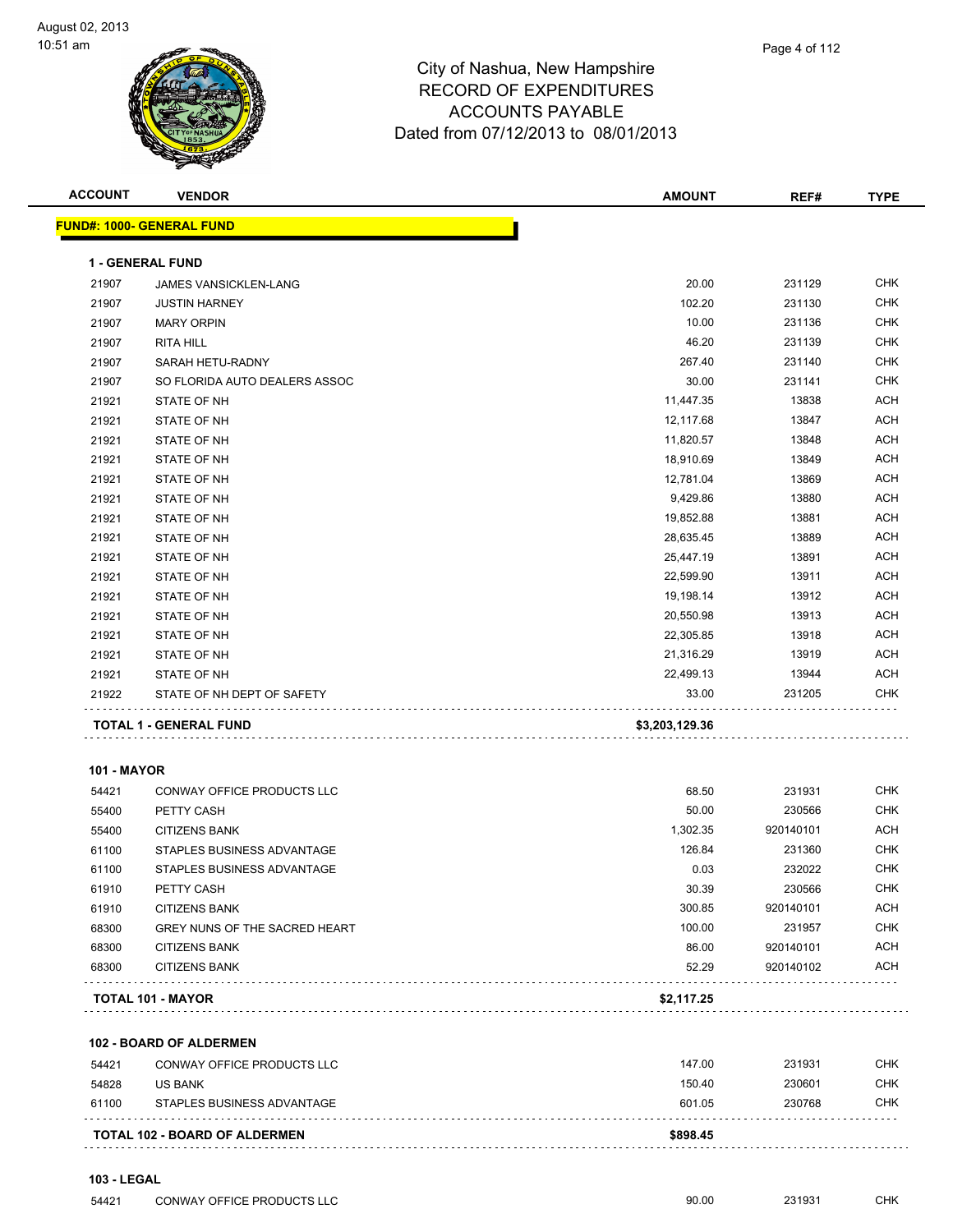

| <b>ACCOUNT</b>     | <b>VENDOR</b>                                       | <b>AMOUNT</b> | REF#      | <b>TYPE</b>              |
|--------------------|-----------------------------------------------------|---------------|-----------|--------------------------|
|                    | <u> FUND#: 1000- GENERAL FUND</u>                   |               |           |                          |
| <b>103 - LEGAL</b> |                                                     |               |           |                          |
| 55200              | TREASURER STATE OF NH                               | 75.00         | 230597    | CHK                      |
| 55421              | <b>CITIZENS BANK</b>                                | 399.00        | 920140101 | <b>ACH</b>               |
| 55614              | PETTY CASH                                          | 75.00         | 231881    | <b>CHK</b>               |
| 61100              | STAPLES BUSINESS ADVANTAGE                          | 162.00        | 230768    | <b>CHK</b>               |
| 61100              | STAPLES BUSINESS ADVANTAGE                          | 66.48         | 231360    | CHK                      |
|                    | TOTAL 103 - LEGAL                                   | \$867.48      |           |                          |
| 105 - CITI-STAT    |                                                     |               |           |                          |
| 54421              | CONWAY OFFICE PRODUCTS LLC                          | 68.75         | 231931    | <b>CHK</b>               |
| 61299              | STAPLES BUSINESS ADVANTAGE                          | 152.68        | 231360    | <b>CHK</b>               |
|                    |                                                     |               |           |                          |
|                    | TOTAL 105 - CITI-STAT                               | \$221.43      |           |                          |
| 107 - CITY CLERK   |                                                     |               |           |                          |
| 54421              | CONWAY OFFICE PRODUCTS LLC                          | 262.00        | 231931    | <b>CHK</b>               |
| 54421              | LHS ASSOC INC                                       | 2,000.00      | 231978    | <b>CHK</b>               |
| 55200              | PATRICIA PIECUCH                                    | 150.00        | 230567    | CHK                      |
| 55307              | PAUL BERGERON                                       | 370.08        | 231157    | <b>CHK</b>               |
| 55307              | <b>PAUL BERGERON</b>                                | 666.70        | 231841    | <b>CHK</b>               |
| 55400              | NH CITY & TOWN CLERKS ASSOC                         | 100.00        | 230587    | <b>CHK</b>               |
| 55400              | <b>RED JACKET MOUNTAIN VIEW</b>                     | 534.81        | 230590    | <b>CHK</b>               |
| 55400              | <b>PAUL BERGERON</b>                                | 1,012.40      | 231157    | <b>CHK</b>               |
| 55400              | <b>PAUL BERGERON</b>                                | 387.41        | 231841    | <b>CHK</b>               |
| 55600              | <b>PAUL BERGERON</b>                                | 52.22         | 231157    | <b>CHK</b>               |
| 55607              | PETTY CASH                                          | 6.99          | 230566    | <b>CHK</b>               |
| 55699              | PETTY CASH                                          | 40.00         | 230566    | CHK                      |
|                    | <b>TOTAL 107 - CITY CLERK</b>                       | \$5,582.61    |           |                          |
|                    | <b>109 - CIVIC &amp; COMMUNITY ACTIVITIES</b>       |               |           |                          |
| 54875              | NASHUA RIVER HOLDING CO                             | 12,202.89     | 231144    | <b>CHK</b>               |
| 55214              | NASHUA REGION SOLID WASTE MGT                       | 30,509.00     | 231329    | <b>CHK</b>               |
| 55225              | THE UNITED STATES CONFERENCE                        | 3,951.75      | 230595    | <b>CHK</b>               |
| 56214              | HUMANE SOCIETY FOR GREATER                          | 8,256.75      | 231639    | <b>CHK</b>               |
| 56221              | <b>GREAT AMERICAN DOWNTOWN</b>                      | 35,000.00     | 231834    | <b>CHK</b>               |
| 56228              | NASHUA SENIORS MEAL PROGRAM                         | 1,761.94      | 230725    | <b>CHK</b>               |
| 56250              | COMMUNITY MEDIA SERVICES GRP L                      | 21,250.00     | 231849    | <b>CHK</b>               |
| 56330              | LAMPREY-HEALTH CARE NASHUA CTR                      | 75,000.00     | 231835    | <b>CHK</b>               |
|                    | <b>TOTAL 109 - CIVIC &amp; COMMUNITY ACTIVITIES</b> | \$187,932.33  |           |                          |
|                    |                                                     |               |           |                          |
|                    | <b>111 - HUMAN RESOURCES</b>                        | 120.00        |           |                          |
| 54421              | CONWAY OFFICE PRODUCTS LLC                          |               | 231931    | <b>CHK</b>               |
| 55200              | <b>IPMA</b>                                         | 379.00        | 230575    | <b>CHK</b>               |
| 55200              | <b>SHRM</b>                                         | 180.00        | 230592    | <b>CHK</b><br><b>CHK</b> |
| 55425              | STATE OF NH CRIMINAL RECORDS                        | 2,000.00      | 231204    |                          |

GRACE STARBLE 25.00 231361 CHK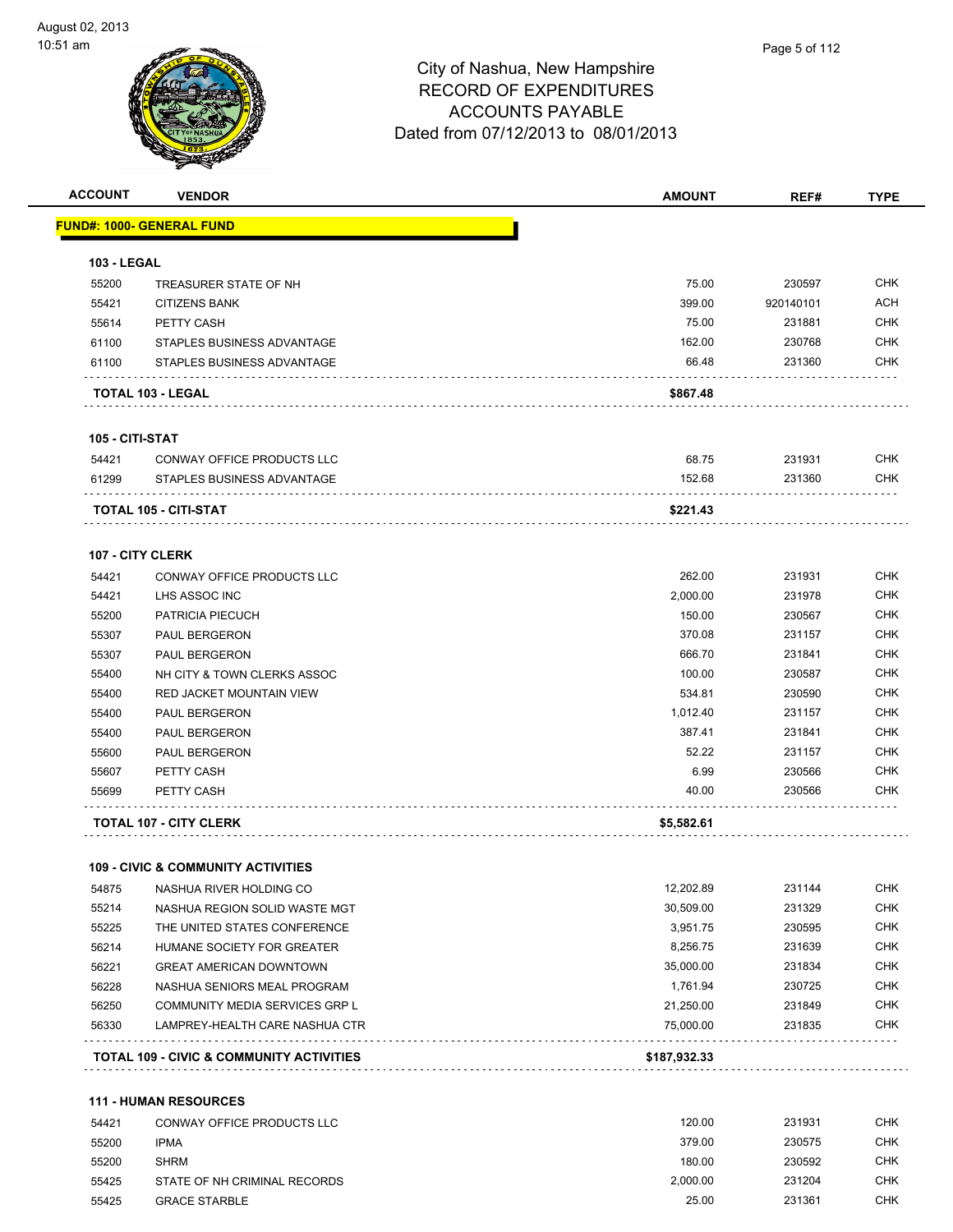

| <b>ACCOUNT</b> | <b>VENDOR</b>                         | <b>AMOUNT</b> | REF#      | <b>TYPE</b> |
|----------------|---------------------------------------|---------------|-----------|-------------|
|                | FUND#: 1000- GENERAL FUND             |               |           |             |
|                | <b>111 - HUMAN RESOURCES</b>          |               |           |             |
| 55425          | <b>HEALTH STOP INC</b>                | 94.00         | 231960    | <b>CHK</b>  |
| 55425          | NICOLE SAWYER                         | 40.00         | 232017    | <b>CHK</b>  |
| 61100          | STAPLES BUSINESS ADVANTAGE            | 47.99         | 230593    | <b>CHK</b>  |
|                | <b>TOTAL 111 - HUMAN RESOURCES</b>    | \$2,885.99    |           |             |
|                | <b>115 - CITYWIDE PENSIONS</b>        |               |           |             |
| 52150          | NH RETIREMENT SYSTEM                  | 831.67        | 13890     | <b>ACH</b>  |
| 52150          | NH RETIREMENT SYSTEM                  | 0.00          | 13890     | <b>ACH</b>  |
|                |                                       |               |           |             |
|                | <b>TOTAL 115 - CITYWIDE PENSIONS</b>  | \$831.67      |           |             |
|                | <b>118 - OTHER GENERAL GOV'T</b>      |               |           |             |
| 45370          | NASHUA HYDROPOWER ASSOCIATES          | 6,959.46      | 13886     | <b>ACH</b>  |
| 45960          | STAPLES BUSINESS ADVANTAGE            | $-79.70$      | 230768    | <b>CHK</b>  |
| 45960          | STAPLES BUSINESS ADVANTAGE            | -146.61       | 231360    | <b>CHK</b>  |
|                | TOTAL 118 - OTHER GENERAL GOV'T       | \$6,733.15    |           |             |
|                | <b>120 - TELECOMMUNICATIONS</b>       |               |           |             |
| 55109          | <b>FAIRPOINT COMMUNICATIONS</b>       | 754.38        | 230574    | <b>CHK</b>  |
| 55109          | LANGUAGE LINE SERVICES                | 22.66         | 230701    | <b>CHK</b>  |
| 55109          | PACIFIC TELEMANAGEMENT SERVICE        | 75.00         | 230735    | <b>CHK</b>  |
| 55109          | <b>FAIRPOINT COMMUNICATIONS</b>       | 160.51        | 231180    | <b>CHK</b>  |
| 55109          | <b>SUSAN LOVERING</b>                 | 33.00         | 231864    | <b>CHK</b>  |
| 55109          | <b>FAIRPOINT COMMUNICATIONS</b>       | 2,257.39      | 231889    | <b>CHK</b>  |
| 55109          | AMERICAN TELECOM SERVICES LLC         | 5,607.48      | 231909    | <b>CHK</b>  |
|                | <b>TOTAL 120 - TELECOMMUNICATIONS</b> | \$8,910.42    |           |             |
|                |                                       |               |           |             |
|                | <b>122 - INFORMATION TECHNOLOGY</b>   |               |           |             |
| 53142          | <b>AT&amp;T MOBILITY</b>              | 413.75        | 231177    | <b>CHK</b>  |
| 54407          | <b>VMWARE INC</b>                     | 12,793.00     | 230779    | CHK         |
| 54407          | <b>KRONOS INC</b>                     | 56,552.42     | 231304    | <b>CHK</b>  |
| 54407          | ASPEXSOLUTIONS INC                    | 3,250.00      | 231915    | <b>CHK</b>  |
| 54407          | NAMESCAPE CORP                        | 328.00        | 231995    | <b>CHK</b>  |
| 54407          | <b>CITIZENS BANK</b>                  | 616.80        | 920140101 | ACH         |
| 54407          | <b>CITIZENS BANK</b>                  | 256.45        | 920140102 | ACH         |
| 54414          | J LAWRENCE HALL INC                   | 1,777.35      | 230691    | <b>CHK</b>  |
| 54414          | SHI INTERNATIONAL CORP                | 977.04        | 230761    | <b>CHK</b>  |
| 54428          | AFFILIATED COMPUTER SERVICES I        | 20,242.00     | 230608    | <b>CHK</b>  |
| 55118          | AT&T MOBILITY                         | 92.93         | 231177    | <b>CHK</b>  |
| 61100          | STAPLES BUSINESS ADVANTAGE            | 91.21         | 230768    | <b>CHK</b>  |
| 61607          | PETTY CASH                            | 6.99          | 230566    | <b>CHK</b>  |
| 61607          | <b>CITIZENS BANK</b>                  | 0.00          | 920140101 | <b>ACH</b>  |
| 61615          | CONWAY OFFICE PRODUCTS LLC            | 2,732.52      | 230644    | <b>CHK</b>  |
| 71221          | <b>DELL MARKETING LP</b>              | 11,328.69     | 230651    | <b>CHK</b>  |
| 71221          | AMAZON.COM                            | 122.99        | 231175    | <b>CHK</b>  |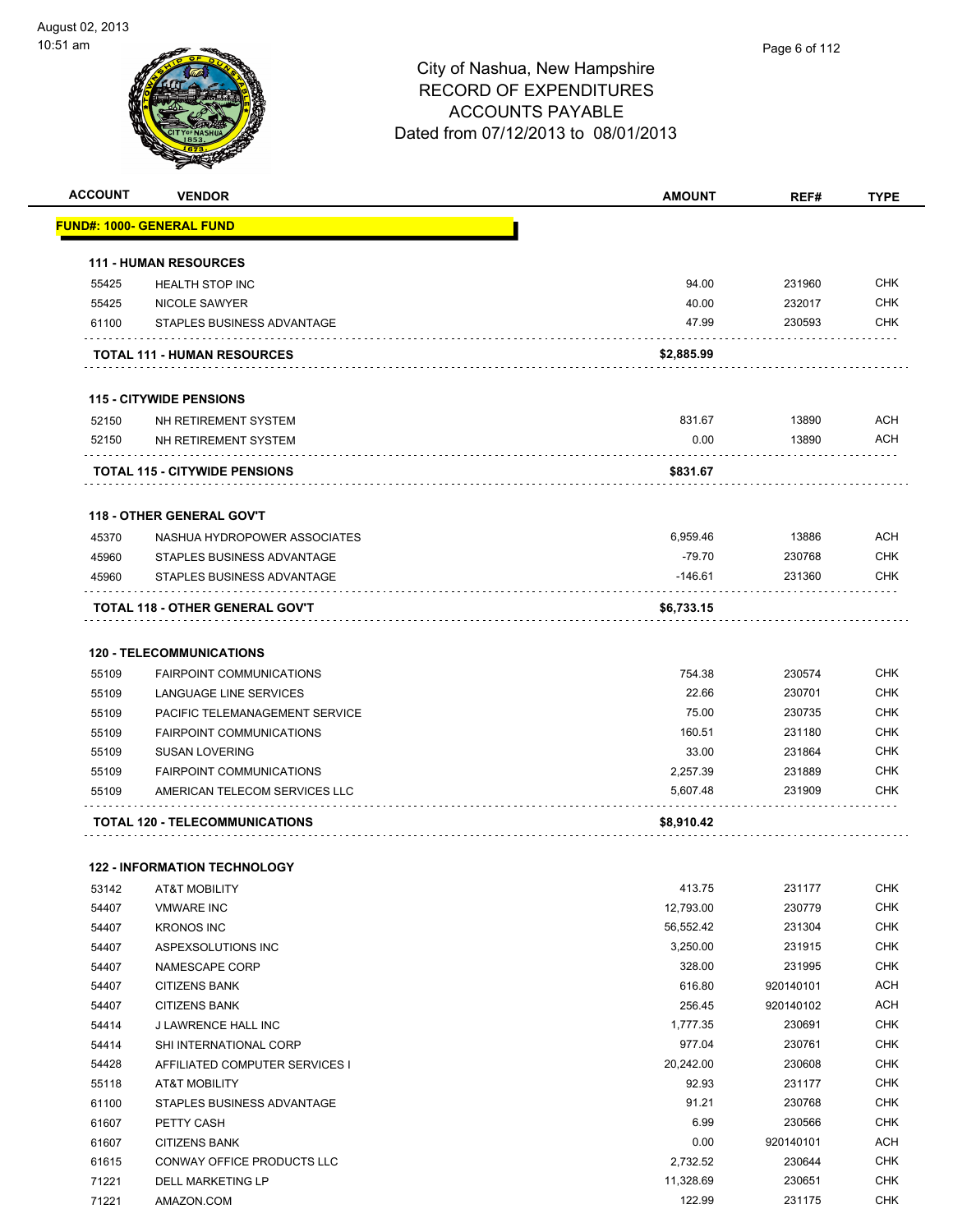

| <b>ACCOUNT</b> | <b>VENDOR</b>                         | <b>AMOUNT</b> | REF#      | <b>TYPE</b> |
|----------------|---------------------------------------|---------------|-----------|-------------|
|                | <u> FUND#: 1000- GENERAL FUND</u>     |               |           |             |
|                | <b>122 - INFORMATION TECHNOLOGY</b>   |               |           |             |
| 71221          | <b>KRONOS INC</b>                     | 227.72        | 231304    | <b>CHK</b>  |
| 71221          | <b>CITIZENS BANK</b>                  | 747.76        | 920140101 | <b>ACH</b>  |
| 71228          | <b>CDW GOVERNMENT INC</b>             | 104.49        | 231248    | <b>CHK</b>  |
| 71228          | <b>CITIZENS BANK</b>                  | 39.99         | 920140101 | <b>ACH</b>  |
|                | TOTAL 122 - INFORMATION TECHNOLOGY    | \$112,702.10  |           |             |
|                | <b>126 - FINANCIAL SERVICES</b>       |               |           |             |
| 41307          | HILLSBOROUGH COUNTY REGISTRY O        | 98.76         | 230678    | <b>CHK</b>  |
| 42200          | JAMES J MCLAUGHLIN ASSOC INC.         | 101.00        | 231128    | <b>CHK</b>  |
| 42200          | <b>LILLIAN BROWN</b>                  | 93.00         | 231132    | <b>CHK</b>  |
| 42200          | <b>MARJORIE HARRINGTON</b>            | 87.00         | 231135    | <b>CHK</b>  |
| 45913          | <b>MICHELLE CASSIN</b>                | 31.00         | 230532    | <b>CHK</b>  |
| 45913          | <b>MARCO JIMENEZ GARCIA</b>           | 60.00         | 231134    | <b>CHK</b>  |
| 45925          | <b>SUSAN YARAB</b>                    | 25.00         | 230770    | <b>CHK</b>  |
| 53452          | <b>KBW FINANCIAL STAFFING/RECRUIT</b> | 494.88        | 231303    | <b>CHK</b>  |
| 53452          | <b>KBW FINANCIAL STAFFING/RECRUIT</b> | 1,628.98      | 231974    | <b>CHK</b>  |
| 53467          | <b>MAILINGS UNLIMITED</b>             | 768.79        | 230709    | <b>CHK</b>  |
| 54421          | <b>CONWAY OFFICE PRODUCTS LLC</b>     | 47.28         | 231256    | <b>CHK</b>  |
| 54421          | <b>CONWAY OFFICE PRODUCTS LLC</b>     | 546.00        | 231931    | <b>CHK</b>  |
| 54450          | PITNEY BOWES GLOBAL FIN SRVS          | 244.00        | 231901    | <b>CHK</b>  |
| 54828          | <b>US BANK</b>                        | 26.55         | 230600    | <b>CHK</b>  |
| 54828          | <b>US BANK</b>                        | 75.00         | 230601    | <b>CHK</b>  |
| 55200          | NH TAX COLLECTORS ASSN                | 65.00         | 230586    | <b>CHK</b>  |
| 55607          | <b>MAILINGS UNLIMITED</b>             | 15.77         | 230709    | <b>CHK</b>  |
| 55607          | US POSTAL SERVICES                    | 330.00        | 231640    | <b>CHK</b>  |
| 61100          | STAPLES BUSINESS ADVANTAGE            | 65.70         | 230768    | <b>CHK</b>  |
| 61100          | STAPLES BUSINESS ADVANTAGE            | 248.47        | 231360    | <b>CHK</b>  |
| 61100          | WB MASON CO INC                       | 191.57        | 232032    | <b>CHK</b>  |
|                | <b>TOTAL 126 - FINANCIAL SERVICES</b> | \$5,243.75    |           |             |

#### **129 - CITY BUILDINGS**

| 54100 | <b>PSNH</b>                           | 1,801.15 | 230589 | <b>CHK</b> |
|-------|---------------------------------------|----------|--------|------------|
| 54100 | <b>PSNH</b>                           | 5,844.16 | 231202 | <b>CHK</b> |
| 54114 | LIBERTY UTILITIES                     | 155.05   | 230577 | <b>CHK</b> |
| 54114 | <b>HESS CORPORATION</b>               | 1,130.69 | 230677 | <b>CHK</b> |
| 54141 | PENNICHUCK WATER WORKS INC            | 251.68   | 231198 | <b>CHK</b> |
| 54141 | PENNICHUCK WATER WORKS INC            | 525.90   | 231900 | <b>CHK</b> |
| 54228 | <b>BAIN PEST CONTROL SERVICE INC.</b> | 75.00    | 230623 | <b>CHK</b> |
| 54228 | BAIN PEST CONTROL SERVICE INC.        | 75.00    | 231918 | <b>CHK</b> |
| 54280 | ALI PLUMBING SERVICES CORP            | 135.00   | 230612 | <b>CHK</b> |
| 54280 | PEABODY SUPPLY CO                     | 22.47    | 230737 | <b>CHK</b> |
| 54280 | PROTECTION ONE SECURITY               | 82.50    | 230746 | <b>CHK</b> |
| 55118 | <b>AT&amp;T MOBILITY</b>              | 113.59   | 231177 | <b>CHK</b> |
| 61499 | <b>AUBUCHON HARDWARE</b>              | 3.23     | 231238 | <b>CHK</b> |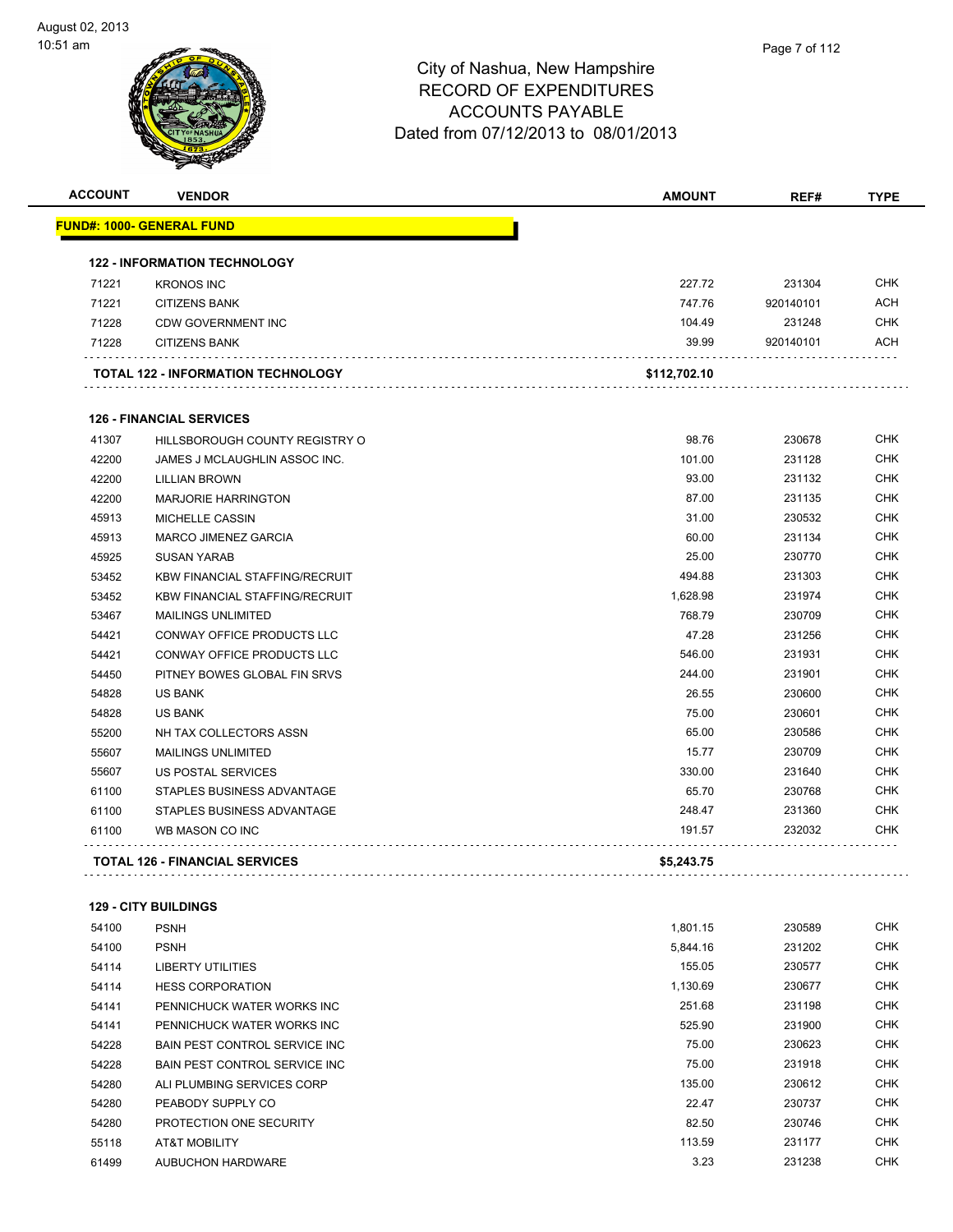

|                                                                                                                       | <b>VENDOR</b>                                           | <b>AMOUNT</b>       | REF#   | <b>TYPE</b>                                                                                                                       |
|-----------------------------------------------------------------------------------------------------------------------|---------------------------------------------------------|---------------------|--------|-----------------------------------------------------------------------------------------------------------------------------------|
|                                                                                                                       | FUND#: 1000- GENERAL FUND                               |                     |        |                                                                                                                                   |
|                                                                                                                       | <b>TOTAL 129 - CITY BUILDINGS</b>                       | \$10,215.42         |        |                                                                                                                                   |
|                                                                                                                       |                                                         |                     |        |                                                                                                                                   |
|                                                                                                                       | <b>130 - PURCHASING</b>                                 |                     |        |                                                                                                                                   |
| 54421                                                                                                                 | LINDENMEYR MUNROE                                       | 1,664.00            | 230704 | <b>CHK</b>                                                                                                                        |
| 54421                                                                                                                 | CONWAY OFFICE PRODUCTS LLC                              | 2,190.00            | 231931 | CHK                                                                                                                               |
| 54487                                                                                                                 | CONWAY OFFICE PRODUCTS LLC                              | 10.94               | 231256 | CHK                                                                                                                               |
| 54828                                                                                                                 | US BANK                                                 | 376.75              | 230601 | <b>CHK</b>                                                                                                                        |
| 54828                                                                                                                 | CONWAY OFFICE PRODUCTS LLC                              | 5,848.00            | 231931 | CHK                                                                                                                               |
| 55307                                                                                                                 | <b>ROBERT GABRIEL</b>                                   | 85.99               | 230555 | <b>CHK</b>                                                                                                                        |
| 55500                                                                                                                 | THE TELEGRAPH                                           | 3,467.13            | 230594 | <b>CHK</b>                                                                                                                        |
| 55500                                                                                                                 | UNION LEADER CORP                                       | 925.95              | 230598 | CHK                                                                                                                               |
| 61100                                                                                                                 | STAPLES BUSINESS ADVANTAGE                              | 393.12              | 231360 | <b>CHK</b>                                                                                                                        |
| 61242                                                                                                                 | <b>LINDENMEYR MUNROE</b>                                | 1,443.87            | 230704 | <b>CHK</b>                                                                                                                        |
|                                                                                                                       | <b>TOTAL 130 - PURCHASING</b>                           | \$16,405.75         |        |                                                                                                                                   |
|                                                                                                                       | <b>131 - HUNT BUILDING</b>                              |                     |        |                                                                                                                                   |
|                                                                                                                       |                                                         |                     |        | <b>CHK</b>                                                                                                                        |
| 54487                                                                                                                 | CONTROL TECHNOLOGIES INC                                | 587.72              | 230643 |                                                                                                                                   |
| 54487<br>54487                                                                                                        | CONTROL TECHNOLOGIES INC                                | 203.92              | 231255 | <b>CHK</b>                                                                                                                        |
|                                                                                                                       | <b>DRAIN MEDIC</b>                                      | 265.00              | 231263 | CHK                                                                                                                               |
|                                                                                                                       |                                                         |                     |        |                                                                                                                                   |
|                                                                                                                       | STAPLES BUSINESS ADVANTAGE<br>TOTAL 131 - HUNT BUILDING | 49.35<br>\$1,105.99 | 231360 |                                                                                                                                   |
|                                                                                                                       | 132 - ASSESSING                                         |                     |        |                                                                                                                                   |
|                                                                                                                       | CONWAY OFFICE PRODUCTS LLC                              | 90.00               | 231931 |                                                                                                                                   |
|                                                                                                                       | <b>US BANK</b>                                          | 109.70              | 230601 |                                                                                                                                   |
|                                                                                                                       | <b>GREG TURGISS</b>                                     | 132.21              | 231885 |                                                                                                                                   |
|                                                                                                                       | ANGELO MARINO                                           | 399.97              | 231867 |                                                                                                                                   |
|                                                                                                                       | STAPLES BUSINESS ADVANTAGE                              | 154.67              | 230768 |                                                                                                                                   |
|                                                                                                                       | STAPLES BUSINESS ADVANTAGE                              | $-23.59$            | 231360 |                                                                                                                                   |
|                                                                                                                       | WB MASON CO INC                                         | 70.04               | 232032 |                                                                                                                                   |
|                                                                                                                       | M & N SPORTS LLC                                        | 452.65              | 231310 |                                                                                                                                   |
|                                                                                                                       | <b>TOTAL 132 - ASSESSING</b>                            | \$1,385.65          |        |                                                                                                                                   |
|                                                                                                                       |                                                         |                     |        |                                                                                                                                   |
|                                                                                                                       | PICTOMETRY INTL CORP                                    | 8,211.20            | 230741 |                                                                                                                                   |
|                                                                                                                       | PAMELA ANDRUSKEVICH                                     | 350.00              | 231156 |                                                                                                                                   |
|                                                                                                                       | STAPLES BUSINESS ADVANTAGE                              | 455.54              | 231360 |                                                                                                                                   |
|                                                                                                                       | TOTAL 134 - GIS                                         | \$9,016.74          |        |                                                                                                                                   |
| 61100<br>54421<br>54828<br>55307<br>55400<br>61100<br>61100<br>61100<br>71999<br>134 - GIS<br>53500<br>55400<br>61650 | <b>140 - PINEWOOD CEMETERY</b>                          |                     |        |                                                                                                                                   |
| 55699                                                                                                                 | BLACK DAWG SEALCOAT MMK VALLEY<br>.                     | 1,175.00            | 230629 | CHK<br><b>CHK</b><br><b>CHK</b><br>CHK<br>CHK<br><b>CHK</b><br><b>CHK</b><br><b>CHK</b><br>CHK<br>CHK<br><b>CHK</b><br>CHK<br>CHK |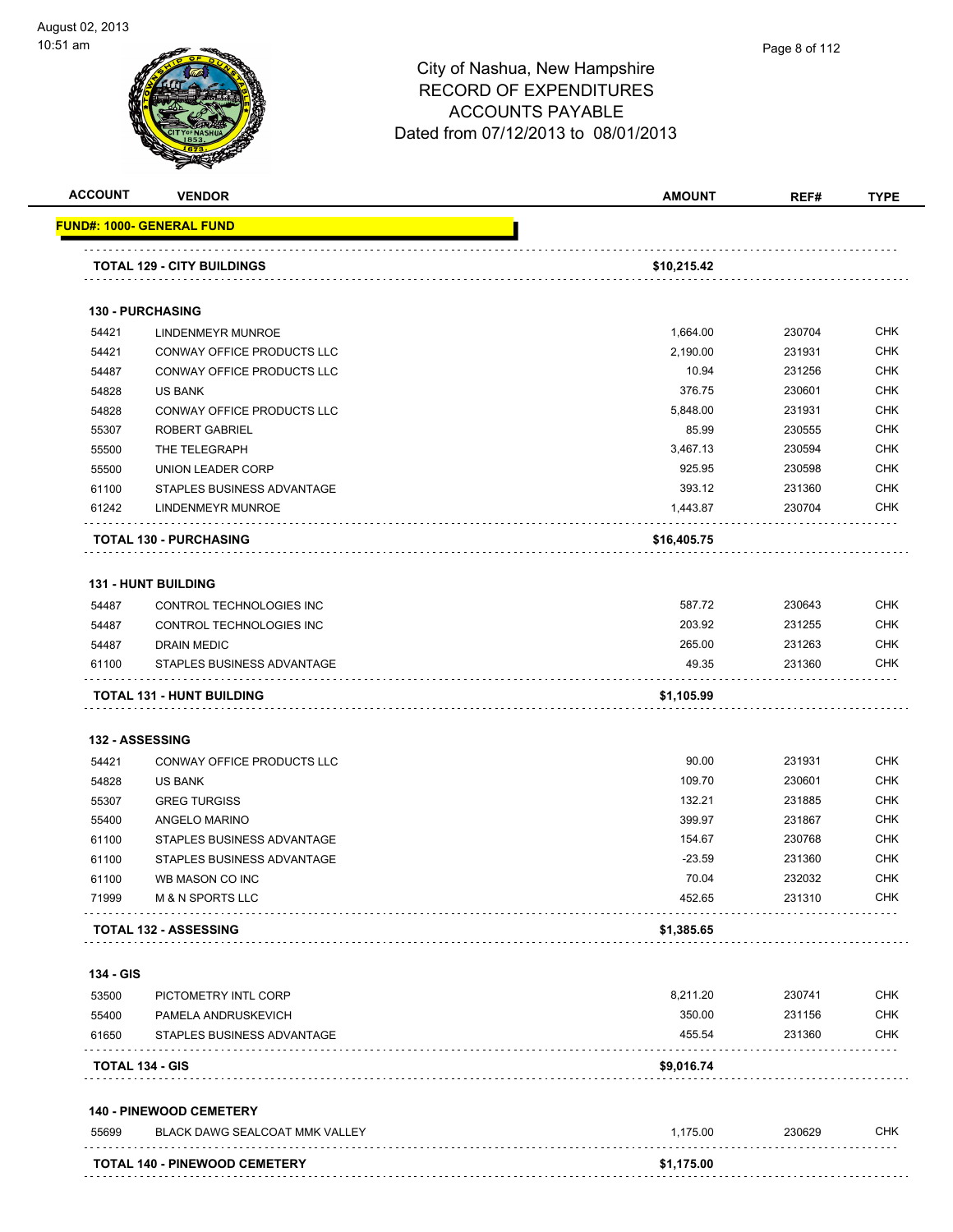

| Page 9 of 112 |  |  |
|---------------|--|--|
|               |  |  |

**ACCOUNT VENDOR AMOUNT REF# TYPE FUND#: 1000- GENERAL FUND 142 - WOODLAWN CEMETERY** PSNH 356.96 230589 CHK 54100 PSNH - 230589 CHK - 230589 CHK - 256.96 230589 230589 CHK LIBERTY UTILITIES 83.60 231188 CHK FIMBEL PAUNET CORP 100.00 231269 CHK F W WEBB CO 40.19 231945 CHK GRANZ POWER EQUIPMENT 57.98 231956 CHK HOME DEPOT CREDIT SERVICES 137.53 231961 CHK GRANZ POWER EQUIPMENT 149.94 231956 CHK CAP WORLD 179.00 230634 CHK DENNIS K BURKE INC 724.99 231941 CHK HOME DEPOT CREDIT SERVICES 504.73 230681 CHK

#### GRANZ POWER EQUIPMENT 22.80 231956 CHK  $\sim$  . . . **TOTAL 142 - WOODLAWN CEMETERY \$2,015.90**

et and the state of the state of the state of the state of the state of the state of the state of the state of the state of the state of the state of the state of the state of the state of the state of the state of the sta

#### **144 - EDGEWOOD CEMETERY**

| 54100 | <b>PSNH</b>                          | 92.81      | 230589 | <b>CHK</b> |
|-------|--------------------------------------|------------|--------|------------|
| 54141 | PENNICHUCK WATER WORKS INC           | 157.91     | 230588 | <b>CHK</b> |
| 54280 | HOME DEPOT CREDIT SERVICES           | 18.59      | 230681 | <b>CHK</b> |
| 54280 | HOME DEPOT CREDIT SERVICES           | 225.66     | 231288 | <b>CHK</b> |
| 54487 | RICHEY & CLAPPER INC                 | 198.57     | 230752 | <b>CHK</b> |
| 54487 | CARPARTS OF NASHUA                   | 51.00      | 231247 | <b>CHK</b> |
| 54600 | NASHUA OUTDOOR POWER EQUIPMENT       | 23.10      | 232000 | <b>CHK</b> |
| 61300 | DENNIS K BURKE INC                   | 755.92     | 231941 | <b>CHK</b> |
|       | <b>TOTAL 144 - EDGEWOOD CEMETERY</b> | \$1,523.56 |        |            |

#### **145 - SUBURBAN CEMETERY**

| 54141 | PENNICHUCK WATER WORKS INC           | 156.06   | 231900 | CHK |
|-------|--------------------------------------|----------|--------|-----|
|       | <b>TOTAL 145 - SUBURBAN CEMETERY</b> | \$156.06 |        |     |

#### **150 - POLICE**

| 52809 | <b>SHAWN HILL</b>          | 250.00   | 230558 | <b>CHK</b> |
|-------|----------------------------|----------|--------|------------|
| 53135 | PSYCHOTHERAPY ASSOC INC    | 200.00   | 232009 | <b>CHK</b> |
| 54100 | <b>PSNH</b>                | 583.33   | 230589 | <b>CHK</b> |
| 54100 | <b>PSNH</b>                | 357.91   | 231199 | <b>CHK</b> |
| 54114 | LIBERTY UTILITIES          | 666.22   | 230580 | <b>CHK</b> |
| 54114 | LIBERTY UTILITIES          | 8.26     | 230584 | <b>CHK</b> |
| 54114 | <b>HESS CORPORATION</b>    | 1,410.61 | 230677 | <b>CHK</b> |
| 54114 | LIBERTY UTILITIES          | 39.45    | 231186 | <b>CHK</b> |
| 54114 | LIBERTY UTILITIES          | 43.87    | 231193 | <b>CHK</b> |
| 54141 | PENNICHUCK WATER WORKS INC | 941.13   | 230588 | <b>CHK</b> |
| 54243 | J LAWRENCE HALL INC        | 4,666.69 | 230691 | <b>CHK</b> |
| 54243 | <b>J LAWRENCE HALL INC</b> | 409.48   | 231968 | <b>CHK</b> |
| 54280 | LOWES                      | 9.46     | 230705 | <b>CHK</b> |
| 54280 | THE METRO GROUP            | 183.00   | 230715 | <b>CHK</b> |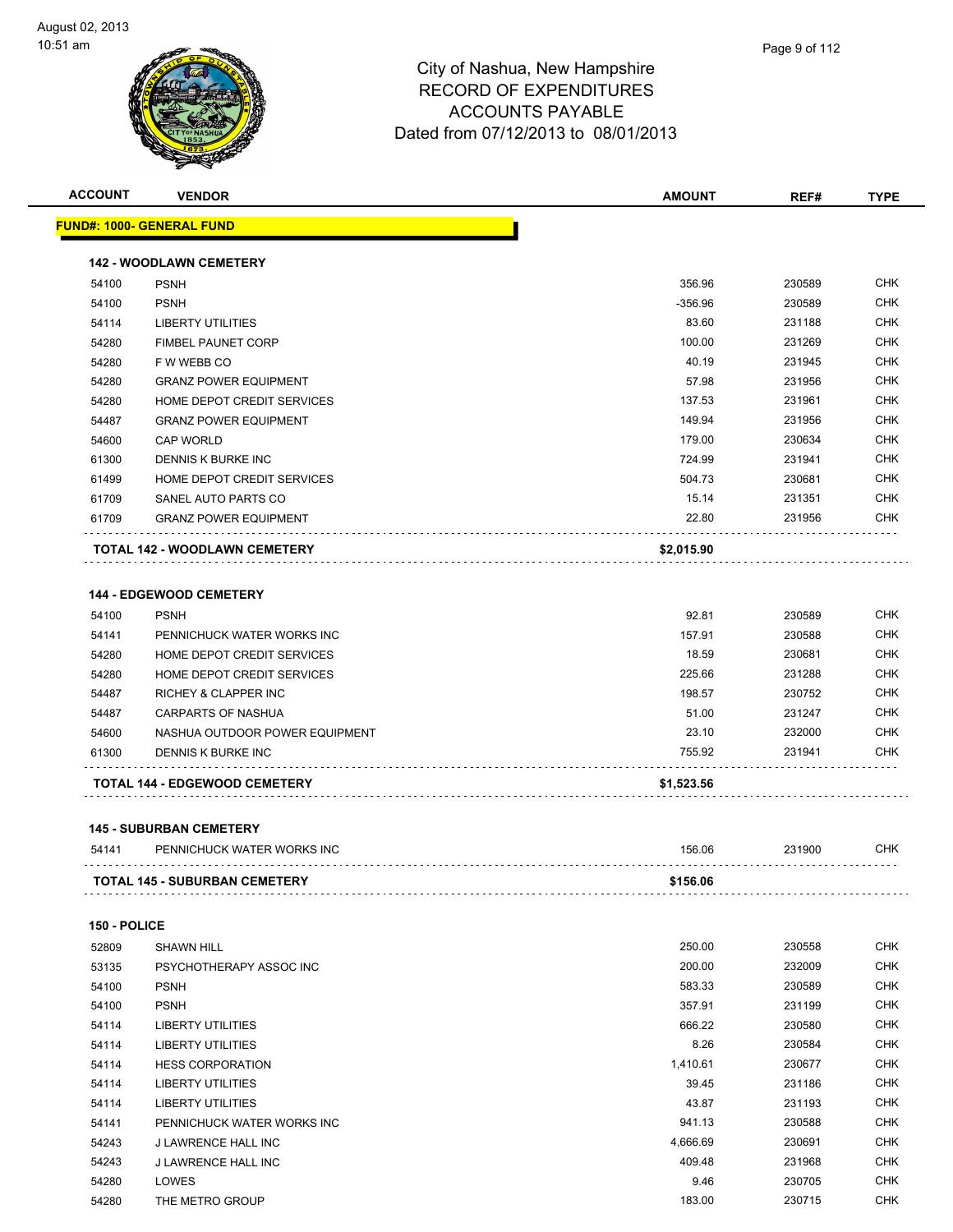

|   | Page 10 of 112 |  |
|---|----------------|--|
| ₹ |                |  |
|   |                |  |

| <b>ACCOUNT</b> | <b>VENDOR</b>                        | <b>AMOUNT</b> | REF#      | <b>TYPE</b> |
|----------------|--------------------------------------|---------------|-----------|-------------|
|                | <b>FUND#: 1000- GENERAL FUND</b>     |               |           |             |
|                |                                      |               |           |             |
| 150 - POLICE   |                                      |               |           |             |
| 54280          | JOHN DEERE LANDSCAPES                | 133.29        | 231299    | <b>CHK</b>  |
| 54407          | <b>THOMSON REUTERS</b>               | 291.80        | 231389    | <b>CHK</b>  |
| 54414          | ELECTRONIC ENVIRONMENTS CORP         | 3,540.00      | 231944    | <b>CHK</b>  |
| 54421          | CONWAY OFFICE PRODUCTS LLC           | 1,561.00      | 231931    | <b>CHK</b>  |
| 54487          | ASAP FIRE & SAFETY CORP              | 1,995.50      | 230617    | <b>CHK</b>  |
| 54487          | J LAWRENCE HALL INC                  | 6,500.00      | 231294    | <b>CHK</b>  |
| 54487          | SOUTHWORTH-MILTON INC                | 784.73        | 231358    | CHK         |
| 54600          | SULLIVAN TIRE INC                    | 42.00         | 230769    | CHK         |
| 54600          | AMERICAN AUTO SEAT COVER INC         | 85.00         | 231908    | CHK         |
| 54600          | DAVE ILLGS COLLISION REPAIR CE       | 413.20        | 231936    | CHK         |
| 54600          | <b>EASTERN MOUNTAIN SPORTS (EMS)</b> | 183.00        | 231943    | CHK         |
| 54828          | <b>US BANK</b>                       | 1,385.98      | 230600    | <b>CHK</b>  |
| 54849          | <b>FAIRPOINT COMMUNICATIONS</b>      | 230.93        | 230574    | <b>CHK</b>  |
| 54849          | COMCAST CABLE COMMUNICATIONS I       | 124.85        | 231178    | <b>CHK</b>  |
| 54849          | <b>DIRECTV INC</b>                   | 11.00         | 231179    | <b>CHK</b>  |
| 54849          | <b>FAIRPOINT COMMUNICATIONS</b>      | 59.11         | 231180    | <b>CHK</b>  |
| 55118          | <b>VERIZON WIRELESS</b>              | 453.54        | 231214    | <b>CHK</b>  |
| 55307          | <b>GALEN DOUD</b>                    | 45.20         | 230553    | <b>CHK</b>  |
| 55307          | <b>MATTHEW HALL</b>                  | 45.20         | 230556    | <b>CHK</b>  |
| 55307          | <b>RYAN JONES</b>                    | 45.20         | 230559    | CHK         |
| 55307          | <b>RYAN MCDERMOTT</b>                | 45.20         | 231165    | <b>CHK</b>  |
| 55307          | <b>ANTHONY MURRAY</b>                | 45.20         | 231876    | <b>CHK</b>  |
| 55400          | <b>TODD MORIARTY</b>                 | 105.00        | 230563    | CHK         |
| 55400          | <b>JAMES TURMEL</b>                  | 573.55        | 230571    | CHK         |
| 55400          | HARLEY-DAVIDSON MOTOR COMPANY        | 595.00        | 230673    | <b>CHK</b>  |
| 55400          | DONALD DENSMORE                      | 140.00        | 231161    | <b>CHK</b>  |
| 55400          | <b>JOSEPH ROUSSEAU</b>               | 140.00        | 231170    | <b>CHK</b>  |
| 55400          | <b>NEACHA</b>                        | 520.00        | 231208    | <b>CHK</b>  |
| 55400          | <b>CITIZENS BANK</b>                 | 507.18        | 920140101 | ACH         |
| 55600          | SOURCE 4 INC                         | 449.73        | 230763    | CHK         |
| 55607          | UNITED PARCEL SERVICE                | 19.76         | 231905    | <b>CHK</b>  |
| 55699          | ALEXANDRA MESQUITA-BAER              | 175.00        | 230714    | <b>CHK</b>  |
| 55699          | DANIEL MEDEROS                       | 50.00         | 231870    | <b>CHK</b>  |
| 61100          | CONWAY OFFICE PRODUCTS LLC           | 187.04        | 230644    | <b>CHK</b>  |
| 61100          | STAPLES BUSINESS ADVANTAGE           | 1,287.28      | 230768    | <b>CHK</b>  |
| 61100          | MCINTIRE BUSINESS PRODUCTS INC       | 130.50        | 231319    | CHK         |
| 61100          | CONWAY OFFICE PRODUCTS LLC           | 9.95          | 231931    | <b>CHK</b>  |
| 61100          | WB MASON CO INC                      | 68.83         | 232032    | <b>CHK</b>  |
| 61107          | <b>JENNIFER CARTIER</b>              | 386.31        | 230548    | <b>CHK</b>  |
| 61107          | NICOLE M CLAY                        | 278.89        | 230549    | <b>CHK</b>  |
| 61107          | <b>JOHN HANNIGAN</b>                 | 63.47         | 230557    | <b>CHK</b>  |
| 61107          | <b>JONATHAN LEHTO</b>                | 69.99         | 230561    | <b>CHK</b>  |
| 61107          | JAMES LIMA                           | 126.19        | 230562    | <b>CHK</b>  |
| 61107          | <b>KEVIN O'BRIEN</b>                 | 68.85         | 231166    | CHK         |
| 61107          | RICHARD SPRANKLE                     | 33.92         | 231171    | <b>CHK</b>  |
| 61107          | <b>JOSHUA ALBERT</b>                 | 30.00         | 231836    | CHK         |
| 61107          | <b>CRAIG ALLARD</b>                  | 20.00         | 231837    | CHK         |
| 61107          | <b>KERRY BAXTER</b>                  | 10.00         | 231839    | <b>CHK</b>  |
|                |                                      |               |           |             |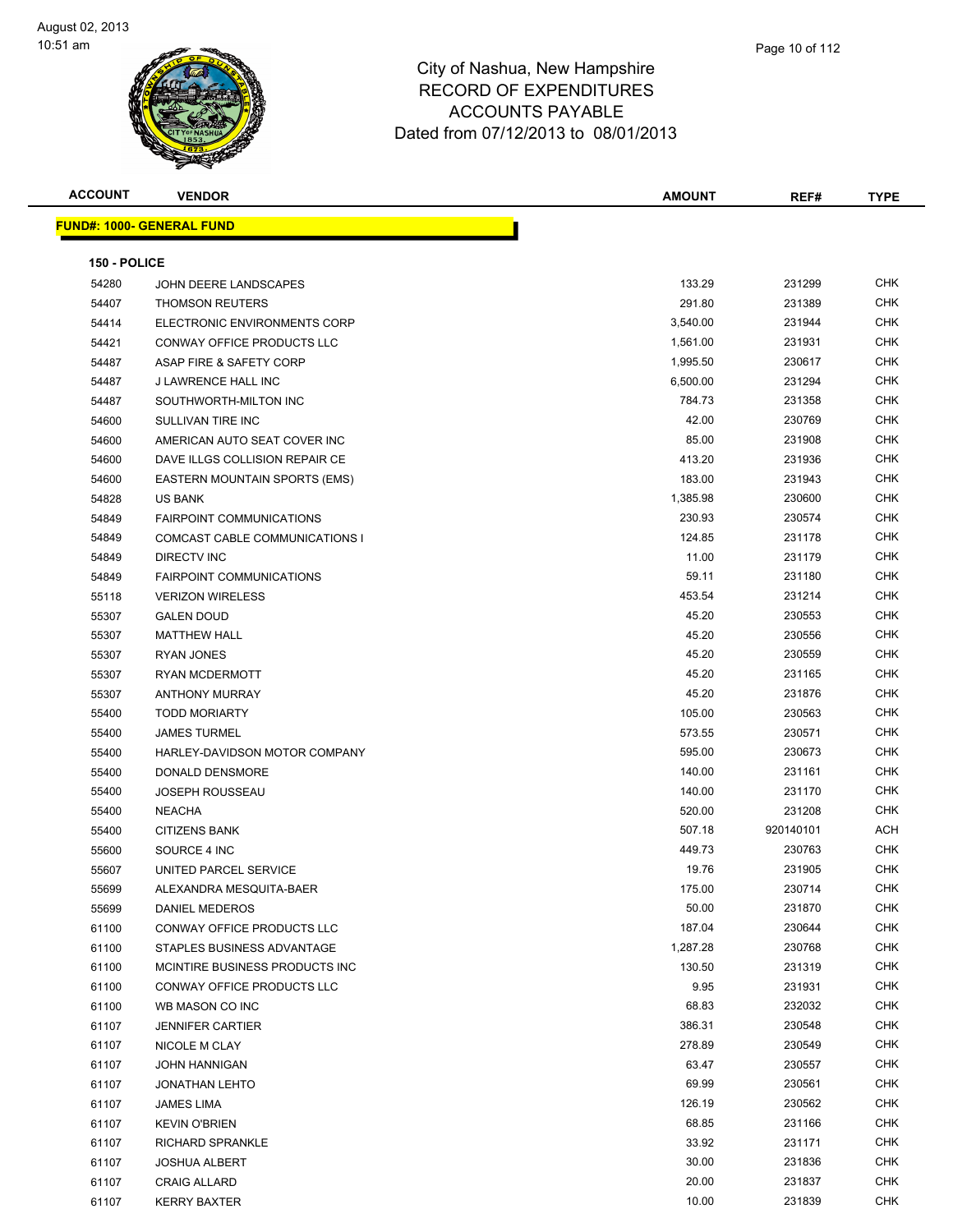| <b>ACCOUNT</b> | <b>VENDOR</b>                     | <b>AMOUNT</b> | REF#      | <b>TYPE</b> |  |  |  |  |
|----------------|-----------------------------------|---------------|-----------|-------------|--|--|--|--|
|                | <u> FUND#: 1000- GENERAL FUND</u> |               |           |             |  |  |  |  |
|                |                                   |               |           |             |  |  |  |  |
| 150 - POLICE   |                                   |               |           |             |  |  |  |  |
| 61107          | PHILIP BELMONT                    | 20.00         | 231840    | <b>CHK</b>  |  |  |  |  |
| 61107          | MICHAEL BOULAY                    | 20.00         | 231842    | <b>CHK</b>  |  |  |  |  |
| 61107          | JEFFREY BUKUNT                    | 375.09        | 231843    | <b>CHK</b>  |  |  |  |  |
| 61107          | MICHAEL CARIGNAN                  | 10.00         | 231844    | <b>CHK</b>  |  |  |  |  |
| 61107          | <b>CHRISTOPHER CARON</b>          | 246.96        | 231845    | <b>CHK</b>  |  |  |  |  |
| 61107          | <b>CHRISTOPHER TOOMEY</b>         | 20.00         | 231846    | <b>CHK</b>  |  |  |  |  |
| 61107          | <b>KEVIN COLLINS</b>              | 40.00         | 231848    | <b>CHK</b>  |  |  |  |  |
| 61107          | IAN DAY-LEWIS                     | 20.00         | 231850    | <b>CHK</b>  |  |  |  |  |
| 61107          | <b>ERIC BOUTWELL</b>              | 20.00         | 231852    | <b>CHK</b>  |  |  |  |  |
| 61107          | MICHAEL FAUTEUX                   | 115.75        | 231853    | <b>CHK</b>  |  |  |  |  |
| 61107          | PETER FORGIONE                    | 130.00        | 231854    | <b>CHK</b>  |  |  |  |  |
| 61107          | <b>JOHN GOODRIDGE</b>             | 30.00         | 231856    | <b>CHK</b>  |  |  |  |  |
| 61107          | <b>SHAWN HILL</b>                 | 70.00         | 231857    | <b>CHK</b>  |  |  |  |  |
| 61107          | DANIEL HODGES                     | 20.00         | 231859    | <b>CHK</b>  |  |  |  |  |
| 61107          | <b>ANDREW KARLIS</b>              | 10.00         | 231861    | <b>CHK</b>  |  |  |  |  |
| 61107          | <b>BRIAN KENNEY</b>               | 10.00         | 231862    | <b>CHK</b>  |  |  |  |  |
| 61107          | <b>ANDREW LANE</b>                | 80.00         | 231863    | <b>CHK</b>  |  |  |  |  |
| 61107          | <b>SEAN MABRY</b>                 | 50.00         | 231865    | <b>CHK</b>  |  |  |  |  |
| 61107          | ROBERT MACLEOD                    | 204.43        | 231866    | <b>CHK</b>  |  |  |  |  |
| 61107          | RYAN MCDERMOTT                    | 20.00         | 231868    | <b>CHK</b>  |  |  |  |  |
| 61107          | <b>TODD MORIARTY</b>              | 80.00         | 231873    | <b>CHK</b>  |  |  |  |  |
| 61107          | <b>RICHARD MOSSCROP</b>           | 30.00         | 231874    | <b>CHK</b>  |  |  |  |  |
| 61107          | MICHAEL MOUSHEGIAN                | 20.00         | 231875    | <b>CHK</b>  |  |  |  |  |
| 61107          | PHILLIP NICHOLS                   | 51.10         | 231879    | <b>CHK</b>  |  |  |  |  |
| 61107          | <b>SCOTT SEROLL</b>               | 20.00         | 231883    | <b>CHK</b>  |  |  |  |  |
| 61107          | <b>BENS UNIFORMS</b>              | 3,386.87      | 231923    | <b>CHK</b>  |  |  |  |  |
| 61110          | <b>BENS UNIFORMS</b>              | 105.00        | 231923    | <b>CHK</b>  |  |  |  |  |
| 61121          | AAA POLICE SUPPLY                 | 9,805.00      | 230604    | <b>CHK</b>  |  |  |  |  |
| 61142          | AIRGAS EAST                       | 91.23         | 230609    | <b>CHK</b>  |  |  |  |  |
| 61142          | <b>BOUND TREE MEDICAL LLC</b>     | 308.30        | 231239    | <b>CHK</b>  |  |  |  |  |
| 61185          | NATIONAL LAW ENFORCEMENT SUP      | 760.18        | 230727    | <b>CHK</b>  |  |  |  |  |
| 61185          | NATIONAL LAW ENFORCEMENT SUP      | 334.23        | 231330    | <b>CHK</b>  |  |  |  |  |
| 61185          | SIRCHIE FINGERPRINT LABS          | 45.50         | 231355    | <b>CHK</b>  |  |  |  |  |
| 61299          | <b>BROWNELLS INC</b>              | 112.95        | 231241    | <b>CHK</b>  |  |  |  |  |
| 61299          | <b>TACTICAL TAILOR</b>            | 780.87        | 231368    | <b>CHK</b>  |  |  |  |  |
| 61299          | <b>CITIZENS BANK</b>              | 10.05         | 920140101 | ACH         |  |  |  |  |
| 61428          | THE DURKIN CO INC                 | 423.86        | 230654    | <b>CHK</b>  |  |  |  |  |
| 61428          | CENTRAL PAPER PRODUCTS CO         | 419.36        | 231928    | <b>CHK</b>  |  |  |  |  |
| 61428          | HOME DEPOT CREDIT SERVICES        | 61.83         | 231962    | <b>CHK</b>  |  |  |  |  |
| 61607          | STAPLES BUSINESS ADVANTAGE        | 59.99         | 230768    | <b>CHK</b>  |  |  |  |  |
| 61607          | <b>CITIZENS BANK</b>              | 293.93        | 920140102 | ACH         |  |  |  |  |
| 61650          | STAPLES BUSINESS ADVANTAGE        | 259.20        | 230768    | <b>CHK</b>  |  |  |  |  |
| 61799          | DONOVAN EQUIPMENT CO INC          | 103.50        | 230653    | CHK         |  |  |  |  |
| 61799          | HOME DEPOT CREDIT SERVICES        | 39.94         | 230682    | <b>CHK</b>  |  |  |  |  |
| 61799          | INTERSTATE BATTERY OF SOUTHERN    | 210.12        | 230690    | CHK         |  |  |  |  |
| 61799          | NASHUA HARLEY DAVIDSON            | 32.44         | 230723    | <b>CHK</b>  |  |  |  |  |
| 61799          | QUIRK GM PARTS DEPOT              | 781.62        | 230748    | <b>CHK</b>  |  |  |  |  |
| 61799          | TOWERS MOTOR PARTS CORP           | 25.96         | 230773    | CHK         |  |  |  |  |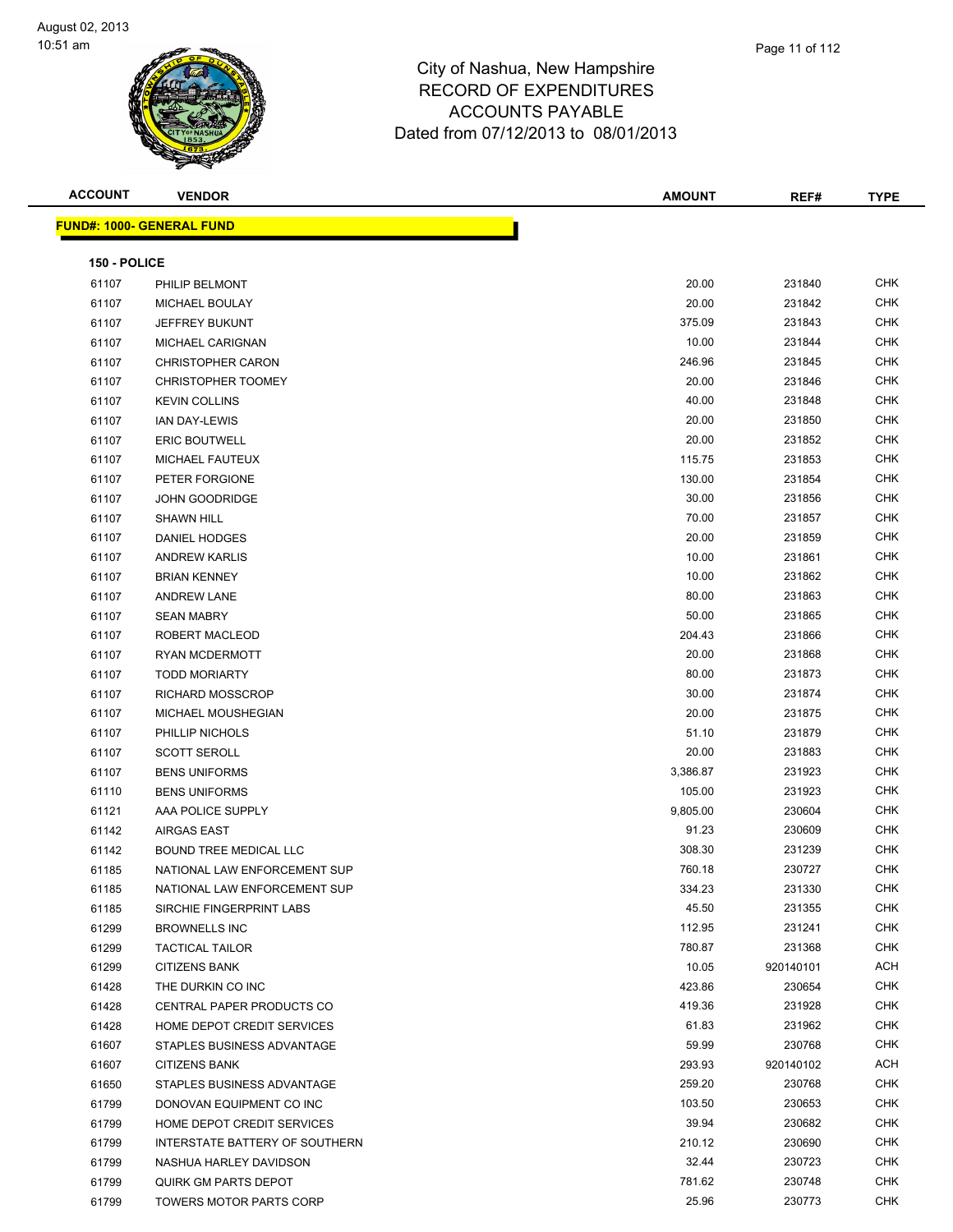

| Page 12 of 112 |  |  |
|----------------|--|--|
|                |  |  |

| <b>ACCOUNT</b> | <b>VENDOR</b>                     | <b>AMOUNT</b> | REF#   | <b>TYPE</b> |
|----------------|-----------------------------------|---------------|--------|-------------|
|                | <b>FUND#: 1000- GENERAL FUND</b>  |               |        |             |
| 150 - POLICE   |                                   |               |        |             |
| 61799          | <b>BEST FORD</b>                  | 71.12         | 231236 | <b>CHK</b>  |
| 61799          | <b>CARPARTS OF NASHUA</b>         | 338.88        | 231247 | <b>CHK</b>  |
| 61799          | HOME DEPOT CREDIT SERVICES        | 219.00        | 231289 | <b>CHK</b>  |
| 61799          | MACMULKIN CHEVROLET INC           | 11.98         | 231311 | <b>CHK</b>  |
| 61799          | <b>MAYNARD &amp; LESIEUR INC.</b> | 99.60         | 231314 | <b>CHK</b>  |
| 61799          | <b>TOWERS MOTOR PARTS CORP</b>    | 3.69          | 231374 | <b>CHK</b>  |
| 61799          | <b>BEST FORD</b>                  | 73.10         | 231924 | <b>CHK</b>  |
| 61799          | FISHER AUTO PARTS INC             | 91.80         | 231949 | <b>CHK</b>  |
| 61799          | NEW ENGLAND PARTS WAREHOUSE       | 192.85        | 232003 | <b>CHK</b>  |
| 61799          | TOWERS MOTOR PARTS CORP           | 15.99         | 232025 | <b>CHK</b>  |
| 61807          | LEXISNEXIS MATTHEW BENDER         | 287.61        | 231984 | <b>CHK</b>  |

| 71400    | TACTICAL TAILOR            | 57.93  | 231368 | <b>CHK</b> |
|----------|----------------------------|--------|--------|------------|
| 71400    | J MARCEL ENTERPRISES       | 823.00 | 230732 | <b>CHK</b> |
| 71221    | CDW GOVERNMENT INC         | 185.99 | 230636 | <b>CHK</b> |
| ,,,,,,,, | LLADITLAD IN THE TERRIDLIT | ----   | -----  | .          |

```
TOTAL 150 - POLICE $56,474.58
```
#### **152 - FIRE**

. . . . . . . . . . .

| 52800 | <b>WILLIAM ATKINSON</b>             | 1,140.00 | 230619 | <b>CHK</b> |
|-------|-------------------------------------|----------|--------|------------|
| 54100 | <b>PSNH</b>                         | 7,238.42 | 230589 | <b>CHK</b> |
| 54100 | <b>PSNH</b>                         | 497.71   | 231199 | <b>CHK</b> |
| 54114 | <b>LIBERTY UTILITIES</b>            | 46.65    | 230576 | <b>CHK</b> |
| 54114 | <b>LIBERTY UTILITIES</b>            | 197.00   | 230579 | <b>CHK</b> |
| 54114 | <b>HESS CORPORATION</b>             | 1,119.57 | 230677 | <b>CHK</b> |
| 54114 | LIBERTY UTILITIES                   | 185.41   | 231182 | <b>CHK</b> |
| 54114 | <b>LIBERTY UTILITIES</b>            | 139.32   | 231184 | <b>CHK</b> |
| 54114 | LIBERTY UTILITIES                   | 61.54    | 231185 | <b>CHK</b> |
| 54114 | <b>HESS CORPORATION</b>             | 168.82   | 231285 | <b>CHK</b> |
| 54114 | <b>LIBERTY UTILITIES</b>            | 167.87   | 231894 | <b>CHK</b> |
| 54114 | <b>LIBERTY UTILITIES</b>            | 62.88    | 231896 | <b>CHK</b> |
| 54141 | PENNICHUCK WATER WORKS INC          | 759.94   | 230588 | <b>CHK</b> |
| 54141 | PENNICHUCK WATER WORKS INC          | 483.53   | 231198 | <b>CHK</b> |
| 54141 | PENNICHUCK WATER WORKS INC          | 858.14   | 231900 | <b>CHK</b> |
| 54228 | <b>JP PEST SERVICES</b>             | 85.00    | 231295 | <b>CHK</b> |
| 54243 | AE MECHANICAL INC                   | 1,780.75 | 231220 | <b>CHK</b> |
| 54280 | AE MECHANICAL INC                   | 188.00   | 230607 | <b>CHK</b> |
| 54280 | <b>BATTERIES PLUS</b>               | 99.96    | 230626 | <b>CHK</b> |
| 54280 | <b>BELLETETES INC</b>               | 294.72   | 230627 | <b>CHK</b> |
| 54280 | <b>FLETCHERS APPLIANCE</b>          | 95.00    | 230659 | <b>CHK</b> |
| 54280 | M & M ELECTRICAL SUPPLY CO INC      | 19.08    | 230706 | <b>CHK</b> |
| 54280 | PEABODY SUPPLY CO                   | 261.90   | 230737 | <b>CHK</b> |
| 54280 | <b>BELLETETES INC</b>               | 3.97     | 231234 | <b>CHK</b> |
| 54280 | <b>GRANITE CITY ELECTRIC SUPPLY</b> | 395.61   | 231278 | <b>CHK</b> |
| 54280 | HOME DEPOT CREDIT SERVICES          | 492.07   | 231288 | <b>CHK</b> |
| 54280 | <b>BELLETETES INC</b>               | 52.16    | 231922 | <b>CHK</b> |
| 54280 | <b>FIMBEL PAUNET CORP</b>           | 25.00    | 231947 | <b>CHK</b> |
| 54280 | HOME DEPOT CREDIT SERVICES          | 516.97   | 231961 | <b>CHK</b> |
| 54414 | AMAZON.COM                          | 144.89   | 231175 | <b>CHK</b> |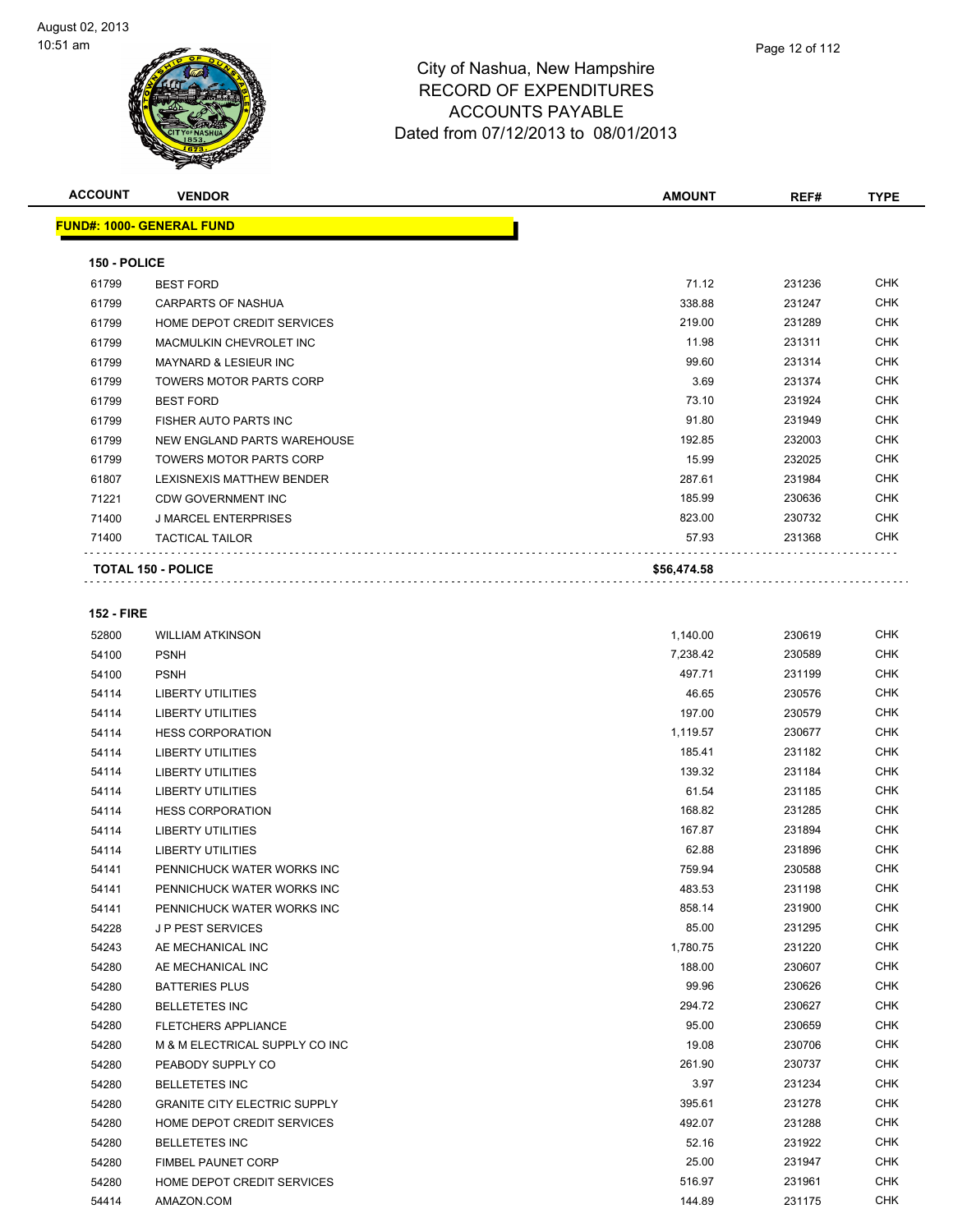

| <b>ACCOUNT</b>    | <b>VENDOR</b>                       | <b>AMOUNT</b> | REF#   | <b>TYPE</b> |
|-------------------|-------------------------------------|---------------|--------|-------------|
|                   | <u> FUND#: 1000- GENERAL FUND</u>   |               |        |             |
| <b>152 - FIRE</b> |                                     |               |        |             |
| 54421             | <b>CONWAY OFFICE PRODUCTS LLC</b>   | 683.00        | 231931 | <b>CHK</b>  |
| 54487             | INDUSTRIAL PROTECTION SERVICES      | 1,647.00      | 230687 | <b>CHK</b>  |
| 54487             | AMAZON.COM                          | 783.00        | 231175 | <b>CHK</b>  |
| 54487             | <b>VERIZON WIRELESS</b>             | 108.68        | 231217 | <b>CHK</b>  |
| 54600             | THE HOPE GROUP                      | 77.94         | 230683 | <b>CHK</b>  |
| 54600             | SANEL AUTO PARTS CO                 | 20.28         | 231353 | <b>CHK</b>  |
| 54600             | SOUTHWORTH-MILTON INC               | 60.09         | 231358 | <b>CHK</b>  |
| 54600             | MINUTEMAN TRUCKS INC                | 631.13        | 231992 | <b>CHK</b>  |
| 54600             | YANKEE TRUCK LLC                    | 100.24        | 232034 | <b>CHK</b>  |
| 55118             | AT&T MOBILITY                       | 258.21        | 231177 | <b>CHK</b>  |
| 55200             | INT'L ASSOC OF FIRE CHIEFS          | 214.00        | 231891 | <b>CHK</b>  |
| 55200             | NE ASSOCIATION OF FIRE CHIEF        | 25.00         | 231897 | <b>CHK</b>  |
| 55200             | <b>NFPA</b>                         | 165.00        | 231898 | <b>CHK</b>  |
| 55200             | NH ASSOCIATION OF FIRE CHIEFS       | 150.00        | 231899 | <b>CHK</b>  |
| 55421             | PETER COLLISHAW                     | 270.00        | 231252 | <b>CHK</b>  |
| 55699             | TRUE BLUE CLEANERS                  | 60.32         | 230774 | <b>CHK</b>  |
| 55699             | TRUE BLUE CLEANERS                  | 30.16         | 230775 | <b>CHK</b>  |
| 55699             | <b>TRUE BLUE CLEANERS</b>           | 45.24         | 230776 | <b>CHK</b>  |
| 55699             | <b>TRUE BLUE CLEANERS</b>           | 75.40         | 231376 | <b>CHK</b>  |
| 55699             | TRUE BLUE CLEANERS                  | 52.78         | 231377 | <b>CHK</b>  |
| 55699             | TRUE BLUE CLEANERS                  | 100.02        | 231378 | <b>CHK</b>  |
| 61100             | STAPLES BUSINESS ADVANTAGE          | 493.66        | 231360 | <b>CHK</b>  |
| 61100             | WB MASON CO INC                     | 8.70          | 232032 | <b>CHK</b>  |
| 61107             | <b>MATTHEW PARZYCH</b>              | 493.85        | 231338 | <b>CHK</b>  |
| 61107             | <b>TIMOTHY SOUCY</b>                | 256.99        | 232024 | <b>CHK</b>  |
| 61110             | BERGERON PROTECTIVE CLOTHING        | 17,432.44     | 230628 | <b>CHK</b>  |
| 61110             | <b>HUNTRESS UNIFORMS</b>            | 718.00        | 230686 | <b>CHK</b>  |
| 61110             | BERGERON PROTECTIVE CLOTHING        | 163.20        | 231235 | <b>CHK</b>  |
| 61142             | MOORE MEDICAL LLC                   | 994.41        | 231993 | <b>CHK</b>  |
| 61156             | SANEL AUTO PARTS CO                 | 463.20        | 230756 | <b>CHK</b>  |
| 61166             | ARCSOURCE INC                       | 79.60         | 231227 | <b>CHK</b>  |
| 61428             | NEW ENGLAND PAPER & SUPPLY          | 2,838.80      | 232002 | <b>CHK</b>  |
| 61538             | <b>BIRCH HILL LANDSCAPING</b>       | 1,052.00      | 231237 | <b>CHK</b>  |
| 61699             | <b>FASTENAL CO</b>                  | 109.87        | 230656 | <b>CHK</b>  |
| 61699             | <b>GRANITE CITY ELECTRIC SUPPLY</b> | 25.89         | 230668 | <b>CHK</b>  |
| 61699             | POWER & TELEPHONE SUPPLY CO         | 616.00        | 230743 | <b>CHK</b>  |
| 61699             | SANEL AUTO PARTS CO                 | 107.89        | 231353 | <b>CHK</b>  |
| 61705             | MAYNARD & LESIEUR INC               | 2,000.76      | 230710 | <b>CHK</b>  |
| 61705             | MAYNARD & LESIEUR INC               | 4,279.95      | 231315 | <b>CHK</b>  |

 MAYNARD & LESIEUR INC 1,440.00 231986 CHK SANEL AUTO PARTS CO 481.77 231353 CHK CUES INC 869.00 230648 CHK BELLETETES INC 8.99 231234 CHK MAYNARD & LESIEUR INC 0.00 231315 CHK SANEL AUTO PARTS CO 433.38 231353 CHK TST HYDRAULICS INC 4.44 231379 CHK MINUTEMAN TRUCKS INC 278.50 231992 CHK BRIAN MORRISSEY 45.00 230718 CHK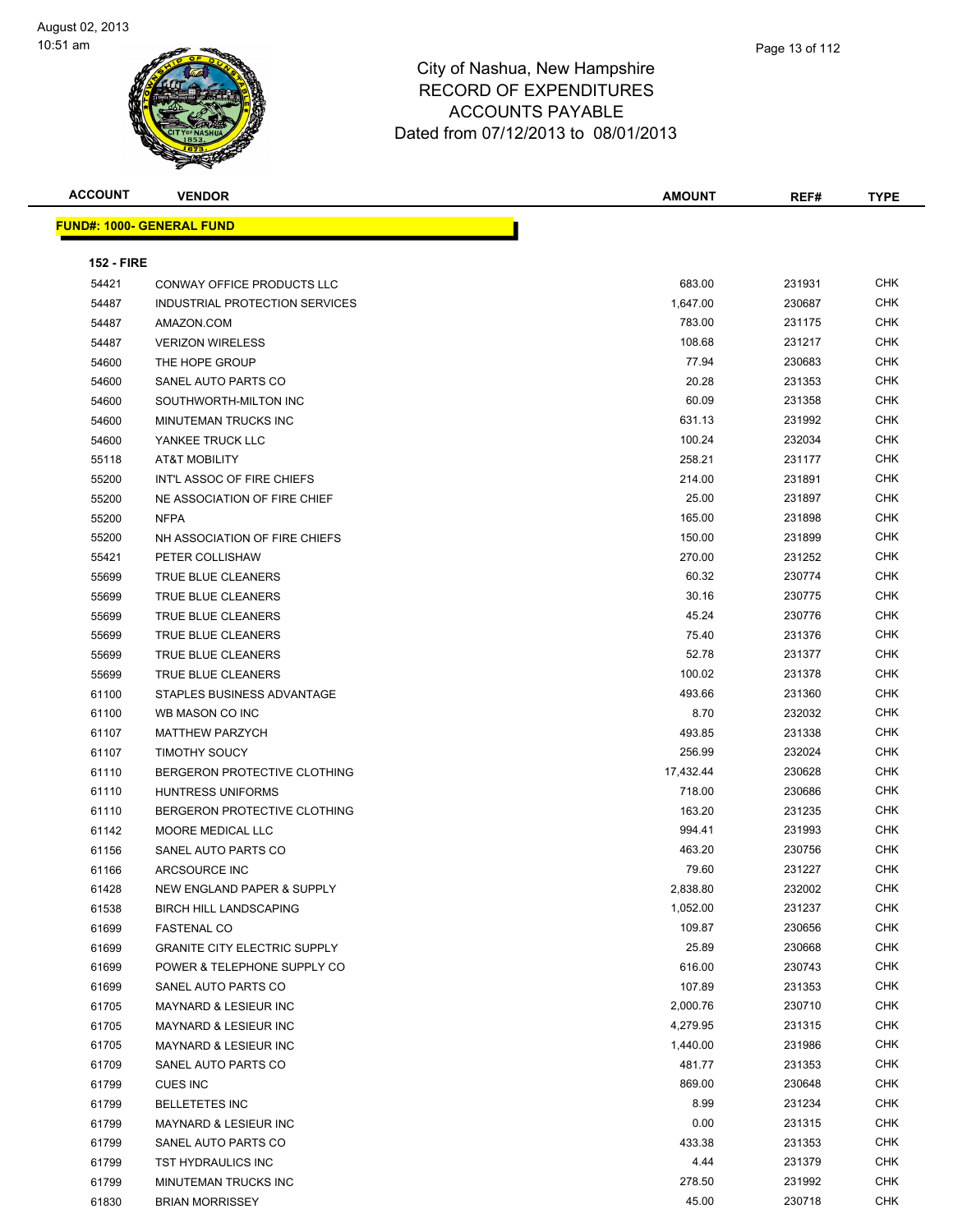

|                         |                                        | <b>AMOUNT</b> | REF#   | <b>TYPE</b> |
|-------------------------|----------------------------------------|---------------|--------|-------------|
|                         | <u> FUND#: 1000- GENERAL FUND</u>      |               |        |             |
| <b>152 - FIRE</b>       |                                        |               |        |             |
| 68355                   | <b>ZAX SIGNAGE</b>                     | 420.00        | 230787 | <b>CHK</b>  |
| 71025                   | HOME DEPOT CREDIT SERVICES             | 179.94        | 231288 | <b>CHK</b>  |
| 71025                   | <b>MAYNARD &amp; LESIEUR INC</b>       | 10.00         | 231315 | <b>CHK</b>  |
| 71025                   | SANEL AUTO PARTS CO                    | 15.89         | 231353 | <b>CHK</b>  |
| 71800                   | <b>FLETCHERS APPLIANCE</b>             | 899.00        | 231950 | <b>CHK</b>  |
| 71999                   | PHYSIO CONTROL INC                     | 6,271.00      | 230739 | <b>CHK</b>  |
| 71999                   | <b>AQUATIC SPECIALTIES LLC</b>         | 3,961.00      | 231226 | <b>CHK</b>  |
| 71999                   | SAM'S CLUB                             | 799.92        | 231350 | <b>CHK</b>  |
| <b>TOTAL 152 - FIRE</b> |                                        | \$71,392.41   |        |             |
|                         | <b>153 - BUILDING INSPECTION</b>       |               |        |             |
| 55307                   | <b>TIMOTHY DUPONT</b>                  | 461.02        | 231851 | <b>CHK</b>  |
| 55307                   | <b>WILLIAM MCKINNEY</b>                | 84.13         | 231869 | <b>CHK</b>  |
| 55699                   | HUDSON TROPHY CO                       | 200.00        | 231290 | <b>CHK</b>  |
| 61299                   | STAPLES BUSINESS ADVANTAGE             | 122.97        | 230768 | <b>CHK</b>  |
| 61299                   | STAPLES BUSINESS ADVANTAGE             | 113.98        | 231360 | <b>CHK</b>  |
| 71900                   | COMPUTER HUT dba IT INSIDERS           | 479.95        | 230641 | CHK         |
|                         | <b>TOTAL 153 - BUILDING INSPECTION</b> | \$1,462.05    |        |             |
|                         |                                        |               |        |             |
|                         | <b>155 - CODE ENFORCEMENT</b>          |               |        |             |
| 55118                   | <b>AT&amp;T MOBILITY</b>               | 94.85         | 231177 | <b>CHK</b>  |
| 55307                   | <b>NELSON ORTEGA</b>                   | 223.18        | 231167 | <b>CHK</b>  |
| 55307                   | <b>KYLE METCALF</b>                    | 367.82        | 231871 | <b>CHK</b>  |
| 55307                   | ROBERT SOUSA                           | 296.06        | 231884 | CHK         |
|                         | <b>TOTAL 155 - CODE ENFORCEMENT</b>    | \$981.91      |        |             |
|                         | <b>156 - EMERGENCY MANAGEMENT</b>      |               |        |             |
| 68325                   | MEDICAL WAREHOUSE INC                  | 41.55         | 230713 | <b>CHK</b>  |
| 68325                   | AMAZON.COM                             | 116.98        | 231175 | CHK         |
| 71000                   | AMAZON.COM                             | 1,637.02      | 231175 | <b>CHK</b>  |
| 71207                   | AMAZON.COM                             | 974.93        | 231175 | <b>CHK</b>  |
|                         | TOTAL 156 - EMERGENCY MANAGEMENT       | \$2,770.48    |        |             |
|                         | <b>157 - CITYWIDE COMMUNICATIONS</b>   |               |        |             |
| 54100                   | <b>PSNH</b>                            | 310.59        | 230589 | <b>CHK</b>  |
| 54100                   | <b>PSNH</b>                            | 389.28        | 231902 | <b>CHK</b>  |
| 55118                   | <b>VERIZON WIRELESS</b>                | 40.01         | 231214 | <b>CHK</b>  |
| 55607                   | UNITED PARCEL SERVICE                  | 11.45         | 231905 | <b>CHK</b>  |
| 55699                   | PAGE STREET LEASING LLC                | 75.00         | 230736 | <b>CHK</b>  |
| 61299                   | TRAK MICROWAVE CORPORATION             | 1,467.27      | 231375 | <b>CHK</b>  |

 ROBBINS AUTO PARTS 102.15 232013 CHK CARPARTS OF NASHUA 49.63 231247 CHK MACMULKIN CHEVROLET INC 146.40 231311 CHK et and the state of the state of the state of the state of the state of the state of the state of the state of the state of the state of the state of the state of the state of the state of the state of the state of the sta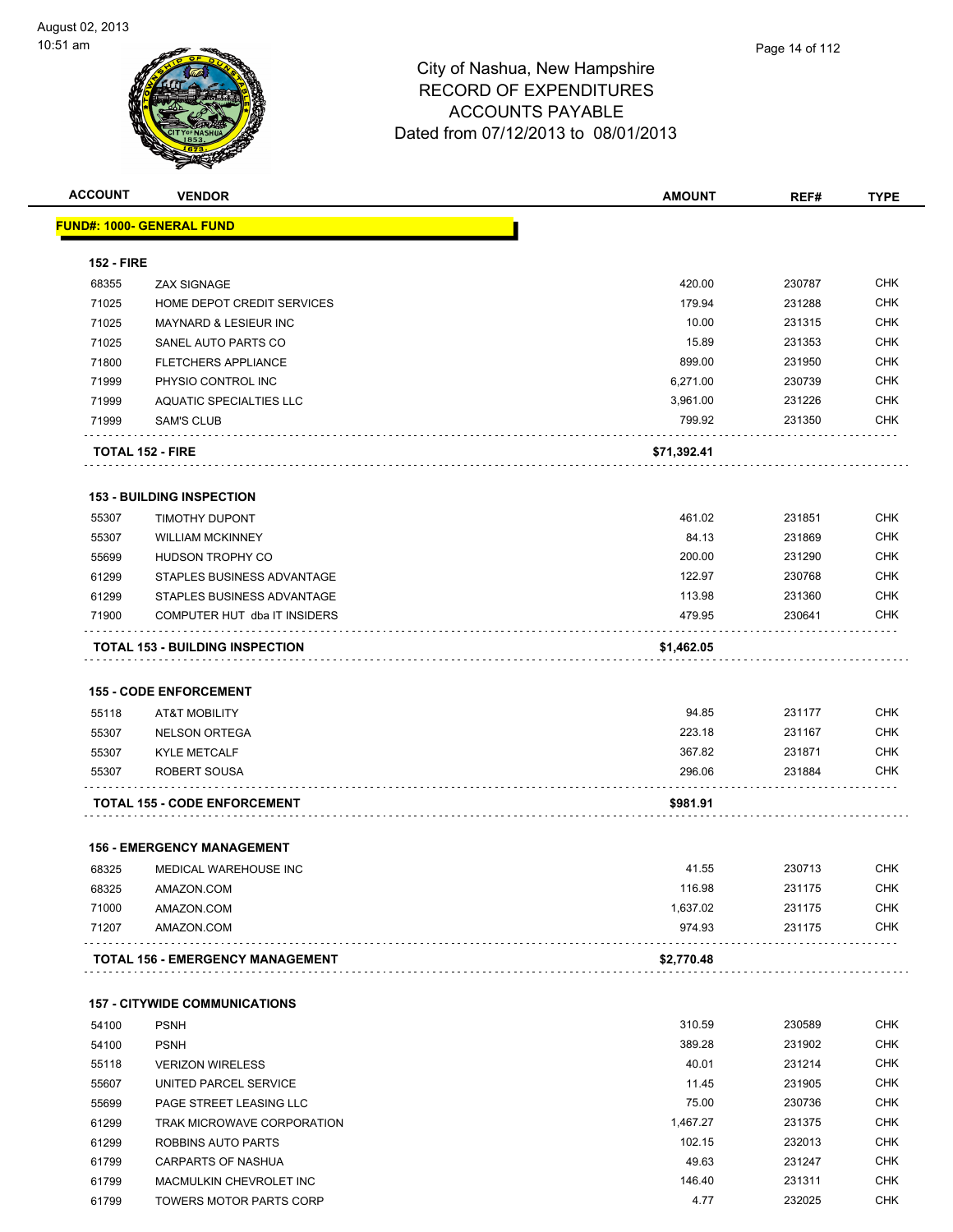| <b>ACCOUNT</b> | <b>VENDOR</b>                               | <b>AMOUNT</b> | REF#      | <b>TYPE</b> |
|----------------|---------------------------------------------|---------------|-----------|-------------|
|                | <u> FUND#: 1000- GENERAL FUND</u>           |               |           |             |
|                | <b>157 - CITYWIDE COMMUNICATIONS</b>        |               |           |             |
| 71207          | TRAK MICROWAVE CORPORATION                  | 2,148.25      | 231375    | <b>CHK</b>  |
| 71207          | MOTOROLA SOLUTIONS INC                      | 106.95        | 231994    | <b>CHK</b>  |
|                | TOTAL 157 - CITYWIDE COMMUNICATIONS         | \$4,851.75    |           |             |
|                | <b>159 - OTHER PUBLIC SAFETY</b>            |               |           |             |
| 54835          | PENNICHUCK WATER WORKS INC                  | 214.137.06    | 230588    | CHK         |
|                | TOTAL 159 - OTHER PUBLIC SAFETY             | \$214,137.06  |           |             |
|                | <b>160 - PUBLIC WORKS-ADMIN/ENGINEERING</b> |               |           |             |
| 54100          | <b>PSNH</b>                                 | 904.11        | 230589    | <b>CHK</b>  |
| 54114          | <b>LIBERTY UTILITIES</b>                    | 17.48         | 230584    | <b>CHK</b>  |
| 54114          | <b>HESS CORPORATION</b>                     | 5.31          | 230677    | <b>CHK</b>  |
| 54141          | PENNICHUCK WATER WORKS INC                  | 73.62         | 230588    | <b>CHK</b>  |
| 54141          | PENNICHUCK WATER WORKS INC                  | 84.94         | 231198    | <b>CHK</b>  |
| 54421          | CONWAY OFFICE PRODUCTS LLC                  | 330.00        | 231931    | <b>CHK</b>  |
| 54828          | <b>US BANK</b>                              | 198.72        | 230601    | <b>CHK</b>  |
| 55118          | <b>AT&amp;T MOBILITY</b>                    | 208.05        | 231177    | <b>CHK</b>  |
| 55200          | APWA PUBLICATIONS                           | 211.25        | 231176    | <b>CHK</b>  |
| 55200          | NH PUBLIC WORKS ASSOCIATION                 | 100.00        | 231197    | <b>CHK</b>  |
| 55307          | <b>WILLIAM TOOMEY</b>                       | 219.79        | 232035    | <b>CHK</b>  |
| 55400          | <b>CITIZENS BANK</b>                        | 269.00        | 920140101 | <b>ACH</b>  |
| 55699          | THE TELEGRAPH                               | 195.50        | 231206    | <b>CHK</b>  |
| 61100          | STAPLES BUSINESS ADVANTAGE                  | 434.88        | 231360    | <b>CHK</b>  |
| 61100          | NEW ENGLAND PAPER & SUPPLY                  | 72.48         | 232002    | <b>CHK</b>  |
| 61310          | ALTERNATIVE VEHICLE SERVICE GR              | 119.12        | 230621    | <b>CHK</b>  |
|                | TOTAL 160 - PUBLIC WORKS-ADMIN/ENGINEERING  | \$3,444.25    |           |             |
| 161 - STREETS  |                                             |               |           |             |
| 54100 PSNH     |                                             | 2,920.89      | 230589    | <b>CHK</b>  |
| 54100          | <b>PSNH</b>                                 | 49.24         | 231199    | <b>CHK</b>  |
| 54114          | LIBERTY UTILITIES                           | 122.32        | 231183    | <b>CHK</b>  |
| 54141          | PENNICHUCK WATER WORKS INC                  | 376.24        | 230588    | <b>CHK</b>  |
| 54200          | JAN PRO CLEANING SYSTEMS NORTH              | 855.00        | 231296    | <b>CHK</b>  |
| 54228          | <b>JP PEST SERVICES</b>                     | 65.00         | 230692    | <b>CHK</b>  |
| 54243          | G H PHILBRICK SONS INC                      | 1,495.00      | 230663    | <b>CHK</b>  |
| 54280          | UNIFIRST CORPORATION                        | 602.61        | 231382    | <b>CHK</b>  |
| 54305          | AUBUCHON HARDWARE                           | 1,065.00      | 231238    | <b>CHK</b>  |
| 54421          | CONWAY OFFICE PRODUCTS LLC                  | 16.94         | 231256    | <b>CHK</b>  |
| 54421          | CONWAY OFFICE PRODUCTS LLC                  | 209.00        | 231931    | <b>CHK</b>  |
| 54600          | DONOVAN EQUIPMENT CO INC                    | 552.00        | 230653    | <b>CHK</b>  |
| 54600          | EASTERN NE HYDRAULICS INC                   | 1,935.00      | 230655    | <b>CHK</b>  |
| 54600          | <b>GMS HYDRAULICS INC</b>                   | 207.00        | 230666    | <b>CHK</b>  |
| 54600          |                                             | 155.00        |           | <b>CHK</b>  |
|                | <b>JOE GRAFIX LLC</b>                       |               | 230695    | <b>CHK</b>  |
| 54600          | JOHNSON SUPPLY CO INC                       | 375.60        | 230697    |             |
| 54600          | LEMELIN ENVIRONMENTAL SERVICES              | 92.75         | 230702    | <b>CHK</b>  |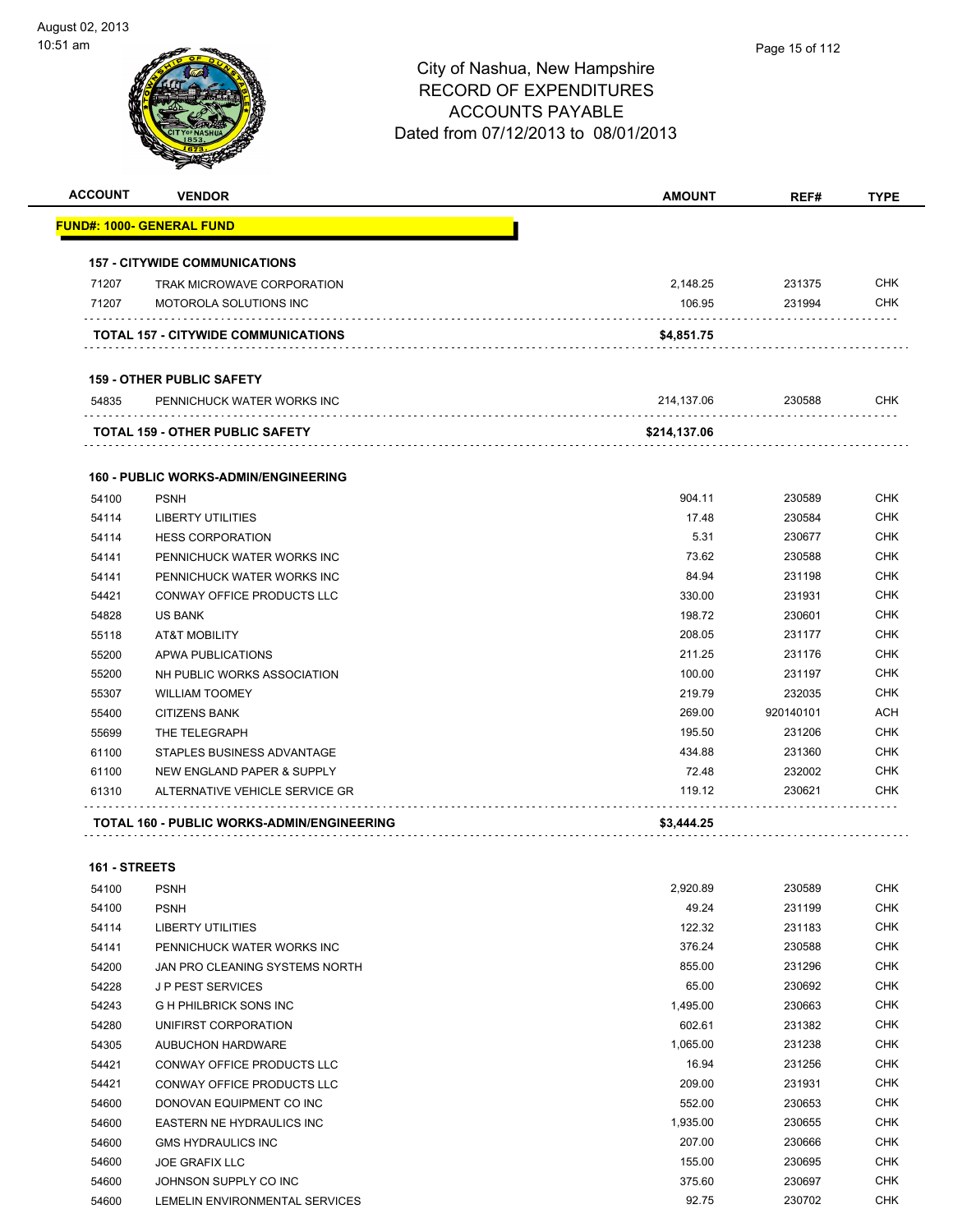

| <b>ACCOUNT</b> | <b>VENDOR</b>                    | <b>AMOUNT</b> | REF#      | <b>TYPE</b> |
|----------------|----------------------------------|---------------|-----------|-------------|
|                | <b>FUND#: 1000- GENERAL FUND</b> |               |           |             |
| 161 - STREETS  |                                  |               |           |             |
| 54600          | MACMULKIN CHEVROLET INC          | 202.93        | 230708    | <b>CHK</b>  |
| 54600          | <b>NAPA AUTO PARTS</b>           | 474.30        | 230720    | <b>CHK</b>  |
| 54600          | SANEL AUTO PARTS CO              | 113.81        | 230757    | <b>CHK</b>  |
| 54600          | <b>CARPARTS OF NASHUA</b>        | 292.76        | 231247    | <b>CHK</b>  |
| 54600          | <b>MAYNARD &amp; LESIEUR INC</b> | 75.00         | 231316    | <b>CHK</b>  |
| 54600          | <b>MAYNARD &amp; LESIEUR INC</b> | 9.00          | 231317    | <b>CHK</b>  |
| 54600          | <b>TENNANT CO</b>                | 23.75         | 231370    | <b>CHK</b>  |
| 54600          | NAPA AUTO PARTS                  | 1,189.11      | 231996    | <b>CHK</b>  |
| 54600          | SANEL AUTO PARTS CO              | 178.47        | 232015    | <b>CHK</b>  |
| 54828          | US BANK                          | 109.70        | 230601    | <b>CHK</b>  |
| 55118          | AT&T MOBILITY                    | 344.09        | 231177    | <b>CHK</b>  |
| 55400          | UNH TECHNOLOGY TRANSFER CENTER   | 120.00        | 231381    | <b>CHK</b>  |
| 55600          | <b>CONCORD MONITOR</b>           | 25.00         | 230573    | <b>CHK</b>  |
| 55600          | SUCCESS ADVERTISING INC          | 936.00        | 232023    | <b>CHK</b>  |
| 55600          | <b>CITIZENS BANK</b>             | 399.00        | 920140101 | <b>ACH</b>  |
| 55607          | UNITED PARCEL SERVICE            | 2.91          | 231211    | <b>CHK</b>  |
| 55699          | PAN AM RAILWAYS                  | 3,275.77      | 231337    | <b>CHK</b>  |
| 55699          | <b>I C REED &amp; SONS INC</b>   | 880.00        | 231964    | <b>CHK</b>  |
| 61100          | STAPLES BUSINESS ADVANTAGE       | 212.45        | 230768    | <b>CHK</b>  |
| 61107          | UNIFIRST CORPORATION             | 636.11        | 230777    | <b>CHK</b>  |
| 61107          | ALECS SHOE STORE INC             | 739.85        | 231223    | <b>CHK</b>  |
| 61107          | PHOENIX SCREEN PRINTING          | 3,554.00      | 231341    | <b>CHK</b>  |
| 61107          | UNIFIRST CORPORATION             | 308.71        | 231382    | <b>CHK</b>  |
| 61166          | <b>AIRGAS EAST</b>               | 3.25          | 231222    | <b>CHK</b>  |
| 61299          | A H HARRIS & SONS INC            | 94.50         | 230603    | <b>CHK</b>  |
| 61299          | NH BRAGG & SONS INC              | $-69.65$      | 230731    | <b>CHK</b>  |
| 61299          | <b>BELLETETES INC</b>            | 63.38         | 231234    | <b>CHK</b>  |
| 61299          | <b>CORRIVEAU ROUTHIER INC</b>    | 71.75         | 231257    | <b>CHK</b>  |
| 61299          | <b>GRAINGER</b>                  | 104.97        | 231277    | <b>CHK</b>  |
| 61299          | <b>NAPA AUTO PARTS</b>           | 47.88         | 231996    | <b>CHK</b>  |
| 61299          | SANEL AUTO PARTS CO              | 25.56         | 232015    | <b>CHK</b>  |
| 61300          | DENNIS K BURKE INC               | 18,788.89     | 230652    | <b>CHK</b>  |
| 61300          | DENNIS K BURKE INC               | 20,825.76     | 231262    | <b>CHK</b>  |
| 61307          | SHATTUCK MALONE OIL CO           | 6,186.48      | 231203    | <b>CHK</b>  |
| 61310          | ALTERNATIVE VEHICLE SERVICE GR   | 1,535.25      | 230621    | <b>CHK</b>  |
| 61507          | <b>BROX INDUSTRIES INC</b>       | 1,376.10      | 230631    | <b>CHK</b>  |
| 61507          | CONTINENTAL PAVING INC           | 336.05        | 230642    | <b>CHK</b>  |
| 61507          | OMEGA INDUSTRIAL SUPPLY INC      | 1,147.90      | 230733    | <b>CHK</b>  |
| 61507          | <b>BROX INDUSTRIES INC</b>       | 3,736.66      | 231242    | <b>CHK</b>  |
| 61507          | CONTINENTAL PAVING INC           | 565.97        | 231254    | <b>CHK</b>  |
| 61507          | <b>CONTINENTAL PAVING INC</b>    | 271.68        | 231930    | <b>CHK</b>  |
| 61535          | <b>BROX INDUSTRIES INC</b>       | 56.29         | 230631    | <b>CHK</b>  |
| 61542          | PERMA LINE CORP OF NEW ENGLAND   | 253.85        | 231340    | <b>CHK</b>  |
| 61542          | PERMA LINE CORP OF NEW ENGLAND   | 112.40        | 232006    | <b>CHK</b>  |
| 61560          | LOWES                            | 94.97         | 231308    | <b>CHK</b>  |
| 61560          | CORRIVEAU ROUTHIER INC           | 36.00         | 231932    | <b>CHK</b>  |
| 61560          | GATE CITY FENCE CO INC           | 320.00        | 231952    | <b>CHK</b>  |
| 61562          | ATS EQUIPMENT                    | 2,411.00      | 230620    | <b>CHK</b>  |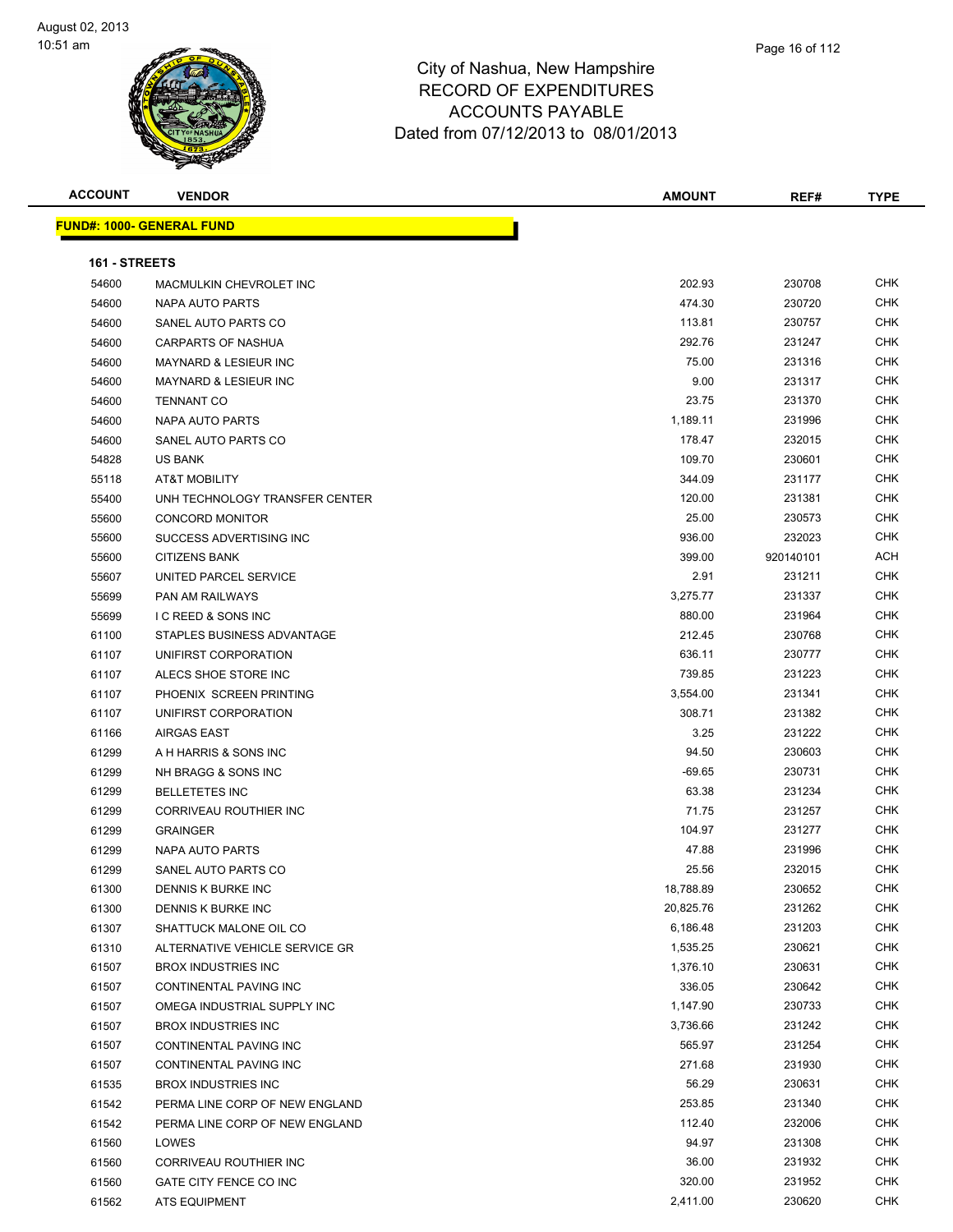| <u> FUND#: 1000- GENERAL FUND</u><br><b>AUBUCHON HARDWARE</b><br><b>AUBUCHON HARDWARE</b><br><b>AUBUCHON HARDWARE</b><br><b>MAYNARD &amp; LESIEUR INC</b><br><b>G H BERLIN OIL CO</b><br>SANEL AUTO PARTS CO<br>PICHETTE BROS CONSTRUCTION INC<br>TOTAL 161 - STREETS<br><b>162 - STREET LIGHTING</b><br><b>PSNH</b><br><b>PSNH</b><br><b>PSNH</b> | 29.94<br>23.08<br>2,400.00<br>143.10<br>1,123.49<br>13.76<br>5,972.68<br>\$93,300.25<br>523.30<br>4,404.58 | 230630<br>231238<br>231925<br>231316<br>230662<br>232015<br>230740<br>231199 | <b>CHK</b><br><b>CHK</b><br><b>CHK</b><br><b>CHK</b><br><b>CHK</b><br><b>CHK</b><br><b>CHK</b> |
|----------------------------------------------------------------------------------------------------------------------------------------------------------------------------------------------------------------------------------------------------------------------------------------------------------------------------------------------------|------------------------------------------------------------------------------------------------------------|------------------------------------------------------------------------------|------------------------------------------------------------------------------------------------|
|                                                                                                                                                                                                                                                                                                                                                    |                                                                                                            |                                                                              |                                                                                                |
|                                                                                                                                                                                                                                                                                                                                                    |                                                                                                            |                                                                              |                                                                                                |
|                                                                                                                                                                                                                                                                                                                                                    |                                                                                                            |                                                                              |                                                                                                |
|                                                                                                                                                                                                                                                                                                                                                    |                                                                                                            |                                                                              |                                                                                                |
|                                                                                                                                                                                                                                                                                                                                                    |                                                                                                            |                                                                              |                                                                                                |
|                                                                                                                                                                                                                                                                                                                                                    |                                                                                                            |                                                                              |                                                                                                |
|                                                                                                                                                                                                                                                                                                                                                    |                                                                                                            |                                                                              |                                                                                                |
|                                                                                                                                                                                                                                                                                                                                                    |                                                                                                            |                                                                              |                                                                                                |
|                                                                                                                                                                                                                                                                                                                                                    |                                                                                                            |                                                                              |                                                                                                |
|                                                                                                                                                                                                                                                                                                                                                    |                                                                                                            |                                                                              |                                                                                                |
|                                                                                                                                                                                                                                                                                                                                                    |                                                                                                            |                                                                              |                                                                                                |
|                                                                                                                                                                                                                                                                                                                                                    |                                                                                                            |                                                                              | <b>CHK</b>                                                                                     |
|                                                                                                                                                                                                                                                                                                                                                    |                                                                                                            | 231200                                                                       | <b>CHK</b>                                                                                     |
|                                                                                                                                                                                                                                                                                                                                                    | 276.05                                                                                                     | 231201                                                                       | CHK                                                                                            |
| <b>TOTAL 162 - STREET LIGHTING</b>                                                                                                                                                                                                                                                                                                                 | \$5,203.93                                                                                                 |                                                                              |                                                                                                |
|                                                                                                                                                                                                                                                                                                                                                    |                                                                                                            |                                                                              |                                                                                                |
| <b>166 - PARKING LOTS</b>                                                                                                                                                                                                                                                                                                                          |                                                                                                            |                                                                              |                                                                                                |
| <b>GAGNONS ELECTRICAL SERVICE INC</b>                                                                                                                                                                                                                                                                                                              | 175.00                                                                                                     | 231163                                                                       | <b>CHK</b>                                                                                     |
| <b>PSNH</b>                                                                                                                                                                                                                                                                                                                                        | 1,384.47                                                                                                   | 231199                                                                       | <b>CHK</b>                                                                                     |
| PENNICHUCK WATER WORKS INC                                                                                                                                                                                                                                                                                                                         | 77.40                                                                                                      | 231900                                                                       | <b>CHK</b>                                                                                     |
| GAGNONS ELECTRICAL SERVICE INC                                                                                                                                                                                                                                                                                                                     | 1,736.80                                                                                                   | 231163                                                                       | <b>CHK</b>                                                                                     |
| LOWES                                                                                                                                                                                                                                                                                                                                              | 55.08                                                                                                      | 231308                                                                       | <b>CHK</b>                                                                                     |
| HOME DEPOT CREDIT SERVICES                                                                                                                                                                                                                                                                                                                         | 41.56                                                                                                      | 231961                                                                       | <b>CHK</b>                                                                                     |
| UNITED SITE SERVICES NORTHEAST                                                                                                                                                                                                                                                                                                                     | 54.97                                                                                                      | 231385                                                                       | <b>CHK</b>                                                                                     |
| PETTY CASH                                                                                                                                                                                                                                                                                                                                         | 65.97                                                                                                      | 230566                                                                       | <b>CHK</b>                                                                                     |
| HOME DEPOT CREDIT SERVICES                                                                                                                                                                                                                                                                                                                         | 70.88                                                                                                      | 230681                                                                       | <b>CHK</b>                                                                                     |
| <b>AUBUCHON HARDWARE</b>                                                                                                                                                                                                                                                                                                                           | 5.08                                                                                                       | 231238                                                                       | <b>CHK</b>                                                                                     |
| NASHUA OUTDOOR POWER EQUIPMENT                                                                                                                                                                                                                                                                                                                     | 20.80                                                                                                      | 230724                                                                       | <b>CHK</b>                                                                                     |
| TOTAL 166 - PARKING LOTS                                                                                                                                                                                                                                                                                                                           | \$3,688.01                                                                                                 |                                                                              |                                                                                                |
| <b>171 - COMMUNITY SERVICES</b>                                                                                                                                                                                                                                                                                                                    |                                                                                                            |                                                                              |                                                                                                |
| <b>PSNH</b>                                                                                                                                                                                                                                                                                                                                        | 1,223.75                                                                                                   | 231199                                                                       | <b>CHK</b>                                                                                     |
| PENNICHUCK WATER WORKS INC                                                                                                                                                                                                                                                                                                                         | 218.68                                                                                                     | 231900                                                                       | <b>CHK</b>                                                                                     |
| <b>CONWAY OFFICE PRODUCTS LLC</b>                                                                                                                                                                                                                                                                                                                  | 340.00                                                                                                     | 231931                                                                       | <b>CHK</b>                                                                                     |
| <b>US BANK</b>                                                                                                                                                                                                                                                                                                                                     | 339.00                                                                                                     | 231212                                                                       | <b>CHK</b>                                                                                     |
| CONWAY OFFICE PRODUCTS LLC                                                                                                                                                                                                                                                                                                                         | 9.35                                                                                                       | 231256                                                                       | <b>CHK</b>                                                                                     |
| STAPLES BUSINESS ADVANTAGE                                                                                                                                                                                                                                                                                                                         | 1,010.37                                                                                                   | 231360                                                                       | <b>CHK</b>                                                                                     |
|                                                                                                                                                                                                                                                                                                                                                    | 478.80                                                                                                     | 231310                                                                       | <b>CHK</b>                                                                                     |
| <b>M &amp; N SPORTS LLC</b>                                                                                                                                                                                                                                                                                                                        |                                                                                                            |                                                                              |                                                                                                |
|                                                                                                                                                                                                                                                                                                                                                    | <b>TOTAL 171 - COMMUNITY SERVICES</b>                                                                      | \$3,619.95                                                                   |                                                                                                |

#### **172 - COMMUNITY HEALTH**

| 55118 | <b>AT&amp;T MOBILITY</b> | 57.82  | 231177    | СНК |
|-------|--------------------------|--------|-----------|-----|
| 55400 | <b>CITIZENS BANK</b>     | 321.90 | 920140101 | ACH |
| 61144 | <b>WALGREEN CO</b>       | 142.99 | 231887    | СНК |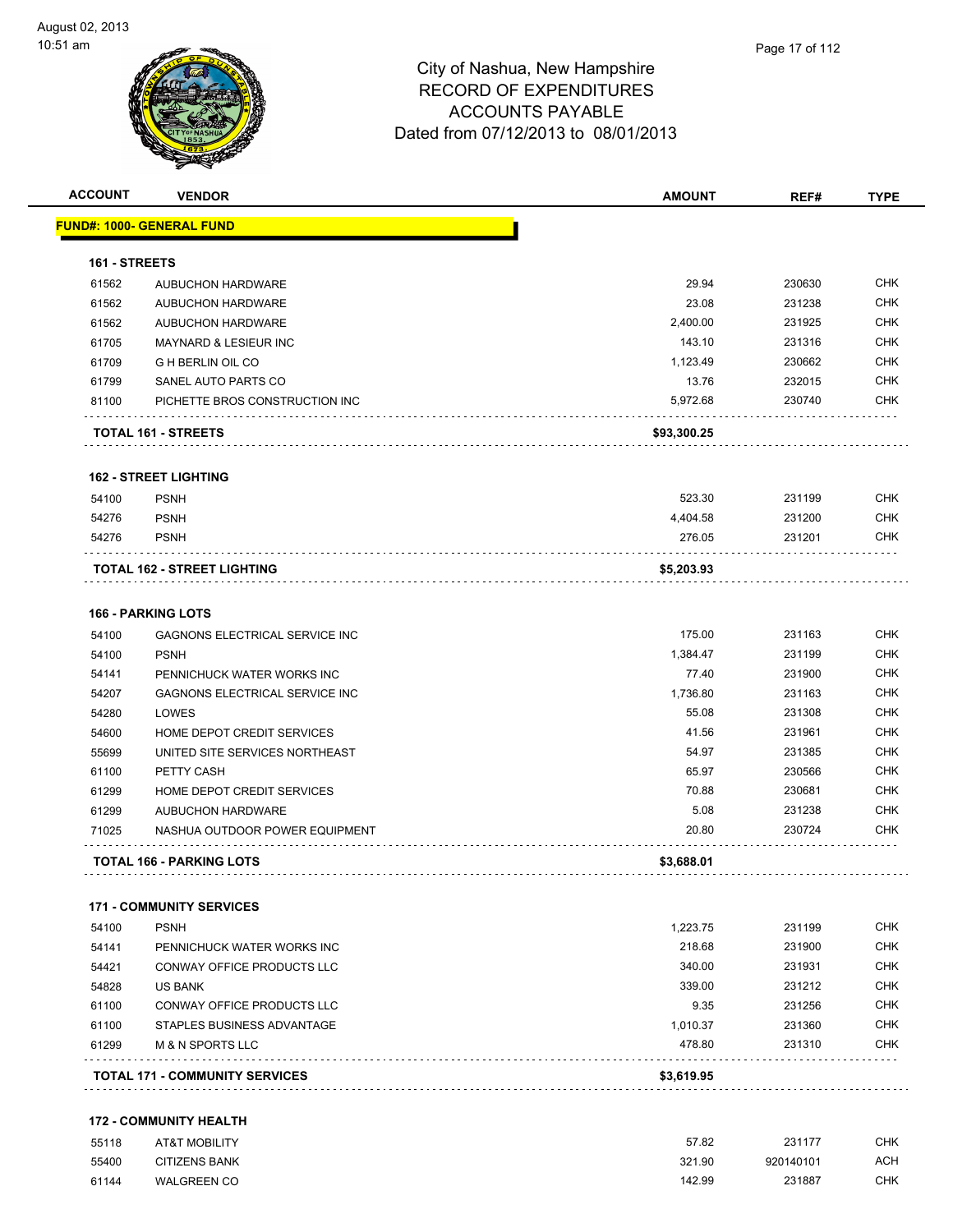

| <b>ACCOUNT</b> | <b>VENDOR</b>                                           | <b>AMOUNT</b> | REF#   | <b>TYPE</b> |
|----------------|---------------------------------------------------------|---------------|--------|-------------|
|                | <b>FUND#: 1000- GENERAL FUND</b>                        |               |        |             |
|                | TOTAL 172 - COMMUNITY HEALTH                            | \$522.71      |        |             |
|                |                                                         |               |        |             |
|                | <b>173 - ENVIRONMENTAL HEALTH</b>                       | 360.00        | 231250 | <b>CHK</b>  |
| 53142<br>55118 | <b>COLLEGE BOUND MOVERS</b><br><b>AT&amp;T MOBILITY</b> | 31.16         | 231177 | <b>CHK</b>  |
| 55307          | <b>APRIL TORHAN</b>                                     | 280.89        | 230570 | <b>CHK</b>  |
| 61299          | SURPLUS OFFICE EQUIPMENT INC                            | 716.00        | 231365 | <b>CHK</b>  |
|                | TOTAL 173 - ENVIRONMENTAL HEALTH                        | \$1,388.05    |        |             |
|                |                                                         |               |        |             |
|                | <b>175 - WELFARE ASSISTANCE</b>                         |               |        |             |
| 55810          | 188 CONCORD ST LLC                                      | 245.00        | 230996 | <b>CHK</b>  |
| 55810          | 23-25 TEMPLE ST REALTY LLC                              | 300.00        | 230997 | <b>CHK</b>  |
| 55810          | 31 BRIDGE ST REALTY LLC                                 | 725.00        | 230998 | <b>CHK</b>  |
| 55810          | AMHERST ST ASSOC                                        | 990.08        | 230999 | <b>CHK</b>  |
| 55810          | <b>UMESH BHATT</b>                                      | 500.00        | 231000 | <b>CHK</b>  |
| 55810          | <b>LARRY CONSTANT</b>                                   | 688.00        | 231001 | <b>CHK</b>  |
| 55810          | PAUL G CORRIVEAU FAMILY TRUST                           | 675.00        | 231002 | <b>CHK</b>  |
| 55810          | <b>TERRY DAKIN</b>                                      | 355.00        | 231003 | <b>CHK</b>  |
| 55810          | DONALD D DOBENS                                         | 700.00        | 231004 | <b>CHK</b>  |
| 55810          | DANA DRURY                                              | 850.00        | 231005 | <b>CHK</b>  |
| 55810          | EDMUND W KING JR                                        | 900.00        | 231006 | <b>CHK</b>  |
| 55810          | THE FRONT DOOR AGENCY INC                               | 379.00        | 231008 | <b>CHK</b>  |
| 55810          | <b>TATIANA KONEVA</b>                                   | 700.00        | 231009 | <b>CHK</b>  |
| 55810          | ANDRE E LALIBERTE                                       | 480.46        | 231010 | <b>CHK</b>  |
| 55810          | <b>LAMERAND ENTERPRISES</b>                             | 650.00        | 231011 | <b>CHK</b>  |
| 55810          | NORMAND E LEVESQUE                                      | 600.00        | 231012 | <b>CHK</b>  |
| 55810          | CHARLES D LEWIS JR                                      | 800.00        | 231013 | <b>CHK</b>  |
| 55810          | <b>FOTIOS LIAKAKOS</b>                                  | 392.00        | 231014 | <b>CHK</b>  |
| 55810          | RAMON W LONG JR                                         | 995.00        | 231015 | <b>CHK</b>  |
| 55810          | <b>RAFAEL NUNEZ</b>                                     | 735.60        | 231016 | <b>CHK</b>  |
| 55810          | NWGM TITLE HOLDING CO II                                | 392.22        | 231017 | <b>CHK</b>  |
| 55810          | <b>LARRY PIKE</b>                                       | 797.76        | 231018 | <b>CHK</b>  |
| 55810          | PRA PROPERTIES LTD PARTNERSHIP                          | 940.00        | 231019 | <b>CHK</b>  |
| 55810          | ANDRE J QUIRION                                         | 756.93        | 231020 | <b>CHK</b>  |
| 55810          | <b>LISE TREMBLAY</b>                                    | 331.58        | 231022 | <b>CHK</b>  |
| 55810          | 188 CONCORD ST LLC                                      | 245.00        | 231579 | <b>CHK</b>  |
| 55810          | 201 MAIN STREET REALTY INC                              | 500.00        | 231580 | <b>CHK</b>  |
| 55810          | 23-25 TEMPLE ST REALTY LLC                              | 360.00        | 231581 | <b>CHK</b>  |
| 55810          | 28-34 RAILROAD SQUARE LLC                               | 270.04        | 231582 | <b>CHK</b>  |
| 55810          | ARLINGTON ARMS LLC                                      | 410.84        | 231583 | <b>CHK</b>  |
| 55810          | PAUL A BODMER                                           | 660.00        | 231584 | <b>CHK</b>  |
| 55810          | <b>JAMES N DINOVO</b>                                   | 900.97        | 231585 | <b>CHK</b>  |
| 55810          | <b>CONSTANCE GAUTHIER</b>                               | 525.00        | 231586 | <b>CHK</b>  |
| 55810          | MARK LAMBERT, ESTATE                                    | 372.00        | 231587 | <b>CHK</b>  |
| 55810          | RONALD F LANZARA SR                                     | 300.00        | 231588 | <b>CHK</b>  |
| 55810          | <b>MCCHANDLER LLC</b>                                   | 567.00        | 231590 | <b>CHK</b>  |
| 55810          | <b>MOGD LAPOINTE</b>                                    | 525.00        | 231591 | <b>CHK</b>  |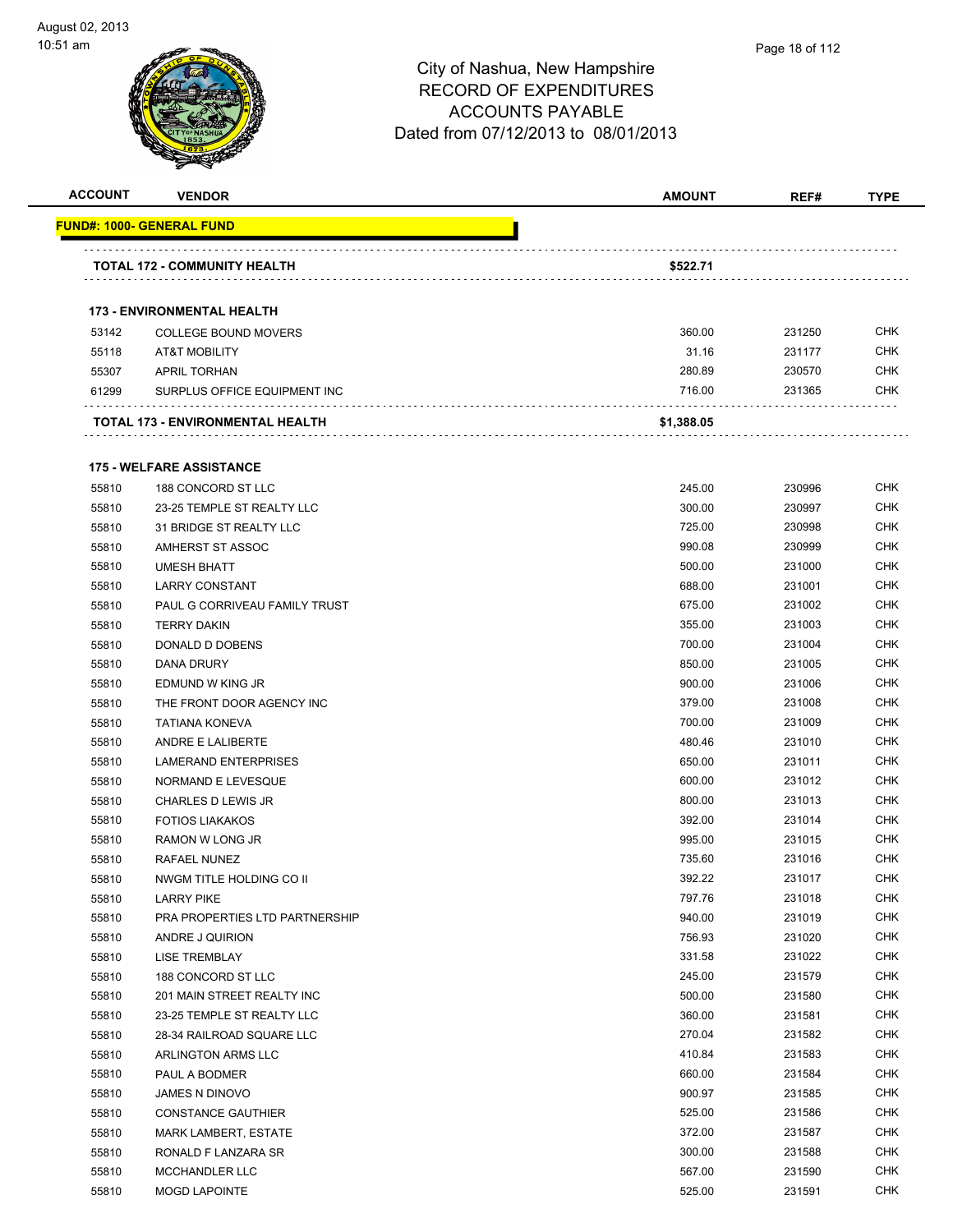

| <b>ACCOUNT</b> | <b>VENDOR</b>                           | <b>AMOUNT</b> | REF#   | <b>TYPE</b> |
|----------------|-----------------------------------------|---------------|--------|-------------|
|                | <u> FUND#: 1000- GENERAL FUND</u>       |               |        |             |
|                | <b>175 - WELFARE ASSISTANCE</b>         |               |        |             |
| 55810          | NASHUA INVESTORS LTD                    | 320.45        | 231592 | CHK         |
| 55810          | EDWARD PAQUIN                           | 825.00        | 231593 | CHK         |
| 55810          | RJ REAL ESTATE PARTNERSHIP              | 734.34        | 231594 | <b>CHK</b>  |
| 55810          | <b>ELLIOTT WALLER</b>                   | 576.00        | 231595 | <b>CHK</b>  |
| 55810          | <b>LEONARD ABREU</b>                    | 796.14        | 231786 | CHK         |
| 55810          | 23-25 TEMPLE ST REALTY LLC              | 1,200.00      | 231788 | <b>CHK</b>  |
| 55810          | 88 3/4 PALM STREET PROPERTIES           | 750.00        | 231789 | <b>CHK</b>  |
| 55810          | <b>B36 REAL ESTATE LLC</b>              | 1,380.00      | 231790 | <b>CHK</b>  |
| 55810          | LUC M BERGERON                          | 764.85        | 231791 | <b>CHK</b>  |
| 55810          | <b>UMESH BHATT</b>                      | 788.77        | 231792 | <b>CHK</b>  |
| 55810          | <b>JERRY CRETEAU</b>                    | 995.00        | 231793 | <b>CHK</b>  |
| 55810          | <b>LUC DEMERS</b>                       | 1,295.84      | 231795 | <b>CHK</b>  |
| 55810          | DANA DRURY                              | 949.00        | 231796 | <b>CHK</b>  |
| 55810          | GAUTHIER REAL ESTATE MGMT CORP          | 280.00        | 231797 | <b>CHK</b>  |
| 55810          | <b>WILLIAM F GOERLICH</b>               | 885.00        | 231798 | <b>CHK</b>  |
| 55810          | <b>GP NASHUA LIMITED PARTNERSHIP</b>    | 1,015.00      | 231799 | <b>CHK</b>  |
| 55810          | GULZAR-E-RAZIA LLC                      | 596.51        | 231800 | <b>CHK</b>  |
| 55810          | <b>LAMERAND ENTERPRISES</b>             | 140.00        | 231801 | <b>CHK</b>  |
| 55810          | <b>OLIVER &amp; MARIE LAPOINTE ETAL</b> | 475.00        | 231802 | <b>CHK</b>  |
| 55810          | LEO M LAVOIE                            | 620.00        | 231803 | <b>CHK</b>  |
| 55810          | <b>LSB LIMITED PARTNERSHIP</b>          | 500.00        | 231804 | <b>CHK</b>  |
| 55810          | LTA INVESTMENTS LLC                     | 640.00        | 231805 | <b>CHK</b>  |
| 55810          | MAPLE-JAM ENTERPRISES LLC               | 750.00        | 231806 | <b>CHK</b>  |
| 55810          | NASHUA HOUSING AUTHORITY                | 138.00        | 231807 | <b>CHK</b>  |
| 55810          | DRUSILLA PETERS                         | 400.00        | 231808 | <b>CHK</b>  |
| 55810          | PLEAKAS-THOMAS-TRUST                    | 375.00        | 231809 | <b>CHK</b>  |
| 55810          | <b>GEORGE K RAUH</b>                    | 560.00        | 231810 | <b>CHK</b>  |
| 55812          | RITE AID CHARGE CARD                    | 4,326.60      | 231021 | <b>CHK</b>  |
| 55812          | WINGATES PHARMACY INC                   | 2,110.11      | 231023 | <b>CHK</b>  |
| 55814          | <b>PSNH</b>                             | 35.14         | 230995 | <b>CHK</b>  |
| 55814          | <b>PSNH</b>                             | 731.82        | 231578 | CHK         |
| 55814          | <b>PSNH</b>                             | 1,528.51      | 231787 | <b>CHK</b>  |
| 55816          | MARKET BASKET ACCT 2589096              | 1,158.03      | 231589 | <b>CHK</b>  |
| 55818          | MARKET BASKET ACCT 2589096              | 405.21        | 231589 | <b>CHK</b>  |
| 55820          | FARWELL FUNERAL SERVICE INC             | 750.00        | 231007 | <b>CHK</b>  |
| 55820          | DAVIS FUNERAL HOME                      | 750.00        | 231794 | <b>CHK</b>  |
|                | TOTAL 175 - WELFARE ASSISTANCE          | \$52,059.80   |        |             |

**177 - PARKS & RECREATION**

| 44549 | <b>BHAVESH PAREKH</b> | 40.00    | 230943 | <b>CHK</b> |
|-------|-----------------------|----------|--------|------------|
| 44549 | <b>KIM PALMER</b>     | 40.00    | 230960 | <b>CHK</b> |
| 44549 | SANDRA BRACCIO        | 40.00    | 230985 | <b>CHK</b> |
| 44549 | HEE CHO               | 60.00    | 231555 | <b>CHK</b> |
| 44549 | SHANTHI JAGANNATHAN   | 20.00    | 231565 | <b>CHK</b> |
| 44549 | AMMOL WADHWA          | 40.00    | 231741 | <b>CHK</b> |
| 54100 | <b>PSNH</b>           | 7,245.23 | 230589 | <b>CHK</b> |
| 54100 | <b>PSNH</b>           | 165.45   | 231199 | <b>CHK</b> |
|       |                       |          |        |            |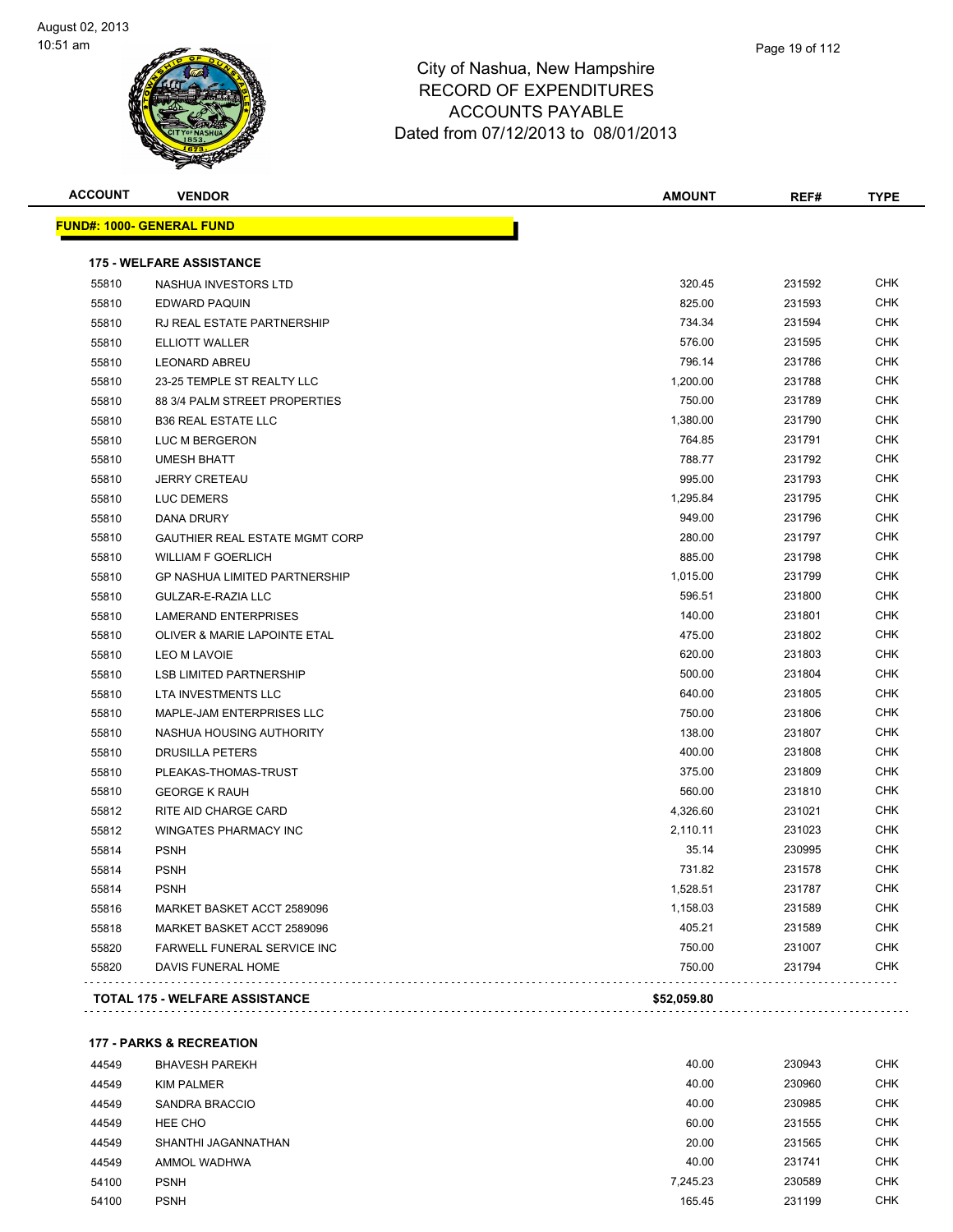

| <b>ACCOUNT</b> | <b>VENDOR</b>                       | <b>AMOUNT</b> | REF#   | <b>TYPE</b> |
|----------------|-------------------------------------|---------------|--------|-------------|
|                | <b>FUND#: 1000- GENERAL FUND</b>    |               |        |             |
|                |                                     |               |        |             |
|                | <b>177 - PARKS &amp; RECREATION</b> |               |        |             |
| 54114          | <b>LIBERTY UTILITIES</b>            | 42.15         | 230582 | <b>CHK</b>  |
| 54114          | <b>HESS CORPORATION</b>             | 16.61         | 230677 | <b>CHK</b>  |
| 54114          | <b>LIBERTY UTILITIES</b>            | 50.71         | 231194 | <b>CHK</b>  |
| 54114          | <b>LIBERTY UTILITIES</b>            | 53.48         | 231893 | CHK         |
| 54114          | <b>LIBERTY UTILITIES</b>            | 138.64        | 231895 | <b>CHK</b>  |
| 54141          | PENNICHUCK WATER WORKS INC          | 8,381.49      | 230588 | <b>CHK</b>  |
| 54141          | PENNICHUCK WATER WORKS INC          | 3,098.78      | 231198 | <b>CHK</b>  |
| 54141          | PENNICHUCK WATER WORKS INC          | 6,789.32      | 231900 | CHK         |
| 54250          | HARRY W WELLS & SON INC             | 100.00        | 230674 | CHK         |
| 54250          | FORCIER CONTRACTING & BUILDING      | 825.00        | 231272 | CHK         |
| 54250          | GATE CITY FENCE CO INC              | 100.00        | 231274 | CHK         |
| 54250          | <b>B &amp; S LOCKSMITHS INC</b>     | 13.50         | 231916 | CHK         |
| 54250          | JOHNSONS ELECTRIC INC               | 169.00        | 231971 | CHK         |
| 54253          | <b>GATE CITY TREE SERVICE LLC</b>   | 1,345.00      | 231275 | <b>CHK</b>  |
| 54280          | <b>BROX INDUSTRIES INC</b>          | 107.10        | 230631 | CHK         |
| 54280          | JOHN DEERE LANDSCAPES               | 217.16        | 230696 | CHK         |
| 54280          | JOHNSONS ELECTRIC INC               | 560.00        | 230698 | CHK         |
| 54280          | NASHUA FARMERS EXCHANGE INC         | 334.32        | 230722 | <b>CHK</b>  |
| 54280          | NASHUA OUTDOOR POWER EQUIPMENT      | 172.40        | 230724 | CHK         |
| 54280          | NASHUA WALLPAPER & PAINT CO         | 138.59        | 230726 | <b>CHK</b>  |
| 54280          | OUTDOOR PRIDE LANDSCAPING INC       | 4,300.00      | 230734 | <b>CHK</b>  |
| 54280          | PEABODY SUPPLY CO                   | 128.36        | 230737 | <b>CHK</b>  |
| 54280          | <b>READ CUSTOM SOILS</b>            | 2,200.00      | 230749 | CHK         |
| 54280          | SANEL AUTO PARTS CO                 | 132.95        | 230758 | <b>CHK</b>  |
| 54280          | ACME PRESSURE WASHING LLC           | 1,950.00      | 231219 | <b>CHK</b>  |
| 54280          | AFFILIATED HVAC SERVICES LLC        | 959.60        | 231221 | CHK         |
| 54280          | <b>BROX INDUSTRIES INC</b>          | 963.50        | 231242 | CHK         |
| 54280          | C J ROUSSEAU TRUCKING               | 1,312.50      | 231244 | CHK         |
| 54280          | F W WEBB CO                         | 193.60        | 231266 | <b>CHK</b>  |
| 54280          | GATE CITY FENCE CO INC              | 425.00        | 231274 | <b>CHK</b>  |
| 54280          | HOME DEPOT CREDIT SERVICES          | 690.48        | 231288 | CHK         |
| 54280          | JAN PRO CLEANING SYSTEMS NORTH      | 300.00        | 231296 | CHK         |
| 54280          | JOHN DEERE LANDSCAPES               | 331.38        | 231299 | <b>CHK</b>  |
| 54280          | M & M ELECTRICAL SUPPLY CO INC      | 83.19         | 231309 | CHK         |
| 54280          | PEABODY SUPPLY CO                   | 26.35         | 231339 | <b>CHK</b>  |
| 54280          | <b>STATELINE IRRIGATION</b>         | 25.20         | 231362 | <b>CHK</b>  |
| 54280          | TURF PRODUCTS CORP                  | 162.92        | 231380 | <b>CHK</b>  |
| 54280          | AFFILIATED HVAC SERVICES LLC        | 103.00        | 231907 | <b>CHK</b>  |
| 54280          | ASAP FIRE & SAFETY CORP             | 1,260.95      | 231913 | <b>CHK</b>  |
| 54280          | ASAP SPRINKLER LLC                  | 530.00        | 231914 | <b>CHK</b>  |
| 54280          | CORRIVEAU ROUTHIER INC              | 73.90         | 231932 | <b>CHK</b>  |
| 54280          | HOME DEPOT CREDIT SERVICES          | 3,553.53      | 231961 | <b>CHK</b>  |
| 54280          | JOHN DEERE LANDSCAPES               | 998.27        | 231970 | <b>CHK</b>  |
| 54280          | JOHNSONS ELECTRIC INC               | 1,404.49      | 231971 | <b>CHK</b>  |
| 54280          | LACHANCE PLUMBING & HEATING IN      | 232.56        | 231977 | CHK         |
| 54280          | LOWES                               | 209.77        | 231979 | <b>CHK</b>  |
| 54280          | M & M ELECTRICAL SUPPLY CO INC      | 92.85         | 231980 | <b>CHK</b>  |
| 54280          | NASHUA WALLPAPER & PAINT CO         | 123.98        | 232001 | <b>CHK</b>  |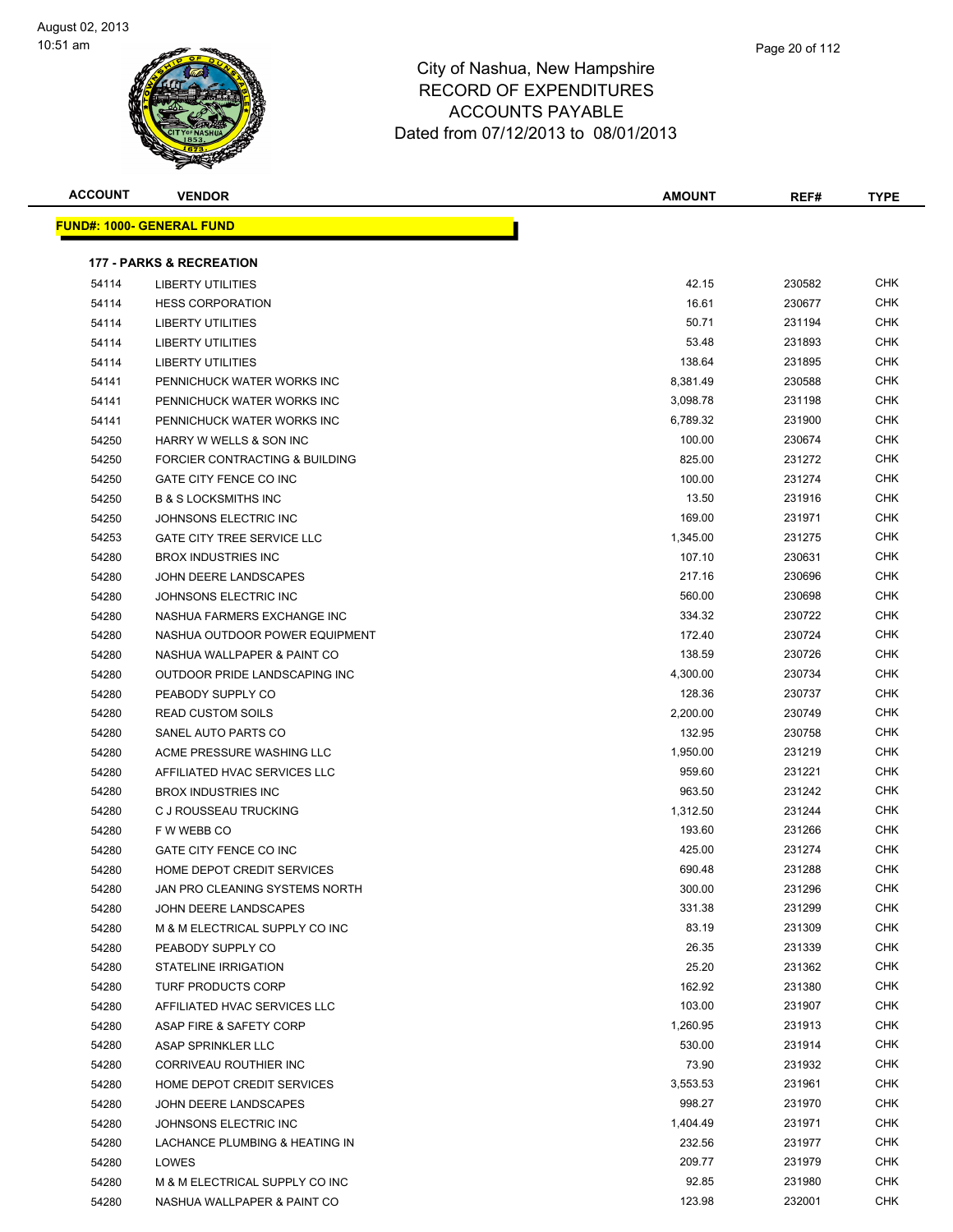

|                |                                     | AUUUUNIS PATABLE<br>Dated from 07/12/2013 to 08/01/2013 |           |             |
|----------------|-------------------------------------|---------------------------------------------------------|-----------|-------------|
| <b>ACCOUNT</b> | <b>VENDOR</b>                       | <b>AMOUNT</b>                                           | REF#      | <b>TYPE</b> |
|                | <u> IND#: 1000- GENERAL FUND</u>    |                                                         |           |             |
|                | <b>177 - PARKS &amp; RECREATION</b> |                                                         |           |             |
| 54280          | <b>SAM'S CLUB</b>                   | 439.04                                                  | 232014    | <b>CHK</b>  |
| 54280          | <b>CITIZENS BANK</b>                | 914.90                                                  | 920140101 | <b>ACH</b>  |
| 54421          | CONWAY OFFICE PRODUCTS LLC          | 90.00                                                   | 231931    | <b>CHK</b>  |
| 54487          | HUDSON SMALL ENGINE                 | 369.00                                                  | 231963    | <b>CHK</b>  |
| 54600          | <b>HUDSON SMALL ENGINE</b>          | 70.00                                                   | 230685    | <b>CHK</b>  |
| 54821          | UNITED SITE SERVICES NORTHEAST      | 1,319.28                                                | 231385    | <b>CHK</b>  |
| 54828          | <b>US BANK</b>                      | 83.85                                                   | 231212    | <b>CHK</b>  |
| 55118          | <b>AT&amp;T MOBILITY</b>            | 164.07                                                  | 231177    | <b>CHK</b>  |
| 55200          | ROCHESTER BABE RUTH LEAGUE          | 250.00                                                  | 231348    | <b>CHK</b>  |
| 55400          | <b>MICHELLE SPEARS</b>              | 19.95                                                   | 230970    | <b>CHK</b>  |
| 55400          | <b>NESTMA</b>                       | 300.00                                                  | 231195    | <b>CHK</b>  |
| 55642          | DAN DUPRAT                          | 210.00                                                  | 230950    | <b>CHK</b>  |
| 55642          | <b>KYLE FINVER</b>                  | 180.00                                                  | 230951    | <b>CHK</b>  |
| 55642          | <b>WILLIAM LAPOINTE</b>             | 320.00                                                  | 230962    | <b>CHK</b>  |
| 55642          | <b>DENNIS MELANSON</b>              | 50.00                                                   | 230968    | <b>CHK</b>  |
| 55642          | <b>JOHN PASQUARIELLO</b>            | 50.00                                                   | 230978    | <b>CHK</b>  |
| 55642          | <b>BARRY REDDICK</b>                | 80.00                                                   | 230980    | <b>CHK</b>  |
| 55642          | <b>BRUCE SMITH</b>                  | 140.00                                                  | 230988    | <b>CHK</b>  |
| 55642          | <b>STEARNS DALE</b>                 | 30.00                                                   | 230990    | <b>CHK</b>  |
| 55642          | ROBERT BENNETT                      | 30.00                                                   | 231548    | <b>CHK</b>  |
| 55642          | <b>GERALD GADBOIS</b>               | 480.00                                                  | 231554    | <b>CHK</b>  |
| 55642          | DAVE CHESTNUTT                      | 50.00                                                   | 231745    | <b>CHK</b>  |
| 55642          | STEPHEN L DUPRAT                    | 330.00                                                  | 231751    | <b>CHK</b>  |
|                |                                     |                                                         |           |             |

| <b>ACCOUNT</b> |  |
|----------------|--|
|                |  |

**FUND#: 1000- GENERAL FUND**

| 54421 | CONWAY OFFICE PRODUCTS LLC       | 90.00    | 231931    | <b>CHK</b> |
|-------|----------------------------------|----------|-----------|------------|
| 54487 | <b>HUDSON SMALL ENGINE</b>       | 369.00   | 231963    | <b>CHK</b> |
| 54600 | <b>HUDSON SMALL ENGINE</b>       | 70.00    | 230685    | <b>CHK</b> |
| 54821 | UNITED SITE SERVICES NORTHEAST   | 1,319.28 | 231385    | CHK        |
| 54828 | US BANK                          | 83.85    | 231212    | <b>CHK</b> |
| 55118 | <b>AT&amp;T MOBILITY</b>         | 164.07   | 231177    | <b>CHK</b> |
| 55200 | ROCHESTER BABE RUTH LEAGUE       | 250.00   | 231348    | <b>CHK</b> |
| 55400 | <b>MICHELLE SPEARS</b>           | 19.95    | 230970    | <b>CHK</b> |
| 55400 | <b>NESTMA</b>                    | 300.00   | 231195    | <b>CHK</b> |
| 55642 | DAN DUPRAT                       | 210.00   | 230950    | <b>CHK</b> |
| 55642 | <b>KYLE FINVER</b>               | 180.00   | 230951    | <b>CHK</b> |
| 55642 | <b>WILLIAM LAPOINTE</b>          | 320.00   | 230962    | CHK        |
| 55642 | <b>DENNIS MELANSON</b>           | 50.00    | 230968    | CHK        |
| 55642 | <b>JOHN PASQUARIELLO</b>         | 50.00    | 230978    | CHK        |
| 55642 | <b>BARRY REDDICK</b>             | 80.00    | 230980    | CHK        |
| 55642 | <b>BRUCE SMITH</b>               | 140.00   | 230988    | <b>CHK</b> |
| 55642 | <b>STEARNS DALE</b>              | 30.00    | 230990    | CHK        |
| 55642 | ROBERT BENNETT                   | 30.00    | 231548    | <b>CHK</b> |
| 55642 | <b>GERALD GADBOIS</b>            | 480.00   | 231554    | <b>CHK</b> |
| 55642 | DAVE CHESTNUTT                   | 50.00    | 231745    | <b>CHK</b> |
| 55642 | STEPHEN L DUPRAT                 | 330.00   | 231751    | CHK        |
| 55642 | <b>DENNIS MELANSON</b>           | 50.00    | 231772    | CHK        |
| 55642 | <b>JOHN PASQUARIELLO</b>         | 100.00   | 231775    | CHK        |
| 55660 | ANNA RIBAUDO                     | 150.00   | 230751    | <b>CHK</b> |
| 55660 | HOME DEPOT CREDIT SERVICES       | 859.69   | 231288    | <b>CHK</b> |
| 55699 | AMERICAN RED CROSS               | 805.00   | 230613    | <b>CHK</b> |
| 55699 | <b>CITIZENS BANK</b>             | 594.00   | 920140101 | <b>ACH</b> |
| 61100 | STAPLES BUSINESS ADVANTAGE       | 19.47    | 230768    | <b>CHK</b> |
| 61107 | <b>MONTE FREIRE</b>              | 92.00    | 230554    | <b>CHK</b> |
| 61107 | M & N SPORTS LLC                 | 196.25   | 230707    | <b>CHK</b> |
| 61107 | ALECS SHOE STORE INC             | 94.95    | 231223    | <b>CHK</b> |
| 61107 | M & N SPORTS LLC                 | 425.30   | 231310    | CHK        |
| 61110 | <b>GRAINGER</b>                  | 782.10   | 231277    | CHK        |
| 61114 | <b>JENNIFER BURNETTE</b>         | 64.77    | 230632    | CHK        |
| 61114 | FILLION ASSOCIATES INC           | 400.00   | 230658    | <b>CHK</b> |
| 61114 | <b>SEASONAL SPECIALTY STORES</b> | 826.94   | 230760    | <b>CHK</b> |
| 61114 | FILLION ASSOCIATES INC           | 334.88   | 231268    | CHK        |
| 61114 | SEASONAL SPECIALTY STORES        | 813.84   | 231354    | <b>CHK</b> |
| 61114 | STREAMLINE AQUATICS LLC          | 4,760.00 | 231363    | <b>CHK</b> |
| 61114 | <b>SCOTT PAINTER</b>             | 120.89   | 231880    | <b>CHK</b> |
| 61128 | <b>M &amp; N SPORTS LLC</b>      | 379.50   | 230707    | <b>CHK</b> |
| 61128 | <b>BSN SPORTS</b>                | 1,512.58 | 231243    | <b>CHK</b> |
| 61128 | <b>M &amp; N SPORTS LLC</b>      | 117.00   | 231310    | CHK        |
| 61300 | DENNIS K BURKE INC               | 2,811.00 | 231941    | CHK        |
| 61310 | ALTERNATIVE VEHICLE SERVICE GR   | 1,124.54 | 230621    | CHK        |
| 61799 | <b>CARPARTS OF NASHUA</b>        | -524.34  | 231247    | <b>CHK</b> |
|       |                                  |          |           |            |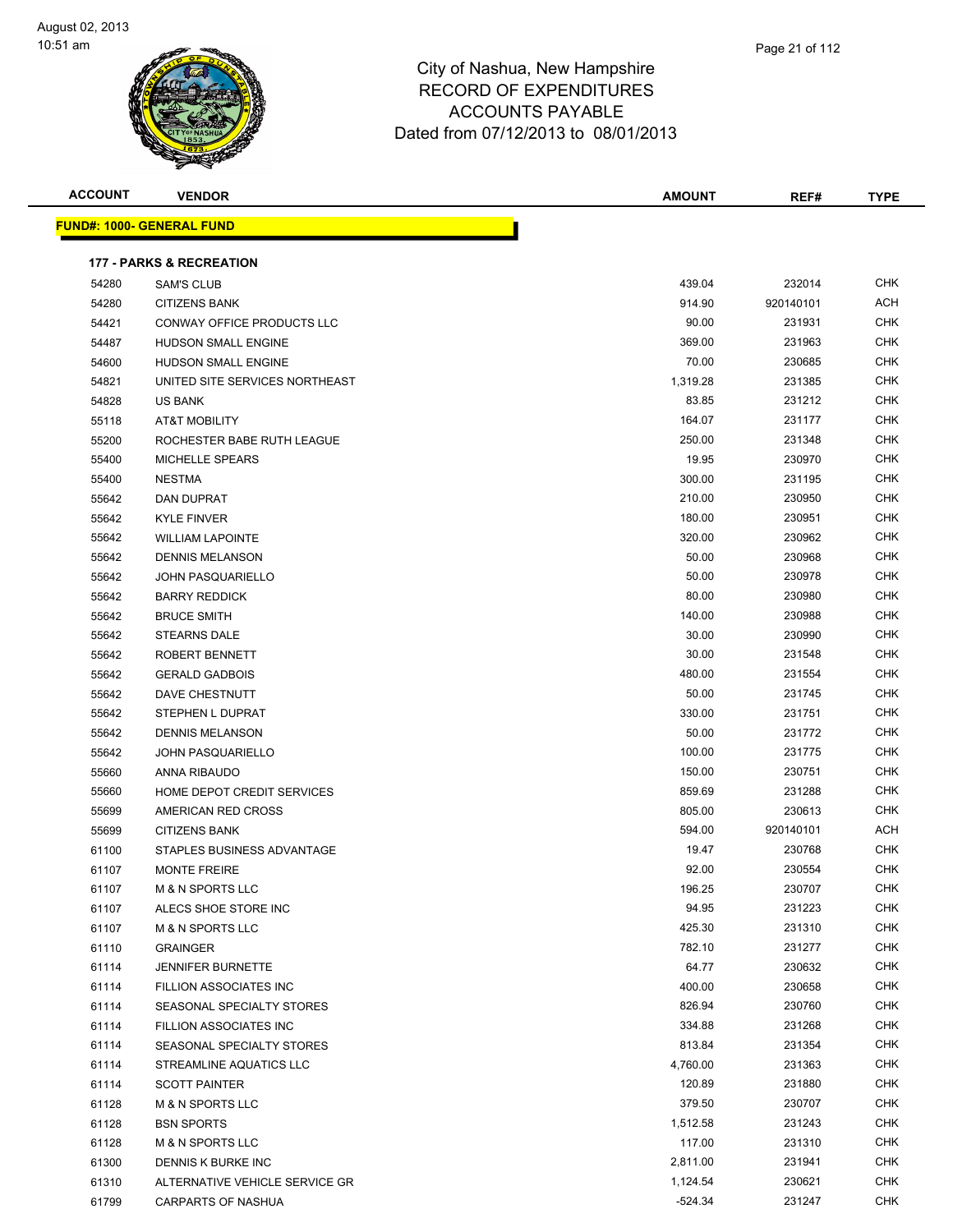

| <b>ACCOUNT</b> | <b>VENDOR</b>                       | <b>AMOUNT</b> | REF#   | <b>TYPE</b> |
|----------------|-------------------------------------|---------------|--------|-------------|
|                | <u> FUND#: 1000- GENERAL FUND</u>   |               |        |             |
|                |                                     |               |        |             |
|                | <b>177 - PARKS &amp; RECREATION</b> |               |        |             |
| 61799          | HK POWERSPORTS-HOOKSETT             | 164.96        | 231287 | <b>CHK</b>  |
| 61799          | SOUTHWORTH-MILTON INC               | 33.10         | 231358 | <b>CHK</b>  |
| 61799          | NASHUA OUTDOOR POWER EQUIPMENT      | 83.54         | 232000 | <b>CHK</b>  |
|                | TOTAL 177 - PARKS & RECREATION      | \$76,234.31   |        |             |
|                |                                     |               |        |             |
| 179 - LIBRARY  |                                     |               |        |             |
| 54114          | <b>LIBERTY UTILITIES</b>            | 130.40        | 230578 | <b>CHK</b>  |
| 54114          | <b>HESS CORPORATION</b>             | 1,063.16      | 230677 | <b>CHK</b>  |
| 54141          | PENNICHUCK WATER WORKS INC          | 348.47        | 231198 | <b>CHK</b>  |
| 54280          | <b>JP PEST SERVICES</b>             | 125.00        | 230692 | <b>CHK</b>  |
| 54280          | HOME DEPOT CREDIT SERVICES          | 36.44         | 231288 | <b>CHK</b>  |
| 54280          | <b>PIANOARTS INC</b>                | 99.00         | 231342 | <b>CHK</b>  |
| 54280          | HOME DEPOT CREDIT SERVICES          | 373.95        | 231961 | <b>CHK</b>  |
| 54421          | AMS IMAGING LLC                     | 460.00        | 230615 | <b>CHK</b>  |
| 54421          | <b>CONWAY OFFICE PRODUCTS LLC</b>   | 300.00        | 231931 | <b>CHK</b>  |
| 54428          | LIBRARYINSIGHT INC                  | 695.00        | 231306 | <b>CHK</b>  |
| 54428          | TODAY'S BUSINESS SOLUTIONS INC      | 1,045.00      | 231372 | <b>CHK</b>  |
| 54428          | <b>JENNIFER HINDERER</b>            | 233.40        | 231858 | <b>CHK</b>  |
| 54487          | STANLEY CONVERGENT SECURITY SO      | 195.72        | 230766 | <b>CHK</b>  |
| 54828          | <b>US BANK</b>                      | 133.06        | 230601 | <b>CHK</b>  |
| 55109          | <b>AT&amp;T MOBILITY</b>            | 31.36         | 231177 | <b>CHK</b>  |
| 55300          | LINDA WALKER                        | 40.50         | 230780 | <b>CHK</b>  |
| 55307          | PETTY CASH                          | 51.42         | 230564 | <b>CHK</b>  |
| 55307          | <b>SUSAN WILLMORE</b>               | 76.87         | 230782 | <b>CHK</b>  |
| 55699          | <b>DEBORAH KANE</b>                 | 67.80         | 230699 | <b>CHK</b>  |
| 55699          | <b>MICHAEL MAGLIO</b>               | 51.98         | 231981 | <b>CHK</b>  |
| 61100          | ANCO SIGNS & STAMPS INC             | 8.99          | 230616 | <b>CHK</b>  |
| 61299          | PETTY CASH                          | 40.00         | 230564 | <b>CHK</b>  |
| 61299          | PETTY CASH                          | 37.94         | 231168 | CHK         |
| 61299          | <b>BRODART CO</b>                   | 204.40        | 231240 | <b>CHK</b>  |
| 61299          | <b>SAM'S CLUB</b>                   | 36.18         | 231350 | CHK         |
| 61299          | DEMCO INC                           | 221.51        | 231940 | <b>CHK</b>  |
| 61428          | NEW ENGLAND PAPER & SUPPLY          | 330.06        | 230729 | <b>CHK</b>  |
| 61807          | <b>INGRAM LIBRARY SERVICES</b>      | 1,112.63      | 230688 | <b>CHK</b>  |
| 61807          | SIMON & SCHUSTER                    | 36.96         | 230762 | <b>CHK</b>  |
| 61807          | COUNCIL OF STATE GOVERNMENTS        | 58.50         | 231258 | <b>CHK</b>  |
| 61807          | <b>INGRAM LIBRARY SERVICES</b>      | 64.02         | 231291 | <b>CHK</b>  |
| 61807          | RANDOM HOUSE INC                    | 21.54         | 231346 | <b>CHK</b>  |
| 61807          | <b>TOWER PUBLISHING</b>             | 62.00         | 231373 | <b>CHK</b>  |
| 61807          | BAKER & TAYLOR, INC                 | 1,062.33      | 231919 | <b>CHK</b>  |
| 61807          | <b>INGRAM LIBRARY SERVICES</b>      | 178.24        | 231966 | <b>CHK</b>  |
| 61807          | <b>SIMON &amp; SCHUSTER</b>         | 26.88         | 232019 | <b>CHK</b>  |
| 61807          | <b>THOMSON REUTERS</b>              | 695.75        | 232033 | <b>CHK</b>  |
| 61814          | MICRO MARKETING ASSOCIATES          | 205.58        | 230716 | <b>CHK</b>  |
| 61814          | MULTICULTURAL BOOKS & VIDEOS        | 107.75        | 230719 | <b>CHK</b>  |
| 61814          | MICRO MARKETING ASSOCIATES          | 29.73         | 231323 | <b>CHK</b>  |
| 61814          | MIDWEST TAPE LLC                    | 72.36         | 231324 | <b>CHK</b>  |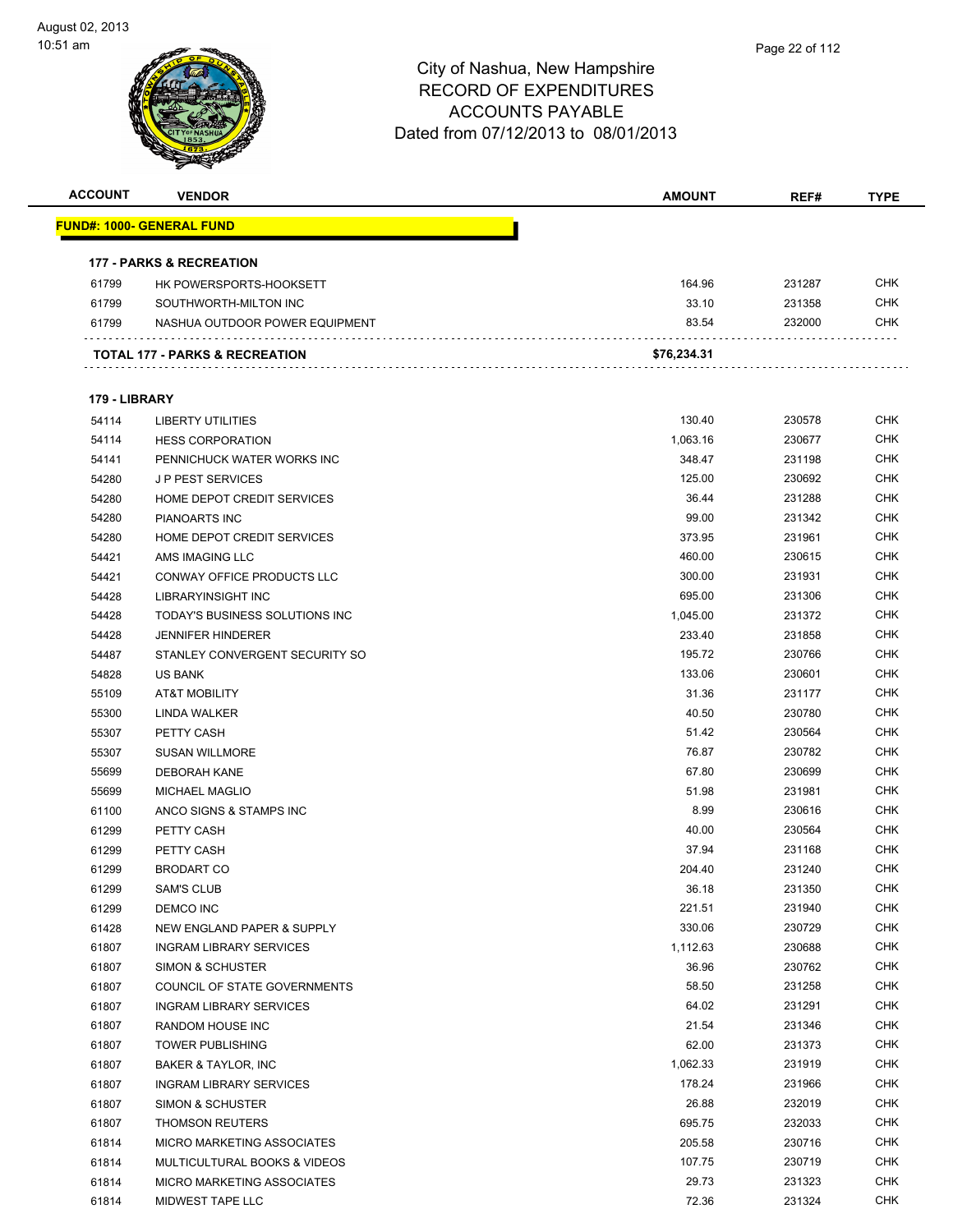

| <b>ACCOUNT</b> | <b>VENDOR</b>                            | <b>AMOUNT</b> | REF#   | <b>TYPE</b> |
|----------------|------------------------------------------|---------------|--------|-------------|
|                | <b>FUND#: 1000- GENERAL FUND</b>         |               |        |             |
| 179 - LIBRARY  |                                          |               |        |             |
| 61814          | MIDWEST TAPE LLC                         | 764.04        | 231991 | <b>CHK</b>  |
| 61814          | RANDOM HOUSE INC                         | 157.50        | 232011 | <b>CHK</b>  |
| 61816          | AC MOORE INC                             | 23.27         | 230605 | <b>CHK</b>  |
| 61816          | PETTY CASH                               | 71.61         | 231168 | <b>CHK</b>  |
| 61816          | RANDOM HOUSE INC                         | 12.21         | 231346 | <b>CHK</b>  |
| 61819          | PETTY CASH                               | 30.74         | 230564 | <b>CHK</b>  |
| 61819          | PETTY CASH                               | 86.84         | 231168 | <b>CHK</b>  |
| 61819          | <b>SAM'S CLUB</b>                        | 138.36        | 231350 | <b>CHK</b>  |
| 61830          | <b>NEWSBANK</b>                          | 7,210.00      | 230730 | <b>CHK</b>  |
| 71221          | <b>BARCODE PLANET</b>                    | 809.95        | 231231 | <b>CHK</b>  |
|                | TOTAL 179 - LIBRARY                      | \$19,476.40   |        |             |
|                | <b>181 - COMMUNITY DEVELOPMENT</b>       |               |        |             |
| 54421          | CONWAY OFFICE PRODUCTS LLC               | 234.78        | 231256 | <b>CHK</b>  |
| 54421          | CONWAY OFFICE PRODUCTS LLC               | 493.00        | 231931 | <b>CHK</b>  |
| 54828          | <b>US BANK</b>                           | 364.19        | 230601 | <b>CHK</b>  |
| 61100          | STAPLES BUSINESS ADVANTAGE               | 69.75         | 230768 | <b>CHK</b>  |
| 61100          | STAPLES BUSINESS ADVANTAGE               | 330.73        | 231360 | <b>CHK</b>  |
| 61650          | STAPLES BUSINESS ADVANTAGE               | 32.40         | 230768 | <b>CHK</b>  |
| 61650          | STAPLES BUSINESS ADVANTAGE               | 240.07        | 231360 | <b>CHK</b>  |
| 61650          | JOSEPH MERRITT & CO INC                  | 122.61        | 231973 | CHK         |
|                | <b>TOTAL 181 - COMMUNITY DEVELOPMENT</b> | \$1,887.53    |        |             |
|                | <b>182 - PLANNING &amp; ZONING</b>       |               |        |             |
| 55200          | <b>ASLA</b>                              | 425.00        | 231888 | <b>CHK</b>  |
| 55307          | PETTY CASH                               | 111.30        | 230566 | <b>CHK</b>  |
| 55614          | <b>ACCESS AV</b>                         | 540.00        | 230606 | <b>CHK</b>  |
| 61242          | STAPLES BUSINESS ADVANTAGE               | 49.99         | 230768 | <b>CHK</b>  |
| 61242          | STAPLES BUSINESS ADVANTAGE               | 199.96        | 231360 | <b>CHK</b>  |
| 61299          | <b>SPILLERS</b>                          | 835.00        | 230764 | <b>CHK</b>  |
| 61299          | STAPLES BUSINESS ADVANTAGE               | 223.28        | 230768 | <b>CHK</b>  |
| 61910          | PETTY CASH                               | 40.00         | 230566 | <b>CHK</b>  |
|                | <b>TOTAL 182 - PLANNING &amp; ZONING</b> | \$2,424.53    |        |             |
|                | <b>183 - ECONOMIC DEVELOPMENT</b>        |               |        |             |
| 53142          | NEW SKY PRODUCTIONS LLC                  | 3,500.00      | 231331 | <b>CHK</b>  |
| 54421          | CONWAY OFFICE PRODUCTS LLC               | 68.75         | 231931 | <b>CHK</b>  |
| 55307          | <b>GEORGE DURANTE</b>                    | 29.12         | 231162 | <b>CHK</b>  |
| 61100          | STAPLES BUSINESS ADVANTAGE               | 251.57        | 231360 | <b>CHK</b>  |
|                | <b>TOTAL 183 - ECONOMIC DEVELOPMENT</b>  | \$3,849.44    |        |             |

#### **191 - SCHOOL**

| 52300 | PLIC - SBD GRAND ISLAND        | 4.307.60 | 231497 | <b>CHK</b> |
|-------|--------------------------------|----------|--------|------------|
| 52300 | UNUM LIFE INSURANCE CO OF AMER | .361.68  | 231530 | СНК        |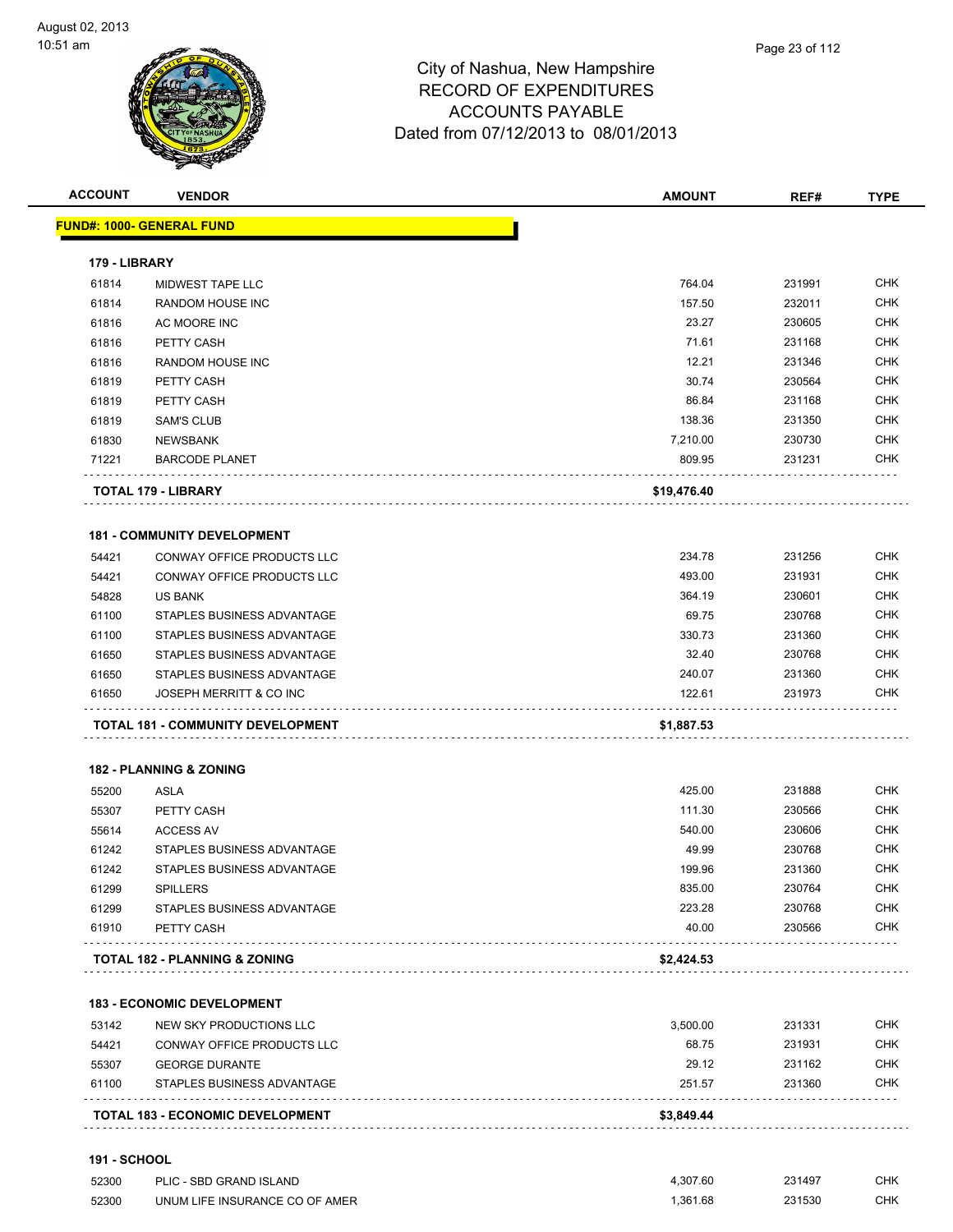

| <b>ACCOUNT</b>      | <b>VENDOR</b>                             | <b>AMOUNT</b> | REF#   | TYPE       |
|---------------------|-------------------------------------------|---------------|--------|------------|
|                     | <b>FUND#: 1000- GENERAL FUND</b>          |               |        |            |
| <b>191 - SCHOOL</b> |                                           |               |        |            |
| 52300               | PLIC - SBD GRAND ISLAND                   | $-4,307.60$   | 231497 | <b>CHK</b> |
| 52300               | UNUM LIFE INSURANCE CO OF AMER            | $-1,361.68$   | 231530 | <b>CHK</b> |
| 52800               | <b>STEPHANIE FRITZ</b>                    | 540.00        | 230856 | <b>CHK</b> |
| 52800               | <b>SAMANTHA BIRON</b>                     | 2,232.00      | 231414 | <b>CHK</b> |
| 52800               | <b>STEFANIE BOUTIN</b>                    | 1,980.00      | 231417 | <b>CHK</b> |
| 52800               | PHIL DEROSA                               | 348.00        | 231432 | <b>CHK</b> |
| 52800               | <b>WILFRED A HENDERSON</b>                | 1,766.40      | 231454 | <b>CHK</b> |
| 52800               | <b>PATRICK JOHNSON</b>                    | 1,080.00      | 231461 | <b>CHK</b> |
| 52800               | <b>JESSICA MACINTYRE</b>                  | 2,275.20      | 231468 | <b>CHK</b> |
| 52800               | <b>AMANDA MCGUIRE</b>                     | 1,620.00      | 231471 | <b>CHK</b> |
| 52800               | <b>LARISSA MILLER</b>                     | 2,304.00      | 231474 | <b>CHK</b> |
| 52800               | <b>SHAUNA MURRAY</b>                      | 1,510.28      | 231477 | <b>CHK</b> |
| 52800               | <b>SHALINI PARTHIBHAN</b>                 | 1,080.00      | 231491 | <b>CHK</b> |
| 52800               | <b>JOSEPH PARZYCH</b>                     | 346.50        | 231492 | <b>CHK</b> |
| 52800               | <b>JULIA SANDERS</b>                      | 1,183.20      | 231506 | <b>CHK</b> |
| 52800               | <b>SERESC</b>                             | 280.00        | 231512 | <b>CHK</b> |
| 52800               | <b>CHELSEY TURNER</b>                     | 540.00        | 231527 | <b>CHK</b> |
| 53128               | <b>JACKSON LEWIS LLP</b>                  | 160.00        | 231459 | <b>CHK</b> |
| 53135               | PHILIP L SUTHERLAND                       | 1,287.50      | 231433 | <b>CHK</b> |
| 53135               | MARK C STEADMAN O.D.                      | 1,287.50      | 231522 | <b>CHK</b> |
| 53600               | NEW HAMPSHIRE STATE LIBRARY               | 3,250.00      | 230890 | <b>CHK</b> |
| 53600               | NFI NORTH INC                             | 831.72        | 231486 | <b>CHK</b> |
| 53614               | <b>CHILDREN'S PYRAMID</b>                 | 2,090.00      | 230826 | <b>CHK</b> |
| 53614               | <b>CLARK ASSOC</b>                        | 7,609.50      | 231675 | <b>CHK</b> |
| 53614               | AMY MCCARTNEY                             | 3,884.15      | 231699 | <b>CHK</b> |
| 53628               | <b>WATER CHEMICALS INC</b>                | 1,169.00      | 230800 | <b>CHK</b> |
| 53628               | MULTI STATE BILLING SERVICES L            | 4,678.27      | 230883 | <b>CHK</b> |
| 53628               | STATE OF NH CRIMINAL RECORDS              | 360.50        | 230921 | <b>CHK</b> |
| 53628               | YOUTH EDUCATIONAL EMPLOYMENT              | 350.00        | 230942 | <b>CHK</b> |
| 53628               | <b>CLEANHARBORS</b>                       | 3,761.73      | 231425 | <b>CHK</b> |
| 53628               | <b>EDUCATION INC</b>                      | 69.83         | 231436 | <b>CHK</b> |
| 53628               | <b>GRANITE STATE SEWER &amp; DRAIN CL</b> | 250.00        | 231448 | <b>CHK</b> |
| 53628               | <b>MULTI STATE BILLING SERVICES L</b>     | 9,070.26      | 231476 | <b>CHK</b> |
| 53628               | NFI NORTH INC                             | 308.51        | 231486 | <b>CHK</b> |
| 53628               | NORTHEAST PRO-CON SOLUTIONS               | 575.00        | 231489 | <b>CHK</b> |
| 53628               | RMG ENTERPRISE INC                        | 2,787.00      | 231504 | <b>CHK</b> |
| 53628               | STANLEY ELEVATOR CO INC                   | 774.00        | 231519 | <b>CHK</b> |
| 53628               | STATE OF NH CRIMINAL RECORDS              | 694.50        | 231521 | <b>CHK</b> |
| 53628               | MARY E STYS CI/CT                         | 120.56        | 231523 | <b>CHK</b> |
| 53628               | UNIVERSAL RECYCLING TECH LLC              | 22.00         | 231529 | <b>CHK</b> |
| 53628               | X2 DEVELOPMENT                            | 750.00        | 231543 | <b>CHK</b> |
| 53628               | YOUTH EDUCATIONAL EMPLOYMENT              | 500.00        | 231544 | <b>CHK</b> |
| 53628               | MULTI STATE BILLING SERVICES L            | 359.52        | 231703 | <b>CHK</b> |
| 53628               | <b>TWIN STATE</b>                         | 2,075.33      | 231732 | <b>CHK</b> |
| 54100               | <b>PSNH</b>                               | 20,016.26     | 230790 | <b>CHK</b> |
| 54100               | PUBLIC SERVICE OF NH-LARGE POW            | 14,263.45     | 230793 | <b>CHK</b> |
| 54100               | <b>PSNH</b>                               | 4,849.99      | 230798 | <b>CHK</b> |
| 54100               | PUBLIC SERVICE OF NH-LARGE POW            | 4,827.09      | 231393 | <b>CHK</b> |
|                     |                                           |               |        |            |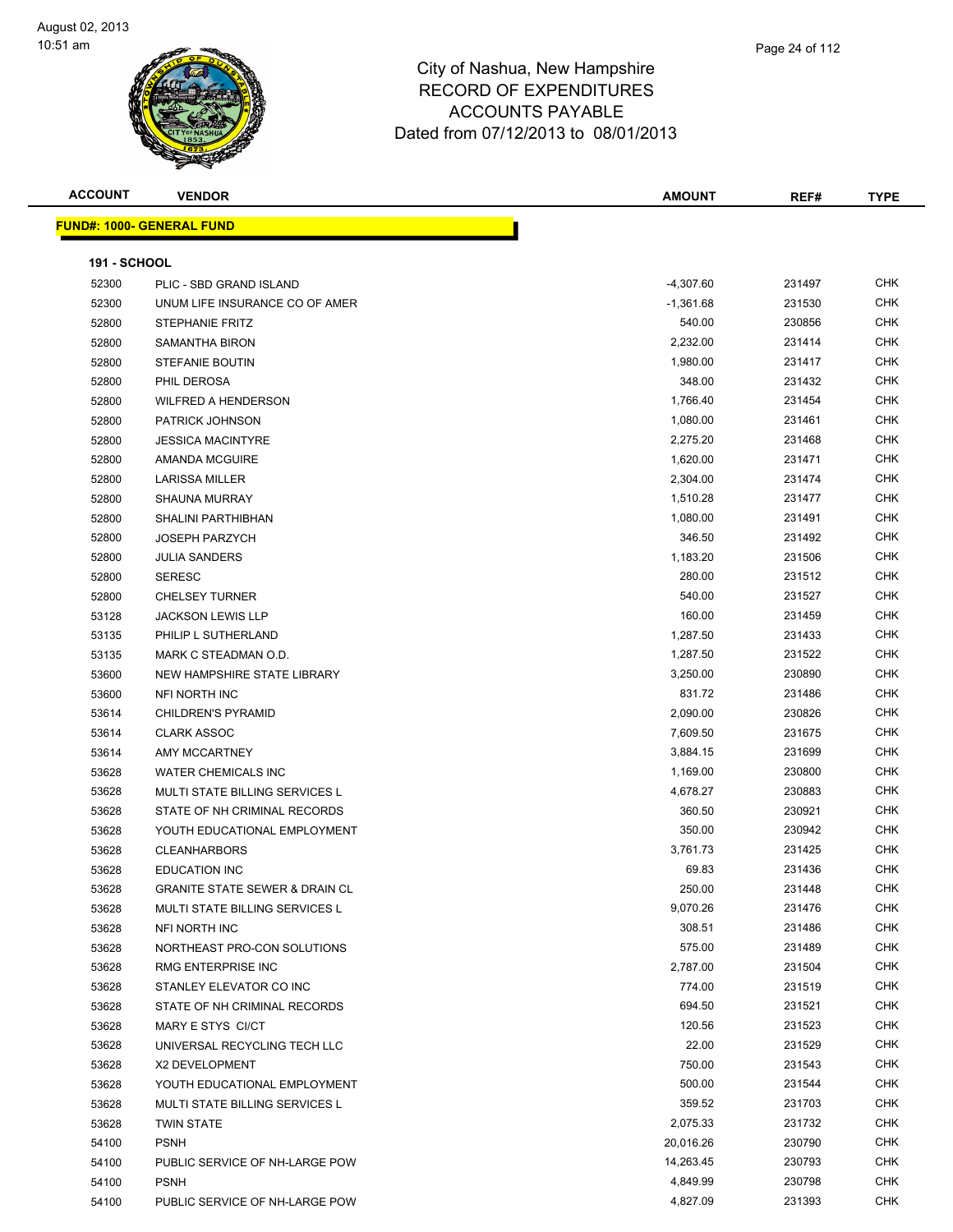

'n

**ACCOUNT VENDOR AMOUNT REF# TYPE**

**FUND#: 1000- GENERAL FUND**

| <b>191 - SCHOOL</b> |                                           |           |        |            |
|---------------------|-------------------------------------------|-----------|--------|------------|
| 54100               | PUBLIC SERVICE OF NH-LARGE POW            | 89,907.06 | 231499 | <b>CHK</b> |
| 54100               | <b>PSNH</b>                               | 8,819.97  | 231659 | <b>CHK</b> |
| 54114               | <b>LIBERTY UTILITIES</b>                  | 515.69    | 230788 | CHK        |
| 54114               | <b>HESS CORPORATION</b>                   | 1,662.81  | 230792 | <b>CHK</b> |
| 54114               | <b>LIBERTY UTILITIES</b>                  | 2,815.73  | 231398 | <b>CHK</b> |
| 54114               | LIBERTY UTILITIES                         | 1,072.99  | 231655 | <b>CHK</b> |
| 54114               | <b>HESS CORPORATION</b>                   | 746.31    | 231657 | <b>CHK</b> |
| 54141               | PENNICHUCK WATER WORKS INC                | 8,424.10  | 230789 | CHK        |
| 54141               | PENNICHUCK WATER WORKS INC                | 678.47    | 230797 | CHK        |
| 54141               | PENNICHUCK WATER WORKS INC                | 5,677.60  | 231656 | <b>CHK</b> |
| 54243               | CONTROL TECHNOLOGIES INC                  | 143.12    | 231678 | <b>CHK</b> |
| 54280               | ALTERNATIVE COMMUNICATIONS SVC            | 108.00    | 230808 | CHK        |
| 54280               | NASHUA WALLPAPER & PAINT CO               | 1,556.48  | 230887 | CHK        |
| 54280               | STANLEY ELEVATOR CO INC                   | 258.00    | 230919 | <b>CHK</b> |
| 54280               | <b>B &amp; S LOCKSMITHS INC</b>           | 103.11    | 231410 | <b>CHK</b> |
| 54280               | NASHUA WALLPAPER & PAINT CO               | 116.97    | 231481 | <b>CHK</b> |
| 54280               | <b>PASEK CORP</b>                         | 1,513.66  | 231493 | <b>CHK</b> |
| 54280               | <b>VIKING ROOFING INC</b>                 | 5,051.41  | 231532 | <b>CHK</b> |
| 54280               | NORTHEAST MECHANICAL                      | 221.76    | 231669 | <b>CHK</b> |
| 54280               | <b>DDG FABRICATION</b>                    | 1,579.00  | 231680 | <b>CHK</b> |
| 54280               | MARVELL PLATE GLASS INC                   | 219.00    | 231698 | <b>CHK</b> |
| 54280               | MERRIMACK BUILDING SUPPLY INC             | 1,352.00  | 231701 | <b>CHK</b> |
| 54280               | NASHUA WALLPAPER & PAINT CO               | 962.08    | 231707 | CHK        |
| 54280               | NEWEGG.COM                                | 2,523.81  | 231711 | <b>CHK</b> |
| 54421               | SPECIALIZED PURCHASING CONSULT            | 8,162.61  | 231517 | <b>CHK</b> |
| 54450               | OFFTECH NEW ENGLAND                       | 799.00    | 230896 | <b>CHK</b> |
| 54450               | MCINTIRE BUSINESS PRODUCTS INC            | 5,444.00  | 231472 | <b>CHK</b> |
| 54450               | <b>MAILFINANCE</b>                        | 436.80    | 231697 | <b>CHK</b> |
| 54487               | <b>DAVID BAILEY</b>                       | 70.00     | 230811 | CHK        |
| 54487               | COMPUTER HUT dba IT INSIDERS              | 224.00    | 230831 | CHK        |
| 54487               | NEVERETTS SEW & VAC INC                   | 283.95    | 230889 | <b>CHK</b> |
| 54487               | COMPUTER HUT dba IT INSIDERS              | 966.99    | 231426 | <b>CHK</b> |
| 54487               | <b>GRANITE STATE SEWER &amp; DRAIN CL</b> | 150.00    | 231448 | CHK        |
| 54487               | HILLYARD/MANCHESTER                       | 497.12    | 231455 | CHK        |
| 54487               | COMPUTER HUT dba IT INSIDERS              | 2,693.25  | 231677 | <b>CHK</b> |
| 54487               | HILLYARD/MANCHESTER                       | 908.15    | 231691 | <b>CHK</b> |
| 54600               | <b>BEST FORD</b>                          | 781.71    | 230816 | <b>CHK</b> |
| 54600               | SANEL AUTO PARTS CO                       | 84.76     | 230912 | <b>CHK</b> |
| 54600               | NAPA AUTO PARTS                           | 824.41    | 231478 | СНК        |
| 54600               | NASHUA WHOLESALE TIRE INC                 | 318.95    | 231482 | CHK        |
| 54600               | WD MATTHEWS MACHINERY CO                  | 1,061.29  | 231537 | CHK        |
| 54600               | <b>NAPA AUTO PARTS</b>                    | 293.09    | 231705 | CHK        |
| 54600               | SANEL AUTO PARTS CO                       | 106.46    | 231721 | CHK        |
| 54600               | TOWERS MOTOR PARTS CORP                   | 33.98     | 231731 | <b>CHK</b> |
| 55109               | <b>FAIRPOINT COMMUNICATIONS</b>           | 795.70    | 230574 | CHK        |
| 55109               | <b>EARTHLINK BUSINESS</b>                 | 2,958.37  | 230791 | CHK        |
| 55109               | <b>EARTHLINK BUSINESS</b>                 | 5,593.73  | 230794 | CHK        |
| 55109               | <b>FAIRPOINT COMMUNICATIONS</b>           | 96.23     | 230796 | <b>CHK</b> |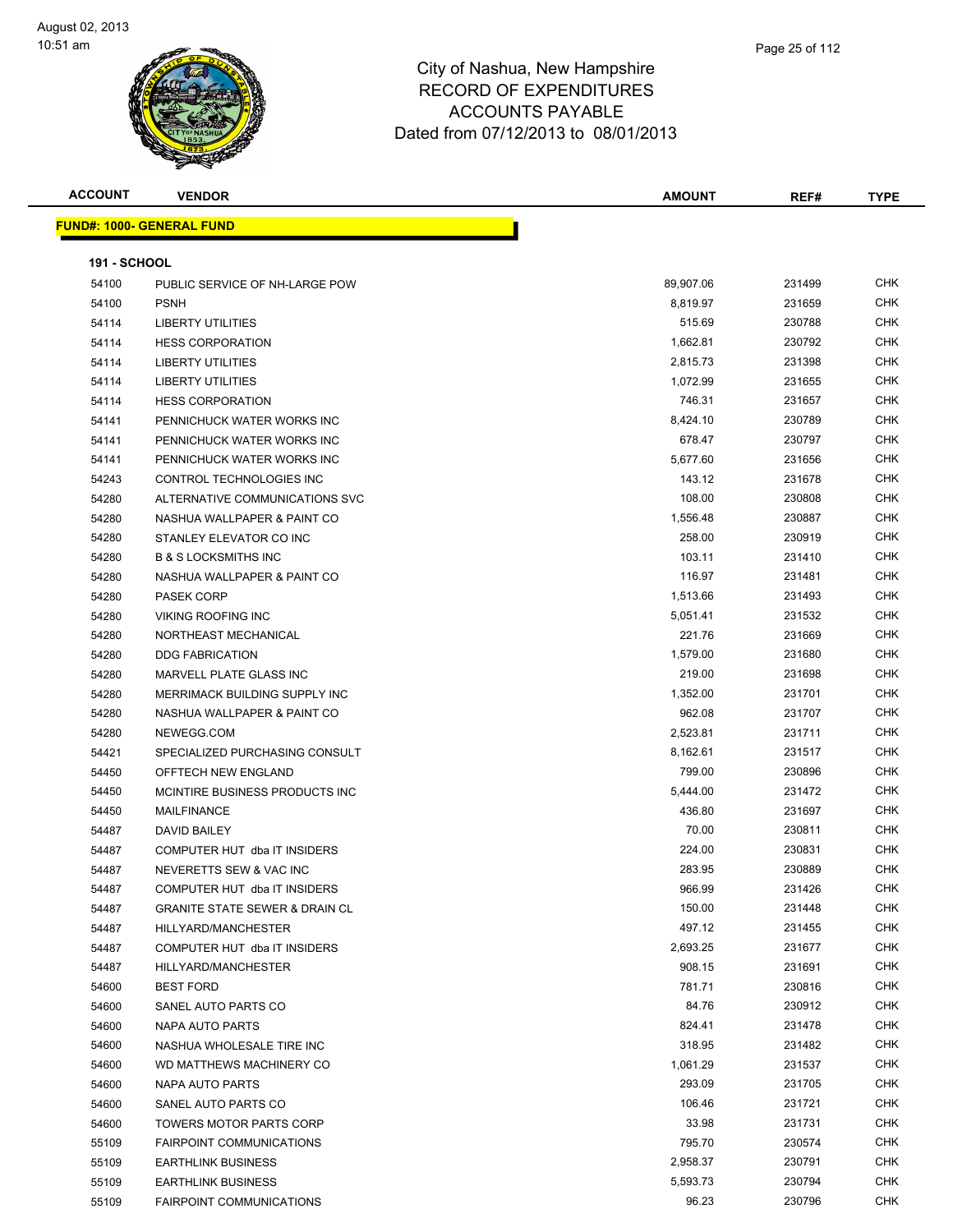

| <b>ACCOUNT</b>      | <b>VENDOR</b>                       | <b>AMOUNT</b> | REF#      | <b>TYPE</b> |
|---------------------|-------------------------------------|---------------|-----------|-------------|
|                     | <b>FUND#: 1000- GENERAL FUND</b>    |               |           |             |
|                     |                                     |               |           |             |
| <b>191 - SCHOOL</b> |                                     |               |           |             |
| 55109               | <b>JAY SHEEHY</b>                   | 626.45        | 230915    | <b>CHK</b>  |
| 55109               | <b>EARTHLINK BUSINESS</b>           | 3,072.09      | 231392    | <b>CHK</b>  |
| 55109               | <b>FAIRPOINT COMMUNICATIONS</b>     | 32.37         | 231395    | <b>CHK</b>  |
| 55109               | <b>VERIZON WIRELESS</b>             | 465.60        | 231402    | <b>CHK</b>  |
| 55200               | <b>DISTRIBUTED WEBSITE CORP</b>     | 950.00        | 230837    | <b>CHK</b>  |
| 55200               | <b>NHIAA</b>                        | 6,025.00      | 230893    | <b>CHK</b>  |
| 55200               | <b>NHSAA</b>                        | 1,827.85      | 231400    | CHK         |
| 55200               | AMLE                                | 75.00         | 231405    | <b>CHK</b>  |
| 55200               | <b>DICK DUMAIS</b>                  | 325.00        | 231434    | CHK         |
| 55200               | <b>NELMS</b>                        | 295.00        | 231485    | <b>CHK</b>  |
| 55200               | <b>NHIAA</b>                        | 5,750.00      | 231487    | <b>CHK</b>  |
| 55200               | <b>NHSBA</b>                        | 7,117.32      | 231488    | <b>CHK</b>  |
| 55200               | ASCD                                | 89.00         | 231658    | <b>CHK</b>  |
| 55307               | <b>MARCIA BAGLEY</b>                | 110.08        | 230810    | <b>CHK</b>  |
| 55307               | <b>ALLAN DICHARD</b>                | 151.42        | 230836    | <b>CHK</b>  |
| 55307               | <b>MARIANNE DUSTIN</b>              | 96.05         | 230839    | <b>CHK</b>  |
| 55307               | <b>MAUREEN ODEA</b>                 | 258.21        | 230895    | <b>CHK</b>  |
| 55307               | <b>SUSAN WILBORG</b>                | 6.78          | 230937    | <b>CHK</b>  |
| 55307               | <b>JENNIFER GOODWIN</b>             | 105.10        | 231445    | <b>CHK</b>  |
| 55307               | <b>SARAH MARANDOS</b>               | 112.73        | 231470    | <b>CHK</b>  |
| 55307               | <b>JENNIFER SEUSING</b>             | 409.49        | 231513    | <b>CHK</b>  |
| 55307               | <b>ELLEN GREENBERG</b>              | 513.19        | 231688    | <b>CHK</b>  |
| 55307               | <b>DENISE PETZ</b>                  | 52.52         | 231715    | <b>CHK</b>  |
| 55400               | ARCHITECTS FOR LEARNING, LLC        | 650.00        | 230809    | <b>CHK</b>  |
| 55400               | <b>SERESC</b>                       | 385.00        | 231726    | <b>CHK</b>  |
| 55400               | <b>CITIZENS BANK</b>                | 915.80        | 920140102 | <b>ACH</b>  |
| 55500               | <b>CONCORD MONITOR</b>              | 529.14        | 230573    | <b>CHK</b>  |
| 55500               | THE TELEGRAPH                       | 1,220.86      | 230594    | <b>CHK</b>  |
| 55500               | UNION LEADER CORP                   | 493.50        | 230598    | <b>CHK</b>  |
| 55600               | THE COPY SHOP                       | 153.49        | 231679    | <b>CHK</b>  |
| 55600               | PREMIER AGENDAS                     | 2,048.50      | 231717    | <b>CHK</b>  |
| 55607               | FORMAX - DIV BESCORP INC            | 322.00        | 230853    | <b>CHK</b>  |
| 55607               | PETTY CASH SCHOOLS                  | 22.40         | 231394    | <b>CHK</b>  |
| 55607               | UNITED PARCEL SERVICE               | 11.66         | 231401    | <b>CHK</b>  |
| 55607               | <b>USPS HASLER</b>                  | 300.00        | 231531    | <b>CHK</b>  |
| 55607               | RESERVE ACCOUNT                     | 2,500.00      | 231660    | <b>CHK</b>  |
| 55607               | PITNEY BOWES GLOBAL FIN SRVS        | 128.55        | 231716    | <b>CHK</b>  |
| 55635               | NASHUA SCHOOL DISTRICT 42           | 610.00        | 13945     | <b>ACH</b>  |
| 55642               | <b>GORDON R SCHUPMANN</b>           | 80.00         | 230914    | <b>CHK</b>  |
| 55649               | ERNEST A CLARK II                   | 390.00        | 230827    | <b>CHK</b>  |
| 55649               | <b>ALISON RISCH</b>                 | 130.00        | 230906    | <b>CHK</b>  |
| 55690               | FIRST STUDENT INC                   | 6,631.36      | 231440    | <b>CHK</b>  |
| 55690               | FIRST STUDENT INC                   | 727.62        | 231685    | <b>CHK</b>  |
| 55691               | FIRST STUDENT INC                   | 43,649.38     | 231440    | <b>CHK</b>  |
| 55694               | <b>BOOTHBY THERAPY SERVICES LLC</b> | 354.42        | 230819    | CHK         |
| 55694               | EASTER SEALS OF NEW HAMPSHIRE       | 4,096.55      | 230841    | CHK         |
| 55694               | INSTITUTE OF PROFESSIONAL PRAC      | 1,736.60      | 230870    | <b>CHK</b>  |
| 55694               | MOUNT PROSPECT ACADEMY INC          | 7,581.66      | 230882    | <b>CHK</b>  |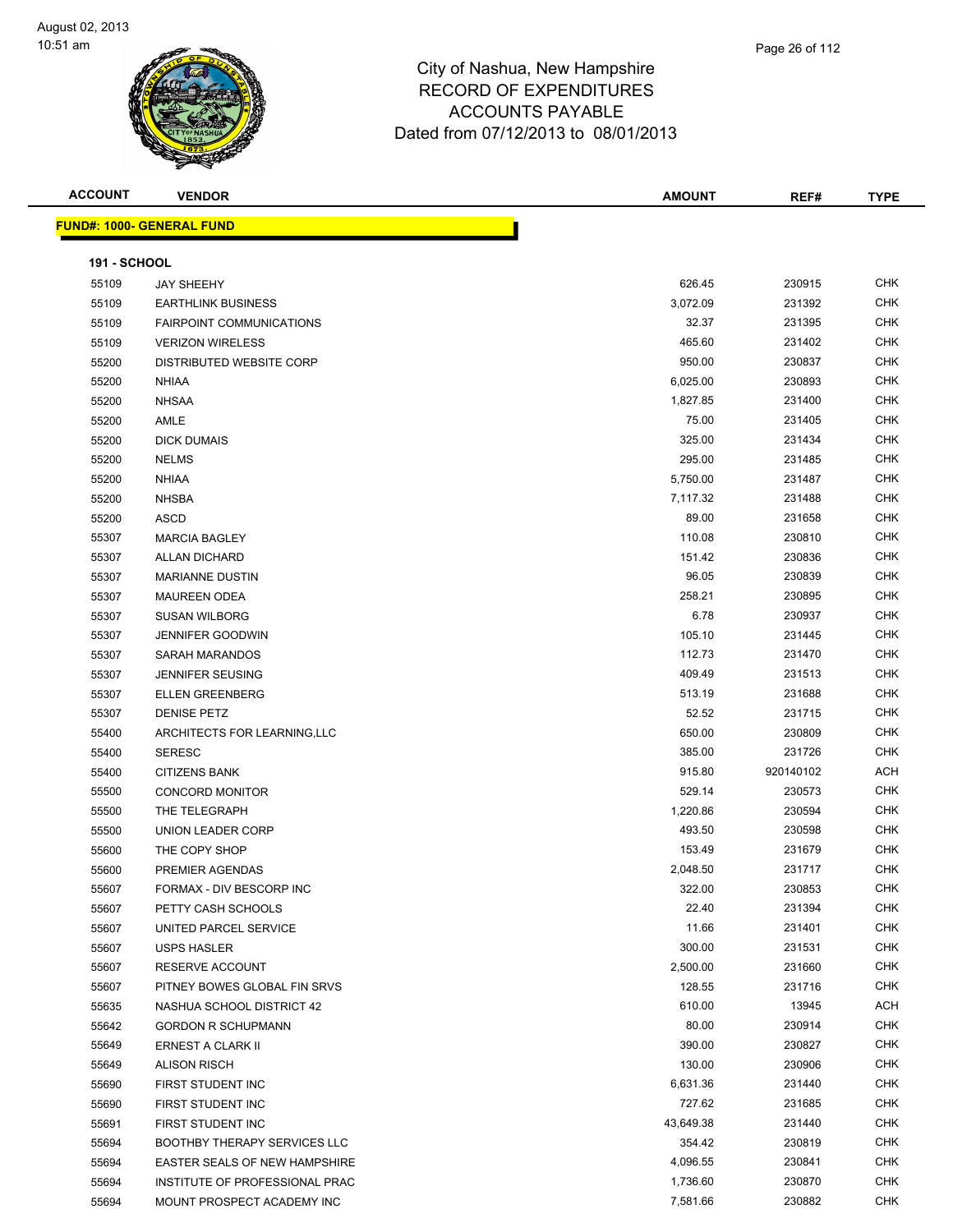

**ACCOUNT VENDOR AMOUNT REF# TYPE**

**FUND#: 1000- GENERAL FUND 191 - SCHOOL** NASHUA ADULT LEARNING CENTER 27,655.50 230884 CHK NASHUA CHILDRENS HOME 1,132.30 230885 CHK NFI NORTH INC 1,466.01 230892 CHK 55694 SPAULDING YOUTH CENTER CONTROL CONTROL CONTROL CONTROL CONTROL CONTROL CONTROL CONTROL CONTROL CONTROL CONTROL CONTROL CONTROL CONTROL CONTROL CONTROL CONTROL CONTROL CONTROL CONTROL CONTROL CONTROL CONTROL CONTROL C STATE OF NEW HAMPSHIRE 4,460.00 230930 CHK 55694 HUDSON SCHOOL DISTRICT AND SALES AND STATE STATES AND STATES AND STATES AND STATES AND STATES AND STATES CEDARCREST INC 728.40 231423 CHK CONCORD SCHOOL DISTRICT 21,083.57 231427 CHK CROTCHED MOUNTAIN REHAB CTR 16,015.61 231429 CHK EDUCATION INC 279.30 231436 CHK 55694 GATEWAYS COMMUNITY SERVICES **1999 120 SERVICES** 3,360.00 231444 CHK GREATER LAWRENCE ED COLLABORAT 6,410.95 231449 CHK HAMPSTEAD HOSPITAL 575.00 231451 CHK 55694 LEARNING CENTER FOR THE DEAF 8,010.72 231466 CHK MERRIMACK SPEC ED COLLABORATIV 42,115.34 231473 CHK 55694 SPAULDING YOUTH CENTER SALL BETWEEN A SALL BETWEEN STATES AND RESIDENCE A SALL BETWEEN STATES AND RESIDEN NATURE OF THINGS 190.00 231709 CHK ACCURATE LABEL DESIGNS INC 25.00 230803 CHK KAREN GREEN 96.23 230863 CHK JAY HARDING 80.92 230864 CHK er and the PETTY CASH SCHOOLS and the state of the state of the state of the state of the state of the state of the state of the state of the state of the state of the state of the state of the state of the state of the st WB MASON CO INC 4.99 230935 CHK COMPUTER HUT dba IT INSIDERS 299.70 231426 CHK STAPLES BUSINESS ADVANTAGE -99.99 231520 CHK ULINE 36.74 231528 CHK WB MASON CO INC 269.63 231735 CHK ZAX SIGNAGE 51.56 231740 CHK 61107 CHAMPIONS CHOICE INC **CHAMPIONS** CHOICE INC BARNES & NOBLE INC 164.70 230812 CHK COMPUTER HUT dba IT INSIDERS 699.95 230831 CHK CRYSTAL ROCK BOTTLED WATER 69.00 230834 CHK HEATHER DUFFY 169.27 230838 CHK EAI EDUCATION 139.96 230844 CHK FOLLETT EDUCATIONAL SERVICES 126.86 230851 CHK HEINEMANN 4,815.00 230866 CHK HOME DEPOT CREDIT SERVICES 431.39 230868 CHK LEARNING CYCLES LLC 98.00 230878 CHK

 MARKERTEK VIDEO SUPPLY 378.99 230880 CHK MARKET BASKET ACCT 2589096 97.51 230881 CHK er 1135 NORTH CENTER FOOD SERVICE NEXT CONSERVICE A LOCAL CHK CHK CHK 1,306.53 230894 CHK SCHOOL SPECIALTY 957.81 230913 CHK er 61135 STAPLES BUSINESS ADVANTAGE AND STAPE 133.73 230920 CHK WAL-MART 113.82 230934 CHK PETTY CASH SCHOOLS 69.97 231394 CHK 61135 MODERN TOOL SUPPLY **1.193.84** 231399 CHK MEGAN ACKERMAN 50.00 231404 CHK B & H PHOTO VIDEO PRO AUDIO 443.49 231409 CHK BARNES & NOBLE INC 1,078.00 231411 CHK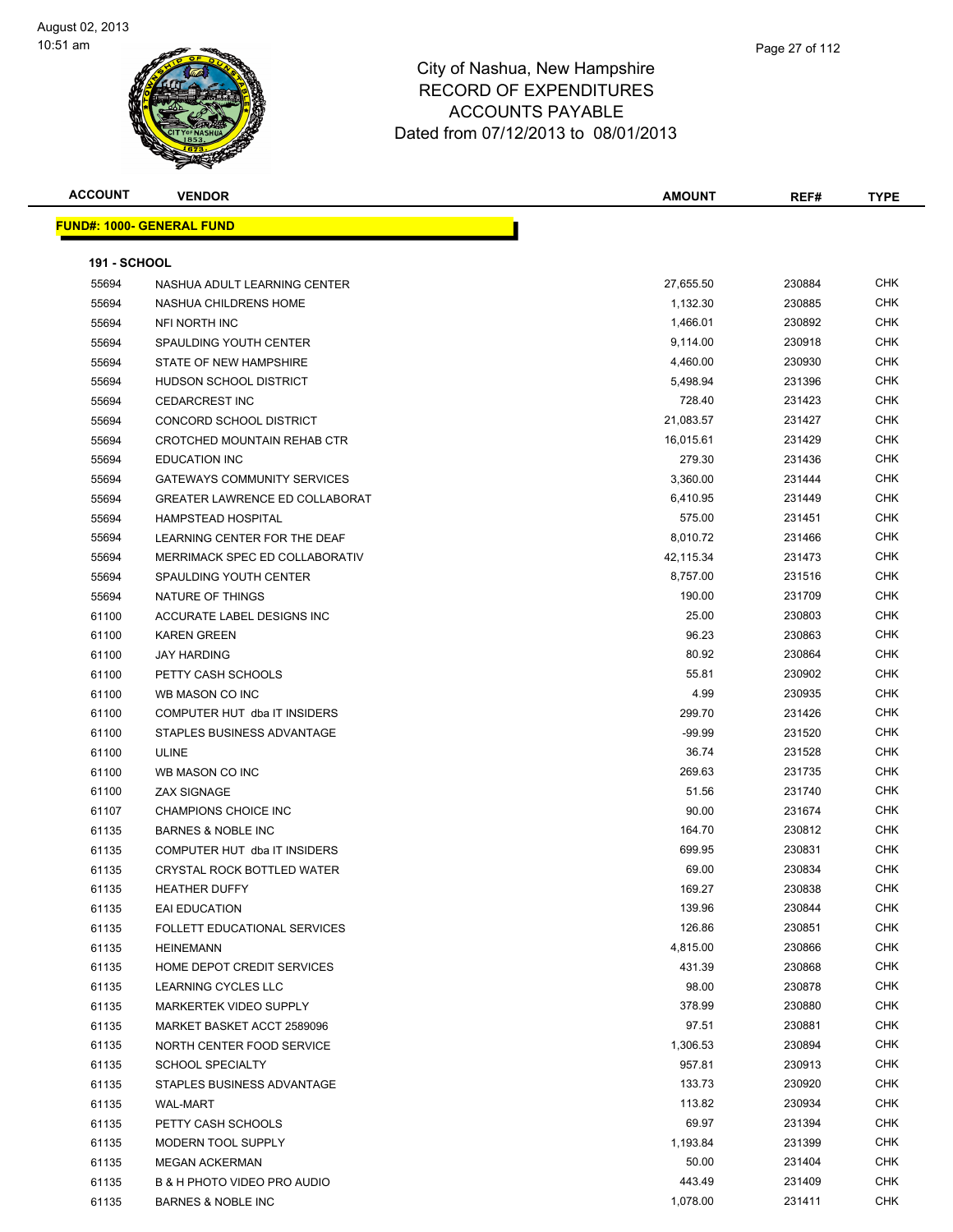

| <b>ACCOUNT</b>      | <b>VENDOR</b>                     | <b>AMOUNT</b> | REF#   | <b>TYPE</b> |
|---------------------|-----------------------------------|---------------|--------|-------------|
|                     | <u> FUND#: 1000- GENERAL FUND</u> |               |        |             |
|                     |                                   |               |        |             |
| <b>191 - SCHOOL</b> |                                   |               |        |             |
| 61135               | CHARACTER DEVELOPMENT GROUP IN    | 95.32         | 231424 | <b>CHK</b>  |
| 61135               | <b>CURRICULUM ASSOC INC</b>       | 220.42        | 231430 | <b>CHK</b>  |
| 61135               | <b>VIRGINIA ESSON</b>             | 76.97         | 231438 | <b>CHK</b>  |
| 61135               | FOLLETT EDUCATIONAL SERVICES      | 191.53        | 231441 | <b>CHK</b>  |
| 61135               | <b>MARC MOREAU</b>                | 5.97          | 231475 | <b>CHK</b>  |
| 61135               | <b>SARGENT WELCH</b>              | 90.48         | 231507 | <b>CHK</b>  |
| 61135               | <b>SCHOLASTIC MAGAZINE</b>        | 943.35        | 231508 | <b>CHK</b>  |
| 61135               | <b>SCHOOL SPECIALTY</b>           | 880.82        | 231511 | <b>CHK</b>  |
| 61135               | STAPLES BUSINESS ADVANTAGE        | 795.38        | 231520 | <b>CHK</b>  |
| 61135               | THERAPRO INC                      | 3,957.57      | 231525 | <b>CHK</b>  |
| 61135               | <b>WARD'S NATURAL SCIENCE</b>     | 88.48         | 231535 | <b>CHK</b>  |
| 61135               | WB MASON CO INC                   | 14.00         | 231536 | <b>CHK</b>  |
| 61135               | <b>CREATIVE THERAPY STORE</b>     | 75.74         | 231542 | <b>CHK</b>  |
| 61135               | 1000 BULBS.COM                    | 36.58         | 231662 | <b>CHK</b>  |
| 61135               | <b>BARNES &amp; NOBLE INC</b>     | 553.50        | 231665 | <b>CHK</b>  |
| 61135               | RANDY CALHOUN                     | 42.87         | 231671 | <b>CHK</b>  |
| 61135               | <b>DEMCO INC</b>                  | 73.98         | 231681 | <b>CHK</b>  |
| 61135               | <b>IPEVO</b>                      | 983.25        | 231693 | <b>CHK</b>  |
| 61135               | LAKESHORE LEARNING MATERIALS      | 488.08        | 231695 | <b>CHK</b>  |
| 61135               | <b>MCGRAW HILL COMPANIES</b>      | 4,192.55      | 231700 | <b>CHK</b>  |
| 61135               | NIMCO INC                         | 70.67         | 231712 | <b>CHK</b>  |
| 61135               | <b>DENISE PETZ</b>                | 55.00         | 231715 | CHK         |
| 61135               | REALLY GOOD STUFF INC             | 117.56        | 231719 | <b>CHK</b>  |
| 61135               | SCHOLASTIC MAGAZINE               | 1,187.79      | 231722 | <b>CHK</b>  |
| 61135               | SCHOLASTIC INCORPORATED           | 114.42        | 231723 | <b>CHK</b>  |
| 61135               | <b>SCHOOL SPECIALTY</b>           | 2,374.98      | 231725 | <b>CHK</b>  |
| 61135               | THERAPRO INC                      | 37.45         | 231729 | <b>CHK</b>  |
| 61135               | WB MASON CO INC                   | 970.73        | 231735 | <b>CHK</b>  |
| 61142               | <b>WILLIAM V MACGILL &amp; CO</b> | 292.50        | 230938 | <b>CHK</b>  |
| 61142               | <b>SCHOOL HEALTH CORP</b>         | 102.00        | 231510 | <b>CHK</b>  |
| 61142               | WILLIAM V MACGILL & CO            | 370.04        | 231539 | <b>CHK</b>  |
| 61142               | SCHOOL HEALTH CORP                | 535.26        | 231724 | <b>CHK</b>  |
| 61249               | PEARSON ASSESSMENTS               | 101.25        | 231710 | CHK         |
| 61299               | ELEMENT ADVENTURES, LLC           | 500.00        | 230795 | <b>CHK</b>  |
| 61299               | <b>BELLETETES INC</b>             | 36.57         | 230815 | <b>CHK</b>  |
| 61299               | RANDY CALHOUN                     | 1,681.58      | 230822 | <b>CHK</b>  |
| 61299               | COMPUTER HUT dba IT INSIDERS      | 71.76         | 230831 | <b>CHK</b>  |
| 61299               | <b>FASTENAL CO</b>                | 185.97        | 230848 | <b>CHK</b>  |
| 61299               | NASHUA WALLPAPER & PAINT CO       | 581.41        | 230887 | <b>CHK</b>  |
| 61299               | MARGARET REYNOLDS                 | 37.70         | 230905 | <b>CHK</b>  |
| 61299               | STAPLES BUSINESS ADVANTAGE        | 428.28        | 230920 | <b>CHK</b>  |
| 61299               | TREASURER STATE OF NH             | 164.06        | 230929 | <b>CHK</b>  |
| 61299               | <b>WAL-MART</b>                   | 68.61         | 230933 | <b>CHK</b>  |
| 61299               | <b>WAL-MART</b>                   | 314.77        | 230934 | <b>CHK</b>  |
| 61299               | <b>BELLETETES INC</b>             | 125.23        | 231413 | <b>CHK</b>  |
| 61299               | <b>AUBUCHON HARDWARE</b>          | 78.26         | 231415 | <b>CHK</b>  |
| 61299               | PHIL DEROSA                       | 300.00        | 231432 | <b>CHK</b>  |
| 61299               | HOME DEPOT CREDIT SERVICES        | 46.69         | 231457 | <b>CHK</b>  |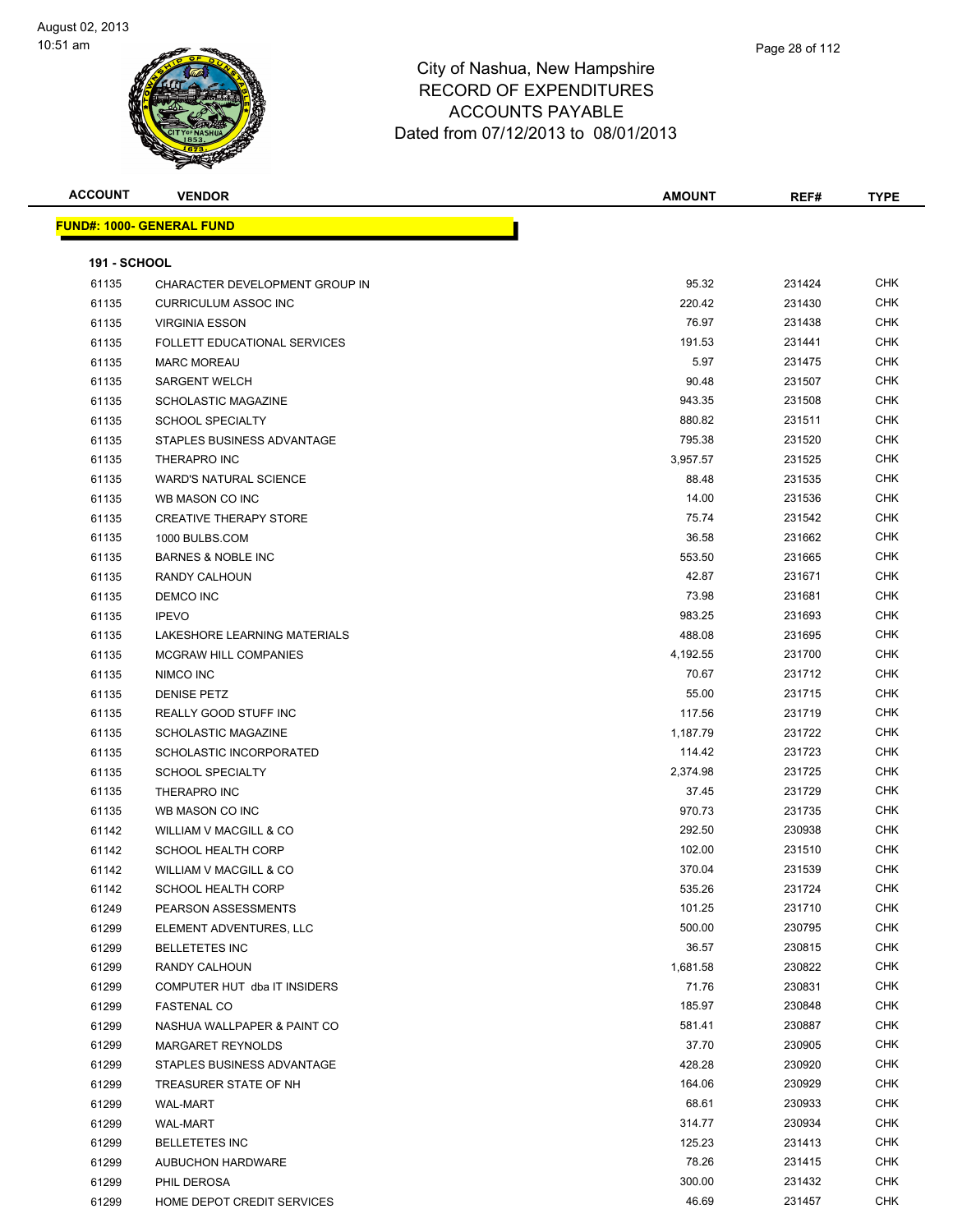

| <b>ACCOUNT</b>      | <b>VENDOR</b>                         | <b>AMOUNT</b> | REF#      | <b>TYPE</b> |
|---------------------|---------------------------------------|---------------|-----------|-------------|
|                     | <b>FUND#: 1000- GENERAL FUND</b>      |               |           |             |
|                     |                                       |               |           |             |
| <b>191 - SCHOOL</b> |                                       |               |           |             |
| 61299               | MARGARET REYNOLDS                     | 8.97          | 231502    | CHK         |
| 61299               | STAPLES BUSINESS ADVANTAGE            | 60.06         | 231520    | <b>CHK</b>  |
| 61299               | <b>WAL-MART</b>                       | 86.21         | 231534    | CHK         |
| 61299               | <b>AIA ORDERS</b>                     | 262.43        | 231664    | <b>CHK</b>  |
| 61299               | <b>BELLETETES INC</b>                 | 950.71        | 231667    | <b>CHK</b>  |
| 61299               | <b>AUBUCHON HARDWARE</b>              | 70.16         | 231670    | <b>CHK</b>  |
| 61299               | MSC INDUSTRIAL SUPPLY CO INC          | 4.09          | 231702    | <b>CHK</b>  |
| 61299               | MARGARET REYNOLDS                     | 11.93         | 231720    | <b>CHK</b>  |
| 61299               | <b>WAL-MART</b>                       | 45.15         | 231734    | <b>CHK</b>  |
| 61299               | WB MASON CO INC                       | 58.06         | 231735    | <b>CHK</b>  |
| 61299               | <b>CITIZENS BANK</b>                  | 158.00        | 920140101 | ACH         |
| 61299               | <b>CITIZENS BANK</b>                  | 2,199.00      | 920140102 | <b>ACH</b>  |
| 61407               | ALARMAX DISTRIBUTORS INC              | 1,765.60      | 230807    | <b>CHK</b>  |
| 61407               | CED                                   | 774.60        | 230824    | CHK         |
| 61407               | BATTERY SPECIALISTS OF NH LLC         | 77.95         | 230871    | CHK         |
| 61407               | <b>REXEL CLS</b>                      | 2,980.24      | 230904    | <b>CHK</b>  |
| 61407               | <b>WILLIAMS COMMUNICATIONS SERVIC</b> | 922.38        | 230939    | CHK         |
| 61407               | BATTERY SPECIALISTS OF NH LLC         | 556.65        | 231458    | <b>CHK</b>  |
| 61407               | M & M ELECTRICAL SUPPLY CO INC        | 4,857.30      | 231467    | <b>CHK</b>  |
| 61407               | <b>WILLIAMS COMMUNICATIONS SERVIC</b> | 1,194.50      | 231540    | CHK         |
| 61407               | M & M ELECTRICAL SUPPLY CO INC        | 1,194.64      | 231696    | <b>CHK</b>  |
| 61414               | F W WEBB CO                           | 503.14        | 230847    | CHK         |
| 61414               | FRANK P MCCARTIN CO INC               | 2,745.90      | 230854    | <b>CHK</b>  |
| 61414               | <b>GRANITE GROUP</b>                  | 2,647.71      | 230861    | <b>CHK</b>  |
| 61414               | TOTAL AIR SUPPLY INC                  | 38.46         | 230926    | <b>CHK</b>  |
| 61414               | F W WEBB CO                           | 102.07        | 231439    | <b>CHK</b>  |
| 61414               | <b>GRANITE GROUP</b>                  | 1,021.74      | 231447    | <b>CHK</b>  |
| 61414               | PEABODY SUPPLY CO                     | 1,274.05      | 231495    | CHK         |
| 61414               | F W WEBB CO                           | 24.19         | 231684    | <b>CHK</b>  |
| 61414               | PEABODY SUPPLY CO                     | 117.85        | 231713    | CHK         |
| 61421               | CONTROL TECHNOLOGIES INC              | 3,797.28      | 230832    | CHK         |
| 61421               | <b>GRAINGER</b>                       | 227.07        | 230860    | CHK         |
| 61421               | HEATING SPECIALTIES OF NH INC         | 3,379.10      | 230865    | CHK         |
| 61421               | TRANE U.S. INC                        | 330.40        | 230928    | CHK         |
| 61421               | <b>CAPP USA</b>                       | 2,790.00      | 231420    | <b>CHK</b>  |
| 61421               | <b>CAPP USA</b>                       | 1,276.00      | 231421    | <b>CHK</b>  |
| 61421               | <b>GRAINGER</b>                       | 1,726.83      | 231446    | <b>CHK</b>  |
| 61421               | BEARINGS SPECIALTY CO INC             | 149.86        | 231666    | <b>CHK</b>  |
| 61428               | E BUTTERWORTH & CO INC                | 2,000.00      | 230840    | CHK         |
| 61428               | NATIONWIDE SALES & SERVICE            | 346.77        | 231483    | <b>CHK</b>  |
| 61428               | CENTRAL PAPER PRODUCTS CO             | 19,642.49     | 231673    | <b>CHK</b>  |
| 61428               | NATIONWIDE SALES & SERVICE            | 1,352.48      | 231708    | <b>CHK</b>  |
| 61599               | <b>BROX INDUSTRIES INC</b>            | 50.89         | 230821    | <b>CHK</b>  |
| 61599               | FRANKLIN PAINT CO INC                 | 398.65        | 230855    | CHK         |
| 61599               | NASHUA OUTDOOR POWER EQUIPMENT        | 115.16        | 230886    | CHK         |
| 61599               | HOLLIS CONSTRUCTION INC               | 384.00        | 231456    | CHK         |
| 61599               | JOHN DEERE LANDSCAPES                 | 33.44         | 231460    | <b>CHK</b>  |
| 61599               | NASHUA OUTDOOR POWER EQUIPMENT        | 29.60         | 231480    | <b>CHK</b>  |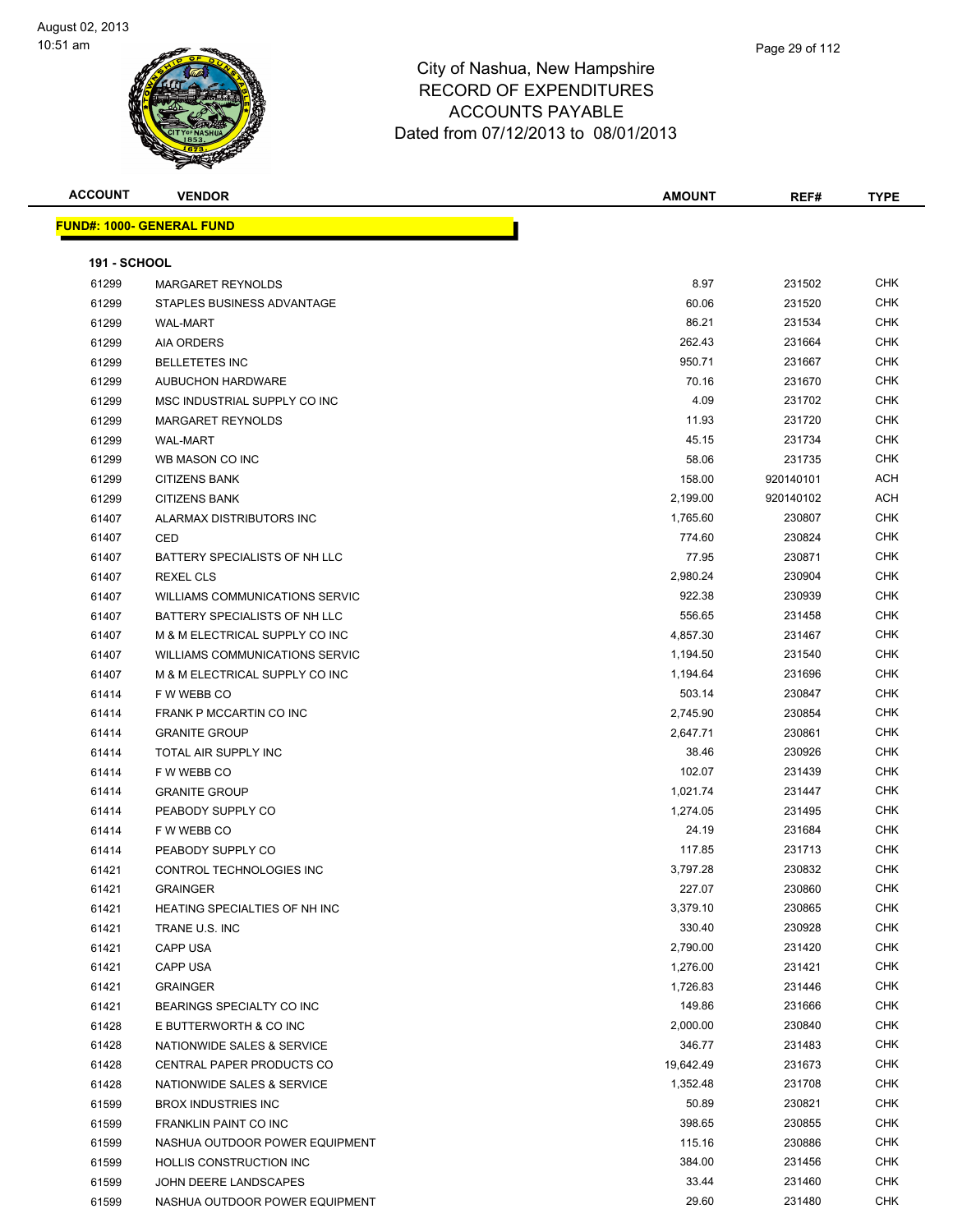

| Page 30 of 112 |  |
|----------------|--|
|                |  |
|                |  |

| <b>ACCOUNT</b>      | <b>VENDOR</b>                       | <b>AMOUNT</b> | REF#   | <b>TYPE</b> |
|---------------------|-------------------------------------|---------------|--------|-------------|
|                     | <b>FUND#: 1000- GENERAL FUND</b>    |               |        |             |
|                     |                                     |               |        |             |
| <b>191 - SCHOOL</b> |                                     |               |        |             |
| 61599               | SPORTS STOP OF NH                   | 20.00         | 231518 | <b>CHK</b>  |
| 61599               | NASHUA OUTDOOR POWER EQUIPMENT      | 118.93        | 231706 | CHK         |
| 61607               | <b>CARD TECH ID</b>                 | 239.06        | 231422 | CHK         |
| 61607               | COMPUTER HUT dba IT INSIDERS        | 399.75        | 231677 | <b>CHK</b>  |
| 61814               | <b>FOLLETT LIBRARY RESOURCES</b>    | 221.12        | 230852 | CHK         |
| 61814               | WORLD BOOK SCHOOL & LIBRARY         | 949.00        | 230941 | CHK         |
| 61814               | <b>BARNES &amp; NOBLE INC</b>       | 110.30        | 231411 | <b>CHK</b>  |
| 61814               | <b>FOLLETT LIBRARY RESOURCES</b>    | 189.20        | 231442 | CHK         |
| 61821               | <b>EBSCO INFORMATION SERVICES</b>   | $-28.98$      | 230842 | CHK         |
| 61821               | <b>EBSCO INFORMATION SERVICES</b>   | 597.02        | 231435 | CHK         |
| 61821               | <b>CENGAGE LEARNING INC</b>         | 50.00         | 231443 | CHK         |
| 61830               | <b>EBSCO INFORMATION SERVICES</b>   | 568.69        | 230842 | CHK         |
| 61875               | UNITED PARCEL SERVICE               | 637.89        | 230799 | <b>CHK</b>  |
| 61875               | <b>BARNES &amp; NOBLE INC</b>       | 108.00        | 230812 | CHK         |
| 61875               | <b>FOLLETT EDUCATIONAL SERVICES</b> | 1,233.75      | 230851 | <b>CHK</b>  |
| 61875               | PEARSON EDUCATION                   | 159.00        | 230901 | <b>CHK</b>  |
| 61875               | <b>TOADSTOOL BOOKSHOP</b>           | 459.03        | 230925 | <b>CHK</b>  |
| 61875               | <b>CONNIE UPSCHULTE</b>             | 132.53        | 230931 | <b>CHK</b>  |
| 61875               | <b>BARNES &amp; NOBLE INC</b>       | 163.21        | 231411 | CHK         |
| 61875               | <b>FOLLETT EDUCATIONAL SERVICES</b> | 815.72        | 231441 | <b>CHK</b>  |
| 61875               | PEARSON LEARNING GROUP              | 32,668.60     | 231496 | CHK         |
| 61875               | <b>TOADSTOOL BOOKSHOP</b>           | 124.96        | 231526 | <b>CHK</b>  |
| 61875               | UNITED PARCEL SERVICE               | 39.87         | 231661 | <b>CHK</b>  |
| 61875               | PEARSON EDUCATION                   | 678.40        | 231714 | CHK         |
| 61875               | SCHOLASTIC MAGAZINE                 | 358.88        | 231722 | CHK         |
| 71221               | COMPUTER HUT dba IT INSIDERS        | 2,464.40      | 230831 | <b>CHK</b>  |
| 71221               | HEWLETT PACKARD GOV/ED SALES        | 19,437.00     | 230867 | <b>CHK</b>  |
| 71221               | <b>APPLE INC</b>                    | 499.00        | 231407 | CHK         |
| 71221               | COMPUTER HUT dba IT INSIDERS        | 2,099.85      | 231426 | <b>CHK</b>  |
| 71221               | COMPUTER HUT dba IT INSIDERS        | 699.95        | 231677 | <b>CHK</b>  |
| 71228               | <b>ACTIVE DATA EXCHANGE</b>         | 3,898.92      | 230806 | <b>CHK</b>  |
| 71228               | <b>CODEWORK INC</b>                 | 5,720.00      | 230829 | <b>CHK</b>  |
| 71228               | ENERGY CAP INC                      | 1,495.00      | 230843 | <b>CHK</b>  |
| 71228               | TMA SYSTEMS LLC                     | 5,859.75      | 230924 | <b>CHK</b>  |
| 71228               | ANDREW'S NETWORK ENTERPRISES        | 12,761.00     | 231406 | <b>CHK</b>  |
| 71228               | <b>GREENLIGHT INTERACTIVE INC</b>   | 4,460.00      | 231450 | <b>CHK</b>  |
| 71228               | <b>DISCOVERY EDUCATION</b>          | 67,198.50     | 231682 | <b>CHK</b>  |
| 71228               | <b>EDUCATION LOGISTICS INC</b>      | 4,391.00      | 231683 | <b>CHK</b>  |
| 71228               | GOVCONNECTION INC                   | 68,908.35     | 231687 | <b>CHK</b>  |
| 71228               | FOLLETT SOFTWARE CO                 | 900.00        | 231737 | <b>CHK</b>  |
| 71228               | X2 DEVELOPMENT                      | 119,090.00    | 231738 | <b>CHK</b>  |
| 71228               | ASPEXSOLUTIONS INC                  | 4,250.00      | 231915 | <b>CHK</b>  |
| 71800               | <b>SCHOOL SPECIALTY</b>             | 1,273.28      | 230913 | <b>CHK</b>  |
| 71800               | <b>SCHOOL SPECIALTY</b>             | 223.42        | 231511 | <b>CHK</b>  |
| 71800               | PRO AV SYSTEMS INC                  | 2,686.00      | 231718 | <b>CHK</b>  |
| 71800               | <b>SCHOOL SPECIALTY</b>             | 130.75        | 231725 | CHK         |
| 71999               | STELLOS ELECTRICAL SUPPLY CO I      | 485.00        | 230922 | CHK         |
| 71999               | APS LIGHTING SOUND A V              | 806.20        | 231408 | CHK         |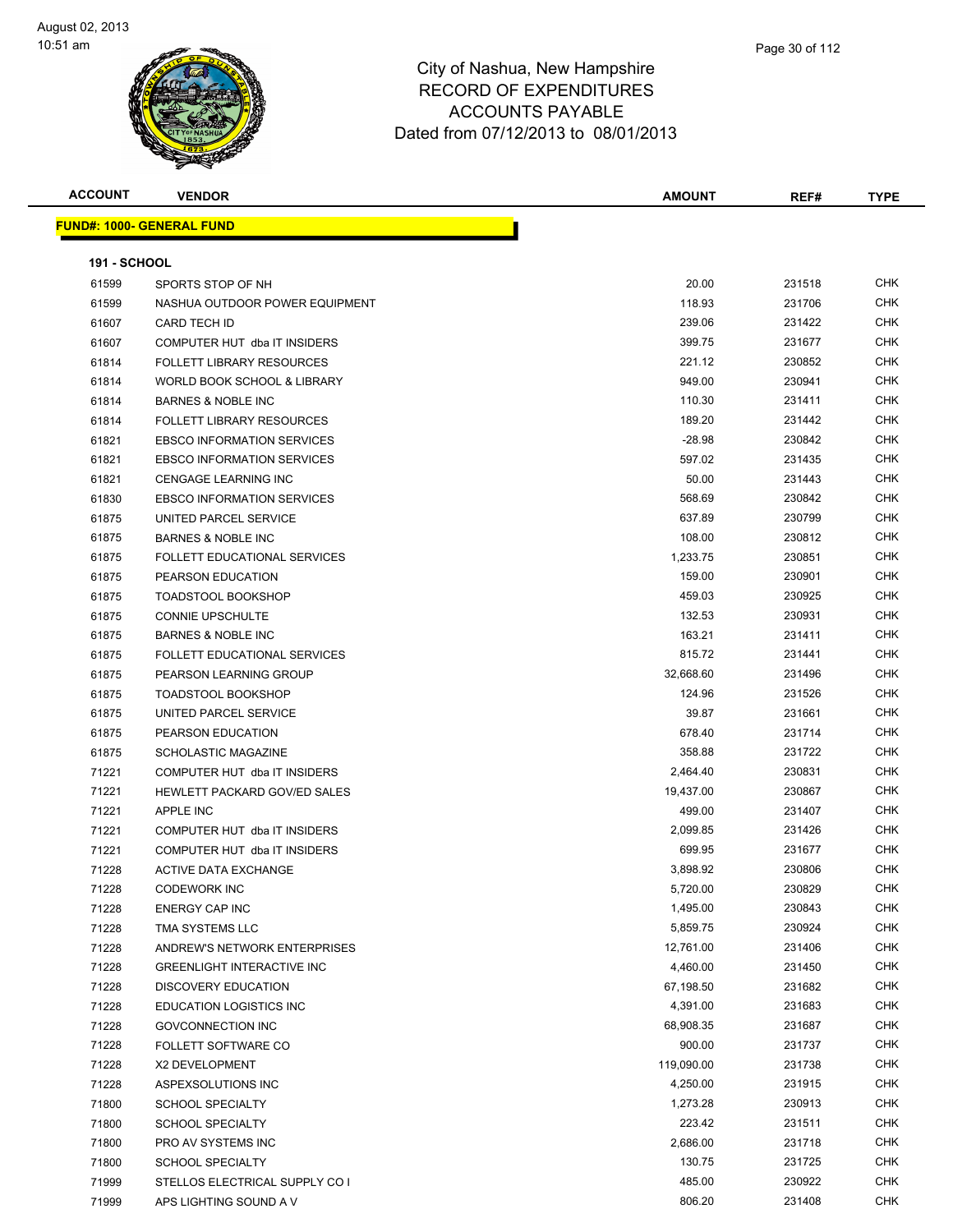

#### City of Nashua, New Hampshire RECORD OF EXPENDITURES ACCOUNTS PAYABLE Dated from 07/12/2013 to 08/01/2013

| <b>ACCOUNT</b> | <b>VENDOR</b>                    | <b>AMOUNT</b>  | REF#   | <b>TYPE</b> |
|----------------|----------------------------------|----------------|--------|-------------|
|                | <b>FUND#: 1000- GENERAL FUND</b> |                |        |             |
| 191 - SCHOOL   |                                  |                |        |             |
| 71999          | <b>WINDSOR INDUSTRIES</b>        | 11,623.65      | 231463 | <b>CHK</b>  |
| 71999          | <b>VIRCO INC</b>                 | 4,436.38       | 231533 | CHK         |
| 71999          | HILLYARD/MANCHESTER              | 9,844.73       | 231691 | <b>CHK</b>  |
| 71999          | STAPLES BUSINESS ADVANTAGE       | $-169.19$      | 231728 | <b>CHK</b>  |
| 71999          | <b>VIRCO INC</b>                 | 4,418.49       | 231733 | <b>CHK</b>  |
|                | <b>TOTAL 191 - SCHOOL</b>        | \$1,046,574.72 |        |             |
|                | <b>193 - DEBT SERVICE</b>        |                |        |             |
| 75100          | <b>US BANK</b>                   | 205,000.00     | 13843  | <b>ACH</b>  |
| 75100          | <b>US BANK</b>                   | 410,388.89     | 13844  | <b>ACH</b>  |
| 75100          | <b>US BANK</b>                   | 6,105,000.00   | 13845  | <b>ACH</b>  |
| 75100          | <b>US BANK</b>                   | 595,000.00     | 13924  | <b>ACH</b>  |
| 75200          | <b>US BANK</b>                   | 6,671.88       | 13842  | <b>ACH</b>  |
| 75200          | <b>US BANK</b>                   | 6,560.00       | 13843  | <b>ACH</b>  |
| 75200          | <b>US BANK</b>                   | 16,576.95      | 13844  | <b>ACH</b>  |
| 75200          | <b>US BANK</b>                   | 1,255,225.01   | 13845  | <b>ACH</b>  |
| 75200          | <b>US BANK</b>                   | 65,781.25      | 13924  | <b>ACH</b>  |
| 75300          | <b>FITCH RATINGS INC</b>         | 15,000.00      | 231271 | <b>CHK</b>  |
| 75300          | UNITED PARCEL SERVICE            | 9.05           | 231905 | <b>CHK</b>  |
|                | <b>TOTAL 193 - DEBT SERVICE</b>  | \$8,681,213.03 |        |             |

**TOTAL FUND 1000 - GENERAL FUND \$13,928,013.21**

#### **FUND#: 1001- GF-CAPITAL IMPROVEMENTS**

#### **152 - FIRE-CAP IMP**

| 81100 | ASSOCIATED CONCRETE COATINGS | QRG.   | <sup>2</sup> 30618 | СНК |
|-------|------------------------------|--------|--------------------|-----|
|       | TOTAL 152 - FIRE-CAP IMP     | 986.00 |                    | .   |

#### **161 - STREETS-CAP IMP**

| 81100 | EVERETT J PRESCOTT INC         | 2.348.56   | 231264 | <b>CHK</b> |
|-------|--------------------------------|------------|--------|------------|
| 81100 | SUNSHINE PAVING CORPORATION    | 17,006.00  | 231364 | <b>CHK</b> |
| 81100 | SUNSHINE PAVING CORPORATION    | 290.154.66 | 231364 | <b>CHK</b> |
| 81100 | PICHETTE BROS CONSTRUCTION INC | 6,927.21   | 230740 | <b>CHK</b> |
| 81100 | <b>BELLETETES INC</b>          | 308.39     | 231922 | <b>CHK</b> |
| 81100 | HOME DEPOT CREDIT SERVICES     | 30.28      | 231961 | <b>CHK</b> |
| 81100 | M & M ELECTRICAL SUPPLY CO INC | 36.00      | 231980 | <b>CHK</b> |
| 81100 | A H HARRIS & SONS INC          | 649.87     | 230603 | <b>CHK</b> |
| 81100 | <b>BELLETETES INC</b>          | 570.10     | 230627 | <b>CHK</b> |
| 81100 | <b>BROX INDUSTRIES INC</b>     | 280.70     | 230631 | <b>CHK</b> |
| 81100 | CORRIVEAU ROUTHIER INC         | 265.40     | 230645 | <b>CHK</b> |
| 81100 | JOHNSONS ELECTRIC INC          | 2,594.34   | 230698 | <b>CHK</b> |
| 81100 | <b>BROX INDUSTRIES INC</b>     | 144.46     | 231242 | <b>CHK</b> |
| 81100 | M & M ELECTRICAL SUPPLY CO INC | 1,851.49   | 231309 | <b>CHK</b> |
|       |                                |            |        |            |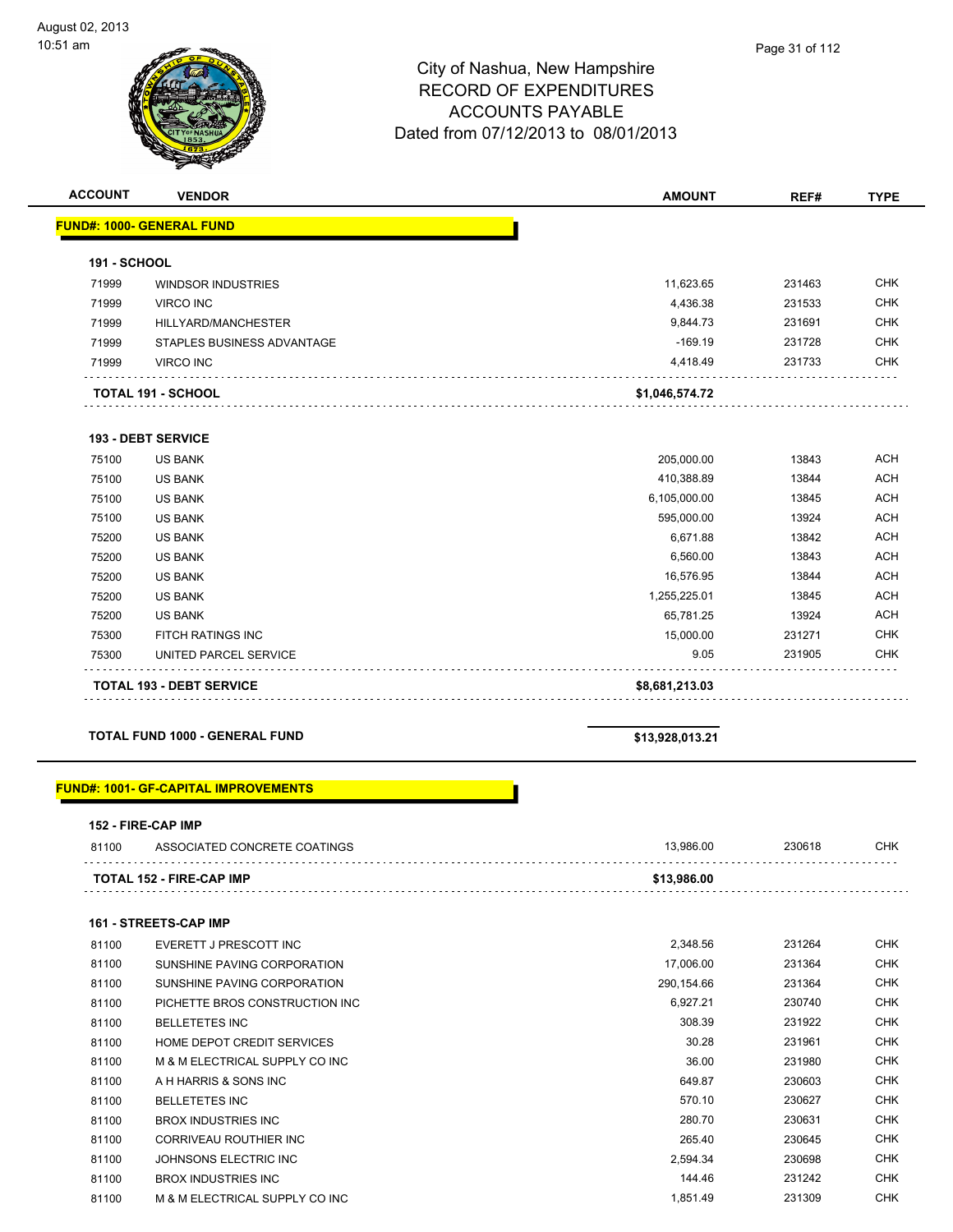| <b>ACCOUNT</b>      | <b>VENDOR</b>                                    | <b>AMOUNT</b> | REF#   | <b>TYPE</b> |
|---------------------|--------------------------------------------------|---------------|--------|-------------|
|                     | <b>FUND#: 1001- GF-CAPITAL IMPROVEMENTS</b>      |               |        |             |
|                     | <b>161 - STREETS-CAP IMP</b>                     |               |        |             |
| 81100               | MICHIE CORP                                      | 925.50        | 231322 | <b>CHK</b>  |
| 81100               | <b>UNION METAL CORP</b>                          | 27,120.00     | 231383 | <b>CHK</b>  |
| 81100               | <b>BELLETETES INC</b>                            | 143.04        | 231922 | <b>CHK</b>  |
| 81100               | <b>CORRIVEAU ROUTHIER INC</b>                    | 727.59        | 231932 | <b>CHK</b>  |
| 81100               | <b>FASTENAL CO</b>                               | 81.62         | 231946 | <b>CHK</b>  |
| 81100               | <b>RAPID FINISHING CORP</b>                      | 300.00        | 232012 | <b>CHK</b>  |
| 81100               | HOME DEPOT CREDIT SERVICES                       | 83.76         | 231288 | <b>CHK</b>  |
| 81100               | SWENSON GRANITE CO LLC                           | 9,486.00      | 231367 | <b>CHK</b>  |
| 81100               | UNION METAL CORP                                 | 59,920.00     | 231383 | CHK         |
|                     | <b>TOTAL 161 - STREETS-CAP IMP</b>               | \$421,954.97  |        |             |
|                     | <b>164 - TRAFFIC-CAP IMP</b>                     |               |        |             |
| 81100               | <b>BROX INDUSTRIES INC</b>                       | 3,545.43      | 231242 | <b>CHK</b>  |
|                     | TOTAL 164 - TRAFFIC-CAP IMP                      | \$3,545.43    |        |             |
| <b>191 - SCHOOL</b> |                                                  |               |        |             |
| 81100               | <b>GALE ASSOCIATES INC</b>                       | 3,934.50      | 231686 | <b>CHK</b>  |
|                     | <b>TOTAL 191 - SCHOOL</b>                        | \$3,934.50    |        |             |
|                     | <b>TOTAL FUND 1001 - GF-CAPITAL IMPROVEMENTS</b> | \$443,420.90  |        |             |
|                     | <b>FUND#: 1010- GF-PRIOR YEAR ESCROWS</b>        |               |        |             |
|                     | 101 - MAYOR-PRIOR YEAR                           |               |        |             |
| 94100               | SURPLUS OFFICE EQUIPMENT INC                     | 326.00        | 231366 | CHK         |
|                     | <b>TOTAL 101 - MAYOR-PRIOR YEAR</b>              | \$326.00      |        |             |
|                     | 122 - IT-PRIOR YEAR                              |               |        |             |
| 71228               | <b>CDW GOVERNMENT INC</b>                        | 4,675.60      | 231927 | <b>CHK</b>  |
|                     | <b>TOTAL 122 - IT-PRIOR YEAR</b>                 | \$4,675.60    |        |             |
|                     | <b>152 - FIRE-PRIOR YEAR</b>                     |               |        |             |
| 71400               | AQUATIC SPECIALTIES LLC                          | 3,564.00      | 231226 | <b>CHK</b>  |
|                     | TOTAL 152 - FIRE-PRIOR YEAR                      | \$3,564.00    |        |             |
|                     | <b>156 - EMERGENCY MGT-PRIOR YEAR</b>            |               |        |             |
| 71000               | AMAZON.COM                                       | 1,233.20      | 231175 | <b>CHK</b>  |
|                     | <b>TOTAL 156 - EMERGENCY MGT-PRIOR YEAR</b>      | \$1,233.20    |        |             |
|                     |                                                  |               |        |             |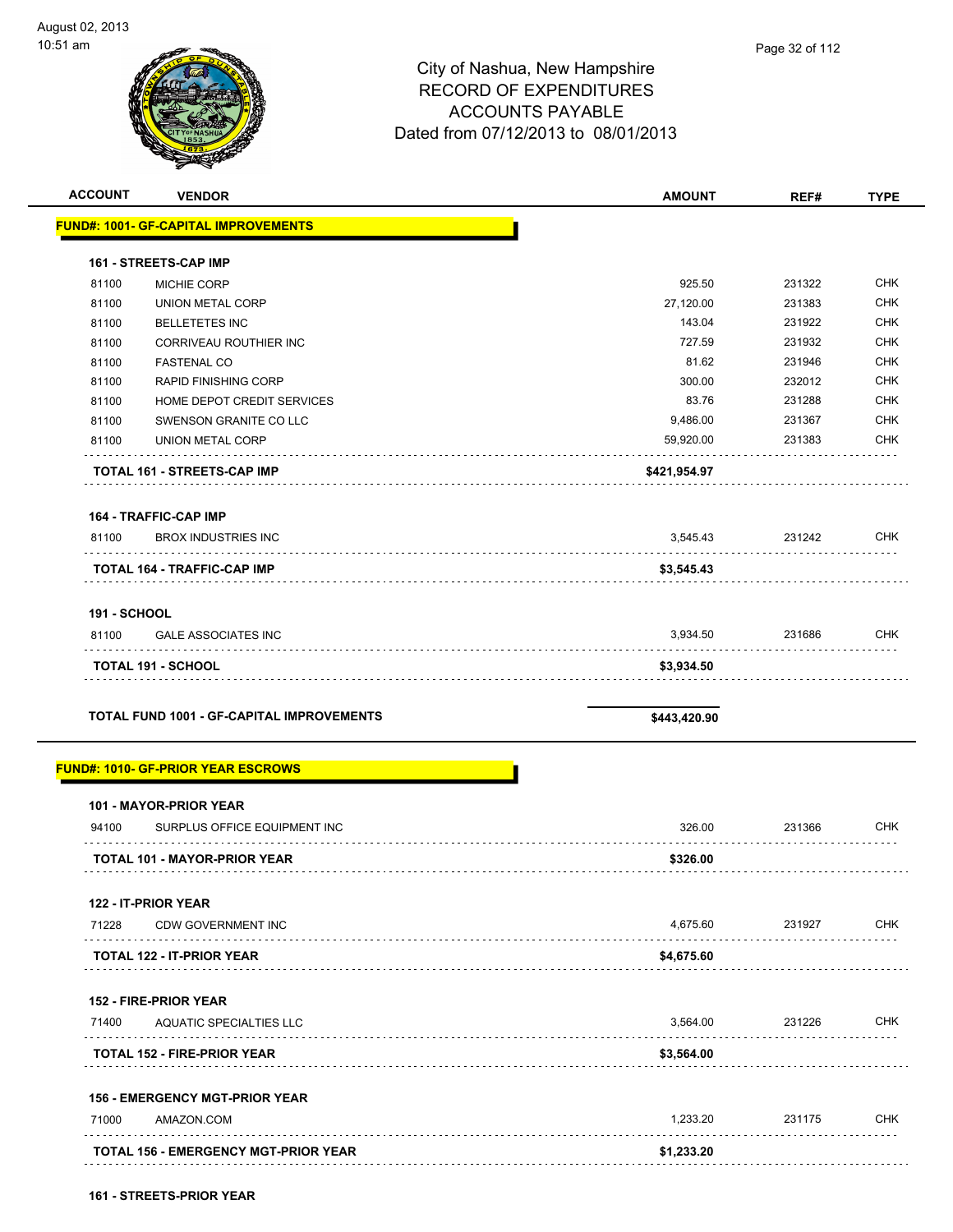| <b>ACCOUNT</b> | <b>VENDOR</b>                                  | <b>AMOUNT</b> | REF#   | <b>TYPE</b> |
|----------------|------------------------------------------------|---------------|--------|-------------|
|                | <b>FUND#: 1010- GF-PRIOR YEAR ESCROWS</b>      |               |        |             |
|                | <b>161 - STREETS-PRIOR YEAR</b>                |               |        |             |
| 81100          | HOYLE TANNER & ASSOCIATES INC                  | 2,782.99      | 230684 | <b>CHK</b>  |
| 81100          | PICHETTE BROS CONSTRUCTION INC                 | 2,500.08      | 230740 | <b>CHK</b>  |
| 81100          | <b>INTELLICEPT</b>                             | 1,230.09      | 231293 | <b>CHK</b>  |
| 81100          | HOME DEPOT CREDIT SERVICES                     | 83.76         | 231288 | <b>CHK</b>  |
| 81100          | HOME DEPOT CREDIT SERVICES                     | $-83.76$      | 231288 | <b>CHK</b>  |
| 81100          | SWENSON GRANITE CO LLC                         | 26.00         | 231367 | CHK         |
|                | TOTAL 161 - STREETS-PRIOR YEAR                 | \$6,539.16    |        |             |
|                | <b>177 - PARKS &amp; RECREATION-PRIOR YEAR</b> |               |        |             |
| 54253          | PIONEER TREE SERVICE LLC                       | 990.00        | 231343 | CHK         |
|                | TOTAL 177 - PARKS & RECREATION-PRIOR YEAR      | \$990.00      |        |             |
| 191 - SCHOOL   |                                                |               |        |             |
| 53135          | CHARLES T CAPPETTA, MD #9330                   | 2,500.00      | 231672 | <b>CHK</b>  |
| 53614          | YMCA OF GREATER NASHUA                         | 1,485.00      | 231739 | <b>CHK</b>  |
| 61135          | <b>HOMEROOM TEACHER</b>                        | 359.70        | 231692 | <b>CHK</b>  |
| 61135          | <b>SCHOOL SPECIALTY</b>                        | 5,948.54      | 231725 | <b>CHK</b>  |
| 61135          | STAPLES BUSINESS ADVANTAGE                     | 484.76        | 231728 | <b>CHK</b>  |
| 71228          | <b>GREENLIGHT INTERACTIVE INC</b>              | 6,960.00      | 231689 | <b>CHK</b>  |
| 71800          | <b>WORTHINGTON DIRECT INC</b>                  | 6,013.94      | 231736 | <b>CHK</b>  |
| 71999          | <b>WINDSOR INDUSTRIES</b>                      | 6,525.98      | 231694 | CHK         |
|                | TOTAL 191 - SCHOOL                             | \$30,277.92   |        |             |
|                | <b>195 - OVERLAY-PRIOR YEAR</b>                |               |        |             |
| 94100          | PROPERTY VALUATION ADVISORS                    | 720.00        | 230745 | CHK         |
|                | TOTAL 195 - OVERLAY-PRIOR YEAR                 | \$720.00      |        |             |
|                |                                                |               |        |             |
|                | <b>TOTAL FUND 1010 - GF-PRIOR YEAR ESCROWS</b> | \$48,325.88   |        |             |
|                | <b>FUND#: 2100- FOOD SERVICES</b>              |               |        |             |
| 53628          | JOHN BENNETT CREATIVE SERVICES                 | 495.00        | 230872 | <b>CHK</b>  |
| 53628          | PCS REVENUE CONTROL SYSTEMS IN                 | 7,289.75      | 230900 | CHK         |
| 54487          | <b>GRANITE STATE SEWER &amp; DRAIN CL</b>      | 150.00        | 230862 | CHK         |
| 55600          | ACE PRINTING CO                                | 455.00        | 230804 | CHK         |
| 61214          | <b>BIMBO FOODS BAKERIES INC</b>                | 347.07        | 230817 | <b>CHK</b>  |
| 61299          | CENTRAL PAPER PRODUCTS CO                      | 139.65        | 230825 | <b>CHK</b>  |
| 61650          | CENTRAL PAPER PRODUCTS CO                      | 89.68         | 230825 | <b>CHK</b>  |
|                | <b>TOTAL FUND 2100 - FOOD SERVICES</b>         | \$8,966.15    |        |             |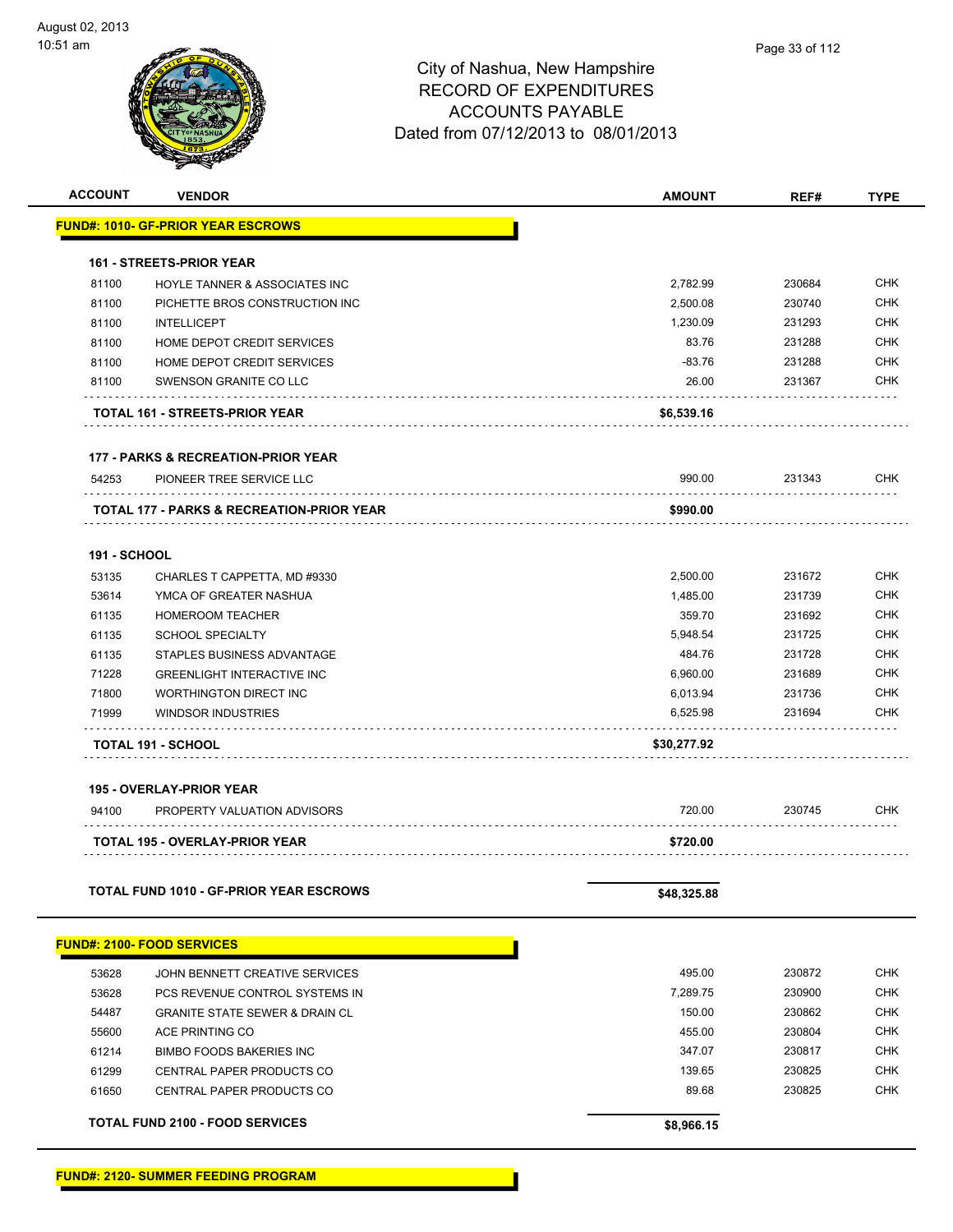

| <b>ACCOUNT</b> | <b>VENDOR</b>                                   | <b>AMOUNT</b> | REF#   | <b>TYPE</b> |
|----------------|-------------------------------------------------|---------------|--------|-------------|
|                | <b>FUND#: 2120- SUMMER FEEDING PROGRAM</b>      |               |        |             |
| 61214          | <b>BIMBO FOODS BAKERIES INC</b>                 | 663.64        | 230817 | <b>CHK</b>  |
| 61214          | COCA COLA BOTTLING CO                           | 198.00        | 230828 | <b>CHK</b>  |
| 61214          | COSTA FRUIT & PRODUCE CO INC                    | 12,275.69     | 230833 | <b>CHK</b>  |
| 61214          | <b>GARELICK FARMS LYNN</b>                      | 1,435.65      | 230857 | <b>CHK</b>  |
| 61214          | GILLS PIZZA CO                                  | 270.40        | 230858 | <b>CHK</b>  |
| 61214          | <b>M SAUNDERS INC</b>                           | 2,218.94      | 230879 | CHK         |
| 61299          | CENTRAL PAPER PRODUCTS CO                       | 3,132.95      | 230825 | CHK         |
|                | <b>TOTAL FUND 2120 - SUMMER FEEDING PROGRAM</b> | \$20,195.27   |        |             |
|                | <b>FUND#: 2201- DRIVERS EDUCATION</b>           |               |        |             |
| 55300          | RICHARD LANCOURT                                | 1,037.00      | 231465 | <b>CHK</b>  |
| 61799          | <b>RIDE-AWAY CORP</b>                           | 100.00        | 231503 | <b>CHK</b>  |
| 61799          | <b>BEST FORD</b>                                | 44.90         | 231668 | CHK         |
|                | <b>TOTAL FUND 2201 - DRIVERS EDUCATION</b>      | \$1,181.90    |        |             |
|                | <b>FUND#: 2204- SUMMER SCHOOL</b>               |               |        |             |
|                |                                                 |               |        |             |
| 44600          | <b>WENDY ROBITAILLE</b>                         | 200.00        | 230907 | <b>CHK</b>  |
|                | <b>TOTAL FUND 2204 - SUMMER SCHOOL</b>          | \$200.00      |        |             |
|                | <b>FUND#: 2207- ADULT ED/CONTINUING ED</b>      |               |        |             |
| 61135          | <b>JOSTENS INC</b>                              | 12.33         | 230873 | <b>CHK</b>  |
| 61299          | ADAM ROZUMEK                                    | 150.60        | 230909 | <b>CHK</b>  |
|                |                                                 |               |        |             |
|                | <b>TOTAL FUND 2207 - ADULT ED/CONTINUING ED</b> | \$162.93      |        |             |
|                | <b>FUND#: 2212- ATHLETICS REVENUE FUND</b>      |               |        |             |
| 61299          | MEDCO SUPPLY INC                                | 50.65         | 230899 | <b>CHK</b>  |
|                | <b>TOTAL FUND 2212 - ATHLETICS REVENUE FUND</b> | \$50.65       |        |             |
|                | <b>FUND#: 2222- AFTER SCHOOL PROGRAM</b>        |               |        |             |
| 44600          | <b>SARAH SMITH</b>                              | 25.00         | 230917 | <b>CHK</b>  |
| 55300          | INN & SPA AT MILL FALLS                         | 602.60        | 231397 | <b>CHK</b>  |
| 61299          | AC MOORE INC                                    | 29.49         | 230802 | <b>CHK</b>  |
| 61299          | CATHERINE COGSWELL                              | 94.74         | 230830 | CHK         |
| 61299          | MARKET BASKET ACCT 2589096                      | 101.49        | 230881 | CHK         |
| 61299          | <b>SAM'S CLUB</b>                               | 64.37         | 230911 | CHK         |
| 61299          | STAPLES BUSINESS ADVANTAGE                      | 167.94        | 230920 | <b>CHK</b>  |
| 61299          | SABRINA NADEAU                                  | 24.48         | 231704 | <b>CHK</b>  |
|                | TOTAL FUND 2222 - AFTER SCHOOL PROGRAM          | \$1,110.11    |        |             |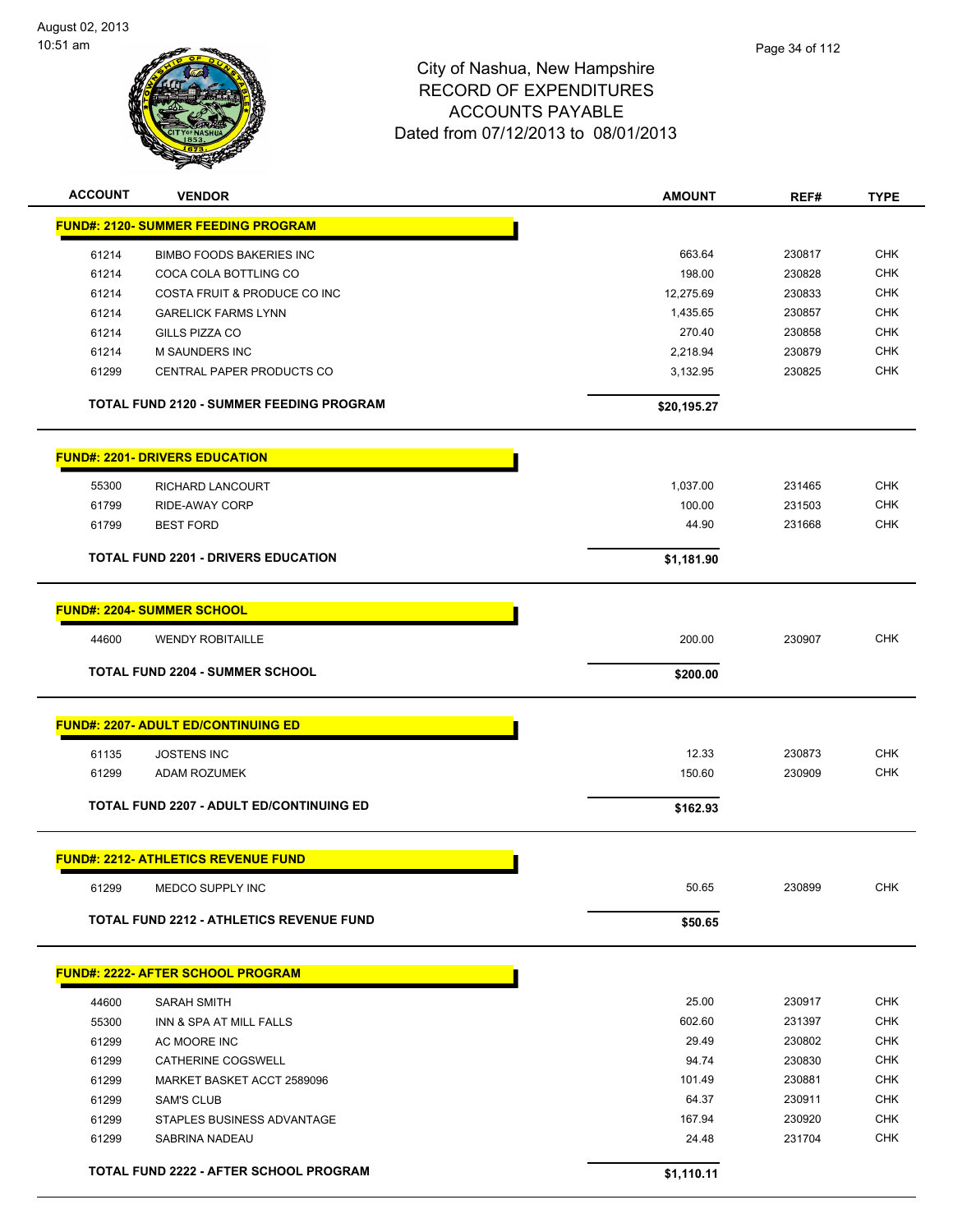

| <b>ACCOUNT</b> | <b>VENDOR</b>                                           | <b>AMOUNT</b> | REF#   | <b>TYPE</b> |
|----------------|---------------------------------------------------------|---------------|--------|-------------|
|                | <b>FUND#: 2247- CULINARY ARTS</b>                       |               |        |             |
| 53628          | D A BUCCI & SONS INC                                    | 27.00         | 230835 | <b>CHK</b>  |
| 53628          | D A BUCCI & SONS INC                                    | 27.00         | 231431 | <b>CHK</b>  |
|                | <b>TOTAL FUND 2247 - CULINARY ARTS</b>                  | \$54.00       |        |             |
|                | <b>FUND#: 2257- SPECIAL ED LOCAL</b>                    |               |        |             |
| 55699          | MANCHESTER SCHOOL DISTRICT                              | 1,014.09      | 231469 | <b>CHK</b>  |
|                | <b>TOTAL FUND 2257 - SPECIAL ED LOCAL</b>               | \$1,014.09    |        |             |
|                | <b>FUND#: 2501- PUBLIC HEALTH CLIENT FEES FUND</b>      |               |        |             |
| 55845          | TREASURER STATE OF NH                                   | 80.00         | 231155 | <b>CHK</b>  |
|                | <b>TOTAL FUND 2501 - PUBLIC HEALTH CLIENT FEES FUND</b> | \$80.00       |        |             |

|       | <b>FUND#: 2503- PARKS &amp; REC PROGRAMS FUND</b> |        |        |  |
|-------|---------------------------------------------------|--------|--------|--|
| 44549 | <b>BRIAN MURPHY</b>                               | 70.00  | 230944 |  |
| 44549 | <b>CHANDRIKA PATEL</b>                            | 120.00 | 230945 |  |
| 44549 | <b>CHRISTINE LISON</b>                            | 105.00 | 230946 |  |
| 44549 | <b>DEBORA BRADFIELD</b>                           | 70.00  | 230948 |  |
| 44549 | DEBRA CASTONGUAY                                  | 15.00  | 230949 |  |
| 44549 | <b>JAMES MCGONAGLE</b>                            | 70.00  | 230954 |  |
| 44549 | <b>JODI CRAIG</b>                                 | 160.00 | 230955 |  |
| 44549 | <b>JOSHUA MA</b>                                  | 250.00 | 230956 |  |
| 44549 | <b>JYOTI SHARMA</b>                               | 340.00 | 230957 |  |
| 44549 | <b>KALPITA MUKHERJEE</b>                          | 80.00  | 230958 |  |
| 44549 | KATHERINE STAVELEY                                | 160.00 | 230959 |  |
| 44549 | <b>MARYFEY BERRIGAN</b>                           | 125.00 | 230963 |  |
| 44549 | <b>MEI BAI</b>                                    | 200.00 | 230966 |  |
| 44549 | <b>MELANIE BRUCE</b>                              | 90.00  | 230967 |  |
| 44549 | <b>MELISSA VANLTORN</b>                           | 250.00 | 230969 |  |
| 44549 | <b>MIRANDA FLANDERS</b>                           | 250.00 | 230971 |  |
| 44549 | NANCY LEHTO                                       | 50.00  | 230972 |  |
| 44549 | NASHUA CHILDREN'S HOME                            | 120.00 | 230973 |  |
| 44549 | NASHUA CHILDREN'S HOME                            | 120.00 | 230974 |  |
| 44549 | <b>RIFFAY FEHEEM</b>                              | 160.00 | 230981 |  |
| 44549 | SHUBHRA GARG                                      | 440.00 | 230987 |  |
| 44549 | <b>SONYA DAIGLE</b>                               | 60.00  | 230989 |  |
| 44549 | <b>SUSAN FRYE</b>                                 | 70.00  | 230991 |  |
| 44549 | SUZANNE LEEDBERG                                  | 90.00  | 230992 |  |
| 44549 | <b>TRICIA AISTON</b>                              | 125.00 | 230993 |  |
| 44549 | <b>ALLISON FINLAY</b>                             | 150.00 | 231545 |  |
| 44549 | <b>ASHISH KHANNA</b>                              | 70.00  | 231546 |  |
| 44549 | <b>BHAVESH PAREKH</b>                             | 220.00 | 231549 |  |
| 44549 | <b>LYN TAYLOR</b>                                 | 250.00 | 231557 |  |
|       |                                                   |        |        |  |

MARY JOLES 70.00 231558 CHK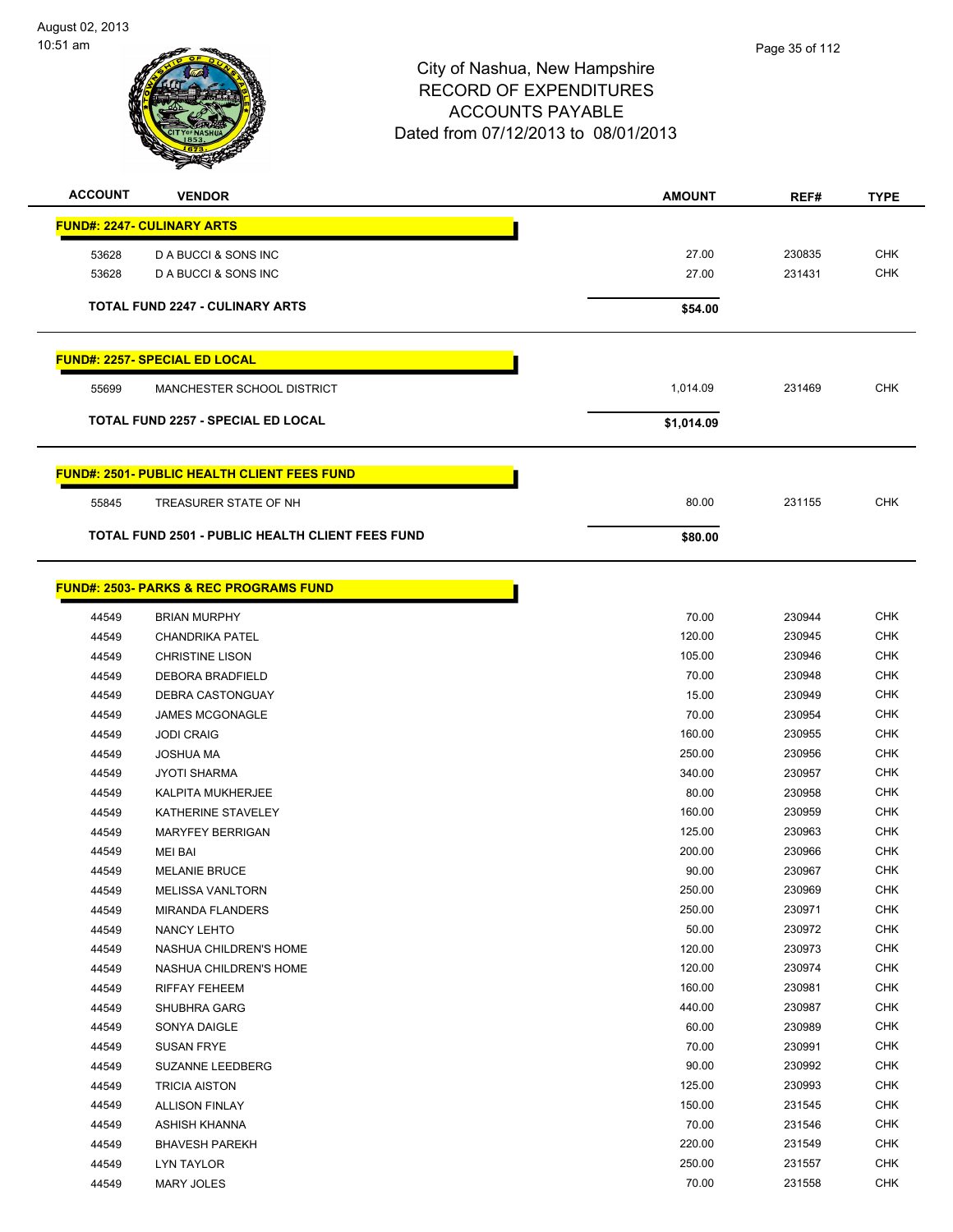

| <b>ACCOUNT</b> | <b>VENDOR</b>                                     | <b>AMOUNT</b> | REF#   | <b>TYPE</b> |
|----------------|---------------------------------------------------|---------------|--------|-------------|
|                | <b>FUND#: 2503- PARKS &amp; REC PROGRAMS FUND</b> |               |        |             |
| 44549          | <b>TAMMY MARTINEAU</b>                            | 150.00        | 231567 | <b>CHK</b>  |
| 44549          | CHRISTINE DANIELSON                               | 90.00         | 231746 | <b>CHK</b>  |
| 44549          | <b>CHRISTINE HAIGHT</b>                           | 150.00        | 231747 | <b>CHK</b>  |
| 44549          | HARI PANKAJAKISHAN                                | 90.00         | 231756 | <b>CHK</b>  |
| 44549          | KALPITA MUKHERJEE                                 | 90.00         | 231760 | <b>CHK</b>  |
| 44549          | <b>KAREN HENDERSON</b>                            | 150.00        | 231761 | <b>CHK</b>  |
| 44549          | KATHERINE STAVELEY                                | 175.00        | 231763 | <b>CHK</b>  |
| 44549          | <b>LISA GUARENTE</b>                              | 56.00         | 231765 | <b>CHK</b>  |
| 44549          | <b>MARLA KING</b>                                 | 70.00         | 231767 | <b>CHK</b>  |
| 44549          | PREETI SINHA                                      | 56.00         | 231776 | <b>CHK</b>  |
| 44549          | SRIVALLI DARISI                                   | 90.00         | 231783 | <b>CHK</b>  |
| 51400          | <b>JESSE CLAUSS</b>                               | 300.00        | 230947 | <b>CHK</b>  |
| 51400          | <b>MELANIE HEDLUND</b>                            | 397.00        | 230952 | <b>CHK</b>  |
| 51400          | <b>KEILAH IRELAND</b>                             | 150.00        | 230953 | <b>CHK</b>  |
| 51400          | <b>TREVOR KNIGHT</b>                              | 240.00        | 230961 | <b>CHK</b>  |
| 51400          | <b>IAN T MCAFEE</b>                               | 300.00        | 230964 | <b>CHK</b>  |
| 51400          | <b>SCOTT MCDOUGALD</b>                            | 870.00        | 230965 | <b>CHK</b>  |
| 51400          | <b>ADAEZE OKORIE</b>                              | 300.00        | 230975 | <b>CHK</b>  |
| 51400          | DAVID OSBORN                                      | 390.00        | 230976 | <b>CHK</b>  |
| 51400          | <b>MICHAEL PAGAN</b>                              | 150.00        | 230977 | <b>CHK</b>  |
| 51400          | <b>TIMOTHY PRESTON</b>                            | 150.00        | 230979 | <b>CHK</b>  |
| 51400          | <b>KATELYN ROESER</b>                             | 450.00        | 230982 | <b>CHK</b>  |
| 51400          | <b>THOMAS RUSSO</b>                               | 345.00        | 230983 | <b>CHK</b>  |
| 51400          | <b>CHAD SAINT-AMANT</b>                           | 150.00        | 230984 | <b>CHK</b>  |
| 51400          | <b>LAURA SERCEL</b>                               | 345.00        | 230986 | <b>CHK</b>  |
| 51400          | LIAN Y TUMAS                                      | 230.00        | 230994 | <b>CHK</b>  |
| 51400          | JACK A H BARNES                                   | 300.00        | 231547 | <b>CHK</b>  |
| 51400          | <b>EMILY BOOTS</b>                                | 300.00        | 231550 | <b>CHK</b>  |
| 51400          | ELIZABETH BRESETT                                 | 300.00        | 231551 | <b>CHK</b>  |
| 51400          | <b>JULIE FIERLEY</b>                              | 300.00        | 231552 | <b>CHK</b>  |
| 51400          | <b>DARREN FLEURY</b>                              | 1,240.00      | 231553 | <b>CHK</b>  |
| 51400          | <b>SHANE LEGRAW</b>                               | 300.00        | 231556 | <b>CHK</b>  |
| 51400          | <b>SCOTT MCDOUGALD</b>                            | 1,470.00      | 231559 | <b>CHK</b>  |
| 51400          | ABBEY PEYTON MILLER                               | 300.00        | 231560 | <b>CHK</b>  |
| 51400          | <b>ADAEZE OKORIE</b>                              | 300.00        | 231561 | CHK         |
| 51400          | <b>MELISSA PARDO</b>                              | 300.00        | 231562 | <b>CHK</b>  |
| 51400          | KATHERINE M PRZYSTAC                              | 300.00        | 231563 | <b>CHK</b>  |
| 51400          | SARA ROY                                          | 300.00        | 231564 | <b>CHK</b>  |
| 51400          | <b>KARA SIEGEL</b>                                | 300.00        | 231566 | <b>CHK</b>  |
| 51400          | <b>LIAN Y TUMAS</b>                               | 310.00        | 231568 | CHK         |
| 51400          | <b>JESSICA ZALZAL</b>                             | 300.00        | 231569 | <b>CHK</b>  |
| 51400          | <b>JACOB TYLER ARIKIAN</b>                        | 490.00        | 231742 | <b>CHK</b>  |
| 51400          | <b>BRENDAN BARRETT</b>                            | 300.00        | 231743 | <b>CHK</b>  |
| 51400          | <b>JUSTIN COREY CARTER</b>                        | 300.00        | 231744 | <b>CHK</b>  |
| 51400          | ROBERT CLAUSS                                     | 600.00        | 231748 | <b>CHK</b>  |
| 51400          | RICHARD A CONSTANT                                | 420.00        | 231749 | <b>CHK</b>  |
| 51400          | <b>CAMERON COX</b>                                | 480.00        | 231750 | <b>CHK</b>  |
| 51400          | <b>CHRISTA FISHER</b>                             | 90.00         | 231752 | <b>CHK</b>  |
| 51400          | <b>DARREN FLEURY</b>                              | 540.00        | 231753 | <b>CHK</b>  |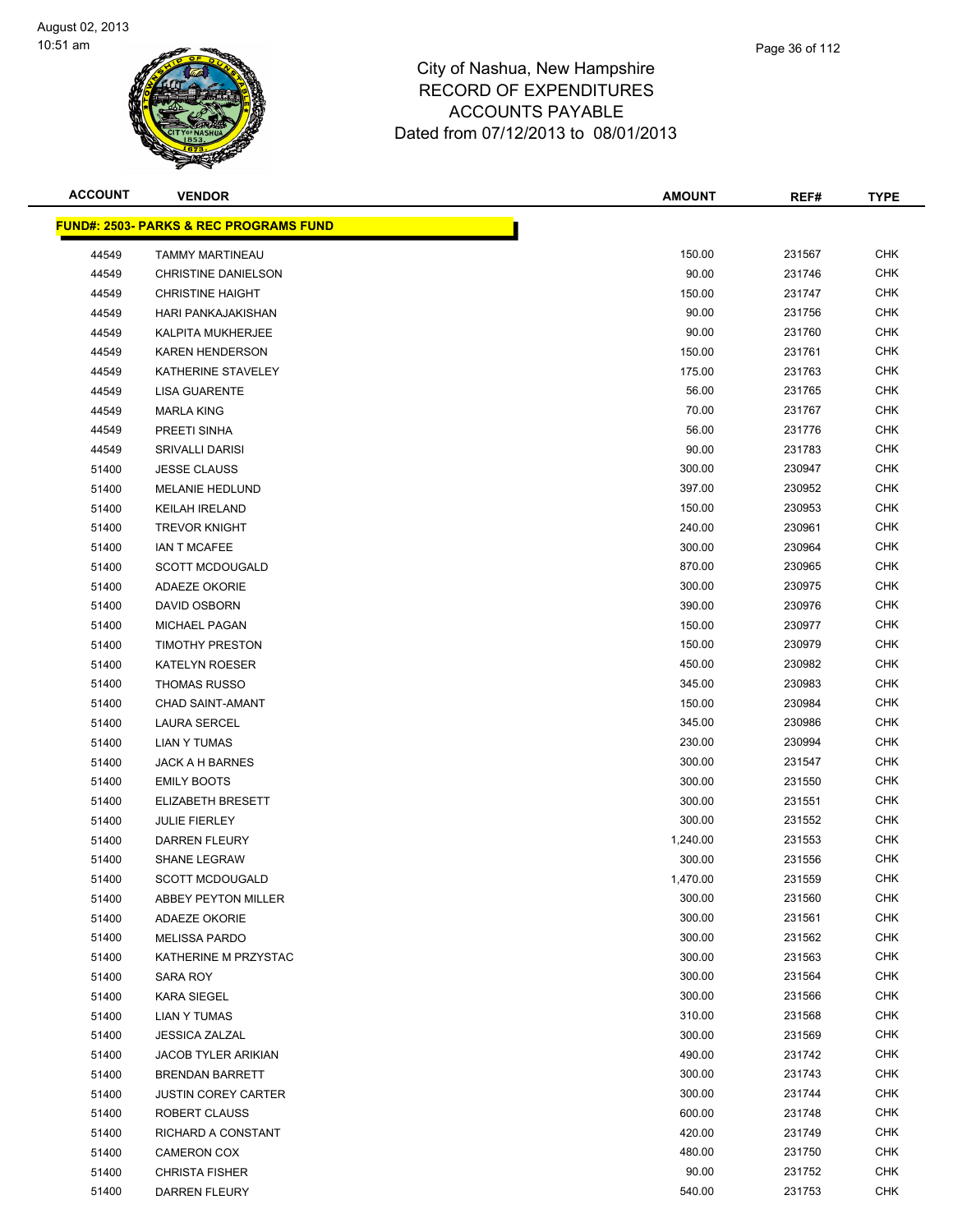

| <b>ACCOUNT</b> | <b>VENDOR</b>                                          | <b>AMOUNT</b> | REF#   | <b>TYPE</b> |
|----------------|--------------------------------------------------------|---------------|--------|-------------|
|                | <b>FUND#: 2503- PARKS &amp; REC PROGRAMS FUND</b>      |               |        |             |
| 51400          | <b>HOLLY GAUDET</b>                                    | 300.00        | 231754 | <b>CHK</b>  |
| 51400          | <b>JOSHUA RYAN GOULET</b>                              | 600.00        | 231755 | <b>CHK</b>  |
| 51400          | ABIGAIL HEARN-GORDY                                    | 300.00        | 231757 | <b>CHK</b>  |
| 51400          | <b>MELANIE HEDLUND</b>                                 | 485.00        | 231758 | <b>CHK</b>  |
| 51400          | <b>JOHN IAQUINTA</b>                                   | 180.00        | 231759 | <b>CHK</b>  |
| 51400          | <b>BRENNAN KASTENS</b>                                 | 300.00        | 231762 | <b>CHK</b>  |
| 51400          | <b>TREVOR KNIGHT</b>                                   | 450.00        | 231764 | <b>CHK</b>  |
| 51400          | <b>JAKE MADEN</b>                                      | 300.00        | 231766 | <b>CHK</b>  |
| 51400          | <b>IAN T MCAFEE</b>                                    | 300.00        | 231768 | <b>CHK</b>  |
| 51400          | MALLORY MCCABE                                         | 300.00        | 231769 | <b>CHK</b>  |
| 51400          | SAMUEL MCCARTHY                                        | 300.00        | 231770 | <b>CHK</b>  |
| 51400          | DANIEL G MCCOY V                                       | 240.00        | 231771 | <b>CHK</b>  |
| 51400          | <b>ABIGAIL P MURRAY</b>                                | 300.00        | 231773 | <b>CHK</b>  |
| 51400          | <b>GARY OSTLER</b>                                     | 225.00        | 231774 | <b>CHK</b>  |
| 51400          | <b>TIMOTHY PRESTON</b>                                 | 120.00        | 231777 | <b>CHK</b>  |
| 51400          | <b>KATELYN ROESER</b>                                  | 300.00        | 231778 | <b>CHK</b>  |
| 51400          | MICHAEL A ROOT                                         | 300.00        | 231779 | <b>CHK</b>  |
| 51400          | MITCHELL T ROSKE                                       | 150.00        | 231780 | <b>CHK</b>  |
| 51400          | ZAVIER MIGUEL RUMARDO                                  | 600.00        | 231781 | <b>CHK</b>  |
| 51400          | ROBERT R SMYTH JR                                      | 600.00        | 231782 | <b>CHK</b>  |
| 51400          | <b>THOMAS VIAFORA</b>                                  | 300.00        | 231784 | <b>CHK</b>  |
| 51400          | <b>DERIC WAGNER</b>                                    | 120.00        | 231785 | <b>CHK</b>  |
| 53600          | <b>CARAMBA SKILLS CAMP</b>                             | 175.00        | 230635 | <b>CHK</b>  |
| 53600          | <b>BECK'S ARTS EXPRESS</b>                             | 560.00        | 231233 | <b>CHK</b>  |
| 53600          | NASHUA COMMUNITY MUSIC SCHOOL                          | 1,794.00      | 231877 | <b>CHK</b>  |
| 53600          | <b>BECK'S ARTS EXPRESS</b>                             | 480.00        | 231921 | <b>CHK</b>  |
| 61128          | <b>M &amp; N SPORTS LLC</b>                            | 208.95        | 230707 | <b>CHK</b>  |
| 61128          | <b>SCOTT MCDOUGALD</b>                                 | 106.04        | 231987 | <b>CHK</b>  |
|                | <b>TOTAL FUND 2503 - PARKS &amp; REC PROGRAMS FUND</b> | \$30,517.99   |        |             |
|                |                                                        |               |        |             |
|                | <b>FUND#: 2504- HOLMAN STADIUM EVENTS FUND</b>         |               |        |             |
| 55658          | NH STATE LIQUOR COMMISSION                             | 125.00        | 231878 | <b>CHK</b>  |
| 55699          | THE CULINARY EXPERIENCE INC                            | 500.00        | 231260 | <b>CHK</b>  |
| 55699          | <b>SAM'S CLUB</b>                                      | 256.33        | 232014 | <b>CHK</b>  |
|                | <b>TOTAL FUND 2504 - HOLMAN STADIUM EVENTS FUND</b>    | \$881.33      |        |             |
|                |                                                        |               |        |             |
|                | <b>FUND#: 2505- GOVT &amp; EDUCATION CHANNELS FUND</b> |               |        |             |
| 53470          | <b>JOHN COLLINS</b>                                    | 100.00        | 231251 | <b>CHK</b>  |
| 53470          | MIKE JEYNES                                            | 200.00        | 231298 | <b>CHK</b>  |
| 53470          | <b>THOMAS KING</b>                                     | 50.00         | 231302 | <b>CHK</b>  |
| 53470          | <b>JIM MCLEAN</b>                                      | 212.50        | 231320 | <b>CHK</b>  |
| 53470          | TIM O'NEIL                                             | 250.00        | 231336 | <b>CHK</b>  |
| 53470          | FRANK J WALLENT                                        | 150.00        | 231388 | <b>CHK</b>  |
| 54100          | <b>PSNH</b>                                            | 251.14        | 230589 | <b>CHK</b>  |
| 54114          | <b>LIBERTY UTILITIES</b>                               | 4.86          | 230584 | <b>CHK</b>  |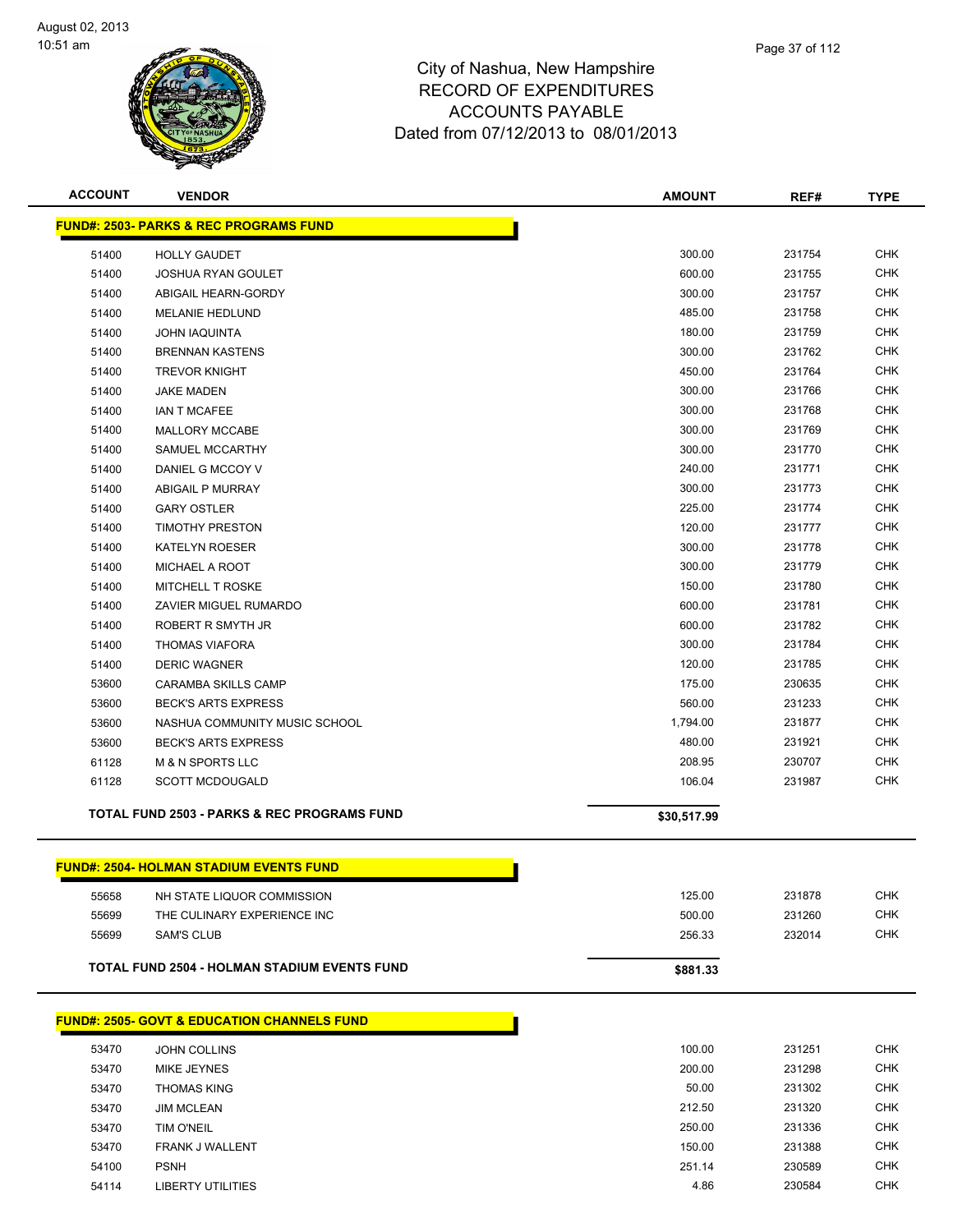

| <b>ACCOUNT</b> | <b>VENDOR</b>                                               | <b>AMOUNT</b>  | REF#      | <b>TYPE</b> |
|----------------|-------------------------------------------------------------|----------------|-----------|-------------|
|                | <b>FUND#: 2505- GOVT &amp; EDUCATION CHANNELS FUND</b>      |                |           |             |
| 54114          | <b>HESS CORPORATION</b>                                     | 1.47           | 230677    | <b>CHK</b>  |
| 54141          | PENNICHUCK WATER WORKS INC                                  | 20.08          | 230588    | <b>CHK</b>  |
| 54141          | PENNICHUCK WATER WORKS INC                                  | 23.17          | 231198    | <b>CHK</b>  |
| 54280          | J LAWRENCE HALL INC                                         | 443.71         | 231294    | <b>CHK</b>  |
| 54487          | <b>CITIZENS BANK</b>                                        | 139.95         | 920140101 | ACH         |
| 61428          | AARDVARK THE DEAN OF CLEAN                                  | 195.00         | 231218    | <b>CHK</b>  |
| 81100          | THE CAMERA COMPANY                                          | 750.00         | 231246    | <b>CHK</b>  |
|                | <b>TOTAL FUND 2505 - GOVT &amp; EDUCATION CHANNELS FUND</b> | \$2,791.88     |           |             |
|                | <b>FUND#: 2506- HUNT BLDG FACILITY RENTALS</b>              |                |           |             |
| 54100          | <b>PSNH</b>                                                 | 327.61         | 230589    | <b>CHK</b>  |
| 54114          | <b>LIBERTY UTILITIES</b>                                    | 44.96          | 231892    | <b>CHK</b>  |
| 54141          | PENNICHUCK WATER WORKS INC                                  | 347.46         | 231198    | <b>CHK</b>  |
|                | TOTAL FUND 2506 - HUNT BLDG FACILITY RENTALS                | \$720.03       |           |             |
|                | <b>FUND#: 2510- PENNICHUCK BOND FUND</b>                    |                |           |             |
| 75200          | US BANK                                                     | 2,756,575.65   | 13846     | <b>ACH</b>  |
|                | <b>TOTAL FUND 2510 - PENNICHUCK BOND FUND</b>               |                |           |             |
|                |                                                             | \$2,756,575.65 |           |             |
|                | <b>FUND#: 3050- POLICE GRANTS FUND</b>                      |                |           |             |
| 55400          | <b>CITIZENS BANK</b>                                        | 249.42         | 920140101 | ACH         |
|                | <b>TOTAL FUND 3050 - POLICE GRANTS FUND</b>                 | \$249.42       |           |             |
|                | <b>FUND#: 3060- FIRE GRANTS FUND</b>                        |                |           |             |
| 71999          | WISE SAFETY & ENVIRONMENTAL                                 | 17,429.17      | 231390    | <b>CHK</b>  |
| 71999          | WISE SAFETY & ENVIRONMENTAL                                 | 1,633.00       | 231391    | CHK         |
|                | <b>TOTAL FUND 3060 - FIRE GRANTS FUND</b>                   | \$19,062.17    |           |             |
|                | <b>FUND#: 3068- COMMUNITY SERVICES GRANTS</b>               |                |           |             |
| 53400          | CLEAR CHANNEL MEDIA & ENTERTAI                              | 3,270.00       | 230640    | <b>CHK</b>  |
| 53400          | <b>WMUR</b>                                                 | 9,000.00       | 230784    | <b>CHK</b>  |
| 53628          | NASHUA POLICE ATHLETIC LEAGUE                               | 588.76         | 231328    | <b>CHK</b>  |
| 53999          | GREATER NASHUA MENTAL HEALTH C                              | 2,863.06       | 230670    | <b>CHK</b>  |
| 53999          | GREATER NASHUA MENTAL HEALTH C                              | 1,249.02       | 231279    | <b>CHK</b>  |
| 55100          | AT&T MOBILITY                                               | 75.00          | 231177    | <b>CHK</b>  |
| 55300          | THERESA CALOPE-YAKLIN                                       | 3.11           | 230547    | <b>CHK</b>  |
| 55300          | <b>BETTY WENDT</b>                                          | 23.17          | 231174    | <b>CHK</b>  |
| 55300          | <b>CITIZENS BANK</b>                                        | 915.92         | 920140101 | ACH         |
| 55699          | SOUTHERN NH HIV AIDS TASK FORC                              | 15,501.00      | 231357    | <b>CHK</b>  |
|                | HARBOR HOMES INC                                            | 48,037.00      | 231281    | <b>CHK</b>  |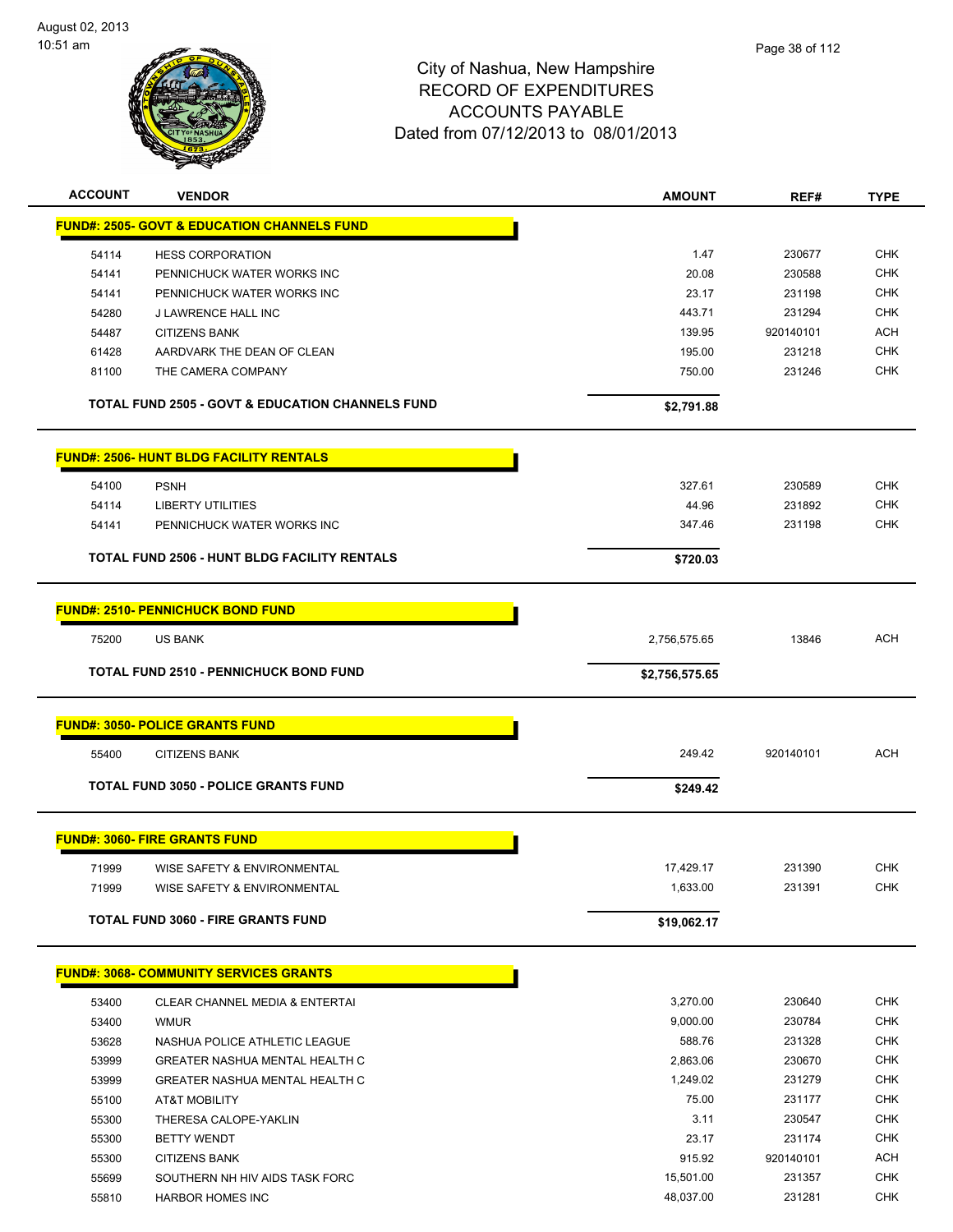

| <b>ACCOUNT</b> | <b>VENDOR</b>                                         | <b>AMOUNT</b>         | REF#             | <b>TYPE</b>              |
|----------------|-------------------------------------------------------|-----------------------|------------------|--------------------------|
|                | <b>FUND#: 3068- COMMUNITY SERVICES GRANTS</b>         |                       |                  |                          |
|                |                                                       |                       |                  |                          |
| 68235          | <b>HARBOR HOMES INC</b>                               | 3,391.64              | 231281           | <b>CHK</b>               |
| 68235          | SOUTHERN NH HIV AIDS TASK FORC                        | 1,193.00              | 231357           | <b>CHK</b>               |
| 69025          | <b>HARBOR HOMES INC</b>                               | 415.00                | 231281           | <b>CHK</b>               |
| 69025          | SOUTHERN NH HIV AIDS TASK FORC                        | 1,534.00              | 231357           | <b>CHK</b>               |
| 71000          | <b>GLOBAL INDUSTRIAL EQUIPMENT</b>                    | 3,954.85              | 230665           | <b>CHK</b>               |
| 71000          | <b>GLOBAL INDUSTRIAL EQUIPMENT</b>                    | 94.82                 | 231276           | <b>CHK</b>               |
|                | <b>TOTAL FUND 3068 - COMMUNITY SERVICES GRANTS</b>    | \$92,109.35           |                  |                          |
|                | <b>FUND#: 3070- COMMUNITY HEALTH GRANTS FUND</b>      |                       |                  |                          |
| 55300          | THERESA CALOPE-YAKLIN                                 | 32.32                 | 230547           | <b>CHK</b>               |
| 55300          | PETTY CASH                                            | 19.21                 | 230565           | <b>CHK</b>               |
| 61100          | STAPLES BUSINESS ADVANTAGE                            | 139.16                | 231360           | <b>CHK</b>               |
| 61142          | NH MEDICAL DENTAL SUPPLY LLC                          | 149.80                | 231333           | <b>CHK</b>               |
|                |                                                       |                       |                  |                          |
|                | TOTAL FUND 3070 - COMMUNITY HEALTH GRANTS FUND        | \$340.49              |                  |                          |
|                | <b>FUND#: 3080- COMMUNITY DEVELOPMENT GRANTS</b>      |                       |                  |                          |
| 53628          | <b>CREDERE ASSOCIATES</b>                             | 3,496.28              | 231934           | <b>CHK</b>               |
| 61299          | MCINTIRE BUSINESS PRODUCTS INC                        | 19.85                 | 230711           | <b>CHK</b>               |
| 68400          | <b>JOHN STABILE</b>                                   | 102,360.86            | 231172           | <b>CHK</b>               |
|                |                                                       |                       |                  |                          |
|                | <b>TOTAL FUND 3080 - COMMUNITY DEVELOPMENT GRANTS</b> | \$105,876.99          |                  |                          |
|                | <b>FUND#: 3090- URBAN PROGRAM GRANTS</b>              |                       |                  |                          |
| 54210          | CONSTANCE GAUTHIER AND BIOSAFE                        | 22,195.00             | 231855           | <b>CHK</b>               |
| 54210          | 6 VERNON ST LLC AND DAD'S                             | 20,000.00             | 230546           | <b>CHK</b>               |
| 54225          | ALCHEMY LEAD MANAGMENT                                | 1,700.00              | 230611           | <b>CHK</b>               |
| 55118          | <b>AT&amp;T MOBILITY</b>                              | 31.16                 | 231177           | CHK                      |
| 55200          | AMERICAN PLANNING ASSOC                               | 325.00                | 230572           | CHK                      |
| 55300          | <b>ELINETH MORE</b>                                   | 48.30                 | 231872           | <b>CHK</b>               |
| 55307          | <b>ROBERT RICE</b>                                    | 225.44                | 231882           | CHK                      |
| 55607          | <b>FEDEX</b>                                          | 24.84                 | 231181           | <b>CHK</b>               |
| 55614          | HILLSBOROUGH COUNTY REGISTRY O                        | 32.66                 | 230678           | <b>CHK</b>               |
| 55699          | SOUTHERN NH SERVICES                                  | 10,525.56             | 232020           | <b>CHK</b>               |
| 61100          | STAPLES BUSINESS ADVANTAGE                            | 67.84                 | 230768           | <b>CHK</b>               |
| 68345          | EDMOND R POTTLE                                       | 400.00                | 230568           | <b>CHK</b>               |
| 68345          |                                                       | 400.00                | 231173           | <b>CHK</b>               |
|                |                                                       |                       |                  |                          |
|                | <b>JOSEPH VEILLETTE</b>                               |                       |                  |                          |
| 68345          | MOTEL 6                                               | 325.85                | 231325           | <b>CHK</b>               |
| 69010          | DOOR CONTROL INC                                      | 5,000.00              | 230552           | <b>CHK</b>               |
| 69010          | <b>IDEAL PROPERTY MAINTENANCE &amp;</b>               | 25,000.00             | 231860           | CHK                      |
| 69010          | <b>KENNETH HEBERT</b>                                 | 4,240.85              | 231284           | <b>CHK</b>               |
| 69025<br>69025 | <b>GREATER NASHUA HABITAT</b><br>TANYA LEE AND ACS    | 36,577.40<br>5,870.00 | 230671<br>230560 | <b>CHK</b><br><b>CHK</b> |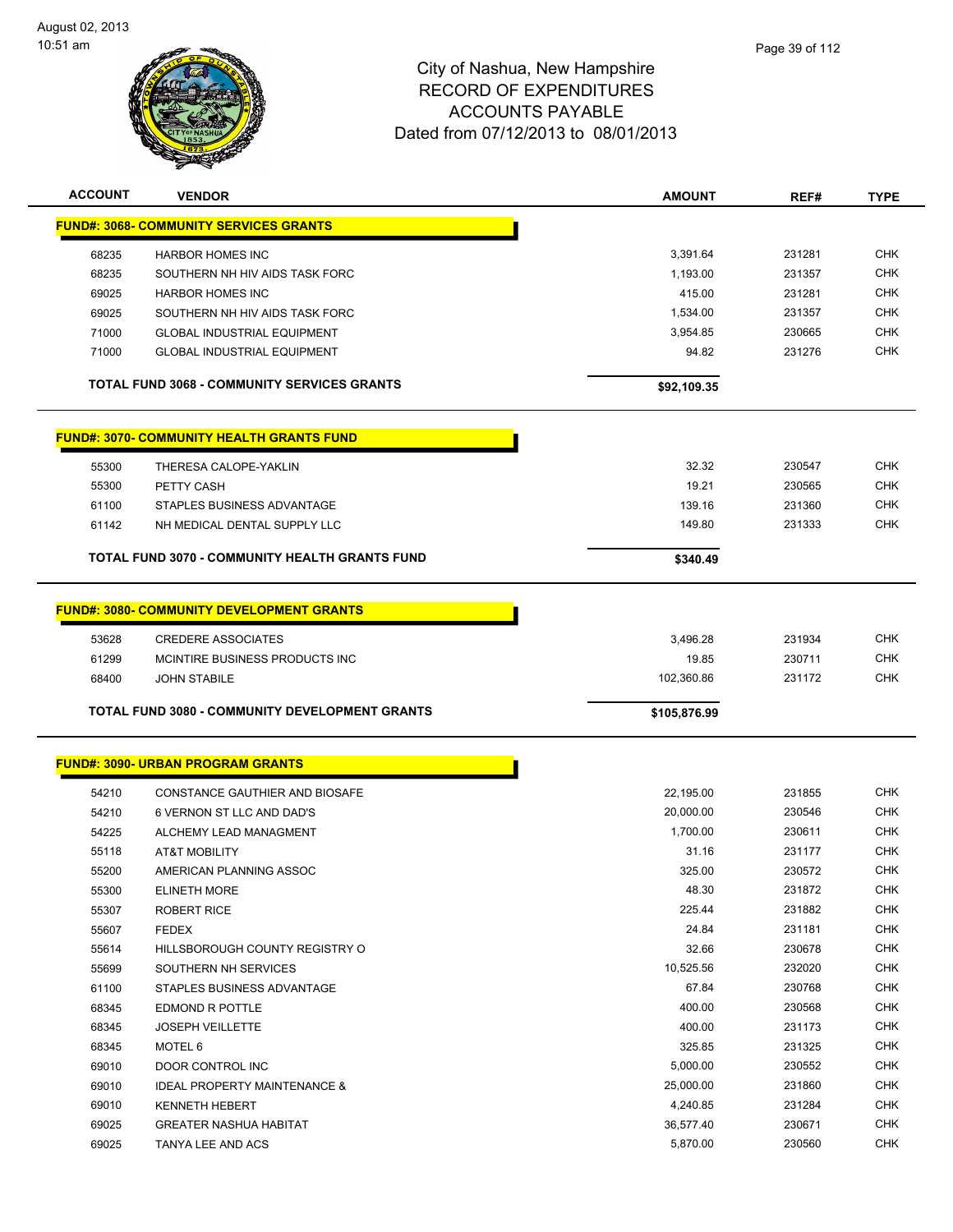# City of Nashua, New Hampshire RECORD OF EXPENDITURES ACCOUNTS PAYABLE Dated from 07/12/2013 to 08/01/2013 **ACCOUNT VENDOR AMOUNT REF# TYPE TOTAL FUND 3090 - URBAN PROGRAM GRANTS <b>EXAMPLE 2018 12:00:00 \$132,989.90 FUND#: 3100- ECONOMIC DEVELOPMENT GRANTS** CRAFTS APPRAISAL ASSOC LTD 3,900.00 231259 CHK **TOTAL FUND 3100 - ECONOMIC DEVELOPMENT GRANTS <b>\$3,900.00 FUND#: 3120- TRANSIT GRANTS** PSNH 929.22 230589 CHK PSNH 777.43 230589 CHK PSNH 310.52 230589 CHK

| <b>04 IUU</b> | гэлп                            | 929.LL     | ∠ວບວ໐ອ | ∪⊓n        |
|---------------|---------------------------------|------------|--------|------------|
| 54100         | <b>PSNH</b>                     | 777.43     | 230589 | <b>CHK</b> |
| 54100         | <b>PSNH</b>                     | 310.52     | 230589 | <b>CHK</b> |
| 54114         | <b>LIBERTY UTILITIES</b>        | 17.97      | 230584 | <b>CHK</b> |
| 54114         | <b>HESS CORPORATION</b>         | 5.45       | 230677 | <b>CHK</b> |
| 54114         | <b>LIBERTY UTILITIES</b>        | 53.63      | 230581 | <b>CHK</b> |
| 54114         | <b>HESS CORPORATION</b>         | 28.27      | 230677 | <b>CHK</b> |
| 54141         | PENNICHUCK WATER WORKS INC      | 73.63      | 230588 | <b>CHK</b> |
| 54141         | PENNICHUCK WATER WORKS INC      | 84.95      | 231198 | <b>CHK</b> |
| 54141         | PENNICHUCK WATER WORKS INC      | 162.65     | 230588 | <b>CHK</b> |
| 54141         | PENNICHUCK WATER WORKS INC      | 49.08      | 231900 | <b>CHK</b> |
| 54421         | CONWAY OFFICE PRODUCTS LLC      | 119.00     | 231931 | <b>CHK</b> |
| 54600         | <b>TURNER GLASS</b>             | 150.00     | 232026 | <b>CHK</b> |
| 55109         | AT&T MOBILITY                   | 125.54     | 231177 | <b>CHK</b> |
| 55109         | <b>FAIRPOINT COMMUNICATIONS</b> | 174.70     | 231180 | <b>CHK</b> |
| 55109         | <b>FAIRPOINT COMMUNICATIONS</b> | 50.00      | 231889 | <b>CHK</b> |
| 55118         | <b>AT&amp;T MOBILITY</b>        | 49.88      | 231177 | <b>CHK</b> |
| 55118         | AT&T MOBILITY                   | 28.00      | 231177 | <b>CHK</b> |
| 55200         | NEW HAMPSHIRE TRANSIT ASSOC     | 625.00     | 231196 | <b>CHK</b> |
| 55699         | <b>VERIZON WIRELESS</b>         | 131.00     | 231215 | <b>CHK</b> |
| 55699         | <b>VERIZON WIRELESS</b>         | 191.04     | 231216 | <b>CHK</b> |
| 55699         | FIRST TRANSIT INC               | 2,520.00   | 231270 | <b>CHK</b> |
| 55699         | FIRST TRANSIT INC               | 125,041.26 | 231948 | <b>CHK</b> |
| 55699         | <b>CINTAS</b>                   | 304.80     | 231929 | <b>CHK</b> |
| 55699         | D & R PLUMBING & AIR CONDITION  | 180.00     | 231935 | <b>CHK</b> |
| 55699         | <b>FIMBEL PAUNET CORP</b>       | 150.00     | 231947 | <b>CHK</b> |
| 61299         | <b>FASTENAL CO</b>              | 45.73      | 230656 | <b>CHK</b> |
| 61299         | RYDER FLEET PRODUCTS COM INC    | 152.66     | 230753 | <b>CHK</b> |
| 61299         | RYDER FLEET PRODUCTS COM INC    | 40.41      | 231349 | <b>CHK</b> |
| 61299         | HOME DEPOT CREDIT SERVICES      | 112.48     | 231961 | <b>CHK</b> |
| 61299         | PURE WATERS OF NEW ENGLAND LLC  | 31.50      | 230747 | <b>CHK</b> |
| 61299         | HOME DEPOT CREDIT SERVICES      | 186.95     | 231288 | <b>CHK</b> |
| 61299         | CENTRAL PAPER PRODUCTS CO       | 235.17     | 231928 | <b>CHK</b> |
| 61299         | D & R PLUMBING & AIR CONDITION  | 62.00      | 231935 | <b>CHK</b> |
| 61299         | HOME DEPOT CREDIT SERVICES      | 35.55      | 231961 | <b>CHK</b> |
| 61300         | <b>CITY OF NASHUA</b>           | 93.22      | 231159 | <b>CHK</b> |
| 61799         | RYDER FLEET PRODUCTS COM INC    | 114.58     | 230753 | <b>CHK</b> |
| 61799         | <b>GILLIG LLC</b>               | 210.29     | 231953 | <b>CHK</b> |
| 61799         | <b>NAPA AUTO PARTS</b>          | 300.88     | 230721 | <b>CHK</b> |
| 61799         | <b>QUIRK GM PARTS DEPOT</b>     | 554.85     | 230748 | <b>CHK</b> |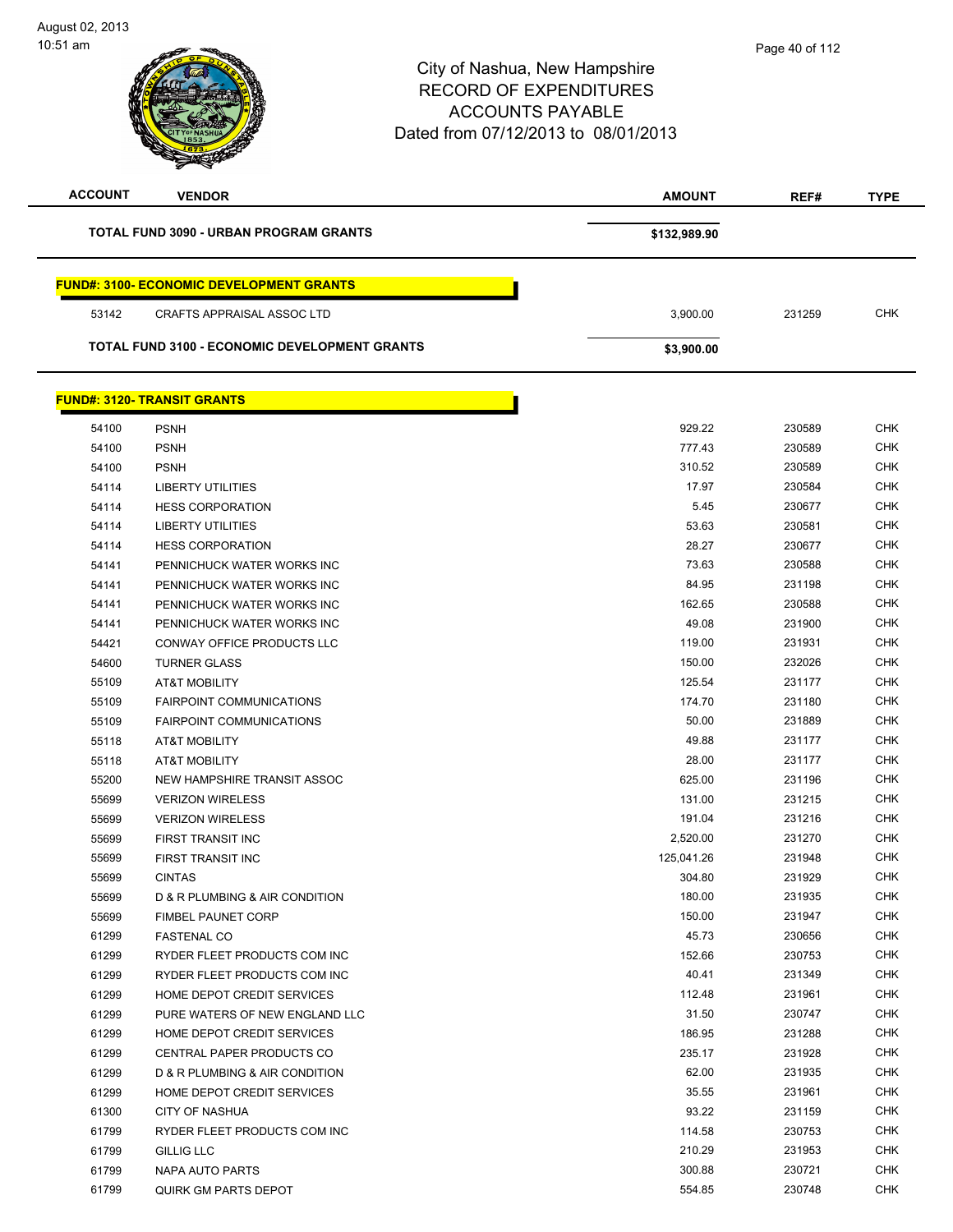

| <b>ACCOUNT</b> | <b>VENDOR</b>                      | <b>AMOUNT</b> | REF#   | <b>TYPE</b> |
|----------------|------------------------------------|---------------|--------|-------------|
|                | <b>FUND#: 3120- TRANSIT GRANTS</b> |               |        |             |
| 61799          | <b>QUIRK GM PARTS DEPOT</b>        | 46.46         | 231345 | <b>CHK</b>  |
| 61799          | NAPA AUTO PARTS                    | 8.36          | 230721 | <b>CHK</b>  |
| 61799          | <b>G H BERLIN OIL CO</b>           | 126.36        | 231951 | <b>CHK</b>  |
| 61799          | <b>GILLIG LLC</b>                  | 2,693.77      | 231953 | <b>CHK</b>  |
| 61799          | NAPA AUTO PARTS                    | 1,572.26      | 231999 | <b>CHK</b>  |
| 61799          | <b>G H BERLIN OIL CO</b>           | 142.15        | 231951 | <b>CHK</b>  |
| 61799          | NAPA AUTO PARTS                    | 366.71        | 231999 | <b>CHK</b>  |
| 61799          | NORTHERN BUS SALES INC             | 224.30        | 232005 | <b>CHK</b>  |
| 61799          | <b>QUIRK GM PARTS DEPOT</b>        | 142.93        | 232010 | <b>CHK</b>  |
| 61799          | <b>GH BERLIN OIL CO</b>            | 47.39         | 231951 | <b>CHK</b>  |
| 61799          | NAPA AUTO PARTS                    | 281.36        | 231999 | <b>CHK</b>  |
| 61799          | NAPA AUTO PARTS                    | 22.23         | 231327 | <b>CHK</b>  |
| 61799          | NAPA AUTO PARTS                    | 117.03        | 231999 | <b>CHK</b>  |
| 61799          | QUIRK GM PARTS DEPOT               | 24.53         | 232010 | <b>CHK</b>  |
|                | TOTAL FUND 3120 - TRANSIT GRANTS   | \$140,325.13  |        |             |

# **FUND#: 3800- SCHOOL GRANTS FUND**

|       | <u> JND#: 3800- SCHOOL GRANTS FUND</u> |          |          |
|-------|----------------------------------------|----------|----------|
| 53607 | <b>GAYLE R ESTERLY</b>                 |          | 3,681.03 |
| 53607 | <b>MARK PROULX</b>                     |          | 525.00   |
| 53614 | <b>BOYS &amp; GIRLS CLUB OF</b>        |          | 1,000.00 |
| 53628 | <b>TERESA BOLICK PHD</b>               |          | 6,150.00 |
| 55109 | <b>FAIRPOINT COMMUNICATIONS</b>        |          | 157.89   |
| 55109 | <b>EARTHLINK BUSINESS</b>              |          | 5.29     |
| 55109 | <b>EARTHLINK BUSINESS</b>              |          | 4.29     |
| 55300 | MICHAEL HARRINGTON                     |          | 500.00   |
| 55300 | KIMBERLY GIROUARD                      |          | 165.00   |
| 55300 | MICHELLE R COHEN                       |          | 107.35   |
| 55300 | DONNA BRINK                            |          | 961.46   |
| 55300 | PATRICIA BEAULIEU                      |          | 563.36   |
| 55300 | DANIEL O'DONNELL                       |          | 556.52   |
| 55300 | <b>MARIANNE DUSTIN</b>                 |          | 691.89   |
| 55300 | ANGELA SHORTALL                        |          | 617.68   |
| 55300 | ANGELA SHORTALL                        |          | 26.15    |
| 55400 | MICHAEL HARRINGTON                     | 649.83   |          |
| 55400 | SAINT JOSEPH'S COLLEGE MAINE           | 3,750.00 |          |
| 55400 | <b>JULIA SANDERS</b>                   | 251.42   |          |
| 55400 | <b>EMERITO ROLEN</b>                   | 1,700.00 |          |
| 55400 | SALLYANNE KINOY                        | 219.01   |          |
| 55400 | <b>MARTHA BROOKS</b>                   | 225.06   |          |
| 55690 | FIRST STUDENT INC                      | 300.74   |          |
| 61135 | <b>CORRINE KRYCKI</b>                  | 271.55   |          |
| 61135 | <b>EPS</b>                             | 33.15    |          |
| 61299 | <b>GARELICK FARMS LYNN</b>             | $-18.00$ |          |
| 61299 | <b>TARA KINSELLA</b>                   | 22.76    |          |
| 61299 | STAPLES BUSINESS ADVANTAGE             | 276.28   |          |
| 61299 | ADAM ROZUMEK                           | 699.02   |          |
| 61299 | <b>ABLENET INC</b>                     | 207.00   |          |
|       |                                        |          |          |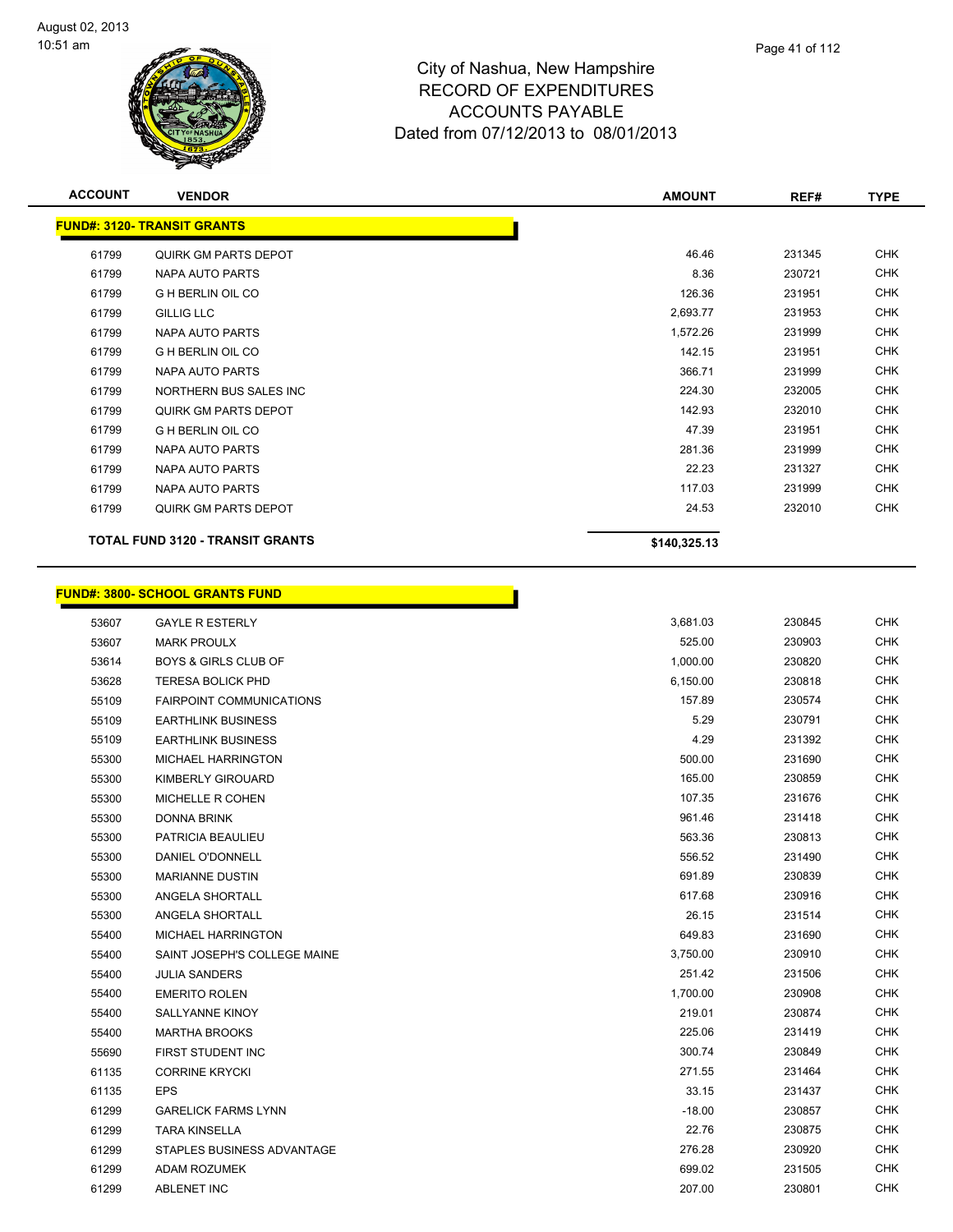

| <b>ACCOUNT</b> | <b>VENDOR</b>                           | <b>AMOUNT</b> | REF#   | <b>TYPE</b> |
|----------------|-----------------------------------------|---------------|--------|-------------|
|                | <u> FUND#: 3800- SCHOOL GRANTS FUND</u> |               |        |             |
| 61299          | ACHIEVEMENT PRODUCTS LLC                | 289.06        | 230805 | <b>CHK</b>  |
| 61299          | BEHAVIORAL DYNAMICS INC                 | 109.00        | 230814 | <b>CHK</b>  |
| 61299          | <b>FLAGHOUSE INC</b>                    | 140.78        | 230850 | CHK         |
| 61299          | LB COMFORT                              | 340.50        | 230877 | CHK         |
| 61299          | PATTERSON MEDICAL SUPPLY INC            | 67.50         | 230898 | CHK         |
| 61299          | ACHIEVEMENT PRODUCTS LLC                | 226.33        | 231403 | <b>CHK</b>  |
| 61299          | BOUNDLESS ASSISTIVE TECHNOLOGY          | 169.00        | 231416 | CHK         |
| 61299          | <b>NASCO</b>                            | 548.95        | 231479 | CHK         |
| 61299          | PATTERSON MEDICAL SUPPLY INC            | 120.10        | 231494 | CHK         |
| 61299          | PYRAMID EDUCATIONAL CONSULTS.           | 217.80        | 231500 | CHK         |
| 61299          | <b>SCHOOL SPECIALTY</b>                 | 808.12        | 231511 | CHK         |
| 61299          | SOUTHPAW ENTERPRISES                    | 126.20        | 231515 | <b>CHK</b>  |
| 61299          | SUPER DUPER SCHOOL CO                   | 382.08        | 231524 | CHK         |
| 61299          | THERAPRO INC                            | 3,452.59      | 231525 | CHK         |
| 61299          | <b>ABLENET INC</b>                      | 699.60        | 231663 | <b>CHK</b>  |
| 61299          | <b>SCHOOL SPECIALTY</b>                 | 962.13        | 231725 | CHK         |
| 61299          | SOUTHPAW ENTERPRISES                    | 318.36        | 231727 | <b>CHK</b>  |
| 61299          | THERAPRO INC                            | 66.91         | 231729 | CHK         |
| 61299          | THINKING MOVES, LLC                     | 76.90         | 231730 | CHK         |
| 61299          | BECKER'S SCHOOL SUPPLIES                | 61.70         | 231412 | CHK         |
| 61299          | KAPLAN EARLY LEARNING COMPANY           | 125.80        | 231462 | CHK         |
| 61299          | <b>SCHOOL SPECIALTY</b>                 | 22.24         | 231511 | CHK         |
| 61875          | <b>BARNES &amp; NOBLE INC</b>           | 252.52        | 231665 | CHK         |
| 61875          | <b>BARNES &amp; NOBLE INC</b>           | 1,805.40      | 231665 | CHK         |
| 61875          | <b>BARNES &amp; NOBLE INC</b>           | 27.95         | 230812 | CHK         |
| 61875          | CAMBIUM LEARNING INC                    | 379.50        | 230823 | CHK         |
| 61875          | <b>HOUGHTON MIFFLIN</b>                 | 704.56        | 230869 | CHK         |
| 61875          | LANGUAGE CIRCLE ENTERPRISES             | 2,151.80      | 230876 | <b>CHK</b>  |
| 61875          | PEARSON ASSESSMENTS                     | 109.95        | 230888 | CHK         |
| 61875          | PAR, INC                                | 926.64        | 230897 | CHK         |
| 61875          | <b>VORT COMPANY</b>                     | 92.40         | 230932 | CHK         |
| 61875          | WESTERN PSYCHOLOGICAL SERVICES          | 631.40        | 230936 | CHK         |
| 61875          | WILSON LANGUAGE TRAINING CORP           | 534.60        | 230940 | CHK         |
| 61875          | BOUNDLESS ASSISTIVE TECHNOLOGY          | 1,020.00      | 231416 | <b>CHK</b>  |
| 61875          | <b>CPI INC</b>                          | 1,020.80      | 231428 | <b>CHK</b>  |
| 61875          | HANDWRITING WITHOUT TEARS               | 98.40         | 231452 | <b>CHK</b>  |
| 61875          | <b>HEINEMANN</b>                        | 724.35        | 231453 | <b>CHK</b>  |
| 61875          | KAPLAN EARLY LEARNING COMPANY           | 172.21        | 231462 | <b>CHK</b>  |
| 61875          | PEARSON ASSESSMENTS                     | 291.50        | 231484 | <b>CHK</b>  |
| 61875          | PEARSON LEARNING GROUP                  | 347.59        | 231496 | <b>CHK</b>  |
| 61875          | PRO ED CO                               | 67.10         | 231498 | <b>CHK</b>  |
| 61875          | REMEDIA PUBLICATIONS INC                | 240.28        | 231501 | <b>CHK</b>  |
| 61875          | <b>SCHOLASTIC INC</b>                   | 4,185.50      | 231509 | <b>CHK</b>  |
| 61875          | SUPER DUPER SCHOOL CO                   | 528.95        | 231524 | CHK         |
| 61875          | THERAPRO INC                            | 1,107.00      | 231525 | <b>CHK</b>  |
| 61875          | WESTERN PSYCHOLOGICAL SERVICES          | 989.45        | 231538 | <b>CHK</b>  |
| 71221          | COMPUTER HUT dba IT INSIDERS            | 3,399.30      | 230831 | <b>CHK</b>  |
| 71221          | WORTHINGTON DIRECT INC                  | 3,885.51      | 231541 | CHK         |
| 71228          | NEWEGG.COM                              | 79.99         | 230891 | <b>CHK</b>  |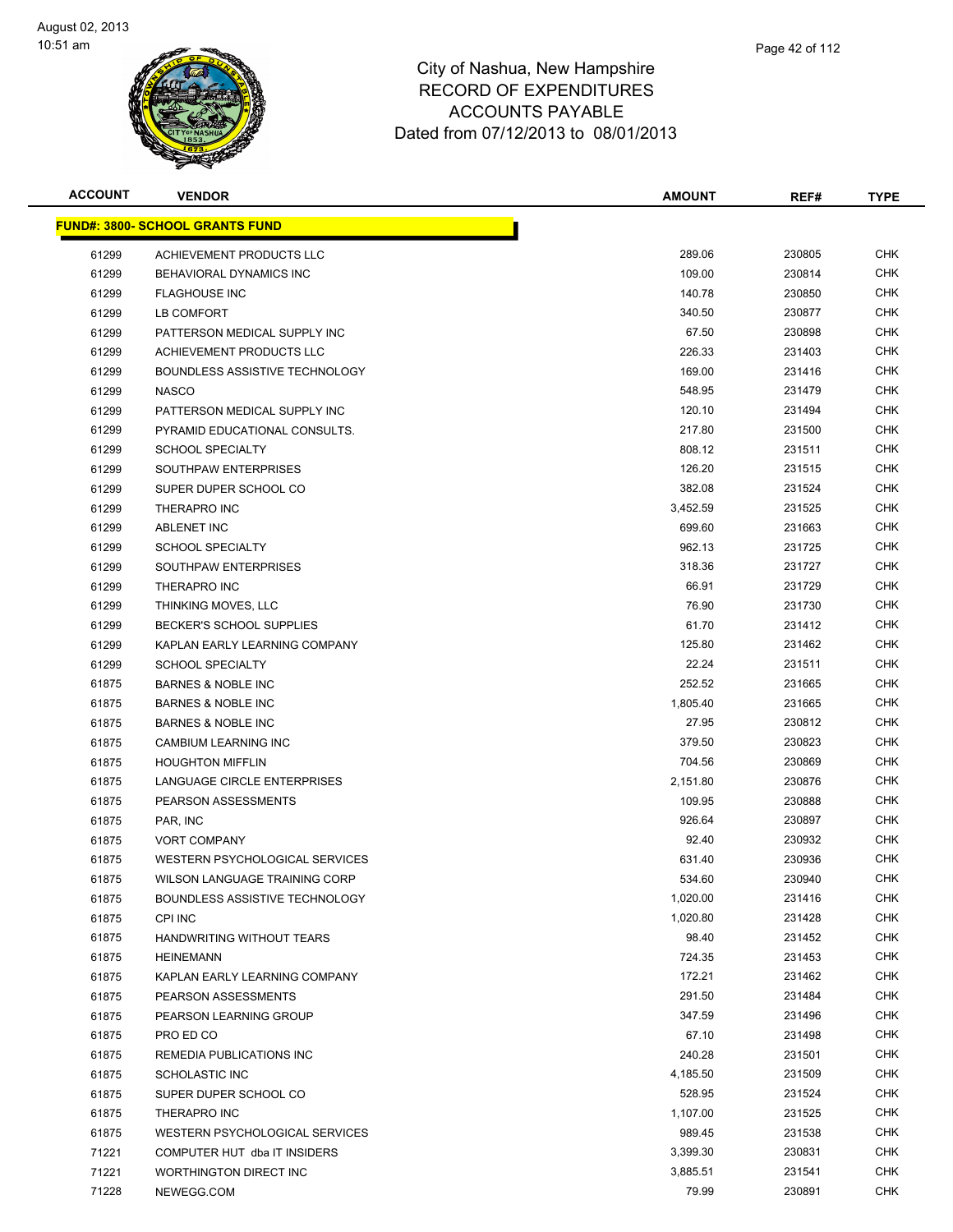

| <b>ACCOUNT</b> | <b>VENDOR</b>                                                 | <b>AMOUNT</b>      | REF#             | <b>TYPE</b>              |
|----------------|---------------------------------------------------------------|--------------------|------------------|--------------------------|
|                | <b>FUND#: 3800- SCHOOL GRANTS FUND</b>                        |                    |                  |                          |
|                |                                                               |                    |                  |                          |
| 71800          | <b>SCHOOL SPECIALTY</b>                                       | 288.37             | 230913           | <b>CHK</b>               |
| 71800          | KAPLAN EARLY LEARNING COMPANY<br>COMPUTER HUT dba IT INSIDERS | 214.31             | 231462           | <b>CHK</b><br><b>CHK</b> |
| 71999          |                                                               | 59.95              | 230831<br>230846 | <b>CHK</b>               |
| 71999<br>71999 | EVAC+CHAIR NORTH AMERICA LLC<br><b>SCHOOL SPECIALTY</b>       | 3,080.00<br>334.63 | 230913           | <b>CHK</b>               |
| 71999          | <b>ENABLING DEVICES</b>                                       | 540.90             | 230927           | <b>CHK</b>               |
| 71999          | <b>SCHOOL SPECIALTY</b>                                       | 148.54             | 231511           | <b>CHK</b>               |
| 71999          | <b>SCHOOL SPECIALTY</b>                                       | 347.37             | 231725           | <b>CHK</b>               |
| 71999          | SOUTHPAW ENTERPRISES                                          | 491.04             | 231727           | <b>CHK</b>               |
|                |                                                               |                    |                  |                          |
|                | <b>TOTAL FUND 3800 - SCHOOL GRANTS FUND</b>                   | \$64,912.14        |                  |                          |
|                | <b>FUND#: 4005- TRAFFIC VIOLATIONS FUND</b>                   |                    |                  |                          |
| 45400          | <b>JOSE VIDAL</b>                                             | 295.00             | 231972           | <b>CHK</b>               |
| 55607          | <b>MAILINGS UNLIMITED</b>                                     | 15.77              | 230709           | <b>CHK</b>               |
| 55699          | <b>VERIZON WIRELESS</b>                                       | 159.40             | 230602           | <b>CHK</b>               |
| 55699          | <b>D &amp; R TOWING INC</b>                                   | 380.00             | 230649           | <b>CHK</b>               |
| 61799          | MACMULKIN CHEVROLET INC                                       | 23.57              | 230708           | <b>CHK</b>               |
| 61799          | <b>FISHER AUTO PARTS INC</b>                                  | 63.47              | 231949           | <b>CHK</b>               |
|                | <b>TOTAL FUND 4005 - TRAFFIC VIOLATIONS FUND</b>              | \$937.21           |                  |                          |
|                |                                                               |                    |                  |                          |
|                | FUND#: 4010- MOTOR VEHICLE ADMIN FUND                         |                    |                  |                          |
| 53467          | <b>MAILINGS UNLIMITED</b>                                     | 2,615.67           | 230709           | <b>CHK</b>               |
| 54450          | PITNEY BOWES GLOBAL FIN SRVS                                  | 122.00             | 231901           | <b>CHK</b>               |
| 55400          | NH CITY & TOWN CLERKS ASSOC                                   | 100.00             | 230587           | <b>CHK</b>               |
| 55400          | RED JACKET MOUNTAIN VIEW                                      | 416.00             | 230590           | <b>CHK</b>               |
| 61100          | COMPUTER HUT dba IT INSIDERS                                  | 2,577.60           | 231253           | <b>CHK</b>               |
|                | <b>TOTAL FUND 4010 - MOTOR VEHICLE ADMIN FUND</b>             | \$5,831.27         |                  |                          |
|                |                                                               |                    |                  |                          |
|                | <b>FUND#: 4020- POLICE DRUG ENFORCEMENT FUND</b>              |                    |                  |                          |
| 55699          | TLO LLC                                                       | 110.00             | 230772           | <b>CHK</b>               |
|                | <b>TOTAL FUND 4020 - POLICE DRUG ENFORCEMENT FUND</b>         | \$110.00           |                  |                          |
|                | <b>FUND#: 4025- DOJ DRUG FORFEITURE FUNDS</b>                 |                    |                  |                          |
|                |                                                               |                    |                  |                          |
| 54100          | <b>PSNH</b>                                                   | 318.69             | 231199           | <b>CHK</b>               |
| 54899          | LAW REALTY CO INC                                             | 416.67             | 231305           | <b>CHK</b>               |
| 54899          | LITCHFIELD VANTAGE LLC                                        | 1,583.33           | 231307           | <b>CHK</b>               |
| 55118          | <b>VERIZON WIRELESS</b>                                       | 501.96             | 231213           | <b>CHK</b>               |
| 61299          | <b>BATTERIES PLUS</b>                                         | 183.20             | 230626           | <b>CHK</b>               |
| 61799          | <b>QUIRK GM PARTS DEPOT</b>                                   | 25.46              | 230748           | <b>CHK</b>               |
| 61799          | <b>CARPARTS OF NASHUA</b>                                     | 4.78               | 231247           | CHK                      |
| 71000<br>71407 | HOME DEPOT CREDIT SERVICES<br>SMITH & WESSON                  | 745.11<br>2,290.88 | 230682<br>231356 | CHK<br>CHK               |
|                |                                                               |                    |                  |                          |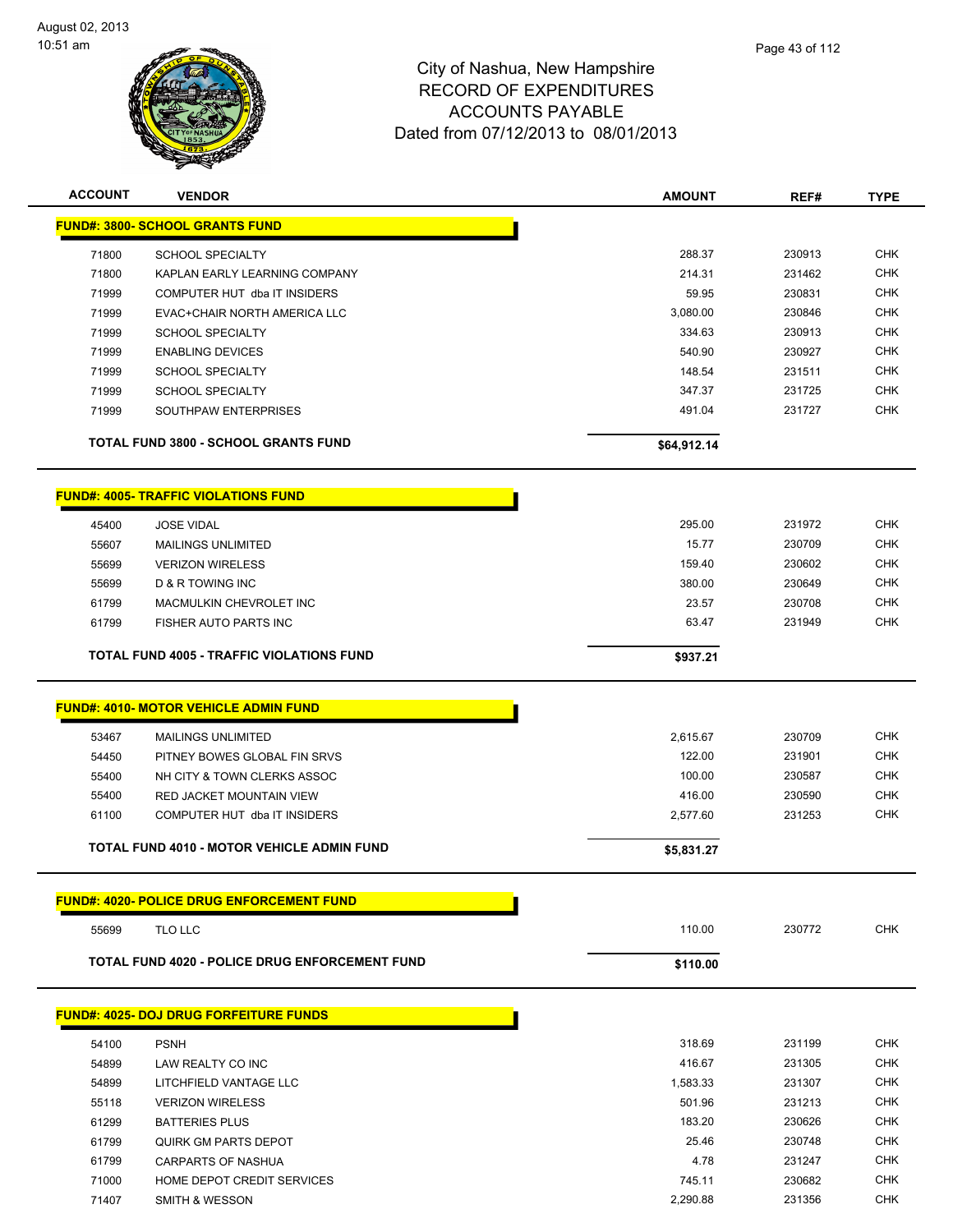

| <b>ACCOUNT</b> | <b>VENDOR</b>                                        | <b>AMOUNT</b> | REF#   | <b>TYPE</b> |
|----------------|------------------------------------------------------|---------------|--------|-------------|
|                | <b>FUND#: 4025- DOJ DRUG FORFEITURE FUNDS</b>        |               |        |             |
| 71407          | <b>SHILEN RIFLES</b>                                 | 1,315.60      | 232018 | <b>CHK</b>  |
|                | <b>TOTAL FUND 4025 - DOJ DRUG FORFEITURE FUNDS</b>   | \$7,385.68    |        |             |
|                | <b>FUND#: 4030- POLICE SPECIAL DETAILS</b>           |               |        |             |
| 44542          | <b>PSNH</b>                                          | 498.50        | 231903 | <b>CHK</b>  |
|                | <b>TOTAL FUND 4030 - POLICE SPECIAL DETAILS</b>      | \$498.50      |        |             |
|                | <b>FUND#: 4085- RIVERFRONT PROMENADE TIF</b>         |               |        |             |
| 54280          | VIKING ENGINEERING SERVC LLC                         | 3,875.00      | 231387 | <b>CHK</b>  |
|                | <b>TOTAL FUND 4085 - RIVERFRONT PROMENADE TIF</b>    | \$3,875.00    |        |             |
|                | <b>FUND#: 4090- LIB-LOST/DAMAGED BOOK FINES</b>      |               |        |             |
| 55699          | UNIQUE MANAGEMENT SERVICES INC                       | 1,960.05      | 231384 | <b>CHK</b>  |
| 61814          | <b>MIDWEST TAPE LLC</b>                              | 27.44         | 230717 | <b>CHK</b>  |
| 61814          | <b>MIDWEST TAPE LLC</b>                              | 1,189.05      | 231991 | <b>CHK</b>  |
| 61875          | <b>INGRAM LIBRARY SERVICES</b>                       | 133.76        | 230688 | <b>CHK</b>  |
| 61875          | <b>BAKER &amp; TAYLOR, INC</b>                       | 257.77        | 231919 | <b>CHK</b>  |
| 61875          | <b>INGRAM LIBRARY SERVICES</b>                       | 47.05         | 231966 | <b>CHK</b>  |
|                | TOTAL FUND 4090 - LIB-LOST/DAMAGED BOOK FINES        | \$3,615.12    |        |             |
|                | <b>FUND#: 4600- ECONOMIC DEVELOPMENT RLF</b>         |               |        |             |
| 45980          | <b>PORTFOL</b>                                       | 3,000.00      | 231344 | <b>CHK</b>  |
|                | <b>TOTAL FUND 4600 - ECONOMIC DEVELOPMENT RLF</b>    | \$3,000.00    |        |             |
|                | <b>FUND#: 5000- CAP PROJECTS-GEN GOVT BLDGS</b>      |               |        |             |
| 81200          | SCOTT WOODBURY CONTRACTOR                            | 3,250.00      | 230759 | <b>CHK</b>  |
| 81200          | <b>KAPESCO PAINTING</b>                              | 4,512.50      | 231301 | CHK         |
| 81200          | SURPLUS OFFICE EQUIPMENT INC                         | 8,431.00      | 231366 | <b>CHK</b>  |
|                | <b>TOTAL FUND 5000 - CAP PROJECTS-GEN GOVT BLDGS</b> | \$16,193.50   |        |             |
|                | <b>FUND#: 5010- CAP PROJECTS-INFO TECHNOLOGY</b>     |               |        |             |
| 81342          | COURTYARD BY MARRIOTT NASHUA                         | 435.00        | 230646 | <b>CHK</b>  |
| 81342          | <b>KRONOS INC</b>                                    | 90,241.70     | 230700 | <b>CHK</b>  |
| 81342          | <b>KRONOS INC</b>                                    | 3,570.00      | 231975 | <b>CHK</b>  |
|                | TOTAL FUND 5010 - CAP PROJECTS-INFO TECHNOLOGY       | \$94,246.70   |        |             |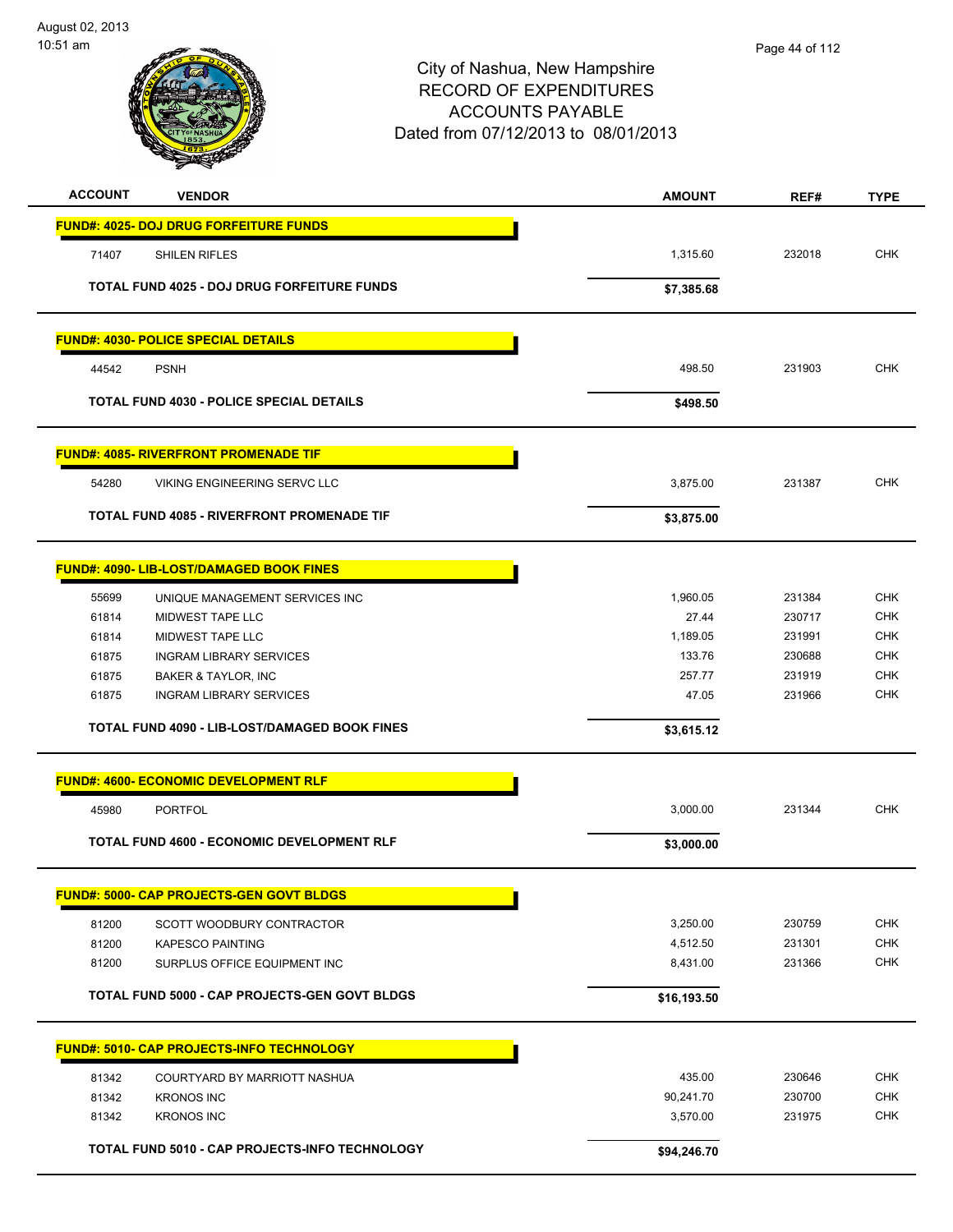|                | T<br>ॼ                                                |               |        |             |
|----------------|-------------------------------------------------------|---------------|--------|-------------|
| <b>ACCOUNT</b> | <b>VENDOR</b>                                         | <b>AMOUNT</b> | REF#   | <b>TYPE</b> |
|                | <b>FUND#: 5050- CAPITAL PROJ-COMMUNICATIONS</b>       |               |        |             |
| 81300          | <b>MOTOROLA SOLUTIONS INC</b>                         | 232,119.00    | 230585 | <b>CHK</b>  |
|                | <b>TOTAL FUND 5050 - CAPITAL PROJ-COMMUNICATIONS</b>  | \$232,119.00  |        |             |
|                | <b>FUND#: 5200- CAPITAL PROJECTS-STREETS</b>          |               |        |             |
| 81700          | <b>CLD CONSULTING ENGINEERS INC</b>                   | 25,866.90     | 230639 | <b>CHK</b>  |
| 81700          | <b>CLD CONSULTING ENGINEERS INC</b>                   | 4,863.27      | 231249 | <b>CHK</b>  |
| 81700          | VANASSE HANGEN BRUSTLIN INC                           | 12,737.92     | 230778 | <b>CHK</b>  |
|                | TOTAL FUND 5200 - CAPITAL PROJECTS-STREETS            | \$43,468.09   |        |             |
|                | <b>FUND#: 5700- CAP PROJECTS-BROAD ST PKWY</b>        |               |        |             |
| 81700          | DEFELICE CORPORATION                                  | 116,419.58    | 230551 | <b>CHK</b>  |
| 81700          | <b>HAYNER SWANSON INC</b>                             | 22,340.84     | 231282 | <b>CHK</b>  |
| 81700          | <b>CREDERE ASSOCIATES</b>                             | 3,818.83      | 230647 | <b>CHK</b>  |
| 81700          | <b>NCM DEMOLITION &amp; REMEDIATION</b>               | 44,750.00     | 230728 | <b>CHK</b>  |
| 81700          | FAY SPOFFORD & THORNDIKE LLC                          | 3,000.00      | 230657 | <b>CHK</b>  |
| 81700          | FAY SPOFFORD & THORNDIKE LLC                          | 158,539.34    | 230657 | <b>CHK</b>  |
| 81700          | VANASSE HANGEN BRUSTLIN INC                           | 7,425.44      | 230778 | <b>CHK</b>  |
| 81700          | FAY SPOFFORD & THORNDIKE LLC                          | 44,631.03     | 230657 | <b>CHK</b>  |
| 81700          | FAY SPOFFORD & THORNDIKE LLC                          | 89,303.02     | 230657 | <b>CHK</b>  |
| 81700          | FAY SPOFFORD & THORNDIKE LLC                          | 6,300.97      | 230657 | <b>CHK</b>  |
| 81700          | HISTORIC DOCUMENTATION COMPANY                        | 8,002.69      | 230679 | <b>CHK</b>  |
| 81700          | SANBORN HEAD & ASSOC INC                              | 24,753.46     | 230754 | <b>CHK</b>  |
| 81700          | VANASSE HANGEN BRUSTLIN INC                           | 4,335.00      | 230778 | <b>CHK</b>  |
| 81700          | <b>HALEY AND WARD INC</b>                             | 7,877.64      | 231280 | <b>CHK</b>  |
| 81700          | <b>HAYNER SWANSON INC</b>                             | 128,691.92    | 231282 | <b>CHK</b>  |
| 81700          | FREMEAU APPRAISAL INC                                 | 11,000.00     | 230661 | <b>CHK</b>  |
| 81700          | SANBORN HEAD & ASSOC INC                              | 37,529.46     | 230754 | <b>CHK</b>  |
|                | TOTAL FUND 5700 - CAP PROJECTS-BROAD ST PKWY          | \$718,719.22  |        |             |
|                | <b>FUND#: 5800- SCHOOL CAPITAL PROJECTS FUND</b>      |               |        |             |
| 81200          | SURVEILLANCE SPECIALTIES, LTD                         | 110,735.84    | 230923 | <b>CHK</b>  |
|                | <b>TOTAL FUND 5800 - SCHOOL CAPITAL PROJECTS FUND</b> | \$110,735.84  |        |             |
|                | <b>FUND#: 6000- SOLID WASTE FUND</b>                  |               |        |             |
| 53107          | CHEMSERVE ENVIRONMENTAL ANALYS                        | 53.50         | 230637 | <b>CHK</b>  |
|                |                                                       |               |        |             |

| 53107 | ENV COMPLIANCE SERVICES INC    | 4.853.01 | 231265 | CHK        |
|-------|--------------------------------|----------|--------|------------|
| 53114 | MELANSON HEATH & CO PC         | 3.000.00 | 231990 | CHK        |
| 53999 | USDA APHIS WILDLIFE SERVICES   | 5.550.49 | 232029 | <b>CHK</b> |
| 54100 | <b>PSNH</b>                    | 710.72   | 231902 | <b>CHK</b> |
| 54141 | PENNICHUCK WATER WORKS INC     | 231.96   | 230588 | <b>CHK</b> |
| 54280 | HOME DEPOT CREDIT SERVICES     | 93.74    | 231288 | <b>CHK</b> |
| 54280 | M & M ELECTRICAL SUPPLY CO INC | 37.45    | 231309 | <b>CHK</b> |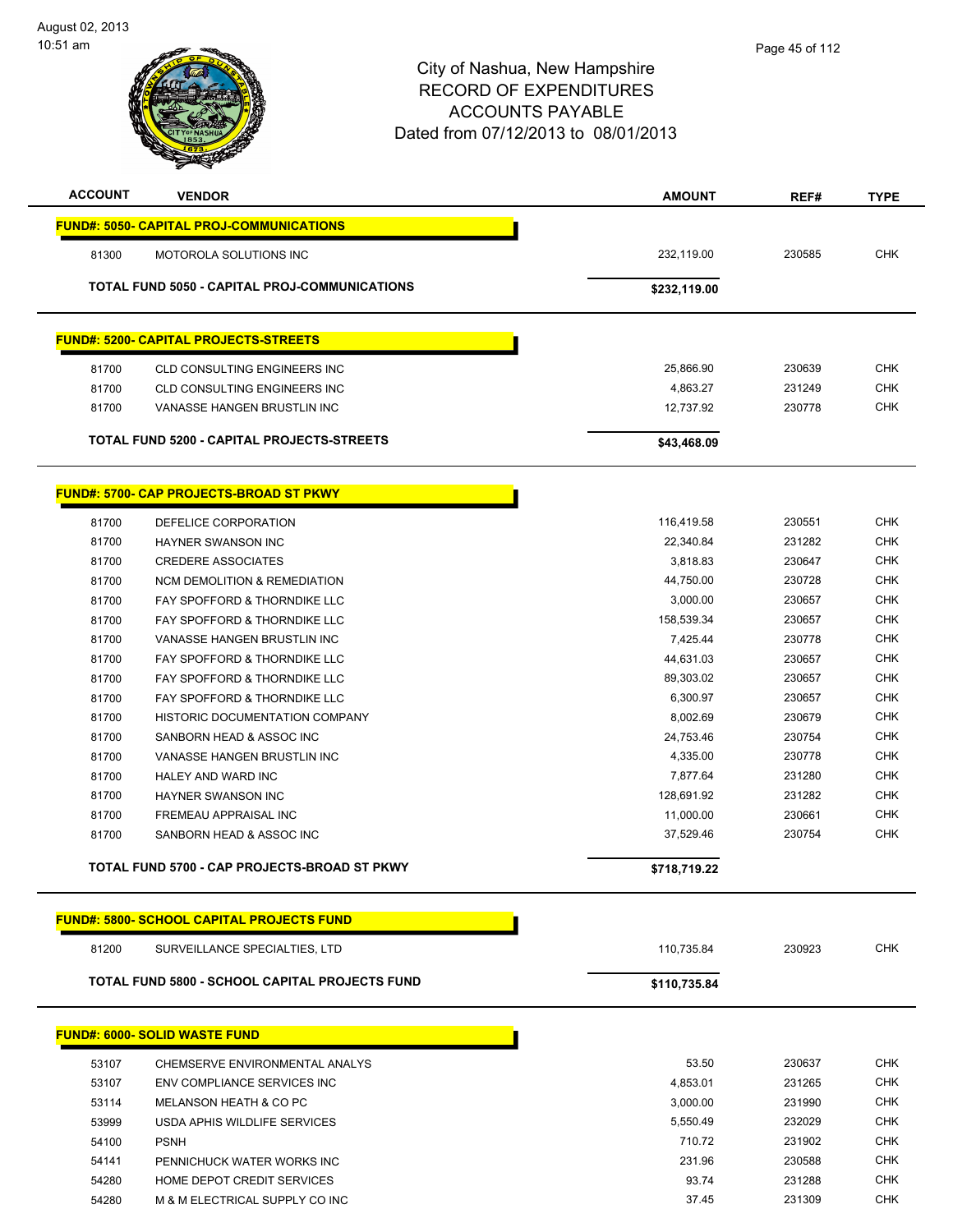

| <b>ACCOUNT</b> | <b>VENDOR</b>                                               | <b>AMOUNT</b>      | REF#             | <b>TYPE</b>              |
|----------------|-------------------------------------------------------------|--------------------|------------------|--------------------------|
|                | <b>FUND#: 6000- SOLID WASTE FUND</b>                        |                    |                  |                          |
| 54280          | <b>B &amp; S LOCKSMITHS INC</b>                             | 28.50              | 231916           | <b>CHK</b>               |
| 54280          | <b>BELLETETES INC</b>                                       | 223.94             | 231922           | <b>CHK</b>               |
| 54280          | HOME DEPOT CREDIT SERVICES                                  | $-11.92$           | 231961           | <b>CHK</b>               |
| 54280          | NORTHEAST SCALE CO INC                                      | 808.00             | 232004           | <b>CHK</b>               |
| 54421          | <b>CONWAY OFFICE PRODUCTS LLC</b>                           | 63.00              | 231931           | <b>CHK</b>               |
| 54487          | SOUTHWORTH-MILTON INC                                       | 3,903.05           | 231358           | <b>CHK</b>               |
| 54600          | <b>G H BERLIN OIL CO</b>                                    | 877.46             | 230662           | <b>CHK</b>               |
| 54600          | SANEL AUTO PARTS CO                                         | 105.51             | 230755           | <b>CHK</b>               |
| 54600          | <b>AMERISCI RICHMOND</b>                                    | 170.00             | 231225           | <b>CHK</b>               |
| 54600          | NAPA AUTO PARTS                                             | 22.90              | 231326           | <b>CHK</b>               |
| 54600          | NORTH AMERICAN EQUIPMENT UPFIT                              | 113.21             | 231334           | <b>CHK</b>               |
| 54600          | SANEL AUTO PARTS CO                                         | 57.84              | 231352           | <b>CHK</b>               |
| 54600          | SOUTHWORTH-MILTON INC                                       | 3,057.83           | 231358           | <b>CHK</b>               |
| 54600          | <b>DDA</b>                                                  | 9.58               | 231939           | <b>CHK</b>               |
| 54600          | <b>G H BERLIN OIL CO</b>                                    | 727.00             | 231951           | <b>CHK</b>               |
| 54600          | MCNEILUS TRUCK & MANUFACTURING                              | 633.86             | 231989           | <b>CHK</b>               |
| 54600          | NAPA AUTO PARTS                                             | 121.37             | 231997           | <b>CHK</b>               |
| 54600          | <b>NORTRAX EQUIPMENT</b>                                    | 99.34              | 232008           | <b>CHK</b>               |
| 54600          | SANEL AUTO PARTS CO                                         | 141.94             | 232015           | <b>CHK</b>               |
| 54600          | SANEL AUTO PARTS CO                                         | 39.53              | 232016           | <b>CHK</b>               |
| 54625          | D & R TOWING INC                                            | 90.00              | 231261           | <b>CHK</b>               |
| 54828          | <b>US BANK</b>                                              | 26.55              | 230600           | <b>CHK</b>               |
| 55109          | <b>FAIRPOINT COMMUNICATIONS</b>                             | 30.35              | 231889           | <b>CHK</b>               |
| 55118          | AT&T MOBILITY                                               | 121.82             | 231177           | <b>CHK</b>               |
| 55400          | <b>CITIZENS BANK</b>                                        | 269.00             | 920140101        | <b>ACH</b>               |
| 55607          | <b>FEDEX</b>                                                | 19.18              | 231890           | <b>CHK</b>               |
| 55699          | <b>INTEGRATED PAPER RECYCLERS LLC</b>                       | 1,165.90           | 230689           | <b>CHK</b>               |
| 55699          | LIBERTY TIRE RECYCLING LLC                                  | 1,167.21           | 230703           | <b>CHK</b>               |
| 55699          | NRRA (NORTHEAST RESOURCE RECOV                              | 369.00             | 231335           | <b>CHK</b>               |
| 55699          | TERRAFIX ENVIROMENTAL U.S.A.                                | 29,260.00          | 231371           | <b>CHK</b>               |
| 55699          | UNIVERSAL RECYCLING TECH LLC                                | 3,972.29           | 231906           | <b>CHK</b>               |
| 55699          | AMHERST APPLIANCE REPAIR                                    | 2,142.00           | 231910           | <b>CHK</b>               |
| 61100          | STAPLES BUSINESS ADVANTAGE                                  | 365.96             | 231360           | <b>CHK</b>               |
| 61107          | ALECS SHOE STORE INC                                        | 110.00             | 231223           | <b>CHK</b>               |
| 61107          | PHOENIX SCREEN PRINTING                                     | 2,035.20           | 231341           | <b>CHK</b>               |
| 61110          | UNIFIRST CORPORATION                                        | 132.46             | 230777           | <b>CHK</b>               |
| 61110          | UNIFIRST CORPORATION                                        | 132.46             | 231382           | <b>CHK</b>               |
| 61110          | UNIFIRST CORPORATION                                        | 264.92             | 232027           | <b>CHK</b>               |
| 61192          | CALLOGIX INC                                                | 360.65             | 231245           | <b>CHK</b>               |
| 61307          | SHATTUCK MALONE OIL CO                                      | 1,250.96           | 230591           | <b>CHK</b>               |
| 61307          | SHATTUCK MALONE OIL CO                                      | 2,752.36           | 231203           | <b>CHK</b>               |
| 61310          | ALTERNATIVE VEHICLE SERVICE GR                              | 13,686.50          | 230621           | <b>CHK</b>               |
| 61428          | NH BRAGG & SONS INC                                         | 739.68             | 230731           | <b>CHK</b><br><b>CHK</b> |
| 61428          | NH BRAGG & SONS INC                                         | 2,540.16           | 231332           |                          |
| 61705          | MAYNARD & LESIEUR INC                                       | 1,650.33<br>800.00 | 231313<br>231985 | <b>CHK</b><br><b>CHK</b> |
| 61705<br>61705 | <b>MAYNARD &amp; LESIEUR INC</b><br>NAPA AUTO PARTS         | 46.03              | 231997           | <b>CHK</b>               |
| 71221          |                                                             | 313.00             | 920140101        | <b>ACH</b>               |
| 71228          | <b>CITIZENS BANK</b><br><b>CREATIVE INFORMATION SYSTEMS</b> | 505.00             | 231933           | <b>CHK</b>               |
|                |                                                             |                    |                  |                          |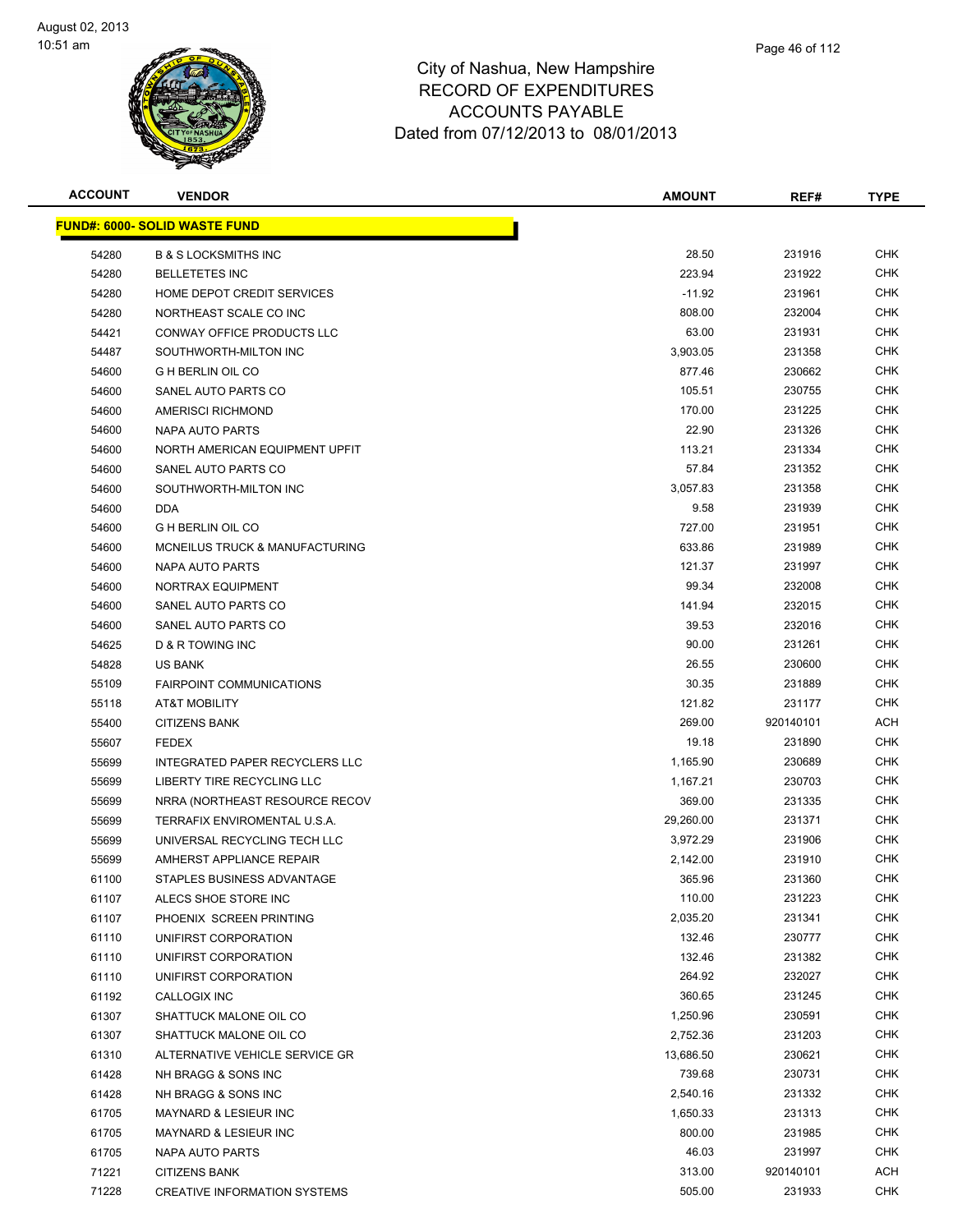

| <b>ACCOUNT</b> | <b>VENDOR</b>                             | <b>AMOUNT</b>  | REF#  | <b>TYPE</b> |
|----------------|-------------------------------------------|----------------|-------|-------------|
|                | <b>FUND#: 6000- SOLID WASTE FUND</b>      |                |       |             |
| 75100          | <b>US BANK</b>                            | 19,777.78      | 13844 | ACH         |
| 75100          | NH DEPT OF ENVIROMENTAL SERVS             | 1,037,969.10   | 13922 | <b>ACH</b>  |
| 75200          | <b>US BANK</b>                            | 798.89         | 13844 | ACH         |
| 75200          | NH DEPT OF ENVIROMENTAL SERVS             | 126.951.35     | 13922 | <b>ACH</b>  |
|                | <b>TOTAL FUND 6000 - SOLID WASTE FUND</b> | \$1,277,538.90 |       |             |

### **FUND#: 6200- WASTEWATER FUND** JNT REALTY 261.90 231573 CHK And the set of the set of the set of the set of the set of the set of the set of the set of the set of the set of the set of the set of the set of the set of the set of the set of the set of the set of the set of the set o CHEMSERVE ENVIRONMENTAL ANALYS 910.80 230637 CHK 53107 FLOW ASSESSMENT SERVICES LLC **CONTRACT SERVICES ASSESSMENT SERVICES** LLC 53107 INSTRUMART 231292 CHK MELANSON HEATH & CO PC 3,000.00 231990 CHK MAILINGS UNLIMITED 6,500.00 13885 ACH 53467 PENNICHUCK WATER WORKS INC **EXAMPLE 2018 CHK** 8,820.00 8,820.00 231198 CHK US POSTAL SERVICES 330.00 231641 CHK MAILINGS UNLIMITED 48.85 231982 CHK PSNH 1,546.49 230589 CHK PSNH 37,883.37 231202 CHK LIBERTY UTILITIES 40.81 230583 CHK HESS CORPORATION 11,002.19 230677 CHK LIBERTY UTILITIES 43.91 231187 CHK LIBERTY UTILITIES 122.42 231189 CHK LIBERTY UTILITIES 114.69 231190 CHK LIBERTY UTILITIES 42.87 231191 CHK LIBERTY UTILITIES 43.22 231192 CHK HESS CORPORATION 9.85 231285 CHK PENNICHUCK WATER WORKS INC 203.67 230588 CHK PENNICHUCK WATER WORKS INC 47.16 231198 CHK PENNICHUCK WATER WORKS INC 6,553.49 231900 CHK RESOURCE MANAGEMENT INC 15,879.56 230750 CHK HOME DEPOT CREDIT SERVICES 252.52 231288 CHK CRISP CONTRACTING LLC 3,900.00 230550 CHK BROX INDUSTRIES INC 700.00 230631 CHK BAHR SALES INC 3,979.41 231230 CHK CONWAY OFFICE PRODUCTS LLC 90.00 231931 CHK AMERICAN TANK MANAGEMENT INC 639.60 230614 CHK FASTENAL CO 209.89 230656 CHK GRAINGER 1,308.24 230667 CHK 54487 MCMASTER CARR SUPPLY CO **187.24** 230712 CHK PINE MOTOR PARTS 50.65 230742 CHK BAU HOPKINS 550.00 231232 CHK F W WEBB CO 11.48 231266 CHK FASTENAL CO 639.36 231267 CHK G H BERLIN OIL CO 2,079.64 231273 CHK

 GRAINGER 1,057.76 231277 CHK HIGHLAND POWER 2,790.00 231286 CHK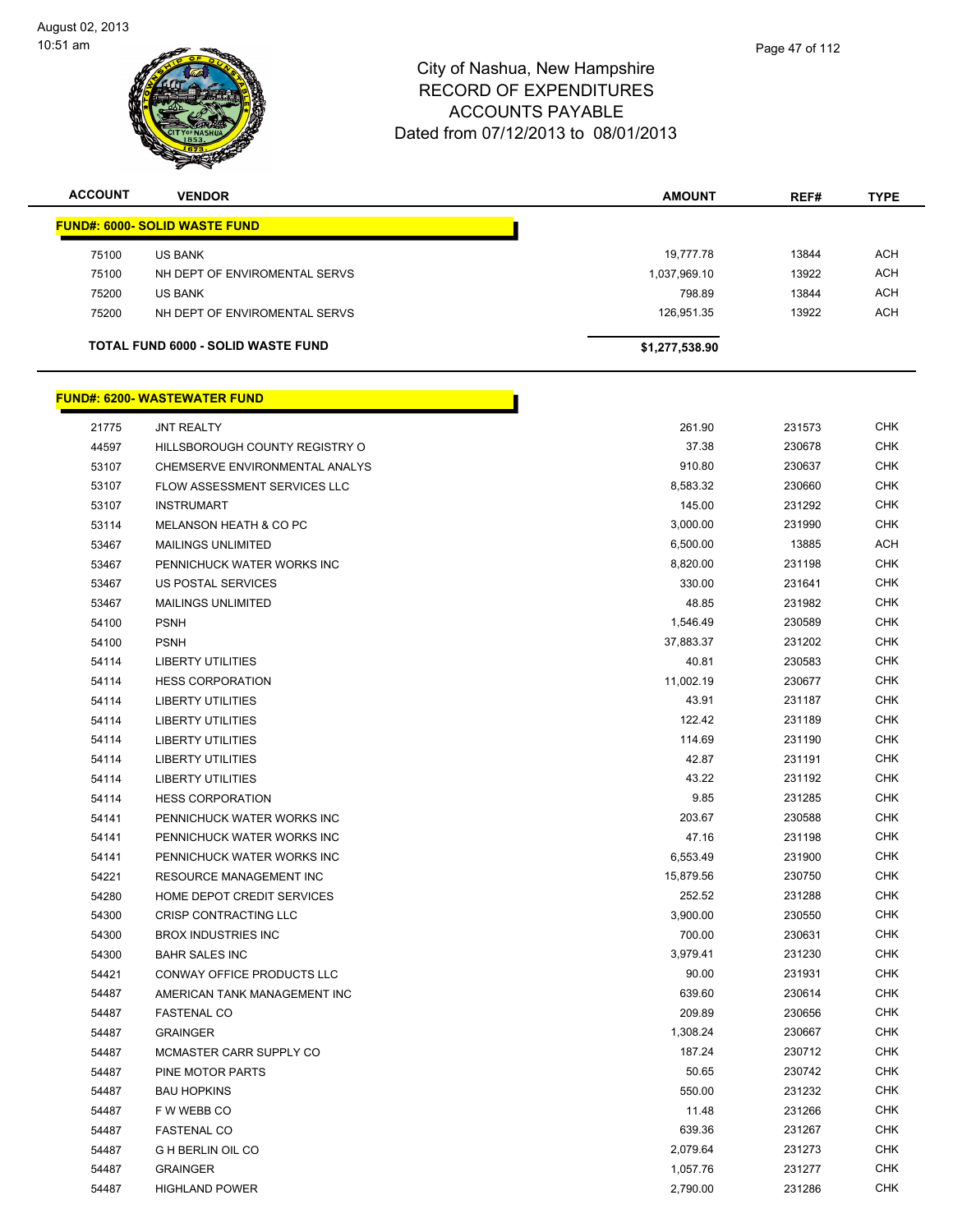

| <b>ACCOUNT</b> | <b>VENDOR</b>                        | <b>AMOUNT</b> | REF#   | <b>TYPE</b> |
|----------------|--------------------------------------|---------------|--------|-------------|
|                | <u> FUND#: 6200- WASTEWATER FUND</u> |               |        |             |
| 54487          | M & M ELECTRICAL SUPPLY CO INC       | 750.50        | 231309 | <b>CHK</b>  |
| 54487          | MCMASTER CARR SUPPLY CO              | 448.97        | 231321 | <b>CHK</b>  |
| 54487          | PEABODY SUPPLY CO                    | 960.18        | 231339 | CHK         |
| 54487          | <b>GRAINGER</b>                      | 306.59        | 231954 | <b>CHK</b>  |
| 54487          | PINE MOTOR PARTS                     | 11.50         | 232007 | <b>CHK</b>  |
| 54600          | <b>CRISP CONTRACTING LLC</b>         | 4,450.00      | 230550 | CHK         |
| 54600          | AUTO ELECTRIC WAREHOUSE INC          | 195.00        | 231229 | <b>CHK</b>  |
| 54600          | <b>BEST FORD</b>                     | 133.96        | 231236 | CHK         |
| 54600          | <b>MAYNARD &amp; LESIEUR INC</b>     | 477.40        | 231318 | <b>CHK</b>  |
| 54600          | NAPA AUTO PARTS                      | 235.16        | 231996 | <b>CHK</b>  |
| 54600          | NAPA AUTO PARTS                      | 28.65         | 231998 | <b>CHK</b>  |
| 54828          | <b>US BANK</b>                       | 26.55         | 230600 | <b>CHK</b>  |
| 54828          | <b>US BANK</b>                       | 113.54        | 230601 | <b>CHK</b>  |
| 55109          | <b>FAIRPOINT COMMUNICATIONS</b>      | 703.68        | 230574 | <b>CHK</b>  |
| 55118          | AT&T MOBILITY                        | 359.48        | 231177 | <b>CHK</b>  |
| 55421          | TREASURER STATE OF NH                | 75.00         | 230596 | <b>CHK</b>  |
| 55421          | TREASURER STATE OF NH                | 50.00         | 231207 | <b>CHK</b>  |
| 55607          | PETTY CASH                           | 45.15         | 230566 | <b>CHK</b>  |
| 55618          | <b>CITIZENS BANK</b>                 | 1,150.61      | 13839  | <b>ACH</b>  |
| 55618          | <b>CITIZENS BANK</b>                 | 749.70        | 13840  | <b>ACH</b>  |
| 55699          | ANSWERING SERVICES OF NH LLC         | 75.00         | 231911 | <b>CHK</b>  |
| 61100          | DAY TIMERS INC                       | 44.98         | 231938 | <b>CHK</b>  |
| 61100          | WB MASON CO INC                      | 98.70         | 232032 | <b>CHK</b>  |
| 61107          | UNIFIRST CORPORATION                 | 331.97        | 230777 | <b>CHK</b>  |
| 61107          | UNIFIRST CORPORATION                 | 690.04        | 231382 | CHK         |
| 61149          | <b>VWR INTERNATIONAL</b>             | 45.44         | 232031 | <b>CHK</b>  |
| 61156          | <b>BASF CORPORATION</b>              | 4,739.04      | 230625 | <b>CHK</b>  |
| 61156          | JCI JONES CHEMICALS INC              | 2,446.75      | 230694 | CHK         |
| 61156          | JCI JONES CHEMICALS INC              | 2,464.00      | 231297 | <b>CHK</b>  |
| 61156          | <b>BASF CORPORATION</b>              | 4,739.04      | 231920 | CHK         |
| 61156          | JCI JONES CHEMICALS INC              | 21,684.91     | 231969 | <b>CHK</b>  |
| 61299          | <b>GRAINGER</b>                      | 151.08        | 230667 | <b>CHK</b>  |
| 61299          | OMEGA INDUSTRIAL SUPPLY INC          | 799.47        | 230733 | <b>CHK</b>  |
| 61299          | STAPLES BUSINESS ADVANTAGE           | 123.78        | 230768 | <b>CHK</b>  |
| 61299          | <b>WIRELESS ZONE</b>                 | 133.00        | 230783 | <b>CHK</b>  |
| 61299          | <b>BAHR SALES INC</b>                | 0.00          | 231230 | <b>CHK</b>  |
| 61299          | HOME DEPOT CREDIT SERVICES           | 18.92         | 231288 | <b>CHK</b>  |
| 61299          | STAPLES BUSINESS ADVANTAGE           | 168.25        | 231360 | <b>CHK</b>  |
| 61300          | DENNIS K BURKE INC                   | 2,124.67      | 230652 | <b>CHK</b>  |
| 61307          | SHATTUCK MALONE OIL CO               | 9,576.40      | 231203 | <b>CHK</b>  |
| 61310          | ALTERNATIVE VEHICLE SERVICE GR       | 254.56        | 230621 | CHK         |
| 71000          | <b>WATSON MARLOW</b>                 | 2,735.00      | 230781 | <b>CHK</b>  |
| 71000          | J F MCDERMOTT CORP                   | 809.20        | 231967 | <b>CHK</b>  |
| 71025          | <b>GRAINGER</b>                      | 748.31        | 230667 | <b>CHK</b>  |
| 75100          | US BANK                              | 14,833.33     | 13844  | <b>ACH</b>  |
| 75100          | NH DEPT OF ENVIROMENTAL SERVS        | 1,359,754.32  | 13922  | <b>ACH</b>  |
| 75200          | <b>US BANK</b>                       | 599.16        | 13844  | <b>ACH</b>  |
| 75200          | NH DEPT OF ENVIROMENTAL SERVS        | 452,146.90    | 13922  | <b>ACH</b>  |
| 81200          | <b>HAZEN &amp; SAWYER PC</b>         | 3,541.79      | 231283 | <b>CHK</b>  |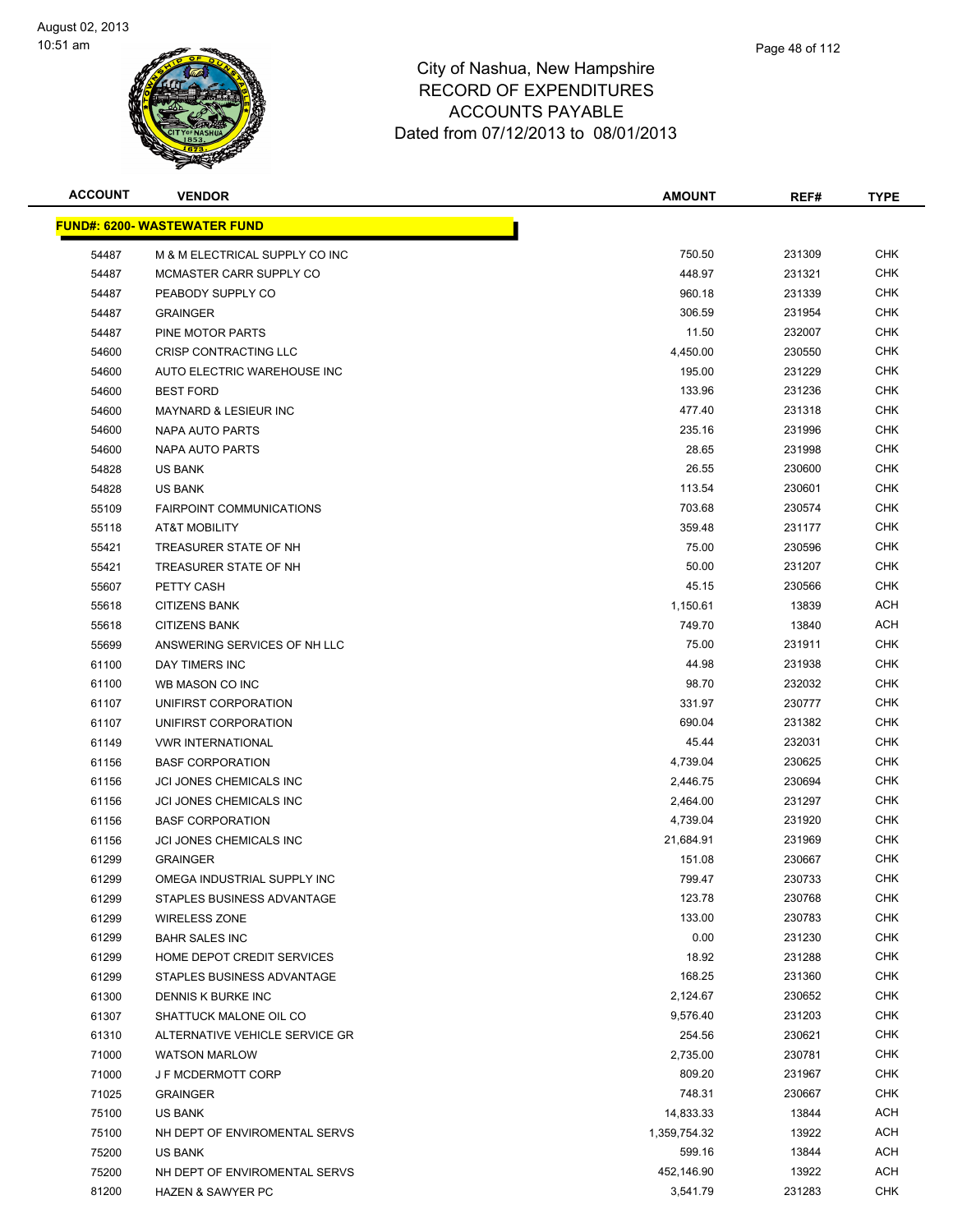

| ampshire      |  |
|---------------|--|
| $\frac{1}{2}$ |  |

Page 49 of 112

| <b>ACCOUNT</b> | <b>VENDOR</b>                                    | <b>AMOUNT</b>  | REF#   | <b>TYPE</b> |
|----------------|--------------------------------------------------|----------------|--------|-------------|
|                | <b>FUND#: 6200- WASTEWATER FUND</b>              |                |        |             |
| 81700          | SUNSHINE PAVING CORPORATION                      | 9,680.50       | 231364 | <b>CHK</b>  |
| 81700          | <b>VELLANO BROS INC</b>                          | 2,938.00       | 231386 | <b>CHK</b>  |
| 81700          | <b>HAZEN &amp; SAWYER PC</b>                     | 16,306.83      | 230676 | <b>CHK</b>  |
| 81700          | <b>IMTEK REPROGRAPHICS INC</b>                   | 114.03         | 231965 | <b>CHK</b>  |
| 81700          | PENTA CORP                                       | 471,964.24     | 230738 | <b>CHK</b>  |
| 81700          | <b>WOODARD &amp; CURRAN</b>                      | 17,179.94      | 230785 | <b>CHK</b>  |
| 81700          | DEFELICE CORPORATION                             | 71,031.60      | 230551 | <b>CHK</b>  |
| 81700          | <b>HAZEN &amp; SAWYER PC</b>                     | 119,362.44     | 230675 | <b>CHK</b>  |
| 81700          | <b>HAZEN &amp; SAWYER PC</b>                     | 223,053.41     | 230676 | <b>CHK</b>  |
| 81700          | <b>FEDEX</b>                                     | 17.27          | 231181 | <b>CHK</b>  |
| 81700          | ALBANESE D & S INC                               | 233,029.94     | 230610 | <b>CHK</b>  |
| 81700          | T BUCK CONSTRUCTION INC                          | 293,090.53     | 230771 | <b>CHK</b>  |
| 81700          | <b>WRIGHT-PIERCE</b>                             | 70,077.11      | 230786 | <b>CHK</b>  |
|                | TOTAL FUND 6200 - WASTEWATER FUND                | \$3,545,612.21 |        |             |
|                | <b>FUND#: 6500- PROPERTY &amp; CASUALTY FUND</b> |                |        |             |
| 54267          | STANLEY ELEVATOR CO INC                          | 4,284.84       | 230767 | <b>CHK</b>  |
| 54267          | TREASURER STATE OF NH                            | 200.00         | 231904 | <b>CHK</b>  |
| 54267          | STANLEY ELEVATOR CO INC                          | 188.25         | 232021 | <b>CHK</b>  |
| 54421          | CONWAY OFFICE PRODUCTS LLC                       | $-69.00$       | 231256 | <b>CHK</b>  |
| 54421          | CONWAY OFFICE PRODUCTS LLC                       | 130.00         | 231931 | <b>CHK</b>  |
| 55118          | <b>AT&amp;T MOBILITY</b>                         | 31.16          | 231177 | <b>CHK</b>  |
| 59207          | ATLANTIC INVESTIGATION SERVICE                   | 667.70         | 231228 | <b>CHK</b>  |
| 59207          | ADVANCE ORTHOPEDIC & SPORTS                      | 357.37         | 231596 | <b>CHK</b>  |
| 59207          | APPLE NASHUA LLC                                 | 436.00         | 231597 | <b>CHK</b>  |
| 59207          | <b>BRIGHAM &amp; WOMENS PHYSICIANS OR</b>        | 39.00          | 231598 | <b>CHK</b>  |
| 59207          | COMMONWEALTH RADIOLOGY ASSOC                     | 80.70          | 231599 | CHK         |
| 59207          | COVENTRY HEALTH CARE WORKERS C                   | 504.92         | 231600 | <b>CHK</b>  |
| 59207          | <b>CPTE NASHUA</b>                               | 4,080.00       | 231601 | <b>CHK</b>  |

| 59207 | COVENTRY HEALTH CARE WORKERS C        | 504.92    | 231600 | <b>CHK</b> |
|-------|---------------------------------------|-----------|--------|------------|
| 59207 | <b>CPTE NASHUA</b>                    | 4,080.00  | 231601 | <b>CHK</b> |
| 59207 | <b>CULLENCOLLIMORE PLLC</b>           | 1,907.50  | 231602 | <b>CHK</b> |
| 59207 | DARTMOUTH HITCHCOCK CLINIC            | 987.00    | 231603 | <b>CHK</b> |
| 59207 | DEVINE MILLIMET & BRANCH PA           | 129.25    | 231604 | <b>CHK</b> |
| 59207 | <b>ELLIOT HOSPITAL</b>                | 1,829.48  | 231605 | <b>CHK</b> |
| 59207 | ELLIOT PROFESSIONAL SERVICES          | 171.00    | 231606 | <b>CHK</b> |
| 59207 | PETER FORGIONE                        | 15,718.64 | 231607 | <b>CHK</b> |
| 59207 | FOUNDATION MEDICAL PARTNERS           | 3.641.00  | 231608 | <b>CHK</b> |
| 59207 | FOUR SEASONS ORTHOPAEDIC CTR P        | 2,640.00  | 231609 | <b>CHK</b> |
| 59207 | <b>GRANITE STATE PHYSICAL THERAPY</b> | 1,061.50  | 231610 | <b>CHK</b> |
| 59207 | <b>GREATER NASHUA EMERGENCY PHYS</b>  | 394.00    | 231611 | <b>CHK</b> |
| 59207 | SARAH O. HYLAND                       | 91.54     | 231612 | <b>CHK</b> |
| 59207 | <b>INJURED WORKERS PHARMACY LLC</b>   | 142.30    | 231613 | <b>CHK</b> |
| 59207 | EDMUND W KING JR                      | 236.72    | 231614 | <b>CHK</b> |
| 59207 | <b>BRUCE M LESLIE MDPC</b>            | 100.00    | 231615 | <b>CHK</b> |
| 59207 | LEWIS PHYSICAL MEDICINE ASSOC         | 125.00    | 231616 | <b>CHK</b> |
| 59207 | MERRIMACK VALLEY HEALTH               | 640.07    | 231618 | <b>CHK</b> |
| 59207 | MILFORD REGIONAL MEDICAL CTR          | 769.76    | 231619 | <b>CHK</b> |
| 59207 | NASHUA RADIOLOGY PA                   | 87.00     | 231620 | <b>CHK</b> |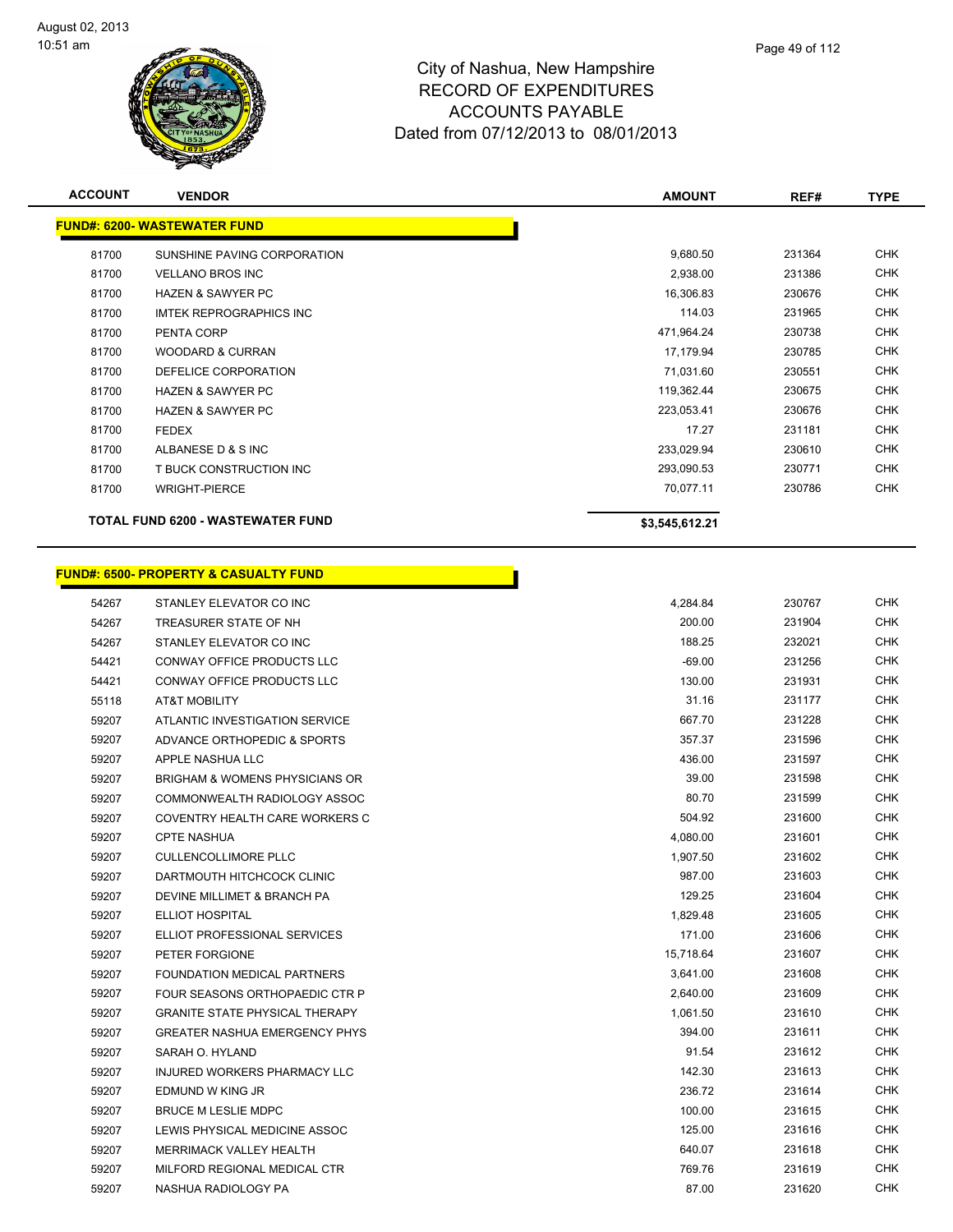

| <b>ACCOUNT</b> | <b>VENDOR</b>                                    | AMOUNT       | REF#   | <b>TYPE</b> |
|----------------|--------------------------------------------------|--------------|--------|-------------|
|                | <b>FUND#: 6500- PROPERTY &amp; CASUALTY FUND</b> |              |        |             |
| 59207          | NORTHEAST REHABILITATION HOSP                    | 642.20       | 231621 | <b>CHK</b>  |
| 59207          | OCCUPATIONAL HEALTH CTRS SOUTH                   | 3,737.39     | 231622 | CHK         |
| 59207          | ORTHOPEDIC SURGICAL ASSOCIATES                   | 432.00       | 231623 | CHK         |
| 59207          | PINNACLE REHABILITATION                          | 1,260.00     | 231624 | <b>CHK</b>  |
| 59207          | <b>SJ PHYSICIAN SERVICES</b>                     | 120.00       | 231627 | CHK         |
| 59207          | LINDA SMITH                                      | 160.61       | 231628 | CHK         |
| 59207          | SO NH REGIONAL MEDICAL CENTER                    | 15,302.67    | 231629 | CHK         |
| 59207          | ST JOSEPHS HOSPITAL                              | 377.00       | 231630 | CHK         |
| 59207          | ST JOSEPHS HOSPITAL                              | 1,461.75     | 231631 | CHK         |
| 59207          | STONERIVER PHARMACY SOLUTIONS                    | 2,499.66     | 231632 | CHK         |
| 59207          | SURGI-CARE INC                                   | 49.16        | 231634 | <b>CHK</b>  |
| 59207          | ADVANCE ORTHOPEDIC & SPORTS                      | 79.42        | 231812 | CHK         |
| 59207          | ASSOCIATED RADIOLOGISTS PA                       | 840.00       | 231813 | CHK         |
| 59207          | <b>IVELISSE BABILONIA</b>                        | 205.94       | 231814 | CHK         |
| 59207          | <b>BOSTON SPORTS &amp; SHOULDER CTR</b>          | 450.00       | 231815 | <b>CHK</b>  |
| 59207          | <b>CPTE NASHUA</b>                               | 281.13       | 231816 | CHK         |
| 59207          | <b>CULLENCOLLIMORE PLLC</b>                      | 227.50       | 231817 | <b>CHK</b>  |
| 59207          | DARTMOUTH HITCHCOCK CLINIC                       | 2,171.00     | 231818 | <b>CHK</b>  |
| 59207          | DYNASPLINT SYSTEMS INC                           | 700.00       | 231819 | CHK         |
| 59207          | FOUNDATION MEDICAL PARTNERS                      | 232.00       | 231820 | <b>CHK</b>  |
| 59207          | FOUR SEASONS ORTHOPAEDIC CTR P                   | 513.00       | 231821 | CHK         |
| 59207          | GOTMAN, SCHULTHESS & STEERE PA                   | 986.00       | 231822 | <b>CHK</b>  |
| 59207          | INJURED WORKERS PHARMACY LLC                     | 140.99       | 231824 | CHK         |
| 59207          | <b>KEVIN S MORIARTY DC</b>                       | 368.00       | 231825 | CHK         |
| 59207          | OCCUPATIONAL HEALTH CTRS SOUTH                   | 525.44       | 231826 | CHK         |
| 59207          | ORTHOPEDIC SURGICAL ASSOCIATES                   | 332.00       | 231827 | <b>CHK</b>  |
| 59207          | PAIN SOLUTIONS PLLC                              | 400.00       | 231828 | CHK         |
| 59207          | PINNACLE REHABILITATION                          | 600.00       | 231829 | CHK         |
| 59207          | SO NH REGIONAL MEDICAL CENTER                    | 4,707.42     | 231830 | CHK         |
| 59207          | ST JOSEPHS HOSPITAL                              | 123.00       | 231831 | CHK         |
| 59207          | ST JOSEPHS HOSPITAL                              | 11,183.35    | 231832 | CHK         |
| 59207          | STONERIVER PHARMACY SOLUTIONS                    | 51.85        | 231833 | <b>CHK</b>  |
| 59225          | <b>CULLENCOLLIMORE PLLC</b>                      | 2,671.40     | 231602 | CHK         |
| 59225          | OCCUPATIONAL HEALTH CTRS SOUTH                   | 554.93       | 231622 | <b>CHK</b>  |
| 59225          | SO NH REGIONAL MEDICAL CENTER                    | 4,889.44     | 231629 | <b>CHK</b>  |
| 59250          | MARVELL PLATE GLASS INC                          | 3,164.48     | 231617 | <b>CHK</b>  |
| 59250          | <b>RC WELDING LLC</b>                            | 720.00       | 231626 | <b>CHK</b>  |
| 59250          | <b>SUNTECH TINTING</b>                           | 300.00       | 231633 | <b>CHK</b>  |
| 59250          | TURF UNLIMITED INC                               | 152.70       | 231635 | <b>CHK</b>  |
| 59275          | PUBLIC SERVICE OF NH-LARGE POW                   | 760.05       | 231625 | <b>CHK</b>  |
| 59275          | <b>ILLG AUTOMOTIVE CORP</b>                      | 2,036.05     | 231823 | <b>CHK</b>  |
| 61100          | STAPLES BUSINESS ADVANTAGE                       | 346.01       | 231360 | <b>CHK</b>  |
| 68360          | MARVELL PLATE GLASS INC                          | 269.00       | 231312 | CHK         |
|                | TOTAL FUND 6500 - PROPERTY & CASUALTY FUND       | \$108,627.24 |        |             |

Т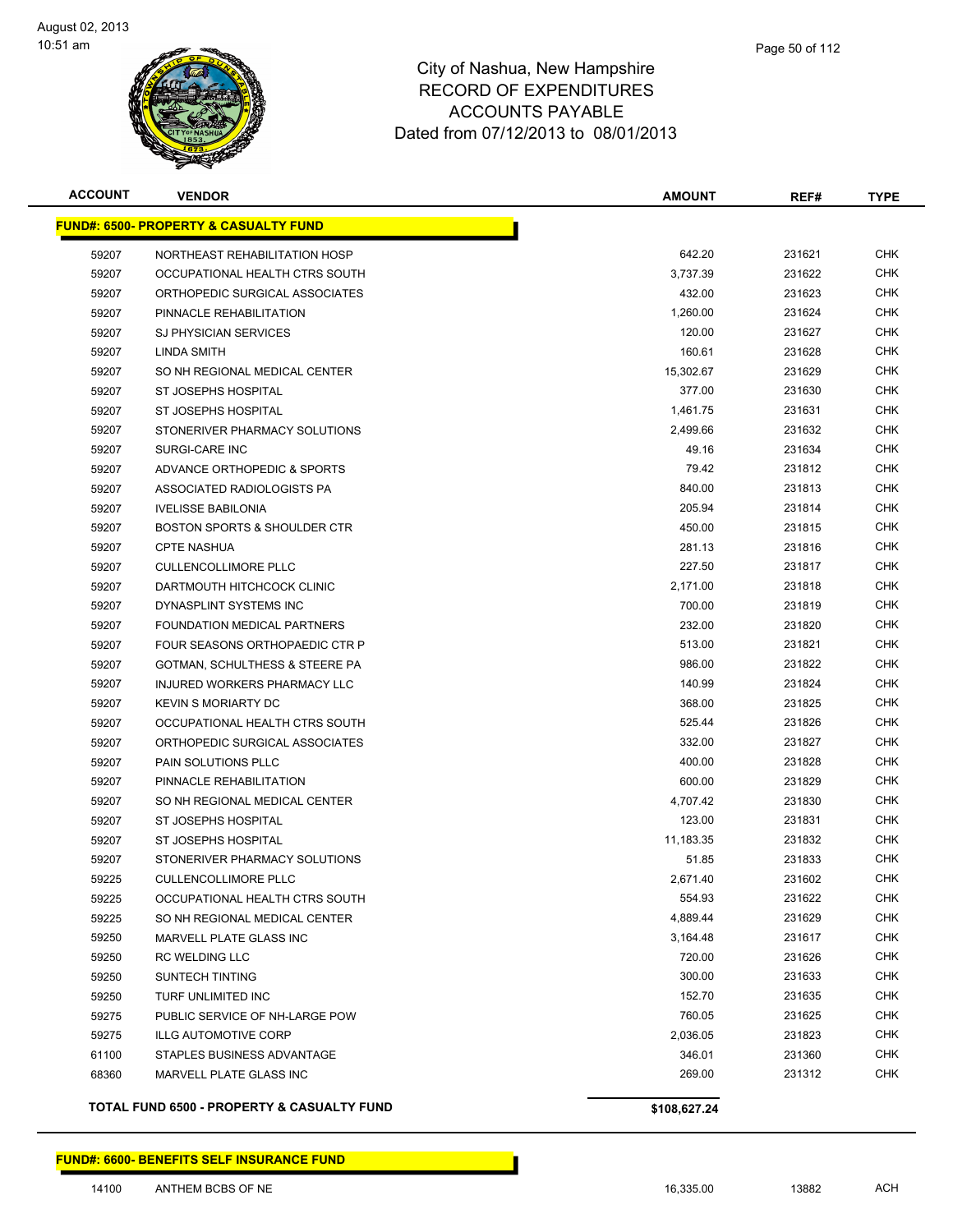

| <b>ACCOUNT</b> | <b>VENDOR</b>                                         | <b>AMOUNT</b>  | REF#           | <b>TYPE</b>              |
|----------------|-------------------------------------------------------|----------------|----------------|--------------------------|
|                | <b>FUND#: 6600- BENEFITS SELF INSURANCE FUND</b>      |                |                |                          |
| 21500          | <b>ITT HARTFORD</b>                                   | 35,302.80      | 13877          | <b>ACH</b>               |
| 21505          | PROTECTIVE LIFE INSURANCE CO                          | 47.08          | 13879          | <b>ACH</b>               |
| 21516          | BOSTON MUTUAL LIFE INSURANCE                          | 9,599.48       | 13874          | <b>ACH</b>               |
| 21520          | SUN LIFE ASSURANCE CO OF CANAD                        | 8,324.88       | 13917          | <b>ACH</b>               |
| 21545          | NORTHERN NEW ENGLAND BENEFIT                          | 40,001.00      | 13888          | <b>ACH</b>               |
| 21585          | VISION SERVICE PLAN NH                                | 2,723.40       | 232030         | <b>CHK</b>               |
| 52815          | ANTHEM BCBS OF NE                                     | 14,094.00      | 13870          | ACH                      |
| 53135          | ST JOSEPHS HOSPITAL                                   | 10,617.50      | 230765         | <b>CHK</b>               |
| 53135          | ST JOSEPHS HOSPITAL                                   | 1,476.40       | 231359         | <b>CHK</b>               |
| 53142          | JOHN R SHARRY INC                                     | 3,000.00       | 231300         | <b>CHK</b>               |
| 53999          | BENEFIT STRATEGIES INC                                | 3,839.40       | 13872          | ACH                      |
| 59165          | HM LIFE INSURANCE CO                                  | 107,344.86     | 13876          | ACH                      |
| 59500          | ANTHEM BCBS OF NE                                     | 87,084.78      | 13871          | <b>ACH</b>               |
| 59500          | HARVARD PILGRIM HEALTH CARE                           | 23,132.84      | 13875          | <b>ACH</b>               |
| 59500          | NORTHEAST DELTA DENTAL                                | 11,182.32      | 13878          | <b>ACH</b>               |
| 59507          | ANTHEM BCBS OF NE                                     | 73,575.29      | 13871          | <b>ACH</b>               |
| 59507          | ANTHEM BCBS OF NE                                     | 12,610.46      | 13882          | <b>ACH</b>               |
| 59507          | ANTHEM BCBS OF NE                                     | 55,236.26      | 13914          | <b>ACH</b>               |
| 59507          | ANTHEM BCBS OF NE                                     | 15,765.04      | 13920          | <b>ACH</b>               |
| 59507          | ANTHEM BCBS OF NE                                     | 551,738.30     | 13871          | <b>ACH</b>               |
| 59507          | ANTHEM BCBS OF NE                                     | 388,490.61     | 13882          | <b>ACH</b>               |
| 59507          | ANTHEM BCBS OF NE                                     | 316,265.81     | 13914          | <b>ACH</b>               |
| 59507          | ANTHEM BCBS OF NE                                     | 337,656.85     | 13920          | <b>ACH</b>               |
| 59507          | ANTHEM BCBS OF NE                                     | 80,113.92      | 13871          | <b>ACH</b>               |
| 59507          | ANTHEM BCBS OF NE                                     | 35,187.88      | 13882          | <b>ACH</b>               |
| 59507          | ANTHEM BCBS OF NE                                     | 50,032.17      | 13914          | <b>ACH</b>               |
| 59507          | ANTHEM BCBS OF NE                                     | 36,338.14      | 13920          | <b>ACH</b>               |
| 59507          | HARVARD PILGRIM HEALTH CARE                           | 105,569.31     | 13875          | <b>ACH</b>               |
| 59507          | HARVARD PILGRIM HEALTH CARE                           | 128,223.17     | 13884          | ACH                      |
| 59507          | ANTHEM BCBS OF NE                                     | 580.89         | 13914          | <b>ACH</b>               |
| 59507          | HARVARD PILGRIM HEALTH CARE                           | 113,666.81     | 13915          | <b>ACH</b>               |
| 59507          | ANTHEM BCBS OF NE                                     | 2,439.50       | 13920          | <b>ACH</b>               |
| 59507          | HARVARD PILGRIM HEALTH CARE                           | 100,491.78     | 13921          | <b>ACH</b>               |
| 59525          | NORTHEAST DELTA DENTAL                                | 30,280.64      | 13878          | <b>ACH</b>               |
| 59525          | NORTHEAST DELTA DENTAL                                | 35,911.75      | 13887          | <b>ACH</b>               |
| 59525<br>59525 | NORTHEAST DELTA DENTAL<br>NORTHEAST DELTA DENTAL      | 33,798.24      | 13916<br>13923 | <b>ACH</b><br><b>ACH</b> |
|                |                                                       | 35,281.15      |                |                          |
|                | <b>TOTAL FUND 6600 - BENEFITS SELF INSURANCE FUND</b> | \$2,913,359.71 |                |                          |
|                | <b>FUND#: 7050- HOLMAN STADIUM IMPROVEMNTS ETF</b>    |                |                |                          |
| 61299          | THE CULINARY EXPERIENCE INC                           | 0.00           | 231260         | <b>CHK</b>               |
| 61299          | UNITED SITE SERVICES NORTHEAST                        | 109.94         | 232028         | <b>CHK</b>               |
|                | TOTAL FUND 7050 - HOLMAN STADIUM IMPROVEMNTS ETF      | \$109.94       |                |                          |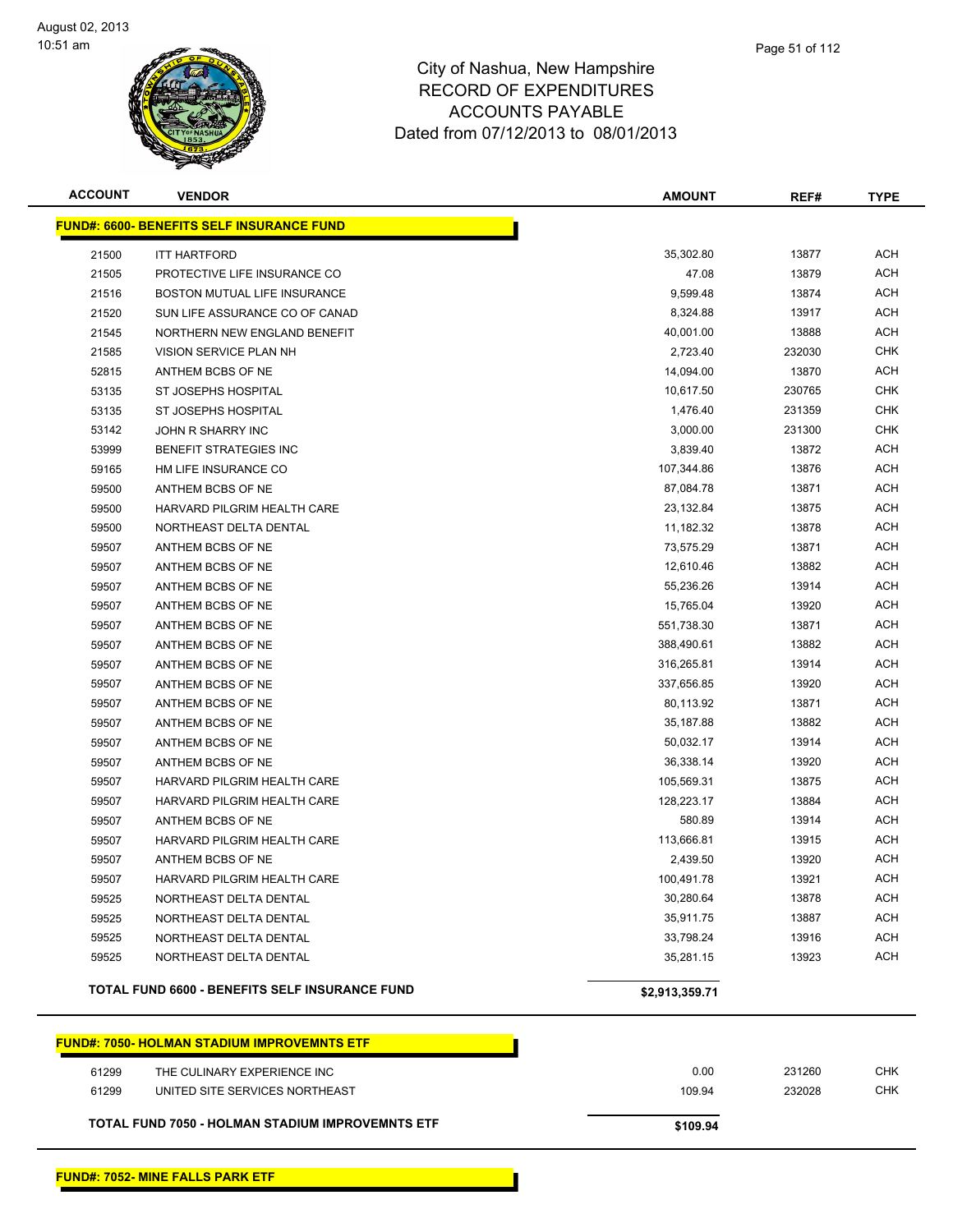

| <b>ACCOUNT</b><br><b>VENDOR</b>                           | <b>AMOUNT</b> | REF#   | <b>TYPE</b> |
|-----------------------------------------------------------|---------------|--------|-------------|
| <b>FUND#: 7052- MINE FALLS PARK ETF</b>                   |               |        |             |
| UNITED SITE SERVICES NORTHEAST<br>54280                   | 109.94        | 232028 | <b>CHK</b>  |
| 71999<br>POWER WASHER SALES                               | 9,570.00      | 230744 | <b>CHK</b>  |
| <b>TOTAL FUND 7052 - MINE FALLS PARK ETF</b>              | \$9,679.94    |        |             |
| <b>FUND#: 7501- HUNT BUILDING CONTRIBUTNS ETF</b>         |               |        |             |
| 53999<br><b>CLASSIC SIGNS INC</b>                         | 185.00        | 230638 | <b>CHK</b>  |
| <b>TOTAL FUND 7501 - HUNT BUILDING CONTRIBUTNS ETF</b>    | \$185.00      |        |             |
| <b>FUND#: 7504- ETF CONTRIB EDGEWOOD-DEED FUND</b>        |               |        |             |
| DAVID R CONSTANT<br>45121                                 | 200.00        | 230650 | <b>CHK</b>  |
| 61299<br><b>HARDY DORIC INC</b>                           | 975.00        | 230672 | <b>CHK</b>  |
| TOTAL FUND 7504 - ETF CONTRIB EDGEWOOD-DEED FUND          | \$1,175.00    |        |             |
| <b>FUND#: 7506- ETF CONTRIB-WOODLAWN CEMETERY</b>         |               |        |             |
| <b>PSNH</b><br>54100                                      | 356.96        | 230589 | <b>CHK</b>  |
| 61299<br><b>HARDY DORIC INC</b>                           | 585.00        | 231958 | <b>CHK</b>  |
| TOTAL FUND 7506 - ETF CONTRIB-WOODLAWN CEMETERY           | \$941.96      |        |             |
| <b>FUND#: 7518- PW-PINE HILL/CHARRON TRAF MIT</b>         |               |        |             |
| HAYNER SWANSON INC<br>55699                               | 1,000.00      | 231959 | <b>CHK</b>  |
| TOTAL FUND 7518 - PW-PINE HILL/CHARRON TRAF MIT           | \$1,000.00    |        |             |
| <b>FUND#: 7530- P&amp;Z-SIDEWALK CONSTRUCTION SE</b>      |               |        |             |
| 54210<br>GRANITE STATE CONCRETE CO INC                    | 2,891.00      | 230669 | CHK         |
| 54210<br>GRANITE STATE CONCRETE CO INC                    | 1,739.00      | 231955 | CHK         |
| <b>TOTAL FUND 7530 - P&amp;Z-SIDEWALK CONSTRUCTION SE</b> | \$4,630.00    |        |             |
| <b>FUND#: 7549- LIBRARY-MISC LIB DONATIONS</b>            |               |        |             |
| 53999<br><b>ARIEL FRIEDMAN</b>                            | 550.00        | 231912 | <b>CHK</b>  |
| 53999<br><b>BRANDI MAXAM</b>                              | 700.00        | 231926 | <b>CHK</b>  |
| 53999<br><b>KEVIN MCGOWAN</b>                             | 750.00        | 231988 | <b>CHK</b>  |
| <b>TOTAL FUND 7549 - LIBRARY-MISC LIB DONATIONS</b>       | \$2,000.00    |        |             |
| <b>FUND#: 7551- P&amp;R-SUMMERFUN</b>                     |               |        |             |
| 53400<br>M & N SPORTS LLC                                 | 430.20        | 230707 | <b>CHK</b>  |
| 55650<br>STEPHEN CAMARDA                                  | 850.00        | 230633 | CHK         |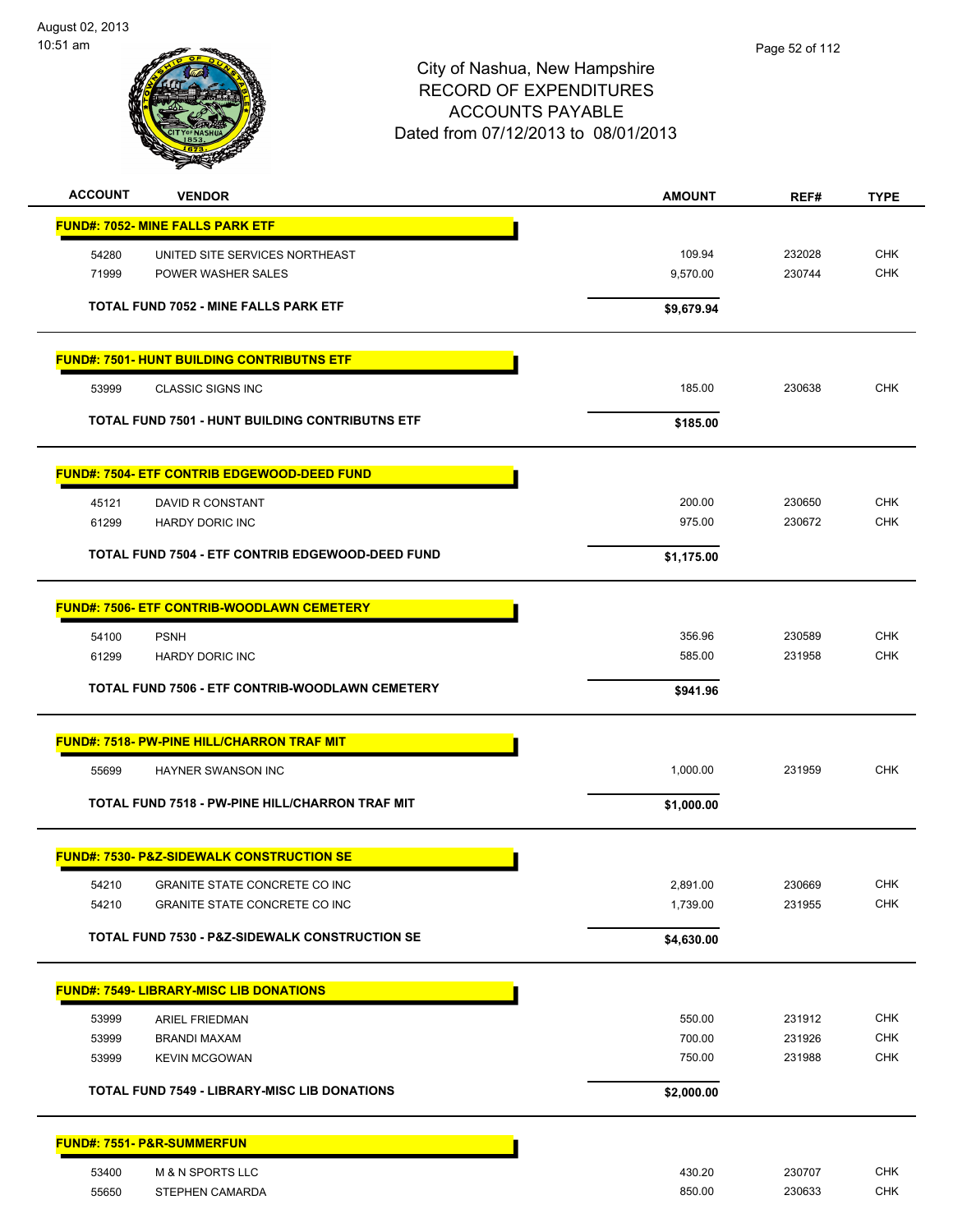

| <b>ACCOUNT</b>                  | <b>VENDOR</b>                                        | <b>AMOUNT</b>       | REF#   | <b>TYPE</b> |
|---------------------------------|------------------------------------------------------|---------------------|--------|-------------|
|                                 | <b>FUND#: 7551- P&amp;R-SUMMERFUN</b>                |                     |        |             |
| 55650                           | PETTY CASH                                           | 77.86               | 231169 | <b>CHK</b>  |
| 55650                           | ANNA RIBAUDO                                         | 150.00              | 231347 | <b>CHK</b>  |
| 55650                           | <b>TAYLOR RENTAL INC</b>                             | 112.89              | 231369 | <b>CHK</b>  |
| 55650                           | <b>B ST. PIERRE STUDIO</b>                           | 200.00              | 231917 | <b>CHK</b>  |
| 55650                           | HOME DEPOT CREDIT SERVICES                           | 19.94               | 231961 | <b>CHK</b>  |
| 55650                           | LA & ASSOCIATES LLC                                  | 225.00              | 231976 | <b>CHK</b>  |
| 55650                           | <b>MARY'S CLOSET</b>                                 | 500.00              | 231983 | <b>CHK</b>  |
| 55654                           | <b>HOLLIS TOWN BAND</b>                              | 350.00              | 230680 | <b>CHK</b>  |
| 55654                           | THE JAZZ FACTORY                                     | 600.00              | 230693 | <b>CHK</b>  |
| 55654                           | AMERICAN LEGION BAND                                 | 600.00              | 231224 | <b>CHK</b>  |
| 55654                           | DAVID VOSE                                           | 800.00              | 231937 | <b>CHK</b>  |
| 61299                           | <b>MATT AUGER</b>                                    | 7.14                | 231838 | <b>CHK</b>  |
| 61299                           | <b>SAM'S CLUB</b>                                    | 44.82               | 232014 | <b>CHK</b>  |
|                                 | <b>TOTAL FUND 7551 - P&amp;R-SUMMERFUN</b>           | \$4,967.85          |        |             |
|                                 | <b>FUND#: 8007- EDGEWOOD CEMETERY PERP-CARE</b>      |                     |        |             |
| 44338                           | DAVID R CONSTANT                                     | 300.00              | 230650 | <b>CHK</b>  |
|                                 | <b>TOTAL FUND 8007 - EDGEWOOD CEMETERY PERP-CARE</b> |                     |        |             |
|                                 |                                                      | \$300.00            |        |             |
|                                 | <b>FUND#: 8063- LIBRARY-HENRY STEARNS FUND</b>       |                     |        |             |
| 61807                           | BAKER & TAYLOR, INC                                  | 2,705.92            | 230624 | <b>CHK</b>  |
| 61807                           | <b>GALE GROUP INC</b>                                | 32.38               | 230664 | <b>CHK</b>  |
| 61807                           | BAKER & TAYLOR, INC                                  | 890.58              | 231919 | <b>CHK</b>  |
| 61807                           | <b>INGRAM LIBRARY SERVICES</b>                       | 11.49               | 231966 | <b>CHK</b>  |
| 61807                           | RANDOM HOUSE INC                                     | 37.50               | 232011 | <b>CHK</b>  |
|                                 | TOTAL FUND 8063 - LIBRARY-HENRY STEARNS FUND         | \$3,677.87          |        |             |
|                                 | <u> FUND#: 8400- AGENCY-DEVELOPER ESCROWS</u>        |                     |        |             |
|                                 |                                                      |                     | 231160 | <b>CHK</b>  |
| 21730<br>21730                  | DAVID MCCULLOUGH<br>LAPIERRE BUILDERS LLC            | 616.00<br>11,256.00 | 231164 | CHK         |
|                                 |                                                      |                     |        |             |
|                                 | <b>TOTAL FUND 8400 - AGENCY-DEVELOPER ESCROWS</b>    | \$11,872.00         |        |             |
|                                 | <b>FUND#: 8600- WILLIS T DODGE AWARD</b>             |                     |        |             |
| 68370                           | JACQUELINE MARSHALL AND                              | 320.00              | 231052 | <b>CHK</b>  |
|                                 | TOTAL FUND 8600 - WILLIS T DODGE AWARD               | \$320.00            |        |             |
|                                 |                                                      |                     |        |             |
| <b>FUND#: 8601- NOYES PRIZE</b> |                                                      |                     |        |             |
| 68370                           | LAUREN FOX AND                                       | 100.00              | 231071 | <b>CHK</b>  |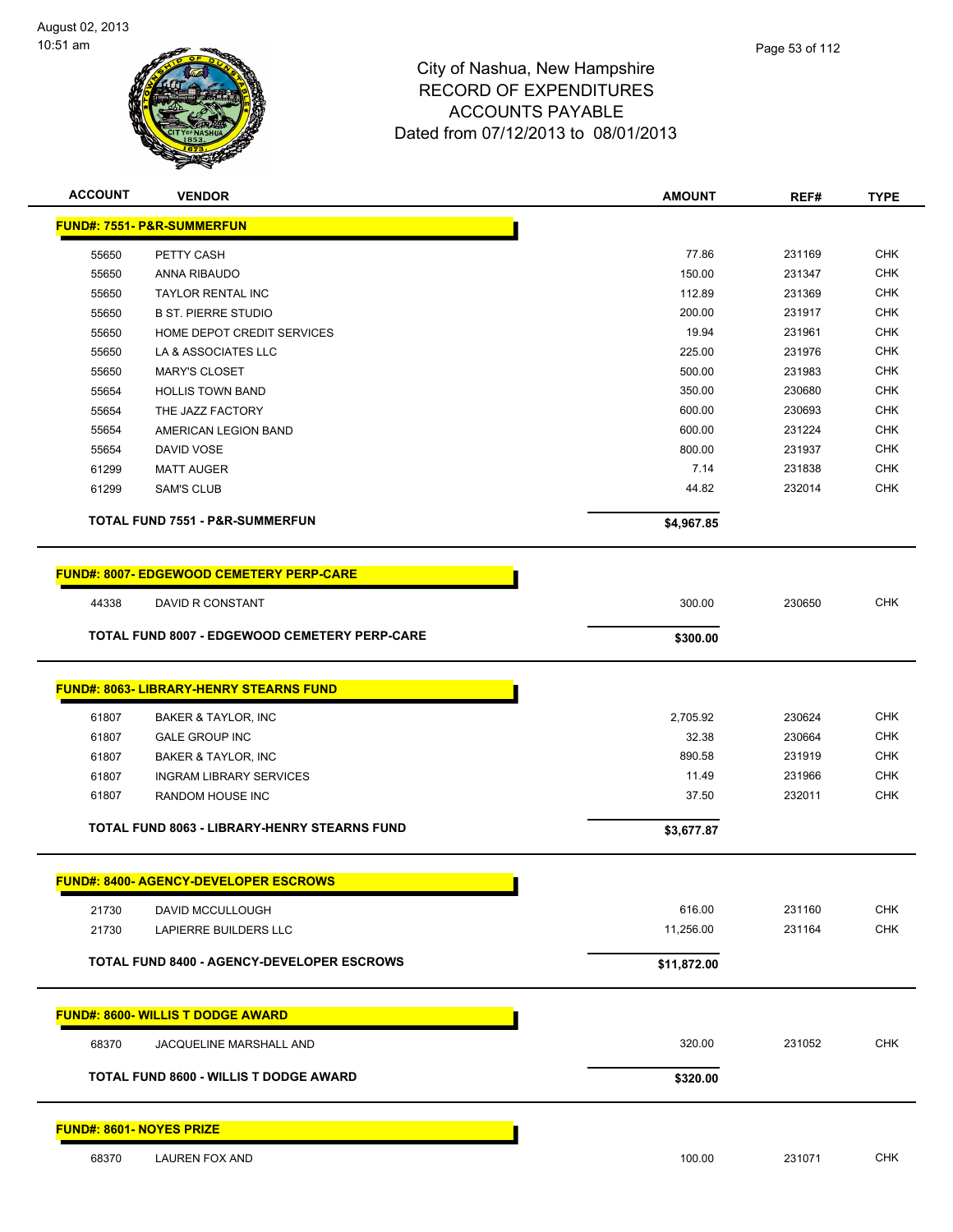| $10:51$ am                |                                                      | City of Nashua, New Hampshire<br><b>RECORD OF EXPENDITURES</b><br><b>ACCOUNTS PAYABLE</b><br>Dated from 07/12/2013 to 08/01/2013 |               |        |             |
|---------------------------|------------------------------------------------------|----------------------------------------------------------------------------------------------------------------------------------|---------------|--------|-------------|
| <b>ACCOUNT</b>            | <b>VENDOR</b>                                        |                                                                                                                                  | <b>AMOUNT</b> | REF#   | <b>TYPE</b> |
|                           | <b>TOTAL FUND 8601 - NOYES PRIZE</b>                 |                                                                                                                                  | \$100.00      |        |             |
|                           | FUND#: 8602- CLASS OF 1924 EVELYN F LAMOND           |                                                                                                                                  |               |        |             |
| 68370                     | MIRANDA CLAAR AND                                    |                                                                                                                                  | 900.00        | 231088 | <b>CHK</b>  |
|                           | TOTAL FUND 8602 - CLASS OF 1924 EVELYN F LAMOND      |                                                                                                                                  | \$900.00      |        |             |
|                           | <b>FUND#: 8603- RALPH J &amp; ALICE F BURNS</b>      |                                                                                                                                  |               |        |             |
| 68370                     | CHELSEA JENNINGS AND                                 |                                                                                                                                  | 500.00        | 231038 | <b>CHK</b>  |
| 68370                     | <b>HANNAH LEVESQUE AND</b>                           |                                                                                                                                  | 500.00        | 231051 | CHK         |
| 68370                     | JORDON WHITMAN AND                                   |                                                                                                                                  | 500.00        | 231062 | <b>CHK</b>  |
| 68370                     | MADELINE DOCTOR AND                                  |                                                                                                                                  | 1,100.00      | 231073 | CHK         |
| 68370                     | <b>MATTHEW STEWART AND</b>                           |                                                                                                                                  | 500.00        | 231080 | <b>CHK</b>  |
| 68370                     | MEERA NAIR AND                                       |                                                                                                                                  | 500.00        | 231083 | <b>CHK</b>  |
| 68370                     | MEGANN PELLETIER AND                                 |                                                                                                                                  | 500.00        | 231084 | CHK         |
|                           | <b>TOTAL FUND 8603 - RALPH J &amp; ALICE F BURNS</b> |                                                                                                                                  | \$4,100.00    |        |             |
| FUND#: 8604- THELMA F DOE |                                                      |                                                                                                                                  |               |        |             |
| 68370                     | MADELINE DOCTOR AND                                  |                                                                                                                                  | 450.00        | 231074 | <b>CHK</b>  |
|                           | <b>TOTAL FUND 8604 - THELMA F DOE</b>                |                                                                                                                                  | \$450.00      |        |             |
|                           | <b>FUND#: 8605- MATSIS MATH ACH AWARD</b>            |                                                                                                                                  |               |        |             |
| 68370                     | THERESA INZERILLO AND                                |                                                                                                                                  | 450.00        | 231114 | <b>CHK</b>  |
|                           | <b>TOTAL FUND 8605 - MATSIS MATH ACH AWARD</b>       |                                                                                                                                  | \$450.00      |        |             |
|                           | <b>FUND#: 8606- LEO &amp; OLIVE FERRYALL</b>         |                                                                                                                                  |               |        |             |
| 68370                     | JENNA BOURQUE AND                                    |                                                                                                                                  | 650.00        | 231055 | <b>CHK</b>  |
|                           | <b>TOTAL FUND 8606 - LEO &amp; OLIVE FERRYALL</b>    |                                                                                                                                  | \$650.00      |        |             |
|                           | FUND#: 8608- WALTER & EVELYN NESMITH                 |                                                                                                                                  |               |        |             |
| 68370                     | OLIVIA POWELL AND                                    |                                                                                                                                  | 350.00        | 231096 | <b>CHK</b>  |
|                           | <b>TOTAL FUND 8608 - WALTER &amp; EVELYN NESMITH</b> |                                                                                                                                  | \$350.00      |        |             |
|                           | <b>FUND#: 8609- ARTHUR J NAKOS</b>                   |                                                                                                                                  |               |        |             |
| 68370                     | OLIVIA POWELL AND                                    |                                                                                                                                  | 1,200.00      | 231095 | <b>CHK</b>  |
|                           | TOTAL FUND 8609 - ARTHUR J NAKOS                     |                                                                                                                                  | \$1,200.00    |        |             |
|                           |                                                      |                                                                                                                                  |               |        |             |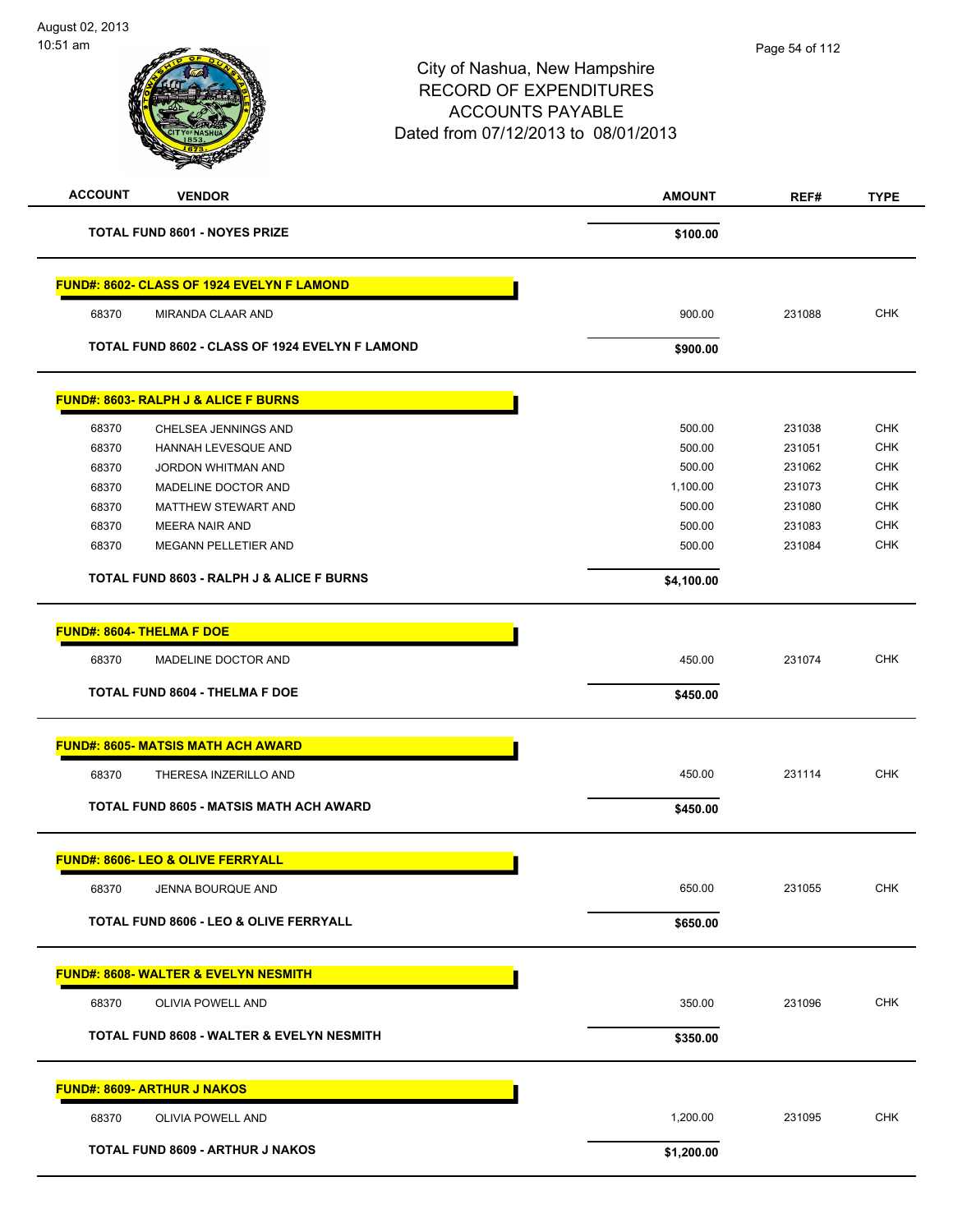

| <b>ACCOUNT</b> | <b>VENDOR</b>                                      | <b>AMOUNT</b> | REF#   | <b>TYPE</b> |
|----------------|----------------------------------------------------|---------------|--------|-------------|
|                | FUND#: 8610- NHS CLASS OF 1939 MEM                 |               |        |             |
| 68370          | DARRIEN JACKSON AND                                | 700.00        | 231042 | <b>CHK</b>  |
|                |                                                    |               |        |             |
|                | TOTAL FUND 8610 - NHS CLASS OF 1939 MEM            | \$700.00      |        |             |
|                | <b>FUND#: 8611- RAYMOND N CHANTAL MEM</b>          |               |        |             |
| 68370          | <b>MORGAN DELAPENA AND</b>                         | 300.00        | 231089 | <b>CHK</b>  |
|                | TOTAL FUND 8611 - RAYMOND N CHANTAL MEM            | \$300.00      |        |             |
|                | <b>FUND#: 8612- FRANK &amp; EMMA CLANCY</b>        |               |        |             |
| 68370          | ANJANA MANGALAT AND                                | 500.00        | 231031 | <b>CHK</b>  |
| 68370          | <b>CARINA PEARSON AND</b>                          | 500.00        | 231035 | <b>CHK</b>  |
| 68370          | CASSANDRA MONAHAN AND                              | 500.00        | 231036 | <b>CHK</b>  |
| 68370          | DANIELA GAMBA AND                                  | 500.00        | 231039 | <b>CHK</b>  |
| 68370          | <b>DANIELLE SICURELLA AND</b>                      | 500.00        | 231041 | <b>CHK</b>  |
| 68370          | EDEN TOMASZEWSKI AND                               | 500.00        | 231043 | <b>CHK</b>  |
| 68370          | KATHERINE MURRAY AND                               | 500.00        | 231065 | <b>CHK</b>  |
| 68370          | MARGARET METZGER AND                               | 500.00        | 231075 | CHK         |
| 68370          | MORGAN DELAPENA AND                                | 500.00        | 231090 | <b>CHK</b>  |
| 68370          | <b>TAYLOR CHRISTIANSEN AND</b>                     | 500.00        | 231110 | <b>CHK</b>  |
|                | TOTAL FUND 8612 - FRANK & EMMA CLANCY              | \$5,000.00    |        |             |
|                |                                                    |               |        |             |
|                | <b>FUND#: 8613- WILLIAM H &amp; EDITH E KEENAN</b> |               |        |             |
| 68370          | AMY SCARPELLI AND                                  | 1,000.00      | 231030 | <b>CHK</b>  |
| 68370          | CAITLIN NEARY AND                                  | 1,000.00      | 231034 | <b>CHK</b>  |
| 68370          | ELIZABETH SHUMAN AND                               | 500.00        | 231045 | <b>CHK</b>  |
| 68370          | <b>ELLEN COOK AND</b>                              | 1,000.00      | 231046 | CHK         |
| 68370          | <b>JENNA BOURQUE AND</b>                           | 500.00        | 231056 | <b>CHK</b>  |
| 68370          | JORDEN RABASCO AND                                 | 1,000.00      | 231061 | <b>CHK</b>  |
| 68370          | <b>LAUREN FOX AND</b>                              | 1,000.00      | 231070 | <b>CHK</b>  |
| 68370          | LUIS PEREZ AND                                     | 1,000.00      | 231072 | <b>CHK</b>  |
| 68370          | MEGHAN TRAHAN AND                                  | 1,000.00      | 231085 | <b>CHK</b>  |
| 68370          | NATALIA TRIKOZ AND                                 | 1,000.00      | 231092 | <b>CHK</b>  |
| 68370          | NATHAN GARNER AND                                  | 500.00        | 231093 | <b>CHK</b>  |
| 68370          | SARA HAQUE AND                                     | 1,000.00      | 231098 | <b>CHK</b>  |
| 68370          | SARAH JAURIS AND                                   | 1,000.00      | 231101 | <b>CHK</b>  |
| 68370          | SARAH NESTI AND                                    | 1,000.00      | 231102 | <b>CHK</b>  |
| 68370          | <b>SCOTT SWEENEY AND</b>                           | 500.00        | 231104 | <b>CHK</b>  |
| 68370          | SEAN WARNEKE AND                                   | 1,000.00      | 231105 | <b>CHK</b>  |
| 68370          | SRISHTI BHATNAGAR AND                              | 1,000.00      | 231106 | <b>CHK</b>  |
| 68370          | SUMMER CHOATE AND                                  | 1,000.00      | 231107 | <b>CHK</b>  |
| 68370          | SUNEER SOOD AND                                    | 1,000.00      | 231108 | <b>CHK</b>  |
| 68370          | THANH DINH AND                                     | 1,000.00      | 231112 | <b>CHK</b>  |
| 68370          | THERESA INZERILO AND                               | 1,000.00      | 231115 | <b>CHK</b>  |
| 68370          | TOSHIT PANIGRAHI AND                               | 1,000.00      | 231117 | <b>CHK</b>  |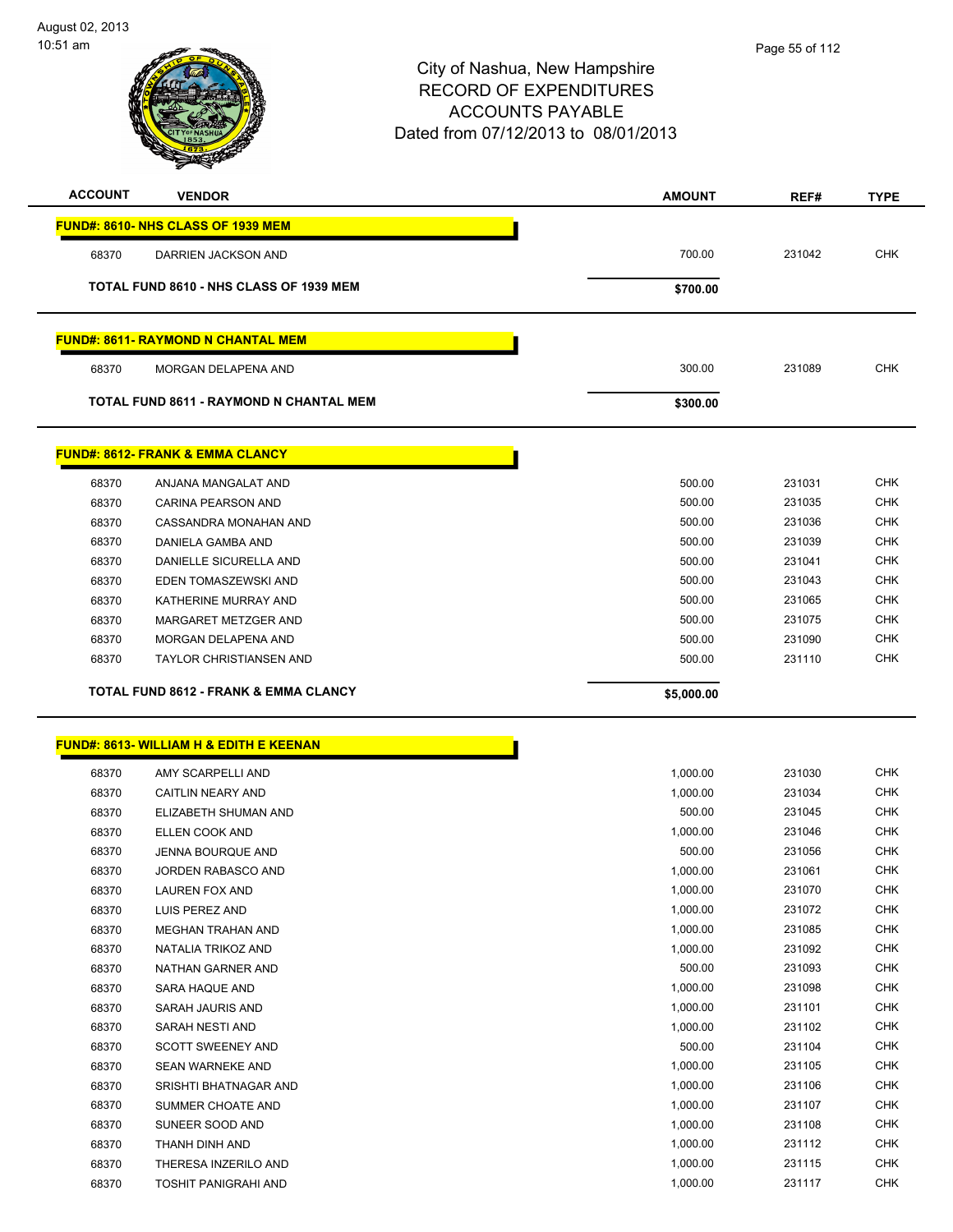| <b>ACCOUNT</b> | <b>VENDOR</b>                                   | <b>AMOUNT</b> | REF#   | <b>TYPE</b> |
|----------------|-------------------------------------------------|---------------|--------|-------------|
|                | TOTAL FUND 8613 - WILLIAM H & EDITH E KEENAN    | \$20,000.00   |        |             |
|                | <b>FUND#: 8614- CHARLES H AUSTIN</b>            |               |        |             |
| 68370          | AARON CORDOVA AND                               | 5,500.00      | 231024 | <b>CHK</b>  |
| 68370          | ADAM MURPHY AND                                 | 5,500.00      | 231026 | <b>CHK</b>  |
| 68370          | ALEX SMITH AND                                  | 2,750.00      | 231028 | <b>CHK</b>  |
| 68370          | BHAVANA KAKI AND                                | 2,750.00      | 231032 | <b>CHK</b>  |
| 68370          | <b>CHANDLER EKINS AND</b>                       | 2,750.00      | 231037 | <b>CHK</b>  |
| 68370          | ELAINE KWAN AND                                 | 2,750.00      | 231044 | <b>CHK</b>  |
| 68370          | EMMA HEALEY AND                                 | 5,500.00      | 231047 | <b>CHK</b>  |
| 68370          | JEREMY HARTMAN AND                              | 2,750.00      | 231058 | <b>CHK</b>  |
| 68370          | JOSHUA UTTERBACK AND                            | 2,750.00      | 231063 | <b>CHK</b>  |
| 68370          | KENNEDY KELLY AND                               | 2,750.00      | 231068 | <b>CHK</b>  |
| 68370          | <b>KRUTARTH DAVE AND</b>                        | 2,750.00      | 231069 | <b>CHK</b>  |
| 68370          | MIA EISENHANDLER AND                            | 2,750.00      | 231086 | <b>CHK</b>  |
| 68370          | OLIVIA POWELL AND                               | 1,000.00      | 231094 | <b>CHK</b>  |
| 68370          | RACHEL CONLON AND                               | 2,750.00      | 231097 | <b>CHK</b>  |
| 68370          | SARAH AMREIN AND                                | 5,500.00      | 231099 | <b>CHK</b>  |
| 68370          | <b>WILLIAM CURRAN AND</b>                       | 5,500.00      | 231119 | <b>CHK</b>  |
| 68370          | WYMAN SMITH AND                                 | 5,500.00      | 231120 | <b>CHK</b>  |
| 68370          | ZACHARY D'AMICO AND                             | 2,750.00      | 231121 | <b>CHK</b>  |
| 68370          | <b>GARRETT HAWKINS AND</b>                      | 2,750.00      | 231636 | <b>CHK</b>  |
|                | <b>TOTAL FUND 8614 - CHARLES H AUSTIN</b>       | \$67,000.00   |        |             |
|                | <b>FUND#: 8615- LANTZAS/ERICKSON SCHOL</b>      |               |        |             |
| 68370          | THANH DINH AND                                  | 1,300.00      | 231113 | <b>CHK</b>  |
|                | <b>TOTAL FUND 8615 - LANTZAS/ERICKSON SCHOL</b> | \$1,300.00    |        |             |
|                |                                                 |               |        |             |
|                | <b>FUND#: 8616- RUTH MILAN SCHOL</b>            |               |        |             |
| 68370          | JANE KENNERY AND                                | 10,000.00     | 231054 | <b>CHK</b>  |
| 68370          | KATE BEDINGER AND                               | 10,000.00     | 231064 | CHK         |
|                | <b>TOTAL FUND 8616 - RUTH MILAN SCHOL</b>       | \$20,000.00   |        |             |
|                | <b>FUND#: 8617- SCHEER SCIENCE AWARD</b>        |               |        |             |
| 68370          | SARAH NESTI AND                                 | 500.00        | 231103 | CHK         |
|                |                                                 |               |        |             |
|                | <b>TOTAL FUND 8617 - SCHEER SCIENCE AWARD</b>   | \$500.00      |        |             |
|                | <b>FUND#: 8620- LINDA SWIDLER SCHOL</b>         |               |        |             |
| 68370          | <b>KELLIE NEARY AND</b>                         | 3,500.00      | 231066 | <b>CHK</b>  |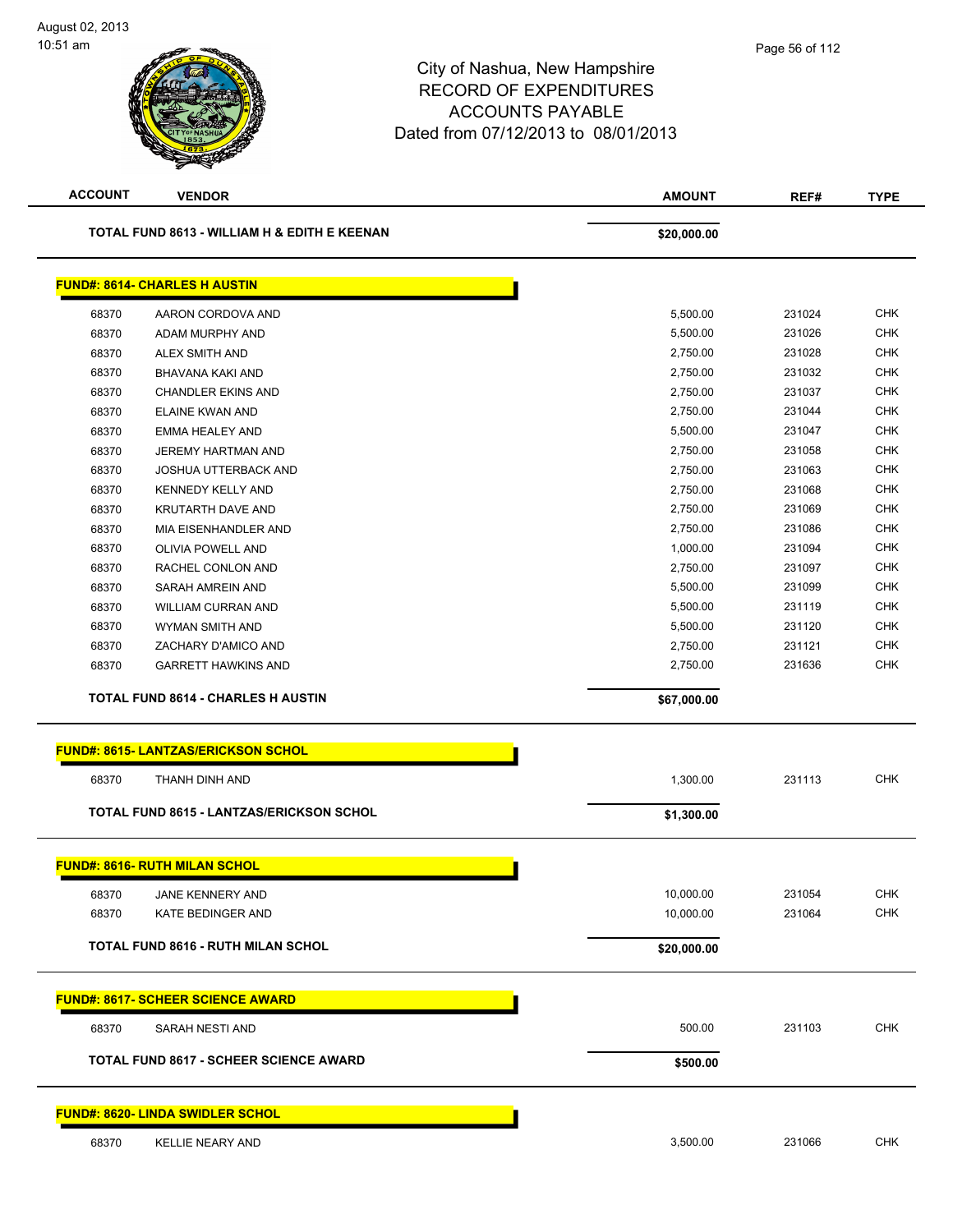# City of Nashua, New Hampshire RECORD OF EXPENDITURES ACCOUNTS PAYABLE Dated from 07/12/2013 to 08/01/2013 10:51 am **ACCOUNT VENDOR AMOUNT REF# TYPE TOTAL FUND 8620 - LINDA SWIDLER SCHOL \$3,500.00 FUND#: 8621- STEPHEN GUILFOY MEM SCHOL** 68370 JAMES MARTIN AND 1,000.00 231053 CHK **TOTAL FUND 8621 - STEPHEN GUILFOY MEM SCHOL \$1,000.00 FUND#: 8624- ALAN H RUDMAN MEM AWARD** 68370 JENNIFER GAUDET AND 2,000.00 231057 CHK **TOTAL FUND 8624 - ALAN H RUDMAN MEM AWARD \$2,000.00**

| 68370 | ADAM MURPHY AND                           | 500.00     | 231027 | <b>CHK</b> |
|-------|-------------------------------------------|------------|--------|------------|
| 68370 | MEAGHAN BARROWS AND                       | 500.00     | 231082 | <b>CHK</b> |
|       | TOTAL FUND 8626 - LINDA HAYTAYAN LAX FUND | \$1,000.00 |        |            |

| 68370<br><b>BRIGHAM YOUNG UNIVERSITY</b>          | 1.000.00   | 231050 | <b>CHK</b> |
|---------------------------------------------------|------------|--------|------------|
| <b>TOTAL FUND 8627 - SHAWN ECKERT MEM FUND</b>    | \$1,000.00 |        |            |
| <b>FUND#: 8628- STANFORD MARK LARSEN MEM</b>      |            |        |            |
| 68370<br><b>GARRETT HAWKINS AND</b>               | 500.00     | 231637 | <b>CHK</b> |
| <b>TOTAL FUND 8628 - STANFORD MARK LARSEN MEM</b> | \$500.00   |        |            |

|       | <b>FUND#: 8629- NHS SOUTH GEN SCHOL</b>      |            |        |            |
|-------|----------------------------------------------|------------|--------|------------|
| 68370 | ALEX SMITH AND                               | 500.00     | 231029 | <b>CHK</b> |
| 68370 | JHAMELL CAMPUZANO AND                        | 500.00     | 231060 | <b>CHK</b> |
| 68370 | MAXINE GREIJ AND                             | 500.00     | 231081 | <b>CHK</b> |
| 68370 | SARAH BURGESS AND                            | 1,000.00   | 231100 | <b>CHK</b> |
|       | <b>TOTAL FUND 8629 - NHS SOUTH GEN SCHOL</b> | \$2,500.00 |        |            |
|       |                                              |            |        |            |

# **FUND#: 8631- MICHELLE TRODDYN MEM** 68370 DANIELA GAMBA AND 350.00 231040 CHK TOTAL FUND 8631 - MICHELLE TRODDYN MEM<br>
\$350.00

### **FUND#: 8632- MARTIN J CORONIS ED**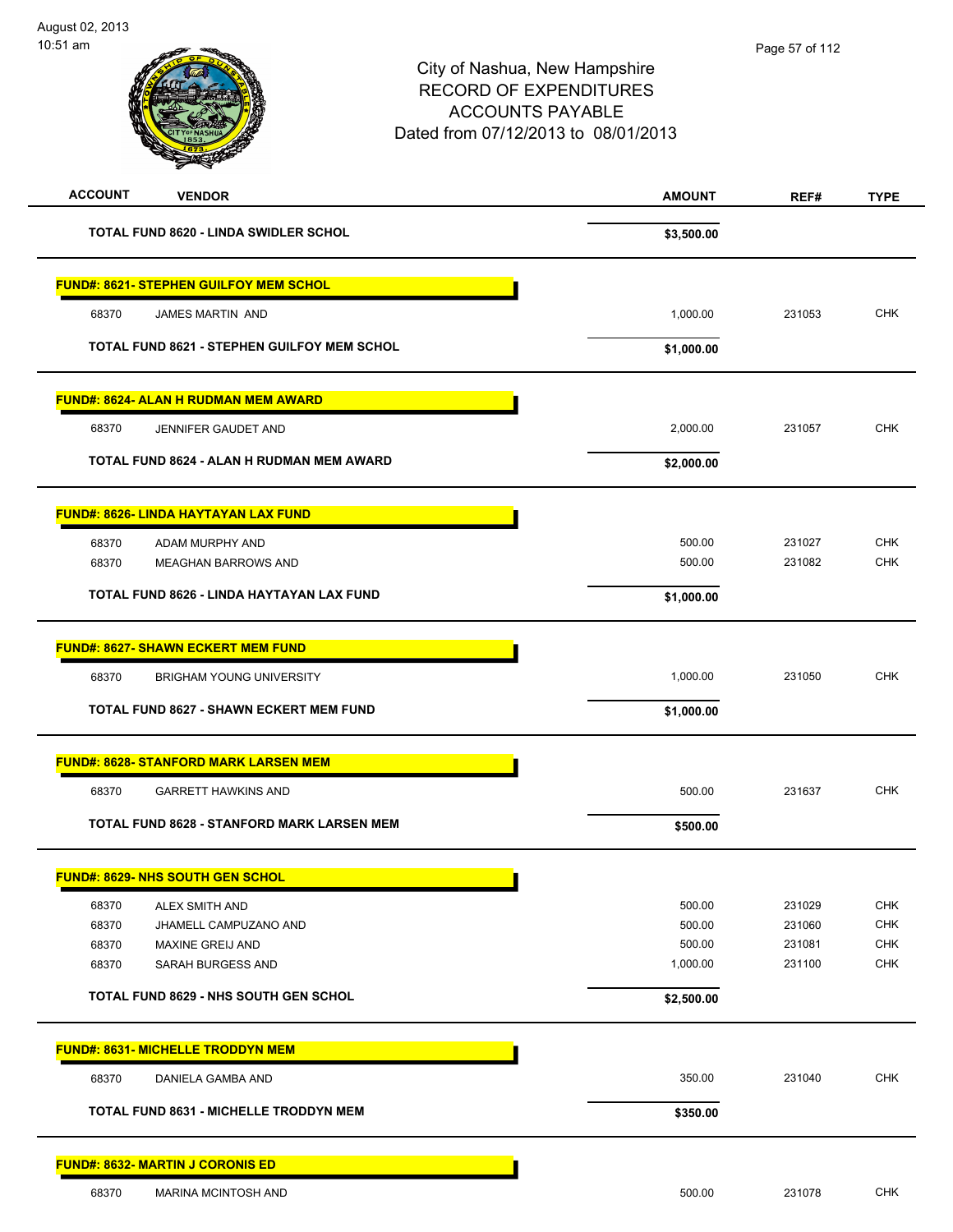e son

|                |                                                   | City of Nashua, New Hampshire<br><b>RECORD OF EXPENDITURES</b><br><b>ACCOUNTS PAYABLE</b><br>Dated from 07/12/2013 to 08/01/2013 |        |             |
|----------------|---------------------------------------------------|----------------------------------------------------------------------------------------------------------------------------------|--------|-------------|
| <b>ACCOUNT</b> | <b>VENDOR</b>                                     | <b>AMOUNT</b>                                                                                                                    | REF#   | <b>TYPE</b> |
|                | <b>TOTAL FUND 8632 - MARTIN J CORONIS ED</b>      | \$500.00                                                                                                                         |        |             |
|                | <u> FUND#: 8633- JOHN H GIACOBBE SCHOL</u>        |                                                                                                                                  |        |             |
| 68370          | TIMOTHY MOREAU AND                                | 500.00                                                                                                                           | 231116 | <b>CHK</b>  |
|                | TOTAL FUND 8633 - JOHN H GIACOBBE SCHOL           | \$500.00                                                                                                                         |        |             |
|                | <b>FUND#: 8634- NHS NORTH GEN SCHOL</b>           |                                                                                                                                  |        |             |
| 68370          | AARON CORDOVA AND                                 | 500.00                                                                                                                           | 231025 | <b>CHK</b>  |
| 68370          | BRITTANY LADD AND                                 | 500.00                                                                                                                           | 231033 | <b>CHK</b>  |
| 68370          | JHAMELL CAMPUZANO AND                             | 500.00                                                                                                                           | 231059 | <b>CHK</b>  |
| 68370          | MARGARET METZGER AND                              | 500.00                                                                                                                           | 231076 | <b>CHK</b>  |
| 68370          | MARGARET METZGER AND                              | 1,000.00                                                                                                                         | 231077 | <b>CHK</b>  |
| 68370          | MARY KATHERINE BLUNT AND                          | 500.00                                                                                                                           | 231079 | <b>CHK</b>  |
| 68370          | MICHAEL SILVA AND                                 | 500.00                                                                                                                           | 231087 | <b>CHK</b>  |
| 68370          | SYLVIA LUND AND                                   | 1,000.00                                                                                                                         | 231109 | <b>CHK</b>  |
| 68370          | <b>TAYLOR CHRISTIANSEN AND</b>                    | 250.00                                                                                                                           | 231111 | <b>CHK</b>  |
| 68370          | TYLER ELLWOOD AND                                 | 1,000.00                                                                                                                         | 231118 | <b>CHK</b>  |
|                | <b>TOTAL FUND 8634 - NHS NORTH GEN SCHOL</b>      | \$6,250.00                                                                                                                       |        |             |
|                | <b>FUND#: 8636- EILEEN MCDEVITT FUCILE</b>        |                                                                                                                                  |        |             |
| 68370          | <b>KELLIE NEARY AND</b>                           | 2,200.00                                                                                                                         | 231067 | <b>CHK</b>  |
|                | TOTAL FUND 8636 - EILEEN MCDEVITT FUCILE          | \$2,200.00                                                                                                                       |        |             |
|                | <u>FUND#: 8637- REBECCA ROSE TABAT MEMOR</u>      |                                                                                                                                  |        |             |
| 68370          | MORGAN DELAPENA AND                               | 1,000.00                                                                                                                         | 231091 | <b>CHK</b>  |
|                | <b>TOTAL FUND 8637 - REBECCA ROSE TABAT MEMOR</b> | \$1,000.00                                                                                                                       |        |             |

**Grand Total:**

**\$27,076,060.31**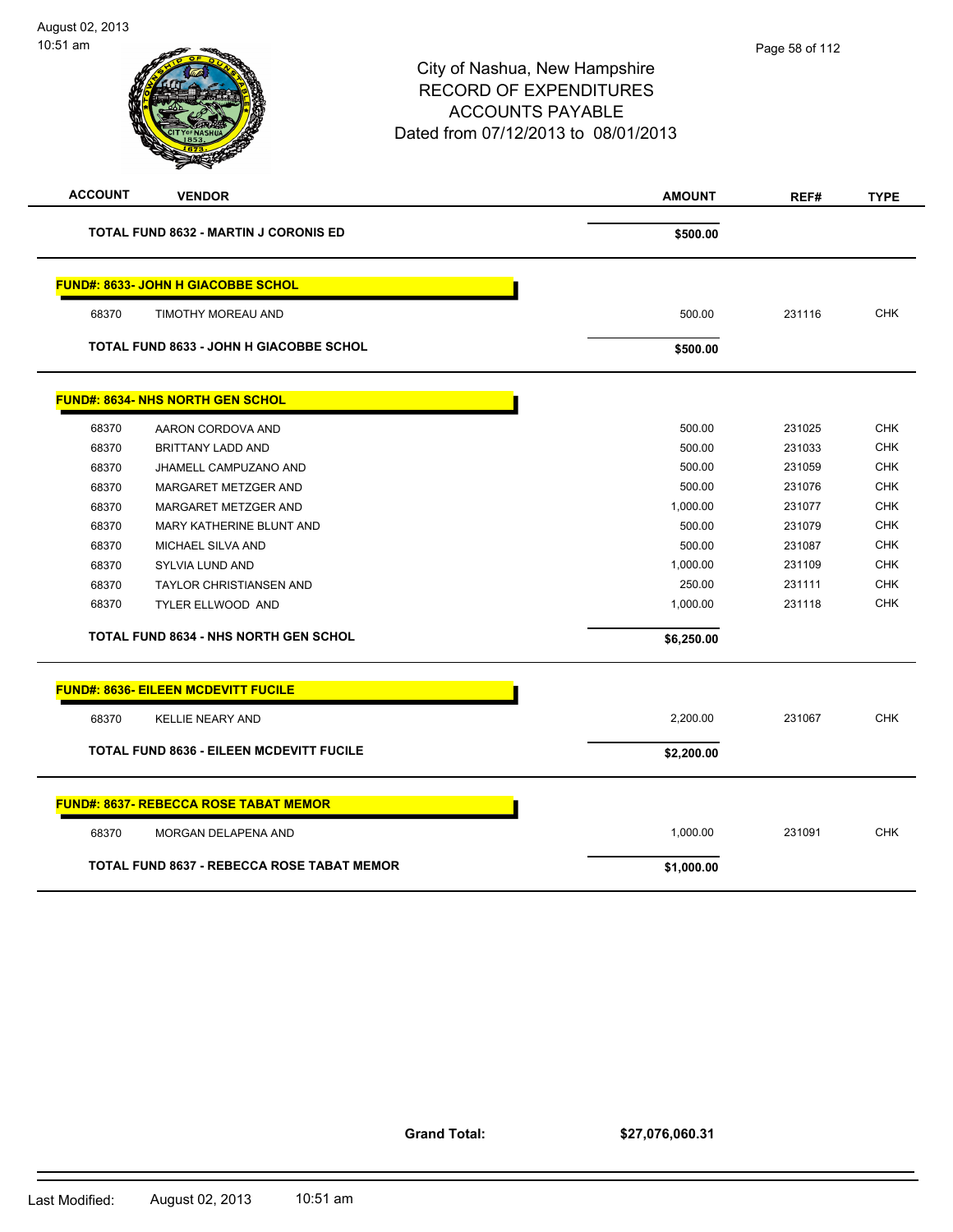

| <b>PAY DATE</b>                   | <b>ACCOUNT</b>                       | <b>DESCRIPTION</b>             | <b>AMOUNT</b> |
|-----------------------------------|--------------------------------------|--------------------------------|---------------|
| <b>FUND#: 1000 - GENERAL FUND</b> |                                      |                                |               |
| 101                               | <b>MAYOR</b>                         |                                |               |
| 7/18/13                           | 51100                                | CITIZEN SERVICES DIRECTOR      | 903.15        |
| 7/25/13                           | 51100                                | CITIZEN SERVICES DIRECTOR      | 903.15        |
| 8/1/13                            | 51100                                | CITIZEN SERVICES DIRECTOR      | 903.15        |
| 7/18/13                           | 51100                                | <b>EXECUTIVE SECRETARY AA</b>  | 877.25        |
| 7/25/13                           | 51100                                | <b>EXECUTIVE SECRETARY AA</b>  | 877.25        |
| 8/1/13                            | 51100                                | EXECUTIVE SECRETARY AA         | 877.25        |
| 7/18/13                           | 51100                                | HUNT BUILDING ADMINISTRATOR    | 413.87        |
| 7/25/13                           | 51100                                | HUNT BUILDING ADMINISTRATOR    | 413.87        |
| 8/1/13                            | 51100                                | HUNT BUILDING ADMINISTRATOR    | 413.87        |
| 7/1/13                            | 51100                                | <b>RESOURCE COORDINATOR</b>    | (565.55)      |
| 7/18/13                           | 51100                                | <b>RESOURCE COORDINATOR</b>    | 565.55        |
| 7/25/13                           | 51100                                | <b>RESOURCE COORDINATOR</b>    | 452.45        |
| 8/1/13                            | 51100                                | <b>RESOURCE COORDINATOR</b>    | 452.45        |
| 7/18/13                           | 51200                                | <b>COMMUNICATIONS DIRECTOR</b> | 426.06        |
| 7/25/13                           | 51200                                | <b>COMMUNICATIONS DIRECTOR</b> | 426.05        |
| 8/1/13                            | 51200                                | <b>COMMUNICATIONS DIRECTOR</b> | 426.07        |
| 6/30/13                           | 51300                                | OVERTIME-REGULAR               | (42.00)       |
| 7/18/13                           | 51300                                | OVERTIME-REGULAR               | 18.24         |
| 7/18/13                           | 51500                                | <b>MAYOR</b>                   | 2,163.53      |
| 7/25/13                           | 51500                                | <b>MAYOR</b>                   | 2,115.95      |
| 8/1/13                            | 51500                                | MAYOR                          | 2,115.94      |
| 7/25/13                           | 55118                                | TELEPHONE-CELLULAR             | 50.00         |
|                                   | <b>TOTAL 101 - MAYOR</b>             |                                | \$15,187.55   |
| 102                               | <b>BOARD OF ALDERMEN</b>             |                                |               |
| 7/18/13                           | 51100                                | ALDERMANIC LEGISLATION MANAGER | 1,364.20      |
| 7/25/13                           | 51100                                | ALDERMANIC LEGISLATION MANAGER | 1,364.20      |
| 8/1/13                            | 51100                                | ALDERMANIC LEGISLATION MANAGER | 1,364.20      |
|                                   | <b>TOTAL 102 - BOARD OF ALDERMEN</b> |                                | \$4,092.60    |
|                                   |                                      |                                |               |
| 103                               | <b>LEGAL</b>                         |                                |               |
| 7/18/13                           | 51100                                | ASSISTANT CORP COUNSEL         | 1,324.90      |
| 7/25/13                           | 51100                                | ASSISTANT CORP COUNSEL         | 1,324.90      |
| 8/1/13                            | 51100                                | ASSISTANT CORP COUNSEL         | 1,324.90      |
| 7/18/13                           | 51100                                | DEPUTY CORPORATION COUNSEL     | 4,170.45      |
| 7/25/13                           | 51100                                | DEPUTY CORPORATION COUNSEL     | 4,170.45      |
| 8/1/13                            | 51100                                | DEPUTY CORPORATION COUNSEL     | 4,170.45      |
| 7/18/13                           | 51100                                | <b>LEGAL ASSISTANT</b>         | 1,846.55      |
| 7/25/13                           | 51100                                | <b>LEGAL ASSISTANT</b>         | 1,846.55      |
| 8/1/13                            | 51100                                | <b>LEGAL ASSISTANT</b>         | 1,846.55      |
| 7/25/13                           | 55118                                | TELEPHONE-CELLULAR             | 100.00        |
|                                   |                                      |                                |               |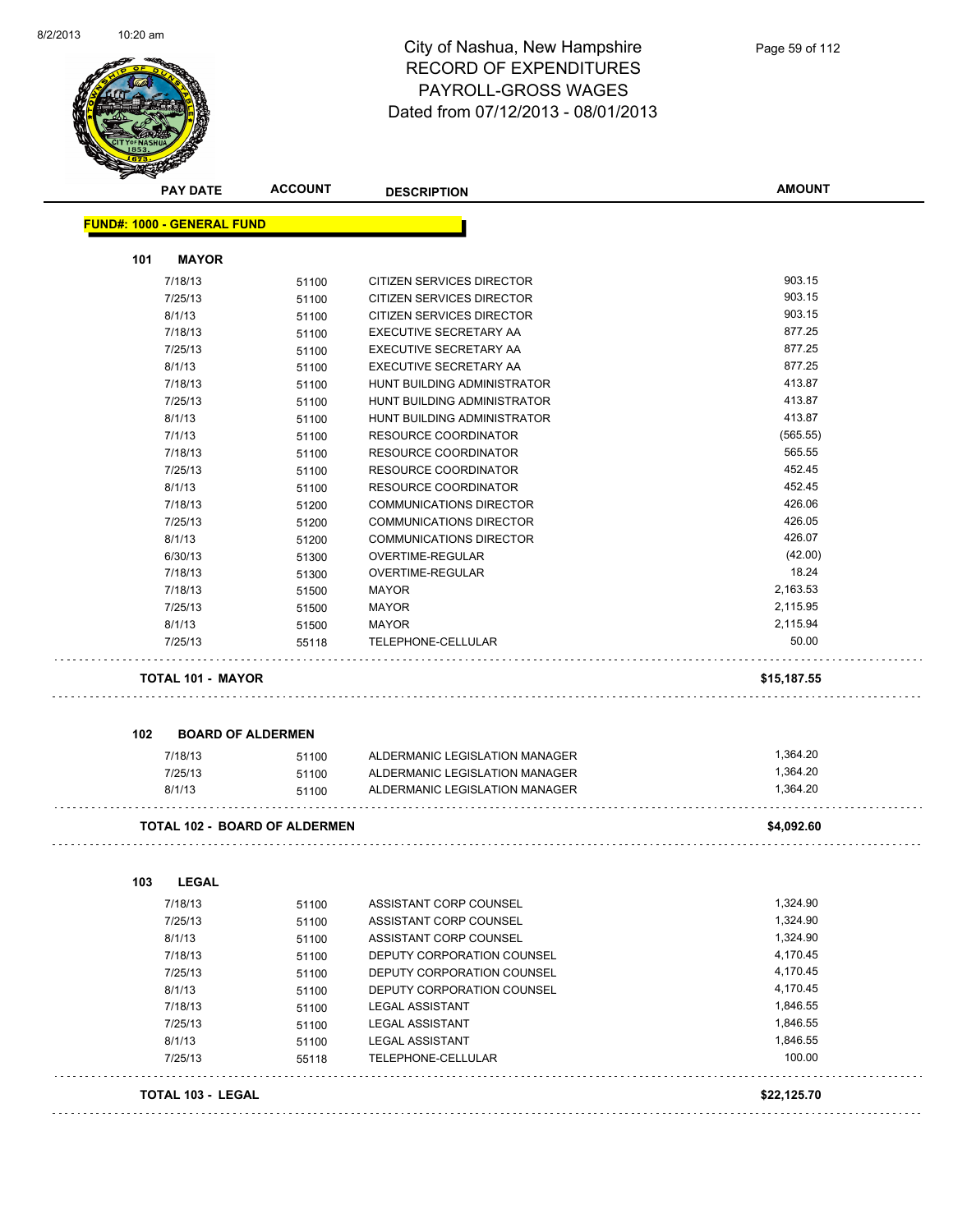

| <b>PAY DATE</b>                   | <b>ACCOUNT</b>                     | <b>DESCRIPTION</b>            | <b>AMOUNT</b> |
|-----------------------------------|------------------------------------|-------------------------------|---------------|
| <b>FUND#: 1000 - GENERAL FUND</b> |                                    |                               |               |
| 105<br><b>CITI-STAT</b>           |                                    |                               |               |
| 7/18/13                           | 51100                              | DIRECTOR CITISTAT             | 1,529.80      |
| 7/25/13                           | 51100                              | DIRECTOR CITISTAT             | 1,529.80      |
| 8/1/13                            | 51100                              | <b>DIRECTOR CITISTAT</b>      | 1,529.80      |
| 7/18/13                           | 51100                              | OPERATIONS ANALYST            | 690.85        |
| 7/25/13                           | 51100                              | OPERATIONS ANALYST            | 690.84        |
| 8/1/13                            | 51100                              | OPERATIONS ANALYST            | 690.85        |
| <b>TOTAL 105 - CITI-STAT</b>      |                                    |                               | \$6,661.94    |
| <b>CITY CLERK</b><br>107          |                                    |                               |               |
| 7/18/13                           | 51100                              | <b>CITY CLERK</b>             | 1,771.20      |
| 7/25/13                           | 51100                              | <b>CITY CLERK</b>             | 1,771.20      |
| 8/1/13                            | 51100                              | <b>CITY CLERK</b>             | 1,771.20      |
| 7/18/13                           | 51100                              | <b>CLERK VITAL RECORDS II</b> | 1,293.05      |
| 7/25/13                           | 51100                              | <b>CLERK VITAL RECORDS II</b> | 2,089.95      |
| 8/1/13                            | 51100                              | <b>CLERK VITAL RECORDS II</b> | 2,089.94      |
| 7/18/13                           | 51100                              | DEPARTMENT COORDINATOR, CC    | 791.45        |
| 7/25/13                           | 51100                              | DEPARTMENT COORDINATOR, CC    | 791.43        |
| 8/1/13                            | 51100                              | DEPARTMENT COORDINATOR, CC    | 791.45        |
| 7/18/13                           | 51100                              | DEPUTY CITY CLERK             | 1,371.00      |
| 7/25/13                           | 51100                              | DEPUTY CITY CLERK             | 1,371.00      |
| 8/1/13                            | 51100                              | DEPUTY CITY CLERK             | 1,371.00      |
| 8/1/13                            | 51300                              | OVERTIME-REGULAR              | 41.55         |
| <b>TOTAL 107 - CITY CLERK</b>     |                                    |                               | \$17,315.42   |
|                                   |                                    |                               |               |
| 111                               | <b>HUMAN RESOURCES</b>             |                               |               |
| 7/18/13                           | 51100                              | <b>HR ANALYST</b>             | 1,014.70      |
| 7/25/13                           | 51100                              | HR ANALYST                    | 1,014.70      |
| 8/1/13                            | 51100                              | HR ANALYST                    | 1,014.70      |
| 7/18/13                           | 51100                              | HR SPEC                       | 833.85        |
| 7/25/13                           | 51100                              | HR SPEC                       | 833.85        |
| 8/1/13                            | 51100                              | HR SPEC                       | 833.85        |
| 7/18/13                           | 51100                              | HUMAN RESOURCES DIRECTOR      | 1,546.45      |
| 7/25/13                           | 51100                              | HUMAN RESOURCES DIRECTOR      | 1,546.45      |
| 8/1/13                            | 51100                              | HUMAN RESOURCES DIRECTOR      | 1,546.45      |
| 7/18/13                           | 51200                              | HR GENERALIST PT              | 263.12        |
| 7/25/13                           | 51200                              | HR GENERALIST PT              | 268.63        |
| 8/1/13                            | 51200                              | HR GENERALIST PT              | 261.85        |
| 7/25/13                           | 55118                              | TELEPHONE-CELLULAR            | 50.00         |
|                                   | <b>TOTAL 111 - HUMAN RESOURCES</b> |                               | \$11,028.60   |

#### **115 CITYWIDE PENSIONS**

7/25/13 52120 PENSION DISTRIBUTIONS 50.00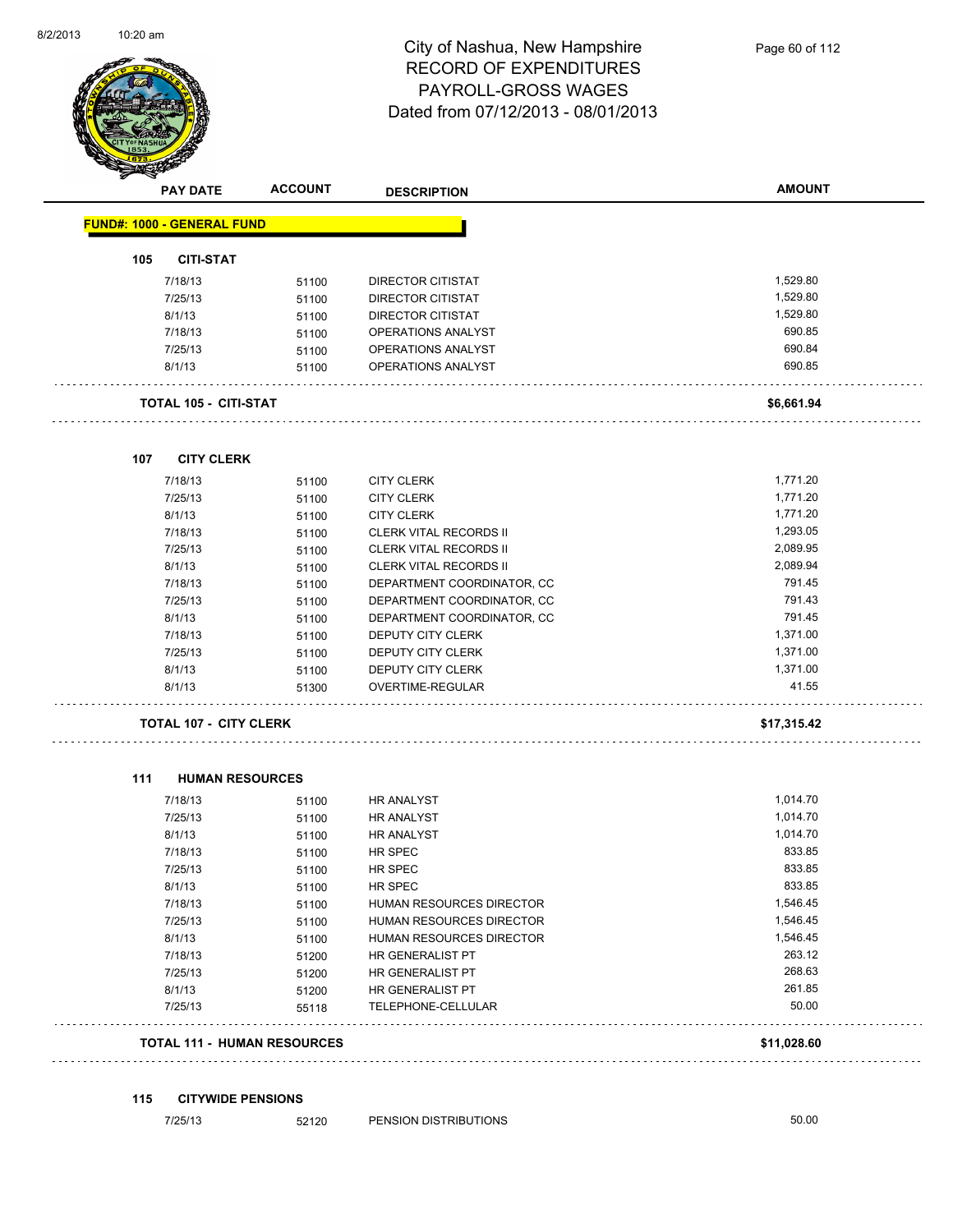| 8/2/2013 | 10:20 am                          |                                      | City of Nashua, New Hampshire<br><b>RECORD OF EXPENDITURES</b><br>PAYROLL-GROSS WAGES<br>Dated from 07/12/2013 - 08/01/2013 | Page 61 of 112 |
|----------|-----------------------------------|--------------------------------------|-----------------------------------------------------------------------------------------------------------------------------|----------------|
|          | <b>PAY DATE</b>                   | <b>ACCOUNT</b>                       | <b>DESCRIPTION</b>                                                                                                          | <b>AMOUNT</b>  |
|          | <b>FUND#: 1000 - GENERAL FUND</b> |                                      |                                                                                                                             |                |
|          |                                   |                                      |                                                                                                                             |                |
|          |                                   | <b>TOTAL 115 - CITYWIDE PENSIONS</b> |                                                                                                                             | \$50.00        |
|          | 122                               | <b>INFORMATION TECHNOLOGY</b>        |                                                                                                                             |                |
|          | 7/18/13                           | 51100                                | ADMIN ASSISTANT II                                                                                                          | 665.60         |
|          | 7/25/13                           | 51100                                | ADMIN ASSISTANT II                                                                                                          | 665.60         |
|          | 8/1/13                            | 51100                                | ADMIN ASSISTANT II                                                                                                          | 665.60         |
|          | 7/18/13                           | 51100                                | ERP SYSTEM ADMIN DBA                                                                                                        | 1,622.11       |
|          | 7/25/13                           | 51100                                | ERP SYSTEM ADMIN DBA                                                                                                        | 1,622.10       |
|          | 8/1/13                            | 51100                                | ERP SYSTEM ADMIN DBA                                                                                                        | 1,622.10       |
|          | 7/18/13                           | 51100                                | INTER INTRA APPL DEV PROJ LDR                                                                                               | 1,579.20       |
|          | 7/25/13                           | 51100                                | INTER INTRA APPL DEV PROJ LDR                                                                                               | 1,579.20       |
|          | 8/1/13                            | 51100                                | INTER INTRA APPL DEV PROJ LDR                                                                                               | 1,579.20       |
|          | 7/18/13                           | 51100                                | INTERNET INTRANET APPL DEV                                                                                                  | 1,459.20       |
|          | 7/25/13                           | 51100                                | INTERNET INTRANET APPL DEV                                                                                                  | 1,459.20       |
|          | 8/1/13                            | 51100                                | INTERNET INTRANET APPL DEV                                                                                                  | 1,459.20       |
|          | 7/18/13                           | 51100                                | IT APPLICATIONS ANALYST                                                                                                     | 1,143.65       |
|          | 7/25/13                           | 51100                                | IT APPLICATIONS ANALYST                                                                                                     | 1,143.65       |
|          | 8/1/13                            | 51100                                | IT APPLICATIONS ANALYST                                                                                                     | 1,143.65       |
|          | 7/18/13                           | 51100                                | IT DIVISION DIRECTOR                                                                                                        | 1,986.70       |
|          | 7/25/13                           | 51100                                | IT DIVISION DIRECTOR                                                                                                        | 1,986.70       |
|          | 8/1/13                            | 51100                                | IT DIVISION DIRECTOR                                                                                                        | 1,986.70       |
|          | 7/18/13                           | 51100                                | IT INFRASTRUCTURE ANALYST                                                                                                   | 1,194.35       |
|          | 7/25/13                           | 51100                                | IT INFRASTRUCTURE ANALYST                                                                                                   | 1,194.35       |
|          | 8/1/13                            | 51100                                | IT INFRASTRUCTURE ANALYST                                                                                                   | 1,194.35       |
|          | 7/18/13                           | 51100                                | IT INFRASTRUCTURE TEAM LEADER                                                                                               | 3,211.87       |
|          | 7/25/13                           | 51100                                | IT INFRASTRUCTURE TEAM LEADER                                                                                               | 1,713.00       |
|          | 8/1/13                            | 51100                                | IT INFRASTRUCTURE TEAM LEADER                                                                                               | 1,713.00       |
|          | 7/18/13                           | 51100                                | SYSTEMS ADM DATABASE ADM                                                                                                    | 1,611.15       |
|          | 7/25/13                           | 51100                                | SYSTEMS ADM DATABASE ADM                                                                                                    | 1,611.15       |
|          | 8/1/13                            | 51100                                | SYSTEMS ADM DATABASE ADM                                                                                                    | 1,611.15       |
|          | 7/18/13                           | 51100                                | TECHNICAL SPEC II NET SUPPORT                                                                                               | 2,310.90       |
|          | 7/25/13                           | 51100                                | TECHNICAL SPEC II NET SUPPORT                                                                                               | 2,310.90       |
|          | 8/1/13                            | 51100                                | TECHNICAL SPEC II NET SUPPORT                                                                                               | 2,310.90       |
|          | 7/18/13                           | 51100                                | <b>TECHNICAL SPEC III</b>                                                                                                   | 1,444.15       |
|          | 7/25/13                           | 51100                                | <b>TECHNICAL SPEC III</b>                                                                                                   | 1,444.15       |
|          | 8/1/13                            | 51100                                | <b>TECHNICAL SPEC III</b>                                                                                                   | 1,444.15       |
|          | 7/18/13                           | 51100                                | <b>WEB DESIGNER</b>                                                                                                         | 633.45         |
|          | 7/25/13                           | 51100                                | <b>WEB DESIGNER</b>                                                                                                         | 633.45         |
|          | 8/1/13                            | 51100                                | <b>WEB DESIGNER</b>                                                                                                         | 633.45         |
|          | 7/18/13                           | 51300                                | OVERTIME-REGULAR                                                                                                            | 47.38          |
|          | 7/25/13                           | 51300                                | OVERTIME-REGULAR                                                                                                            | 33.07          |
|          | 7/25/13                           | 55118                                | TELEPHONE-CELLULAR                                                                                                          | 250.00         |

### **TOTAL 122 - INFORMATION TECHNOLOGY \$53,919.68**

# **126 FINANCIAL SERVICES**

| 7/18/13 | <b>ACCOUNTANT</b><br>51100 | 898.10 |
|---------|----------------------------|--------|
| 7/25/13 | <b>ACCOUNTANT</b><br>51100 | 898.10 |
| 8/1/13  | <b>ACCOUNTANT</b><br>51100 | 898.10 |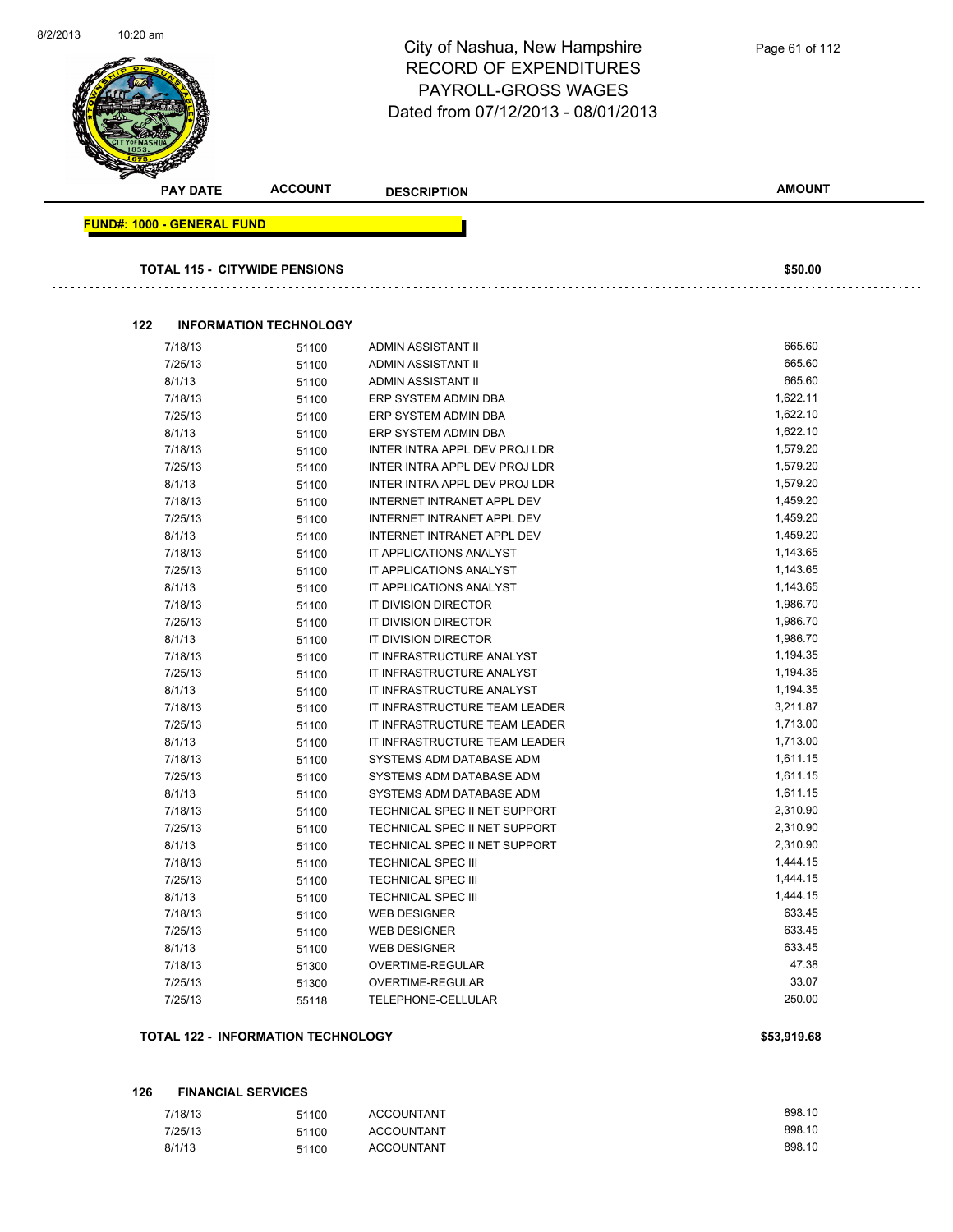

| <b>PAY DATE</b>                   | <b>ACCOUNT</b>            | <b>DESCRIPTION</b>                                    | <b>AMOUNT</b>    |
|-----------------------------------|---------------------------|-------------------------------------------------------|------------------|
| <b>FUND#: 1000 - GENERAL FUND</b> |                           |                                                       |                  |
|                                   |                           |                                                       |                  |
| 126                               | <b>FINANCIAL SERVICES</b> |                                                       |                  |
| 7/18/13                           | 51100                     | ACCOUNTING COMPLIANCE MGR                             | 1,073.50         |
| 7/25/13                           | 51100                     | ACCOUNTING COMPLIANCE MGR                             | 1,073.50         |
| 8/1/13                            | 51100                     | ACCOUNTING COMPLIANCE MGR                             | 1,073.50         |
| 7/18/13                           | 51100                     | ACCOUNTS PAYABLE COORDINATOR                          | 2,082.91         |
| 7/25/13                           | 51100                     | ACCOUNTS PAYABLE COORDINATOR                          | 2,082.91         |
| 8/1/13                            | 51100                     | ACCOUNTS PAYABLE COORDINATOR                          | 2,082.56         |
| 7/18/13                           | 51100                     | ACCOUNTS PAYABLE SUPV                                 | 929.80           |
| 7/25/13                           | 51100                     | ACCOUNTS PAYABLE SUPV                                 | 929.80           |
| 8/1/13                            | 51100                     | ACCOUNTS PAYABLE SUPV                                 | 929.80           |
| 7/18/13                           | 51100                     | ADMINISTRATIVE ASSISTANT I                            | 646.80           |
| 7/25/13                           | 51100                     | ADMINISTRATIVE ASSISTANT I                            | 646.80           |
| 8/1/13                            | 51100                     | ADMINISTRATIVE ASSISTANT I                            | 646.80           |
| 7/18/13                           | 51100                     | <b>CFO COMPTROLLER</b>                                | 1,999.70         |
| 7/25/13                           | 51100                     | <b>CFO COMPTROLLER</b>                                | 1,999.70         |
| 8/1/13                            | 51100                     | <b>CFO COMPTROLLER</b>                                | 1,999.70         |
| 7/18/13                           | 51100                     | <b>COMPENSATION MANAGER</b>                           | 1,533.60         |
| 7/25/13                           | 51100                     | <b>COMPENSATION MANAGER</b>                           | 1,533.60         |
| 8/1/13                            | 51100                     | <b>COMPENSATION MANAGER</b>                           | 1,533.60         |
| 7/18/13                           | 51100                     | DEP TREASURER TAX COLLECTOR                           | 1,076.20         |
| 7/25/13                           | 51100                     | DEP TREASURER TAX COLLECTOR                           | 1,076.20         |
| 8/1/13                            | 51100                     | DEP TREASURER TAX COLLECTOR                           | 1,076.20         |
| 7/18/13                           | 51100                     | FINANCE AND ADMIN MANAGER                             | 744.65           |
| 7/25/13                           | 51100                     | FINANCE AND ADMIN MANAGER                             | 744.65           |
| 8/1/13                            | 51100                     | FINANCE AND ADMIN MANAGER                             | 744.65           |
| 7/18/13                           | 51100                     | FINANCIAL MANAGER GENERAL GOVT                        | 1,367.60         |
| 7/25/13                           | 51100                     | FINANCIAL MANAGER GENERAL GOVT                        | 1,367.60         |
| 8/1/13                            | 51100                     | FINANCIAL MANAGER GENERAL GOVT                        | 1,367.60         |
| 7/18/13                           | 51100                     | FINANCIAL SERVICES COORDINATOR                        | 936.70           |
| 7/25/13                           | 51100                     | FINANCIAL SERVICES COORDINATOR                        | 936.71           |
| 8/1/13                            | 51100                     | FINANCIAL SERVICES COORDINATOR                        | 936.70<br>646.80 |
| 7/18/13                           | 51100                     | MOTOR VEHICLE COORDINATOR                             |                  |
| 7/25/13                           | 51100                     | MOTOR VEHICLE COORDINATOR                             | 646.80<br>646.80 |
| 8/1/13                            | 51100                     | MOTOR VEHICLE COORDINATOR<br>MV CLERK II REGISTRATION | 632.00           |
| 7/18/13<br>7/25/13                | 51100                     | MV CLERK II REGISTRATION                              | 632.00           |
| 8/1/13                            | 51100                     | MV CLERK II REGISTRATION                              | 632.00           |
| 7/18/13                           | 51100<br>51100            | PAYROLL ANALYST II                                    | 1,770.57         |
| 7/25/13                           | 51100                     | PAYROLL ANALYST II                                    | 1,770.55         |
| 8/1/13                            | 51100                     | PAYROLL ANALYST II                                    | 1,770.55         |
| 7/18/13                           | 51100                     | REVENUE ACCOUNTS SPEC                                 | 829.85           |
| 7/25/13                           | 51100                     | REVENUE ACCOUNTS SPEC                                 | 829.85           |
| 8/1/13                            | 51100                     | REVENUE ACCOUNTS SPEC                                 | 829.85           |
| 7/18/13                           | 51100                     | REVENUE COORDINATOR                                   | 1,040.85         |
| 7/25/13                           | 51100                     | REVENUE COORDINATOR                                   | 1,040.85         |
| 8/1/13                            | 51100                     | <b>REVENUE COORDINATOR</b>                            | 1,040.85         |
| 7/18/13                           | 51100                     | SENIOR FINANCIAL ANALYST                              | 1,100.45         |
| 7/25/13                           | 51100                     | SENIOR FINANCIAL ANALYST                              | 1,100.45         |
| 8/1/13                            | 51100                     | SENIOR FINANCIAL ANALYST                              | 1,100.45         |
| 7/18/13                           | 51100                     | SUPV VEHICLE REGISTRATION                             | 1,014.70         |
| 7/25/13                           | 51100                     | SUPV VEHICLE REGISTRATION                             | 1,014.70         |
| 8/1/13                            | 51100                     | SUPV VEHICLE REGISTRATION                             | 1,014.70         |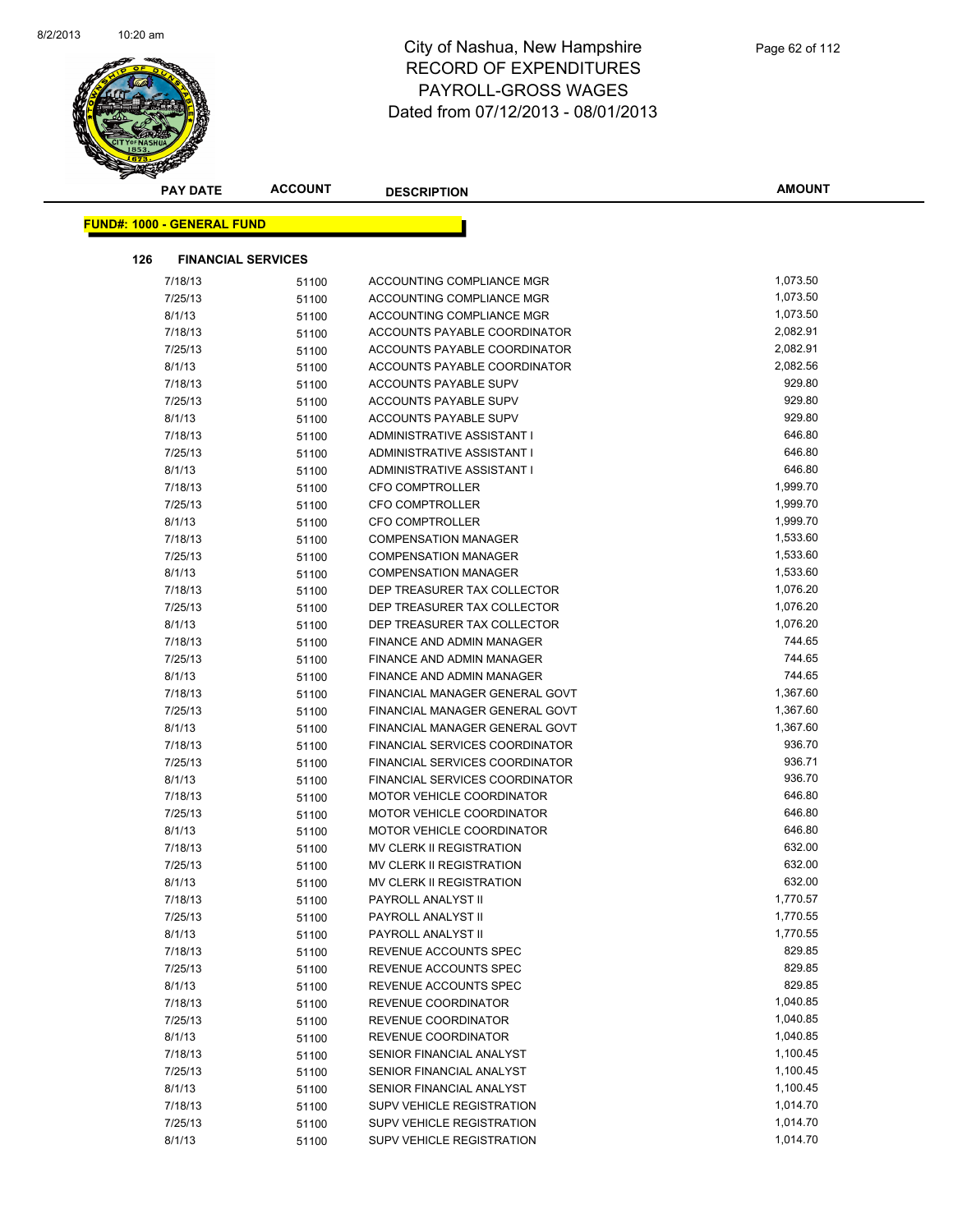$\overline{\phantom{0}}$ 



# City of Nashua, New Hampshire RECORD OF EXPENDITURES PAYROLL-GROSS WAGES Dated from 07/12/2013 - 08/01/2013

|     | <b>PAY DATE</b>                   | <b>ACCOUNT</b>                        | <b>DESCRIPTION</b>                | <b>AMOUNT</b> |
|-----|-----------------------------------|---------------------------------------|-----------------------------------|---------------|
|     | <b>FUND#: 1000 - GENERAL FUND</b> |                                       |                                   |               |
| 126 | <b>FINANCIAL SERVICES</b>         |                                       |                                   |               |
|     | 7/18/13                           |                                       | <b>TREASURER TAX COLLECTOR</b>    | 1,771.20      |
|     | 7/25/13                           | 51100<br>51100                        | TREASURER TAX COLLECTOR           | 1,771.20      |
|     | 8/1/13                            | 51100                                 | TREASURER TAX COLLECTOR           | 1,771.20      |
|     | 7/18/13                           |                                       | <b>VEHICLE REGISTRATION CLERK</b> | 1,629.95      |
|     | 7/25/13                           | 51100                                 | <b>VEHICLE REGISTRATION CLERK</b> | 1,628.11      |
|     | 8/1/13                            | 51100                                 | <b>VEHICLE REGISTRATION CLERK</b> | 1,629.95      |
|     | 7/18/13                           | 51100                                 | <b>ACCOUNTING TEMP</b>            | 544.60        |
|     | 7/25/13                           | 51200                                 | <b>ACCOUNTING TEMP</b>            | 525.20        |
|     |                                   | 51200                                 |                                   | 541.00        |
|     | 8/1/13                            | 51200                                 | <b>ACCOUNTING TEMP</b>            |               |
|     | 7/1/13                            | 51300                                 | OVERTIME-REGULAR                  | (53.02)       |
|     | 7/18/13                           | 51300                                 | OVERTIME-REGULAR                  | 392.30        |
|     | 7/25/13                           | 51300                                 | OVERTIME-REGULAR                  | 375.46        |
|     | 8/1/13                            | 51300                                 | OVERTIME-REGULAR                  | 383.00        |
|     |                                   | <b>TOTAL 126 - FINANCIAL SERVICES</b> |                                   | \$73,884.11   |
|     |                                   |                                       |                                   |               |
| 129 | <b>CITY BUILDINGS</b>             |                                       |                                   |               |
|     | 7/18/13                           | 51100                                 | <b>BUILDING MANAGER</b>           | 788.60        |
|     | 7/25/13                           | 51100                                 | <b>BUILDING MANAGER</b>           | 788.60        |
|     | 8/1/13                            | 51100                                 | <b>BUILDING MANAGER</b>           | 788.60        |
|     | 7/18/13                           | 51100                                 | <b>CUSTODIAN I</b>                | 1,166.85      |
|     | 7/25/13                           | 51100                                 | <b>CUSTODIAN I</b>                | 1,166.85      |
|     | 8/1/13                            | 51100                                 | <b>CUSTODIAN I</b>                | 1,166.84      |
|     | 7/18/13                           | 51100                                 | <b>MAINTENANCE SPEC</b>           | 663.85        |
|     | 7/25/13                           | 51100                                 | <b>MAINTENANCE SPEC</b>           | 663.85        |
|     | 8/1/13                            | 51100                                 | MAINTENANCE SPEC                  | 663.85        |
|     | 7/18/13                           | 51200                                 | <b>CUSTODIAN I</b>                | 306.75        |
|     | 7/25/13                           | 51200                                 | <b>CUSTODIAN I</b>                | 306.75        |
|     | 8/1/13                            | 51200                                 | <b>CUSTODIAN I</b>                | 306.75        |
|     | 8/1/13                            | 51300                                 | OVERTIME-REGULAR                  | 2.49          |
|     | <b>TOTAL 129 - CITY BUILDINGS</b> |                                       |                                   | \$8,780.63    |
|     |                                   |                                       |                                   |               |
| 130 | <b>PURCHASING</b>                 |                                       |                                   |               |
|     | 7/18/13                           | 51100                                 | PRINTING TECH MAIL DIST           | 972.30        |
|     | 7/25/13                           | 51100                                 | PRINTING TECH MAIL DIST           | 972.30        |
|     | 8/1/13                            | 51100                                 | PRINTING TECH MAIL DIST           | 972.30        |
|     | 7/18/13                           | 51100                                 | PURCHASING AGENT I                | 661.95        |
|     | 7/25/13                           | 51100                                 | PURCHASING AGENT I                | 661.95        |
|     | 8/1/13                            | 51100                                 | PURCHASING AGENT I                | 661.95        |
|     | 7/18/13                           | 51100                                 | PURCHASING AGENT II               | 1,020.45      |
|     | 7/25/13                           | 51100                                 | PURCHASING AGENT II               | 1,020.45      |

8/1/13 51100 PURCHASING AGENT II 1,020.45 7/18/13 51100 PURCHASING MANAGER 1,364.20 7/25/13 51100 PURCHASING MANAGER 1,364.20 8/1/13 51100 PURCHASING MANAGER 1,364.20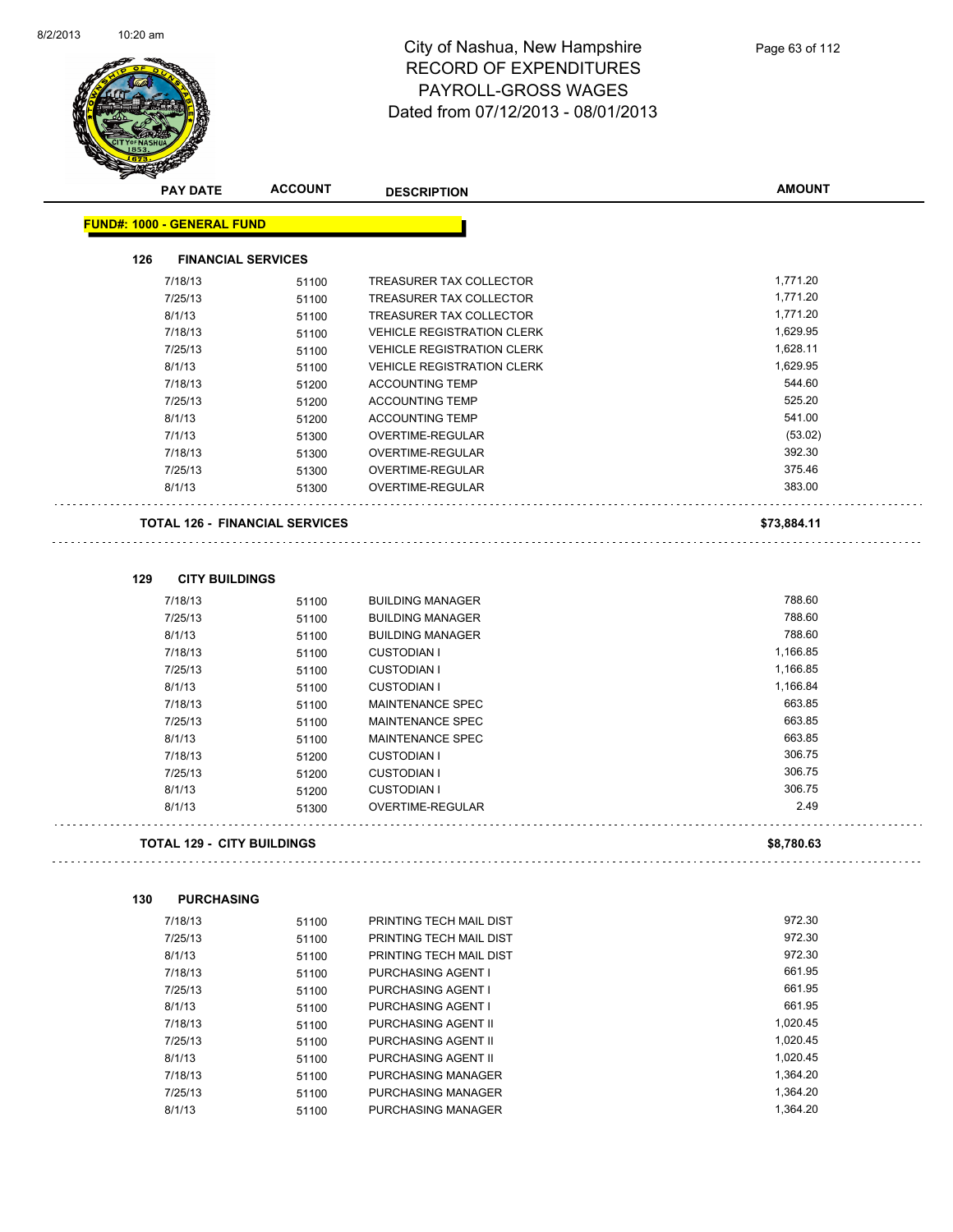

| <b>PAY DATE</b>                   | <b>ACCOUNT</b> | <b>DESCRIPTION</b>                                         | <b>AMOUNT</b>        |
|-----------------------------------|----------------|------------------------------------------------------------|----------------------|
| <b>FUND#: 1000 - GENERAL FUND</b> |                |                                                            |                      |
| TOTAL 130 - PURCHASING            |                |                                                            | \$12,056.70          |
|                                   |                |                                                            |                      |
| <b>HUNT BUILDING</b><br>131       |                |                                                            |                      |
|                                   |                |                                                            |                      |
| 7/18/13                           | 51100          | HUNT BUILDING ADMINISTRATOR                                | 413.86<br>295.76     |
| 7/25/13                           | 51100          | HUNT BUILDING ADMINISTRATOR<br>HUNT BUILDING ADMINISTRATOR | 388.91               |
| 8/1/13                            | 51100          |                                                            |                      |
| TOTAL 131 - HUNT BUILDING         |                |                                                            | \$1,098.53           |
|                                   |                |                                                            |                      |
| 132<br><b>ASSESSING</b>           |                |                                                            |                      |
| 7/18/13                           | 51100          | <b>APPRAISER I</b>                                         | 853.70               |
| 7/25/13                           | 51100          | <b>APPRAISER I</b>                                         | 853.70               |
| 8/1/13                            | 51100          | <b>APPRAISER I</b>                                         | 853.70               |
| 7/18/13                           | 51100          | <b>APPRAISER II</b>                                        | 1,020.45             |
| 7/25/13                           | 51100          | <b>APPRAISER II</b>                                        | 1,020.45<br>1,020.45 |
| 8/1/13<br>7/18/13                 | 51100          | <b>APPRAISER II</b><br><b>APPRAISER III</b>                | 1,162.44             |
| 7/25/13                           | 51100<br>51100 | <b>APPRAISER III</b>                                       | 1,162.45             |
| 8/1/13                            | 51100          | <b>APPRAISER III</b>                                       | 1,162.45             |
| 7/18/13                           | 51100          | ASSESSING ADMIN SPEC I CSR                                 | 482.72               |
| 7/25/13                           | 51100          | ASSESSING ADMIN SPEC I CSR                                 | 603.40               |
| 8/1/13                            | 51100          | ASSESSING ADMIN SPEC I CSR                                 | 603.40               |
| 7/18/13                           | 51100          | ASSESSING ADMIN SPEC II CSR                                | 699.35               |
| 7/25/13                           | 51100          | ASSESSING ADMIN SPEC II CSR                                | 699.35               |
| 8/1/13                            | 51100          | ASSESSING ADMIN SPEC II CSR                                | 699.35               |
| 7/18/13                           | 51100          | ASSESSING ADMIN SPEC III CSR                               | 888.75               |
| 7/25/13                           | 51100          | ASSESSING ADMIN SPEC III CSR                               | 888.76               |
| 8/1/13                            | 51100          | ASSESSING ADMIN SPEC III CSR                               | 888.75               |
| 7/18/13                           | 51100          | CHIEF ASSESSOR GIS MANAGER                                 | 2,077.25             |
| 7/25/13                           | 51100          | CHIEF ASSESSOR GIS MANAGER                                 | 2,077.25             |
| 8/1/13                            | 51100          | CHIEF ASSESSOR GIS MANAGER                                 | 2,077.25             |
| 7/18/13                           | 51100          | DEPARTMENT COORDINATOR                                     | 844.04               |
| 7/25/13                           | 51100          | DEPARTMENT COORDINATOR                                     | 844.05               |
| 8/1/13                            | 51100          | DEPARTMENT COORDINATOR                                     | 844.05               |
| 7/18/13                           | 51100          | DEPUTY MANAGER APPRAISER IV                                | 1,450.00             |
| 7/25/13                           | 51100          | DEPUTY MANAGER APPRAISER IV                                | 1,450.00             |
| 8/1/13                            | 51100          | DEPUTY MANAGER APPRAISER IV                                | 1,450.00             |
| 7/18/13                           | 51300          | OVERTIME-REGULAR                                           | 6.30                 |
| 7/25/13                           | 51500          | ELECTED BOARD MEMBER                                       | 375.00               |

#### **TOTAL 132 - ASSESSING \$29,058.81**

# 

# **134 GIS**

| 7/18/13 | 51100 | <b>GIS TECHNICIAN II</b> | 1.042.60 |
|---------|-------|--------------------------|----------|
| 7/25/13 | 51100 | <b>GIS TECHNICIAN II</b> | 1.042.60 |
| 8/1/13  | 51100 | <b>GIS TECHNICIAN II</b> | 1.042.60 |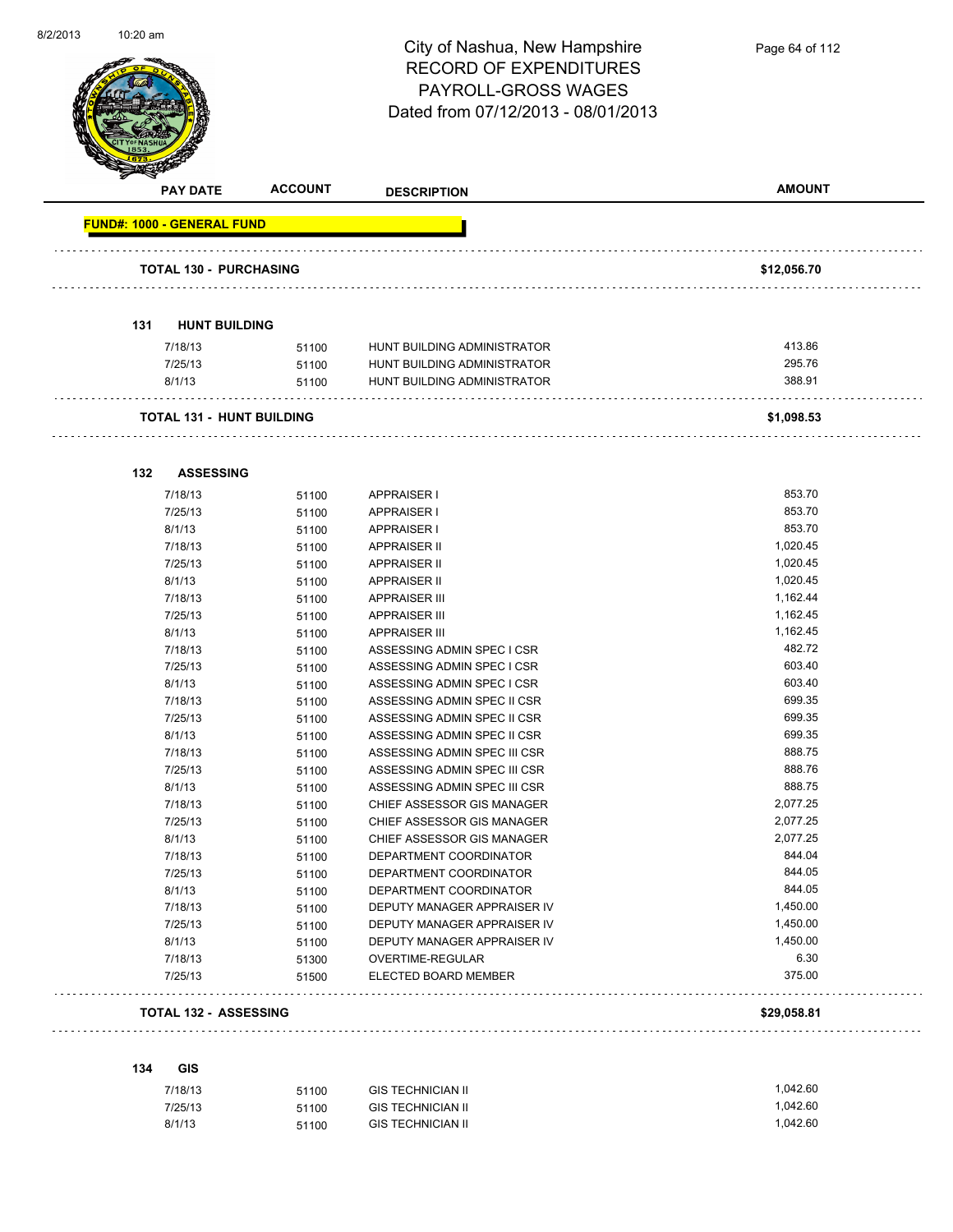

|                                   | <b>PAY DATE</b>        | <b>ACCOUNT</b>                       | <b>DESCRIPTION</b>            | <b>AMOUNT</b> |
|-----------------------------------|------------------------|--------------------------------------|-------------------------------|---------------|
| <b>FUND#: 1000 - GENERAL FUND</b> |                        |                                      |                               |               |
|                                   | <b>TOTAL 134 - GIS</b> |                                      |                               | \$3,127.80    |
|                                   |                        |                                      |                               |               |
| 140                               |                        | <b>PINEWOOD CEMETERY</b>             |                               |               |
|                                   | 7/18/13                | 51400                                | <b>WAGES TEMP-SEASONAL</b>    | 40.00         |
|                                   | 7/25/13                | 51400                                | WAGES TEMP-SEASONAL           | 156.73        |
|                                   | 7/25/13                | 55314                                | FIXED RATE MILEAGE ALLOWANCE  | 100.00        |
|                                   |                        | <b>TOTAL 140 - PINEWOOD CEMETERY</b> |                               | \$296.73      |
| 142                               |                        | <b>WOODLAWN CEMETERY</b>             |                               |               |
|                                   | 7/18/13                | 51100                                | <b>GROUNDSKEEPER CEMETERY</b> | 1,264.41      |
|                                   | 7/25/13                | 51100                                | <b>GROUNDSKEEPER CEMETERY</b> | 1,167.68      |
|                                   | 8/1/13                 | 51100                                | <b>GROUNDSKEEPER CEMETERY</b> | 1,264.42      |
|                                   | 7/18/13                | 51100                                | SUPERINTENDENT CEMETERY I     | 1,014.70      |
|                                   | 7/25/13                | 51100                                | SUPERINTENDENT CEMETERY I     | 1,014.70      |
|                                   | 8/1/13                 | 51100                                | SUPERINTENDENT CEMETERY I     | 1,014.70      |
|                                   | 7/18/13                | 51300                                | OVERTIME-REGULAR              | 225.93        |
|                                   | 7/25/13                | 51300                                | OVERTIME-REGULAR              | 18.96         |
|                                   | 7/18/13                | 51400                                | WAGES TEMP-SEASONAL           | 1,390.00      |
|                                   | 7/25/13                | 51400                                | <b>WAGES TEMP-SEASONAL</b>    | 1,367.50      |
|                                   | 8/1/13                 | 51400                                | <b>WAGES TEMP-SEASONAL</b>    | 1,240.00      |
|                                   |                        | TOTAL 142 - WOODLAWN CEMETERY        |                               | \$10,983.00   |
| 144                               |                        | <b>EDGEWOOD CEMETERY</b>             |                               |               |
|                                   | 7/18/13                | 51100                                | <b>GROUNDSKEEPER CEMETERY</b> | 1,094.45      |
|                                   | 7/25/13                | 51100                                | <b>GROUNDSKEEPER CEMETERY</b> | 1,094.45      |
|                                   | 8/1/13                 | 51100                                | <b>GROUNDSKEEPER CEMETERY</b> | 1,094.45      |
|                                   | 7/18/13                | 51100                                | SUBFOREMAN CEMETERY           | 783.65        |
|                                   | 7/25/13                | 51100                                | SUBFOREMAN CEMETERY           | 783.65        |
|                                   | 8/1/13                 | 51100                                | SUBFOREMAN CEMETERY           | 783.65        |
|                                   | 7/18/13                | 51100                                | SUPERINTENDENT CEMETERY II    | 1,124.65      |
|                                   | 7/25/13                | 51100                                | SUPERINTENDENT CEMETERY II    | 1,124.65      |
|                                   | 8/1/13                 | 51100                                | SUPERINTENDENT CEMETERY II    | 1,124.65      |
|                                   | 7/18/13                | 51400                                | WAGES TEMP-SEASONAL           | 1,950.00      |
|                                   | 7/25/13                | 51400                                | WAGES TEMP-SEASONAL           | 2,000.00      |
|                                   | 8/1/13                 | 51400                                | WAGES TEMP-SEASONAL           | 1,590.00      |
|                                   | 7/25/13                | 55314                                | FIXED RATE MILEAGE ALLOWANCE  | 100.00        |
|                                   |                        | <b>TOTAL 144 - EDGEWOOD CEMETERY</b> |                               | \$14,648.25   |
|                                   |                        |                                      |                               |               |
| 150                               | <b>POLICE</b>          |                                      |                               | 10.220.11     |

| 7/18/13 | 51100 | 1ST YEAR OFFICERS              | 10.330.11 |
|---------|-------|--------------------------------|-----------|
| 7/25/13 | 51100 | <b>1ST YEAR OFFICERS</b>       | 10.330.10 |
| 8/1/13  | 51100 | <b>1ST YEAR OFFICERS</b>       | 10.330.10 |
| 7/18/13 | 51100 | 1ST YR OFFICERS CERTIFIED SPEC | 2.944.35  |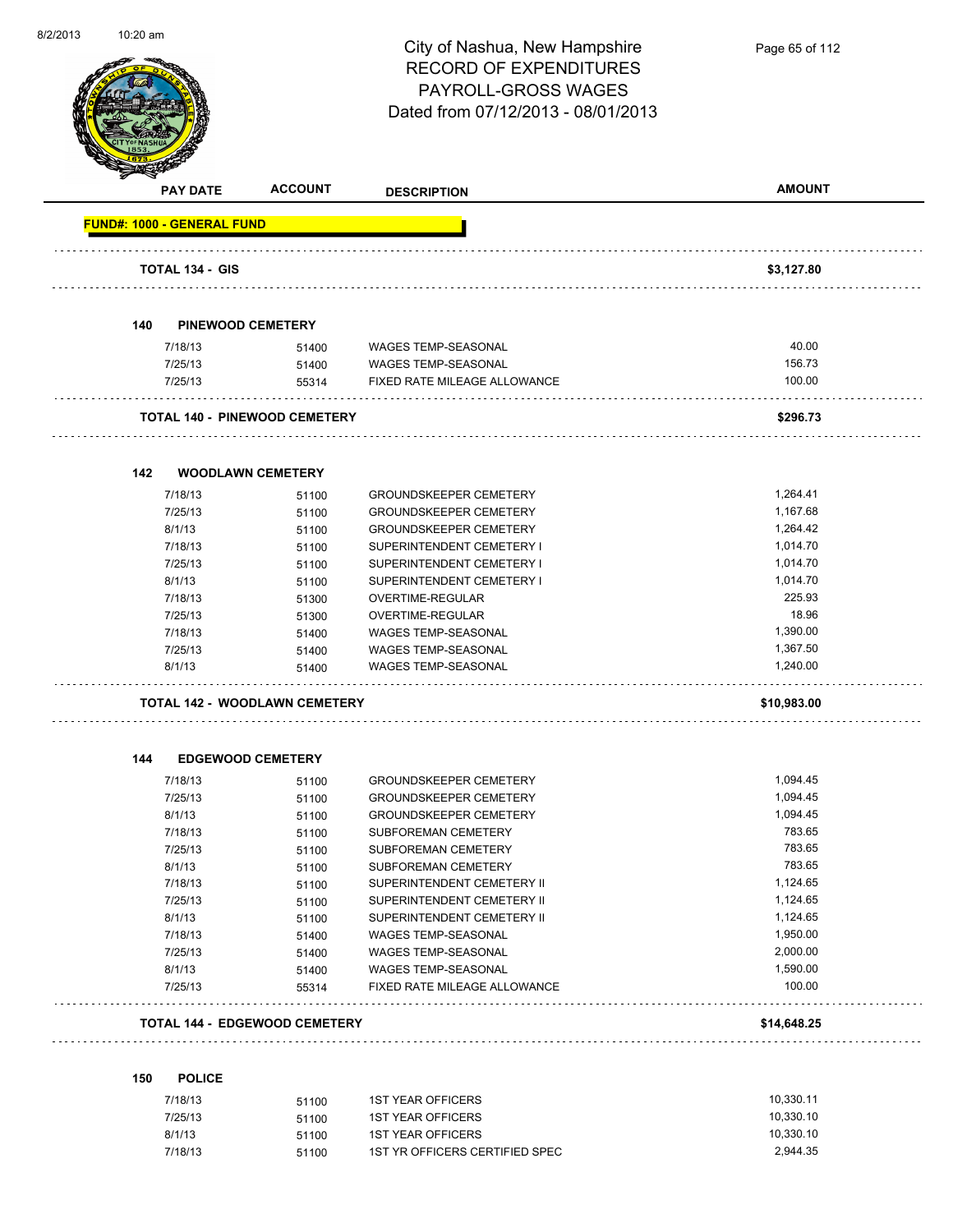

|     | <b>PAY DATE</b>                   | <b>ACCOUNT</b> | <b>DESCRIPTION</b>               | <b>AMOUNT</b> |
|-----|-----------------------------------|----------------|----------------------------------|---------------|
|     | <b>FUND#: 1000 - GENERAL FUND</b> |                |                                  |               |
|     |                                   |                |                                  |               |
| 150 | <b>POLICE</b>                     |                |                                  |               |
|     | 7/25/13                           | 51100          | 1ST YR OFFICERS CERTIFIED SPEC   | 2,944.35      |
|     | 8/1/13                            | 51100          | 1ST YR OFFICERS CERTIFIED SPEC   | 2,944.35      |
|     | 7/18/13                           | 51100          | ACCOUNT CLERK III                | 2,091.01      |
|     | 7/25/13                           | 51100          | <b>ACCOUNT CLERK III</b>         | 2,091.02      |
|     | 8/1/13                            | 51100          | <b>ACCOUNT CLERK III</b>         | 2,091.02      |
|     | 7/18/13                           | 51100          | ADMINISTRATIVE PROJECT SPEC      | 1,212.06      |
|     | 7/25/13                           | 51100          | ADMINISTRATIVE PROJECT SPEC      | 1,246.92      |
|     | 8/1/13                            | 51100          | ADMINISTRATIVE PROJECT SPEC      | 1,212.06      |
|     | 7/18/13                           | 51100          | ANIMAL CONTROL OFFICER           | 907.44        |
|     | 7/25/13                           | 51100          | ANIMAL CONTROL OFFICER           | 904.76        |
|     | 8/1/13                            | 51100          | ANIMAL CONTROL OFFICER           | 904.76        |
|     | 7/18/13                           | 51100          | AUTO MECHANIC 1ST CLASS          | 781.32        |
|     | 7/25/13                           | 51100          | AUTO MECHANIC 1ST CLASS          | 781.35        |
|     | 8/1/13                            | 51100          | AUTO MECHANIC 1ST CLASS          | 781.34        |
|     | 7/18/13                           | 51100          | AUTO MECHANIC 2ND CLASS          | 776.57        |
|     | 7/25/13                           | 51100          | AUTO MECHANIC 2ND CLASS          | 776.58        |
|     | 8/1/13                            | 51100          | AUTO MECHANIC 2ND CLASS          | 776.57        |
|     | 7/18/13                           | 51100          | <b>BUILDING MAINTENANCE SUPV</b> | 922.04        |
|     | 7/25/13                           | 51100          | <b>BUILDING MAINTENANCE SUPV</b> | 922.04        |
|     | 8/1/13                            | 51100          | <b>BUILDING MAINTENANCE SUPV</b> | 922.04        |
|     | 7/18/13                           | 51100          | <b>CAPTAIN</b>                   | 13,991.36     |
|     | 7/25/13                           | 51100          | <b>CAPTAIN</b>                   | 13,991.35     |
|     | 8/1/13                            | 51100          | CAPTAIN                          | 13,991.36     |
|     | 7/18/13                           | 51100          | CHIEF OF POLICE                  | 2,462.74      |
|     | 7/25/13                           | 51100          | CHIEF OF POLICE                  | 2,462.74      |
|     | 8/1/13                            | 51100          | CHIEF OF POLICE                  | 2,462.74      |
|     | 7/18/13                           | 51100          | COMM TECH ALL DESIGNATIONS       | 8,481.65      |
|     | 7/25/13                           | 51100          | COMM TECH ALL DESIGNATIONS       | 8,481.65      |
|     | 8/1/13                            | 51100          | COMM TECH ALL DESIGNATIONS       | 8,481.63      |
|     | 7/18/13                           | 51100          | COMMUNITY POLICE COORD CEMD      | 1,214.02      |
|     | 7/25/13                           | 51100          | COMMUNITY POLICE COORD CEMD      | 1,214.02      |
|     | 8/1/13                            | 51100          | COMMUNITY POLICE COORD CEMD      | 1,214.02      |
|     | 7/18/13                           | 51100          | <b>CRIME ANALYST</b>             | 1,199.75      |
|     | 7/25/13                           | 51100          | <b>CRIME ANALYST</b>             | 1,199.75      |
|     | 8/1/13                            | 51100          | <b>CRIME ANALYST</b>             | 1,199.75      |
|     | 7/18/13                           | 51100          | <b>CUSTODIAN II</b>              | 723.38        |
|     | 7/25/13                           | 51100          | <b>CUSTODIAN II</b>              | 723.38        |
|     | 8/1/13                            | 51100          | <b>CUSTODIAN II</b>              | 723.38        |
|     | 7/18/13                           | 51100          | <b>CUSTODIAN III</b>             | 707.74        |
|     | 7/25/13                           | 51100          | <b>CUSTODIAN III</b>             | 707.74        |
|     | 8/1/13                            | 51100          | <b>CUSTODIAN III</b>             | 707.73        |
|     | 7/18/13                           | 51100          | DEPUTY CHIEF OF POLICE           | 4,463.38      |
|     | 7/25/13                           | 51100          | DEPUTY CHIEF OF POLICE           | 4,463.38      |
|     | 8/1/13                            | 51100          | DEPUTY CHIEF OF POLICE           | 4,463.38      |
|     | 7/18/13                           | 51100          | <b>DETENTION SPEC</b>            | 817.21        |
|     | 7/25/13                           | 51100          | <b>DETENTION SPEC</b>            | 817.21        |
|     | 8/1/13                            | 51100          | <b>DETENTION SPEC</b>            | 817.21        |
|     | 7/18/13                           | 51100          | DISPATCHERS ALL DESIGNATIONS     | 6,573.19      |
|     | 7/25/13                           | 51100          | DISPATCHERS ALL DESIGNATIONS     | 6,634.95      |
|     | 8/1/13                            | 51100          | DISPATCHERS ALL DESIGNATIONS     | 6,634.95      |
|     | 7/18/13                           | 51100          | FLEET MAINTENANCE ASST SUPV      | 863.24        |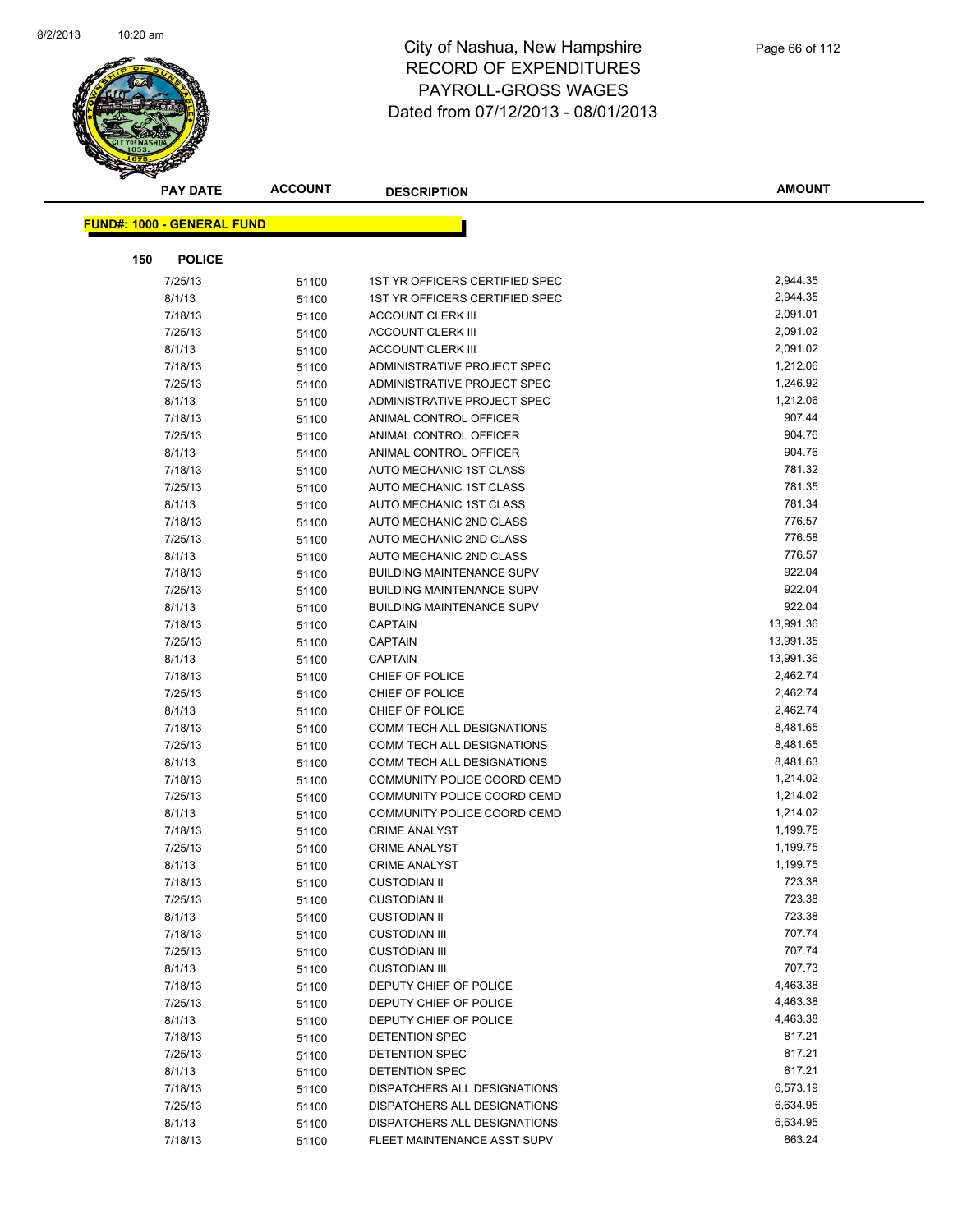

|     | <b>PAY DATE</b>                   | <b>ACCOUNT</b> | <b>DESCRIPTION</b>                                         | AMOUNT               |
|-----|-----------------------------------|----------------|------------------------------------------------------------|----------------------|
|     | <b>FUND#: 1000 - GENERAL FUND</b> |                |                                                            |                      |
|     |                                   |                |                                                            |                      |
| 150 | <b>POLICE</b>                     |                |                                                            |                      |
|     | 7/25/13                           | 51100          | FLEET MAINTENANCE ASST SUPV                                | 863.25               |
|     | 8/1/13                            | 51100          | FLEET MAINTENANCE ASST SUPV                                | 863.25               |
|     | 7/18/13                           | 51100          | IT SYSTEM SUPPORT SPEC                                     | 949.27               |
|     | 7/25/13                           | 51100          | IT SYSTEM SUPPORT SPEC                                     | 949.27               |
|     | 8/1/13                            | 51100          | IT SYSTEM SUPPORT SPEC                                     | 1,091.65             |
|     | 7/18/13                           | 51100          | LIEUTENANT                                                 | 14,485.32            |
|     | 7/25/13                           | 51100          | LIEUTENANT                                                 | 14,485.34            |
|     | 8/1/13                            | 51100          | LIEUTENANT                                                 | 14,485.35            |
|     | 7/18/13                           | 51100          | NPD BUSINESS COORDINATOR                                   | 922.04               |
|     | 7/25/13                           | 51100          | NPD BUSINESS COORDINATOR                                   | 922.04               |
|     | 8/1/13                            | 51100          | NPD BUSINESS COORDINATOR                                   | 922.04               |
|     | 7/18/13                           | 51100          | NPD BUSINESS MANAGER                                       | 1,674.48             |
|     | 7/25/13                           | 51100          | <b>NPD BUSINESS MANAGER</b>                                | 1,722.83             |
|     | 8/1/13                            | 51100          | NPD BUSINESS MANAGER                                       | 1,674.48             |
|     | 7/18/13                           | 51100          | PARALEGAL                                                  | 925.53               |
|     | 7/25/13                           | 51100          | PARALEGAL                                                  | 925.53               |
|     | 8/1/13                            | 51100          | PARALEGAL                                                  | 925.53               |
|     | 7/18/13                           | 51100          | PATROLMAN ALL RANKS                                        | 141,413.13           |
|     | 7/25/13                           | 51100          | PATROLMAN ALL RANKS                                        | 140,685.41           |
|     | 8/1/13                            | 51100          | PATROLMAN ALL RANKS                                        | 141,070.17           |
|     | 7/18/13                           | 51100          | POLICE ATTORNEY                                            | 1,496.62             |
|     | 7/25/13                           | 51100          | POLICE ATTORNEY                                            | 1,496.62             |
|     | 8/1/13                            | 51100          | POLICE ATTORNEY                                            | 1,496.62             |
|     | 7/18/13                           | 51100          | <b>RECORDS MANAGER</b>                                     | 1,178.65             |
|     | 7/25/13                           | 51100          | <b>RECORDS MANAGER</b>                                     | 1,178.65             |
|     | 8/1/13                            | 51100          | <b>RECORDS MANAGER</b>                                     | 1,178.65             |
|     | 7/18/13<br>7/25/13                | 51100          | <b>RECORDS TECHNICIAN I</b>                                | 2,493.01<br>2,493.01 |
|     | 8/1/13                            | 51100          | <b>RECORDS TECHNICIAN I</b><br><b>RECORDS TECHNICIAN I</b> | 2,493.01             |
|     | 7/18/13                           | 51100          | RECORDS TECHNICIAN II                                      | 1,607.96             |
|     | 7/25/13                           | 51100<br>51100 | RECORDS TECHNICIAN II                                      | 1,607.98             |
|     | 8/1/13                            |                | RECORDS TECHNICIAN II                                      | 1,607.96             |
|     | 7/18/13                           | 51100<br>51100 | SEC DOMESTIC VIOLENCE UNIT                                 | 683.96               |
|     | 7/25/13                           | 51100          | SEC DOMESTIC VIOLENCE UNIT                                 | 683.96               |
|     | 8/1/13                            | 51100          | SEC DOMESTIC VIOLENCE UNIT                                 | 683.96               |
|     | 7/18/13                           | 51100          | SECRETARIAL SUPV DET BUREAU                                | 846.15               |
|     | 7/25/13                           | 51100          | SECRETARIAL SUPV DET BUREAU                                | 846.15               |
|     | 8/1/13                            | 51100          | SECRETARIAL SUPV DET BUREAU                                | 846.15               |
|     | 7/18/13                           | 51100          | <b>SECRETARY III</b>                                       | 2,008.51             |
|     | 7/25/13                           | 51100          | <b>SECRETARY III</b>                                       | 2,008.51             |
|     | 8/1/13                            | 51100          | <b>SECRETARY III</b>                                       | 2,008.51             |
|     | 7/18/13                           | 51100          | <b>SECRETARY V</b>                                         | 3,159.19             |
|     | 7/25/13                           | 51100          | <b>SECRETARY V</b>                                         | 3,159.20             |
|     | 8/1/13                            | 51100          | <b>SECRETARY V</b>                                         | 3,159.20             |
|     | 7/18/13                           | 51100          | <b>SERGEANT</b>                                            | 34,187.08            |
|     | 7/25/13                           | 51100          | <b>SERGEANT</b>                                            | 34,187.08            |
|     | 8/1/13                            | 51100          | <b>SERGEANT</b>                                            | 34,187.07            |
|     | 7/18/13                           | 51100          | <b>SUPV POLICE FLEET</b>                                   | 1,171.17             |
|     | 7/25/13                           | 51100          | <b>SUPV POLICE FLEET</b>                                   | 1,171.16             |
|     | 8/1/13                            | 51100          | <b>SUPV POLICE FLEET</b>                                   | 1,171.17             |
|     | 7/18/13                           | 51200          | <b>ACCREDITATION MANAGER</b>                               | 1,017.75             |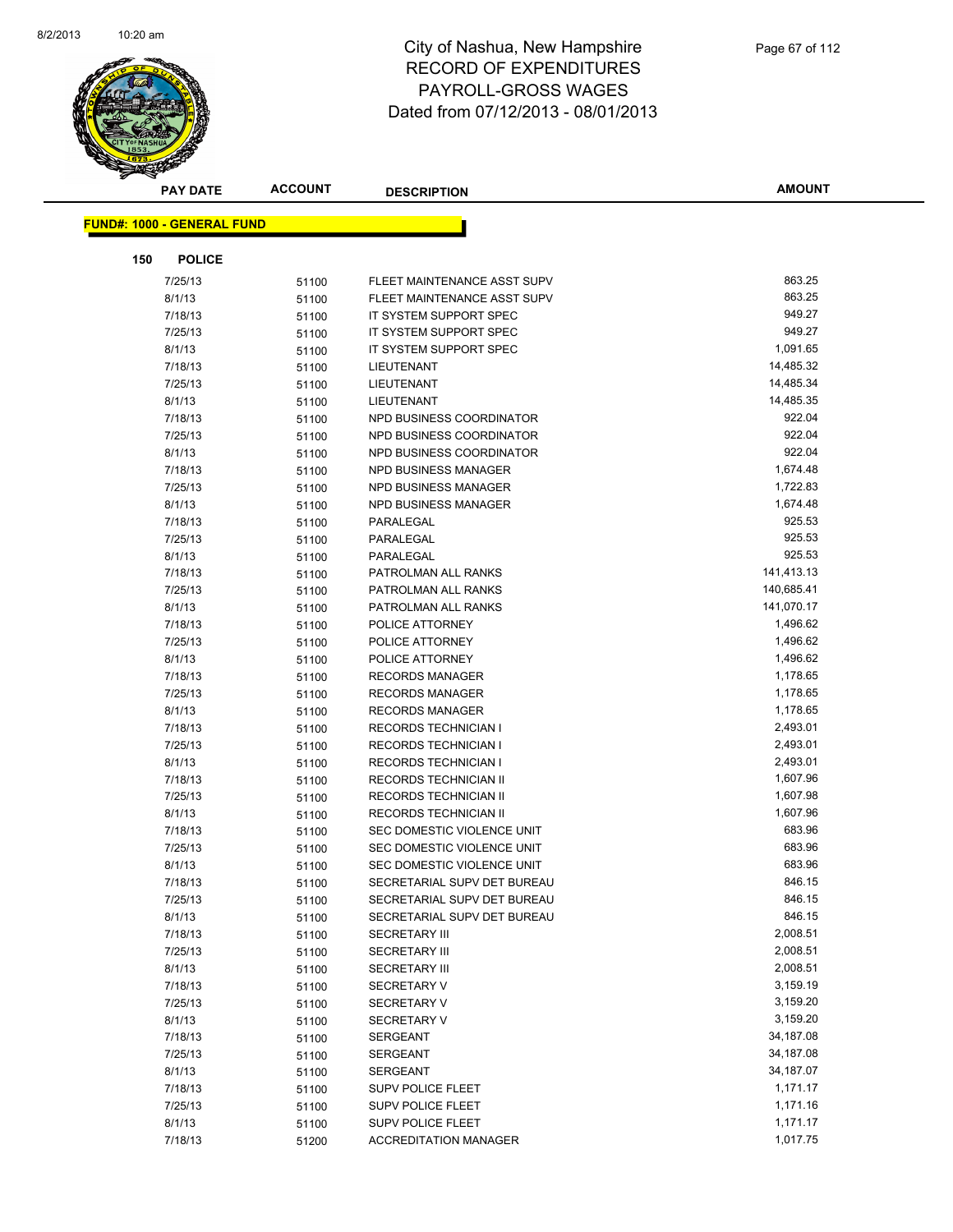$\bar{z}$  is  $\bar{z}$ 



| <b>PAY DATE</b>                   | <b>ACCOUNT</b> | <b>DESCRIPTION</b>           | <b>AMOUNT</b> |
|-----------------------------------|----------------|------------------------------|---------------|
| <b>FUND#: 1000 - GENERAL FUND</b> |                |                              |               |
| 150<br><b>POLICE</b>              |                |                              |               |
| 7/25/13                           | 51200          | <b>ACCREDITATION MANAGER</b> | 1,017.76      |
| 8/1/13                            | 51200          | <b>ACCREDITATION MANAGER</b> | 1,017.75      |
| 7/18/13                           | 51200          | <b>DETENTION SPEC</b>        | 699.17        |
| 7/25/13                           | 51200          | <b>DETENTION SPEC</b>        | 699.17        |
| 8/1/13                            | 51200          | <b>DETENTION SPEC</b>        | 699.17        |
| 7/18/13                           | 51200          | <b>FILE CLERK PT</b>         | 287.00        |
| 7/25/13                           | 51200          | FILE CLERK PT                | 287.00        |
| 8/1/13                            | 51200          | FILE CLERK PT                | 287.00        |
| 7/18/13                           | 51200          | POLICE ATTORNEY PT           | 1,158.52      |
| 7/25/13                           | 51200          | POLICE ATTORNEY PT           | 1,158.52      |
| 8/1/13                            | 51200          | POLICE ATTORNEY PT           | 1,158.52      |
| 7/18/13                           | 51200          | PRISONER TRANSPORT OFFICER   | 725.99        |
| 7/25/13                           | 51200          | PRISONER TRANSPORT OFFICER   | 725.99        |
| 8/1/13                            | 51200          | PRISONER TRANSPORT OFFICER   | 725.99        |
| 7/18/13                           | 51300          | OVERTIME-REGULAR             | 2,518.84      |
| 7/25/13                           | 51300          | <b>OVERTIME-REGULAR</b>      | 1,553.96      |
| 8/1/13                            | 51300          | OVERTIME-REGULAR             | 6,101.37      |
| 8/1/13                            | 51309          | <b>OVERTIME-TRAINING</b>     | 3,463.52      |
| 7/18/13                           | 51315          | <b>OVERTIME-WITNESS</b>      | 3,544.71      |
| 7/25/13                           | 51315          | <b>OVERTIME-WITNESS</b>      | 3,332.85      |
| 8/1/13                            | 51315          | <b>OVERTIME-WITNESS</b>      | 2,979.39      |
| 7/18/13                           | 51322          | OVERTIME-INVESTIGATIVE       | 15,423.84     |
| 7/25/13                           | 51322          | OVERTIME-INVESTIGATIVE       | 16,820.15     |
| 8/1/13                            | 51322          | OVERTIME-INVESTIGATIVE       | 27,147.68     |
| 6/30/13                           | 51330          | OVERTIME-COVERAGE            | 375.08        |
| 7/18/13                           | 51330          | OVERTIME-COVERAGE            | 14,053.41     |
| 7/25/13                           | 51330          | OVERTIME-COVERAGE            | 7,245.00      |
| 8/1/13                            | 51330          | OVERTIME-COVERAGE            | 9,329.13      |
| 7/18/13                           | 51412          | <b>WAGES PER DIEM</b>        | 1,646.00      |
| 7/25/13                           | 51412          | <b>WAGES PER DIEM</b>        | 1,603.20      |
| 8/1/13                            | 51412          | <b>WAGES PER DIEM</b>        | 2,286.24      |
| 7/18/13                           | 51600          | <b>LONGEVITY</b>             | 1,233.30      |
| 7/25/13                           | 51600          | <b>LONGEVITY</b>             | 600.00        |
| 8/1/13                            | 51600          | <b>LONGEVITY</b>             | 2,850.00      |
| 7/18/13                           | 51712          | <b>SPECIAL DETAIL</b>        | (155.00)      |
| 7/18/13                           | 51750          | RETIREMENT & SEPARATION PAY  | 16,460.52     |
| 7/25/13                           | 55118          | TELEPHONE-CELLULAR           | 67.00         |
| <b>TOTAL 150 - POLICE</b>         |                |                              | \$963,412.56  |

| 152 | <b>FIRE</b> |       |                                |          |
|-----|-------------|-------|--------------------------------|----------|
|     | 7/18/13     | 51100 | ADMINISTRATIVE ASSISTANT II    | 2.206.25 |
|     | 7/25/13     | 51100 | ADMINISTRATIVE ASSISTANT II    | 2,206.25 |
|     | 8/1/13      | 51100 | ADMINISTRATIVE ASSISTANT II    | 2.206.24 |
|     | 7/25/13     | 51100 | <b>ASST FIRE CHIEF</b>         | 4.064.80 |
|     | 8/1/13      | 51100 | <b>ASST FIRE CHIEF</b>         | 2.032.40 |
|     | 7/18/13     | 51100 | ASST SUPERINTENDENT FIRE ALARM | 1.425.60 |
|     | 7/25/13     | 51100 | ASST SUPERINTENDENT FIRE ALARM | 1.425.60 |
|     | 8/1/13      | 51100 | ASST SUPERINTENDENT FIRE ALARM | 1.425.60 |
|     | 7/18/13     | 51100 | ASST SUPERINTENDENT FIRE FLEET | 1.411.48 |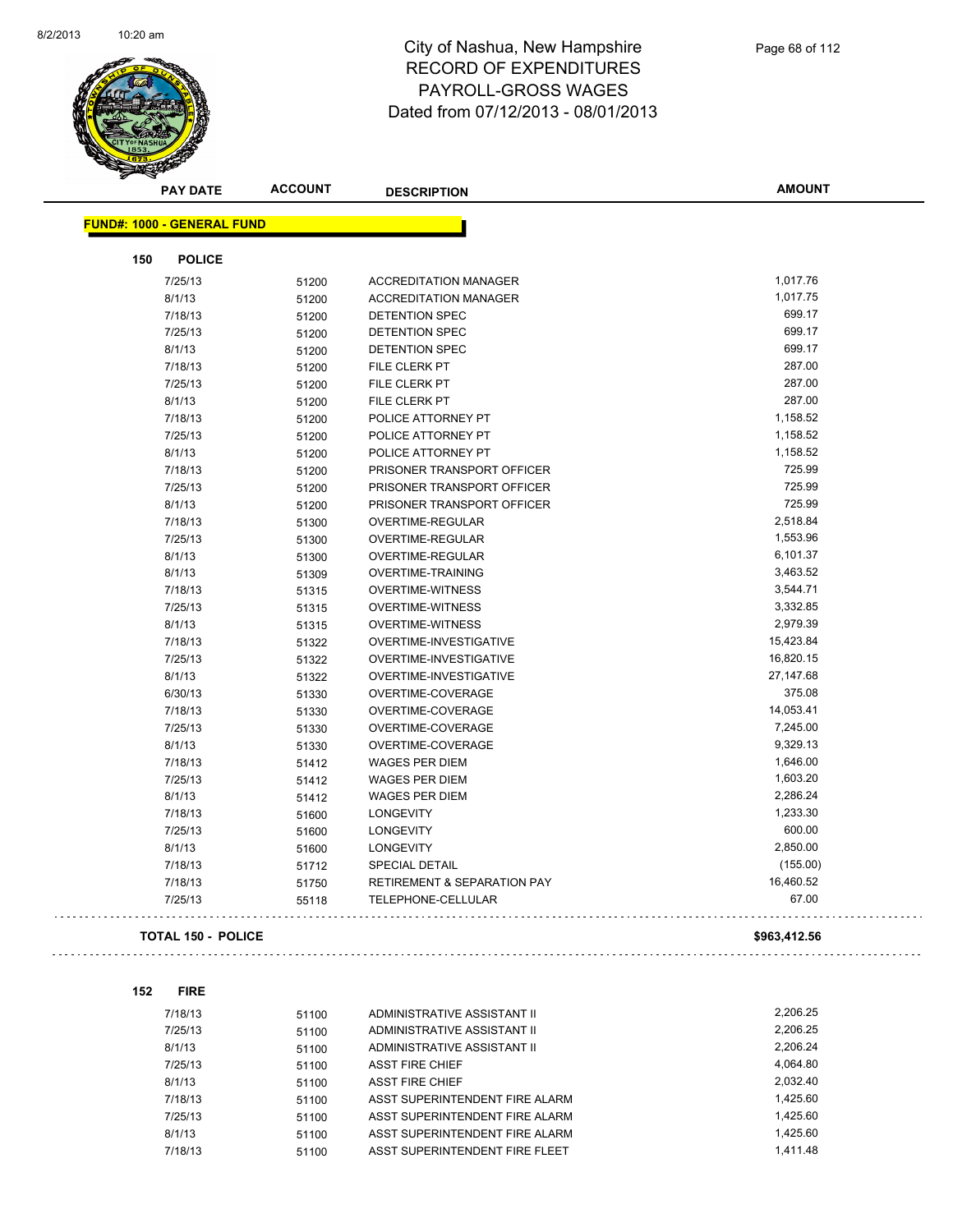

|     | <b>PAY DATE</b>                   | <b>ACCOUNT</b> | <b>DESCRIPTION</b>              | <b>AMOUNT</b> |
|-----|-----------------------------------|----------------|---------------------------------|---------------|
|     | <b>FUND#: 1000 - GENERAL FUND</b> |                |                                 |               |
|     |                                   |                |                                 |               |
| 152 | <b>FIRE</b>                       |                |                                 |               |
|     | 7/25/13                           | 51100          | ASST SUPERINTENDENT FIRE FLEET  | 1,411.48      |
|     | 8/1/13                            | 51100          | ASST SUPERINTENDENT FIRE FLEET  | 1,411.48      |
|     | 7/18/13                           | 51100          | ASST SUPERINTENDENT PREVENTION  | 2,802.64      |
|     | 7/25/13                           | 51100          | ASST SUPERINTENDENT PREVENTION  | 2,802.64      |
|     | 8/1/13                            | 51100          | ASST SUPERINTENDENT PREVENTION  | 2,802.64      |
|     | 7/18/13                           | 51100          | <b>CAPTAIN</b>                  | 10,110.84     |
|     | 7/25/13                           | 51100          | <b>CAPTAIN</b>                  | 10,110.83     |
|     | 8/1/13                            | 51100          | <b>CAPTAIN</b>                  | 10,110.83     |
|     | 7/18/13                           | 51100          | CAPTAIN FIRE TRAINING SAFETY    | 1,605.92      |
|     | 7/25/13                           | 51100          | CAPTAIN FIRE TRAINING SAFETY    | 1,605.92      |
|     | 8/1/13                            | 51100          | CAPTAIN FIRE TRAINING SAFETY    | 1,605.92      |
|     | 7/18/13                           | 51100          | DEPUTY FIRE CHIEF               | 6,993.51      |
|     | 7/25/13                           | 51100          | <b>DEPUTY FIRE CHIEF</b>        | 6,993.51      |
|     | 8/1/13                            | 51100          | <b>DEPUTY FIRE CHIEF</b>        | 6,993.51      |
|     | 7/18/13                           | 51100          | <b>EXEC ASST BUSINESS COORD</b> | 1,041.35      |
|     | 7/25/13                           | 51100          | <b>EXEC ASST BUSINESS COORD</b> | 1,041.35      |
|     | 8/1/13                            | 51100          | <b>EXEC ASST BUSINESS COORD</b> | 1,041.35      |
|     | 7/25/13                           | 51100          | <b>FIRE CHIEF</b>               | 4,662.56      |
|     | 8/1/13                            | 51100          | <b>FIRE CHIEF</b>               | 2,331.30      |
|     | 7/18/13                           | 51100          | FIRE DISPATCH ALL RANKS         | 8,181.87      |
|     | 7/25/13                           | 51100          | FIRE DISPATCH ALL RANKS         | 8,194.23      |
|     | 8/1/13                            | 51100          | FIRE DISPATCH ALL RANKS         | 8,122.53      |
|     | 7/18/13                           | 51100          | FIRE LIEUTENANT                 | 37,696.15     |
|     | 7/25/13                           | 51100          | FIRE LIEUTENANT                 | 37,542.08     |
|     | 8/1/13                            | 51100          | <b>FIRE LIEUTENANT</b>          | 37,664.29     |
|     | 7/18/13                           | 51100          | <b>FIRE MECHANIC</b>            | 1,276.56      |
|     | 7/25/13                           | 51100          | <b>FIRE MECHANIC</b>            | 1,276.56      |
|     | 8/1/13                            | 51100          | <b>FIRE MECHANIC</b>            | 1,276.56      |
|     | 7/18/13                           | 51100          | FIRE TRAINING OFFICER           | 1,235.04      |
|     | 7/25/13                           | 51100          | FIRE TRAINING OFFICER           | 1,235.05      |
|     | 8/1/13                            | 51100          | FIRE TRAINING OFFICER           | 1,411.48      |
|     | 7/18/13                           | 51100          | FIREFIGHTERS ALL RANKS          | 111,385.96    |
|     | 7/25/13                           | 51100          | FIREFIGHTERS ALL RANKS          | 109,225.66    |
|     | 8/1/13                            | 51100          | <b>FIREFIGHTERS ALL RANKS</b>   | 112,376.28    |
|     | 7/18/13                           | 51100          | SUPERINTENDENT FIRE ALARM       | 1,590.04      |
|     | 7/25/13                           | 51100          | SUPERINTENDENT FIRE ALARM       | 1,590.04      |
|     | 8/1/13                            | 51100          | SUPERINTENDENT FIRE ALARM       | 1,590.04      |
|     | 7/18/13                           | 51100          | SUPERINTENDENT FIRE FLEET       | 1,590.04      |
|     | 7/25/13                           | 51100          | SUPERINTENDENT FIRE FLEET       | 1,590.04      |
|     | 8/1/13                            | 51100          | SUPERINTENDENT FIRE FLEET       | 1,590.04      |
|     | 7/18/13                           | 51100          | SUPERINTENDENT FIRE PREVENTION  | 1,535.92      |
|     | 7/25/13                           | 51100          | SUPERINTENDENT FIRE PREVENTION  | 1,535.92      |
|     | 8/1/13                            | 51100          | SUPERINTENDENT FIRE PREVENTION  | 1,535.92      |
|     | 7/18/13                           | 51300          | <b>OVERTIME-REGULAR</b>         | 4,480.85      |
|     | 7/25/13                           | 51300          | OVERTIME-REGULAR                | 360.02        |
|     | 8/1/13                            | 51300          | OVERTIME-REGULAR                | 657.30        |
|     | 7/18/13                           | 51330          | OVERTIME-COVERAGE               | 10,555.06     |
|     | 7/25/13                           | 51330          | OVERTIME-COVERAGE               | 9,924.47      |
|     | 8/1/13                            | 51330          | OVERTIME-COVERAGE               | 8,684.93      |
|     | 7/18/13                           | 51650          | ADDITIONAL HOURS                | 33,962.10     |
|     | 7/25/13                           | 51650          | <b>ADDITIONAL HOURS</b>         | 29,779.16     |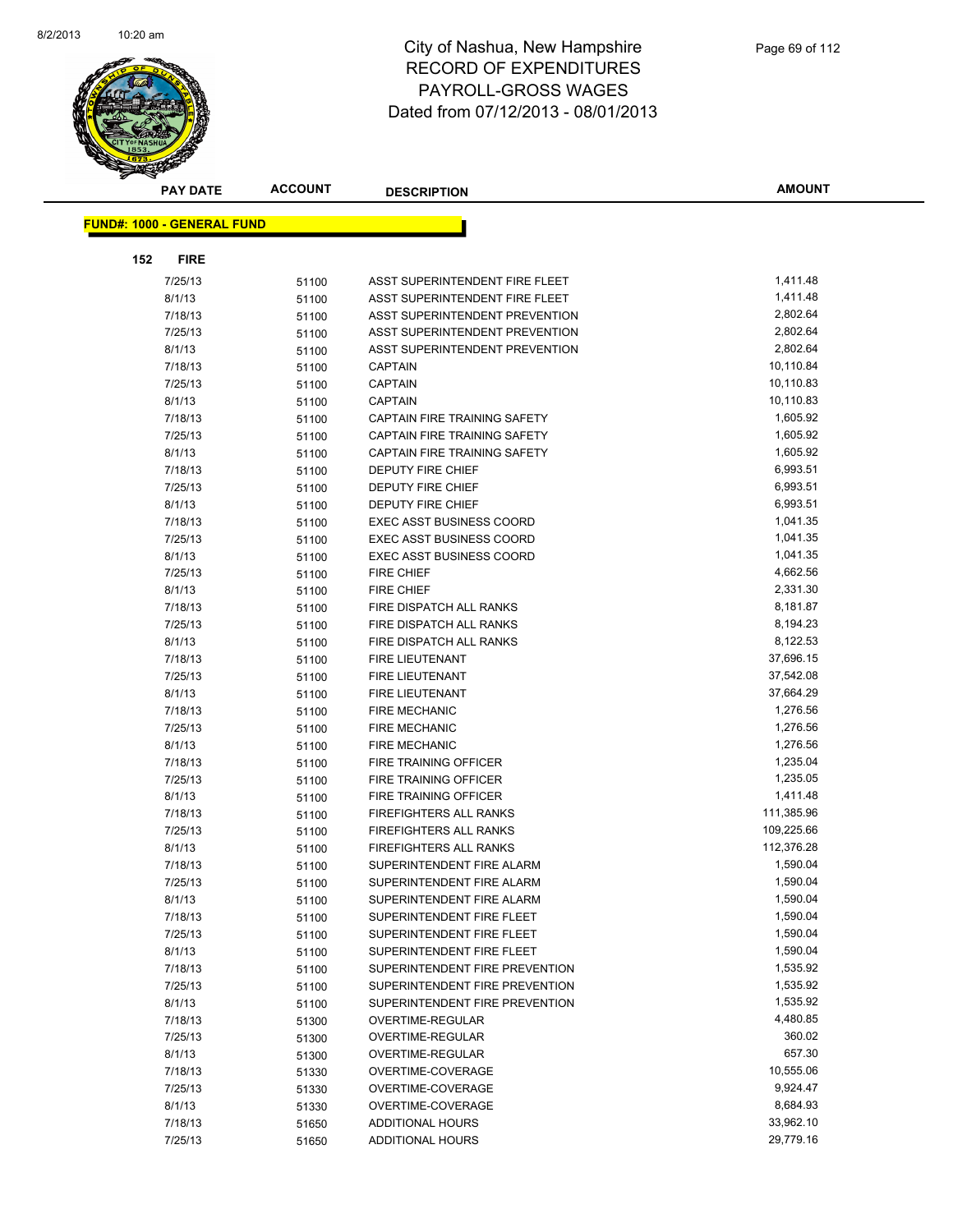$\overline{\phantom{0}}$ 



| <b>PAY DATE</b>                   | <b>ACCOUNT</b>                         | <b>DESCRIPTION</b>                    | <b>AMOUNT</b>        |
|-----------------------------------|----------------------------------------|---------------------------------------|----------------------|
| <b>FUND#: 1000 - GENERAL FUND</b> |                                        |                                       |                      |
| 152<br><b>FIRE</b>                |                                        |                                       |                      |
| 8/1/13                            | 51650                                  | ADDITIONAL HOURS                      | 27,363.90            |
| 7/18/13                           | 51700                                  | <b>STIPENDS</b>                       | 4,278.13             |
| 7/25/13                           | 51700                                  | <b>STIPENDS</b>                       | 4,265.03             |
| 8/1/13                            | 51700                                  | <b>STIPENDS</b>                       | 4,265.03             |
| 7/25/13                           | 55118                                  | TELEPHONE-CELLULAR                    | 284.00               |
| 7/25/13                           | 61107                                  | <b>CLOTHING &amp; UNIFORMS</b>        | 85,200.00            |
| 8/1/13                            | 61107                                  | <b>CLOTHING &amp; UNIFORMS</b>        | 1,800.00             |
| TOTAL 152 - FIRE                  |                                        |                                       | \$813,992.08         |
| 153                               | <b>BUILDING INSPECTION</b>             |                                       |                      |
| 7/18/13                           | 51100                                  | <b>BUILDING AND UTILITIES INSPCTR</b> | 2,220.63             |
| 7/25/13                           | 51100                                  | <b>BUILDING AND UTILITIES INSPCTR</b> | 2,220.33             |
| 8/1/13                            | 51100                                  | <b>BUILDING AND UTILITIES INSPCTR</b> | 2,220.33             |
| 7/18/13                           | 51100                                  | <b>BUILDING DEPARTMENT MANAGER</b>    | 1,367.60             |
| 7/25/13                           |                                        | <b>BUILDING DEPARTMENT MANAGER</b>    | 1,367.60             |
| 8/1/13                            | 51100<br>51100                         | <b>BUILDING DEPARTMENT MANAGER</b>    | 1,367.60             |
| 7/18/13                           | 51100                                  | PERMIT TECHNICIAN I                   | 601.55               |
| 7/25/13                           | 51100                                  | PERMIT TECHNICIAN I                   | 601.55               |
| 8/1/13                            | 51100                                  | PERMIT TECHNICIAN I                   | 601.56               |
| 7/18/13                           | 51100                                  | PERMIT TECHNICIAN III                 | 734.82               |
| 7/25/13                           | 51100                                  | PERMIT TECHNICIAN III                 | 734.80               |
| 8/1/13                            | 51100                                  | PERMIT TECHNICIAN III                 | 734.82               |
| 7/18/13                           | 51100                                  | <b>PLANS EXAMINER</b>                 | 1,131.50             |
| 7/25/13                           | 51100                                  | <b>PLANS EXAMINER</b>                 | 1,131.50             |
| 8/1/13                            | 51100                                  | <b>PLANS EXAMINER</b>                 | 1,131.50             |
| 7/18/13                           | 51200                                  | <b>BUILDING AND UTILITIES INSPCTR</b> | 801.41               |
| 7/25/13                           | 51200                                  | <b>BUILDING AND UTILITIES INSPCTR</b> | 774.50               |
| 8/1/13                            | 51200                                  | <b>BUILDING AND UTILITIES INSPCTR</b> | 838.30               |
| 6/30/13                           | 51200                                  | <b>CLERK TYPIST II PT</b>             | 1,821.36             |
| 7/18/13                           | 51400                                  | WAGES TEMP-SEASONAL                   | 480.00               |
| 7/25/13                           | 51400                                  | WAGES TEMP-SEASONAL                   | 384.00               |
| 8/1/13                            | 51400                                  | <b>WAGES TEMP-SEASONAL</b>            | 478.80               |
|                                   | <b>TOTAL 153 - BUILDING INSPECTION</b> |                                       | \$23,746.06          |
| 155                               | <b>CODE ENFORCEMENT</b>                |                                       |                      |
| 7/18/13                           |                                        | CODE ENFORCEMENT OFFICER II           | 2,026.65             |
|                                   | 51100                                  |                                       | 2,026.65             |
| 7/25/13                           | 51100                                  | CODE ENFORCEMENT OFFICER II           | 2,026.65             |
| 8/1/13                            | 51100                                  | CODE ENFORCEMENT OFFICER II           |                      |
| 7/18/13                           | 51100                                  | MGR CODE ENFORCEMENT DEPT             | 1,289.90             |
| 7/25/13                           | 51100                                  | MGR CODE ENFORCEMENT DEPT             | 1,289.90<br>1,289.90 |
| 8/1/13                            | 51100                                  | MGR CODE ENFORCEMENT DEPT             |                      |
|                                   | <b>TOTAL 155 - CODE ENFORCEMENT</b>    |                                       | \$9,949.65           |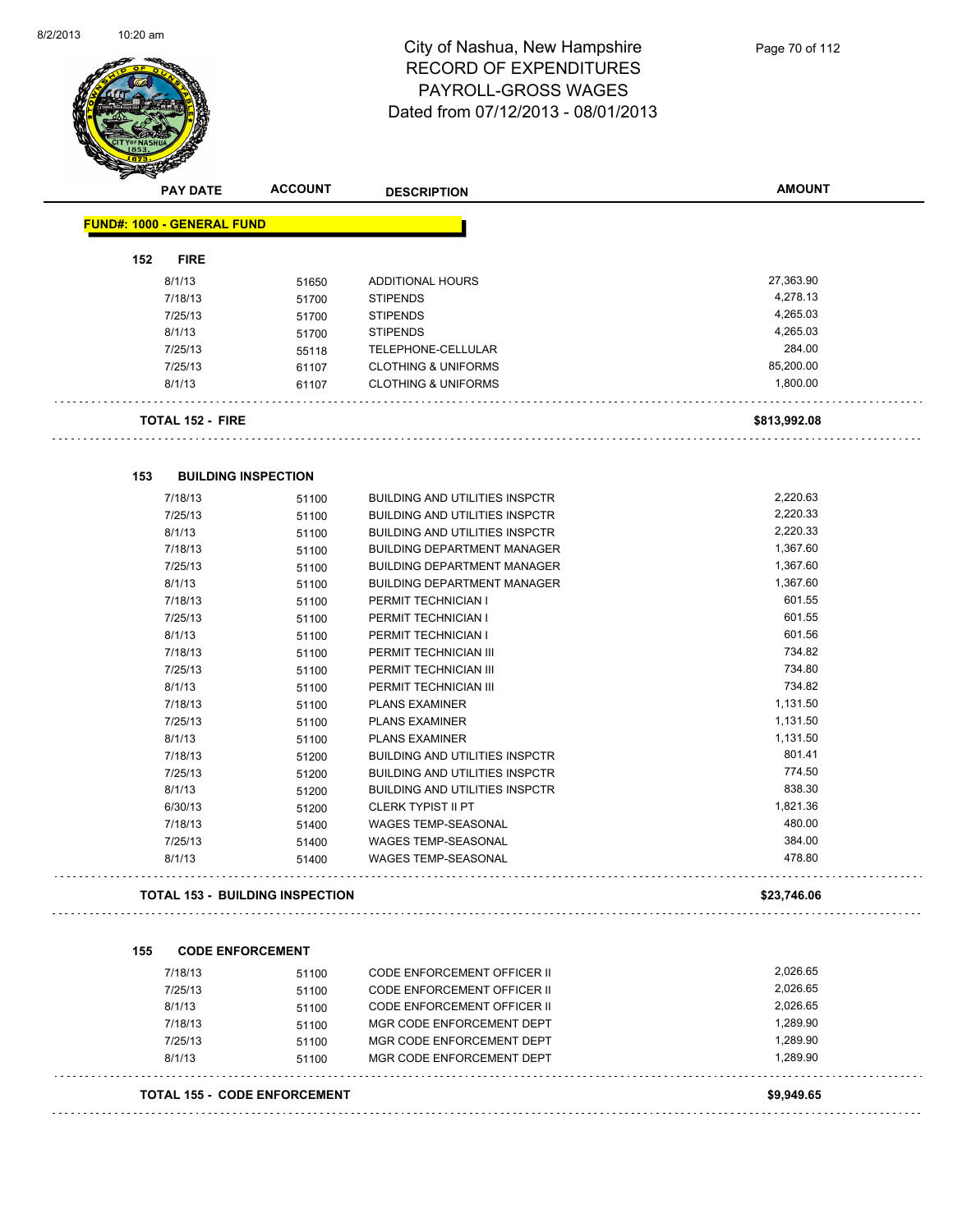l,



# City of Nashua, New Hampshire RECORD OF EXPENDITURES PAYROLL-GROSS WAGES Dated from 07/12/2013 - 08/01/2013

|                                   | <b>PAY DATE</b>    | <b>ACCOUNT</b>                             | <b>DESCRIPTION</b>                   | <b>AMOUNT</b> |
|-----------------------------------|--------------------|--------------------------------------------|--------------------------------------|---------------|
| <b>FUND#: 1000 - GENERAL FUND</b> |                    |                                            |                                      |               |
| 156                               |                    | <b>EMERGENCY MANAGEMENT</b>                |                                      |               |
|                                   |                    |                                            | <b>EMERGENCY MANAGEMENT DIRECTOR</b> | 1,442.85      |
|                                   | 7/18/13<br>7/25/13 | 51100                                      | EMERGENCY MANAGEMENT DIRECTOR        | 1,442.85      |
|                                   |                    | 51100                                      |                                      | 1,442.85      |
|                                   | 8/1/13             | 51100                                      | EMERGENCY MANAGEMENT DIRECTOR        | 50.00         |
|                                   | 7/25/13            | 55118                                      | TELEPHONE-CELLULAR<br>.              |               |
|                                   |                    | <b>TOTAL 156 - EMERGENCY MANAGEMENT</b>    |                                      | \$4,378.55    |
|                                   |                    |                                            |                                      |               |
| 157                               |                    | <b>CITYWIDE COMMUNICATIONS</b>             |                                      |               |
|                                   | 7/18/13            | 51100                                      | COMM SYS ENGR TECH 536               | 1,449.60      |
|                                   | 7/25/13            | 51100                                      | COMM SYS ENGR TECH 536               | 1,449.60      |
|                                   | 8/1/13             | 51100                                      | COMM SYS ENGR TECH 536               | 1,449.60      |
|                                   | 7/18/13            | 51200                                      | RADIO SYSTEMS MANAGER 536            | 922.59        |
|                                   | 7/25/13            | 51200                                      | RADIO SYSTEMS MANAGER 536            | 1,230.12      |
|                                   | 8/1/13             | 51200                                      | RADIO SYSTEMS MANAGER 536            | 1,230.12      |
|                                   | 7/18/13            | 51300                                      | <b>OVERTIME-REGULAR</b>              | 271.80        |
|                                   | 7/25/13            | 55118                                      | TELEPHONE-CELLULAR                   | 100.00        |
|                                   |                    | <b>TOTAL 157 - CITYWIDE COMMUNICATIONS</b> |                                      | \$8,103.43    |
|                                   |                    |                                            |                                      |               |
|                                   |                    |                                            |                                      |               |
| 160                               |                    | <b>PUBLIC WORKS-ADMIN/ENGINEERING</b>      |                                      |               |
|                                   | 7/18/13            | 51100                                      | ADMINISTRATIVE ASSISTANT II          | 665.60        |
|                                   | 7/25/13            | 51100                                      | ADMINISTRATIVE ASSISTANT II          | 665.60        |
|                                   | 8/1/13             | 51100                                      | ADMINISTRATIVE ASSISTANT II          | 665.60        |
|                                   | 7/18/13            | 51100                                      | <b>CITY ENGINEER</b>                 | 993.35        |
|                                   | 7/25/13            | 51100                                      | <b>CITY ENGINEER</b>                 | 993.35        |
|                                   | 8/1/13             | 51100                                      | <b>CITY ENGINEER</b>                 | 993.35        |
|                                   | 7/18/13            | 51100                                      | DEPUTY MANAGER OF ENGINEERING        | 670.20        |
|                                   | 7/25/13            | 51100                                      | DEPUTY MANAGER OF ENGINEERING        | 670.20        |
|                                   | 8/1/13             | 51100                                      | DEPUTY MANAGER OF ENGINEERING        | 670.20        |
|                                   | 7/18/13            | 51100                                      | DIRECTOR PUBLIC WORKS                | 1,441.50      |
|                                   | 7/25/13            | 51100                                      | DIRECTOR PUBLIC WORKS                | 1,441.50      |
|                                   | 8/1/13             | 51100                                      | DIRECTOR PUBLIC WORKS                | 1,441.50      |
|                                   | 7/11/13            | 51100                                      | DIVISION OPERATIONS MANAGER          | (2,705.49)    |
|                                   | 7/18/13            | 51100                                      | DIVISION OPERATIONS MANAGER          | 2,745.12      |
|                                   | 7/25/13            | 51100                                      | <b>DIVISION OPERATIONS MANAGER</b>   | 1,372.55      |
|                                   | 8/1/13             | 51100                                      | DIVISION OPERATIONS MANAGER          | 1,372.55      |
|                                   | 7/18/13            | 51100                                      | DPW CONTRACT ADMINISTRATOR           | 324.85        |
|                                   | 7/25/13            | 51100                                      | DPW CONTRACT ADMINISTRATOR           | 324.86        |
|                                   | 8/1/13             | 51100                                      | DPW CONTRACT ADMINISTRATOR           | 324.87        |
|                                   | 7/18/13            | 51100                                      | <b>ENGINEERING DESIGNER INSP</b>     | 912.75        |
|                                   | 7/25/13            | 51100                                      | <b>ENGINEERING DESIGNER INSP</b>     | 912.75        |
|                                   | 8/1/13             | 51100                                      | ENGINEERING DESIGNER INSP            | 912.75        |
|                                   | 7/18/13            | 51100                                      | <b>ENGINEERING INSPECTORS</b>        | 1,805.20      |
|                                   | 7/25/13            | 51100                                      | <b>ENGINEERING INSPECTORS</b>        | 1,805.20      |
|                                   | 8/1/13             | 51100                                      | <b>ENGINEERING INSPECTORS</b>        | 1,805.20      |
|                                   | 7/18/13            | 51100                                      | <b>EXECUTIVE ADMINISTRATOR</b>       | 673.10        |
|                                   | 7/25/13            | 51100                                      | EXECUTIVE ADMINISTRATOR              | 673.10        |

8/1/13 51100 EXECUTIVE ADMINISTRATOR 673.10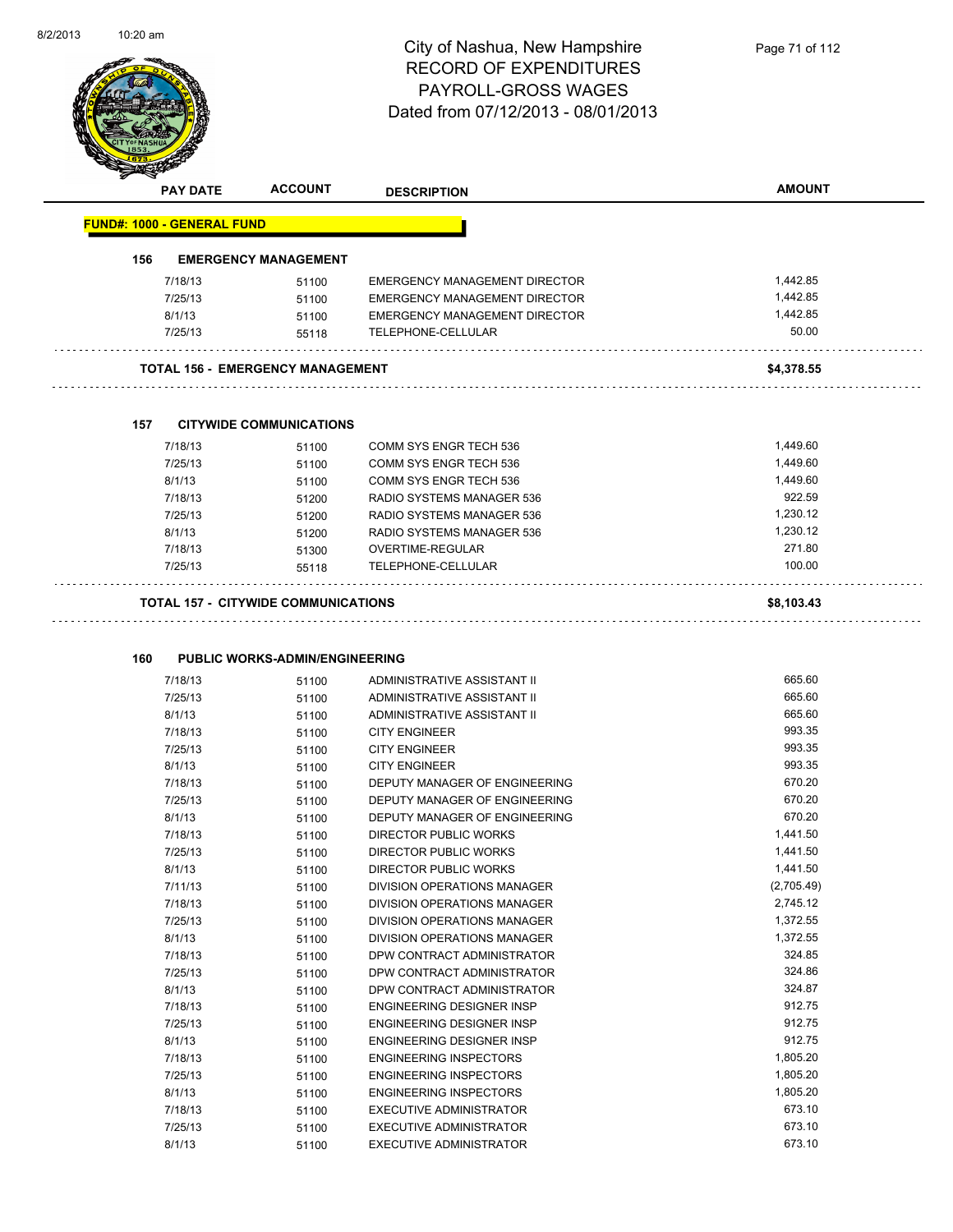

|                                   | <b>PAY DATE</b> | <b>ACCOUNT</b>                        | <b>DESCRIPTION</b>                                | <b>AMOUNT</b> |
|-----------------------------------|-----------------|---------------------------------------|---------------------------------------------------|---------------|
| <b>FUND#: 1000 - GENERAL FUND</b> |                 |                                       |                                                   |               |
| 160                               |                 | <b>PUBLIC WORKS-ADMIN/ENGINEERING</b> |                                                   |               |
| 7/18/13                           |                 | 51100                                 | <b>SENIOR STAFF ENGINEER</b>                      | 1,219.70      |
| 7/25/13                           |                 | 51100                                 | <b>SENIOR STAFF ENGINEER</b>                      | 1,219.70      |
| 8/1/13                            |                 | 51100                                 | <b>SENIOR STAFF ENGINEER</b>                      | 1,219.70      |
| 7/18/13                           |                 | 51100                                 | <b>SENIOR TRAFFIC ENGINEER</b>                    | 1,533.60      |
| 7/25/13                           |                 | 51100                                 | <b>SENIOR TRAFFIC ENGINEER</b>                    | 1,533.60      |
| 8/1/13                            |                 | 51100                                 | <b>SENIOR TRAFFIC ENGINEER</b>                    | 1,533.60      |
| 7/18/13                           |                 | 51100                                 | <b>STAFF ENGINEER</b>                             | 400.15        |
| 7/25/13                           |                 | 51100                                 | <b>STAFF ENGINEER</b>                             | 400.15        |
| 8/1/13                            |                 | 51100                                 | <b>STAFF ENGINEER</b>                             | 400.15        |
| 7/18/13                           |                 | 51100                                 | STREET CONSTRUCTION ENGINEER                      | 1,285.00      |
| 7/25/13                           |                 | 51100                                 | STREET CONSTRUCTION ENGINEER                      | 1,285.00      |
| 8/1/13                            |                 | 51100                                 | <b>STREET CONSTRUCTION ENGINEER</b>               | 1.285.00      |
| 7/18/13                           |                 | 51300                                 | <b>OVERTIME-REGULAR</b>                           | 325.45        |
| 8/1/13                            |                 | 51300                                 | <b>OVERTIME-REGULAR</b>                           | 135.20        |
| 7/25/13                           |                 | 55118                                 | <b>TELEPHONE-CELLULAR</b>                         | 201.00        |
|                                   |                 |                                       | <b>TOTAL 160 - PUBLIC WORKS-ADMIN/ENGINEERING</b> | \$39,221.41   |

| 161 | <b>STREETS</b> |
|-----|----------------|

 $\bar{z}$  ,  $\bar{z}$ 

| 7/18/13 | 51100 | ADMINISTRATIVE ASSISTANT III   | 953.25   |
|---------|-------|--------------------------------|----------|
| 7/25/13 | 51100 | ADMINISTRATIVE ASSISTANT III   | 953.25   |
| 8/1/13  | 51100 | ADMINISTRATIVE ASSISTANT III   | 963.31   |
| 7/18/13 | 51100 | AUTO MECH 1ST CLASS NIGHTS     | 3,033.60 |
| 7/25/13 | 51100 | AUTO MECH 1ST CLASS NIGHTS     | 3,033.60 |
| 8/1/13  | 51100 | AUTO MECH 1ST CLASS NIGHTS     | 3,033.62 |
| 7/18/13 | 51100 | AUTO MECH 2ND CLASS NIGHTS     | 2,739.60 |
| 7/25/13 | 51100 | AUTO MECH 2ND CLASS NIGHTS     | 1,818.40 |
| 8/1/13  | 51100 | AUTO MECH 2ND CLASS NIGHTS     | 2,739.60 |
| 7/18/13 | 51100 | <b>EQUIP OPR STREET REPAIR</b> | 7,688.40 |
| 7/25/13 | 51100 | <b>EQUIP OPR STREET REPAIR</b> | 7,302.77 |
| 8/1/13  | 51100 | <b>EQUIP OPR STREET REPAIR</b> | 7,571.20 |
| 7/18/13 | 51100 | FLEET MANAGER STREET DEPT      | 1,056.15 |
| 7/25/13 | 51100 | FLEET MANAGER STREET DEPT      | 1,056.15 |
| 8/1/13  | 51100 | FLEET MANAGER STREET DEPT      | 1,056.15 |
| 7/18/13 | 51100 | FOREMAN LABOR SHOP EQUIP       | 1,096.65 |
| 7/25/13 | 51100 | FOREMAN LABOR SHOP EQUIP       | 1,096.65 |
| 8/1/13  | 51100 | FOREMAN LABOR SHOP EQUIP       | 1,096.65 |
| 7/19/13 | 51100 | <b>FOREMAN LABOR STREET</b>    | 3,289.95 |
| 7/25/13 | 51100 | FOREMAN LABOR STREET           | 4,386.60 |
| 8/1/13  | 51100 | FOREMAN LABOR STREET           | 4,386.60 |
| 7/18/13 | 51100 | <b>MASON PIPELAYER</b>         | 1,739.20 |
| 7/25/13 | 51100 | <b>MASON PIPELAYER</b>         | 1,739.20 |
| 8/1/13  | 51100 | <b>MASON PIPELAYER</b>         | 1,745.44 |
| 7/18/13 | 51100 | MECHANIC AUTO 1ST CLASS        | 2,993.60 |
| 7/25/13 | 51100 | MECHANIC AUTO 1ST CLASS        | 2,993.60 |
| 8/1/13  | 51100 | MECHANIC AUTO 1ST CLASS        | 2,993.60 |
| 7/18/13 | 51100 | OPERATIONS COORDINATOR         | 1,011.60 |
| 7/25/13 | 51100 | OPERATIONS COORDINATOR         | 1,011.60 |
| 8/1/13  | 51100 | OPERATIONS COORDINATOR         | 1,011.60 |
| 7/18/13 | 51100 | OPERATIONS MANAGER STREETS     | 1,331.45 |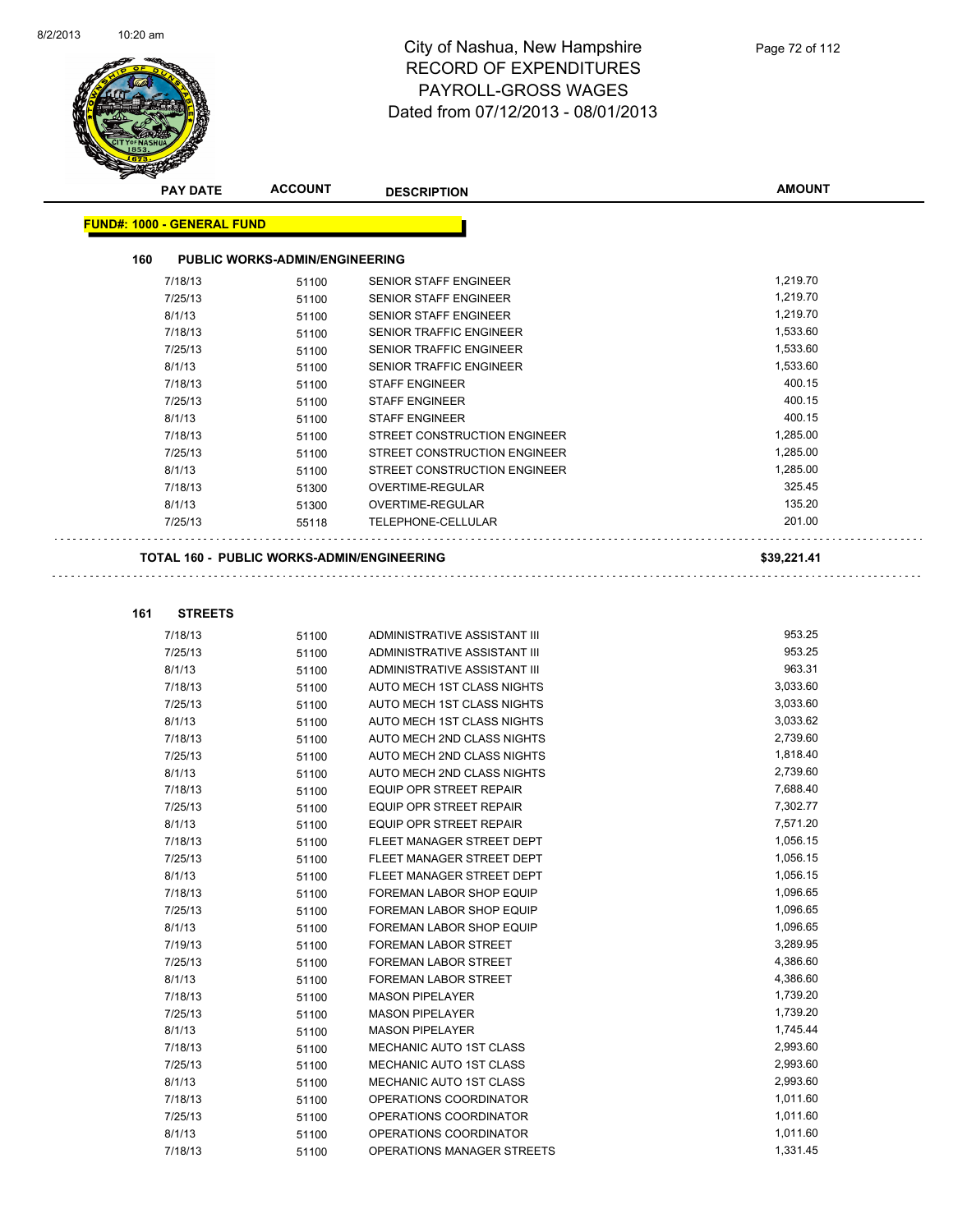$\sim$  .



## City of Nashua, New Hampshire RECORD OF EXPENDITURES PAYROLL-GROSS WAGES Dated from 07/12/2013 - 08/01/2013

|     | <b>PAY DATE</b>                   | <b>ACCOUNT</b> | <b>DESCRIPTION</b>                   | <b>AMOUNT</b> |
|-----|-----------------------------------|----------------|--------------------------------------|---------------|
|     | <b>FUND#: 1000 - GENERAL FUND</b> |                |                                      |               |
| 161 | <b>STREETS</b>                    |                |                                      |               |
|     | 7/25/13                           | 51100          | OPERATIONS MANAGER STREETS           | 1,331.45      |
|     | 8/1/13                            | 51100          | OPERATIONS MANAGER STREETS           | 1,331.45      |
|     | 7/18/13                           | 51100          | <b>SIGN MAINTENANCE</b>              | 865.60        |
|     | 7/25/13                           | 51100          | <b>SIGN MAINTENANCE</b>              | 865.60        |
|     | 8/1/13                            | 51100          | <b>SIGN MAINTENANCE</b>              | 865.60        |
|     | 7/18/13                           | 51100          | SIGN MAINTENANCE ASSISTANT           | 807.20        |
|     | 7/25/13                           | 51100          | SIGN MAINTENANCE ASSISTANT           | 807.20        |
|     | 8/1/13                            | 51100          | SIGN MAINTENANCE ASSISTANT           | 807.20        |
|     | 7/18/13                           | 51100          | STR CONSTR RPR AND PERMT COORD       | 1,075.15      |
|     | 7/25/13                           | 51100          | STR CONSTR RPR AND PERMT COORD       | 1,075.15      |
|     | 8/1/13                            | 51100          | STR CONSTR RPR AND PERMT COORD       | 1,075.16      |
|     | 7/18/13                           | 51100          | TRAFFIC MAINTENANCE ASSISTANT        | 860.80        |
|     | 7/25/13                           | 51100          | TRAFFIC MAINTENANCE ASSISTANT        | 859.72        |
|     | 8/1/13                            | 51100          | TRAFFIC MAINTENANCE ASSISTANT        | 860.80        |
|     | 7/18/13                           | 51100          | <b>TRAFFIC TECHNICIAN I</b>          | 2,071.20      |
|     | 7/25/13                           | 51100          | <b>TRAFFIC TECHNICIAN I</b>          | 2,071.20      |
|     | 8/1/13                            | 51100          | <b>TRAFFIC TECHNICIAN I</b>          | 2,071.20      |
|     | 7/18/13                           | 51100          | <b>TRUCK DRIVER STREET REPAIR</b>    | 16,826.09     |
|     | 7/25/13                           | 51100          | TRUCK DRIVER STREET REPAIR           | 15,462.79     |
|     | 8/1/13                            | 51100          | TRUCK DRIVER STREET REPAIR           | 18,418.61     |
|     | 7/18/13                           | 51100          | <b>WELDER FIRST CLASS</b>            | 1,969.93      |
|     | 7/25/13                           | 51100          | <b>WELDER FIRST CLASS</b>            | 1,968.80      |
|     | 8/1/13                            | 51100          | <b>WELDER FIRST CLASS</b>            | 1,968.80      |
|     | 7/18/13                           | 51300          | OVERTIME-REGULAR                     | 5,301.38      |
|     | 7/25/13                           | 51300          | OVERTIME-REGULAR                     | 5,073.99      |
|     | 8/1/13                            | 51300          | OVERTIME-REGULAR                     | 5,109.56      |
|     | 7/18/13                           | 51400          | WAGES TEMP-SEASONAL                  | 1,095.00      |
|     | 7/25/13                           | 51400          | WAGES TEMP-SEASONAL                  | 800.00        |
|     | 8/1/13                            | 51400          | <b>WAGES TEMP-SEASONAL</b>           | 800.00        |
|     | 7/25/13                           | 55118          | TELEPHONE-CELLULAR                   | 17.00         |
|     | <b>TOTAL 161 - STREETS</b>        |                |                                      | \$173,436.67  |
|     |                                   |                |                                      |               |
| 166 | <b>PARKING LOTS</b><br>7/18/13    |                | ADMINISTRATIVE ASSISTANT II          | 665.60        |
|     | 7/25/13                           | 51100<br>51100 | ADMINISTRATIVE ASSISTANT II          | 665.60        |
|     | 8/1/13                            | 51100          | ADMINISTRATIVE ASSISTANT II          | 665.60        |
|     | 7/18/13                           | 51100          | PARKING MAINTENANCE                  | 1,315.20      |
|     | 7/25/13                           | 51100          | PARKING MAINTENANCE                  | 1,315.20      |
|     | 8/1/13                            | 51100          | PARKING MAINTENANCE                  | 1,315.20      |
|     | 7/1/13                            | 51100          | <b>TRANSIT FLEET FACILITIES SUPV</b> | (476.05)      |
|     | 7/18/13                           | 51100          | <b>TRANSPORTATION DEPT MANAGER</b>   | 76.85         |
|     | 7/25/13                           | 51100          | <b>TRANSPORTATION DEPT MANAGER</b>   | 76.85         |
|     | 8/1/13                            | 51100          | TRANSPORTATION DEPT MANAGER          | 76.85         |
|     | 7/1/13                            | 51300          | OVERTIME-REGULAR                     | (363.69)      |
|     | 7/25/13                           | 55118          | TELEPHONE-CELLULAR                   | 51.00         |

#### **TOTAL 166 - PARKING LOTS \$5,384.21**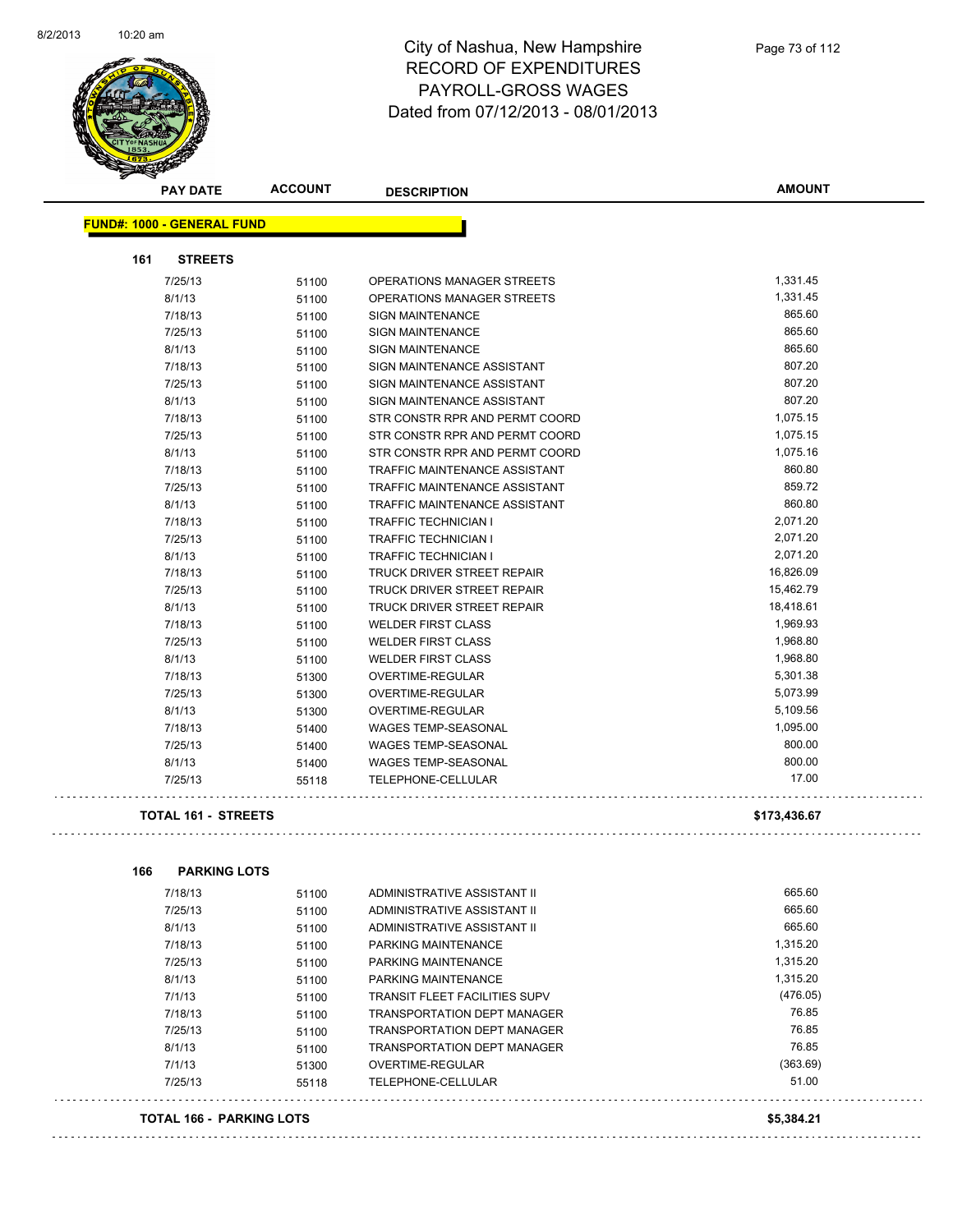

## City of Nashua, New Hampshire RECORD OF EXPENDITURES PAYROLL-GROSS WAGES Dated from 07/12/2013 - 08/01/2013

|     | <b>PAY DATE</b>                   | <b>ACCOUNT</b>                        | <b>DESCRIPTION</b>                  | <b>AMOUNT</b>  |
|-----|-----------------------------------|---------------------------------------|-------------------------------------|----------------|
|     | <b>FUND#: 1000 - GENERAL FUND</b> |                                       |                                     |                |
| 171 |                                   | <b>COMMUNITY SERVICES</b>             |                                     |                |
|     |                                   |                                       | DIRECTOR HEALTH AND COMM SVS        | 1,677.05       |
|     | 7/18/13                           | 51100                                 |                                     |                |
|     | 7/25/13                           | 51100                                 | DIRECTOR HEALTH AND COMM SVS        | 1,677.05       |
|     | 8/1/13                            | 51100                                 | DIRECTOR HEALTH AND COMM SVS        | 1,677.05       |
|     | 7/3/13                            | 51100                                 | <b>HEALTH PROGRAM SPEC</b>          | (451.38)       |
|     | 7/18/13                           | 51100                                 | PROGRAM COORDINATOR                 | 903.15         |
|     | 7/25/13                           | 51100                                 | PROGRAM COORDINATOR                 | 903.15         |
|     | 8/1/13                            | 51100                                 | PROGRAM COORDINATOR                 | 903.15         |
|     | 8/1/13                            | 51412                                 | <b>WAGES PER DIEM</b>               | 30.30<br>50.00 |
|     | 7/25/13                           | 55118                                 | TELEPHONE-CELLULAR                  |                |
|     |                                   | <b>TOTAL 171 - COMMUNITY SERVICES</b> |                                     | \$7,369.52     |
|     |                                   |                                       |                                     |                |
| 172 | 7/18/13                           | <b>COMMUNITY HEALTH</b>               | ADMINISTRATIVE ASSISTANT II         | 696.75         |
|     |                                   | 51100                                 |                                     | 696.75         |
|     | 7/25/13<br>8/1/13                 | 51100                                 | ADMINISTRATIVE ASSISTANT II         | 696.75         |
|     |                                   | 51100                                 | ADMINISTRATIVE ASSISTANT II         |                |
|     | 7/3/13                            | 51100                                 | <b>BILINGUAL OUTREACH WORKER</b>    | (708.00)       |
|     | 7/18/13                           | 51100                                 | BILINGUAL OUTREACH WORKER           | 708.00         |
|     | 7/25/13                           | 51100                                 | BILINGUAL OUTREACH WORKER           | 708.00         |
|     | 8/1/13                            | 51100                                 | <b>BILINGUAL OUTREACH WORKER</b>    | 708.00         |
|     | 7/18/13                           | 51100                                 | MANAGER COMMUNITY HEALTH            | 1,364.20       |
|     | 7/25/13                           | 51100                                 | MANAGER COMMUNITY HEALTH            | 1,364.20       |
|     | 8/1/13                            | 51100                                 | MANAGER COMMUNITY HEALTH            | 1,364.20       |
|     | 7/18/13                           | 51100                                 | PUB HEALTH NURSE                    | 3,342.59       |
|     | 7/25/13                           | 51100                                 | PUB HEALTH NURSE                    | 3,342.59       |
|     | 8/1/13                            | 51100                                 | PUB HEALTH NURSE                    | 3,342.60       |
|     | 7/18/13                           | 51412                                 | <b>WAGES PER DIEM</b>               | 114.00         |
|     | 7/25/13                           | 51412                                 | <b>WAGES PER DIEM</b>               | 150.10         |
|     | 8/1/13                            | 51412                                 | <b>WAGES PER DIEM</b>               | 182.40         |
|     |                                   | <b>TOTAL 172 - COMMUNITY HEALTH</b>   |                                     | \$18,073.13    |
| 173 |                                   | <b>ENVIRONMENTAL HEALTH</b>           |                                     |                |
|     | 7/18/13                           | 51100                                 | ENVIRONMENTAL HEALTH SPEC I         | 1,598.15       |
|     | 7/25/13                           | 51100                                 | ENVIRONMENTAL HEALTH SPEC I         | 1,598.15       |
|     | 8/1/13                            | 51100                                 | ENVIRONMENTAL HEALTH SPEC I         | 1,598.15       |
|     | 7/18/13                           | 51100                                 | <b>ENVIRONMENTAL HEALTH SPEC II</b> | 1,044.25       |
|     | 7/25/13                           | 51100                                 | ENVIRONMENTAL HEALTH SPEC II        | 1,044.25       |
|     | 8/1/13                            | 51100                                 | ENVIRONMENTAL HEALTH SPEC II        | 1,044.25       |
|     | 7/18/13                           | 51100                                 | ENVIRONMENTAL TECH OFFICE MGR       | 964.38         |
|     | 7/25/13                           | 51100                                 | ENVIRONMENTAL TECH OFFICE MGR       | 964.35         |
|     | 8/1/13                            |                                       | ENVIRONMENTAL TECH OFFICE MGR       | 964.35         |
|     | 7/18/13                           | 51100                                 | MANAGER ENVIRONMENTAL HEALTH        | 1,404.70       |
|     |                                   | 51100                                 |                                     | 1,404.70       |
|     | 7/25/13                           | 51100                                 | MANAGER ENVIRONMENTAL HEALTH        |                |

8/1/13 51100 MANAGER ENVIRONMENTAL HEALTH 1,404.70 7/18/13 51300 OVERTIME-REGULAR 33.63 7/25/13 55118 TELEPHONE-CELLULAR 84.00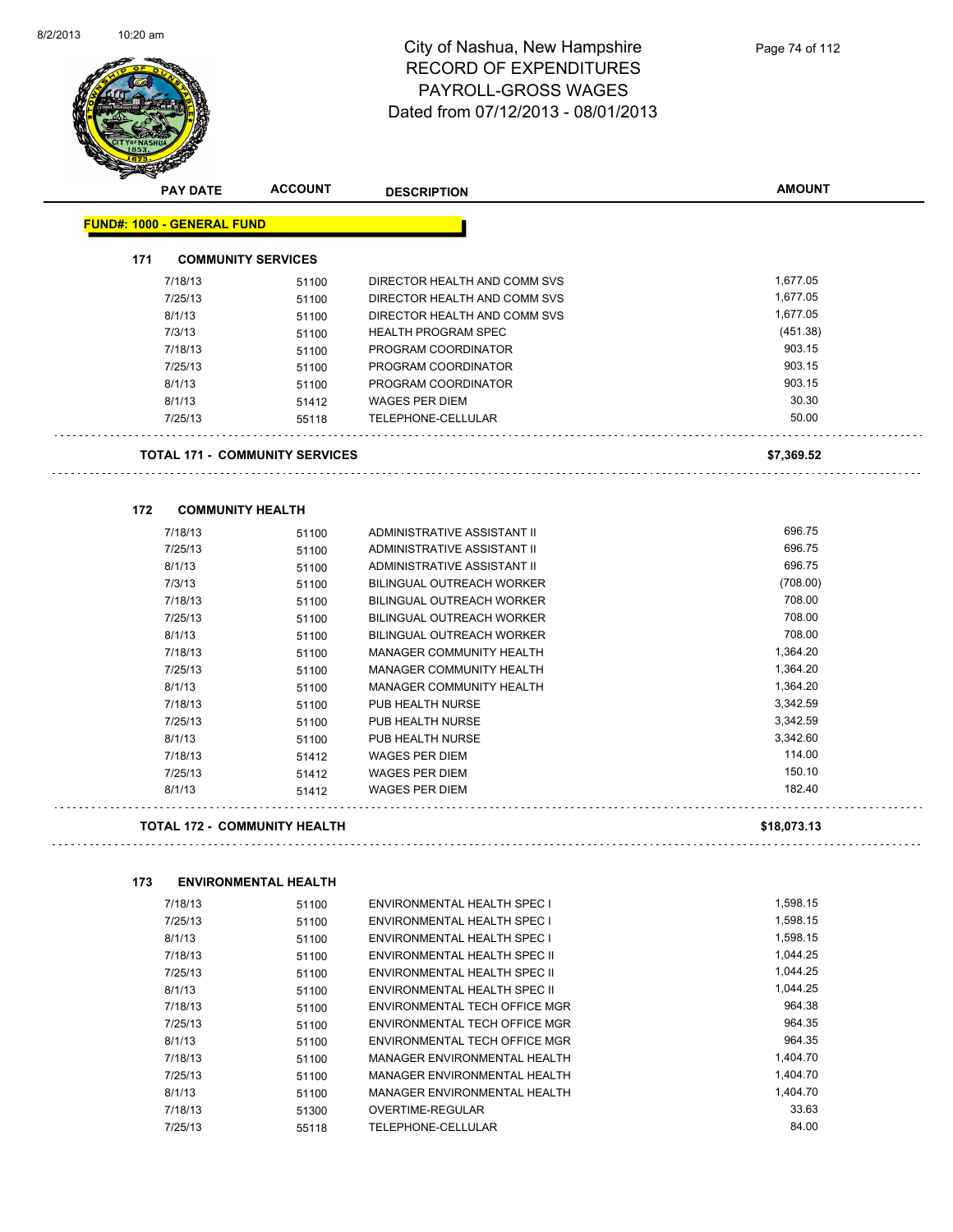| 8/2/2013 | 10:20 am |                                   |                                           | City of Nashua, New Hampshire<br><b>RECORD OF EXPENDITURES</b><br>PAYROLL-GROSS WAGES<br>Dated from 07/12/2013 - 08/01/2013 | Page 75 of 112 |
|----------|----------|-----------------------------------|-------------------------------------------|-----------------------------------------------------------------------------------------------------------------------------|----------------|
|          |          | <b>PAY DATE</b>                   | <b>ACCOUNT</b>                            | <b>DESCRIPTION</b>                                                                                                          | <b>AMOUNT</b>  |
|          |          | <b>FUND#: 1000 - GENERAL FUND</b> |                                           |                                                                                                                             |                |
|          |          |                                   | <b>TOTAL 173 - ENVIRONMENTAL HEALTH</b>   |                                                                                                                             | \$15,152.01    |
|          |          |                                   |                                           |                                                                                                                             |                |
|          | 174      |                                   | <b>WELFARE ADMINISTRATION</b>             |                                                                                                                             |                |
|          |          | 7/18/13                           | 51100                                     | ADMINISTRATIVE ASSISTANT I                                                                                                  | 812.25         |
|          |          | 7/25/13                           | 51100                                     | ADMINISTRATIVE ASSISTANT I                                                                                                  | 812.25         |
|          |          | 8/1/13                            | 51100                                     | ADMINISTRATIVE ASSISTANT I                                                                                                  | 812.25         |
|          |          | 7/18/13                           | 51100                                     | <b>CASE TECHNICIAN WELFARE</b>                                                                                              | 2,311.50       |
|          |          | 7/25/13                           | 51100                                     | CASE TECHNICIAN WELFARE                                                                                                     | 2,311.50       |
|          |          | 8/1/13                            | 51100                                     | CASE TECHNICIAN WELFARE                                                                                                     | 2,311.50       |
|          |          | 7/18/13                           | 51100                                     | INTAKE WORKER ACCOUNTANT                                                                                                    | 909.85         |
|          |          | 7/25/13                           | 51100                                     | INTAKE WORKER ACCOUNTANT                                                                                                    | 909.85         |
|          |          | 8/1/13                            | 51100                                     | INTAKE WORKER ACCOUNTANT                                                                                                    | 909.85         |
|          |          | 7/18/13                           | 51100                                     | SENIOR CASE TECHNICIAN                                                                                                      | 929.80         |
|          |          | 7/25/13                           | 51100                                     | SENIOR CASE TECHNICIAN                                                                                                      | 929.80         |
|          |          | 8/1/13                            | 51100                                     | SENIOR CASE TECHNICIAN                                                                                                      | 929.80         |
|          |          | 7/18/13                           | 51100                                     | <b>WELFARE OFFICER</b>                                                                                                      | 1,408.20       |
|          |          | 7/25/13                           | 51100                                     | <b>WELFARE OFFICER</b>                                                                                                      | 1,408.20       |
|          |          | 8/1/13                            | 51100                                     | <b>WELFARE OFFICER</b>                                                                                                      | 1,408.20       |
|          |          | 7/18/13                           | 51300                                     | OVERTIME-REGULAR                                                                                                            | 3.96           |
|          |          | 7/25/13                           | 55118                                     | TELEPHONE-CELLULAR                                                                                                          | 50.00          |
|          |          |                                   |                                           |                                                                                                                             |                |
|          |          |                                   | <b>TOTAL 174 - WELFARE ADMINISTRATION</b> |                                                                                                                             | \$19,168.76    |
|          | 177      |                                   | <b>PARKS &amp; RECREATION</b>             |                                                                                                                             |                |
|          |          | 7/18/13                           | 51100                                     | ADMINISTRATIVE ASSISTANT II                                                                                                 | 734.80         |
|          |          | 7/25/13                           | 51100                                     | ADMINISTRATIVE ASSISTANT II                                                                                                 | 734.80         |
|          |          | 8/1/13                            | 51100                                     | ADMINISTRATIVE ASSISTANT II                                                                                                 | 734.80         |
|          |          | 8/1/13                            | 51100                                     | <b>COLLECTION SYSTEMS OPERATOR</b>                                                                                          | 104.01         |
|          |          | 7/18/13                           | 51100                                     | FOREMAN LABOR PARK                                                                                                          | 3,289.94       |
|          |          | 7/25/13                           | 51100                                     | FOREMAN LABOR PARK                                                                                                          | 3,289.94       |
|          |          | 8/1/13                            | 51100                                     | FOREMAN LABOR PARK                                                                                                          | 3,289.94       |
|          |          | 7/18/13                           | 51100                                     | <b>GROUNDS KEEPER PARK MAINT</b>                                                                                            | 6,644.29       |
|          |          | 7/25/13                           | 51100                                     | <b>GROUNDS KEEPER PARK MAINT</b>                                                                                            | 6,612.46       |
|          |          | 8/1/13                            | 51100                                     | <b>GROUNDS KEEPER PARK MAINT</b>                                                                                            | 6,681.37       |
|          |          | 7/18/13                           | 51100                                     | <b>GROUNDSMAN I PARKS</b>                                                                                                   | 1,754.67       |
|          |          | 7/25/13                           | 51100                                     | <b>GROUNDSMAN I PARKS</b>                                                                                                   | 2,406.80       |
|          |          | 8/1/13                            | 51100                                     | <b>GROUNDSMAN I PARKS</b>                                                                                                   | 2,494.25       |
|          |          | 7/18/13                           | 51100                                     | <b>GROUNDSMAN II PARKS</b>                                                                                                  | 818.80         |
|          |          | 7/25/13                           | 51100                                     | <b>GROUNDSMAN II PARKS</b>                                                                                                  | 818.80         |
|          |          | 8/1/13                            | 51100                                     | <b>GROUNDSMAN II PARKS</b>                                                                                                  | 818.80         |
|          |          | 7/18/13                           | 51100                                     | <b>LEAD GROUNDSMAN</b>                                                                                                      | 1,844.00       |
|          |          | 7/25/13                           | 51100                                     | <b>LEAD GROUNDSMAN</b>                                                                                                      | 1,839.20       |
|          |          | 8/1/13                            | 51100                                     | <b>LEAD GROUNDSMAN</b>                                                                                                      | 2,758.80       |
|          |          | 7/18/13                           | 51100                                     | NURSERY WORKER PARKS                                                                                                        | 865.60         |
|          |          | 7/25/13                           | 51100                                     | NURSERY WORKER PARKS                                                                                                        | 865.60         |
|          |          | 8/1/13                            |                                           | NURSERY WORKER PARKS                                                                                                        | 865.60         |
|          |          | 7/18/13                           | 51100                                     | PROGRAM COORDINATOR                                                                                                         | 347.85         |
|          |          | 7/25/13                           | 51100<br>51100                            | PROGRAM COORDINATOR                                                                                                         | 347.85         |
|          |          |                                   |                                           |                                                                                                                             | 347.85         |
|          |          | 8/1/13                            | 51100                                     | PROGRAM COORDINATOR                                                                                                         |                |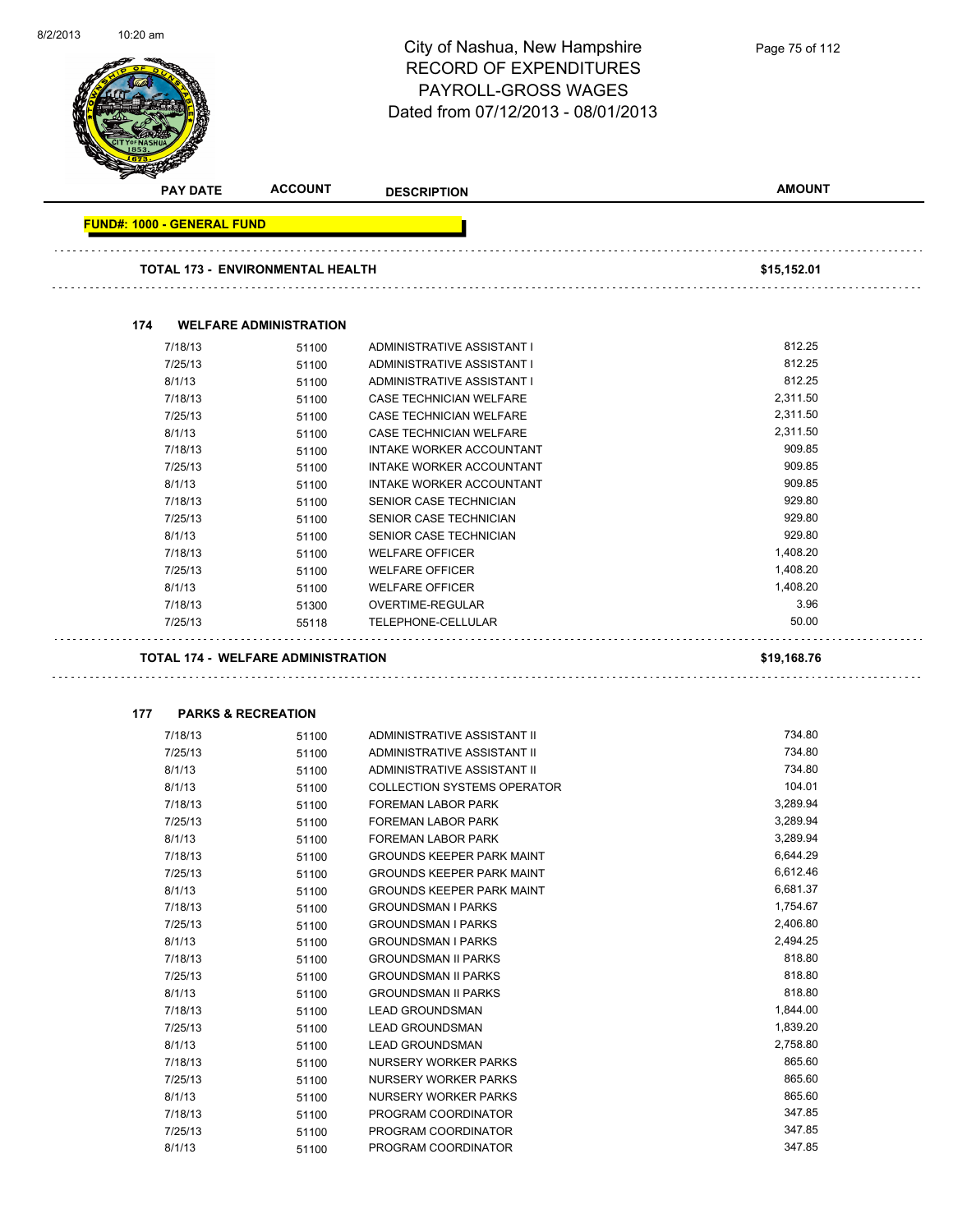

| <b>PAY DATE</b>                           | <b>ACCOUNT</b> | <b>DESCRIPTION</b>                | <b>AMOUNT</b> |
|-------------------------------------------|----------------|-----------------------------------|---------------|
| <b>FUND#: 1000 - GENERAL FUND</b>         |                |                                   |               |
| 177<br><b>PARKS &amp; RECREATION</b>      |                |                                   |               |
| 7/18/13                                   | 51100          | RECREATION PROGRAM MANAGER        | 1,075.60      |
| 7/25/13                                   | 51100          | <b>RECREATION PROGRAM MANAGER</b> | 1,075.60      |
| 8/1/13                                    | 51100          | RECREATION PROGRAM MANAGER        | 1,075.60      |
| 7/18/13                                   | 51100          | STELLOS STADIUM ATTENDANT         | 909.20        |
| 7/25/13                                   | 51100          | STELLOS STADIUM ATTENDANT         | 909.20        |
| 8/1/13                                    | 51100          | STELLOS STADIUM ATTENDANT         | 909.20        |
| 7/18/13                                   | 51100          | SUPERINTENDENT OF PARKS RECR      | 1,670.35      |
| 7/25/13                                   | 51100          | SUPERINTENDENT OF PARKS RECR      | 1,670.35      |
| 8/1/13                                    | 51100          | SUPERINTENDENT OF PARKS RECR      | 1,670.35      |
| 7/18/13                                   | 51100          | TRUCK DRIVER PARKS RECR           | 62.80         |
| 7/25/13                                   | 51100          | <b>TRUCK DRIVER PARKS RECR</b>    | 832.00        |
| 8/1/13                                    | 51100          | <b>TRUCK DRIVER PARKS RECR</b>    | 832.00        |
| 7/18/13                                   | 51300          | OVERTIME-REGULAR                  | 5,754.71      |
| 7/25/13                                   | 51300          | OVERTIME-REGULAR                  | 6,158.61      |
| 8/1/13                                    |                | OVERTIME-REGULAR                  | 5,339.16      |
| 7/18/13                                   | 51300<br>51400 | <b>WAGES TEMP-SEASONAL</b>        | 19,015.25     |
| 7/25/13                                   |                | <b>WAGES TEMP-SEASONAL</b>        | 17,027.19     |
| 8/1/13                                    | 51400<br>51400 | <b>WAGES TEMP-SEASONAL</b>        | 17,619.53     |
| 7/25/13                                   |                | TELEPHONE-CELLULAR                | 67.00         |
| 8/1/13                                    | 55118          |                                   | 1,245.00      |
|                                           | 55642          | <b>GAME OFFICIALS</b>             |               |
| <b>TOTAL 177 - PARKS &amp; RECREATION</b> |                |                                   | \$136,229.52  |
|                                           |                |                                   |               |
| 179<br><b>LIBRARY</b>                     |                |                                   |               |
| 7/18/13                                   | 51100          | ADMIN ASST COST ACCOUNTANT        | 798.04        |
| 7/25/13                                   | 51100          | ADMIN ASST COST ACCOUNTANT        | 782.40        |
| 8/1/13                                    | 51100          | ADMIN ASST COST ACCOUNTANT        | 782.40        |
| 7/18/13                                   | 51100          | ASSISTANT DIRECTOR LIBRARY        | 1,255.88      |
| 7/25/13                                   | 51100          | ASSISTANT DIRECTOR LIBRARY        | 1,255.85      |
| 8/1/13                                    | 51100          | ASSISTANT DIRECTOR LIBRARY        | 1,255.85      |
| 7/18/13                                   | 51100          | ASSISTANT LIBRARIAN CIRCULATIO    | 922.00        |
| 7/25/13                                   | 51100          | ASSISTANT LIBRARIAN CIRCULATIO    | 914.62        |
| 8/1/13                                    | 51100          | ASSISTANT LIBRARIAN CIRCULATIO    | 922.00        |
| 7/18/13                                   | 51100          | ASSISTANT LIBRARIAN MEDIA SERV    | 680.64        |
| 7/25/13                                   | 51100          | ASSISTANT LIBRARIAN MEDIA SERV    | 746.33        |
| 8/1/13                                    | 51100          | ASSISTANT LIBRARIAN MEDIA SERV    | 715.89        |
| 7/18/13                                   | 51100          | ASSISTANT LIBRARIAN TECH SVS      | 951.66        |
| 7/25/13                                   | 51100          | ASSISTANT LIBRARIAN TECH SVS      | 951.66        |
| 8/1/13                                    | 51100          | ASSISTANT LIBRARIAN TECH SVS      | 951.65        |

7/18/13 51100 ASSISTANT LIBRARIAN YOUTH SERV 738.90 7/25/13 51100 ASSISTANT LIBRARIAN YOUTH SERV 738.90 8/1/13 51100 ASSISTANT LIBRARIAN YOUTH SERV 738.90 7/18/13 51100 DIRECTOR LIBRARY 1,831.20 7/25/13 51100 DIRECTOR LIBRARY 1,831.20 8/1/13 51100 DIRECTOR LIBRARY 1,831.20

7/25/13 51100 EXECUTIVE ASST OFFICE MANAGER 833.85 8/1/13 51100 EXECUTIVE ASST OFFICE MANAGER 833.85 7/18/13 51100 JANITOR 464.60 7/25/13 51100 JANITOR 464.60

7/18/13 51100 EXECUTIVE ASST OFFICE MANAGER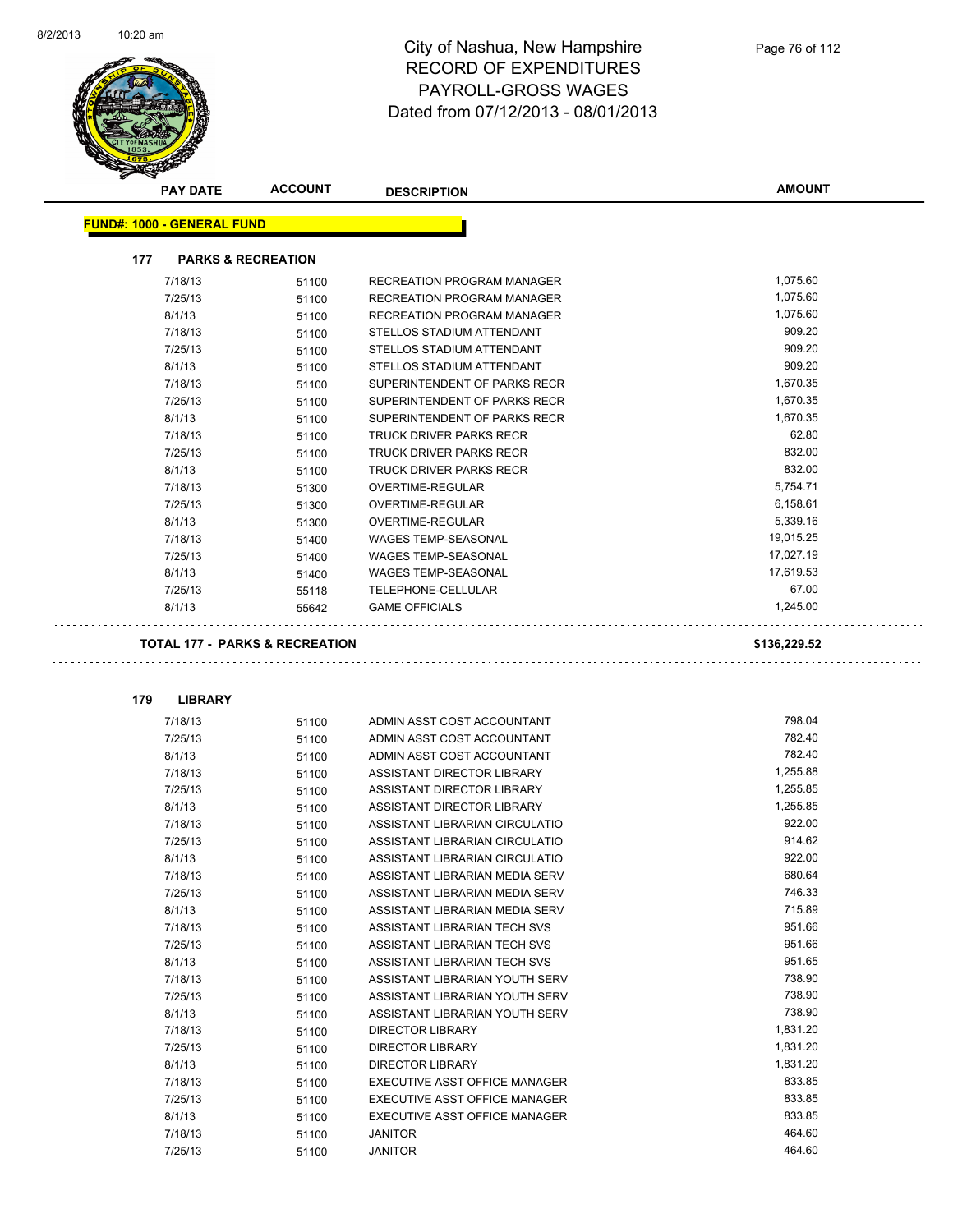

| <b>PAY DATE</b>                   |                | <b>ACCOUNT</b> | <b>DESCRIPTION</b>                                           | <b>AMOUNT</b>      |  |
|-----------------------------------|----------------|----------------|--------------------------------------------------------------|--------------------|--|
|                                   |                |                |                                                              |                    |  |
| <b>FUND#: 1000 - GENERAL FUND</b> |                |                |                                                              |                    |  |
| 179                               | <b>LIBRARY</b> |                |                                                              |                    |  |
| 8/1/13                            |                | 51100          | <b>JANITOR</b>                                               | 464.60             |  |
| 7/18/13                           |                | 51100          | LIBRARIAN ADULT SERVICES                                     | 911.80             |  |
| 7/25/13                           |                | 51100          | LIBRARIAN ADULT SERVICES                                     | 911.79             |  |
| 8/1/13                            |                | 51100          | <b>LIBRARIAN ADULT SERVICES</b>                              | 911.80             |  |
| 7/18/13                           |                | 51100          | <b>LIBRARIAN CIRCULATION</b>                                 | 911.79             |  |
| 7/25/13                           |                | 51100          | <b>LIBRARIAN CIRCULATION</b>                                 | 910.42             |  |
| 8/1/13                            |                | 51100          | <b>LIBRARIAN CIRCULATION</b>                                 | 911.80             |  |
| 7/18/13                           |                | 51100          | LIBRARIAN MEDIA SERVICES                                     | 865.39             |  |
| 7/25/13                           |                | 51100          | LIBRARIAN MEDIA SERVICES                                     | 865.17             |  |
| 8/1/13                            |                | 51100          | LIBRARIAN MEDIA SERVICES                                     | 865.61             |  |
| 7/18/13                           |                | 51100          | LIBRARIAN OUTREACH SVS                                       | 946.43             |  |
| 7/25/13                           |                | 51100          | LIBRARIAN OUTREACH SVS                                       | 946.20             |  |
| 8/1/13                            |                | 51100          | LIBRARIAN OUTREACH SVS                                       | 946.20             |  |
| 7/18/13                           |                | 51100          | <b>LIBRARIAN TECH SERVICES</b>                               | 981.16             |  |
| 7/25/13                           |                | 51100          | <b>LIBRARIAN TECH SERVICES</b>                               | 980.67             |  |
| 8/1/13                            |                | 51100          | <b>LIBRARIAN TECH SERVICES</b>                               | 982.14             |  |
| 7/18/13                           |                | 51100          | LIBRARIAN YOUTH SERVICES                                     | 2,162.68           |  |
| 7/25/13                           |                | 51100          | <b>LIBRARIAN YOUTH SERVICES</b>                              | 2,162.67           |  |
| 8/1/13                            |                | 51100          | <b>LIBRARIAN YOUTH SERVICES</b>                              | 2,163.02           |  |
| 7/18/13                           |                | 51100          | LIBRARY ASSISTANT ADULT SERVIC                               | 629.70             |  |
| 7/25/13                           |                | 51100          | LIBRARY ASSISTANT ADULT SERVIC                               | 629.70             |  |
| 8/1/13                            |                | 51100          | LIBRARY ASSISTANT ADULT SERVIC                               | 629.70             |  |
| 7/18/13                           |                | 51100          | <b>LIBRARY ASSISTANT CIRCULATION</b>                         | 3,323.74           |  |
| 7/25/13                           |                | 51100          | LIBRARY ASSISTANT CIRCULATION                                | 3,323.65           |  |
| 8/1/13                            |                | 51100          | LIBRARY ASSISTANT CIRCULATION                                | 3,324.08           |  |
| 7/18/13                           |                | 51100          | LIBRARY ASSISTANT MEDIA SERVIC                               | 1,941.96           |  |
| 7/25/13                           |                | 51100          | LIBRARY ASSISTANT MEDIA SERVIC                               | 1,941.65           |  |
| 8/1/13                            |                | 51100          | LIBRARY ASSISTANT MEDIA SERVIC                               | 1,941.95           |  |
| 7/18/13                           |                | 51100          | <b>LIBRARY ASSISTANT TECH SVS</b>                            | 669.73             |  |
| 7/25/13                           |                | 51100          | <b>LIBRARY ASSISTANT TECH SVS</b>                            | 669.55             |  |
| 8/1/13                            |                | 51100          | LIBRARY ASSISTANT TECH SVS                                   | 669.56             |  |
| 7/18/13                           |                | 51100          | LIBRARY ASSISTANT YOUTH SERVIC                               | 1,258.10           |  |
| 7/25/13                           |                | 51100          | LIBRARY ASSISTANT YOUTH SERVIC                               | 1,258.11           |  |
| 8/1/13                            |                | 51100          | LIBRARY ASSISTANT YOUTH SERVIC                               | 1,258.11           |  |
| 7/18/13                           |                | 51100          | MAINTENANCE SUPV                                             | 807.50             |  |
| 7/25/13                           |                | 51100          | MAINTENANCE SUPV                                             | 807.50             |  |
| 8/1/13                            |                | 51100          | MAINTENANCE SUPV                                             | 807.51             |  |
| 7/18/13                           |                | 51100          | <b>MEDIA SERVICES COORDINATOR</b>                            | 1,141.42           |  |
| 7/25/13                           |                | 51100          | <b>MEDIA SERVICES COORDINATOR</b>                            | 1,141.42           |  |
| 8/1/13                            |                | 51100          | <b>MEDIA SERVICES COORDINATOR</b>                            | 1,141.42           |  |
| 7/18/13                           |                | 51100          | REFERENCE LIBRARIAN ADULT SERV                               | 2,279.53           |  |
| 7/25/13                           |                | 51100          | REFERENCE LIBRARIAN ADULT SERV                               | 2,279.34           |  |
| 8/1/13                            |                | 51100          | REFERENCE LIBRARIAN ADULT SERV                               | 2,279.53<br>716.50 |  |
| 7/18/13<br>7/25/13                |                | 51100          | REFERENCE LIBRARIAN TECH SVS<br>REFERENCE LIBRARIAN TECH SVS | 716.50             |  |
| 8/1/13                            |                | 51100          | REFERENCE LIBRARIAN TECH SVS                                 | 716.50             |  |
| 7/18/13                           |                | 51100          | <b>SECURITY LIBRARY</b>                                      | 649.95             |  |
| 7/25/13                           |                | 51100          | <b>SECURITY LIBRARY</b>                                      | 650.12             |  |
| 8/1/13                            |                | 51100          | <b>SECURITY LIBRARY</b>                                      | 649.95             |  |
| 7/18/13                           |                | 51100<br>51200 | LIBRARY ASSISTANT CIRCULATION                                | 472.15             |  |
| 7/25/13                           |                | 51200          | LIBRARY ASSISTANT CIRCULATION                                | 478.92             |  |
|                                   |                |                |                                                              |                    |  |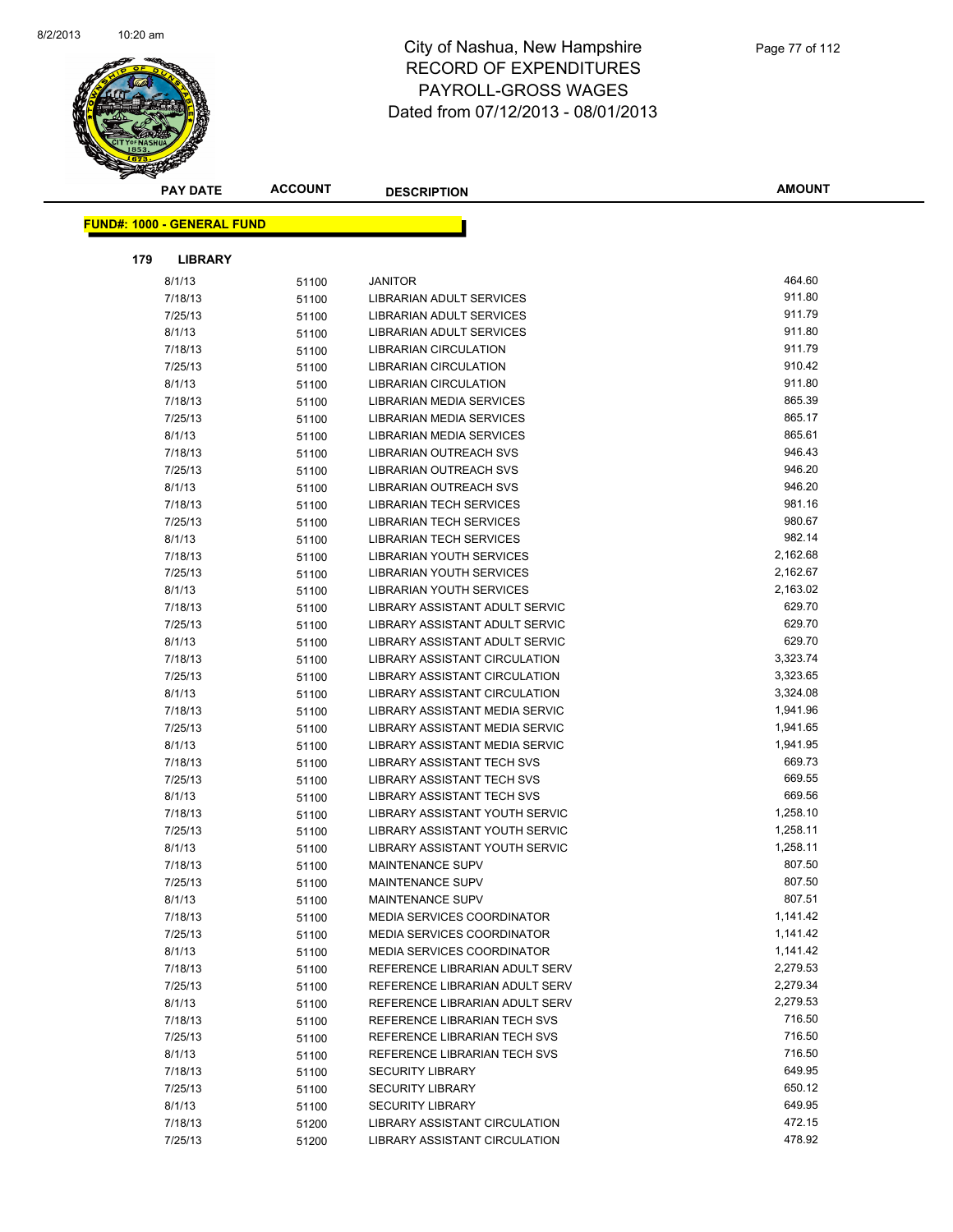

|     | <b>PAY DATE</b>                   | <b>ACCOUNT</b>                           | <b>DESCRIPTION</b>                   | <b>AMOUNT</b> |
|-----|-----------------------------------|------------------------------------------|--------------------------------------|---------------|
|     | <b>FUND#: 1000 - GENERAL FUND</b> |                                          |                                      |               |
| 179 | <b>LIBRARY</b>                    |                                          |                                      |               |
|     | 8/1/13                            | 51200                                    | <b>LIBRARY ASSISTANT CIRCULATION</b> | 472.16        |
|     | 7/18/13                           | 51200                                    | LIBRARY ASSISTANT TECH SVS           | 348.37        |
|     | 7/25/13                           | 51200                                    | <b>LIBRARY ASSISTANT TECH SVS</b>    | 396.71        |
|     | 8/1/13                            | 51200                                    | <b>LIBRARY ASSISTANT TECH SVS</b>    | 394.18        |
|     | 7/18/13                           | 51200                                    | LIBRARY ASSISTANT YOUTH SERVIC       | 308.76        |
|     | 7/25/13                           | 51200                                    | LIBRARY ASSISTANT YOUTH SERVIC       | 310.16        |
|     | 8/1/13                            | 51200                                    | LIBRARY ASSISTANT YOUTH SERVIC       | 311.09        |
|     | 7/18/13                           | 51200                                    | LIBRARY PAGE YOUTH SERVICES          | 276.85        |
|     | 7/25/13                           | 51200                                    | <b>LIBRARY PAGE YOUTH SERVICES</b>   | 273.73        |
|     | 8/1/13                            | 51200                                    | LIBRARY PAGE YOUTH SERVICES          | 275.10        |
|     | 7/18/13                           | 51200                                    | LIBRARY PAGES CIRCULATION            | 747.19        |
|     | 7/25/13                           | 51200                                    | LIBRARY PAGES CIRCULATION            | 797.36        |
|     | 8/1/13                            | 51200                                    | LIBRARY PAGES CIRCULATION            | 838.98        |
|     | 7/18/13                           | 51200                                    | <b>LIBRARY PAGES MEDIA SERVICES</b>  | 430.77        |
|     | 7/25/13                           | 51200                                    | LIBRARY PAGES MEDIA SERVICES         | 545.49        |
|     | 8/1/13                            | 51200                                    | LIBRARY PAGES MEDIA SERVICES         | 598.70        |
|     | 7/18/13                           | 51300                                    | OVERTIME-REGULAR                     | (156.31)      |
|     | 7/25/13                           | 51300                                    | OVERTIME-REGULAR                     | 247.70        |
|     | 8/1/13                            | 51300                                    | OVERTIME-REGULAR                     | 41.65         |
|     | 7/25/13                           | 51400                                    | <b>WAGES TEMP-SEASONAL</b>           | 418.08        |
|     | 8/1/13                            | 51400                                    | <b>WAGES TEMP-SEASONAL</b>           | 418.60        |
|     | <b>TOTAL 179 - LIBRARY</b>        |                                          |                                      | \$95,329.63   |
| 181 |                                   | <b>COMMUNITY DEVELOPMENT</b>             |                                      |               |
|     | 7/18/13                           | 51100                                    | ADMINISTRATIVE ASSISTANT II          | 665.60        |
|     | 7/25/13                           | 51100                                    | ADMINISTRATIVE ASSISTANT II          | 665.60        |
|     | 8/1/13                            | 51100                                    | ADMINISTRATIVE ASSISTANT II          | 665.60        |
|     | 6/30/13                           | 51200                                    | <b>CLERK TYPIST II PT</b>            | (1,821.36)    |
|     | 7/18/13                           | 51200                                    | <b>CLERK TYPIST II PT</b>            | 335.75        |
|     | 7/25/13                           | 51200                                    | <b>CLERK TYPIST II PT</b>            | 474.18        |
|     | 8/1/13                            | 51200                                    | <b>CLERK TYPIST II PT</b>            | 310.88        |
|     |                                   | <b>TOTAL 181 - COMMUNITY DEVELOPMENT</b> |                                      | \$1,296.25    |
|     |                                   |                                          |                                      |               |
| 182 | <b>PLANNING &amp; ZONING</b>      |                                          |                                      |               |
|     | 7/18/13                           | 51100                                    | DEPARTMENT COORDINATOR               | 913.60        |
|     | 7/25/13                           | 51100                                    | DEPARTMENT COORDINATOR               | 913.60        |
|     | 8/1/13                            | 51100                                    | DEPARTMENT COORDINATOR               | 913.60        |
|     | 7/18/13                           | 51100                                    | DEPUTY PLANNING MANAGER              | 2,589.60      |
|     | 7/25/13                           | 51100                                    | DEPUTY PLANNING MANAGER              | 2,589.59      |
|     | 8/1/13                            | 51100                                    | DEPUTY PLANNING MANAGER              | 2,589.59      |
|     | 7/18/13                           | 51100                                    | MANAGER PLANNING DEPT                | 1,865.85      |
|     | 7/25/13                           | 51100                                    | MANAGER PLANNING DEPT                | 1,865.85      |
|     | 8/1/13                            | 51100                                    | MANAGER PLANNING DEPT                | 1,865.85      |
|     | 7/18/13                           | 51100                                    | PLANNER I                            | 1,675.35      |

7/25/13 51100 PLANNER I 1,675.35 8/1/13 51100 PLANNER I 1,675.35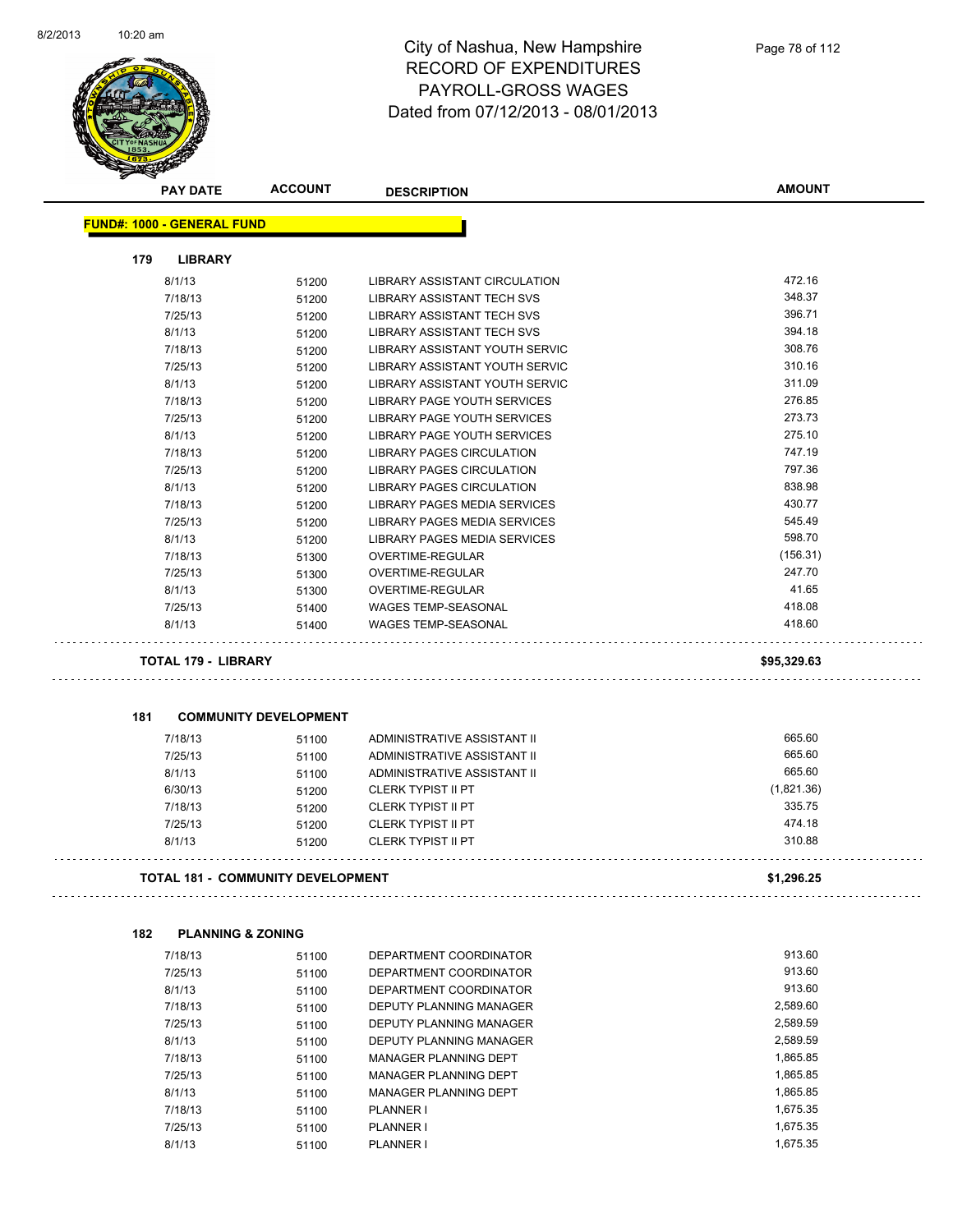

|     | <b>PAY DATE</b>                   | <b>ACCOUNT</b>                          | <b>DESCRIPTION</b>           | <b>AMOUNT</b> |
|-----|-----------------------------------|-----------------------------------------|------------------------------|---------------|
|     | <b>FUND#: 1000 - GENERAL FUND</b> |                                         |                              |               |
|     |                                   |                                         |                              |               |
| 182 | <b>PLANNING &amp; ZONING</b>      |                                         |                              |               |
|     | 7/18/13                           | 51100                                   | <b>PLANNER II</b>            | 1,095.40      |
|     | 7/25/13                           | 51100                                   | <b>PLANNER II</b>            | 1,095.40      |
|     | 8/1/13                            | 51100                                   | <b>PLANNER II</b>            | 1,095.40      |
|     | 7/18/13                           | 51100                                   | <b>ZONING COORDINATOR</b>    | 682.30        |
|     | 7/25/13                           | 51100                                   | <b>ZONING COORDINATOR</b>    | 614.07        |
|     | 8/1/13                            | 51100                                   | ZONING COORDINATOR           | 682.30        |
|     | 7/18/13                           | 53428                                   | STENOGRAPHIC SERVICES        | 500.00        |
|     | 7/25/13                           | 53428                                   | STENOGRAPHIC SERVICES        | 250.00        |
|     | 8/1/13                            | 53428                                   | STENOGRAPHIC SERVICES        | 375.00        |
|     | 7/25/13                           | 55118                                   | TELEPHONE-CELLULAR           | 17.00         |
|     |                                   | TOTAL 182 - PLANNING & ZONING           |                              | \$27,540.05   |
|     |                                   |                                         |                              |               |
| 183 |                                   | <b>ECONOMIC DEVELOPMENT</b>             |                              |               |
|     | 7/18/13                           | 51100                                   | <b>ECONOMIC DEV DIRECTOR</b> | 1,819.35      |
|     | 7/25/13                           | 51100                                   | ECONOMIC DEV DIRECTOR        | 1,819.34      |
|     | 8/1/13                            | 51100                                   | ECONOMIC DEV DIRECTOR        | 1,819.35      |
|     | 7/18/13                           | 51100                                   | OED PROGRAM COORDINATOR      | 229.29        |
|     | 7/25/13                           | 51100                                   | OED PROGRAM COORDINATOR      | 382.15        |
|     | 8/1/13                            | 51100                                   | OED PROGRAM COORDINATOR      | 392.30        |
|     |                                   | <b>TOTAL 183 - ECONOMIC DEVELOPMENT</b> |                              | \$6,461.78    |
| 191 | <b>SCHOOL</b>                     |                                         |                              |               |
|     | 7/18/13                           | 51100                                   | ASSISTANT PRINCIPAL AMH      | 2,762.62      |
|     | 8/1/13                            | 51100                                   | ASSISTANT PRINCIPAL AMH      | 2,762.62      |
|     | 7/18/13                           | 51100                                   | ASSISTANT PRINCIPAL BIC      | 2,873.96      |
|     | 8/1/13                            | 51100                                   | ASSISTANT PRINCIPAL BIC      | 2,873.96      |
|     | 7/18/13                           | 51100                                   | ASSISTANT PRINCIPAL BRO      | 1,403.84      |
|     | 8/1/13                            | 51100                                   | ASSISTANT PRINCIPAL BRO      | 1,403.84      |
|     | 7/18/13                           | 51100                                   | ASSISTANT PRINCIPAL CHARL    | 2,915.05      |
|     | 8/1/13                            | 51100                                   | ASSISTANT PRINCIPAL CHARL    | 2,915.05      |
|     | 7/18/13                           | 51100                                   | ASSISTANT PRINCIPAL DR CRSP  | 2,873.96      |
|     | 8/1/13                            | 51100                                   | ASSISTANT PRINCIPAL DR CRSP  | 2,873.96      |
|     | 7/18/13                           | 51100                                   | ASSISTANT PRINCIPAL ELM      | 6,488.04      |
|     | 8/1/13                            | 51100                                   | ASSISTANT PRINCIPAL ELM      | 6,488.04      |
|     | 7/18/13                           | 51100                                   | ASSISTANT PRINCIPAL FES      | 2,915.05      |
|     | 8/1/13                            | 51100                                   | ASSISTANT PRINCIPAL FES      | 2,915.05      |
|     | 7/18/13                           | 51100                                   | ASSISTANT PRINCIPAL FMS      | 3,411.12      |
|     | 8/1/13                            | 51100                                   | ASSISTANT PRINCIPAL FMS      | 3,411.12      |
|     | 7/18/13                           | 51100                                   | ASSISTANT PRINCIPAL LEDGE    | 2,762.62      |
|     | 8/1/13                            | 51100                                   | ASSISTANT PRINCIPAL LEDGE    | 2,762.62      |
|     | 7/18/13                           | 51100                                   | ASSISTANT PRINCIPAL MDE      | 1,381.31      |
|     | 8/1/13                            | 51100                                   | ASSISTANT PRINCIPAL MDE      | 1,381.31      |
|     | 7/18/13                           | 51100                                   | ASSISTANT PRINCIPAL NHN      | 9,485.30      |
|     | 8/1/13                            | 51100                                   | ASSISTANT PRINCIPAL NHN      | 9,485.31      |

7/18/13 51100 ASSISTANT PRINCIPAL NHS 12,854.54 8/1/13 51100 ASSISTANT PRINCIPAL NHS 65/1/13 51100 ASSISTANT PRINCIPAL NHS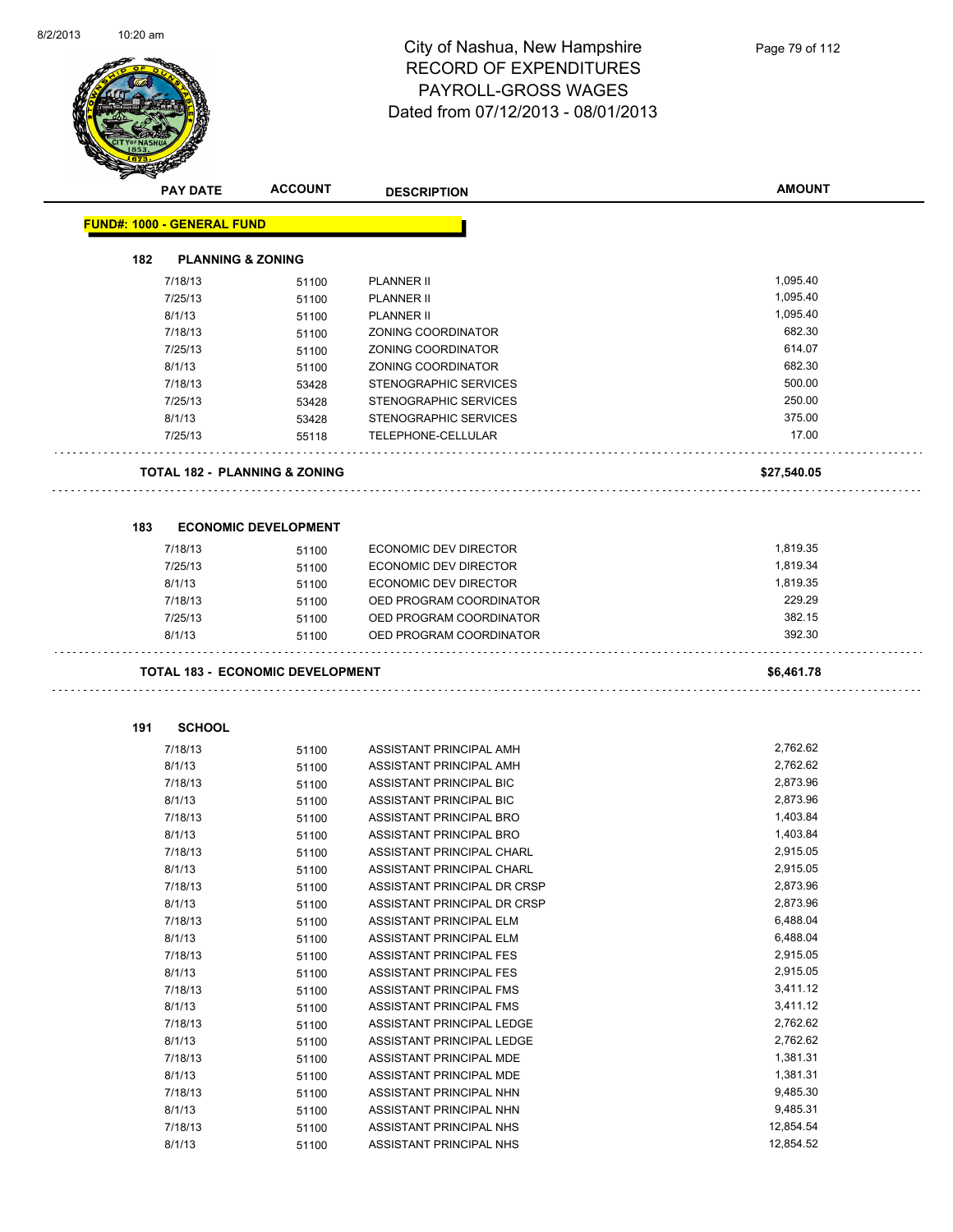

|     | <b>PAY DATE</b>                    | <b>ACCOUNT</b> | <b>DESCRIPTION</b>                   | <b>AMOUNT</b> |
|-----|------------------------------------|----------------|--------------------------------------|---------------|
|     | <u> FUND#: 1000 - GENERAL FUND</u> |                |                                      |               |
|     |                                    |                |                                      |               |
| 191 | <b>SCHOOL</b>                      |                |                                      |               |
|     | 7/18/13                            | 51100          | ASSISTANT PRINCIPAL PMS              | 3,214.75      |
|     | 8/1/13                             | 51100          | ASSISTANT PRINCIPAL PMS              | 3,214.75      |
|     | 7/18/13                            | 51100          | ASSISTANT PRINCIPAL SHE              | 2,807.69      |
|     | 8/1/13                             | 51100          | ASSISTANT PRINCIPAL SHE              | 2,807.69      |
|     | 7/18/13                            | 51100          | ASSISTANT SUPERINTENDENT             | 8,186.73      |
|     | 8/1/13                             | 51100          | ASSISTANT SUPERINTENDENT             | 8,186.73      |
|     | 7/18/13                            | 51100          | ASST DIRECTOR PLANT OPS              | 4,219.70      |
|     | 8/1/13                             | 51100          | ASST DIRECTOR PLANT OPS              | 4,219.70      |
|     | 7/18/13                            | 51100          | <b>ASST DIRECTOR SPED</b>            | 5,972.02      |
|     | 8/1/13                             | 51100          | <b>ASST DIRECTOR SPED</b>            | 5,972.02      |
|     | 7/18/13                            | 51100          | ASST SYSTEMS ADMIN FULL YEAR         | 11,355.85     |
|     | 7/25/13                            | 51100          | ASST SYSTEMS ADMIN FULL YEAR         | 865.39        |
|     | 8/1/13                             | 51100          | ASST SYSTEMS ADMIN FULL YEAR         | 11,355.87     |
|     | 7/18/13                            | 51100          | CAREER CENTER COORD NHN              | 1,449.39      |
|     | 8/1/13                             | 51100          | CAREER CENTER COORD NHN              | 1,449.39      |
|     | 7/18/13                            | 51100          | CAREER CENTER COORD NHS              | 1,449.39      |
|     | 8/1/13                             | 51100          | CAREER CENTER COORD NHS              | 1,449.39      |
|     | 7/18/13                            | 51100          | CHIEF OPERATING OFFICER              | 3,868.07      |
|     | 8/1/13                             | 51100          | CHIEF OPERATING OFFICER              | 3,868.06      |
|     | 7/18/13                            | 51100          | CLERICAL ACADEMY NHN                 | 1,897.26      |
|     | 7/25/13                            | 51100          | CLERICAL ACADEMY NHN                 | 1,640.33      |
|     | 8/1/13                             | 51100          | CLERICAL ACADEMY NHN                 | 1,635.36      |
|     | 7/18/13                            | 51100          | <b>CLERICAL ACADEMY NHS</b>          | 1,431.89      |
|     | 7/25/13                            | 51100          | <b>CLERICAL ACADEMY NHS</b>          | 1,521.33      |
|     | 8/1/13                             | 51100          | <b>CLERICAL ACADEMY NHS</b>          | 2,352.29      |
|     | 7/18/13                            | 51100          | <b>CLERICAL ASST SUPER SUP</b>       | 1,978.23      |
|     | 7/25/13                            | 51100          | <b>CLERICAL ASST SUPER SUP</b>       | 1,978.22      |
|     | 8/1/13                             | 51100          | <b>CLERICAL ASST SUPER SUP</b>       | 1,978.22      |
|     | 7/18/13                            | 51100          | CLERICAL ATHLETIC NHN                | 368.20        |
|     | 7/25/13                            | 51100          | CLERICAL ATHLETIC NHN                | 368.20        |
|     | 8/1/13                             | 51100          | CLERICAL ATHLETIC NHN                | 368.20        |
|     | 7/18/13                            | 51100          | CLERICAL ATHLETIC NHS                | 588.58        |
|     | 7/25/13                            | 51100          | <b>CLERICAL ATHLETIC NHS</b>         | 362.20        |
|     | 8/1/13                             | 51100          | <b>CLERICAL ATHLETIC NHS</b>         | 588.58        |
|     | 7/18/13                            | 51100          | CLERICAL BOARD OF ED SUP             | 759.54        |
|     | 7/25/13                            | 51100          | CLERICAL BOARD OF ED SUP             | 759.54        |
|     | 8/1/13                             | 51100          | CLERICAL BOARD OF ED SUP             | 759.54        |
|     | 7/18/13                            | 51100          | <b>CLERICAL BUSINESS</b>             | 3,455.27      |
|     | 7/25/13                            | 51100          | <b>CLERICAL BUSINESS</b>             | 3,455.27      |
|     | 8/1/13                             | 51100          | <b>CLERICAL BUSINESS</b>             | 3,455.27      |
|     | 7/18/13                            | 51100          | CLERICAL CHIEF OP OFFICER SUP        | 779.39        |
|     | 7/25/13                            | 51100          | <b>CLERICAL CHIEF OP OFFICER SUP</b> | 779.39        |
|     | 8/1/13                             | 51100          | CLERICAL CHIEF OP OFFICER SUP        | 779.38        |
|     | 7/18/13                            | 51100          | <b>CLERICAL CTE NHN</b>              | 712.88        |
|     | 7/25/13                            | 51100          | <b>CLERICAL CTE NHN</b>              | 712.88        |
|     | 8/1/13                             | 51100          | <b>CLERICAL CTE NHN</b>              | 712.88        |
|     | 7/18/13                            | 51100          | <b>CLERICAL CTE NHS</b>              | 368.20        |
|     | 7/25/13                            | 51100          | <b>CLERICAL CTE NHS</b>              | 368.20        |
|     | 8/1/13                             | 51100          | <b>CLERICAL CTE NHS</b>              | 368.20        |
|     | 7/18/13                            | 51100          | CLERICAL GUIDANCE ELM                | 627.58        |
|     | 7/25/13                            | 51100          | CLERICAL GUIDANCE ELM                | 627.58        |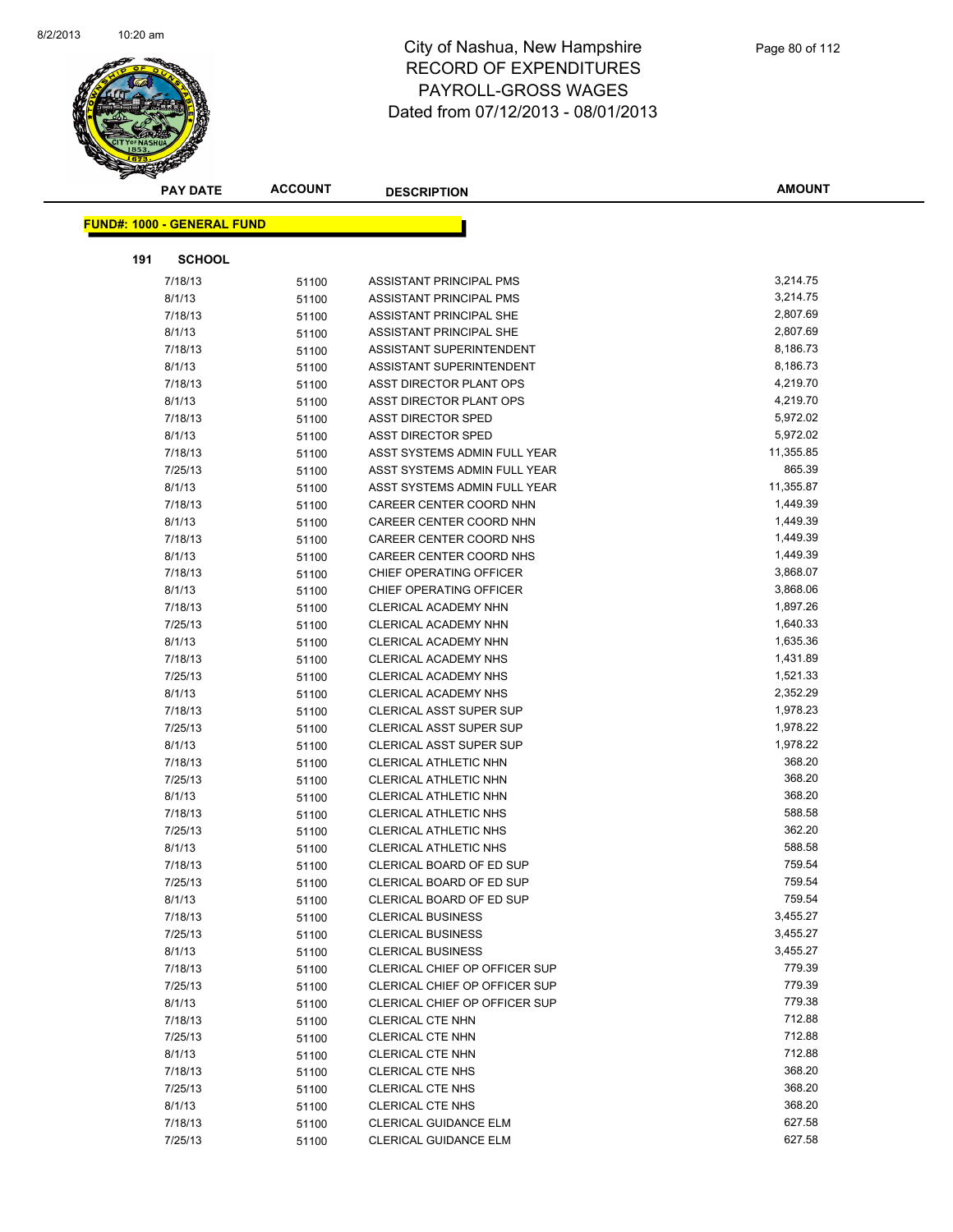

|     | <b>PAY DATE</b>                   | <b>ACCOUNT</b> | <b>DESCRIPTION</b>              | <b>AMOUNT</b> |
|-----|-----------------------------------|----------------|---------------------------------|---------------|
|     | <b>FUND#: 1000 - GENERAL FUND</b> |                |                                 |               |
|     |                                   |                |                                 |               |
| 191 | <b>SCHOOL</b>                     |                |                                 |               |
|     | 8/1/13                            | 51100          | <b>CLERICAL GUIDANCE ELM</b>    | 386.20        |
|     | 7/18/13                           | 51100          | <b>CLERICAL GUIDANCE NHN</b>    | 1,590.36      |
|     | 7/25/13                           | 51100          | <b>CLERICAL GUIDANCE NHN</b>    | 1,662.51      |
|     | 8/1/13                            | 51100          | CLERICAL GUIDANCE NHN           | 1,295.61      |
|     | 7/18/13                           | 51100          | <b>CLERICAL GUIDANCE NHS</b>    | 1,602.36      |
|     | 7/25/13                           | 51100          | <b>CLERICAL GUIDANCE NHS</b>    | 1,602.36      |
|     | 8/1/13                            | 51100          | <b>CLERICAL GUIDANCE NHS</b>    | 1,602.36      |
|     | 7/18/13                           | 51100          | <b>CLERICAL HUMAN RESOURCES</b> | 2,646.01      |
|     | 7/25/13                           | 51100          | <b>CLERICAL HUMAN RESOURCES</b> | 2,646.01      |
|     | 8/1/13                            | 51100          | <b>CLERICAL HUMAN RESOURCES</b> | 2,646.02      |
|     | 7/18/13                           | 51100          | <b>CLERICAL PAYROLL SUP</b>     | 647.63        |
|     | 7/25/13                           | 51100          | <b>CLERICAL PAYROLL SUP</b>     | 647.63        |
|     | 8/1/13                            | 51100          | <b>CLERICAL PAYROLL SUP</b>     | 647.63        |
|     | 7/18/13                           | 51100          | <b>CLERICAL PLANT OPS</b>       | 724.13        |
|     | 7/25/13                           | 51100          | <b>CLERICAL PLANT OPS</b>       | 724.13        |
|     | 8/1/13                            | 51100          | CLERICAL PLANT OPS              | 724.13        |
|     | 7/18/13                           | 51100          | <b>CLERICAL PRINCIPAL AMH</b>   | 697.85        |
|     | 7/25/13                           | 51100          | <b>CLERICAL PRINCIPAL AMH</b>   | 697.85        |
|     | 8/1/13                            | 51100          | <b>CLERICAL PRINCIPAL AMH</b>   | 656.80        |
|     | 7/18/13                           | 51100          | <b>CLERICAL PRINCIPAL BIC</b>   | 1,030.08      |
|     | 7/25/13                           | 51100          | <b>CLERICAL PRINCIPAL BIC</b>   | 943.73        |
|     | 8/1/13                            | 51100          | <b>CLERICAL PRINCIPAL BIC</b>   | 713.60        |
|     | 7/18/13                           | 51100          | <b>CLERICAL PRINCIPAL BIR</b>   | 736.40        |
|     | 7/25/13                           | 51100          | <b>CLERICAL PRINCIPAL BIR</b>   | 966.53        |
|     | 8/1/13                            | 51100          | <b>CLERICAL PRINCIPAL BIR</b>   | 782.43        |
|     | 7/18/13                           | 51100          | <b>CLERICAL PRINCIPAL BRO</b>   | 848.71        |
|     | 7/25/13                           | 51100          | <b>CLERICAL PRINCIPAL BRO</b>   | 1,081.09      |
|     | 8/1/13                            | 51100          | <b>CLERICAL PRINCIPAL BRO</b>   | 995.78        |
|     | 7/18/13                           | 51100          | CLERICAL PRINCIPAL CHA          | 733.98        |
|     | 7/25/13                           | 51100          | CLERICAL PRINCIPAL CHA          | 777.16        |
|     | 8/1/13                            | 51100          | CLERICAL PRINCIPAL CHA          | 863.52        |
|     | 7/18/13                           | 51100          | <b>CLERICAL PRINCIPAL DRC</b>   | 1,295.26      |
|     | 7/25/13                           | 51100          | <b>CLERICAL PRINCIPAL DRC</b>   | 906.68        |
|     | 8/1/13                            | 51100          | <b>CLERICAL PRINCIPAL DRC</b>   | 906.68        |
|     | 7/18/13                           | 51100          | CLERICAL PRINCIPAL ELM          | 1,327.28      |
|     | 7/25/13                           | 51100          | <b>CLERICAL PRINCIPAL ELM</b>   | 1,337.23      |
|     | 8/1/13                            | 51100          | <b>CLERICAL PRINCIPAL ELM</b>   | 1,373.30      |
|     | 7/18/13                           | 51100          | <b>CLERICAL PRINCIPAL FES</b>   | 362.20        |
|     | 7/25/13                           | 51100          | <b>CLERICAL PRINCIPAL FES</b>   | 950.78        |
|     | 8/1/13                            | 51100          | <b>CLERICAL PRINCIPAL FES</b>   | 1,005.12      |
|     | 7/18/13                           | 51100          | <b>CLERICAL PRINCIPAL FMS</b>   | 1,320.49      |
|     | 7/25/13                           | 51100          | <b>CLERICAL PRINCIPAL FMS</b>   | 1,455.56      |
|     | 8/1/13                            | 51100          | <b>CLERICAL PRINCIPAL FMS</b>   | 1,457.06      |
|     | 7/18/13                           | 51100          | <b>CLERICAL PRINCIPAL LDG</b>   | 879.05        |
|     | 7/25/13                           | 51100          | <b>CLERICAL PRINCIPAL LDG</b>   | 716.98        |
|     | 8/1/13                            | 51100          | <b>CLERICAL PRINCIPAL LDG</b>   | 716.98        |
|     | 7/18/13                           | 51100          | <b>CLERICAL PRINCIPAL MDE</b>   | 1,080.34      |
|     | 7/25/13                           | 51100          | CLERICAL PRINCIPAL MDE          | 1,080.34      |
|     | 8/1/13                            | 51100          | <b>CLERICAL PRINCIPAL MDE</b>   | 980.79        |
|     | 7/18/13                           | 51100          | <b>CLERICAL PRINCIPAL MTP</b>   | 851.68        |
|     | 7/25/13                           | 51100          | CLERICAL PRINCIPAL MTP          | 943.73        |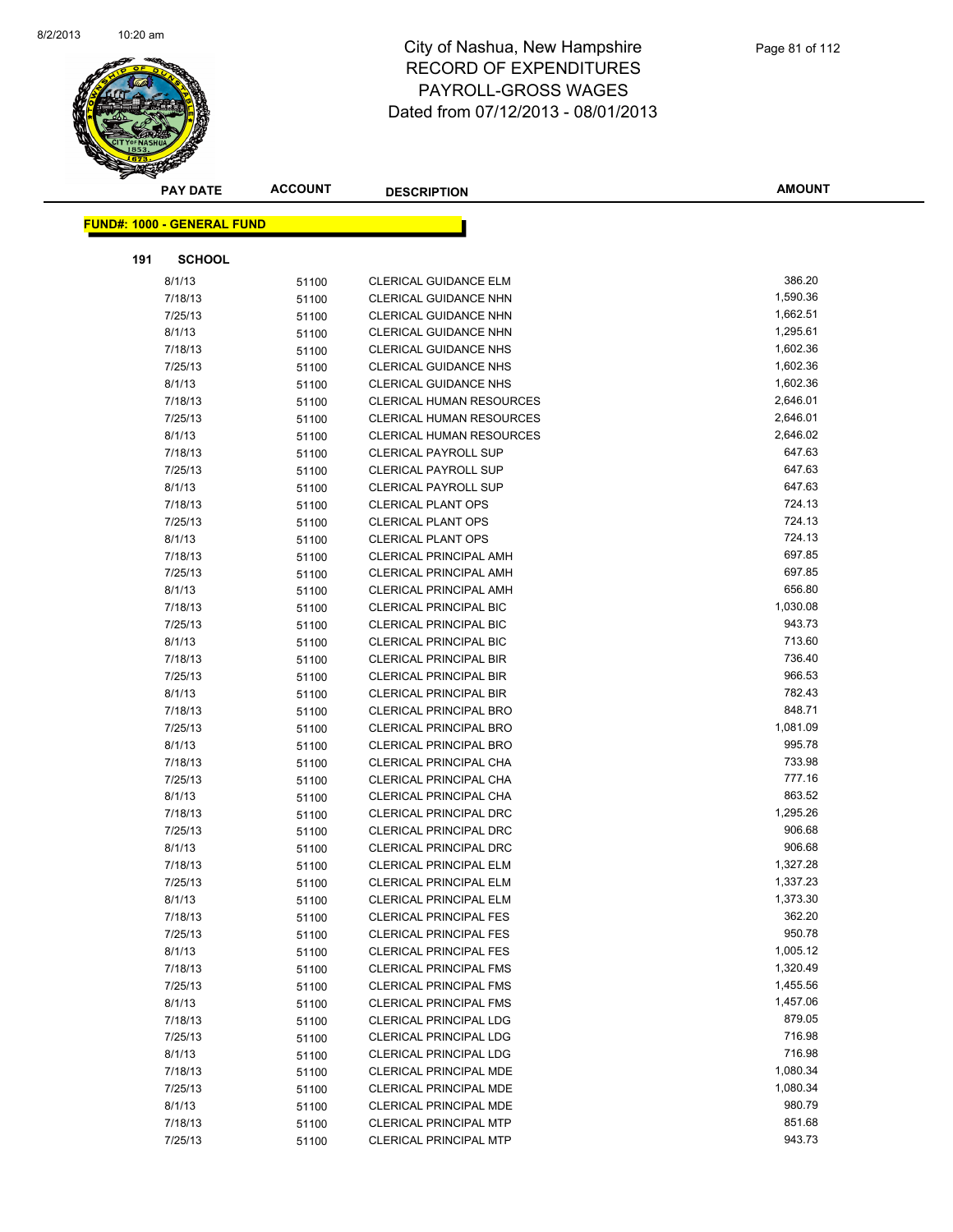

|     | <b>PAY DATE</b>                   | <b>ACCOUNT</b> | <b>DESCRIPTION</b>                 | <b>AMOUNT</b> |
|-----|-----------------------------------|----------------|------------------------------------|---------------|
|     | <b>FUND#: 1000 - GENERAL FUND</b> |                |                                    |               |
|     |                                   |                |                                    |               |
| 191 | <b>SCHOOL</b>                     |                |                                    |               |
|     | 8/1/13                            | 51100          | <b>CLERICAL PRINCIPAL MTP</b>      | 843.13        |
|     | 7/18/13                           | 51100          | CLERICAL PRINCIPAL NHN             | 1,631.58      |
|     | 7/25/13                           | 51100          | <b>CLERICAL PRINCIPAL NHN</b>      | 1,861.71      |
|     | 8/1/13                            | 51100          | CLERICAL PRINCIPAL NHN             | 1,769.66      |
|     | 7/18/13                           | 51100          | <b>CLERICAL PRINCIPAL NHS</b>      | 1,003.05      |
|     | 7/25/13                           | 51100          | <b>CLERICAL PRINCIPAL NHS</b>      | 1,372.50      |
|     | 8/1/13                            | 51100          | <b>CLERICAL PRINCIPAL NHS</b>      | 1,331.45      |
|     | 7/18/13                           | 51100          | <b>CLERICAL PRINCIPAL NSE</b>      | 799.95        |
|     | 7/25/13                           | 51100          | <b>CLERICAL PRINCIPAL NSE</b>      | 802.81        |
|     | 8/1/13                            | 51100          | <b>CLERICAL PRINCIPAL NSE</b>      | 938.03        |
|     | 7/18/13                           | 51100          | <b>CLERICAL PRINCIPAL PMS</b>      | 1,361.75      |
|     | 7/25/13                           | 51100          | <b>CLERICAL PRINCIPAL PMS</b>      | 1,695.91      |
|     | 8/1/13                            | 51100          | <b>CLERICAL PRINCIPAL PMS</b>      | 1,504.31      |
|     | 7/18/13                           | 51100          | <b>CLERICAL PRINCIPAL SHE</b>      | 892.48        |
|     | 7/25/13                           | 51100          | <b>CLERICAL PRINCIPAL SHE</b>      | 1,087.83      |
|     | 8/1/13                            | 51100          | <b>CLERICAL PRINCIPAL SHE</b>      | 1,087.83      |
|     | 7/18/13                           | 51100          | CLERICAL RECEPTIONIST NHS          | 388.58        |
|     | 7/25/13                           | 51100          | CLERICAL RECEPTIONIST NHS          | 388.58        |
|     | 8/1/13                            | 51100          | CLERICAL RECEPTIONIST NHS          | 345.40        |
|     | 7/18/13                           | 51100          | CLERICAL SPECIAL ED NHS            | 386.20        |
|     | 7/25/13                           | 51100          | CLERICAL SPECIAL ED NHS            | 434.48        |
|     | 8/1/13                            | 51100          | CLERICAL SPECIAL ED NHS            | 627.58        |
|     | 7/18/13                           | 51100          | CLERICAL SPECIAL ED SUP            | 1,448.26      |
|     | 7/25/13                           | 51100          | CLERICAL SPECIAL ED SUP            | 1,737.91      |
|     | 8/1/13                            | 51100          | CLERICAL SPECIAL ED SUP            | 1,448.26      |
|     | 7/18/13                           | 51100          | <b>CLERICAL STUDENT SERV SUP</b>   | 768.68        |
|     | 7/25/13                           | 51100          | <b>CLERICAL STUDENT SERV SUP</b>   | 768.69        |
|     | 8/1/13                            | 51100          | <b>CLERICAL STUDENT SERV SUP</b>   | 768.69        |
|     | 7/18/13                           | 51100          | <b>CLERICAL SUPERINTENDANT SUP</b> | 907.63        |
|     | 7/25/13                           | 51100          | CLERICAL SUPERINTENDANT SUP        | 907.63        |
|     | 8/1/13                            | 51100          | <b>CLERICAL SUPERINTENDANT SUP</b> | 907.63        |
|     | 7/18/13                           | 51100          | <b>CLERICAL TRANSPORTATION SUP</b> | 724.13        |
|     | 7/25/13                           | 51100          | <b>CLERICAL TRANSPORTATION SUP</b> | 724.13        |
|     | 8/1/13                            | 51100          | <b>CLERICAL TRANSPORTATION SUP</b> | 724.13        |
|     | 7/18/13                           | 51100          | CLERICAL VOCATIONAL NHN            | 724.13        |
|     | 7/25/13                           | 51100          | CLERICAL VOCATIONAL NHN            | 724.14        |
|     | 8/1/13                            | 51100          | CLERICAL VOCATIONAL NHN            | 724.13        |
|     | 7/18/13                           | 51100          | <b>CURRICULUM SUPERVISOR</b>       | 8,718.05      |
|     | 8/1/13                            | 51100          | <b>CURRICULUM SUPERVISOR</b>       | 8,718.04      |
|     | 7/18/13                           | 51100          | <b>CUSTODIAN AMH</b>               | 1,941.60      |
|     | 7/25/13                           | 51100          | <b>CUSTODIAN AMH</b>               | 1,941.60      |
|     | 8/1/13                            | 51100          | <b>CUSTODIAN AMH</b>               | 2,031.20      |
|     | 7/18/13                           | 51100          | <b>CUSTODIAN ASST HEAD ELM</b>     | 736.80        |
|     | 7/25/13                           | 51100          | <b>CUSTODIAN ASST HEAD ELM</b>     | 736.80        |
|     | 8/1/13                            | 51100          | <b>CUSTODIAN ASST HEAD ELM</b>     | 736.80        |
|     | 7/18/13                           | 51100          | <b>CUSTODIAN ASST HEAD FMS</b>     | 736.80        |
|     | 7/25/13                           | 51100          | <b>CUSTODIAN ASST HEAD FMS</b>     | 736.80        |
|     | 8/1/13                            | 51100          | <b>CUSTODIAN ASST HEAD FMS</b>     | 736.80        |
|     | 7/18/13                           | 51100          | <b>CUSTODIAN ASST HEAD NHN</b>     | 1,618.00      |
|     | 7/25/13                           | 51100          | <b>CUSTODIAN ASST HEAD NHN</b>     | 1,618.00      |
|     | 8/1/13                            | 51100          | <b>CUSTODIAN ASST HEAD NHN</b>     | 1,618.00      |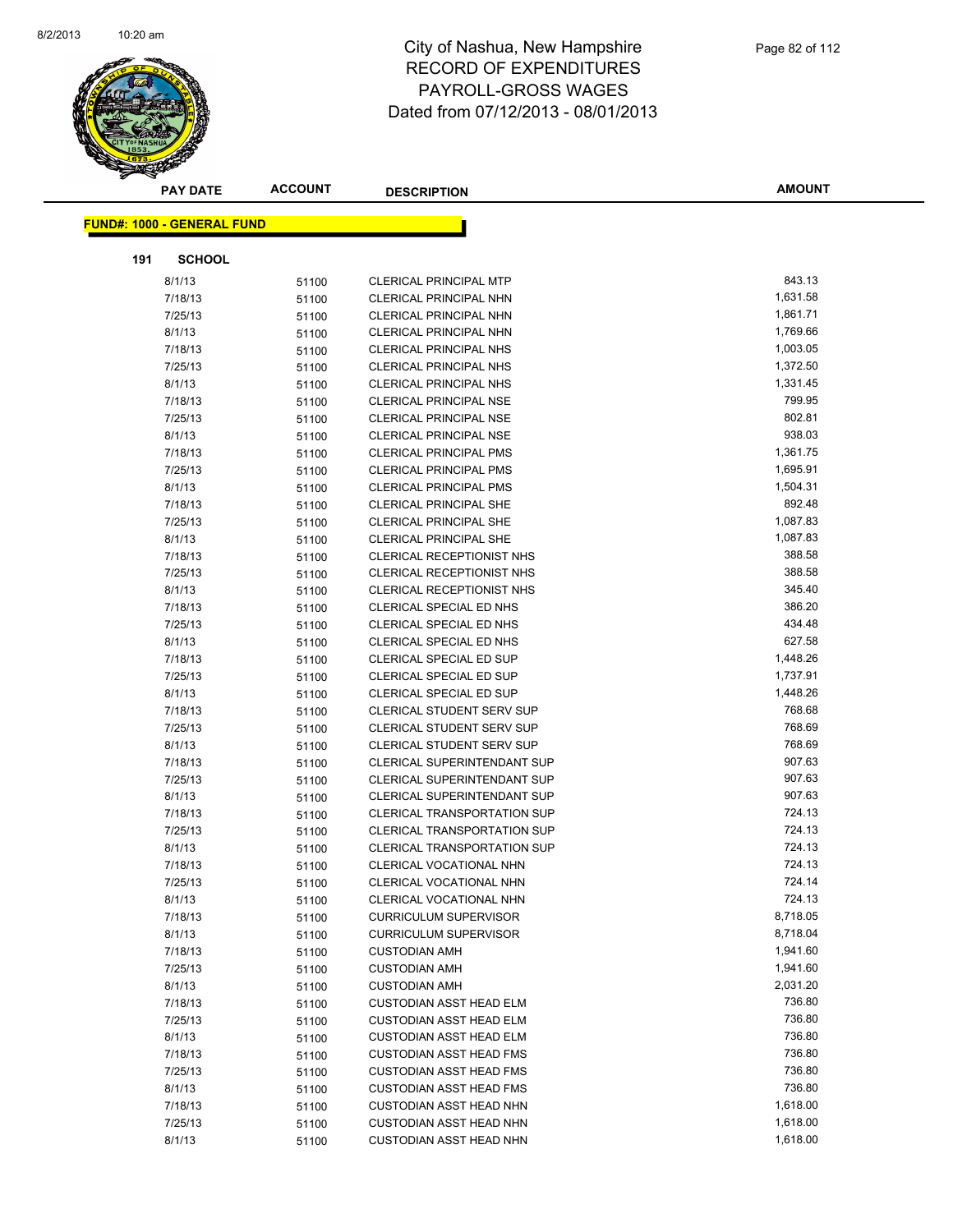

|     | <b>PAY DATE</b>                   | <b>ACCOUNT</b> | <b>DESCRIPTION</b>                           | <b>AMOUNT</b>        |
|-----|-----------------------------------|----------------|----------------------------------------------|----------------------|
|     |                                   |                |                                              |                      |
|     | <b>FUND#: 1000 - GENERAL FUND</b> |                |                                              |                      |
| 191 | <b>SCHOOL</b>                     |                |                                              |                      |
|     | 7/18/13                           | 51100          | <b>CUSTODIAN ASST HEAD NHS</b>               | 881.21               |
|     | 7/25/13                           | 51100          | <b>CUSTODIAN ASST HEAD NHS</b>               | 881.20               |
|     | 8/1/13                            | 51100          | <b>CUSTODIAN ASST HEAD NHS</b>               | 881.20               |
|     | 7/18/13                           | 51100          | <b>CUSTODIAN BIC</b>                         | 1,941.60             |
|     | 7/25/13                           | 51100          | <b>CUSTODIAN BIC</b>                         | 1,941.60             |
|     | 8/1/13                            | 51100          | <b>CUSTODIAN BIC</b>                         | 1,941.60             |
|     | 7/18/13                           | 51100          | <b>CUSTODIAN BIR</b>                         | 1,941.60             |
|     | 7/25/13                           | 51100          | <b>CUSTODIAN BIR</b>                         | 1,941.60             |
|     | 8/1/13                            | 51100          | <b>CUSTODIAN BIR</b>                         | 1,941.60             |
|     | 7/18/13                           | 51100          | <b>CUSTODIAN BRO</b>                         | 1,294.40             |
|     | 7/25/13                           | 51100          | <b>CUSTODIAN BRO</b>                         | 1,294.40             |
|     | 8/1/13                            | 51100          | <b>CUSTODIAN BRO</b>                         | 1,294.40             |
|     | 7/18/13                           | 51100          | <b>CUSTODIAN CHA</b>                         | 1,294.40             |
|     | 7/25/13                           | 51100          | <b>CUSTODIAN CHA</b>                         | 1,294.40             |
|     | 8/1/13                            | 51100          | <b>CUSTODIAN CHA</b>                         | 1,294.40             |
|     | 7/18/13                           | 51100          | <b>CUSTODIAN DRC</b>                         | 1,294.40             |
|     | 7/25/13                           | 51100          | <b>CUSTODIAN DRC</b>                         | 1,294.40             |
|     | 8/1/13                            | 51100          | <b>CUSTODIAN DRC</b>                         | 1,294.40             |
|     | 7/18/13                           | 51100          | <b>CUSTODIAN ELM</b>                         | 5,228.40             |
|     | 7/25/13                           | 51100          | <b>CUSTODIAN ELM</b>                         | 5,228.40             |
|     | 8/1/13                            | 51100          | <b>CUSTODIAN ELM</b>                         | 5,228.40             |
|     | 7/18/13                           | 51100          | <b>CUSTODIAN FES</b>                         | 1,294.40             |
|     | 7/25/13                           | 51100          | <b>CUSTODIAN FES</b>                         | 1,294.40             |
|     | 8/1/13                            | 51100          | <b>CUSTODIAN FES</b>                         | 1,294.40             |
|     | 7/18/13                           | 51100          | <b>CUSTODIAN FMS</b>                         | 2,588.80             |
|     | 7/25/13<br>8/1/13                 | 51100          | <b>CUSTODIAN FMS</b><br><b>CUSTODIAN FMS</b> | 2,588.80<br>2,588.80 |
|     | 7/18/13                           | 51100<br>51100 | <b>CUSTODIAN HEAD AMH</b>                    | 736.80               |
|     | 7/25/13                           | 51100          | <b>CUSTODIAN HEAD AMH</b>                    | 736.80               |
|     | 8/1/13                            | 51100          | <b>CUSTODIAN HEAD AMH</b>                    | 736.80               |
|     | 7/18/13                           | 51100          | <b>CUSTODIAN HEAD BIC</b>                    | 736.80               |
|     | 7/25/13                           | 51100          | <b>CUSTODIAN HEAD BIC</b>                    | 736.80               |
|     | 8/1/13                            | 51100          | <b>CUSTODIAN HEAD BIC</b>                    | 736.80               |
|     | 7/18/13                           | 51100          | <b>CUSTODIAN HEAD BIR</b>                    | 736.80               |
|     | 7/25/13                           | 51100          | <b>CUSTODIAN HEAD BIR</b>                    | 736.80               |
|     | 8/1/13                            | 51100          | <b>CUSTODIAN HEAD BIR</b>                    | 736.80               |
|     | 7/18/13                           | 51100          | <b>CUSTODIAN HEAD BRO</b>                    | 736.80               |
|     | 7/25/13                           | 51100          | <b>CUSTODIAN HEAD BRO</b>                    | 736.80               |
|     | 8/1/13                            | 51100          | <b>CUSTODIAN HEAD BRO</b>                    | 736.80               |
|     | 7/18/13                           | 51100          | <b>CUSTODIAN HEAD CHA</b>                    | 736.80               |
|     | 7/25/13                           | 51100          | <b>CUSTODIAN HEAD CHA</b>                    | 736.80               |
|     | 8/1/13                            | 51100          | <b>CUSTODIAN HEAD CHA</b>                    | 736.80               |
|     | 7/18/13                           | 51100          | <b>CUSTODIAN HEAD DRC</b>                    | 736.80               |
|     | 7/25/13                           | 51100          | <b>CUSTODIAN HEAD DRC</b>                    | 736.80               |
|     | 8/1/13                            | 51100          | <b>CUSTODIAN HEAD DRC</b>                    | 736.80               |
|     | 7/18/13                           | 51100          | <b>CUSTODIAN HEAD ELM</b>                    | 873.20               |
|     | 7/25/13                           | 51100          | <b>CUSTODIAN HEAD ELM</b>                    | 873.20               |
|     | 8/1/13                            | 51100          | <b>CUSTODIAN HEAD ELM</b>                    | 873.21               |
|     | 7/18/13                           | 51100          | <b>CUSTODIAN HEAD FES</b>                    | 736.80               |
|     | 7/25/13                           | 51100          | <b>CUSTODIAN HEAD FES</b>                    | 736.80               |
|     | 8/1/13                            | 51100          | <b>CUSTODIAN HEAD FES</b>                    | 736.80               |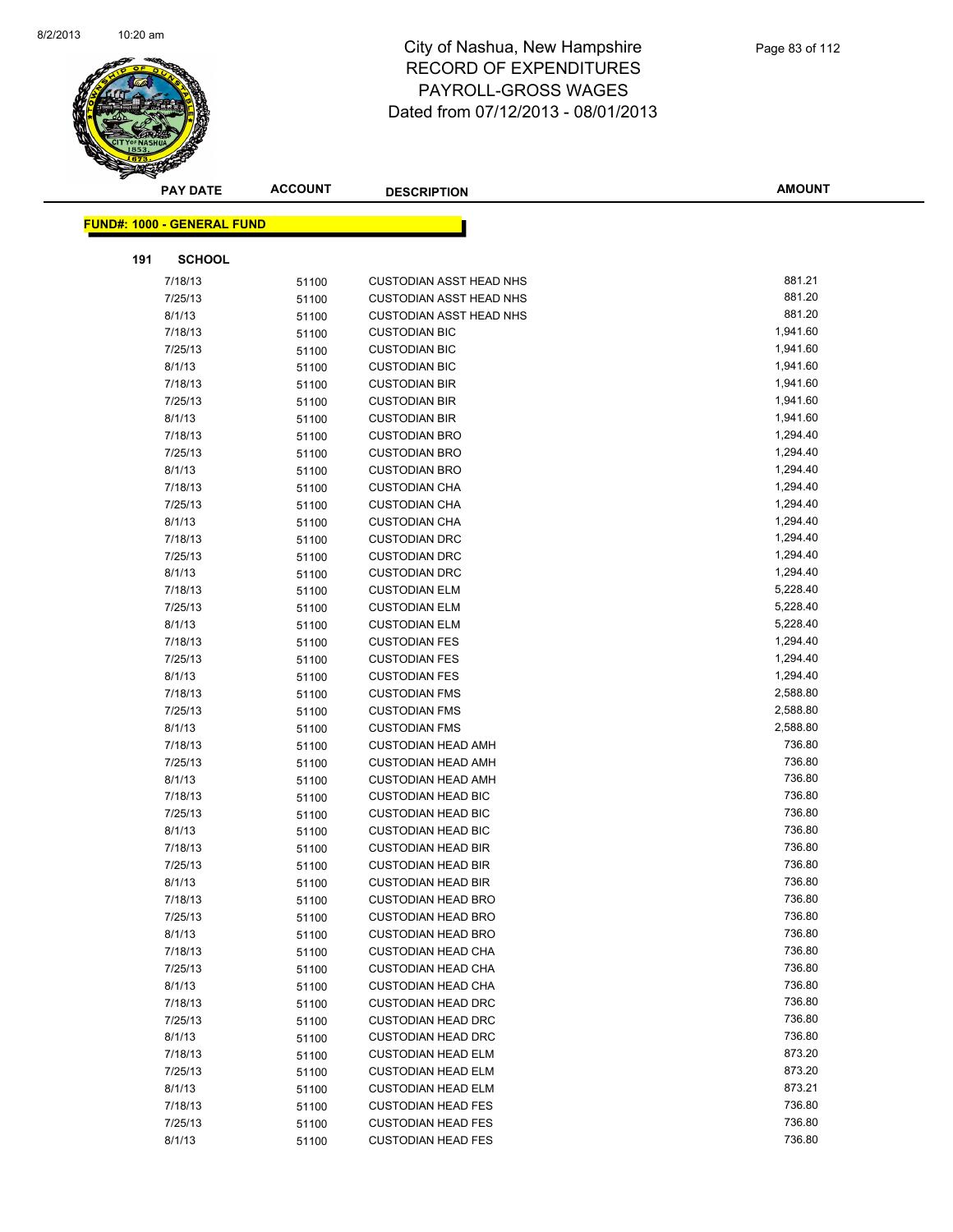

|     | <b>PAY DATE</b>                   | <b>ACCOUNT</b> | <b>DESCRIPTION</b>                           | <b>AMOUNT</b>    |
|-----|-----------------------------------|----------------|----------------------------------------------|------------------|
|     | <b>FUND#: 1000 - GENERAL FUND</b> |                |                                              |                  |
|     |                                   |                |                                              |                  |
| 191 | <b>SCHOOL</b>                     |                |                                              |                  |
|     | 7/18/13                           | 51100          | <b>CUSTODIAN HEAD FMS</b>                    | 873.20           |
|     | 7/25/13                           | 51100          | <b>CUSTODIAN HEAD FMS</b>                    | 873.20           |
|     | 8/1/13                            | 51100          | <b>CUSTODIAN HEAD FMS</b>                    | 873.20           |
|     | 7/18/13                           | 51100          | <b>CUSTODIAN HEAD LDG</b>                    | 736.80           |
|     | 7/25/13                           | 51100          | <b>CUSTODIAN HEAD LDG</b>                    | 736.80           |
|     | 8/1/13                            | 51100          | <b>CUSTODIAN HEAD LDG</b>                    | 736.80           |
|     | 7/18/13                           | 51100          | <b>CUSTODIAN HEAD MDE</b>                    | 736.80           |
|     | 7/25/13                           | 51100          | <b>CUSTODIAN HEAD MDE</b>                    | 736.80           |
|     | 8/1/13                            | 51100          | <b>CUSTODIAN HEAD MDE</b>                    | 736.80           |
|     | 7/18/13                           | 51100          | <b>CUSTODIAN HEAD MTP</b>                    | 736.80           |
|     | 7/25/13                           | 51100          | <b>CUSTODIAN HEAD MTP</b>                    | 736.80           |
|     | 8/1/13                            | 51100          | <b>CUSTODIAN HEAD MTP</b>                    | 736.80           |
|     | 7/18/13                           | 51100          | <b>CUSTODIAN HEAD NHN</b>                    | 878.40           |
|     | 7/25/13                           | 51100          | <b>CUSTODIAN HEAD NHN</b>                    | 878.40           |
|     | 8/1/13                            | 51100          | <b>CUSTODIAN HEAD NHN</b>                    | 878.40           |
|     | 7/18/13                           | 51100          | <b>CUSTODIAN HEAD NHS</b>                    | 878.40           |
|     | 7/25/13                           | 51100          | <b>CUSTODIAN HEAD NHS</b>                    | 878.40           |
|     | 8/1/13                            | 51100          | <b>CUSTODIAN HEAD NHS</b>                    | 878.40           |
|     | 7/18/13                           | 51100          | <b>CUSTODIAN HEAD NSE</b>                    | 736.80           |
|     | 7/25/13                           | 51100          | <b>CUSTODIAN HEAD NSE</b>                    | 736.80           |
|     | 8/1/13                            | 51100          | <b>CUSTODIAN HEAD NSE</b>                    | 736.80           |
|     | 7/18/13                           | 51100          | <b>CUSTODIAN HEAD PMS</b>                    | 736.80           |
|     | 7/25/13                           | 51100          | <b>CUSTODIAN HEAD PMS</b>                    | 736.80           |
|     | 8/1/13                            | 51100          | <b>CUSTODIAN HEAD PMS</b>                    | 736.80           |
|     | 7/18/13                           | 51100          | <b>CUSTODIAN HEAD SHE</b>                    | 736.80           |
|     | 7/25/13                           | 51100          | <b>CUSTODIAN HEAD SHE</b>                    | 736.80           |
|     | 8/1/13                            | 51100          | <b>CUSTODIAN HEAD SHE</b>                    | 736.80           |
|     | 7/18/13                           | 51100          | <b>CUSTODIAN LDG</b>                         | 1,941.60         |
|     | 7/25/13                           | 51100          | <b>CUSTODIAN LDG</b>                         | 1,941.60         |
|     | 8/1/13                            | 51100          | <b>CUSTODIAN LDG</b>                         | 1,941.60         |
|     | 7/18/13                           | 51100          | <b>CUSTODIAN MDE</b>                         | 1,294.40         |
|     | 7/25/13                           | 51100          | <b>CUSTODIAN MDE</b>                         | 647.20<br>647.20 |
|     | 8/1/13                            | 51100          | <b>CUSTODIAN MDE</b>                         | 1,294.40         |
|     | 7/18/13<br>7/25/13                | 51100          | <b>CUSTODIAN MTP</b><br><b>CUSTODIAN MTP</b> | 1,294.40         |
|     | 8/1/13                            | 51100          | <b>CUSTODIAN MTP</b>                         | 1,294.40         |
|     | 7/18/13                           | 51100<br>51100 | <b>CUSTODIAN NHN</b>                         | 10,419.20        |
|     | 7/25/13                           | 51100          | <b>CUSTODIAN NHN</b>                         | 10,230.83        |
|     | 8/1/13                            | 51100          | <b>CUSTODIAN NHN</b>                         | 10,419.20        |
|     | 7/18/13                           | 51100          | <b>CUSTODIAN NHS</b>                         | 10,419.01        |
|     | 7/25/13                           | 51100          | <b>CUSTODIAN NHS</b>                         | 10,427.20        |
|     | 8/1/13                            | 51100          | <b>CUSTODIAN NHS</b>                         | 10,427.20        |
|     | 7/18/13                           | 51100          | <b>CUSTODIAN NSE</b>                         | 1,294.40         |
|     | 7/25/13                           | 51100          | <b>CUSTODIAN NSE</b>                         | 1,294.40         |
|     | 8/1/13                            | 51100          | <b>CUSTODIAN NSE</b>                         | 1,294.40         |
|     | 7/18/13                           | 51100          | <b>CUSTODIAN PMS</b>                         | 2,167.60         |
|     | 7/25/13                           | 51100          | <b>CUSTODIAN PMS</b>                         | 2,167.60         |
|     | 8/1/13                            | 51100          | <b>CUSTODIAN PMS</b>                         | 2,167.60         |
|     | 7/18/13                           | 51100          | <b>CUSTODIAN SHE</b>                         | 1,941.60         |
|     | 7/25/13                           | 51100          | <b>CUSTODIAN SHE</b>                         | 1,941.60         |
|     | 8/1/13                            | 51100          | <b>CUSTODIAN SHE</b>                         | 1,941.60         |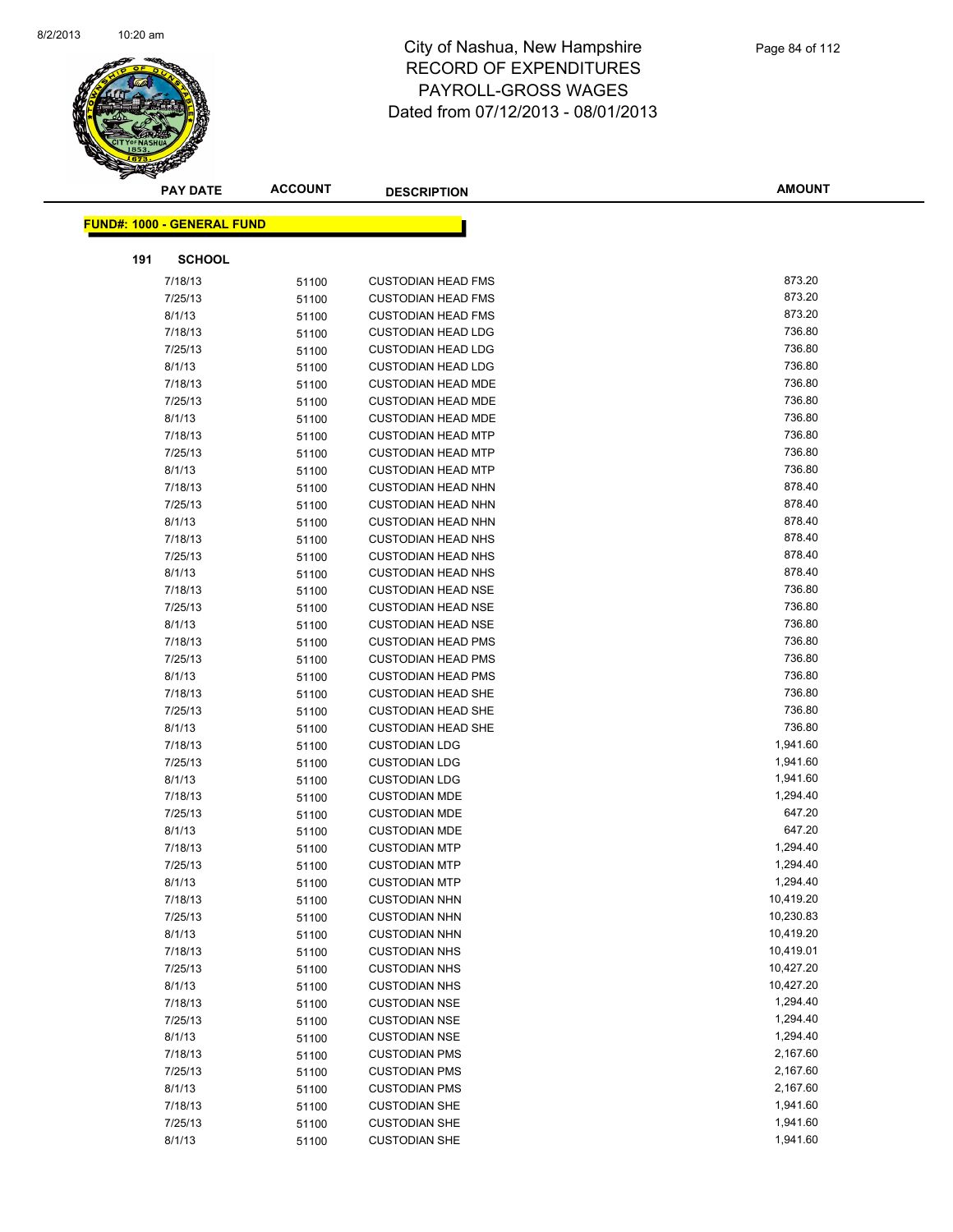

|     | <b>PAY DATE</b>                   | <b>ACCOUNT</b> | <b>DESCRIPTION</b>                                             | <b>AMOUNT</b>        |
|-----|-----------------------------------|----------------|----------------------------------------------------------------|----------------------|
|     |                                   |                |                                                                |                      |
|     | <b>FUND#: 1000 - GENERAL FUND</b> |                |                                                                |                      |
| 191 | <b>SCHOOL</b>                     |                |                                                                |                      |
|     | 7/18/13                           | 51100          | <b>CUSTODIAN SUPERVISOR WPO</b>                                | 1,950.58             |
|     | 8/1/13                            | 51100          | <b>CUSTODIAN SUPERVISOR WPO</b>                                | 1,950.58             |
|     | 7/18/13                           | 51100          | <b>CUSTODIAN WID</b>                                           | 1,294.40             |
|     | 7/25/13                           | 51100          | <b>CUSTODIAN WID</b>                                           | 1,294.40             |
|     | 8/1/13                            | 51100          | <b>CUSTODIAN WID</b>                                           | 1,294.40             |
|     | 7/18/13                           | 51100          | DATA ANALYST                                                   | 1,726.32             |
|     | 8/1/13                            | 51100          | DATA ANALYST                                                   | 1,726.33             |
|     | 7/18/13                           | 51100          | DIRECTOR ADULT ED                                              | 12,153.84            |
|     | 8/1/13                            | 51100          | DIRECTOR ADULT ED                                              | 3,076.92             |
|     | 7/18/13                           | 51100          | <b>DIRECTOR ATHLETICS</b>                                      | 3,512.82             |
|     | 8/1/13                            | 51100          | DIRECTOR ATHLETICS                                             | 6,855.13             |
|     | 7/18/13                           | 51100          | <b>DIRECTOR BUSINESS</b>                                       | 2,841.83             |
|     | 8/1/13                            | 51100          | <b>DIRECTOR BUSINESS</b>                                       | 2,841.83             |
|     | 7/18/13                           | 51100          | <b>DIRECTOR COM GRANTS</b>                                     | 2,955.69             |
|     | 8/1/13                            | 51100          | DIRECTOR COM GRANTS                                            | 2,955.69             |
|     | 7/18/13                           | 51100          | <b>DIRECTOR GUIDANCE</b>                                       | 3,214.76             |
|     | 8/1/13                            | 51100          | DIRECTOR GUIDANCE                                              | 3,214.75             |
|     | 7/18/13                           | 51100          | DIRECTOR HUMAN RESOURCES                                       | 3,061.86             |
|     | 8/1/13                            | 51100          | DIRECTOR HUMAN RESOURCES                                       | 3,061.86             |
|     | 7/18/13                           | 51100          | DIRECTOR PLANT OPS                                             | 3,451.21             |
|     | 8/1/13                            | 51100          | DIRECTOR PLANT OPS                                             | 3,451.21             |
|     | 7/18/13                           | 51100          | DIRECTOR PRE SCHOOL                                            | 2,469.97             |
|     | 8/1/13                            | 51100          | DIRECTOR PRE SCHOOL                                            | 2,469.96             |
|     | 7/18/13                           | 51100          | DIRECTOR SPECIAL ED                                            | 3,591.76             |
|     | 8/1/13                            | 51100          | DIRECTOR SPECIAL ED                                            | 3,591.76             |
|     | 7/18/13                           | 51100          | DIRECTOR STUDENT SERVICES                                      | 3,081.78             |
|     | 8/1/13                            | 51100          | DIRECTOR STUDENT SERVICES                                      | 3,081.78             |
|     | 7/18/13                           | 51100          | DIRECTOR TECHNOLOGY                                            | 3,881.74             |
|     | 8/1/13                            | 51100          | DIRECTOR TECHNOLOGY                                            | 3,881.74             |
|     | 7/18/13                           | 51100          | DIRECTOR TRANSPORTATION                                        | 2,933.70             |
|     | 8/1/13                            | 51100          | DIRECTOR TRANSPORTATION                                        | 2,933.70             |
|     | 7/18/13                           | 51100          | <b>DIRECTOR VOCATIONAL</b>                                     | 6,416.09             |
|     | 8/1/13                            | 51100          | DIRECTOR VOCATIONAL                                            | 6,416.09             |
|     | 7/18/13                           | 51100          | ELL OUTREACH WORKER                                            | 1,802.31             |
|     | 8/1/13                            | 51100          | ELL OUTREACH WORKER                                            | 1,802.31             |
|     | 7/18/13                           | 51100          | GUIDANCE COUNSELOR AMH                                         | 1,899.02             |
|     | 7/25/13                           | 51100          | <b>GUIDANCE COUNSELOR AMH</b>                                  | 248.00               |
|     | 8/1/13                            | 51100          | GUIDANCE COUNSELOR AMH                                         | 1,899.02             |
|     | 7/18/13                           | 51100          | <b>GUIDANCE COUNSELOR BIC</b>                                  | 1,717.26             |
|     | 8/1/13                            | 51100          | <b>GUIDANCE COUNSELOR BIC</b>                                  | 1,717.26             |
|     | 7/18/13                           | 51100          | GUIDANCE COUNSELOR CHA                                         | 2,213.12             |
|     | 8/1/13                            | 51100          | GUIDANCE COUNSELOR CHA                                         | 2,213.12             |
|     | 7/18/13                           | 51100          | GUIDANCE COUNSELOR ELM                                         | 4,874.10<br>4,874.10 |
|     | 8/1/13                            | 51100          | <b>GUIDANCE COUNSELOR ELM</b>                                  | 2,629.99             |
|     | 7/18/13                           | 51100          | <b>GUIDANCE COUNSELOR FES</b><br><b>GUIDANCE COUNSELOR FES</b> | 2,629.99             |
|     | 8/1/13<br>7/18/13                 | 51100          | <b>GUIDANCE COUNSELOR FMS</b>                                  | 1,840.18             |
|     | 8/1/13                            | 51100          | <b>GUIDANCE COUNSELOR FMS</b>                                  | 1,840.18             |
|     | 7/18/13                           | 51100          | GUIDANCE COUNSELOR LDG                                         | 2,495.37             |
|     | 8/1/13                            | 51100<br>51100 | GUIDANCE COUNSELOR LDG                                         | 2,495.37             |
|     | 7/18/13                           | 51100          | GUIDANCE COUNSELOR MDE                                         | 2,074.45             |
|     |                                   |                |                                                                |                      |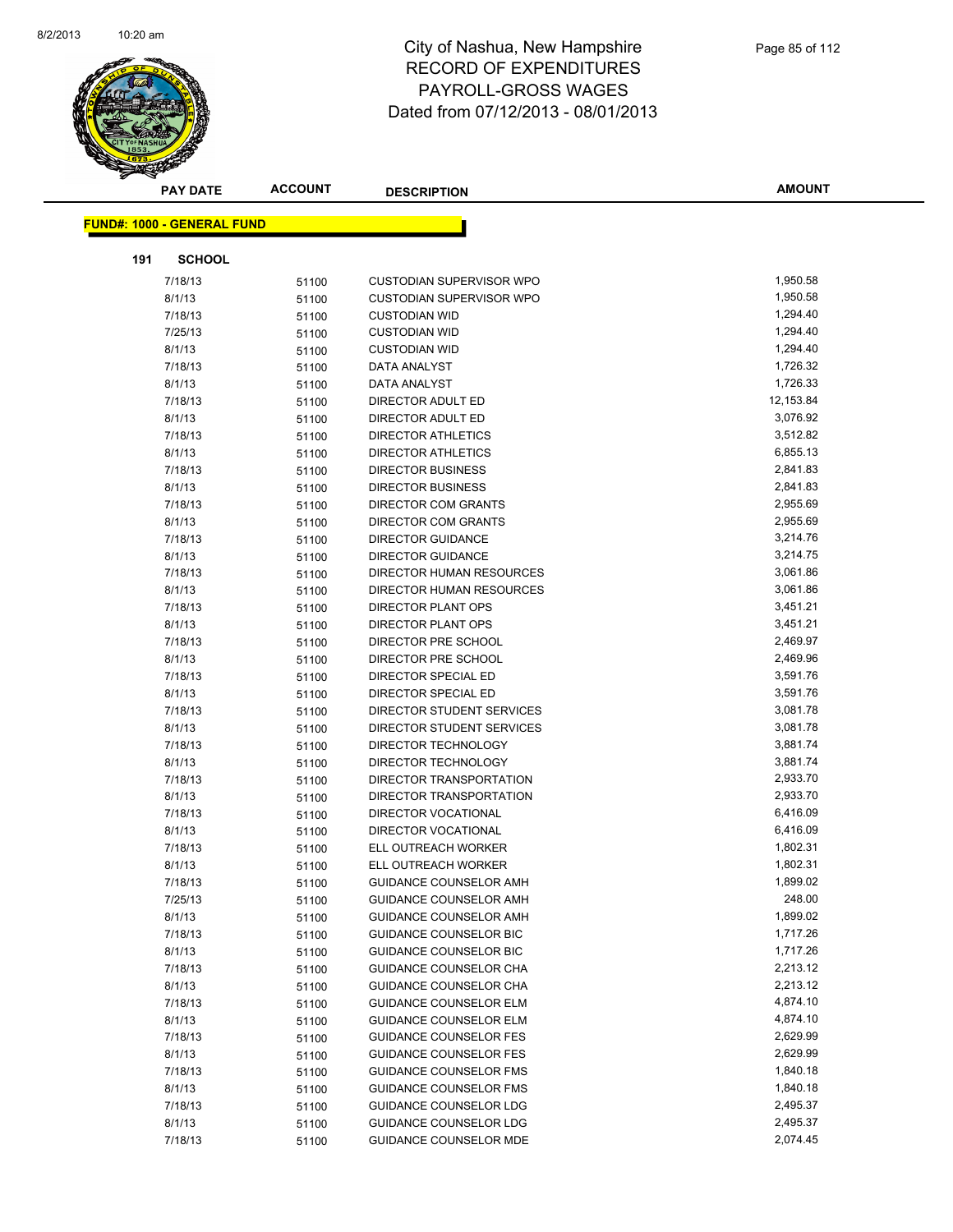

|     | <b>PAY DATE</b>                   | <b>ACCOUNT</b> | <b>DESCRIPTION</b>                                           | <b>AMOUNT</b>        |
|-----|-----------------------------------|----------------|--------------------------------------------------------------|----------------------|
|     | <b>FUND#: 1000 - GENERAL FUND</b> |                |                                                              |                      |
|     |                                   |                |                                                              |                      |
| 191 | <b>SCHOOL</b>                     |                |                                                              |                      |
|     | 8/1/13                            | 51100          | <b>GUIDANCE COUNSELOR MDE</b>                                | 2,074.45             |
|     | 7/18/13                           | 51100          | GUIDANCE COUNSELOR NHN                                       | 13,177.39            |
|     | 8/1/13                            | 51100          | GUIDANCE COUNSELOR NHN                                       | 13,177.39            |
|     | 7/18/13                           | 51100          | GUIDANCE COUNSELOR NHS                                       | 15,176.26            |
|     | 8/1/13                            | 51100          | GUIDANCE COUNSELOR NHS                                       | 15,176.26            |
|     | 7/18/13                           | 51100          | GUIDANCE COUNSELOR NSE                                       | 2,629.99             |
|     | 8/1/13                            | 51100          | <b>GUIDANCE COUNSELOR NSE</b>                                | 2,629.99             |
|     | 7/18/13                           | 51100          | GUIDANCE COUNSELOR PMS                                       | 4,800.92             |
|     | 8/1/13                            | 51100          | GUIDANCE COUNSELOR PMS                                       | 5,175.92             |
|     | 7/18/13                           | 51100          | JOB DEVELOPER SPED NHN                                       | 2,716.57             |
|     | 8/1/13                            | 51100          | JOB DEVELOPER SPED NHN                                       | 2,716.57             |
|     | 7/18/13                           | 51100          | <b>LIBRARIAN BIC</b>                                         | 1,717.26             |
|     | 8/1/13                            | 51100          | <b>LIBRARIAN BIC</b>                                         | 1,717.26             |
|     | 7/18/13                           | 51100          | <b>LIBRARIAN DRC</b>                                         | 1,638.61             |
|     | 8/1/13                            | 51100          | <b>LIBRARIAN DRC</b>                                         | 1,638.61             |
|     | 7/18/13                           | 51100          | LIBRARIAN ELM                                                | 1,509.91             |
|     | 8/1/13                            | 51100          | <b>LIBRARIAN ELM</b>                                         | 1,509.91             |
|     | 7/18/13                           | 51100          | <b>LIBRARIAN LDG</b>                                         | 1,778.22             |
|     | 8/1/13                            | 51100          | LIBRARIAN LDG                                                | 1,778.22             |
|     | 7/18/13                           | 51100          | <b>LIBRARIAN MDE</b>                                         | 2,074.45             |
|     | 8/1/13                            | 51100          | <b>LIBRARIAN MDE</b>                                         | 2,074.45             |
|     | 7/18/13                           | 51100          | <b>LIBRARIAN MTP</b>                                         | 1,778.22             |
|     | 8/1/13                            | 51100          | <b>LIBRARIAN MTP</b>                                         | 1,778.22             |
|     | 7/18/13                           | 51100          | LIBRARIAN NHN                                                | 1,847.45             |
|     | 8/1/13                            | 51100          | <b>LIBRARIAN NHN</b>                                         | 1,847.45             |
|     | 7/18/13                           | 51100          | <b>LIBRARIAN NHS</b>                                         | 1,840.18             |
|     | 8/1/13                            | 51100          | <b>LIBRARIAN NHS</b>                                         | 1,840.18             |
|     | 7/18/13                           | 51100          | <b>LIBRARIAN PMS</b>                                         | 2,716.57             |
|     | 8/1/13                            | 51100          | <b>LIBRARIAN PMS</b>                                         | 2,716.57             |
|     | 7/18/13                           | 51100          | <b>LIBRARIAN SHE</b>                                         | 2,629.99<br>2,629.99 |
|     | 8/1/13                            | 51100          | <b>LIBRARIAN SHE</b>                                         | 1,104.24             |
|     | 7/18/13                           | 51100          | LICENSED PRACTICAL NURSE AMH                                 | 1,104.24             |
|     | 8/1/13<br>7/18/13                 | 51100          | LICENSED PRACTICAL NURSE AMH<br>LICENSED PRACTICAL NURSE ELM | 1,408.99             |
|     | 8/1/13                            | 51100          | LICENSED PRACTICAL NURSE ELM                                 | 1,408.99             |
|     |                                   | 51100          |                                                              | 930.40               |
|     | 7/18/13<br>7/25/13                | 51100          | MAINTENANCE ALARM WPO<br>MAINTENANCE ALARM WPO               | 930.40               |
|     | 8/1/13                            | 51100<br>51100 | MAINTENANCE ALARM WPO                                        | 930.40               |
|     | 7/18/13                           | 51100          | MAINTENANCE CARPENTER WPO                                    | 909.20               |
|     | 7/25/13                           | 51100          | MAINTENANCE CARPENTER WPO                                    | 909.20               |
|     | 8/1/13                            | 51100          | MAINTENANCE CARPENTER WPO                                    | 909.20               |
|     | 7/18/13                           | 51100          | MAINTENANCE ELECTRICIAN WPO                                  | 1,860.80             |
|     | 7/25/13                           | 51100          | MAINTENANCE ELECTRICIAN WPO                                  | 1,860.80             |
|     | 8/1/13                            | 51100          | MAINTENANCE ELECTRICIAN WPO                                  | 1,860.80             |
|     | 7/18/13                           | 51100          | MAINTENANCE GRDS FORMEN WPO                                  | 909.20               |
|     | 7/25/13                           | 51100          | MAINTENANCE GRDS FORMEN WPO                                  | 909.20               |
|     | 8/1/13                            | 51100          | MAINTENANCE GRDS FORMEN WPO                                  | 909.20               |
|     | 7/18/13                           | 51100          | MAINTENANCE GROUNDS WPO                                      | 4,007.20             |
|     | 7/25/13                           | 51100          | MAINTENANCE GROUNDS WPO                                      | 4,007.20             |
|     | 8/1/13                            | 51100          | MAINTENANCE GROUNDS WPO                                      | 4,007.20             |
|     | 7/18/13                           | 51100          | MAINTENANCE HVAC WPO                                         | 4,636.92             |
|     |                                   |                |                                                              |                      |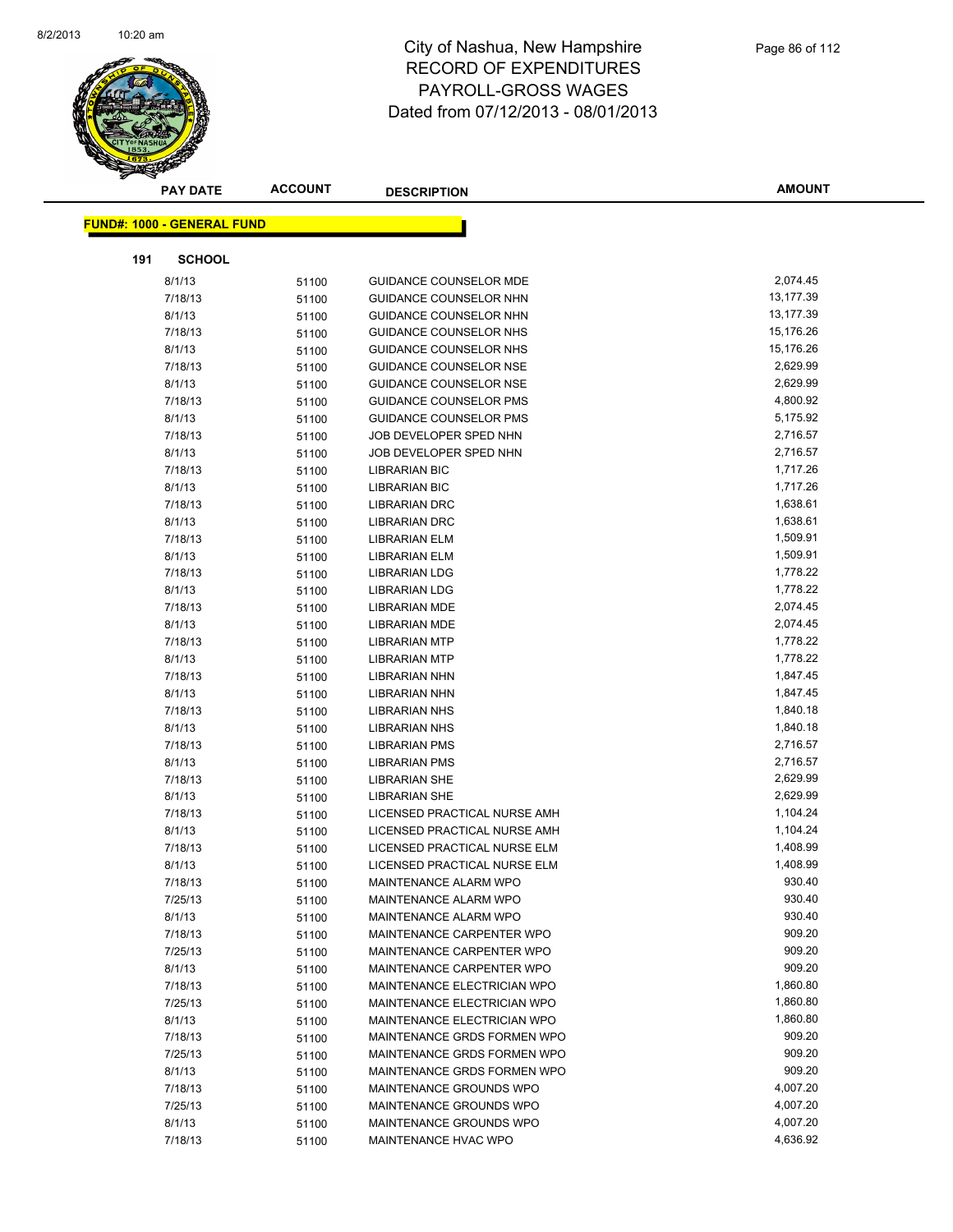

|     | <b>PAY DATE</b>                   | <b>ACCOUNT</b> | <b>DESCRIPTION</b>        | <b>AMOUNT</b> |
|-----|-----------------------------------|----------------|---------------------------|---------------|
|     | <b>FUND#: 1000 - GENERAL FUND</b> |                |                           |               |
|     |                                   |                |                           |               |
| 191 | <b>SCHOOL</b>                     |                |                           |               |
|     | 7/25/13                           | 51100          | MAINTENANCE HVAC WPO      | 4,261.88      |
|     | 8/1/13                            | 51100          | MAINTENANCE HVAC WPO      | 4,546.00      |
|     | 7/18/13                           | 51100          | MAINTENANCE MESSENGER WPO | 873.20        |
|     | 7/25/13                           | 51100          | MAINTENANCE MESSENGER WPO | 873.20        |
|     | 8/1/13                            | 51100          | MAINTENANCE MESSENGER WPO | 873.20        |
|     | 7/18/13                           | 51100          | MAINTENANCE PLUMBER WPO   | 1,860.80      |
|     | 7/25/13                           | 51100          | MAINTENANCE PLUMBER WPO   | 1,860.80      |
|     | 8/1/13                            | 51100          | MAINTENANCE PLUMBER WPO   | 1,860.80      |
|     | 7/18/13                           | 51100          | MAINTENANCE TRADES WPO    | 1,810.40      |
|     | 7/25/13                           | 51100          | MAINTENANCE TRADES WPO    | 1,810.40      |
|     | 8/1/13                            | 51100          | MAINTENANCE TRADES WPO    | 1,810.40      |
|     | 7/18/13                           | 51100          | <b>NURSE BIC</b>          | 1,047.88      |
|     | 8/1/13                            | 51100          | <b>NURSE BIC</b>          | 1,047.88      |
|     | 7/18/13                           | 51100          | <b>NURSE BIR</b>          | 1,444.75      |
|     | 8/1/13                            | 51100          | <b>NURSE BIR</b>          | 1,444.75      |
|     | 7/18/13                           | 51100          | <b>NURSE BRO</b>          | 1,945.18      |
|     | 8/1/13                            | 51100          | <b>NURSE BRO</b>          | 1,945.18      |
|     | 7/18/13                           | 51100          | <b>NURSE CHA</b>          | 2,287.30      |
|     | 8/1/13                            | 51100          | <b>NURSE CHA</b>          | 2,287.30      |
|     | 7/18/13                           | 51100          | <b>NURSE DRC</b>          | 2,287.30      |
|     | 8/1/13                            | 51100          | <b>NURSE DRC</b>          | 2,287.30      |
|     | 7/18/13                           | 51100          | <b>NURSE FMS</b>          | 2,287.30      |
|     | 8/1/13                            | 51100          | <b>NURSE FMS</b>          | 2,287.30      |
|     | 7/18/13                           | 51100          | <b>NURSE LDG</b>          | 1,794.64      |
|     | 8/1/13                            | 51100          | <b>NURSE LDG</b>          | 1,794.64      |
|     | 7/18/13                           | 51100          | <b>NURSE MDE</b>          | 2,287.30      |
|     | 8/1/13                            | 51100          | <b>NURSE MDE</b>          | 2,287.30      |
|     | 7/18/13                           | 51100          | <b>NURSE MTP</b>          | 1,406.49      |
|     | 8/1/13                            | 51100          | <b>NURSE MTP</b>          | 1,406.49      |
|     | 7/18/13                           | 51100          | <b>NURSE NHN</b>          | 2,287.30      |
|     | 8/1/13                            | 51100          | <b>NURSE NHN</b>          | 2,287.30      |
|     | 7/18/13                           | 51100          | <b>NURSE NHS</b>          | 4,574.60      |
|     | 8/1/13                            | 51100          | <b>NURSE NHS</b>          | 4,574.60      |
|     | 7/18/13                           | 51100          | <b>NURSE NSE</b>          | 2,095.76      |
|     | 8/1/13                            | 51100          | <b>NURSE NSE</b>          | 2,095.76      |
|     | 7/18/13                           | 51100          | <b>NURSE PMS</b>          | 4,670.75      |
|     | 8/1/13                            | 51100          | <b>NURSE PMS</b>          | 4,670.75      |
|     | 7/18/13                           | 51100          | OFFICE MANAGER BUSINESS   | 2,346.89      |
|     | 8/1/13                            | 51100          | OFFICE MANAGER BUSINESS   | 2,346.89      |
|     | 7/18/13                           | 51100          | OFFICE MANAGER PLANT OPS  | 1,829.28      |
|     | 8/1/13                            | 51100          | OFFICE MANAGER PLANT OPS  | 1,829.26      |
|     | 7/18/13                           | 51100          | OFFICE MANAGER SPED       | 1,795.48      |
|     | 8/1/13                            | 51100          | OFFICE MANAGER SPED       | 1,795.47      |
|     | 7/18/13                           | 51100          | OUT DISTRICT COORDINATOR  | 2,925.04      |
|     | 8/1/13                            | 51100          | OUT DISTRICT COORDINATOR  | 2,925.04      |
|     | 7/18/13                           | 51100          | PARA ALT AMH              | 53.31         |
|     | 7/18/13                           | 51100          | PARA ALT LDG              | 400.00        |
|     | 7/25/13                           | 51100          | PARA INST BIC             | 343.60        |
|     | 8/1/13                            | 51100          | PARA INST BIC             | 947.25        |
|     | 7/17/13                           | 51100          | PARA PRE SCH BIC          | (385.80)      |
|     | 7/18/13                           | 51100          | PEER COACH SCIENCE        | 6,555.19      |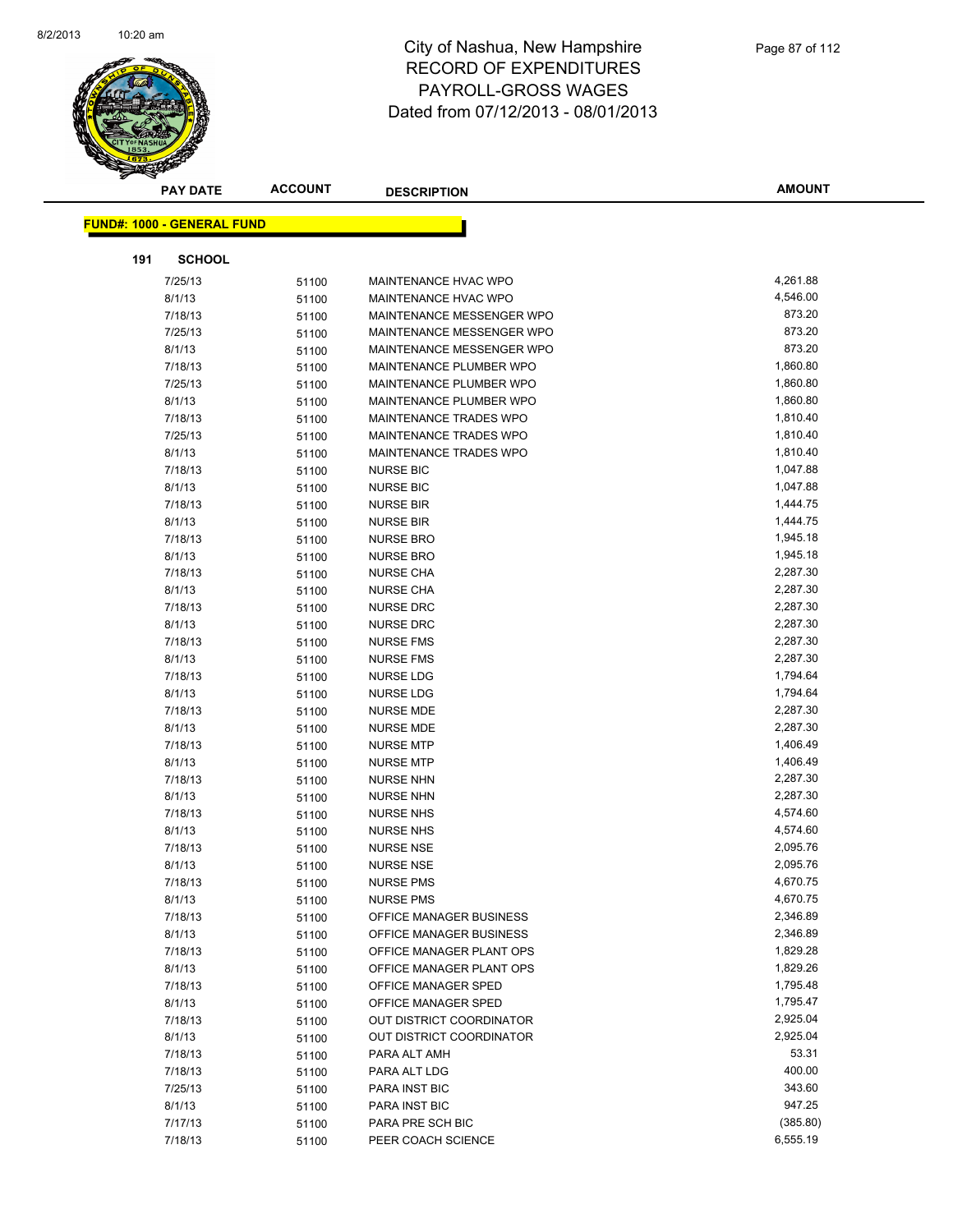

|     | <b>PAY DATE</b>                    | <b>ACCOUNT</b> | <b>DESCRIPTION</b>          | <b>AMOUNT</b> |
|-----|------------------------------------|----------------|-----------------------------|---------------|
|     | <u> FUND#: 1000 - GENERAL FUND</u> |                |                             |               |
| 191 | <b>SCHOOL</b>                      |                |                             |               |
|     | 8/1/13                             |                | PEER COACH SCIENCE          | 6,555.19      |
|     | 7/18/13                            | 51100          | PER DIEM TEMP WID           | 475.80        |
|     | 7/25/13                            | 51100<br>51100 | PER DIEM TEMP WID           | 439.20        |
|     | 8/1/13                             | 51100          | PER DIEM TEMP WID           | 402.60        |
|     | 7/18/13                            | 51100          | PRINCIPAL AMH               | 3,365.39      |
|     | 8/1/13                             | 51100          | PRINCIPAL AMH               | 3,365.39      |
|     | 7/18/13                            | 51100          | PRINCIPAL BIC               | 3,724.45      |
|     | 8/1/13                             | 51100          | PRINCIPAL BIC               | 3,724.45      |
|     | 7/18/13                            | 51100          | PRINCIPAL BIR               | 3,469.23      |
|     | 8/1/13                             | 51100          | PRINCIPAL BIR               | 3,469.23      |
|     | 7/18/13                            | 51100          | PRINCIPAL BRO               | 3,509.48      |
|     | 8/1/13                             | 51100          | PRINCIPAL BRO               | 3,509.48      |
|     | 7/18/13                            | 51100          | PRINCIPAL CHA               | 3,413.41      |
|     | 8/1/13                             | 51100          | PRINCIPAL CHA               | 3,413.41      |
|     | 7/18/13                            | 51100          | PRINCIPAL DRC               | 3,572.10      |
|     | 8/1/13                             | 51100          | PRINCIPAL DRC               | 3,572.10      |
|     | 7/18/13                            | 51100          | PRINCIPAL ELM               | 3,630.58      |
|     | 8/1/13                             | 51100          | PRINCIPAL ELM               | 3,630.58      |
|     | 7/18/13                            | 51100          | <b>PRINCIPAL FES</b>        | 3,365.39      |
|     | 8/1/13                             | 51100          | <b>PRINCIPAL FES</b>        | 3,365.38      |
|     | 7/18/13                            | 51100          | PRINCIPAL FMS               | 3,909.87      |
|     | 8/1/13                             | 51100          | PRINCIPAL FMS               | 3,909.87      |
|     | 7/18/13                            | 51100          | PRINCIPAL LDG               | 3,727.95      |
|     | 8/1/13                             | 51100          | PRINCIPAL LDG               | 3,727.95      |
|     | 7/18/13                            | 51100          | PRINCIPAL MDE               | 3,413.41      |
|     | 8/1/13                             | 51100          | PRINCIPAL MDE               | 3,413.41      |
|     | 7/18/13                            | 51100          | PRINCIPAL MTP               | 3,509.48      |
|     | 8/1/13                             | 51100          | PRINCIPAL MTP               | 3,509.48      |
|     | 7/18/13                            | 51100          | PRINCIPAL NHN               | 7,363.44      |
|     | 8/1/13                             | 51100          | PRINCIPAL NHN               | 5,565.82      |
|     | 7/18/13                            | 51100          | PRINCIPAL NHS               | 3,961.53      |
|     | 8/1/13                             | 51100          | PRINCIPAL NHS               | 3,961.54      |
|     | 7/18/13                            | 51100          | PRINCIPAL NSE               | 3,469.23      |
|     | 8/1/13                             | 51100          | <b>PRINCIPAL NSE</b>        | 3,469.23      |
|     | 7/18/13                            | 51100          | <b>PRINCIPAL PMS</b>        | 3,615.39      |
|     | 8/1/13                             | 51100          | PRINCIPAL PMS               | 3,615.39      |
|     | 7/18/13                            | 51100          | PRINCIPAL SHE               | 3,773.82      |
|     | 8/1/13                             | 51100          | PRINCIPAL SHE               | 3,773.83      |
|     | 7/18/13                            | 51100          | SCHOOL PSYCHOLOGIST WID     | 26,256.66     |
|     | 8/1/13                             | 51100          | SCHOOL PSYCHOLOGIST WID     | 22,975.80     |
|     | 7/18/13                            | 51100          | <b>SLC GRANT DIRECTOR</b>   | 3,310.28      |
|     | 8/1/13                             | 51100          | <b>SLC GRANT DIRECTOR</b>   | 3,310.28      |
|     | 7/18/13                            | 51100          | SOCIAL WORKER FMS           | 600.00        |
|     | 7/18/13                            | 51100          | SPEECH LANG PATHOLOGIST WID | 25,151.60     |
|     | 8/1/13                             | 51100          | SPEECH LANG PATHOLOGIST WID | 25,151.60     |
|     | 7/18/13                            | 51100          | STUDENT INFO COORDINATOR    | 1,806.86      |
|     | 8/1/13                             | 51100          | STUDENT INFO COORDINATOR    | 1,806.86      |
|     | 7/18/13                            | 51100          | <b>SUPERINTENDENT</b>       | 5,407.85      |
|     | 8/1/13                             | 51100          | <b>SUPERINTENDENT</b>       | 8,126.01      |
|     | 7/18/13                            | 51100          | SYSTEMS ADMIN FULL YEAR     | 12,918.07     |
|     | 8/1/13                             | 51100          | SYSTEMS ADMIN FULL YEAR     | 12,918.07     |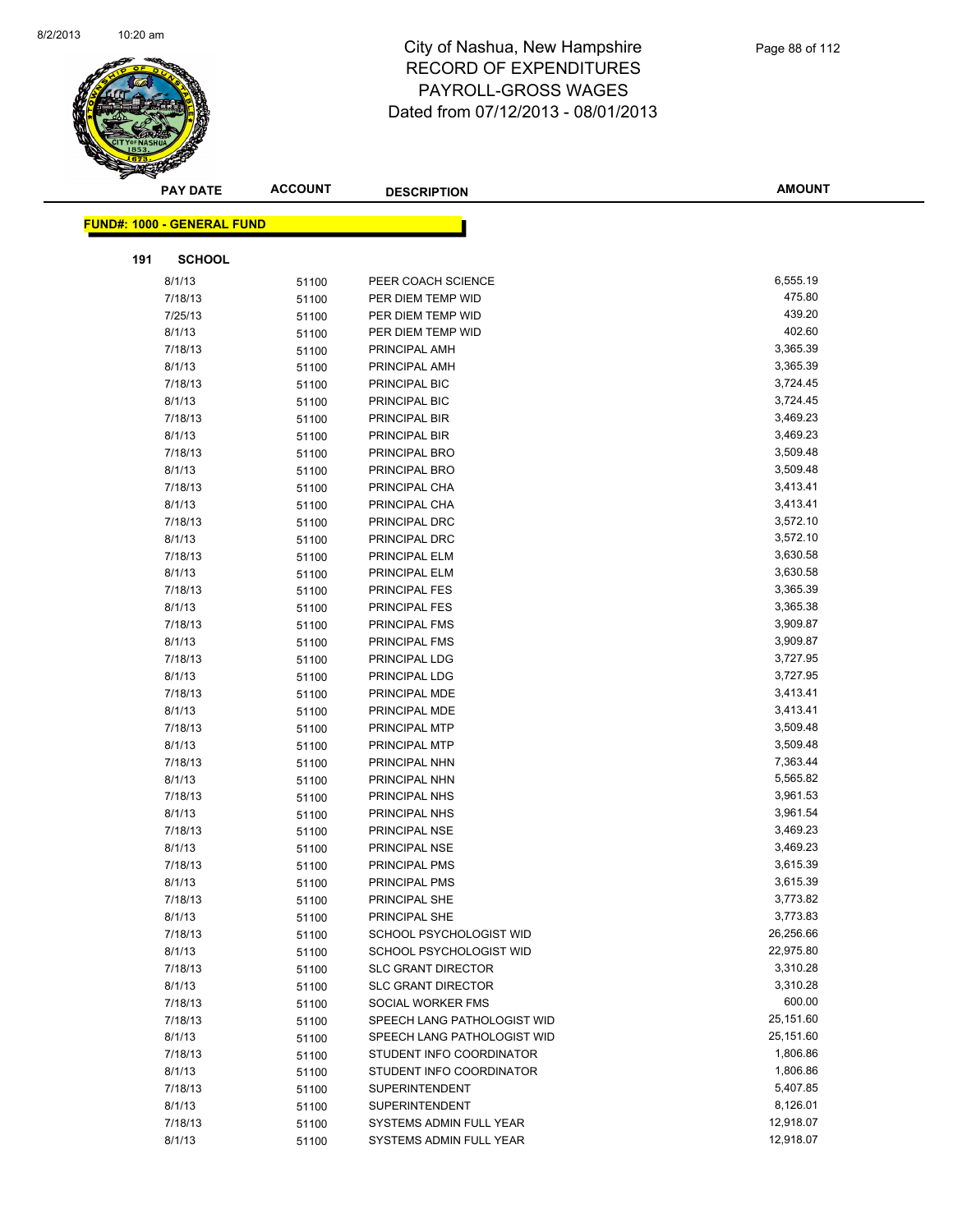

| <b>PAY DATE</b>                   | <b>ACCOUNT</b> | <b>DESCRIPTION</b>          | <b>AMOUNT</b>        |
|-----------------------------------|----------------|-----------------------------|----------------------|
| <b>FUND#: 1000 - GENERAL FUND</b> |                |                             |                      |
|                                   |                |                             |                      |
| 191<br><b>SCHOOL</b>              |                |                             |                      |
| 7/18/13                           | 51100          | <b>TEACHER ART ELM</b>      | 2,629.99             |
| 8/1/13                            | 51100          | <b>TEACHER ART ELM</b>      | 2,629.99             |
| 7/18/13                           | 51100          | <b>TEACHER ART FES</b>      | 2,629.99             |
| 8/1/13                            | 51100          | <b>TEACHER ART FES</b>      | 2,629.99             |
| 7/18/13                           | 51100          | <b>TEACHER ART FMS</b>      | 2,089.14             |
| 8/1/13                            | 51100          | <b>TEACHER ART FMS</b>      | 2,089.14             |
| 7/18/13                           | 51100          | <b>TEACHER ART MDE</b>      | 1,717.26             |
| 8/1/13                            | 51100          | <b>TEACHER ART MDE</b>      | 1,717.26             |
| 7/18/13                           | 51100          | <b>TEACHER ART NHN</b>      | 5,123.80             |
| 8/1/13                            | 51100          | <b>TEACHER ART NHN</b>      | 5,123.80             |
| 7/18/13                           | 51100          | <b>TEACHER ART NHS</b>      | 6,266.44             |
| 8/1/13                            | 51100          | <b>TEACHER ART NHS</b>      | 6,266.44             |
| 7/18/13                           | 51100          | <b>TEACHER ART PMS</b>      | 1,717.26             |
| 8/1/13                            | 51100          | <b>TEACHER ART PMS</b>      | 1,717.26             |
| 7/18/13                           | 51100          | <b>TEACHER ART SHE</b>      | 1,765.33             |
| 8/1/13                            | 51100          | <b>TEACHER ART SHE</b>      | 1,765.33             |
| 7/18/13                           | 51100          | <b>TEACHER AUTO NHN</b>     | 2,456.99             |
| 8/1/13                            | 51100          | <b>TEACHER AUTO NHN</b>     | 2,456.99             |
| 7/11/13                           | 51100          | TEACHER BEHAVIOR SPEC FES   | (1,638.61)           |
| 7/18/13                           | 51100          | TEACHER BEHAVIOR SPEC FES   | 1,638.61             |
| 8/1/13                            | 51100          | TEACHER BEHAVIOR SPEC FES   | 1,638.61             |
| 7/18/13                           | 51100          | TEACHER BEHAVIOR SPEC WID   | 5,259.98             |
| 8/1/13                            | 51100          | TEACHER BEHAVIOR SPEC WID   | 5,259.98             |
| 7/18/13                           | 51100          | TEACHER BIO TEC NHN         | 2,046.33             |
| 8/1/13                            | 51100          | TEACHER BIO TEC NHN         | 2,046.33             |
| 7/18/13                           | 51100          | TEACHER BUILD CONST NHS     | 2,454.82             |
| 8/1/13                            | 51100          | TEACHER BUILD CONST NHS     | 2,454.82             |
| 7/18/13                           | 51100          | <b>TEACHER BUSINESS NHN</b> | 4,695.40             |
| 8/1/13                            | 51100          | <b>TEACHER BUSINESS NHN</b> | 4,395.40             |
| 7/18/13                           | 51100          | <b>TEACHER BUSINESS NHS</b> | 4,621.37             |
| 8/1/13                            | 51100          | <b>TEACHER BUSINESS NHS</b> | 4,621.37             |
| 7/18/13                           | 51100          | <b>TEACHER COMPUTER FMS</b> | 1,905.86             |
| 8/1/13                            | 51100          | <b>TEACHER COMPUTER FMS</b> | 1,905.86             |
| 7/22/13                           | 51100          | TEACHER COMPUTER NHS        | (3,007.51)           |
| 7/18/13                           | 51100          | <b>TEACHER COMPUTER PMS</b> | 2,629.99             |
| 8/1/13                            | 51100          | TEACHER COMPUTER PMS        | 2,629.99             |
| 7/18/13                           | 51100          | TEACHER COSMETOLOGY NHN     | 2,456.99             |
| 8/1/13                            | 51100          | TEACHER COSMETOLOGY NHN     | 2,456.99             |
| 7/18/13                           | 51100          | <b>TEACHER CULINARY NHN</b> | 4,913.98             |
| 8/1/13                            | 51100          | TEACHER CULINARY NHN        | 4,913.98             |
| 7/18/13                           | 51100          | <b>TEACHER DEAF NSE</b>     | 4,139.90             |
| 8/1/13                            | 51100          | <b>TEACHER DEAF NSE</b>     | 4,139.90             |
| 7/18/13                           | 51100          | <b>TEACHER DEAF WID</b>     | 1,720.45             |
| 8/1/13                            | 51100          | <b>TEACHER DEAF WID</b>     | 1,720.45             |
| 7/18/13                           | 51100          | <b>TEACHER DWSE AMH</b>     | 6,694.73             |
| 8/1/13                            | 51100          | <b>TEACHER DWSE AMH</b>     | 6,694.73             |
| 7/18/13                           | 51100          | <b>TEACHER DWSE BIR</b>     | 2,251.07             |
| 8/1/13                            | 51100          | TEACHER DWSE BIR            | 2,251.07             |
| 7/18/13                           | 51100          | <b>TEACHER DWSE BRO</b>     | 6,288.52<br>6,288.52 |
| 8/1/13<br>7/18/13                 | 51100          | <b>TEACHER DWSE BRO</b>     | 4,022.33             |
|                                   | 51100          | <b>TEACHER DWSE CHA</b>     |                      |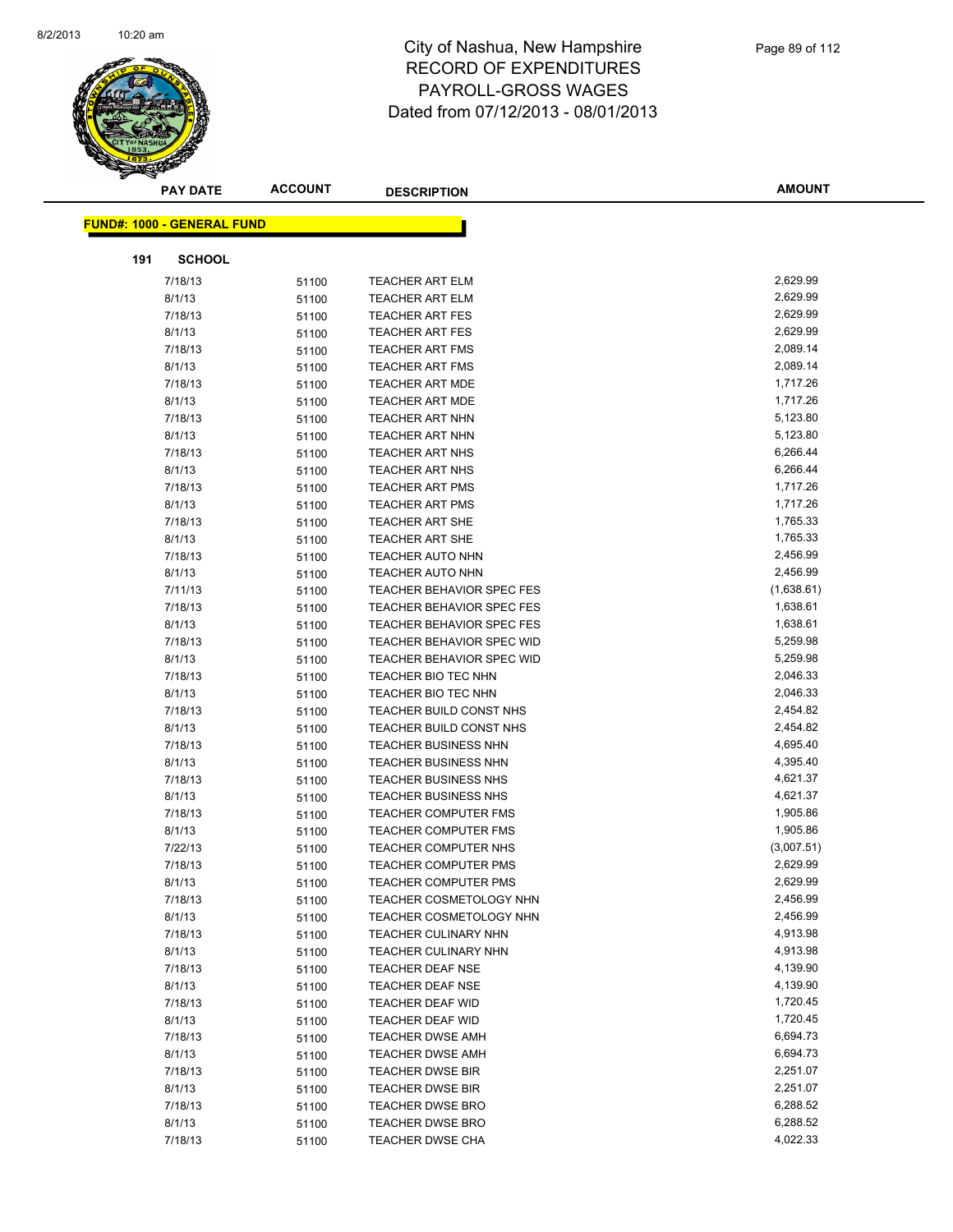

| <b>PAY DATE</b>                   | <b>ACCOUNT</b> | <b>DESCRIPTION</b>                                 | <b>AMOUNT</b>        |
|-----------------------------------|----------------|----------------------------------------------------|----------------------|
| <b>FUND#: 1000 - GENERAL FUND</b> |                |                                                    |                      |
|                                   |                |                                                    |                      |
| 191<br><b>SCHOOL</b>              |                |                                                    |                      |
| 8/1/13                            | 51100          | <b>TEACHER DWSE CHA</b>                            | 4,022.33             |
| 7/18/13                           | 51100          | <b>TEACHER DWSE MDE</b>                            | 4,130.98             |
| 8/1/13                            | 51100          | <b>TEACHER DWSE MDE</b>                            | 4,130.98             |
| 7/18/13                           | 51100          | <b>TEACHER DWSE PMS</b>                            | 4,124.40             |
| 8/1/13                            | 51100          | TEACHER DWSE PMS                                   | 4,124.40             |
| 7/18/13                           | 51100          | <b>TEACHER DWSE SHE</b>                            | 2,413.72             |
| 8/1/13                            | 51100          | <b>TEACHER DWSE SHE</b>                            | 2,413.72             |
| 7/18/13                           | 51100          | <b>TEACHER ECE NHS</b>                             | 5,259.98             |
| 8/1/13                            | 51100          | <b>TEACHER ECE NHS</b>                             | 5,259.98             |
| 7/18/13                           | 51100          | TEACHER ELL BIR                                    | 2,772.84             |
| 8/1/13                            | 51100          | <b>TEACHER ELL BIR</b>                             | 2,772.84             |
| 7/18/13                           | 51100          | <b>TEACHER ELL ELM</b>                             | 4,207.56             |
| 8/1/13                            | 51100          | <b>TEACHER ELL ELM</b>                             | 4,207.56             |
| 7/18/13                           | 51100          | <b>TEACHER ELL FES</b>                             | 7,973.70             |
| 8/1/13                            | 51100          | <b>TEACHER ELL FES</b>                             | 7,673.70             |
| 7/18/13                           | 51100          | <b>TEACHER ELL FMS</b>                             | 1,509.91             |
| 8/1/13                            | 51100          | TEACHER ELL FMS                                    | 1,509.91             |
| 7/18/13                           | 51100          | <b>TEACHER ELL MTP</b>                             | 2,629.99             |
| 8/1/13                            | 51100          | <b>TEACHER ELL MTP</b>                             | 2,629.99             |
| 7/18/13                           | 51100          | TEACHER ELL NHN                                    | 3,318.95             |
| 8/1/13                            | 51100          | <b>TEACHER ELL NHN</b>                             | 3,318.95             |
| 7/18/13                           | 51100          | TEACHER ELL NHS                                    | 6,625.81             |
| 8/1/13                            | 51100          | TEACHER ELL NHS                                    | 6,625.81             |
| 7/18/13                           | 51100          | TEACHER ELL SHE                                    | 1,910.91             |
| 8/1/13                            | 51100          | <b>TEACHER ELL SHE</b>                             | 1,910.91             |
| 7/18/13                           | 51100          | TEACHER ENGINEER NHS                               | 4,605.82             |
| 8/1/13                            | 51100          | <b>TEACHER ENGINEER NHS</b>                        | 4,605.82             |
| 7/18/13                           | 51100          | <b>TEACHER ENGLISH ELM</b>                         | 12,638.48            |
| 8/1/13                            | 51100          | <b>TEACHER ENGLISH ELM</b>                         | 12,638.48            |
| 7/18/13                           | 51100          | <b>TEACHER ENGLISH FMS</b>                         | 2,716.57             |
| 8/1/13                            | 51100          | <b>TEACHER ENGLISH FMS</b>                         | 2,716.57             |
| 7/18/13                           | 51100          | <b>TEACHER ENGLISH NHN</b>                         | 15,967.51            |
| 8/1/13                            | 51100          | TEACHER ENGLISH NHN                                | 15,967.51            |
| 7/18/13                           | 51100          | <b>TEACHER ENGLISH NHS</b>                         | 28,852.71            |
| 8/1/13                            | 51100          | <b>TEACHER ENGLISH NHS</b>                         | 30,479.36            |
| 7/18/13                           | 51100          | TEACHER ENGLISH PMS                                | 8,527.81<br>8,527.81 |
| 8/1/13<br>7/18/13                 | 51100          | <b>TEACHER ENGLISH PMS</b>                         | 1,271.99             |
|                                   | 51100          | <b>TEACHER FACS ELM</b>                            | 1,271.99             |
| 8/1/13<br>7/18/13                 | 51100          | <b>TEACHER FACS ELM</b><br><b>TEACHER FACS FMS</b> | 4,313.01             |
| 8/1/13                            | 51100          | <b>TEACHER FACS FMS</b>                            | 4,313.01             |
| 7/18/13                           | 51100          | <b>TEACHER FACS NHN</b>                            | 5,601.12             |
| 8/1/13                            | 51100          | <b>TEACHER FACS NHN</b>                            | 5,601.12             |
| 7/18/13                           | 51100<br>51100 | <b>TEACHER FOREIGN LANG FMS</b>                    | 2,629.99             |
| 8/1/13                            | 51100          | <b>TEACHER FOREIGN LANG FMS</b>                    | 2,629.99             |
| 7/18/13                           | 51100          | <b>TEACHER FOREIGN LANG NHN</b>                    | 4,321.71             |
| 8/1/13                            | 51100          | TEACHER FOREIGN LANG NHN                           | 4,321.71             |
| 7/18/13                           | 51100          | TEACHER FOREIGN LANG NHS                           | 7,424.55             |
| 7/25/13                           | 51100          | <b>TEACHER FOREIGN LANG NHS</b>                    | 1,251.30             |
| 8/1/13                            | 51100          | TEACHER FOREIGN LANG NHS                           | 8,675.85             |
| 7/18/13                           | 51100          | <b>TEACHER FOREIGN LANG PMS</b>                    | 2,456.99             |
|                                   |                |                                                    |                      |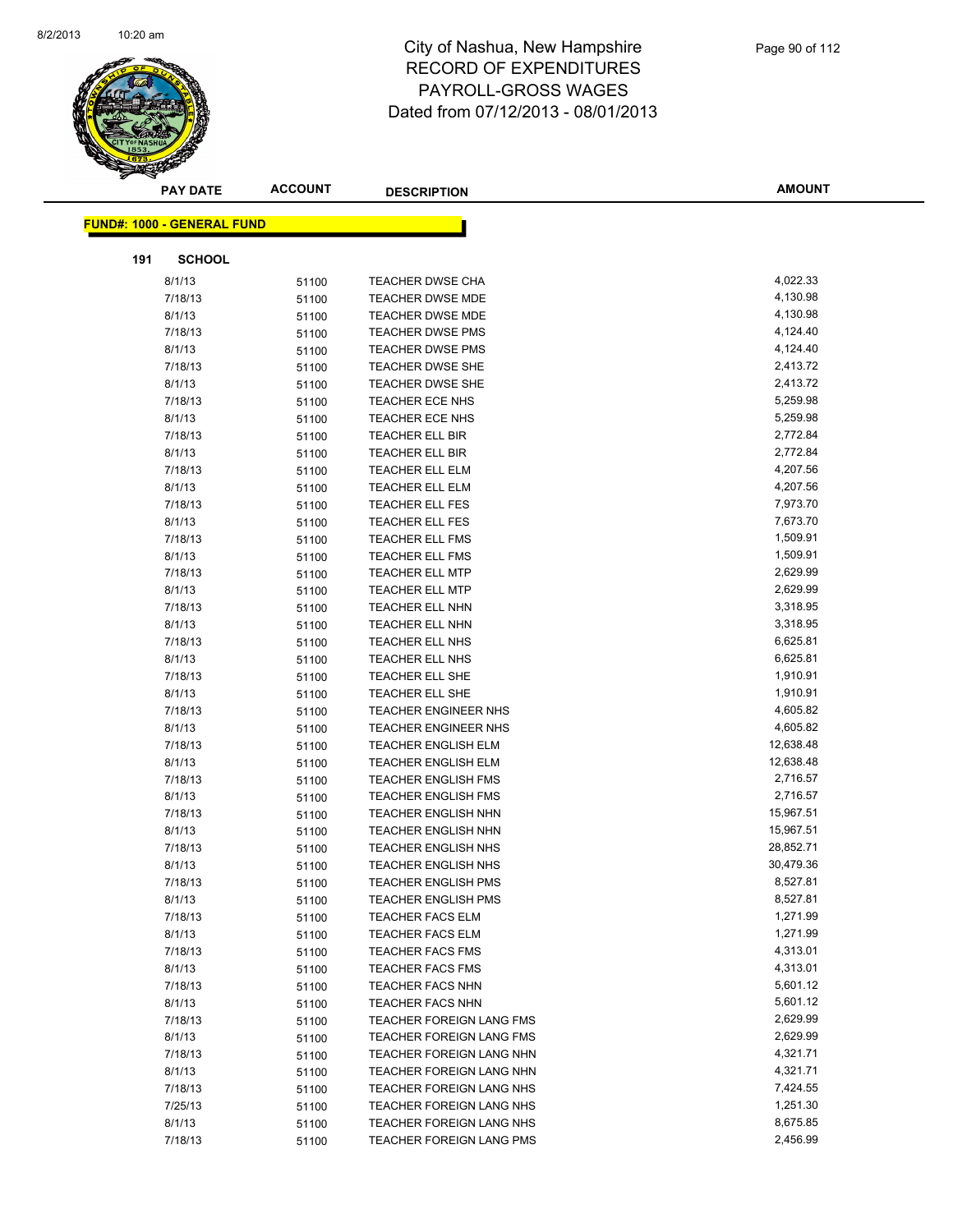

|     | <b>PAY DATE</b>                    | <b>ACCOUNT</b> | <b>DESCRIPTION</b>                               | <b>AMOUNT</b>        |
|-----|------------------------------------|----------------|--------------------------------------------------|----------------------|
|     | <u> FUND#: 1000 - GENERAL FUND</u> |                |                                                  |                      |
| 191 | <b>SCHOOL</b>                      |                |                                                  |                      |
|     |                                    |                |                                                  | 2,456.99             |
|     | 8/1/13                             | 51100          | TEACHER FOREIGN LANG PMS                         |                      |
|     | 7/18/13                            | 51100          | <b>TEACHER GR1 AMH</b>                           | 3,275.24<br>3,275.24 |
|     | 8/1/13                             | 51100          | <b>TEACHER GR1 AMH</b>                           |                      |
|     | 7/18/13                            | 51100          | <b>TEACHER GR1 BIC</b>                           | 8,584.54             |
|     | 8/1/13                             | 51100          | <b>TEACHER GR1 BIC</b>                           | 8,584.54             |
|     | 7/18/13                            | 51100          | <b>TEACHER GR1 BIR</b>                           | 3,930.05<br>3,930.05 |
|     | 8/1/13                             | 51100          | <b>TEACHER GR1 BIR</b>                           | 7,031.24             |
|     | 7/18/13                            | 51100          | <b>TEACHER GR1 CHA</b>                           | 6,631.24             |
|     | 8/1/13<br>7/18/13                  | 51100          | <b>TEACHER GR1 CHA</b>                           | 6,525.12             |
|     | 8/1/13                             | 51100          | <b>TEACHER GR1 DRC</b><br><b>TEACHER GR1 DRC</b> | 6,525.12             |
|     | 7/18/13                            | 51100          | <b>TEACHER GR1 FES</b>                           | 9,684.09             |
|     | 8/1/13                             | 51100          | <b>TEACHER GR1 FES</b>                           | 9,684.09             |
|     | 7/18/13                            | 51100          | <b>TEACHER GR1 LDG</b>                           | 3,417.87             |
|     | 8/1/13                             | 51100          | <b>TEACHER GR1 LDG</b>                           | 3,417.87             |
|     |                                    | 51100          | <b>TEACHER GR1 MDE</b>                           | 5,590.29             |
|     | 7/18/13<br>8/1/13                  | 51100          | <b>TEACHER GR1 MDE</b>                           | 5,590.29             |
|     |                                    | 51100          |                                                  | 2,629.99             |
|     | 7/18/13                            | 51100          | <b>TEACHER GR1 NSE</b><br><b>TEACHER GR1 NSE</b> | 2,629.99             |
|     | 8/1/13                             | 51100          |                                                  | 9,405.50             |
|     | 7/18/13                            | 51100          | <b>TEACHER GR1 SHE</b><br><b>TEACHER GR1 SHE</b> |                      |
|     | 8/1/13                             | 51100          |                                                  | 9,405.50<br>3,867.36 |
|     | 7/18/13<br>8/1/13                  | 51100          | TEACHER GR2 BIC<br>TEACHER GR2 BIC               | 3,867.36             |
|     | 7/18/13                            | 51100          | <b>TEACHER GR2 BIR</b>                           | 4,324.63             |
|     | 8/1/13                             | 51100          | TEACHER GR2 BIR                                  | 4,324.63             |
|     | 7/18/13                            | 51100          | <b>TEACHER GR2 BRO</b>                           | 3,354.00             |
|     | 8/1/13                             | 51100          | <b>TEACHER GR2 BRO</b>                           | 3,354.00             |
|     | 7/18/13                            | 51100          | <b>TEACHER GR2 CHA</b>                           | 1,778.22             |
|     | 8/1/13                             | 51100<br>51100 | TEACHER GR2 CHA                                  | 1,778.22             |
|     | 7/18/13                            | 51100          | TEACHER GR2 DRC                                  | 5,647.12             |
|     | 8/1/13                             | 51100          | <b>TEACHER GR2 DRC</b>                           | 5,647.12             |
|     | 7/18/13                            | 51100          | <b>TEACHER GR2 FES</b>                           | 1,717.26             |
|     | 8/1/13                             | 51100          | <b>TEACHER GR2 FES</b>                           | 1,717.26             |
|     | 7/18/13                            |                | <b>TEACHER GR2 LDG</b>                           | 2,413.72             |
|     | 8/1/13                             | 51100<br>51100 | <b>TEACHER GR2 LDG</b>                           | 2,413.72             |
|     | 7/18/13                            | 51100          | TEACHER GR2 MDE                                  | 4,091.52             |
|     | 8/1/13                             | 51100          | <b>TEACHER GR2 MDE</b>                           | 4,091.52             |
|     | 7/18/13                            | 51100          | <b>TEACHER GR2 MTP</b>                           | 6,125.47             |
|     | 8/1/13                             | 51100          | <b>TEACHER GR2 MTP</b>                           | 6,125.47             |
|     | 7/18/13                            | 51100          | <b>TEACHER GR2 NSE</b>                           | 2,456.99             |
|     | 8/1/13                             | 51100          | <b>TEACHER GR2 NSE</b>                           | 2,456.99             |
|     | 7/18/13                            | 51100          | <b>TEACHER GR2 SHE</b>                           | 7,844.04             |
|     | 8/1/13                             | 51100          | <b>TEACHER GR2 SHE</b>                           | 7,844.04             |
|     | 7/18/13                            | 51100          | <b>TEACHER GR3 AMH</b>                           | 1,651.02             |
|     | 8/1/13                             | 51100          | <b>TEACHER GR3 AMH</b>                           | 1,651.02             |
|     | 7/18/13                            | 51100          | <b>TEACHER GR3 BIC</b>                           | 5,600.32             |
|     | 8/1/13                             |                | <b>TEACHER GR3 BIC</b>                           | 5,600.32             |
|     | 7/18/13                            | 51100<br>51100 | <b>TEACHER GR3 BIR</b>                           | 1,509.91             |
|     | 8/1/13                             |                | <b>TEACHER GR3 BIR</b>                           | 1,509.91             |
|     | 7/18/13                            | 51100<br>51100 | <b>TEACHER GR3 BRO</b>                           | 2,456.99             |
|     | 8/1/13                             | 51100          | <b>TEACHER GR3 BRO</b>                           | 2,456.99             |
|     |                                    |                |                                                  |                      |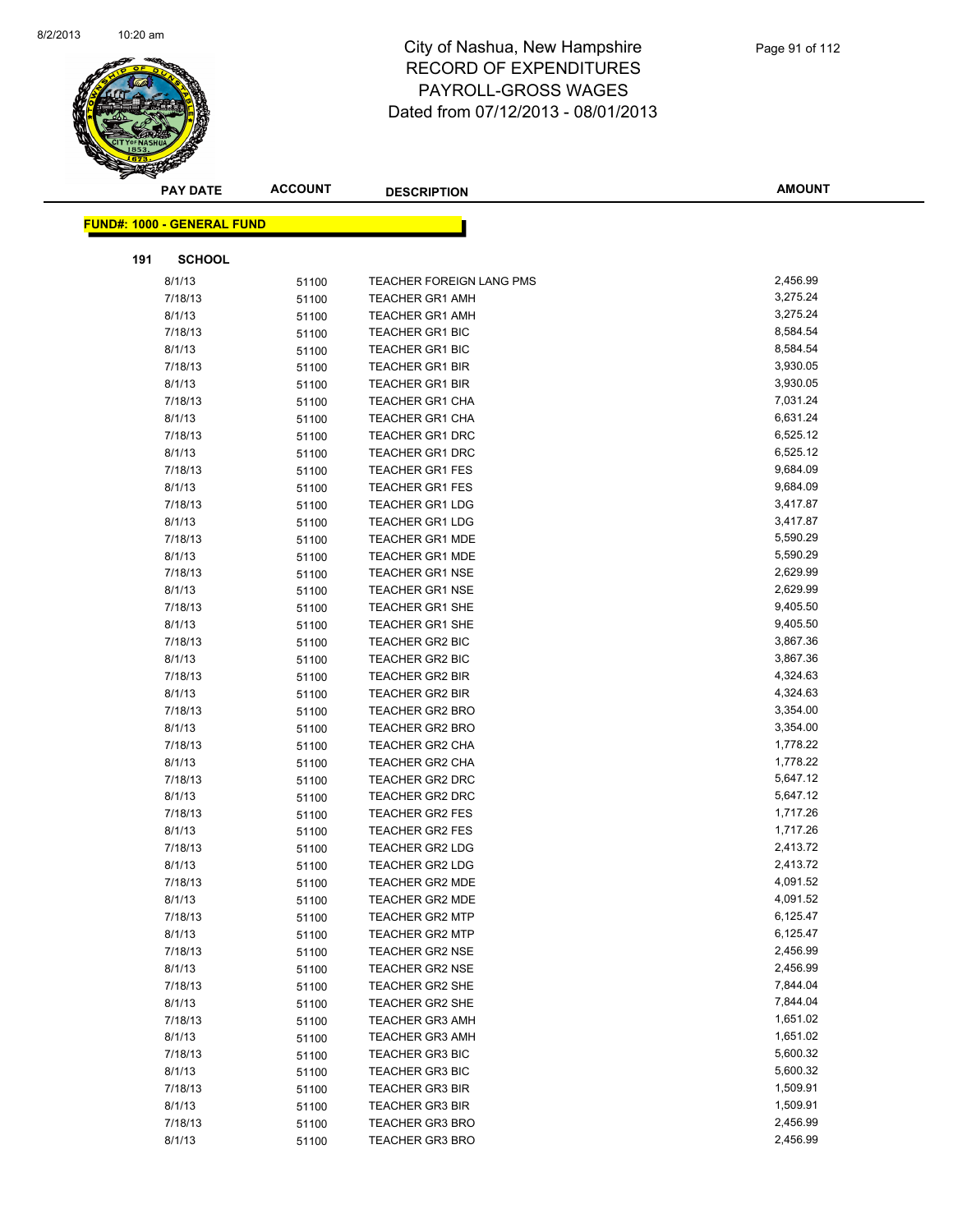

|     | <b>PAY DATE</b>                   | <b>ACCOUNT</b> | <b>DESCRIPTION</b>                               | <b>AMOUNT</b>        |  |
|-----|-----------------------------------|----------------|--------------------------------------------------|----------------------|--|
|     | <b>FUND#: 1000 - GENERAL FUND</b> |                |                                                  |                      |  |
|     |                                   |                |                                                  |                      |  |
| 191 | <b>SCHOOL</b>                     |                |                                                  |                      |  |
|     | 7/18/13                           | 51100          | <b>TEACHER GR3 CHA</b>                           | 5,660.94             |  |
|     | 8/1/13                            | 51100          | <b>TEACHER GR3 CHA</b>                           | 5,660.94             |  |
|     | 7/18/13                           | 51100          | <b>TEACHER GR3 DRC</b>                           | 5,207.46             |  |
|     | 8/1/13                            | 51100          | <b>TEACHER GR3 DRC</b>                           | 5,207.46             |  |
|     | 7/18/13                           | 51100          | <b>TEACHER GR3 FES</b>                           | 9,222.93             |  |
|     | 8/1/13                            | 51100          | <b>TEACHER GR3 FES</b>                           | 9,222.93             |  |
|     | 7/18/13                           | 51100          | <b>TEACHER GR3 MDE</b>                           | 6,821.93             |  |
|     | 8/1/13                            | 51100          | <b>TEACHER GR3 MDE</b>                           | 6,821.93             |  |
|     | 7/18/13                           | 51100          | <b>TEACHER GR3 NSE</b>                           | 1,778.22             |  |
|     | 8/1/13                            | 51100          | <b>TEACHER GR3 NSE</b>                           | 1,778.22             |  |
|     | 7/18/13                           | 51100          | <b>TEACHER GR3 SHE</b>                           | 5,899.16             |  |
|     | 8/1/13                            | 51100          | <b>TEACHER GR3 SHE</b>                           | 5,499.16             |  |
|     | 7/18/13                           | 51100          | <b>TEACHER GR4 AMH</b>                           | 1,778.22             |  |
|     | 8/1/13                            | 51100          | <b>TEACHER GR4 AMH</b>                           | 1,778.22             |  |
|     | 7/18/13                           | 51100          | <b>TEACHER GR4 BIC</b>                           | 6,970.97             |  |
|     | 8/1/13                            | 51100          | <b>TEACHER GR4 BIC</b>                           | 6,970.97             |  |
|     | 7/18/13                           | 51100          | <b>TEACHER GR4 BIR</b>                           | 4,281.01             |  |
|     | 8/1/13                            | 51100          | <b>TEACHER GR4 BIR</b>                           | 4,281.01             |  |
|     | 7/18/13                           | 51100          | <b>TEACHER GR4 BRO</b>                           | 4,470.17             |  |
|     | 8/1/13                            | 51100          | <b>TEACHER GR4 BRO</b>                           | 4,470.17             |  |
|     | 7/18/13                           | 51100          | <b>TEACHER GR4 CHA</b>                           | 3,422.97             |  |
|     | 8/1/13                            | 51100          | <b>TEACHER GR4 CHA</b>                           | 3,422.97             |  |
|     | 7/18/13                           | 51100          | <b>TEACHER GR4 DRC</b>                           | 4,807.42             |  |
|     | 8/1/13                            | 51100          | <b>TEACHER GR4 DRC</b>                           | 4,807.42             |  |
|     | 7/18/13                           | 51100          | <b>TEACHER GR4 FES</b>                           | 7,482.49             |  |
|     | 8/1/13                            | 51100          | <b>TEACHER GR4 FES</b>                           | 7,482.49             |  |
|     | 7/18/13                           | 51100          | <b>TEACHER GR4 LDG</b>                           | 2,244.11             |  |
|     | 7/25/13                           | 51100          | <b>TEACHER GR4 LDG</b>                           | 1,165.12             |  |
|     | 8/1/13                            | 51100          | <b>TEACHER GR4 LDG</b>                           | 2,244.11             |  |
|     | 7/18/13                           | 51100          | <b>TEACHER GR4 MDE</b>                           | 6,185.81             |  |
|     | 8/1/13                            | 51100          | <b>TEACHER GR4 MDE</b>                           | 6,185.81             |  |
|     | 7/18/13                           | 51100          | <b>TEACHER GR4 MTP</b>                           | 2,716.57             |  |
|     | 8/1/13                            | 51100          | <b>TEACHER GR4 MTP</b>                           | 2,716.57             |  |
|     | 7/18/13                           | 51100          | <b>TEACHER GR4 NSE</b>                           | 4,333.25             |  |
|     | 8/1/13                            | 51100          | <b>TEACHER GR4 NSE</b>                           | 4,333.25             |  |
|     | 7/18/13                           | 51100          | <b>TEACHER GR4 SHE</b>                           | 4,022.33<br>4,022.33 |  |
|     | 8/1/13                            | 51100          | <b>TEACHER GR4 SHE</b>                           | 5,086.98             |  |
|     | 7/18/13                           | 51100          | <b>TEACHER GR5 AMH</b>                           | 5,086.98             |  |
|     | 8/1/13<br>7/18/13                 | 51100          | <b>TEACHER GR5 AMH</b><br><b>TEACHER GR5 BIC</b> | 4,281.01             |  |
|     | 8/1/13                            | 51100          | <b>TEACHER GR5 BIC</b>                           | 4,281.01             |  |
|     | 7/18/13                           | 51100          | <b>TEACHER GR5 BIR</b>                           | 1,707.45             |  |
|     | 8/1/13                            | 51100          | <b>TEACHER GR5 BIR</b>                           | 1,707.45             |  |
|     | 7/18/13                           | 51100<br>51100 | <b>TEACHER GR5 BRO</b>                           | 7,668.67             |  |
|     | 8/1/13                            | 51100          | <b>TEACHER GR5 BRO</b>                           | 7,668.67             |  |
|     | 7/18/13                           | 51100          | <b>TEACHER GR5 CHA</b>                           | 2,251.07             |  |
|     | 8/1/13                            | 51100          | <b>TEACHER GR5 CHA</b>                           | 2,251.07             |  |
|     | 7/18/13                           | 51100          | <b>TEACHER GR5 FES</b>                           | 6,289.05             |  |
|     | 8/1/13                            | 51100          | <b>TEACHER GR5 FES</b>                           | 6,289.05             |  |
|     | 7/18/13                           | 51100          | <b>TEACHER GR5 LDG</b>                           | 8,599.53             |  |
|     | 8/1/13                            | 51100          | <b>TEACHER GR5 LDG</b>                           | 8,599.53             |  |
|     |                                   |                |                                                  |                      |  |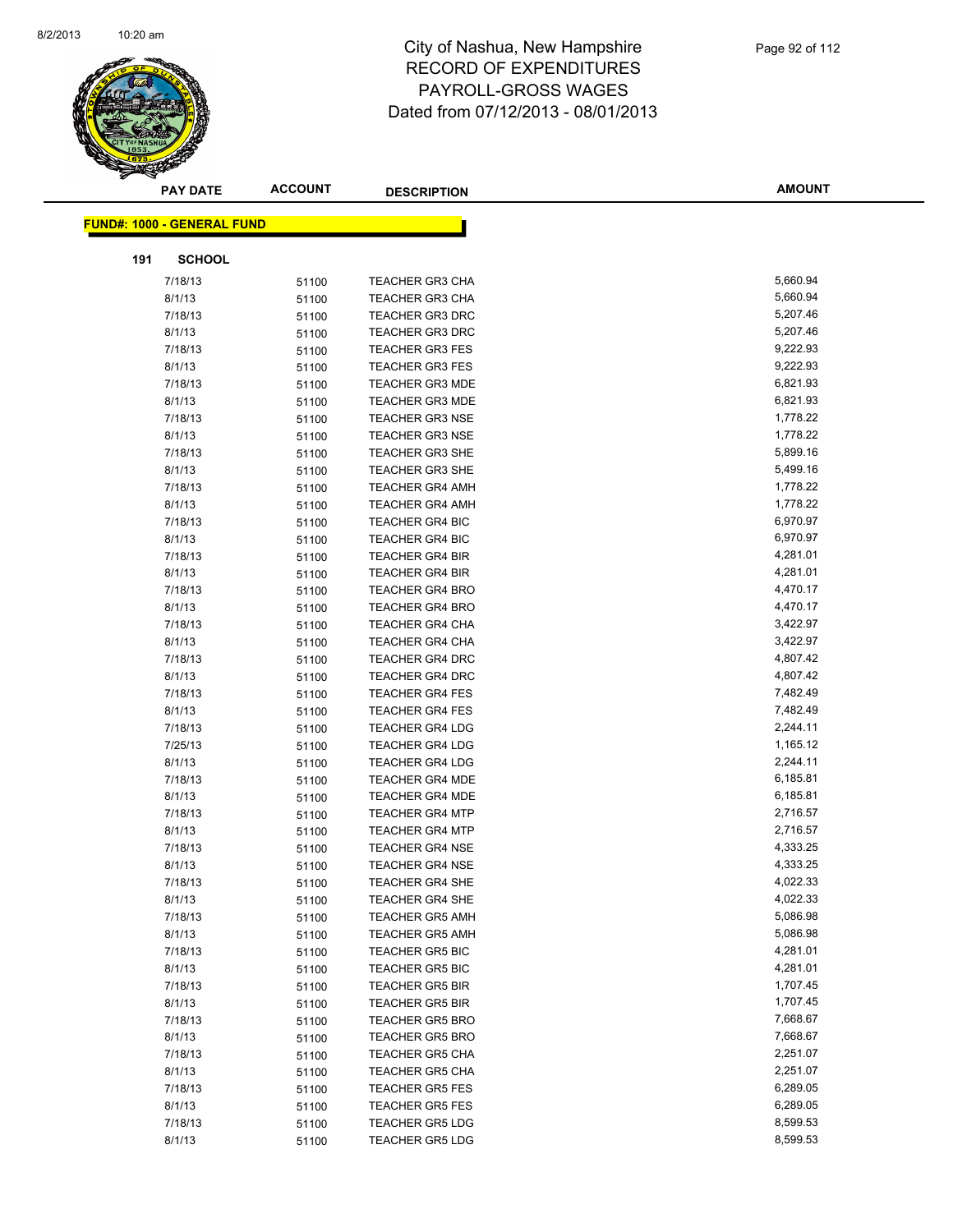

|     | <b>PAY DATE</b>            | <b>ACCOUNT</b> | <b>DESCRIPTION</b>            | <b>AMOUNT</b> |
|-----|----------------------------|----------------|-------------------------------|---------------|
|     | FUND#: 1000 - GENERAL FUND |                |                               |               |
|     |                            |                |                               |               |
| 191 | <b>SCHOOL</b>              |                |                               |               |
|     | 7/18/13                    | 51100          | <b>TEACHER GR5 MDE</b>        | 4,870.71      |
|     | 8/1/13                     | 51100          | <b>TEACHER GR5 MDE</b>        | 4,870.71      |
|     | 7/18/13                    | 51100          | <b>TEACHER GR5 MTP</b>        | 3,791.71      |
|     | 8/1/13                     | 51100          | <b>TEACHER GR5 MTP</b>        | 3,791.71      |
|     | 7/18/13                    | 51100          | <b>TEACHER GR5 NSE</b>        | 5,173.48      |
|     | 8/1/13                     | 51100          | <b>TEACHER GR5 NSE</b>        | 5,173.48      |
|     | 7/18/13                    | 51100          | <b>TEACHER GR6 ELM</b>        | 18,948.41     |
|     | 8/1/13                     | 51100          | <b>TEACHER GR6 ELM</b>        | 18,948.41     |
|     | 7/18/13                    | 51100          | <b>TEACHER GR6 FMS</b>        | 19,163.93     |
|     | 8/1/13                     | 51100          | <b>TEACHER GR6 FMS</b>        | 19,163.93     |
|     | 7/18/13                    | 51100          | <b>TEACHER GR6 PMS</b>        | 17,001.97     |
|     | 8/1/13                     | 51100          | <b>TEACHER GR6 PMS</b>        | 17,001.97     |
|     | 7/18/13                    | 51100          | <b>TEACHER GRAPH NHS</b>      | 6,320.20      |
|     | 8/1/13                     | 51100          | <b>TEACHER GRAPH NHS</b>      | 6,320.20      |
|     | 7/18/13                    | 51100          | <b>TEACHER GRAPHICS NHN</b>   | 2,456.99      |
|     | 8/1/13                     | 51100          | <b>TEACHER GRAPHICS NHN</b>   | 2,456.99      |
|     | 7/18/13                    | 51100          | <b>TEACHER HEALTH ELM</b>     | 2,332.11      |
|     | 8/1/13                     | 51100          | <b>TEACHER HEALTH ELM</b>     | 2,332.11      |
|     | 7/18/13                    | 51100          | <b>TEACHER HEALTH NHS</b>     | 2,456.99      |
|     | 8/1/13                     | 51100          | <b>TEACHER HEALTH NHS</b>     | 2,456.99      |
|     | 7/18/13                    | 51100          | <b>TEACHER HEALTHOC NHS</b>   | 6,813.56      |
|     | 8/1/13                     | 51100          | <b>TEACHER HEALTHOC NHS</b>   | 5,375.36      |
|     | 7/18/13                    | 51100          | TEACHER IN SCH SUSPENSION NHS | 1,509.91      |
|     | 8/1/13                     | 51100          | TEACHER IN SCH SUSPENSION NHS | 1,509.91      |
|     | 7/18/13                    | 51100          | TEACHER INST SPED WID         | 1,315.00      |
|     | 8/1/13                     | 51100          | <b>TEACHER INST SPED WID</b>  | 1,315.00      |
|     | 7/18/13                    | 51100          | <b>TEACHER KIND AMH</b>       | 2,244.11      |
|     | 8/1/13                     | 51100          | <b>TEACHER KIND AMH</b>       | 2,244.11      |
|     | 7/18/13                    | 51100          | <b>TEACHER KIND BIC</b>       | 1,228.50      |
|     | 8/1/13                     | 51100          | <b>TEACHER KIND BIC</b>       | 1,228.50      |
|     | 7/18/13                    | 51100          | <b>TEACHER KIND BIR</b>       | 2,244.11      |
|     | 8/1/13                     | 51100          | <b>TEACHER KIND BIR</b>       | 2,244.11      |
|     | 7/18/13                    | 51100          | <b>TEACHER KIND CHA</b>       | 5,086.98      |
|     | 8/1/13                     | 51100          | <b>TEACHER KIND CHA</b>       | 5,086.98      |
|     | 7/18/13                    | 51100          | <b>TEACHER KIND DRC</b>       | 6,355.46      |
|     | 8/1/13                     | 51100          | TEACHER KIND DRC              | 6,355.46      |
|     | 7/18/13                    | 51100          | <b>TEACHER KIND FES</b>       | 7,522.04      |
|     | 8/1/13                     | 51100          | <b>TEACHER KIND FES</b>       | 7,122.04      |
|     | 7/18/13                    | 51100          | <b>TEACHER KIND LDG</b>       | 5,986.98      |
|     | 8/1/13                     | 51100          | <b>TEACHER KIND LDG</b>       | 5,086.98      |
|     | 7/18/13                    | 51100          | <b>TEACHER KIND MDE</b>       | 2,074.45      |
|     | 8/1/13                     | 51100          | TEACHER KIND MDE              | 2,074.45      |
|     | 7/18/13                    | 51100          | <b>TEACHER KIND MTP</b>       | 1,840.18      |
|     | 8/1/13                     | 51100          | <b>TEACHER KIND MTP</b>       | 1,840.18      |
|     | 7/18/13                    | 51100          | <b>TEACHER KIND NSE</b>       | 1,044.57      |
|     | 8/1/13                     | 51100          | <b>TEACHER KIND NSE</b>       | 1,044.57      |
|     | 7/18/13                    | 51100          | <b>TEACHER KIND SHE</b>       | 1,044.57      |
|     | 8/1/13                     | 51100          | TEACHER KIND SHE              | 1,044.57      |
|     | 7/18/13                    | 51100          | <b>TEACHER MATH ELM</b>       | 5,457.68      |
|     | 8/1/13                     | 51100          | <b>TEACHER MATH ELM</b>       | 5,457.68      |
|     | 7/18/13                    | 51100          | TEACHER MATH FMS              | 4,114.33      |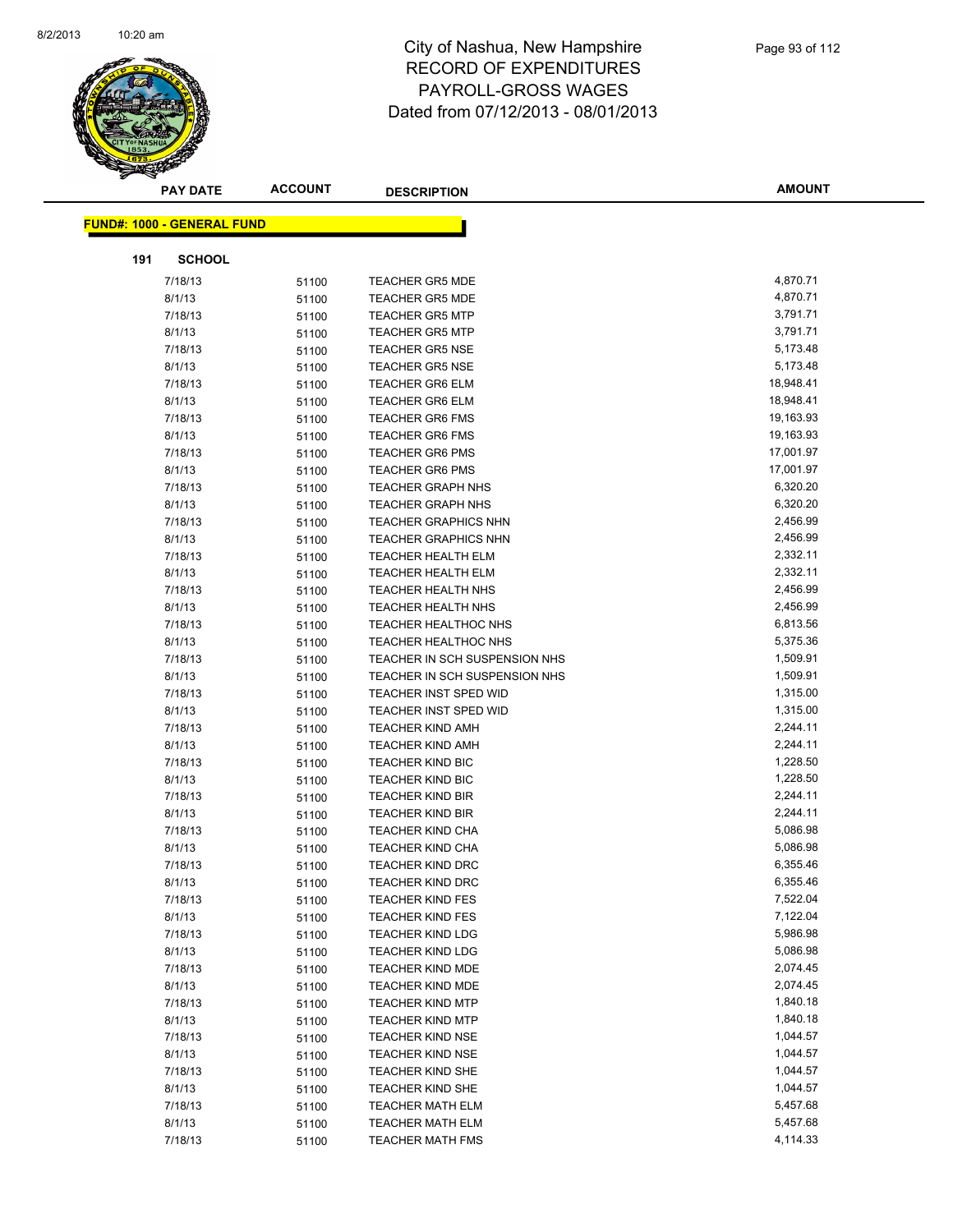

|     | <b>PAY DATE</b>                   | <b>ACCOUNT</b> | <b>DESCRIPTION</b>       | <b>AMOUNT</b>        |
|-----|-----------------------------------|----------------|--------------------------|----------------------|
|     | <b>FUND#: 1000 - GENERAL FUND</b> |                |                          |                      |
|     |                                   |                |                          |                      |
| 191 | <b>SCHOOL</b>                     |                |                          |                      |
|     | 8/1/13                            | 51100          | <b>TEACHER MATH FMS</b>  | 4,114.33             |
|     | 7/18/13                           | 51100          | <b>TEACHER MATH NHN</b>  | 24,166.21            |
|     | 8/1/13                            | 51100          | <b>TEACHER MATH NHN</b>  | 24,166.21            |
|     | 7/18/13                           | 51100          | <b>TEACHER MATH NHS</b>  | 20,271.91            |
|     | 8/1/13                            | 51100          | <b>TEACHER MATH NHS</b>  | 20,271.91            |
|     | 7/18/13                           | 51100          | <b>TEACHER MATH PMS</b>  | 3,371.47             |
|     | 8/1/13                            | 51100          | <b>TEACHER MATH PMS</b>  | 3,371.47             |
|     | 7/18/13                           | 51100          | <b>TEACHER MUSIC AMH</b> | 1,509.91             |
|     | 8/1/13                            | 51100          | <b>TEACHER MUSIC AMH</b> | 1,509.91             |
|     | 7/18/13                           | 51100          | <b>TEACHER MUSIC BRO</b> | 2,629.99             |
|     | 8/1/13                            | 51100          | <b>TEACHER MUSIC BRO</b> | 2,629.99             |
|     | 7/18/13                           | 51100          | <b>TEACHER MUSIC DRC</b> | 2,456.99             |
|     | 8/1/13                            | 51100          | <b>TEACHER MUSIC DRC</b> | 2,456.99             |
|     | 7/18/13                           | 51100          | <b>TEACHER MUSIC ELM</b> | 1,840.18             |
|     | 8/1/13                            | 51100          | <b>TEACHER MUSIC ELM</b> | 1,840.18             |
|     | 7/18/13                           | 51100          | <b>TEACHER MUSIC FMS</b> | 4,727.06             |
|     | 8/1/13                            | 51100          | <b>TEACHER MUSIC FMS</b> | 4,727.06             |
|     | 7/18/13                           | 51100          | <b>TEACHER MUSIC LDG</b> | 2,495.37             |
|     | 8/1/13                            | 51100          | <b>TEACHER MUSIC LDG</b> | 2,495.37             |
|     | 7/18/13                           | 51100          | <b>TEACHER MUSIC MDE</b> | 1,778.22             |
|     | 8/1/13                            | 51100          | <b>TEACHER MUSIC MDE</b> | 1,778.22             |
|     | 7/18/13                           | 51100          | <b>TEACHER MUSIC NHN</b> | 2,629.99             |
|     | 8/1/13                            | 51100          | TEACHER MUSIC NHN        | 2,629.99             |
|     | 7/18/13                           | 51100          | <b>TEACHER MUSIC NHS</b> | 2,251.07             |
|     | 8/1/13                            | 51100          | <b>TEACHER MUSIC NHS</b> | 2,251.07             |
|     | 7/18/13                           | 51100          | <b>TEACHER MUSIC PMS</b> | 4,035.90             |
|     | 8/1/13                            | 51100          | <b>TEACHER MUSIC PMS</b> | 4,035.90             |
|     | 7/18/13                           | 51100          | <b>TEACHER PE BIR</b>    | 2,495.37             |
|     | 8/1/13                            | 51100          | TEACHER PE BIR           | 2,495.37             |
|     | 7/18/13                           | 51100          | TEACHER PE BRO           | 2,543.49             |
|     | 8/1/13                            | 51100          | TEACHER PE BRO           | 2,543.49             |
|     | 7/18/13                           | 51100          | TEACHER PE CHA           | 2,456.99             |
|     | 8/1/13                            | 51100          | TEACHER PE CHA           | 2,456.99             |
|     | 7/18/13                           | 51100          | TEACHER PE DRC           | 2,629.99             |
|     | 8/1/13                            | 51100          | TEACHER PE DRC           | 2,629.99             |
|     | 7/18/13                           | 51100          | TEACHER PE ELM           | 1,638.61             |
|     | 8/1/13                            | 51100          | <b>TEACHER PE ELM</b>    | 1,638.61             |
|     | 7/18/13                           | 51100          | TEACHER PE FMS           | 2,456.99             |
|     | 8/1/13                            | 51100          | TEACHER PE FMS           | 2,456.99             |
|     | 7/18/13                           | 51100          | TEACHER PE LDG           | 1,638.61             |
|     | 8/1/13                            | 51100          | <b>TEACHER PE LDG</b>    | 1,638.61             |
|     | 7/18/13                           | 51100          | <b>TEACHER PE MTP</b>    | 1,700.61             |
|     | 8/1/13                            | 51100          | <b>TEACHER PE MTP</b>    | 1,700.61             |
|     | 7/18/13                           | 51100          | TEACHER PE NHN           | 4,881.06             |
|     | 8/1/13                            | 51100          | TEACHER PE NHN           | 4,881.06             |
|     | 7/18/13                           | 51100          | TEACHER PE NHS           | 4,268.60             |
|     | 8/1/13                            | 51100          | TEACHER PE NHS           | 4,268.60             |
|     | 7/18/13                           | 51100          | TEACHER PE PMS           | 2,572.37             |
|     | 8/1/13                            | 51100          | TEACHER PE PMS           | 2,572.37<br>1,927.26 |
|     | 7/18/13<br>8/1/13                 | 51100          | TEACHER PE SHE           | 1,927.26             |
|     |                                   | 51100          | TEACHER PE SHE           |                      |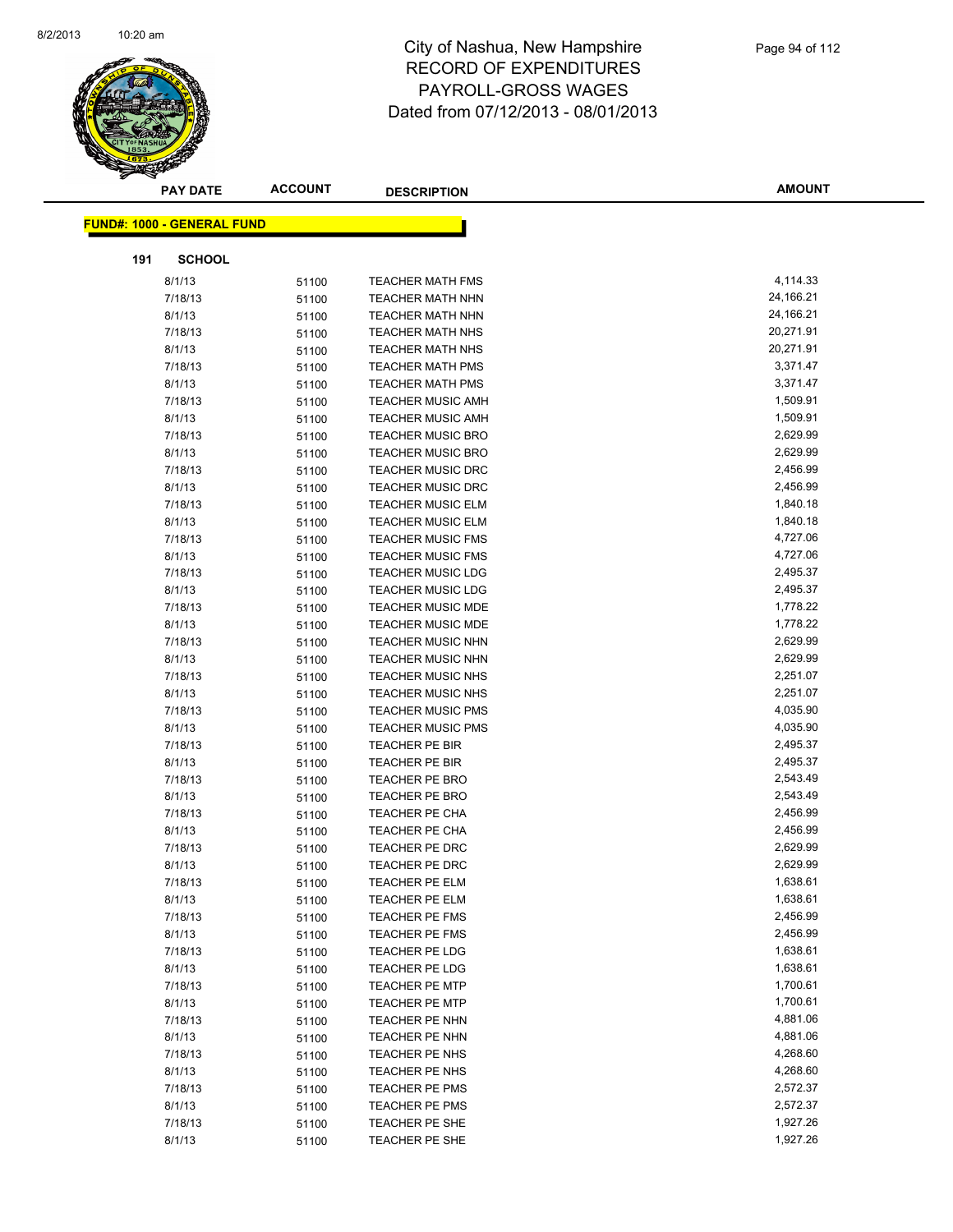

|     | <b>PAY DATE</b>                   | <b>ACCOUNT</b> | <b>DESCRIPTION</b>                                       | <b>AMOUNT</b>         |
|-----|-----------------------------------|----------------|----------------------------------------------------------|-----------------------|
|     | <b>FUND#: 1000 - GENERAL FUND</b> |                |                                                          |                       |
|     |                                   |                |                                                          |                       |
| 191 | <b>SCHOOL</b>                     |                |                                                          |                       |
|     | 7/18/13                           | 51100          | TEACHER PRESCHOOL BIC                                    | 10,141.12             |
|     | 8/1/13                            | 51100          | <b>TEACHER PRESCHOOL BIC</b>                             | 10,141.12             |
|     | 7/18/13                           | 51100          | <b>TEACHER PRESCHOOL BRO</b>                             | 3,889.68              |
|     | 8/1/13                            | 51100          | TEACHER PRESCHOOL BRO                                    | 3,889.68              |
|     | 7/18/13                           | 51100          | <b>TEACHER PRESCHOOL MTP</b>                             | 5,086.98              |
|     | 8/1/13                            | 51100          | <b>TEACHER PRESCHOOL MTP</b>                             | 5,086.98              |
|     | 7/18/13                           | 51100          | TEACHER PRESCHOOL NHS                                    | 2,629.99              |
|     | 8/1/13                            | 51100          | TEACHER PRESCHOOL NHS                                    | 2,629.99              |
|     | 7/18/13                           | 51100          | <b>TEACHER PRESCHOOL NSE</b>                             | 5,385.53              |
|     | 8/1/13                            | 51100          | <b>TEACHER PRESCHOOL NSE</b>                             | 5,385.53              |
|     | 7/18/13                           | 51100          | <b>TEACHER PRESCHOOL WID</b>                             | 867.04                |
|     | 8/1/13                            | 51100          | <b>TEACHER PRESCHOOL WID</b>                             | 867.04                |
|     | 7/18/13                           | 51100          | <b>TEACHER READ AMH</b>                                  | 2,716.57              |
|     | 8/1/13                            | 51100          | <b>TEACHER READ AMH</b>                                  | 2,716.57              |
|     | 7/18/13                           | 51100          | TEACHER READ BIC                                         | 2,244.11              |
|     | 8/1/13                            | 51100          | <b>TEACHER READ BIC</b>                                  | 2,244.11              |
|     | 7/18/13                           | 51100          | <b>TEACHER READ BIR</b>                                  | 3,029.99              |
|     | 8/1/13                            | 51100          | <b>TEACHER READ BIR</b>                                  | 2,629.99              |
|     | 7/18/13                           | 51100          | <b>TEACHER READ BRO</b>                                  | 1,702.53              |
|     | 8/1/13                            | 51100          | <b>TEACHER READ BRO</b>                                  | 1,702.53              |
|     | 7/18/13                           | 51100          | <b>TEACHER READ ELM</b>                                  | 2,433.33              |
|     | 8/1/13                            | 51100          | <b>TEACHER READ ELM</b>                                  | 2,433.33              |
|     | 7/18/13                           | 51100          | <b>TEACHER READ FMS</b>                                  | 1,778.22              |
|     | 8/1/13                            | 51100          | <b>TEACHER READ FMS</b>                                  | 1,778.22              |
|     | 7/18/13                           | 51100          | TEACHER READ LDG                                         | 2,413.72              |
|     | 8/1/13                            | 51100          | <b>TEACHER READ LDG</b>                                  | 2,413.72              |
|     | 7/18/13                           | 51100          | TEACHER READ NHN                                         | 1,509.91              |
|     | 8/1/13                            | 51100          | TEACHER READ NHN                                         | 1,509.91              |
|     | 7/18/13                           | 51100          | <b>TEACHER READ PMS</b>                                  | 3,622.06              |
|     | 8/1/13                            | 51100          | <b>TEACHER READ PMS</b>                                  | 3,622.06              |
|     | 7/18/13                           | 51100          | <b>TEACHER READ SHE</b>                                  | 2,716.57              |
|     | 8/1/13                            | 51100          | <b>TEACHER READ SHE</b>                                  | 2,716.57              |
|     | 7/18/13                           | 51100          | <b>TEACHER READ WID</b>                                  | 4,478.98              |
|     | 8/1/13                            | 51100          | <b>TEACHER READ WID</b><br><b>TEACHER SCIENCE ELM</b>    | 4,478.98<br>16,312.66 |
|     | 7/18/13<br>8/1/13                 | 51100          | TEACHER SCIENCE ELM                                      | 16,312.66             |
|     |                                   | 51100          |                                                          | 6,422.32              |
|     | 7/18/13<br>8/1/13                 | 51100          | <b>TEACHER SCIENCE FMS</b><br><b>TEACHER SCIENCE FMS</b> | 6,422.32              |
|     | 7/18/13                           | 51100          | <b>TEACHER SCIENCE NHN</b>                               | 15,129.46             |
|     | 8/1/13                            | 51100          | <b>TEACHER SCIENCE NHN</b>                               | 15,129.46             |
|     | 7/18/13                           | 51100<br>51100 | <b>TEACHER SCIENCE NHS</b>                               | 22,504.94             |
|     | 8/1/13                            | 51100          | <b>TEACHER SCIENCE NHS</b>                               | 21,582.31             |
|     | 7/18/13                           | 51100          | <b>TEACHER SCIENCE PMS</b>                               | 2,482.95              |
|     | 8/1/13                            | 51100          | <b>TEACHER SCIENCE PMS</b>                               | 2,482.95              |
|     | 7/18/13                           | 51100          | TEACHER SOCIAL STUDIES ELM                               | 5,737.13              |
|     | 8/1/13                            | 51100          | TEACHER SOCIAL STUDIES ELM                               | 6,790.64              |
|     | 7/18/13                           | 51100          | TEACHER SOCIAL STUDIES NHN                               | 26,612.95             |
|     | 8/1/13                            | 51100          | TEACHER SOCIAL STUDIES NHN                               | 26,612.95             |
|     | 7/18/13                           | 51100          | TEACHER SOCIAL STUDIES NHS                               | 20,498.25             |
|     | 8/1/13                            | 51100          | TEACHER SOCIAL STUDIES NHS                               | 20,498.25             |
|     | 7/18/13                           | 51100          | TEACHER SOCIAL STUDIES PMS                               | 6,272.39              |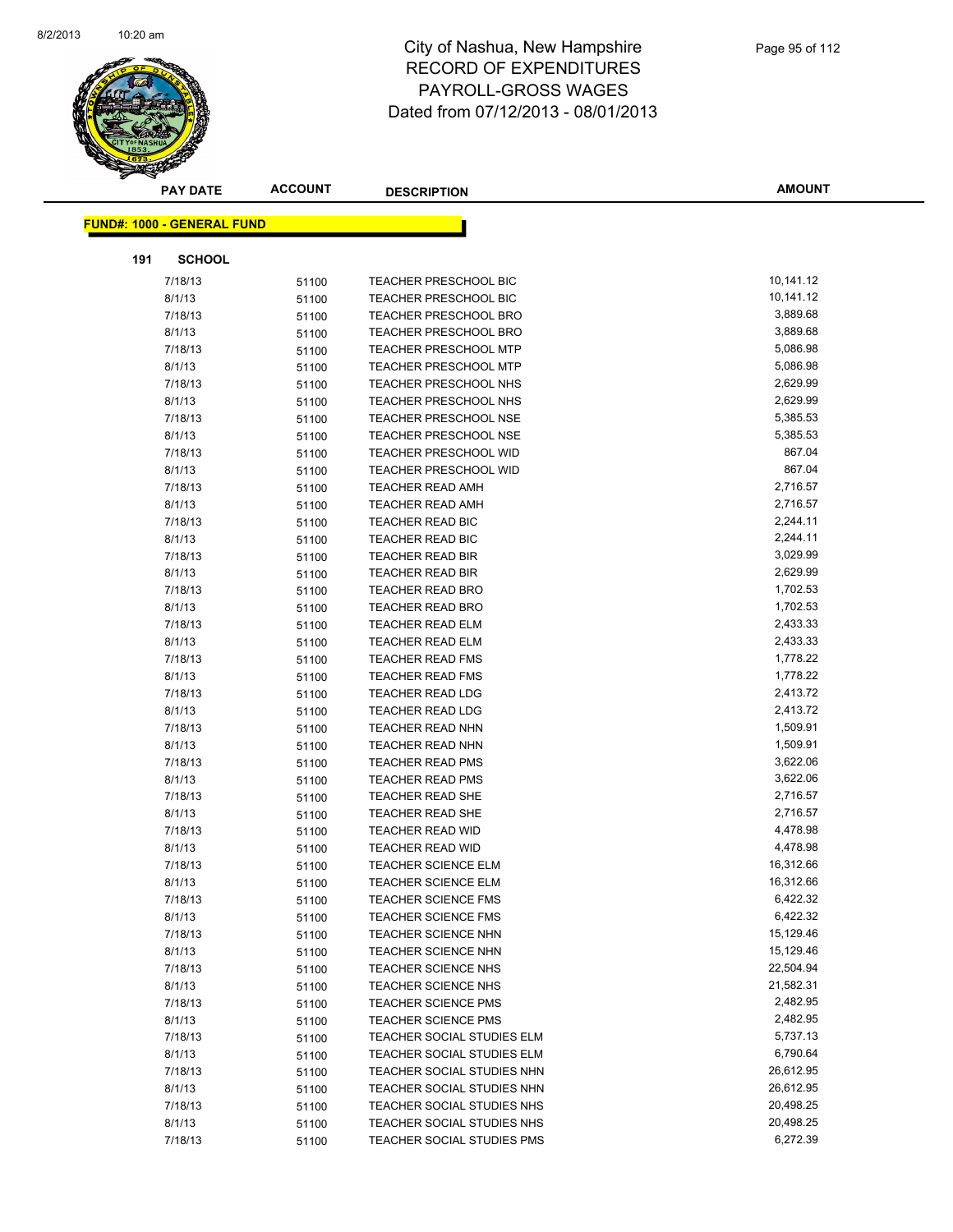

|     | <b>PAY DATE</b>                   | <b>ACCOUNT</b> | <b>DESCRIPTION</b>                                 | <b>AMOUNT</b>           |
|-----|-----------------------------------|----------------|----------------------------------------------------|-------------------------|
|     | <b>FUND#: 1000 - GENERAL FUND</b> |                |                                                    |                         |
|     |                                   |                |                                                    |                         |
| 191 | <b>SCHOOL</b>                     |                |                                                    |                         |
|     | 8/1/13                            | 51100          | TEACHER SOCIAL STUDIES PMS                         | 6,272.39                |
|     | 7/18/13                           | 51100          | <b>TEACHER SPED AMH</b>                            | 3,288.13                |
|     | 8/1/13                            | 51100          | <b>TEACHER SPED AMH</b>                            | 3,288.13                |
|     | 7/18/13                           | 51100          | TEACHER SPED BIC                                   | 4,078.18                |
|     | 8/1/13                            | 51100          | <b>TEACHER SPED BIC</b>                            | 4,078.18                |
|     | 7/18/13                           | 51100          | <b>TEACHER SPED BIR</b>                            | 6,611.60                |
|     | 8/1/13                            | 51100          | <b>TEACHER SPED BIR</b>                            | 6,611.60                |
|     | 7/18/13                           | 51100          | <b>TEACHER SPED BRO</b>                            | 5,339.51                |
|     | 8/1/13                            | 51100          | <b>TEACHER SPED BRO</b>                            | 5,339.51                |
|     | 7/18/13                           | 51100          | <b>TEACHER SPED CHA</b>                            | 4,408.21                |
|     | 8/1/13                            | 51100          | <b>TEACHER SPED CHA</b>                            | 4,408.21                |
|     | 7/18/13                           | 51100          | <b>TEACHER SPED DRC</b>                            | 4,088.55                |
|     | 8/1/13                            | 51100          | <b>TEACHER SPED DRC</b>                            | 4,088.55                |
|     | 7/18/13                           | 51100          | <b>TEACHER SPED ELM</b>                            | 3,357.36                |
|     | 8/1/13                            | 51100          | <b>TEACHER SPED ELM</b>                            | 3,357.36                |
|     | 7/18/13                           | 51100          | <b>TEACHER SPED FES</b>                            | 4,091.25                |
|     | 8/1/13                            | 51100          | TEACHER SPED FES                                   | 4,091.25                |
|     | 7/18/13                           | 51100          | <b>TEACHER SPED FMS</b>                            | 1,707.45                |
|     | 8/1/13                            | 51100          | <b>TEACHER SPED FMS</b>                            | 1,707.45                |
|     | 7/18/13                           | 51100          | <b>TEACHER SPED LDG</b>                            | 7,142.30                |
|     | 8/1/13                            | 51100          | TEACHER SPED LDG                                   | 7,142.30                |
|     | 7/18/13                           | 51100          | <b>TEACHER SPED MDE</b>                            | 3,445.18                |
|     | 8/1/13                            | 51100          | <b>TEACHER SPED MDE</b>                            | 3,445.18                |
|     | 7/18/13                           | 51100          | <b>TEACHER SPED MTP</b>                            | 2,456.99                |
|     | 8/1/13                            | 51100          | <b>TEACHER SPED MTP</b>                            | 2,456.99                |
|     | 7/18/13                           | 51100          | <b>TEACHER SPED NHN</b>                            | 10,788.56               |
|     | 8/1/13                            | 51100          | <b>TEACHER SPED NHN</b>                            | 10,788.56               |
|     | 7/18/13                           | 51100          | TEACHER SPED NHS                                   | 26,721.80               |
|     | 7/22/13                           | 51100          | TEACHER SPED NHS                                   | (2,456.99)<br>14,436.85 |
|     | 8/1/13                            | 51100          | <b>TEACHER SPED NHS</b>                            | 3,411.64                |
|     | 7/18/13                           | 51100          | <b>TEACHER SPED NSE</b>                            | 3,411.64                |
|     | 8/1/13                            | 51100          | <b>TEACHER SPED NSE</b><br><b>TEACHER SPED PMS</b> | 6,821.93                |
|     | 7/18/13<br>8/1/13                 | 51100          | <b>TEACHER SPED PMS</b>                            | 6,821.93                |
|     | 7/18/13                           | 51100          | TEACHER SPED SHE                                   | 1,773.17                |
|     | 8/1/13                            | 51100          | TEACHER SPED SHE                                   | 1,773.17                |
|     | 7/18/13                           | 51100          | <b>TEACHER TECHED ELM</b>                          | 4,719.13                |
|     | 8/1/13                            | 51100<br>51100 | <b>TEACHER TECHED ELM</b>                          | 4,719.13                |
|     | 7/18/13                           | 51100          | TEACHER TECHED NHN                                 | 2,716.57                |
|     | 8/1/13                            | 51100          | TEACHER TECHED NHN                                 | 2,716.57                |
|     | 7/18/13                           | 51100          | TEACHER TECHED NHS                                 | 4,913.98                |
|     | 8/1/13                            | 51100          | TEACHER TECHED NHS                                 | 4,913.98                |
|     | 7/18/13                           | 51100          | <b>TEACHER TECHED PMS</b>                          | 2,629.99                |
|     | 8/1/13                            | 51100          | <b>TEACHER TECHED PMS</b>                          | 2,629.99                |
|     | 7/18/13                           | 51100          | TEACHER TV PROD NHS                                | 2,413.72                |
|     | 8/1/13                            | 51100          | TEACHER TV PROD NHS                                | 2,413.72                |
|     | 7/18/13                           | 51100          | TECH INTERGRATION ASST NSE                         | 164.00                  |
|     | 7/25/13                           | 51100          | TECH INTERGRATION ASST NSE                         | 157.44                  |
|     | 8/1/13                            | 51100          | TECH INTERGRATION ASST NSE                         | 157.44                  |
|     | 7/18/13                           | 51200          | ASSISTANT PRINCIPAL BIR                            | 1,516.44                |
|     | 8/1/13                            | 51200          | ASSISTANT PRINCIPAL BIR                            | 1,516.44                |
|     |                                   |                |                                                    |                         |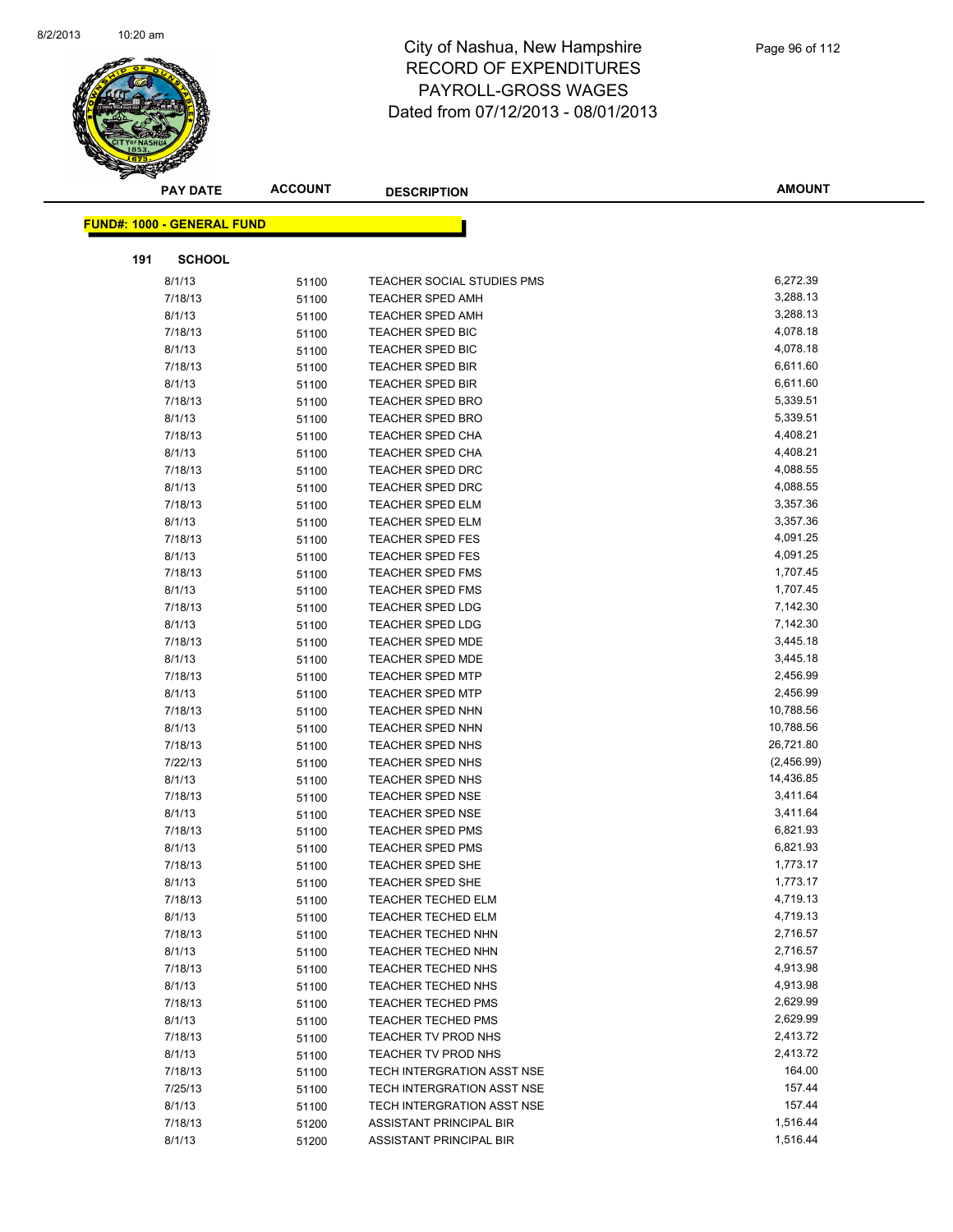

|     | <b>PAY DATE</b>                   | <b>ACCOUNT</b> | <b>DESCRIPTION</b>          | <b>AMOUNT</b> |
|-----|-----------------------------------|----------------|-----------------------------|---------------|
|     |                                   |                |                             |               |
|     | <b>FUND#: 1000 - GENERAL FUND</b> |                |                             |               |
| 191 | <b>SCHOOL</b>                     |                |                             |               |
|     | 7/18/13                           | 51200          | <b>CUSTODIAN CHA</b>        | 323.60        |
|     | 7/25/13                           | 51200          | <b>CUSTODIAN CHA</b>        | 323.60        |
|     | 8/1/13                            | 51200          | <b>CUSTODIAN CHA</b>        | 323.60        |
|     | 7/18/13                           | 51200          | <b>ELL TUTOR</b>            | 87.50         |
|     | 7/25/13                           | 51200          | HOME SCHOOL CORD TTI        | 175.00        |
|     | 7/18/13                           | 51200          | PARA DW SPEC ED NHN         | 175.00        |
|     | 8/1/13                            | 51200          | PARA DW SPEC ED NHN         | 75.00         |
|     | 7/25/13                           | 51200          | PARA DW SPEC ED SHE         | 139.40        |
|     | 7/18/13                           | 51200          | PARA DW SPEC ED WID         | 309.00        |
|     | 7/25/13                           | 51200          | PARA DW SPEC ED WID         | 517.59        |
|     | 8/1/13                            | 51200          | PARA DW SPEC ED WID         | 372.20        |
|     | 7/18/13                           | 51200          | <b>PARA INST BIC</b>        | 343.60        |
|     | 7/18/13                           | 51200          | SCHOOL PSYCHOLOGIST WID     | 2,642.48      |
|     | 8/1/13                            | 51200          | SCHOOL PSYCHOLOGIST WID     | 6,025.61      |
|     | 7/18/13                           | 51200          | SEASONAL PLANT OPERATIONS   | 1,220.00      |
|     | 7/25/13                           | 51200          | SEASONAL PLANT OPERATIONS   | 1,052.00      |
|     | 7/25/13                           | 51200          | SPECIAL EDUCATION TUTOR     | 236.16        |
|     | 7/18/13                           | 51200          | SPEECH LANG PATHOLOGIST WID | 5,748.35      |
|     | 8/1/13                            | 51200          | SPEECH LANG PATHOLOGIST WID | 5,668.35      |
|     | 7/18/13                           | 51200          | SUB FOOD SERVICE            | 423.54        |
|     | 7/18/13                           | 51200          | <b>TEACHER DWSE ELM</b>     | 37.50         |
|     | 8/1/13                            | 51200          | <b>TEACHER DWSE ELM</b>     | 112.50        |
|     | 7/18/13                           | 51200          | <b>TEACHER ENGLISH NHN</b>  | 225.00        |
|     | 8/1/13                            | 51200          | <b>TEACHER ENGLISH NHN</b>  | 425.00        |
|     | 7/18/13                           | 51200          | TEACHER FOREIGN LANG NHS    | 150.00        |
|     | 8/1/13                            | 51200          | TEACHER FOREIGN LANG NHS    | 150.00        |
|     | 7/18/13                           | 51200          | <b>TEACHER GR2 SHE</b>      | 450.00        |
|     | 8/1/13                            | 51200          | <b>TEACHER GR3 MDE</b>      | 100.00        |
|     | 7/18/13                           | 51200          | <b>TEACHER GR5 BRO</b>      | 430.00        |
|     | 7/18/13                           | 51200          | <b>TEACHER HEALTHOC NHS</b> | 1,044.57      |
|     | 8/1/13                            | 51200          | TEACHER HEALTHOC NHS        | 1,044.57      |
|     | 7/18/13                           | 51200          | <b>TEACHER HVAC NHS</b>     | 583.03        |
|     | 8/1/13                            | 51200          | TEACHER HVAC NHS            | 583.03        |
|     | 7/18/13                           | 51200          | <b>TEACHER KIND BIR</b>     | 1,225.51      |
|     | 8/1/13                            | 51200          | <b>TEACHER KIND BIR</b>     | 825.51        |
|     | 7/18/13                           | 51200          | TEACHER KIND CHA            | 1,315.00      |
|     | 8/1/13                            | 51200          | <b>TEACHER KIND CHA</b>     | 1,315.00      |
|     | 7/18/13                           | 51200          | TEACHER KIND MDE            | 1,161.05      |
|     | 8/1/13                            | 51200          | TEACHER KIND MDE            | 1,161.05      |
|     | 8/1/13                            | 51200          | <b>TEACHER MATH NHS</b>     | 387.50        |
|     | 7/18/13                           | 51200          | <b>TEACHER MUSIC ELM</b>    | 905.95        |
|     | 8/1/13                            | 51200          | <b>TEACHER MUSIC ELM</b>    | 905.95        |
|     | 7/18/13                           | 51200          | TEACHER PE NHN              | 288.33        |
|     | 8/1/13                            | 51200          | <b>TEACHER PE NHN</b>       | 288.33        |
|     | 7/18/13                           | 51200          | TEACHER PRESCHOOL NSE       | 350.00        |
|     | 7/18/13                           | 51200          | <b>TEACHER READ BRO</b>     | 75.00         |
|     | 8/1/13                            | 51200          | <b>TEACHER READ BRO</b>     | 25.00         |
|     | 8/1/13                            | 51200          | TEACHER SCIENCE NHS         | 375.00        |
|     | 7/18/13                           | 51200          | TEACHER SOCIAL STUDIES NHN  | 512.50        |
|     | 8/1/13                            | 51200          | TEACHER SOCIAL STUDIES NHN  | 387.50        |
|     | 7/18/13                           | 51200          | TEACHER SPED FMS            | 50.00         |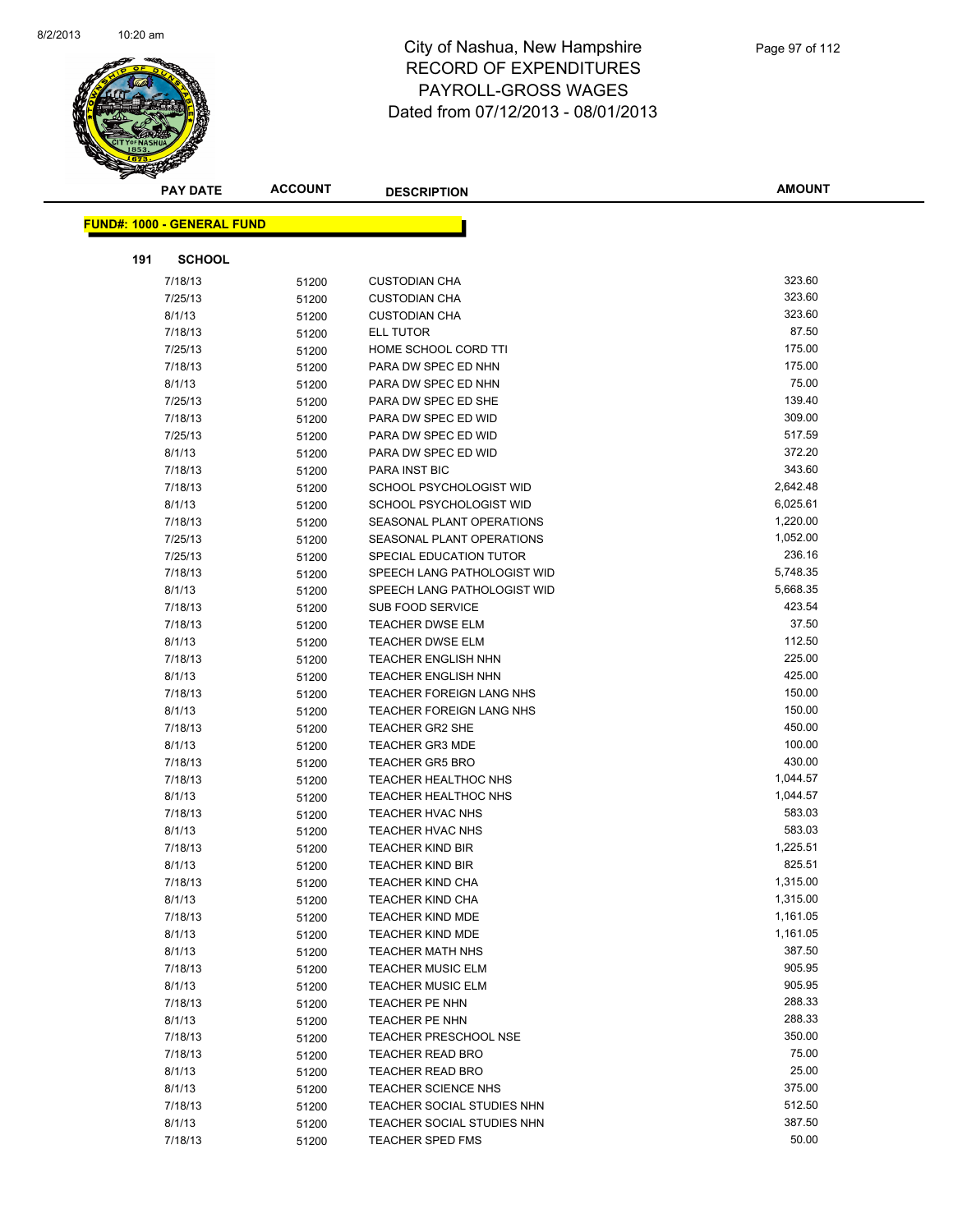

| <b>PAY DATE</b>                   | <b>ACCOUNT</b> | <b>DESCRIPTION</b>                     | <b>AMOUNT</b>  |
|-----------------------------------|----------------|----------------------------------------|----------------|
| <b>FUND#: 1000 - GENERAL FUND</b> |                |                                        |                |
| 191<br><b>SCHOOL</b>              |                |                                        |                |
| 7/18/13                           | 51200          | <b>TEACHER SPED MDE</b>                | 50.00          |
| 8/1/13                            | 51200          | <b>TEACHER SPED MDE</b>                | 50.00          |
| 8/1/13                            | 51200          | TEACHER SPED NHN                       | 412.50         |
| 7/18/13                           | 51200          | TEACHER SPED NHS                       | 754.60         |
| 8/1/13                            | 51200          | <b>TEACHER SPED NHS</b>                | 829.60         |
| 8/1/13                            | 51200          | <b>TEACHER TECHED NHS</b>              | 107.10         |
| 8/1/13                            | 51200          | <b>TECHNOLOGY SUMMER HELP</b>          | 2,060.81       |
| 7/18/13                           | 51300          | <b>OVERTIME-REGULAR</b>                | 704.91         |
| 7/25/13                           | 51300          | OVERTIME-REGULAR                       | 1,666.87       |
| 8/1/13                            | 51300          | OVERTIME-REGULAR                       | 1,028.30       |
| 7/18/13                           | 51400          | <b>WAGES TEMP-SEASONAL</b>             | 4,345.34       |
| 7/25/13                           | 51400          | <b>WAGES TEMP-SEASONAL</b>             | 4,969.15       |
| 8/1/13                            | 51400          | WAGES TEMP-SEASONAL                    | 1,484.50       |
| 7/12/13                           | 51412          | <b>WAGES PER DIEM</b>                  | (1,240.00)     |
| 7/18/13                           | 51412          | <b>WAGES PER DIEM</b>                  | 3,161.79       |
| 7/25/13                           | 51412          | <b>WAGES PER DIEM</b>                  | 916.00         |
| 8/1/13                            | 51412          | <b>WAGES PER DIEM</b>                  | 4,687.32       |
| 7/18/13                           | 51600          | <b>LONGEVITY</b>                       | 550.00         |
| 7/18/13                           | 51650          | ADDITIONAL HOURS                       | 67,515.33      |
| 7/25/13                           | 51650          | <b>ADDITIONAL HOURS</b>                | 29,978.50      |
| 8/1/13                            | 51650          | ADDITIONAL HOURS                       | 98,535.11      |
| 7/18/13                           | 51700          | <b>STIPENDS</b>                        | 36,012.50      |
| 8/1/13                            | 51700          | <b>STIPENDS</b>                        | 2,175.00       |
| 7/18/13                           | 51750          | <b>RETIREMENT &amp; SEPARATION PAY</b> | 41,798.95      |
| 8/1/13                            | 51750          | RETIREMENT & SEPARATION PAY            | 12,859.01      |
| 7/18/13                           | 55118          | TELEPHONE-CELLULAR                     | 2,380.00       |
| <b>TOTAL 191 - SCHOOL</b>         |                |                                        | \$3,604,249.73 |

 $\Box$ 

#### **TOTAL FUND 1000 - GENERAL FUND \$6,256,811.05**

| 101                                            | <b>MAYOR-PRIOR YEAR</b> |       |                            |          |
|------------------------------------------------|-------------------------|-------|----------------------------|----------|
|                                                | 7/18/13                 | 51400 | <b>WAGES TEMP-SEASONAL</b> | 180.00   |
| <b>TOTAL 101 - MAYOR-PRIOR YEAR</b>            |                         |       |                            | \$180.00 |
| <b>TOTAL FUND 1010 - GF-PRIOR YEAR ESCROWS</b> |                         |       |                            | \$180.00 |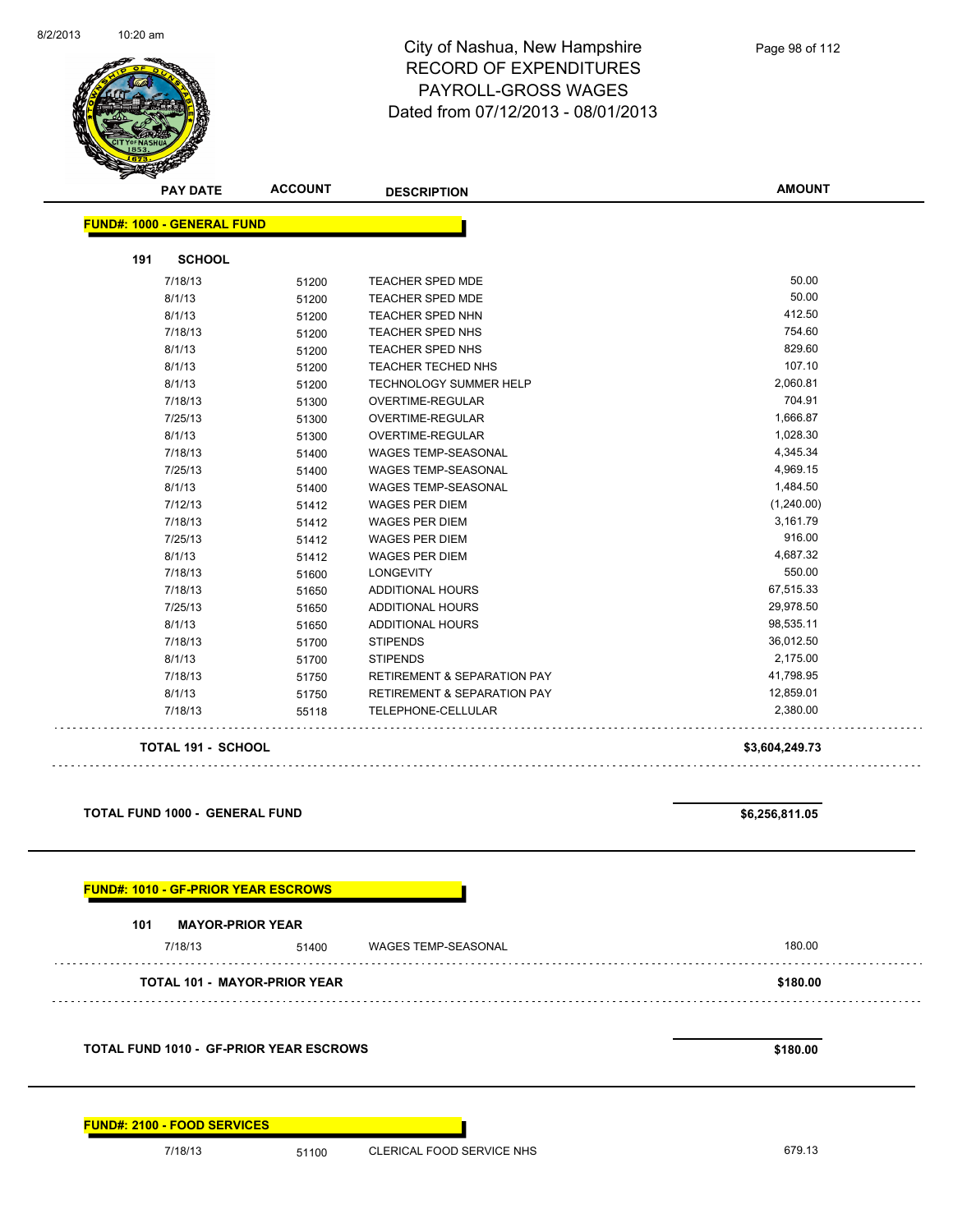

| <b>PAY DATE</b>                    | <b>ACCOUNT</b> | <b>DESCRIPTION</b>               | <b>AMOUNT</b>      |  |  |  |
|------------------------------------|----------------|----------------------------------|--------------------|--|--|--|
| <b>FUND#: 2100 - FOOD SERVICES</b> |                |                                  |                    |  |  |  |
| 7/25/13                            |                | CLERICAL FOOD SERVICE NHS        | 679.13             |  |  |  |
| 8/1/13                             | 51100          | <b>CLERICAL FOOD SERVICE NHS</b> | 679.13             |  |  |  |
| 7/18/13                            | 51100          | DELIVERY DRIVER FOOD SERVICE     | 110.85             |  |  |  |
|                                    | 51100          |                                  | 110.84             |  |  |  |
| 7/25/13<br>8/1/13                  | 51100          | DELIVERY DRIVER FOOD SERVICE     | 2,061.11           |  |  |  |
|                                    | 51100          | DIRECTOR FOOD SERVICE            | 1,994.59           |  |  |  |
| 7/18/13                            | 51100          | FOOD SERVICE BUSINESS MANAGER    |                    |  |  |  |
| 7/25/13                            | 51100          | FOOD SERVICE BUSINESS MANAGER    | 288.00             |  |  |  |
| 8/1/13                             | 51100          | FOOD SERVICE BUSINESS MANAGER    | 2,208.09<br>223.25 |  |  |  |
| 7/18/13                            | 51100          | FOOD SERVICE COOK AMH            |                    |  |  |  |
| 7/25/13                            | 51100          | FOOD SERVICE COOK AMH            | 223.25             |  |  |  |
| 7/18/13                            | 51100          | <b>FOOD SERVICE COOK ELM</b>     | 48.37              |  |  |  |
| 7/25/13                            | 51100          | FOOD SERVICE COOK ELM            | 48.37              |  |  |  |
| 7/25/13                            | 51100          | FOOD SERVICE COOK FMS            | 304.04             |  |  |  |
| 7/18/13                            | 51100          | FOOD SERVICE COOK NHN            | 48.37              |  |  |  |
| 7/25/13                            | 51100          | FOOD SERVICE COOK NHN            | 48.37              |  |  |  |
| 7/18/13                            | 51100          | FOOD SERVICE COOK NHS            | 291.50             |  |  |  |
| 7/25/13                            | 51100          | FOOD SERVICE COOK NHS            | 311.38             |  |  |  |
| 7/18/13                            | 51100          | FOOD SERVICE COOK SHE            | 45.61              |  |  |  |
| 7/25/13                            | 51100          | <b>FOOD SERVICE COOK SHE</b>     | 45.61              |  |  |  |
| 7/18/13                            | 51100          | FOOD SERVICE SITE CORD           | 87.50              |  |  |  |
| 8/1/13                             | 51100          | <b>FOOD SERVICE SITE CORD</b>    | 449.39             |  |  |  |
| 7/18/13                            | 51200          | DELIVERY DRIVER FOOD SERVICE     | 406.43             |  |  |  |
| 7/25/13                            | 51200          | DELIVERY DRIVER FOOD SERVICE     | 406.43             |  |  |  |
| 7/18/13                            | 51200          | FOOD SERVICE ASST PT BIC         | 174.45             |  |  |  |
| 7/25/13                            | 51200          | FOOD SERVICE ASST PT BIC         | 174.45             |  |  |  |
| 7/18/13                            | 51200          | <b>FOOD SERVICE ASST PT ELM</b>  | 482.34             |  |  |  |
| 7/25/13                            | 51200          | FOOD SERVICE ASST PT ELM         | 499.79             |  |  |  |
| 7/18/13                            | 51200          | <b>FOOD SERVICE ASST PT FMS</b>  | 707.57             |  |  |  |
| 7/25/13                            | 51200          | <b>FOOD SERVICE ASST PT FMS</b>  | 616.77             |  |  |  |
| 7/18/13                            | 51200          | FOOD SERVICE ASST PT LDG         | 301.57             |  |  |  |
| 7/25/13                            | 51200          | FOOD SERVICE ASST PT LDG         | 187.77             |  |  |  |
| 7/18/13                            | 51200          | FOOD SERVICE ASST PT NHN         | 204.84             |  |  |  |
| 7/25/13                            | 51200          | FOOD SERVICE ASST PT NHN         | 204.84             |  |  |  |
| 7/18/13                            | 51200          | FOOD SERVICE COOK BIC            | 223.25             |  |  |  |
| 7/25/13                            | 51200          | FOOD SERVICE COOK BIC            | 263.84             |  |  |  |
| 7/18/13                            | 51200          | <b>FOOD SERVICE COOK ELM</b>     | 165.84             |  |  |  |
| 7/25/13                            | 51200          | FOOD SERVICE COOK ELM            | 324.77             |  |  |  |
| 7/18/13                            | 51200          | <b>FOOD SERVICE COOK FMS</b>     | 338.59             |  |  |  |
| 7/18/13                            | 51200          | FOOD SERVICE COOK LDG            | 358.33             |  |  |  |
| 7/25/13                            | 51200          | FOOD SERVICE COOK LDG            | 358.33             |  |  |  |
| 7/25/13                            | 51412          | <b>WAGES PER DIEM</b>            | 588.00             |  |  |  |
| 7/18/13                            | 55118          | TELEPHONE-CELLULAR               | 40.00              |  |  |  |

#### **TOTAL FUND 2100 - FOOD SERVICES \$18,014.08**

| <b>FUND#: 2120 - SUMMER FEEDING PROGRAM</b> |       |                              |        |
|---------------------------------------------|-------|------------------------------|--------|
| 8/1/13                                      | 51100 | DELIVERY DRIVER FOOD SERVICE | 466.40 |
| 8/1/13                                      | 51100 | FOOD SERVICE ASST PT BIC     | 197.71 |
| 8/1/13                                      | 51100 | FOOD SERVICE ASST PT ELM     | 499.79 |
| 8/1/13                                      | 51100 | FOOD SERVICE ASST PT FMS     | 583.38 |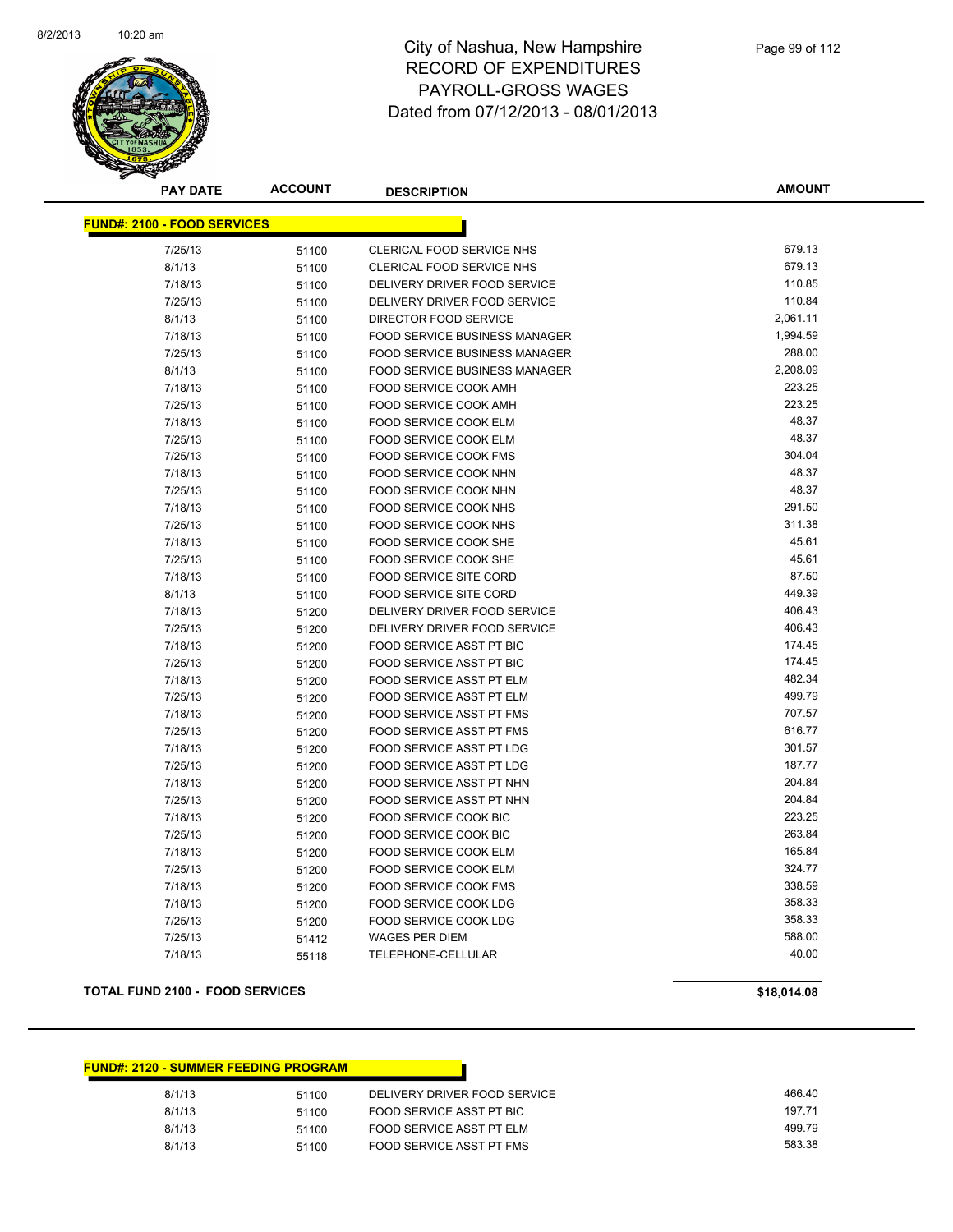

| <b>PAY DATE</b>                                 | <b>ACCOUNT</b> | <b>DESCRIPTION</b>                   | <b>AMOUNT</b> |
|-------------------------------------------------|----------------|--------------------------------------|---------------|
| <b>FUND#: 2120 - SUMMER FEEDING PROGRAM</b>     |                |                                      |               |
| 8/1/13                                          | 51100          | <b>FOOD SERVICE ASST PT LDG</b>      | 227.60        |
| 8/1/13                                          | 51100          | FOOD SERVICE ASST PT NHN             | 210.53        |
| 7/18/13                                         | 51100          | <b>FOOD SERVICE BUSINESS MANAGER</b> | 762.50        |
| 8/1/13                                          | 51100          | FOOD SERVICE BUSINESS MANAGER        | 1,952.00      |
| 8/1/13                                          | 51100          | FOOD SERVICE COOK AMH                | 148.83        |
| 8/1/13                                          | 51100          | FOOD SERVICE COOK BIC                | 223.25        |
| 8/1/13                                          | 51100          | FOOD SERVICE COOK ELM                | 331.68        |
| 8/1/13                                          | 51100          | FOOD SERVICE COOK FMS                | 304.04        |
| 8/1/13                                          | 51100          | FOOD SERVICE COOK LDG                | 358.33        |
| 8/1/13                                          | 51100          | FOOD SERVICE COOK NHS                | 218.63        |
| 7/18/13                                         | 51100          | <b>FOOD SERVICE SITE CORD</b>        | 2,502.81      |
| 8/1/13                                          | 51100          | <b>FOOD SERVICE SITE CORD</b>        | 3,778.56      |
| <b>TOTAL FUND 2120 - SUMMER FEEDING PROGRAM</b> |                |                                      | \$12,766.04   |

| <b>FUND#: 2201 - DRIVERS EDUCATION</b> |       |                           |          |
|----------------------------------------|-------|---------------------------|----------|
|                                        | 51200 | DRIVER INSTRUCTOR         | 625.00   |
|                                        | 51200 | DRIVER INSTRUCTOR         | 425.00   |
|                                        | 51200 | DRIVER INSTRUCTOR         | 775.00   |
|                                        | 51200 | TEACHER TECHED ELM        | 600.00   |
|                                        | 51200 | <b>TEACHER TECHED ELM</b> | 575.00   |
|                                        | 51200 | <b>TEACHER TECHED FMS</b> | 1.200.00 |
|                                        | 51200 | TEACHER TECHED FMS        | 1,300.00 |
|                                        | 51200 | <b>TEACHER TECHED PMS</b> | 1,025.00 |
|                                        | 51200 | <b>TEACHER TECHED PMS</b> | 875.00   |
|                                        | 51300 | OVERTIME-REGULAR          | 57.04    |
|                                        | 51300 | OVERTIME-REGULAR          | 28.52    |

#### **TOTAL FUND 2201 - DRIVERS EDUCATION \$7,485.56**

| <b>FUND#: 2222 - AFTER SCHOOL PROGRAM</b> |       |                         |          |
|-------------------------------------------|-------|-------------------------|----------|
| 7/18/13                                   | 51100 | DIRECTOR 21 CENTURY     | 2,157.90 |
| 8/1/13                                    | 51100 | DIRECTOR 21 CENTURY     | 2,157.91 |
| 7/18/13                                   | 51200 | 21ST CENTURY INSTRUCTOR | 967.87   |
| 7/25/13                                   | 51200 | 21ST CENTURY INSTRUCTOR | 1,041.31 |
| 8/1/13                                    | 51200 | 21ST CENTURY INSTRUCTOR | 1,037.97 |
| 7/18/13                                   | 51200 | LUNCH MONITOR DRC       | 176.89   |
| 8/1/13                                    | 51200 | LUNCH MONITOR DRC       | 180.23   |
| 7/18/13                                   | 51200 | PARA DW SPEC ED AMH     | 360.45   |
| 7/25/13                                   | 51200 | PARA DW SPEC ED AMH     | 370.46   |
| 8/1/13                                    | 51200 | PARA DW SPEC ED AMH     | 370.46   |
| 7/18/13                                   | 51200 | PARA KIND AMH           | 297.04   |
| 7/25/13                                   | 51200 | PARA KIND AMH           | 307.05   |
| 8/1/13                                    | 51200 | PARA KIND AMH           | 307.05   |
| 7/18/13                                   | 51200 | <b>TEACHER GR3 DRC</b>  | 180.23   |
| 8/1/13                                    | 51200 | <b>TEACHER GR3 DRC</b>  | 620.78   |
|                                           |       |                         |          |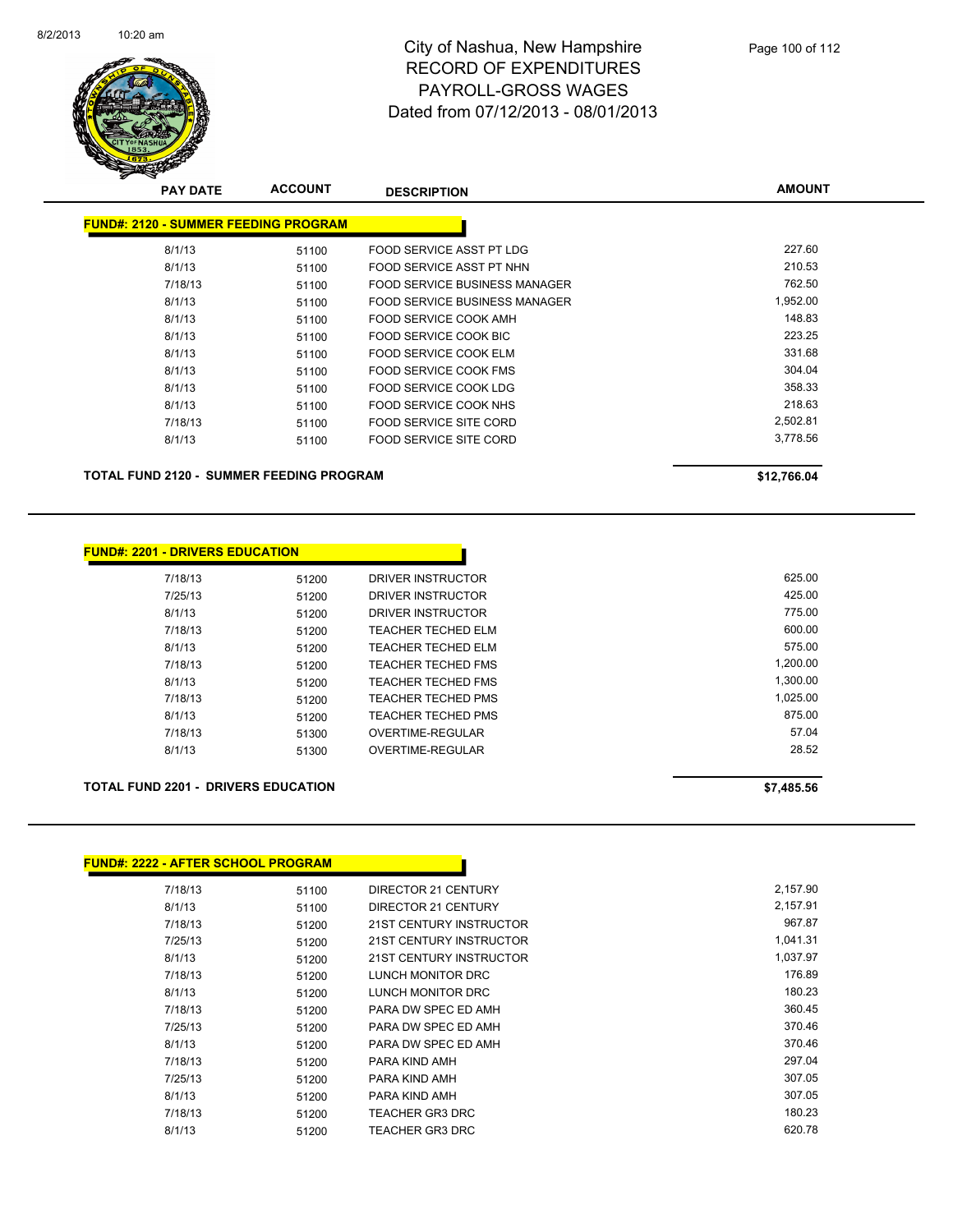|                                                                    |                                                    | City of Nashua, New Hampshire<br><b>RECORD OF EXPENDITURES</b><br>PAYROLL-GROSS WAGES<br>Dated from 07/12/2013 - 08/01/2013                               | Page 101 of 112                                                    |
|--------------------------------------------------------------------|----------------------------------------------------|-----------------------------------------------------------------------------------------------------------------------------------------------------------|--------------------------------------------------------------------|
| <b>PAY DATE</b>                                                    | <b>ACCOUNT</b>                                     | <b>DESCRIPTION</b>                                                                                                                                        | <b>AMOUNT</b>                                                      |
| <b>TOTAL FUND 2222 - AFTER SCHOOL PROGRAM</b>                      |                                                    |                                                                                                                                                           | \$10,533.60                                                        |
| <b>FUND#: 2503 - PARKS &amp; REC PROGRAMS FUND</b>                 |                                                    |                                                                                                                                                           |                                                                    |
| 7/18/13                                                            | 51100                                              | PROGRAM COORDINATOR                                                                                                                                       | 347.90                                                             |
| 7/25/13                                                            | 51100                                              | PROGRAM COORDINATOR                                                                                                                                       | 347.90                                                             |
| 8/1/13                                                             | 51100                                              | PROGRAM COORDINATOR                                                                                                                                       | 347.90                                                             |
| 7/18/13                                                            | 51400                                              | WAGES TEMP-SEASONAL                                                                                                                                       | 1,125.00                                                           |
| 8/1/13                                                             | 51400                                              | WAGES TEMP-SEASONAL                                                                                                                                       | 7,380.00                                                           |
| <b>TOTAL FUND 2503 - PARKS &amp; REC PROGRAMS FUND</b>             |                                                    |                                                                                                                                                           | \$9,548.70                                                         |
|                                                                    |                                                    |                                                                                                                                                           |                                                                    |
| <b>FUND#: 2505 - GOVT &amp; EDUCATION CHANNELS FUND</b><br>7/18/13 | 51100                                              | ECHANNEL ACCESS ADMINISTRATOR                                                                                                                             | 1,014.70                                                           |
| 7/25/13<br>8/1/13<br>7/18/13<br>7/25/13<br>8/1/13<br>7/25/13       | 51100<br>51100<br>51100<br>51100<br>51100<br>55118 | ECHANNEL ACCESS ADMINISTRATOR<br>ECHANNEL ACCESS ADMINISTRATOR<br>PEG PROGRAM MANAGER<br>PEG PROGRAM MANAGER<br>PEG PROGRAM MANAGER<br>TELEPHONE-CELLULAR | 1,014.70<br>1,014.70<br>1,139.75<br>1,139.75<br>1,139.75<br>100.00 |
| <b>TOTAL FUND 2505 - GOVT &amp; EDUCATION CHANNELS FUND</b>        |                                                    |                                                                                                                                                           | \$6,563.35                                                         |
| <b>FUND#: 3050 - POLICE GRANTS FUND</b>                            |                                                    |                                                                                                                                                           |                                                                    |
| 7/18/13                                                            | 51100                                              | DOMESTIC VIOLENCE ADVOCATE                                                                                                                                | 717.44                                                             |
| 7/25/13                                                            | 51100                                              | DOMESTIC VIOLENCE ADVOCATE                                                                                                                                | 717.44                                                             |
| 8/1/13                                                             | 51100                                              | DOMESTIC VIOLENCE ADVOCATE                                                                                                                                | 717.45                                                             |
| 7/18/13                                                            | 51100                                              | PATROLMAN ALL RANKS                                                                                                                                       | 1,173.90                                                           |
| 7/25/13                                                            | 51100                                              | PATROLMAN ALL RANKS                                                                                                                                       | 1,173.90                                                           |
| 8/1/13                                                             | 51100                                              | PATROLMAN ALL RANKS                                                                                                                                       | 1,173.90                                                           |
| 7/18/13<br>7/25/13                                                 | 51300                                              | OVERTIME-REGULAR<br><b>OVERTIME-REGULAR</b>                                                                                                               | 1,055.72<br>1,110.36                                               |
| 8/1/13                                                             | 51300<br>51300                                     | OVERTIME-REGULAR                                                                                                                                          | 441.85                                                             |
| <b>TOTAL FUND 3050 - POLICE GRANTS FUND</b>                        |                                                    |                                                                                                                                                           | \$8,281.96                                                         |

| <b>FUND#: 3068 - COMMUNITY SERVICES GRANTS</b> |       |                                |          |
|------------------------------------------------|-------|--------------------------------|----------|
| 7/3/13                                         | 51100 | BILINGUAL OUTREACH WORKER      | 212.40   |
| 7/18/13                                        | 51100 | <b>EPIDEMIOLOGIST</b>          | 1.302.66 |
| 7/25/13                                        | 51100 | <b>EPIDEMIOLOGIST</b>          | 1.302.65 |
| 8/1/13                                         | 51100 | <b>EPIDEMIOLOGIST</b>          | 1.302.67 |
| 7/18/13                                        | 51100 | INTAKE SPECIALIST PROGRAM ASST | 366.50   |
| 7/25/13                                        | 51100 | INTAKE SPECIALIST PROGRAM ASST | 366.49   |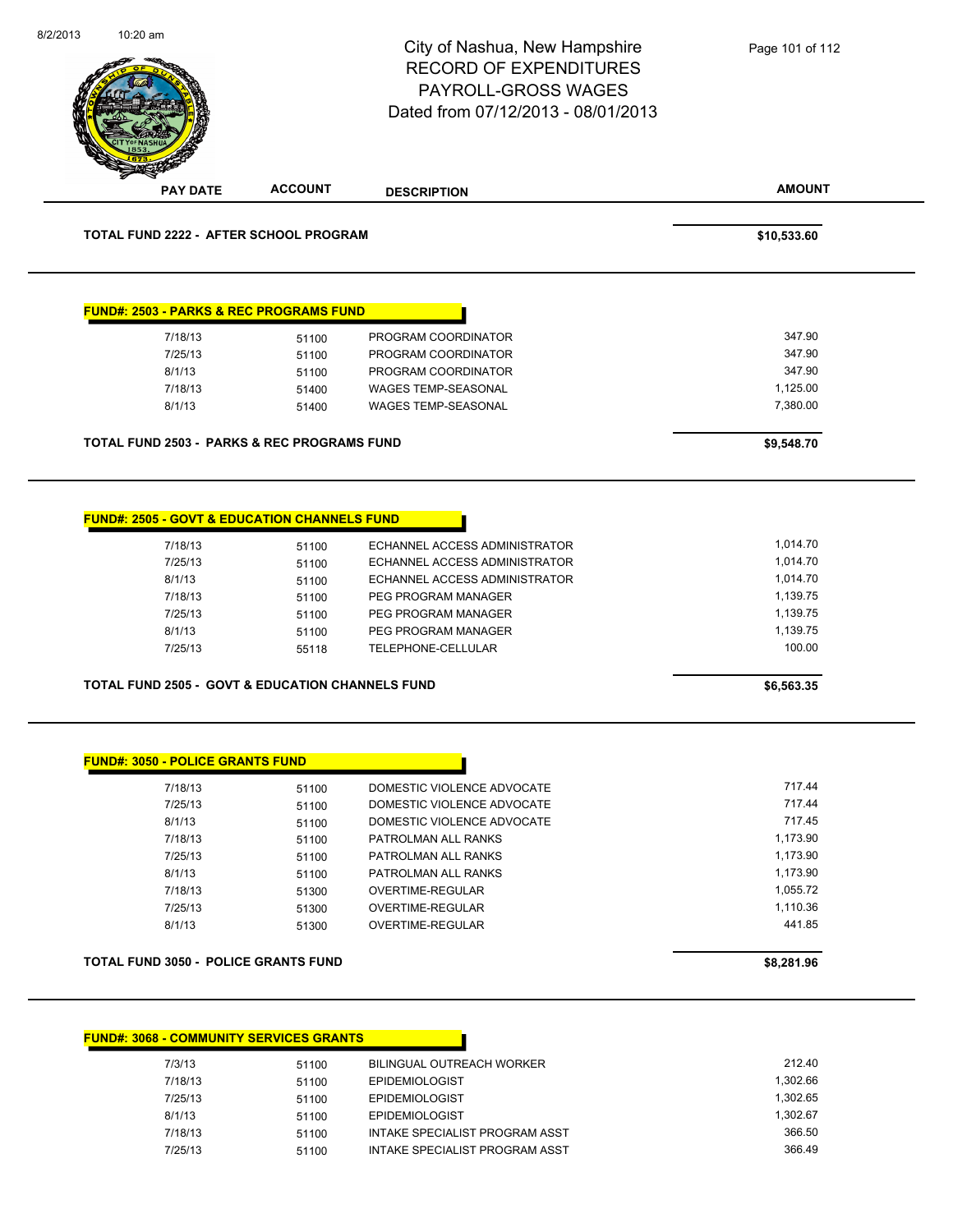

| <b>PAY DATE</b>                                    | <b>ACCOUNT</b>                                 | <b>DESCRIPTION</b>             | <b>AMOUNT</b> |
|----------------------------------------------------|------------------------------------------------|--------------------------------|---------------|
|                                                    | <b>FUND#: 3068 - COMMUNITY SERVICES GRANTS</b> |                                |               |
| 8/1/13                                             | 51100                                          | INTAKE SPECIALIST PROGRAM ASST | 366.50        |
| 7/18/13                                            | 51100                                          | PROGRAM ASSISTANT              | 839.65        |
| 7/25/13                                            | 51100                                          | PROGRAM ASSISTANT              | 839.65        |
| 8/1/13                                             | 51100                                          | PROGRAM ASSISTANT              | 839.65        |
| 7/18/13                                            | 51100                                          | PUB HEALTH NURSE               | 132.25        |
| 7/25/13                                            | 51100                                          | PUB HEALTH NURSE               | 132.25        |
| 8/1/13                                             | 51100                                          | PUB HEALTH NURSE               | 132.25        |
| 7/18/13                                            | 51100                                          | PUB HEALTH PREPAREDNESS COORD  | 1,044.25      |
| 7/25/13                                            | 51100                                          | PUB HEALTH PREPAREDNESS COORD  | 1,044.25      |
| 8/1/13                                             | 51100                                          | PUB HEALTH PREPAREDNESS COORD  | 1,117.45      |
| 7/25/13                                            | 55118                                          | TELEPHONE-CELLULAR             | 100.00        |
| <b>TOTAL FUND 3068 - COMMUNITY SERVICES GRANTS</b> | \$11,441.52                                    |                                |               |

| 8/1/13  | 51100 | PUB HEALTH NURSE           | 885.15 |
|---------|-------|----------------------------|--------|
| 7/25/13 | 51100 | PUB HEALTH NURSE           | 885.15 |
| 7/18/13 | 51100 | PUB HEALTH NURSE           | 885.15 |
| 7/3/13  | 51100 | <b>HEALTH PROGRAM SPEC</b> | 451.38 |
| 7/3/13  | 51100 | BILINGUAL OUTREACH WORKER  | 495.60 |
|         |       |                            |        |

П

| 51100 | OED PROGRAM COORDINATOR | 91.71  |
|-------|-------------------------|--------|
| 51100 | OED PROGRAM COORDINATOR | 152.85 |
| 51100 | OED PROGRAM COORDINATOR | 156.92 |

| <b>FUND#: 3090 - URBAN PROGRAM GRANTS</b> |       |                                |          |
|-------------------------------------------|-------|--------------------------------|----------|
| 7/18/13                                   | 51100 | <b>GRANT MGMT SPECIALIST</b>   | 961.60   |
| 7/25/13                                   | 51100 | <b>GRANT MGMT SPECIALIST</b>   | 961.60   |
| 8/1/13                                    | 51100 | <b>GRANT MGMT SPECIALIST</b>   | 961.60   |
| 7/18/13                                   | 51100 | INTAKE SPECIALIST PROGRAM ASST | 549.70   |
| 7/25/13                                   | 51100 | INTAKE SPECIALIST PROGRAM ASST | 549.72   |
| 8/1/13                                    | 51100 | INTAKE SPECIALIST PROGRAM ASST | 549.70   |
| 7/18/13                                   | 51100 | <b>MANAGER URBAN PROGRAMS</b>  | 1,408.20 |
| 7/25/13                                   | 51100 | MANAGER URBAN PROGRAMS         | 1,408.20 |
| 8/1/13                                    | 51100 | <b>MANAGER URBAN PROGRAMS</b>  | 1,408.20 |
| 7/18/13                                   | 51100 | PROGRAM COORDINATOR LP&HH      | 1,073.90 |
| 7/25/13                                   | 51100 | PROGRAM COORDINATOR LP&HH      | 1,073.90 |
| 8/1/13                                    | 51100 | PROGRAM COORDINATOR LP&HH      | 1,073.90 |
| 7/18/13                                   | 51100 | PROJECT ADMINISTRATOR          | 1,162.45 |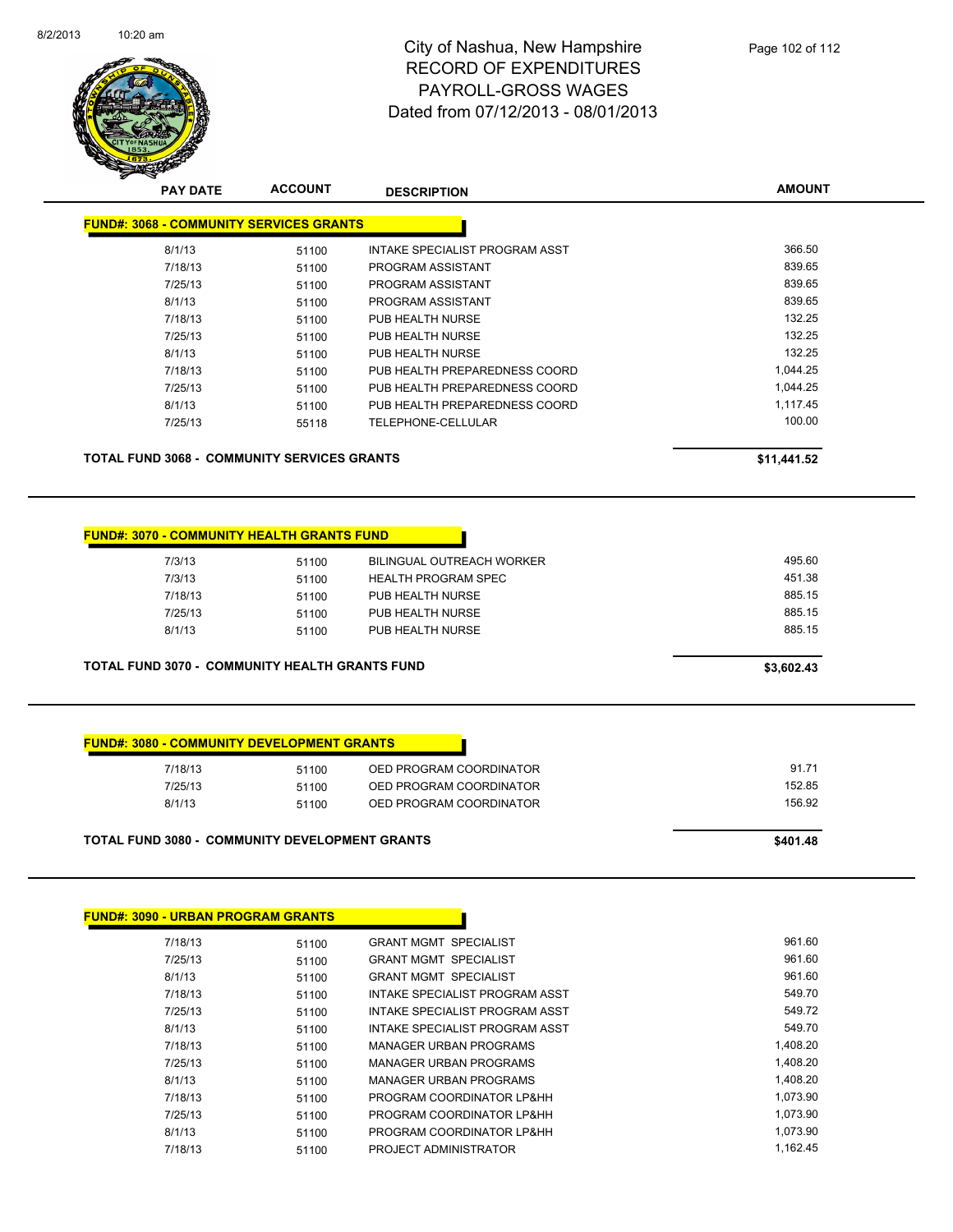

| <b>PAY DATE</b>                           | <b>ACCOUNT</b> | <b>DESCRIPTION</b>          | <b>AMOUNT</b> |
|-------------------------------------------|----------------|-----------------------------|---------------|
| <b>FUND#: 3090 - URBAN PROGRAM GRANTS</b> |                |                             |               |
| 7/25/13                                   | 51100          | PROJECT ADMINISTRATOR       | 1,162.45      |
| 8/1/13                                    | 51100          | PROJECT ADMINISTRATOR       | 1.162.45      |
| 7/18/13                                   | 51100          | PROJECT ADMINISTRATOR LP&HH | 1.000.40      |
| 7/25/13                                   | 51100          | PROJECT ADMINISTRATOR LP&HH | 1.000.40      |
| 8/1/13                                    | 51100          | PROJECT ADMINISTRATOR LP&HH | 1.000.40      |
| 7/18/13                                   | 51200          | CODE ENFORCEMENT OFFICER II | 556.69        |
| 7/25/13                                   | 51200          | CODE ENFORCEMENT OFFICER II | 559.68        |
| 8/1/13                                    | 51200          | CODE ENFORCEMENT OFFICER II | 557.39        |
| 7/25/13                                   | 55118          | TELEPHONE-CELLULAR          | 34.00         |

#### **TOTAL FUND 3090 - URBAN PROGRAM GRANTS \$20,176.53**

| <u> FUND#: 3120 - TRANSIT GRANTS</u> |       |                                       |          |
|--------------------------------------|-------|---------------------------------------|----------|
| 7/18/13                              | 51100 | OED PROGRAM COORDINATOR               | 91.71    |
| 7/25/13                              | 51100 | OED PROGRAM COORDINATOR               | 152.85   |
| 8/1/13                               | 51100 | OED PROGRAM COORDINATOR               | 156.92   |
| 7/18/13                              | 51100 | <b>TRANSIT FINANCE COORDINATOR</b>    | 1,139.65 |
| 7/25/13                              | 51100 | <b>TRANSIT FINANCE COORDINATOR</b>    | 1,139.65 |
| 8/1/13                               | 51100 | <b>TRANSIT FINANCE COORDINATOR</b>    | 1,139.65 |
| 7/1/13                               | 51100 | <b>TRANSIT FLEET FACILITIES SUPV</b>  | 476.05   |
| 7/18/13                              | 51100 | <b>TRANSIT FLEET FACILITIES SUPV</b>  | 961.60   |
| 7/25/13                              | 51100 | <b>TRANSIT FLEET FACILITIES SUPV</b>  | 961.60   |
| 8/1/13                               | 51100 | <b>TRANSIT FLEET FACILITIES SUPV</b>  | 961.60   |
| 7/18/13                              | 51100 | <b>TRANSIT MECHANICS</b>              | 1,744.00 |
| 7/25/13                              | 51100 | <b>TRANSIT MECHANICS</b>              | 1,744.00 |
| 8/1/13                               | 51100 | <b>TRANSIT MECHANICS</b>              | 1,744.00 |
| 7/18/13                              | 51100 | <b>TRANSIT OPER MKTG SUPV</b>         | 985.15   |
| 7/25/13                              | 51100 | <b>TRANSIT OPER MKTG SUPV</b>         | 985.15   |
| 8/1/13                               | 51100 | <b>TRANSIT OPER MKTG SUPV</b>         | 985.15   |
| 7/18/13                              | 51100 | <b>TRANSIT OPERATIONS COORDINATOR</b> | 863.35   |
| 7/25/13                              | 51100 | <b>TRANSIT OPERATIONS COORDINATOR</b> | 863.35   |
| 8/1/13                               | 51100 | <b>TRANSIT OPERATIONS COORDINATOR</b> | 863.35   |
| 7/18/13                              | 51100 | <b>TRANSIT UTILITY SERVICE WORKER</b> | 643.65   |
| 7/25/13                              | 51100 | <b>TRANSIT UTILITY SERVICE WORKER</b> | 643.63   |
| 8/1/13                               | 51100 | <b>TRANSIT UTILITY SERVICE WORKER</b> | 643.65   |
| 7/18/13                              | 51100 | <b>TRANSPORTATION DEPT MANAGER</b>    | 1,460.55 |
| 7/25/13                              | 51100 | <b>TRANSPORTATION DEPT MANAGER</b>    | 1,460.55 |
| 8/1/13                               | 51100 | <b>TRANSPORTATION DEPT MANAGER</b>    | 1,460.55 |
| 7/1/13                               | 51300 | <b>OVERTIME-REGULAR</b>               | 363.69   |
| 7/18/13                              | 51300 | OVERTIME-REGULAR                      | 32.37    |
| 7/25/13                              | 51300 | <b>OVERTIME-REGULAR</b>               | 482.72   |
| 8/1/13                               | 51300 | <b>OVERTIME-REGULAR</b>               | 229.29   |

#### **TOTAL FUND 3120 - TRANSIT GRANTS \$25,379.43**

#### **FUND#: 3800 - SCHOOL GRANTS FUND**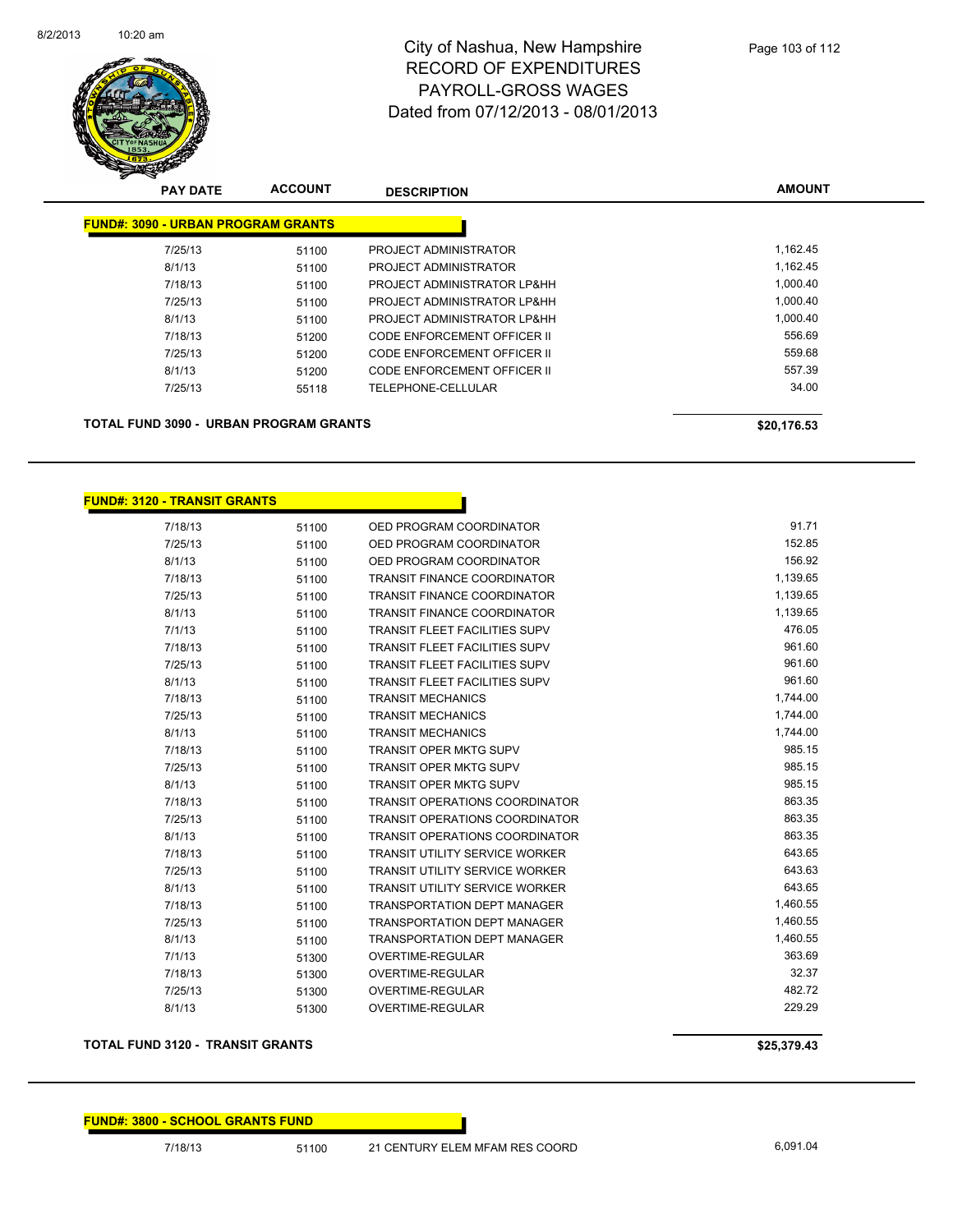

**AMOUNT**

| <u> FUND#: 3800 - SCHOOL GRANTS FUND</u> |       |                                |            |
|------------------------------------------|-------|--------------------------------|------------|
| 8/1/13                                   | 51100 | 21 CENTURY ELEM MFAM RES COORD | 6,091.04   |
| 7/18/13                                  | 51100 | 21 CENTURY MIDL FAM RES COORD  | 2,047.34   |
| 8/1/13                                   | 51100 | 21 CENTURY MIDL FAM RES COORD  | 2,047.34   |
| 7/18/13                                  | 51100 | <b>ASSISTANT PRINCIPAL BRO</b> | 1,403.85   |
| 8/1/13                                   | 51100 | ASSISTANT PRINCIPAL BRO        | 1,403.85   |
| 7/18/13                                  | 51100 | ASSISTANT PRINCIPAL MDE        | 1,381.31   |
| 8/1/13                                   | 51100 | ASSISTANT PRINCIPAL MDE        | 1,381.31   |
| 7/18/13                                  | 51100 | AYP FACILITATOR FES            | 2,629.99   |
| 8/1/13                                   | 51100 | AYP FACILITATOR FES            | 2,629.99   |
| 7/18/13                                  | 51100 | <b>CLERICAL 21 CENTURY</b>     | 380.20     |
| 7/25/13                                  | 51100 | <b>CLERICAL 21 CENTURY</b>     | 617.83     |
| 8/1/13                                   | 51100 | <b>CLERICAL 21 CENTURY</b>     | 380.20     |
| 8/1/13                                   | 51100 | <b>CLERICAL PRINCIPAL NSE</b>  | 1,494.63   |
| 7/18/13                                  | 51100 | DEPT OF ED POSITION            | 2,467.00   |
| 8/1/13                                   | 51100 | DEPT OF ED POSITION            | 2,467.00   |
| 7/18/13                                  | 51100 | ELL OUTREACH WORKER            | 462.50     |
| 8/1/13                                   | 51100 | ELL OUTREACH WORKER            | 437.50     |
| 8/1/13                                   | 51100 | <b>FAMILY LIAISON</b>          | 210.00     |
| 6/30/13                                  | 51100 | FOCUS MONITORING DATA ANALYST  | (4,911.38) |
| 7/18/13                                  | 51100 | <b>INTERPRETER</b>             | 400.00     |
| 8/1/13                                   | 51100 | PARA ELL BIR                   | 202.08     |
| 8/1/13                                   | 51100 | PARA ELL FMS                   | 194.25     |
| 8/1/13                                   | 51100 | PARA ELL LDG                   | 269.44     |
| 8/1/13                                   | 51100 | PARA INST BIR                  | 202.08     |
| 8/1/13                                   | 51100 | PARA INST LDG                  | 711.92     |
| 8/1/13                                   | 51100 | PARA KIND LDG                  | 278.24     |
| 7/18/13                                  | 51100 | SOCIAL WORKER FMS              | 250.00     |
| 8/1/13                                   | 51100 | SUMMER SCHOOL PARA             | 256.00     |
| 7/18/13                                  | 51100 | SYSTEMS ADMIN SCH YEAR         | 2,105.58   |
| 8/1/13                                   | 51100 | SYSTEMS ADMIN SCH YEAR         | 2,105.58   |
| 7/18/13                                  | 51100 | <b>TEACHER DWSE ELM</b>        | 5,346.56   |
| 8/1/13                                   | 51100 | <b>TEACHER DWSE ELM</b>        | 5,346.56   |
| 7/18/13                                  | 51100 | TEACHER ELL BIR                | 500.00     |
| 8/1/13                                   | 51100 | TEACHER ELL BIR                | 800.00     |
| 7/18/13                                  | 51100 | <b>TEACHER ELL ELM</b>         | 200.00     |
| 7/18/13                                  | 51100 | TEACHER ELL LDG                | 500.00     |
| 8/1/13                                   | 51100 | TEACHER ELL LDG                | 800.00     |
| 7/18/13                                  | 51100 | TEACHER ELL NHS                | 200.00     |
| 7/18/13                                  | 51100 | <b>TEACHER ELL PMS</b>         | 200.00     |
| 7/18/13                                  | 51100 | <b>TEACHER GR1 CHA</b>         | 100.00     |
| 7/18/13                                  | 51100 | TEACHER GR2 BRO                | 858.63     |
| 8/1/13                                   | 51100 | <b>TEACHER GR2 BRO</b>         | 858.63     |
| 7/18/13                                  | 51100 | <b>TEACHER GR2 FES</b>         | 1,529.84   |
| 8/1/13                                   | 51100 | TEACHER GR2 FES                | 1,529.84   |
| 7/18/13                                  | 51100 | <b>TEACHER GR3 SHE</b>         | 100.00     |
| 7/18/13                                  | 51100 | <b>TEACHER KIND BIR</b>        | 100.00     |
| 7/18/13                                  | 51100 | <b>TEACHER KIND FES</b>        | 100.00     |
| 7/18/13                                  | 51100 | <b>TEACHER KIND LDG</b>        | 200.00     |
| 7/18/13                                  | 51100 | <b>TEACHER PRESCHOOL WID</b>   | 1,842.47   |
| 8/1/13                                   | 51100 | <b>TEACHER PRESCHOOL WID</b>   | 1,842.47   |
| 7/18/13                                  | 51100 | <b>TEACHER READ BIR</b>        | 100.00     |
| 7/18/13                                  | 51100 | <b>TEACHER SPED ELM</b>        | 8,904.66   |
| 8/1/13                                   | 51100 | TEACHER SPED ELM               | 8,904.66   |
|                                          |       |                                |            |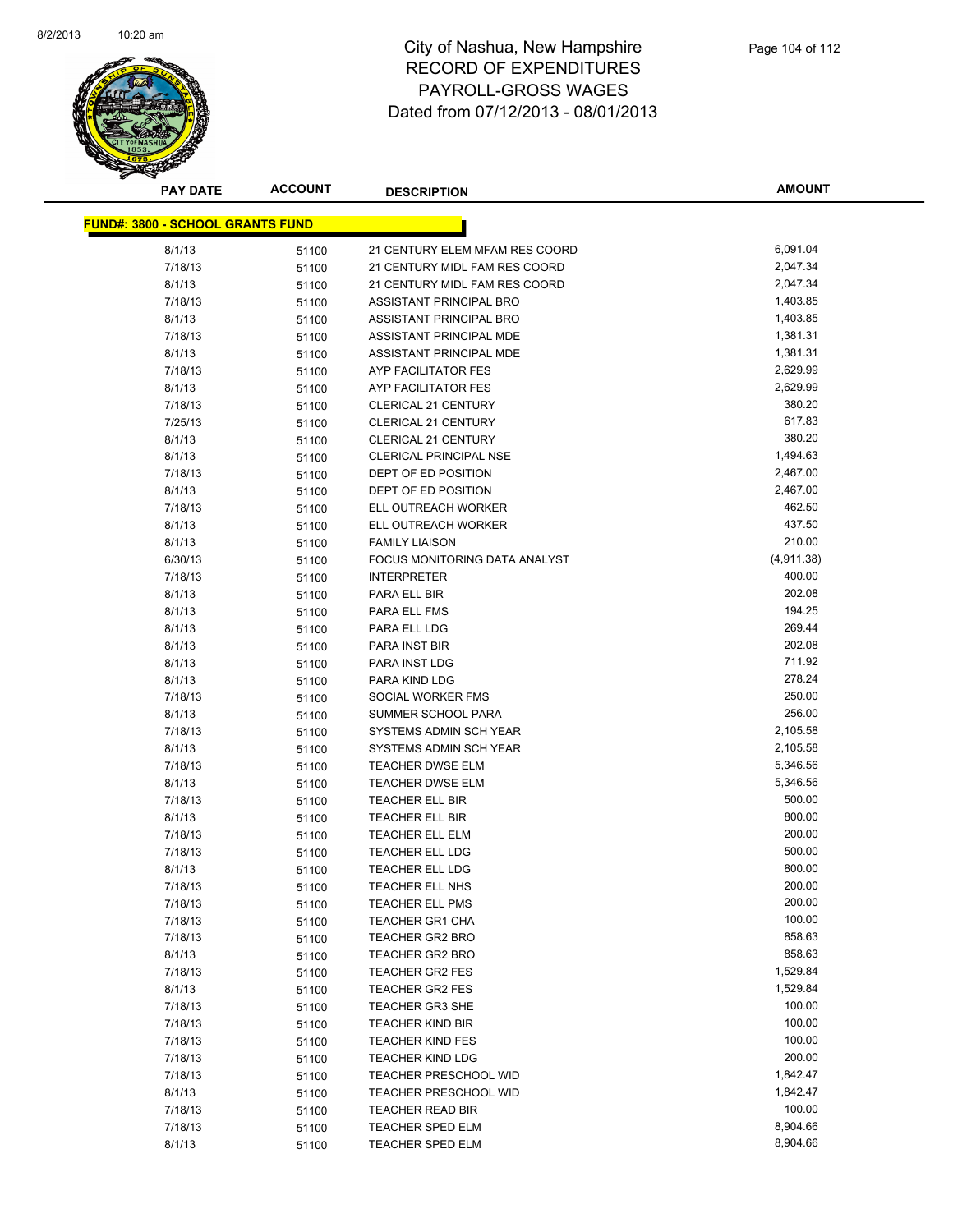

**AMOUNT**

| <b>FUND#: 3800 - SCHOOL GRANTS FUND</b> |       |                               |           |
|-----------------------------------------|-------|-------------------------------|-----------|
| 7/18/13                                 | 51100 | <b>TEACHER SPED FMS</b>       | 4,856.70  |
| 7/25/13                                 | 51100 | <b>TEACHER SPED FMS</b>       | (745.26)  |
| 8/1/13                                  | 51100 | <b>TEACHER SPED FMS</b>       | 4,111.44  |
| 7/18/13                                 | 51100 | TEACHER SPED NHN              | 5,469.06  |
| 8/1/13                                  | 51100 | <b>TEACHER SPED NHN</b>       | 5,469.06  |
| 7/18/13                                 | 51100 | TEACHER SPED NHS              | 9,537.54  |
| 8/1/13                                  | 51100 | TEACHER SPED NHS              | 10,527.77 |
| 7/18/13                                 | 51100 | TEACHER TEAM FACILITATOR NHS  | 2,456.99  |
| 8/1/13                                  | 51100 | TEACHER TEAM FACILITATOR NHS  | 2,456.99  |
| 7/18/13                                 | 51100 | <b>TEACHER TTI NURSERY</b>    | 2,526.22  |
| 8/1/13                                  | 51100 | <b>TEACHER TTI NURSERY</b>    | 2,526.22  |
| 7/18/13                                 | 51100 | TITLE 1 COORDINATOR TTI       | 3,153.84  |
| 8/1/13                                  | 51100 | TITLE 1 COORDINATOR TTI       | 3,153.85  |
| 7/18/13                                 | 51200 | ELL OUTREACH WORKER           | 462.50    |
| 7/18/13                                 | 51200 | FOCUS MONITORING DATA ANALYST | 676.36    |
| 8/1/13                                  | 51200 | FOCUS MONITORING DATA ANALYST | 1,127.25  |
| 7/18/13                                 | 51200 | <b>INTERPRETER</b>            | 400.00    |
| 8/1/13                                  | 51200 | PARA ALT LDG                  | 400.00    |
| 8/1/13                                  | 51200 | SOCIAL WORKER FMS             | 525.00    |
| 8/1/13                                  | 51200 | <b>SUB TEACHER</b>            | 375.00    |
| 8/1/13                                  | 51200 | SUB TEACHER LONG TERM         | 400.00    |
| 8/1/13                                  | 51200 | <b>TEACHER ELL FES</b>        | 400.00    |
| 8/1/13                                  | 51200 | <b>TEACHER ELL FMS</b>        | 375.00    |
| 8/1/13                                  | 51200 | <b>TEACHER GR1 CHA</b>        | 100.00    |
| 8/1/13                                  | 51200 | <b>TEACHER GR3 SHE</b>        | 400.00    |
| 8/1/13                                  | 51200 | <b>TEACHER KIND BIR</b>       | 400.00    |
| 8/1/13                                  | 51200 | <b>TEACHER KIND FES</b>       | 300.00    |
| 8/1/13                                  | 51200 | <b>TEACHER KIND LDG</b>       | 1,100.00  |
| 8/1/13                                  | 51200 | <b>TEACHER READ BIR</b>       | 400.00    |
| 7/18/13                                 | 51200 | <b>TEACHER TTI AMH</b>        | 6,485.52  |
| 8/1/13                                  | 51200 | <b>TEACHER TTI AMH</b>        | 6,485.52  |
| 7/18/13                                 | 51200 | <b>TEACHER TTI FES</b>        | 2,051.66  |
| 8/1/13                                  | 51200 | <b>TEACHER TTI FES</b>        | 2,051.66  |
| 7/18/13                                 | 51200 | <b>TEACHER TTI MTP</b>        | 1,657.07  |
| 8/1/13                                  | 51200 | <b>TEACHER TTI MTP</b>        | 1,657.07  |
| 7/18/13                                 | 51200 | <b>TEACHER TTI NURSERY</b>    | 2,515.42  |
| 8/1/13                                  | 51200 | <b>TEACHER TTI NURSERY</b>    | 2,515.42  |
| 7/18/13                                 | 51200 | <b>TEACHER TTIDRC</b>         | 2,235.49  |
| 8/1/13                                  | 51200 | <b>TEACHER TTIDRC</b>         | 2,235.49  |
| 7/18/13                                 | 51300 | OVERTIME-REGULAR              | 441.84    |
| 6/30/13                                 | 51650 | ADDITIONAL HOURS              | 4,911.38  |
| 7/18/13                                 | 51650 | ADDITIONAL HOURS              | 25,288.30 |
| 7/25/13                                 | 51650 | ADDITIONAL HOURS              | 6,436.10  |
| 8/1/13                                  | 51650 | ADDITIONAL HOURS              | 35,599.90 |
| 7/25/13                                 | 51750 | RETIREMENT & SEPARATION PAY   | 342.18    |
| 7/18/13                                 | 55118 | TELEPHONE-CELLULAR            | 40.00     |

**TOTAL FUND 3800 - SCHOOL GRANTS FUND \$245,243.58**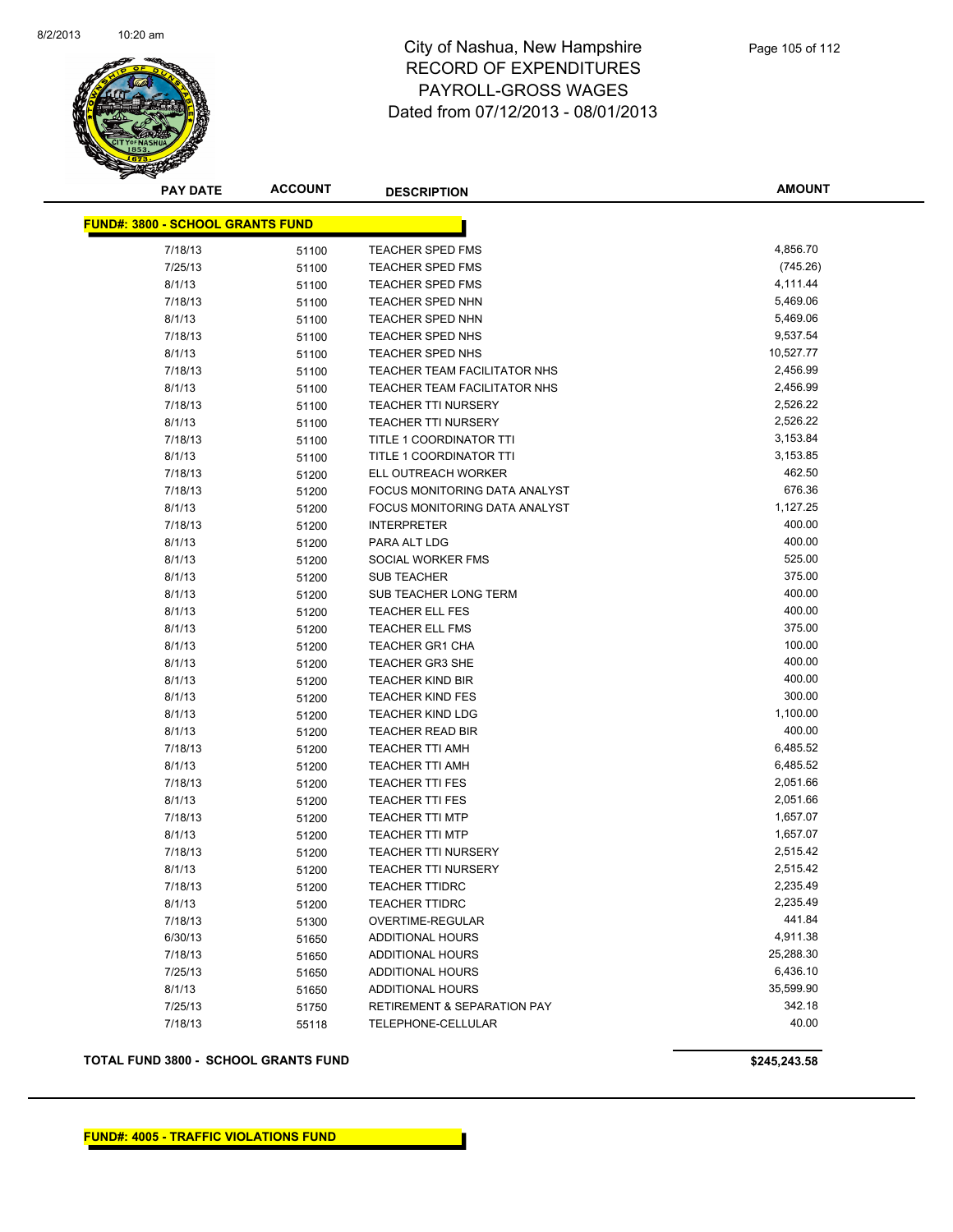

| <b>PAY DATE</b>                              | <b>ACCOUNT</b> | <b>DESCRIPTION</b>                | <b>AMOUNT</b> |
|----------------------------------------------|----------------|-----------------------------------|---------------|
| <b>FUND#: 4005 - TRAFFIC VIOLATIONS FUND</b> |                |                                   |               |
| 7/18/13                                      | 51100          | PARKING ENFORCEMENT SPEC          | 3,055.60      |
| 7/25/13                                      | 51100          | PARKING ENFORCEMENT SPEC          | 3,055.60      |
| 8/1/13                                       | 51100          | PARKING ENFORCEMENT SPEC          | 3,055.60      |
| 7/18/13                                      | 51100          | PV/MV COORDINATOR                 | 844.05        |
| 7/25/13                                      | 51100          | <b>PV/MV COORDINATOR</b>          | 844.05        |
| 8/1/13                                       | 51100          | PV/MV COORDINATOR                 | 844.04        |
| 7/1/13                                       | 51100          | RESOURCE COORDINATOR              | 434.35        |
| 7/25/13                                      | 51100          | <b>RESOURCE COORDINATOR</b>       | 113.10        |
| 8/1/13                                       | 51100          | <b>RESOURCE COORDINATOR</b>       | 113.10        |
| 7/18/13                                      | 51100          | <b>VEHICLE REGISTRATION CLERK</b> | 843.50        |
| 7/25/13                                      | 51100          | <b>VEHICLE REGISTRATION CLERK</b> | 843.50        |
| 8/1/13                                       | 51100          | <b>VEHICLE REGISTRATION CLERK</b> | 843.50        |
| 7/18/13                                      | 51300          | OVERTIME-REGULAR                  | 765.89        |
| 7/25/13                                      | 51300          | OVERTIME-REGULAR                  | 650.44        |
| 8/1/13                                       | 51300          | OVERTIME-REGULAR                  | 818.44        |

**TOTAL FUND 4005 - TRAFFIC VIOLATIONS FUND \$17,124.76** 

| \$17,124.76 |
|-------------|
|-------------|

| 7/18/13 | 51100 | <b>VEHICLE REGISTRATION CLERK</b> | 787.40 |
|---------|-------|-----------------------------------|--------|
| 7/25/13 | 51100 | <b>VEHICLE REGISTRATION CLERK</b> | 787.40 |
| 8/1/13  | 51100 | <b>VEHICLE REGISTRATION CLERK</b> | 787.40 |
| 7/18/13 | 51200 | <b>VEHICLE REGISTRATION CLERK</b> | 312.02 |
| 7/25/13 | 51200 | <b>VEHICLE REGISTRATION CLERK</b> | 282.90 |
| 8/1/13  | 51200 | <b>VEHICLE REGISTRATION CLERK</b> | 298.72 |
| 7/18/13 | 51300 | OVERTIME-REGULAR                  | 92.46  |
| 7/25/13 | 51300 | OVERTIME-REGULAR                  | 68.65  |
| 8/1/13  | 51300 | OVERTIME-REGULAR                  | 43.23  |

| TOTAL FUND 4010 - MOTOR VEHICLE ADMIN FUND | \$3,460.18 |
|--------------------------------------------|------------|
|                                            |            |

| 7/18/13 | 51200 | <b>OUTSIDE DETAIL SPEC PT</b> | 588.26    |
|---------|-------|-------------------------------|-----------|
| 7/25/13 | 51200 | <b>OUTSIDE DETAIL SPEC PT</b> | 588.26    |
| 8/1/13  | 51200 | <b>OUTSIDE DETAIL SPEC PT</b> | 588.26    |
| 7/18/13 | 51712 | <b>SPECIAL DETAIL</b>         | 7,066.54  |
| 7/25/13 | 51712 | <b>SPECIAL DETAIL</b>         | 11,183.59 |
| 8/1/13  | 51712 | <b>SPECIAL DETAIL</b>         | 13.140.94 |

#### **FUND#: 4035 - POLICE OT BILLING**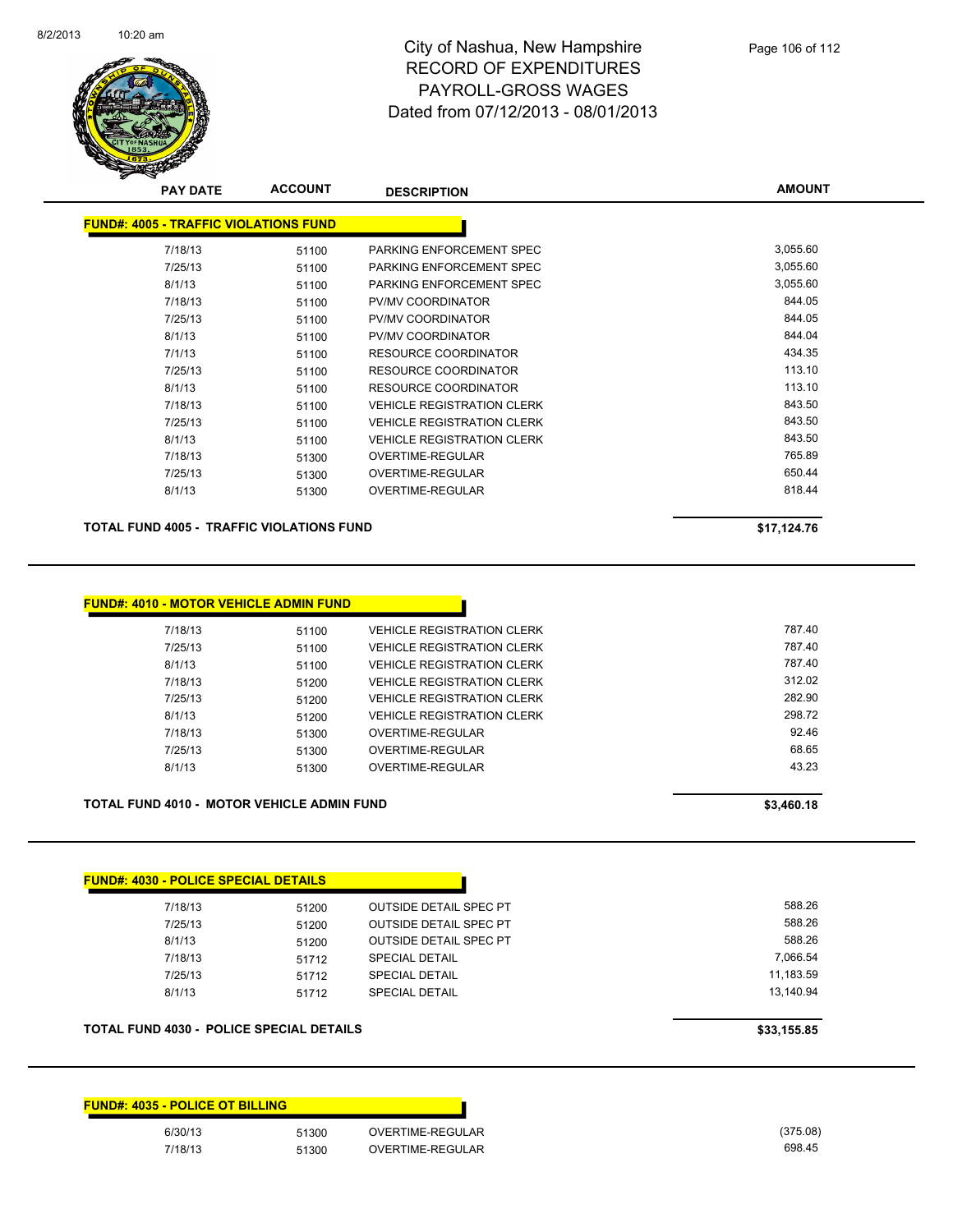| 8/2/2013 | $10:20$ am |
|----------|------------|
|          |            |



| <b>FUND#: 4035 - POLICE OT BILLING</b><br>300.20<br>7/25/13<br><b>OVERTIME-REGULAR</b><br>51300<br>698.45<br>8/1/13<br>OVERTIME-REGULAR<br>51300<br><b>TOTAL FUND 4035 - POLICE OT BILLING</b><br>\$1,322.02 |
|--------------------------------------------------------------------------------------------------------------------------------------------------------------------------------------------------------------|
|                                                                                                                                                                                                              |
|                                                                                                                                                                                                              |
|                                                                                                                                                                                                              |
|                                                                                                                                                                                                              |
| <b>FUND#: 4065 - FIRE WATCHGUARDS FUND</b>                                                                                                                                                                   |
| 178.27<br>8/1/13<br><b>SPECIAL DETAIL</b><br>51712                                                                                                                                                           |
| <b>TOTAL FUND 4065 - FIRE WATCHGUARDS FUND</b><br>\$178.27                                                                                                                                                   |
|                                                                                                                                                                                                              |
|                                                                                                                                                                                                              |
| 45.87<br>7/18/13<br>OED PROGRAM COORDINATOR<br>51100                                                                                                                                                         |
| 76.45<br>7/25/13<br>OED PROGRAM COORDINATOR<br>51100                                                                                                                                                         |
| 78.41<br>8/1/13<br>51100<br>OED PROGRAM COORDINATOR                                                                                                                                                          |
| <b>FUND#: 4600 - ECONOMIC DEVELOPMENT RLF</b><br>170.00<br>7/25/13<br>WAGES TEMP-SEASONAL<br>51400<br>150.20<br>8/1/13<br><b>WAGES TEMP-SEASONAL</b><br>51400                                                |

| <b>FUND#: 6000 - SOLID WASTE FUND</b> |       |                                |          |
|---------------------------------------|-------|--------------------------------|----------|
| 7/18/13                               | 51100 | ACCOUNTING COMPLIANCE MGR      | 153.40   |
| 7/25/13                               | 51100 | ACCOUNTING COMPLIANCE MGR      | 153.40   |
| 8/1/13                                | 51100 | ACCOUNTING COMPLIANCE MGR      | 153.40   |
| 7/18/13                               | 51100 | ADMINISTRATIVE ASSISTANT I     | 630.42   |
| 7/25/13                               | 51100 | ADMINISTRATIVE ASSISTANT I     | 632.00   |
| 8/1/13                                | 51100 | ADMINISTRATIVE ASSISTANT I     | 632.00   |
| 7/18/13                               | 51100 | ADMINISTRATIVE ASSISTANT II    | 665.60   |
| 7/25/13                               | 51100 | ADMINISTRATIVE ASSISTANT II    | 665.60   |
| 8/1/13                                | 51100 | ADMINISTRATIVE ASSISTANT II    | 663.94   |
| 7/18/13                               | 51100 | AUTOMATIC COLLECTION EQUIP OPR | 3,636.80 |
| 7/25/13                               | 51100 | AUTOMATIC COLLECTION EQUIP OPR | 3,636.80 |
| 8/1/13                                | 51100 | AUTOMATIC COLLECTION EQUIP OPR | 3,636.80 |
| 7/18/13                               | 51100 | <b>CITY ENGINEER</b>           | 298.00   |
| 7/25/13                               | 51100 | <b>CITY ENGINEER</b>           | 298.00   |
| 8/1/13                                | 51100 | <b>CITY ENGINEER</b>           | 298.00   |
| 7/18/13                               | 51100 | <b>COLLECTION EQUIP OPR</b>    | 8,629.59 |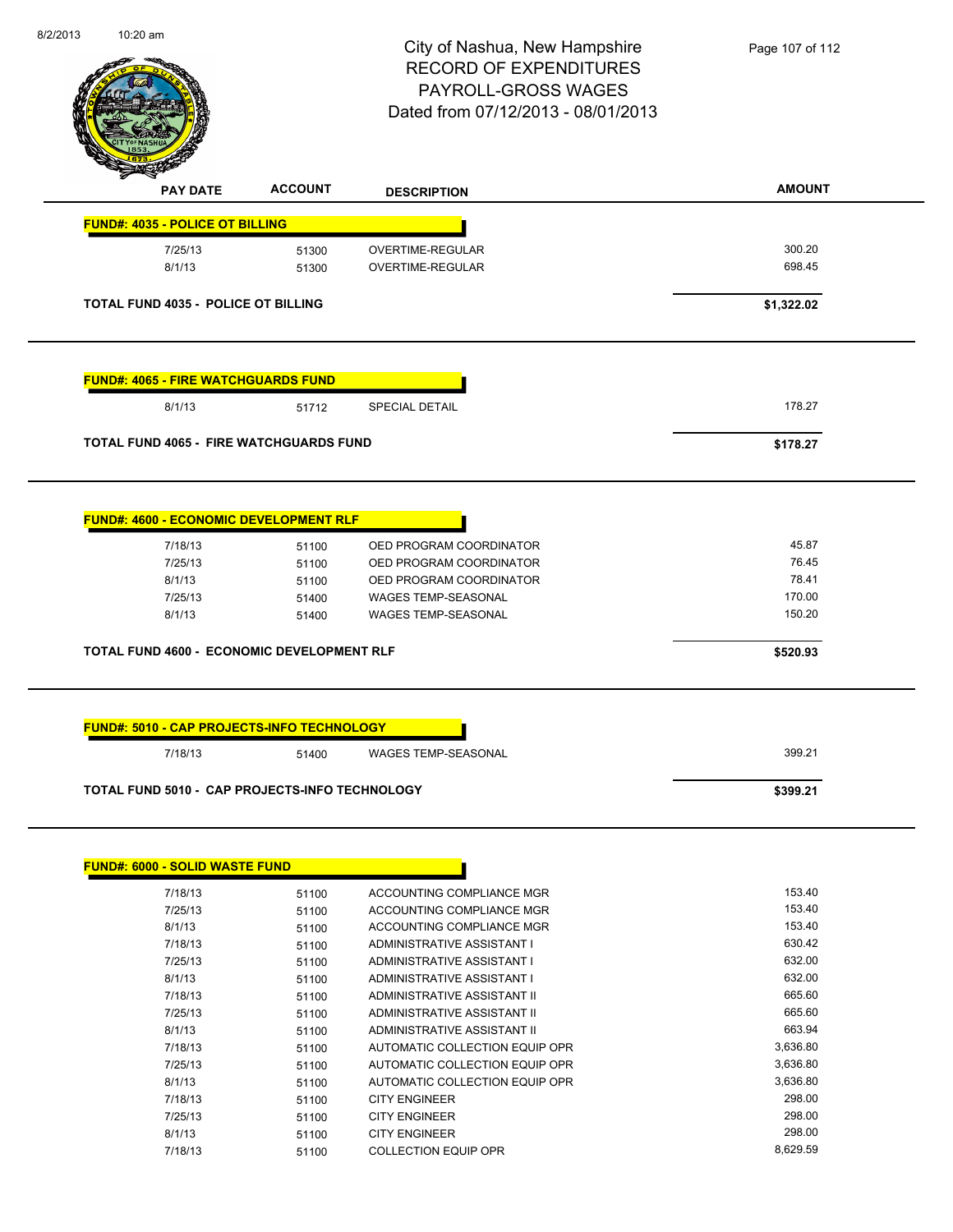

**AMOUNT**

| <u> FUND#: 6000 - SOLID WASTE FUND</u> |                |                                            |                      |
|----------------------------------------|----------------|--------------------------------------------|----------------------|
| 7/25/13                                | 51100          | <b>COLLECTION EQUIP OPR</b>                | 7,789.13             |
| 8/1/13                                 | 51100          | <b>COLLECTION EQUIP OPR</b>                | 9,499.37             |
| 7/18/13                                | 51100          | <b>COLLECTION EQUIP OPR LANDFILL</b>       | 900.80               |
| 7/25/13                                | 51100          | <b>COLLECTION EQUIP OPR LANDFILL</b>       | 900.80               |
| 8/1/13                                 | 51100          | <b>COLLECTION EQUIP OPR LANDFILL</b>       | 900.80               |
| 7/18/13                                | 51100          | DEP TREASURER TAX COLLECTOR                | 230.60               |
| 7/25/13                                | 51100          | DEP TREASURER TAX COLLECTOR                | 230.60               |
| 8/1/13                                 | 51100          | DEP TREASURER TAX COLLECTOR                | 230.60               |
| 7/18/13                                | 51100          | <b>DEPUTY MANAGER OF ENGINEERING</b>       | 74.50                |
| 7/25/13                                | 51100          | DEPUTY MANAGER OF ENGINEERING              | 74.50                |
| 8/1/13                                 | 51100          | DEPUTY MANAGER OF ENGINEERING              | 74.50                |
| 7/18/13                                | 51100          | DIRECTOR PUBLIC WORKS                      | 205.85               |
| 7/25/13                                | 51100          | DIRECTOR PUBLIC WORKS                      | 205.85               |
| 8/1/13                                 | 51100          | DIRECTOR PUBLIC WORKS                      | 205.85               |
| 7/11/13                                | 51100          | DIVISION OPERATIONS MANAGER                | (338.17)             |
| 7/18/13                                | 51100          | DIVISION OPERATIONS MANAGER                | 343.12               |
| 7/25/13                                | 51100          | DIVISION OPERATIONS MANAGER                | 171.55               |
| 8/1/13                                 | 51100          | <b>DIVISION OPERATIONS MANAGER</b>         | 171.55               |
| 7/18/13                                | 51100          | DPW BILLING ACCOUNTANT                     | 438.30               |
| 7/25/13                                | 51100          | DPW BILLING ACCOUNTANT                     | 438.30               |
| 8/1/13                                 | 51100          | DPW BILLING ACCOUNTANT                     | 438.30               |
| 7/18/13                                | 51100          | DPW COLLECTIONS SPEC III                   | 364.60               |
| 7/25/13                                | 51100          | DPW COLLECTIONS SPEC III                   | 364.59               |
| 8/1/13                                 | 51100          | DPW COLLECTIONS SPEC III                   | 364.60               |
| 7/18/13                                | 51100          | DPW CONTRACT ADMINISTRATOR                 | 108.35               |
| 7/25/13                                | 51100          | DPW CONTRACT ADMINISTRATOR                 | 108.33               |
| 8/1/13                                 | 51100          | DPW CONTRACT ADMINISTRATOR                 | 108.30               |
| 7/18/13                                | 51100          | <b>ENVIRONMENTAL ENGINEER</b>              | 1,255.85             |
| 7/25/13                                | 51100          | <b>ENVIRONMENTAL ENGINEER</b>              | 1,255.85             |
| 8/1/13                                 | 51100          | <b>ENVIRONMENTAL ENGINEER</b>              | 1,255.85             |
| 7/18/13                                | 51100          | <b>EQUIPMENT OPR LANDFILL</b>              | 4,566.80             |
| 7/25/13                                | 51100          | <b>EQUIPMENT OPR LANDFILL</b>              | 4,566.00             |
| 8/1/13                                 | 51100          | <b>EQUIPMENT OPR LANDFILL</b>              | 5,479.20             |
| 7/18/13                                | 51100          | <b>EXECUTIVE ADMINISTRATOR</b>             | 144.24               |
| 7/25/13                                | 51100          | EXECUTIVE ADMINISTRATOR                    | 144.25               |
| 8/1/13                                 | 51100          | <b>EXECUTIVE ADMINISTRATOR</b>             | 144.25               |
| 7/18/13                                | 51100          | FINANCE AND ADMIN MANAGER                  | 372.35               |
| 7/25/13                                | 51100          | FINANCE AND ADMIN MANAGER                  | 372.35               |
| 8/1/13                                 | 51100          | FINANCE AND ADMIN MANAGER                  | 372.35               |
| 7/18/13                                | 51100          | LICENSED SCALE OPERATOR                    | 677.04               |
| 7/25/13                                | 51100          | LICENSED SCALE OPERATOR                    | 680.10               |
| 8/1/13                                 | 51100          | LICENSED SCALE OPERATOR                    | 680.10               |
| 7/18/13                                | 51100          | RECYCLING COORDINATOR                      | 1,061.70             |
| 7/25/13                                | 51100          | RECYCLING COORDINATOR                      | 1,061.70<br>1,061.70 |
| 8/1/13<br>7/18/13                      | 51100          | RECYCLING COORDINATOR                      | 2,308.30             |
|                                        | 51100          | SOLID WASTE FOREMAN                        | 2,308.30             |
| 7/25/13<br>8/1/13                      | 51100          | SOLID WASTE FOREMAN<br>SOLID WASTE FOREMAN | 2,308.30             |
| 7/18/13                                | 51100          | <b>STAFF ENGINEER</b>                      | 114.35               |
| 7/25/13                                | 51100          | <b>STAFF ENGINEER</b>                      | 114.35               |
| 8/1/13                                 | 51100<br>51100 | STAFF ENGINEER                             | 114.35               |
| 7/18/13                                | 51100          | SUPERINTENDENT OF SOLID WASTE              | 1,529.80             |
| 7/25/13                                | 51100          | SUPERINTENDENT OF SOLID WASTE              | 1,529.80             |
|                                        |                |                                            |                      |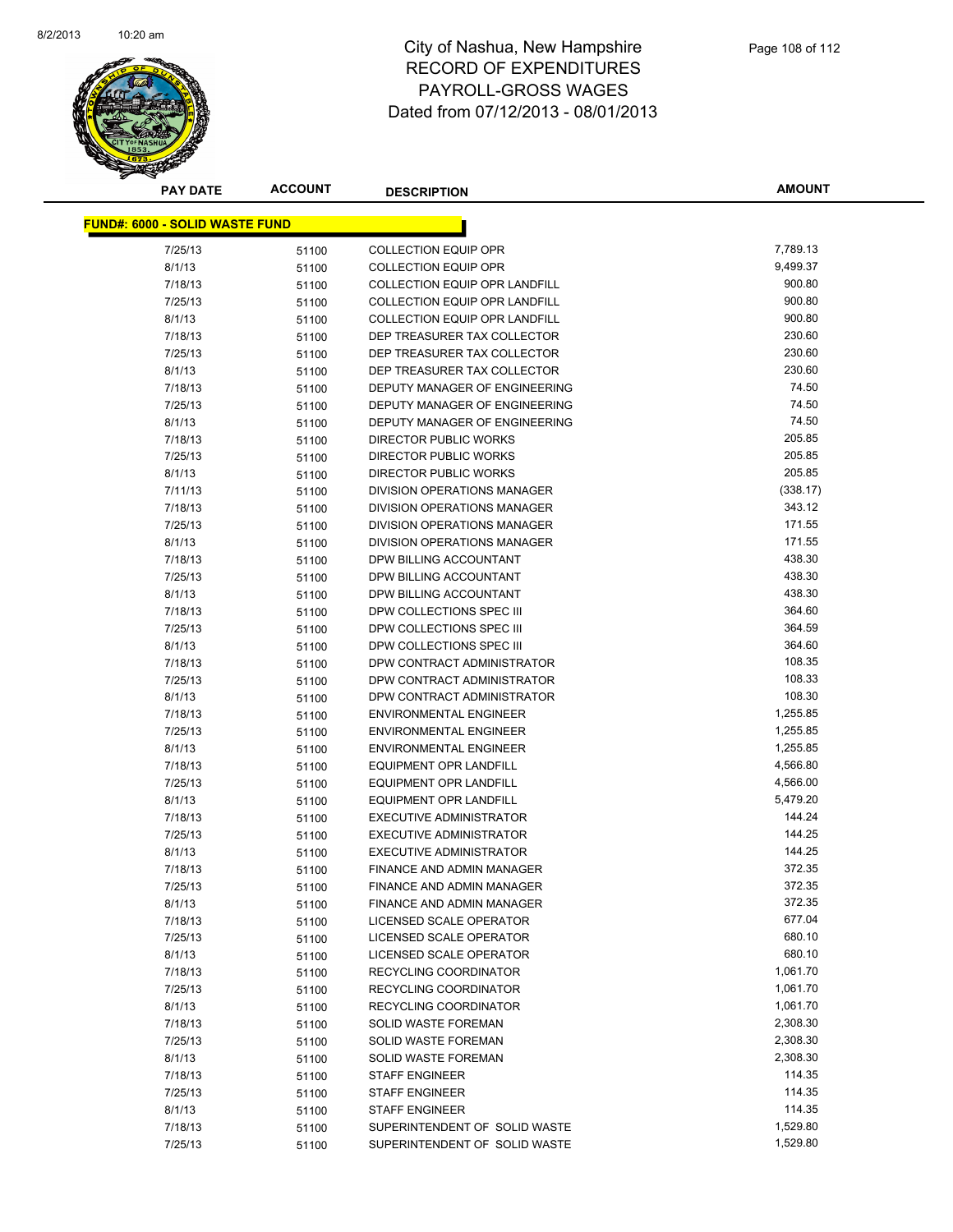

| <b>PAY DATE</b>                           | <b>ACCOUNT</b> | <b>DESCRIPTION</b>            | <b>AMOUNT</b> |
|-------------------------------------------|----------------|-------------------------------|---------------|
| <b>FUND#: 6000 - SOLID WASTE FUND</b>     |                |                               |               |
| 8/1/13                                    | 51100          | SUPERINTENDENT OF SOLID WASTE | 1,529.80      |
| 7/18/13                                   | 51300          | OVERTIME-REGULAR              | 1,620.37      |
| 7/25/13                                   | 51300          | OVERTIME-REGULAR              | 4,037.82      |
| 8/1/13                                    | 51300          | OVERTIME-REGULAR              | 2,319.89      |
| 7/18/13                                   | 51400          | WAGES TEMP-SEASONAL           | 4,160.00      |
| 7/25/13                                   | 51400          | <b>WAGES TEMP-SEASONAL</b>    | 352.00        |
| 8/1/13                                    | 51400          | <b>WAGES TEMP-SEASONAL</b>    | 8,981.75      |
| 7/25/13                                   | 55118          | TELEPHONE-CELLULAR            | 67.00         |
| <b>TOTAL FUND 6000 - SOLID WASTE FUND</b> |                |                               | \$107,937.08  |

n

#### **FUND#: 6200 - WASTEWATER FUND**

| 7/18/13 | 51100 | ACCOUNTING COMPLIANCE MGR            | 306.70   |
|---------|-------|--------------------------------------|----------|
| 7/25/13 | 51100 | ACCOUNTING COMPLIANCE MGR            | 306.70   |
| 8/1/13  | 51100 | ACCOUNTING COMPLIANCE MGR            | 306.70   |
| 7/18/13 | 51100 | ADMINISTRATIVE ASSISTANT II          | 811.26   |
| 7/25/13 | 51100 | <b>ADMINISTRATIVE ASSISTANT II</b>   | 811.25   |
| 8/1/13  | 51100 | ADMINISTRATIVE ASSISTANT II          | 811.25   |
| 7/18/13 | 51100 | <b>ANALYTICAL CHEMIST</b>            | 1,100.90 |
| 7/25/13 | 51100 | <b>ANALYTICAL CHEMIST</b>            | 853.70   |
| 8/1/13  | 51100 | <b>ANALYTICAL CHEMIST</b>            | 853.70   |
| 7/18/13 | 51100 | <b>CITY ENGINEER</b>                 | 695.35   |
| 7/25/13 | 51100 | <b>CITY ENGINEER</b>                 | 695.35   |
| 8/1/13  | 51100 | <b>CITY ENGINEER</b>                 | 695.35   |
| 7/18/13 | 51100 | <b>COLLECTION SYSTEM FOREMAN</b>     | 1,087.55 |
| 7/25/13 | 51100 | <b>COLLECTION SYSTEM FOREMAN</b>     | 1,087.55 |
| 8/1/13  | 51100 | <b>COLLECTION SYSTEM FOREMAN</b>     | 1,033.19 |
| 7/18/13 | 51100 | <b>COLLECTION SYSTEMS OPERATOR</b>   | 2,727.60 |
| 7/25/13 | 51100 | <b>COLLECTION SYSTEMS OPERATOR</b>   | 2,727.60 |
| 8/1/13  | 51100 | <b>COLLECTION SYSTEMS OPERATOR</b>   | 2,740.96 |
| 7/18/13 | 51100 | COLLECTION SYSTEMS TECHNICIAN        | 1,952.00 |
| 7/25/13 | 51100 | <b>COLLECTION SYSTEMS TECHNICIAN</b> | 1,950.29 |
| 8/1/13  | 51100 | <b>COLLECTION SYSTEMS TECHNICIAN</b> | 1,952.00 |
| 7/18/13 | 51100 | <b>COLLECTIONS SPEC II</b>           | 791.45   |
| 7/25/13 | 51100 | COLLECTIONS SPEC II                  | 791.45   |
| 8/1/13  | 51100 | <b>COLLECTIONS SPEC II</b>           | 791.45   |
| 7/18/13 | 51100 | CSO STORM WATER ENGINEER             | 1,200.50 |
| 7/25/13 | 51100 | <b>CSO STORM WATER ENGINEER</b>      | 1,200.50 |
| 8/1/13  | 51100 | <b>CSO STORM WATER ENGINEER</b>      | 1,200.50 |
| 7/18/13 | 51100 | CSO TECHNICIAN INSPECTOR             | 993.74   |
| 7/25/13 | 51100 | <b>CSO TECHNICIAN INSPECTOR</b>      | 993.75   |
| 8/1/13  | 51100 | <b>CSO TECHNICIAN INSPECTOR</b>      | 993.75   |
| 7/18/13 | 51100 | DEP TREASURER TAX COLLECTOR          | 230.60   |
| 7/25/13 | 51100 | DEP TREASURER TAX COLLECTOR          | 230.60   |
| 8/1/13  | 51100 | DEP TREASURER TAX COLLECTOR          | 230.60   |
| 7/18/13 | 51100 | DEPUTY MANAGER OF ENGINEERING        | 744.65   |
| 7/25/13 | 51100 | DEPUTY MANAGER OF ENGINEERING        | 744.65   |
| 8/1/13  | 51100 | DEPUTY MANAGER OF ENGINEERING        | 744.65   |
| 7/18/13 | 51100 | <b>DIRECTOR PUBLIC WORKS</b>         | 411.90   |
| 7/25/13 | 51100 | <b>DIRECTOR PUBLIC WORKS</b>         | 411.90   |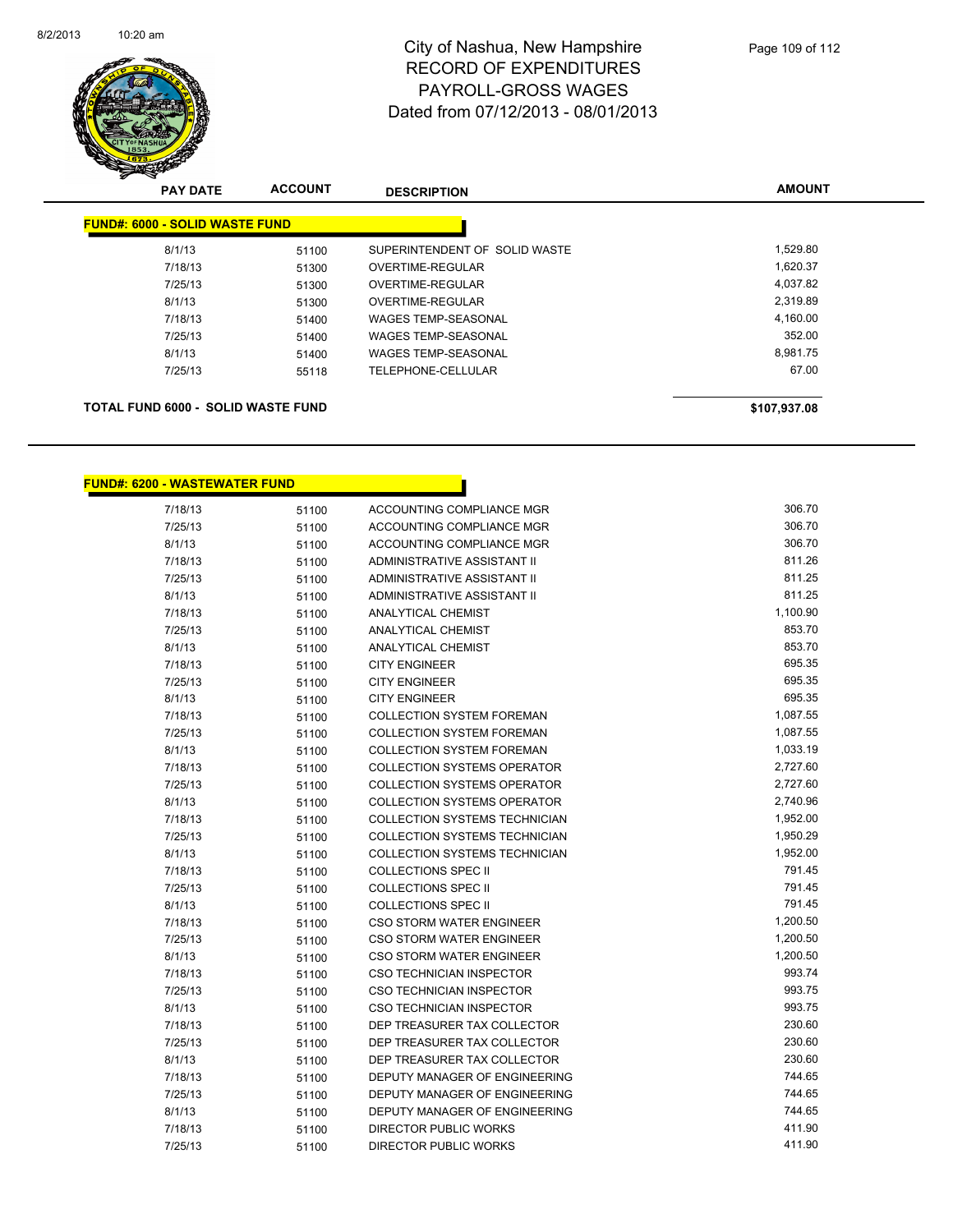

**AMOUNT**

| <u> FUND#: 6200 - WASTEWATER FUND</u> |                |                                      |                      |
|---------------------------------------|----------------|--------------------------------------|----------------------|
| 8/1/13                                | 51100          | <b>DIRECTOR PUBLIC WORKS</b>         | 411.90               |
| 7/11/13                               | 51100          | DIVISION OPERATIONS MANAGER          | (338.21)             |
| 7/18/13                               | 51100          | DIVISION OPERATIONS MANAGER          | 343.18               |
| 7/25/13                               | 51100          | DIVISION OPERATIONS MANAGER          | 171.60               |
| 8/1/13                                | 51100          | DIVISION OPERATIONS MANAGER          | 171.60               |
| 7/18/13                               | 51100          | DPW BILLING ACCOUNTANT               | 438.25               |
| 7/25/13                               | 51100          | DPW BILLING ACCOUNTANT               | 438.25               |
| 8/1/13                                | 51100          | DPW BILLING ACCOUNTANT               | 438.25               |
| 7/18/13                               | 51100          | DPW COLLECTIONS SPEC III             | 364.60               |
| 7/25/13                               | 51100          | DPW COLLECTIONS SPEC III             | 364.61               |
| 8/1/13                                | 51100          | DPW COLLECTIONS SPEC III             | 364.60               |
| 7/18/13                               | 51100          | DPW CONTRACT ADMINISTRATOR           | 649.70               |
| 7/25/13                               | 51100          | DPW CONTRACT ADMINISTRATOR           | 649.72               |
| 8/1/13                                | 51100          | DPW CONTRACT ADMINISTRATOR           | 649.74               |
| 7/18/13                               | 51100          | ELECTRICAL DIAGNOSTIC TECH I         | 2,079.20             |
| 7/25/13                               | 51100          | ELECTRICAL DIAGNOSTIC TECH I         | 2,079.20             |
| 8/1/13                                | 51100          | ELECTRICAL DIAGNOSTIC TECH I         | 2,079.20             |
| 7/18/13                               | 51100          | <b>ENGINEERING DESIGNER INSP</b>     | 228.20               |
| 7/25/13                               | 51100          | <b>ENGINEERING DESIGNER INSP</b>     | 228.21               |
| 8/1/13                                | 51100          | <b>ENGINEERING DESIGNER INSP</b>     | 228.20               |
| 7/18/13                               | 51100          | <b>EXECUTIVE ADMINISTRATOR</b>       | 144.26               |
| 7/25/13                               | 51100          | <b>EXECUTIVE ADMINISTRATOR</b>       | 144.25               |
| 8/1/13                                | 51100          | <b>EXECUTIVE ADMINISTRATOR</b>       | 144.25               |
| 7/18/13                               | 51100          | FINANCE AND ADMIN MANAGER            | 372.35               |
| 7/25/13                               | 51100          | FINANCE AND ADMIN MANAGER            | 372.35               |
| 8/1/13                                | 51100          | FINANCE AND ADMIN MANAGER            | 372.35               |
| 7/18/13                               | 51100          | FLEET MANAGER STREET DEPT            | 352.05               |
| 7/25/13                               | 51100          | FLEET MANAGER STREET DEPT            | 352.05               |
| 8/1/13                                | 51100          | FLEET MANAGER STREET DEPT            | 352.05               |
| 7/18/13                               | 51100          | <b>FOREMAN MAINTENANCE</b>           | 1,152.13             |
| 7/25/13                               | 51100          | <b>FOREMAN MAINTENANCE</b>           | 1,154.15             |
| 8/1/13                                | 51100          | FOREMAN MAINTENANCE                  | 1,154.14             |
| 7/18/13                               | 51100          | INDUSTRIAL PRETREATMENT COORD        | 1,154.10             |
| 7/25/13                               | 51100          | INDUSTRIAL PRETREATMENT COORD        | 1,154.10             |
| 8/1/13                                | 51100          | INDUSTRIAL PRETREATMENT COORD        | 1,154.10             |
| 7/18/13                               | 51100          | <b>MECHANIC WWTP 1ST CLASS</b>       | 4,004.80             |
| 7/25/13                               | 51100          | <b>MECHANIC WWTP 1ST CLASS</b>       | 4,004.83             |
| 8/1/13                                | 51100          | MECHANIC WWTP 1ST CLASS              | 4,004.82<br>7,710.44 |
| 7/18/13                               | 51100          | OPERATOR II WWTP                     | 7,328.04             |
| 7/25/13<br>8/1/13                     | 51100          | OPERATOR II WWTP<br>OPERATOR II WWTP | 7,326.00             |
| 7/18/13                               | 51100          | <b>OPERATOR III WWTP</b>             | 2,968.40             |
| 7/25/13                               | 51100<br>51100 | <b>OPERATOR III WWTP</b>             | 3,467.95             |
| 8/1/13                                | 51100          | <b>OPERATOR III WWTP</b>             | 2,974.75             |
| 7/18/13                               | 51100          | PROCESS CHEMIST                      | 1,073.90             |
| 7/25/13                               | 51100          | PROCESS CHEMIST                      | 1,073.90             |
| 8/1/13                                | 51100          | PROCESS CHEMIST                      | 1,073.90             |
| 7/18/13                               | 51100          | <b>STAFF ENGINEER</b>                | 628.80               |
| 7/25/13                               | 51100          | <b>STAFF ENGINEER</b>                | 628.80               |
| 8/1/13                                | 51100          | <b>STAFF ENGINEER</b>                | 628.80               |
| 7/18/13                               | 51100          | SUPERINTENDENT OF WASTEWATER         | 1,720.00             |
| 7/25/13                               | 51100          | SUPERINTENDENT OF WASTEWATER         | 1,720.00             |
| 8/1/13                                | 51100          | SUPERINTENDENT OF WASTEWATER         | 1,720.00             |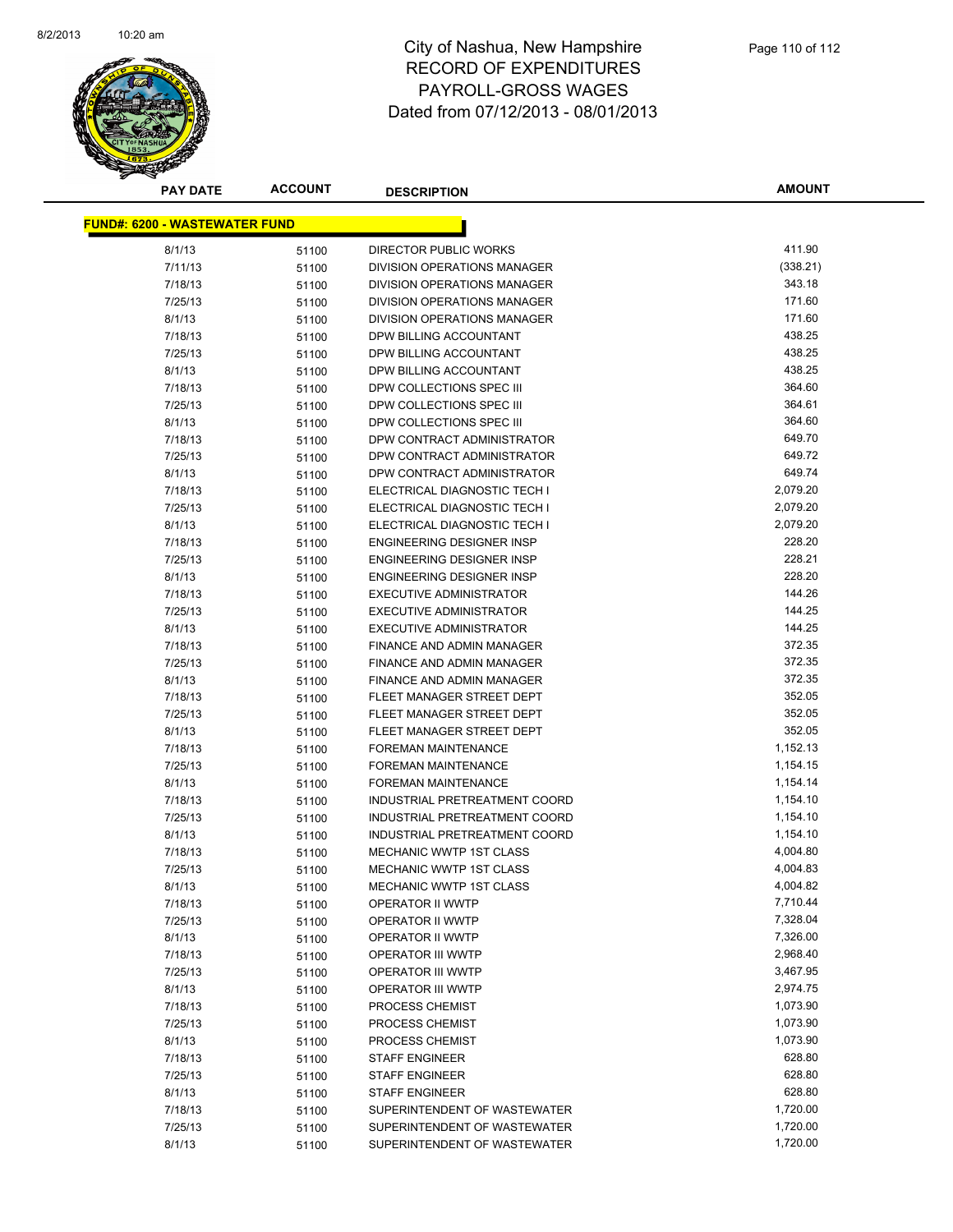

| <b>PAY DATE</b>                      | <b>ACCOUNT</b> | <b>DESCRIPTION</b>                 | <b>AMOUNT</b> |
|--------------------------------------|----------------|------------------------------------|---------------|
| <b>FUND#: 6200 - WASTEWATER FUND</b> |                |                                    |               |
| 7/18/13                              | 51100          | <b>SUPV LABORATORY</b>             | 1,154.10      |
| 7/25/13                              | 51100          | <b>SUPV LABORATORY</b>             | 1,154.10      |
| 8/1/13                               | 51100          | <b>SUPV LABORATORY</b>             | 1,154.09      |
| 7/18/13                              | 51100          | TRUCK DRIVER STREET REPAIR         | 928.80        |
| 7/25/13                              | 51100          | TRUCK DRIVER STREET REPAIR         | 854.00        |
| 8/1/13                               | 51100          | TRUCK DRIVER STREET REPAIR         | 854.00        |
| 7/18/13                              | 51100          | <b>WASTEWATER PROJECT ENGINEER</b> | 1,293.10      |
| 7/25/13                              | 51100          | WASTEWATER PROJECT ENGINEER        | 1,293.10      |
| 8/1/13                               | 51100          | WASTEWATER PROJECT ENGINEER        | 1,293.10      |
| 7/18/13                              | 51300          | OVERTIME-REGULAR                   | 4,363.16      |
| 7/25/13                              | 51300          | <b>OVERTIME-REGULAR</b>            | 4,375.98      |
| 8/1/13                               | 51300          | <b>OVERTIME-REGULAR</b>            | 3,579.29      |
| 7/18/13                              | 51400          | <b>WAGES TEMP-SEASONAL</b>         | 2,064.00      |
| 7/25/13                              | 51400          | <b>WAGES TEMP-SEASONAL</b>         | 1,933.00      |
| 8/1/13                               | 51400          | <b>WAGES TEMP-SEASONAL</b>         | 1,248.00      |
| 7/25/13                              | 55118          | <b>TELEPHONE-CELLULAR</b>          | 51.00         |

#### **TOTAL FUND 6200 - WASTEWATER FUND \$141,433.22**

| <b>FUND#: 6500 - PROPERTY &amp; CASUALTY FUND</b> |       |                                    |
|---------------------------------------------------|-------|------------------------------------|
| 7/18/13                                           | 51100 | <b>PROGRAM SUPV</b>                |
| 7/25/13                                           | 51100 | <b>PROGRAM SUPV</b>                |
| 8/1/13                                            | 51100 | <b>PROGRAM SUPV</b>                |
| 7/18/13                                           | 51100 | PROPERTY AND CASUALTY ADJUSTER     |
| 7/25/13                                           | 51100 | PROPERTY AND CASUALTY ADJUSTER     |
| 8/1/13                                            | 51100 | PROPERTY AND CASUALTY ADJUSTER     |
| 7/18/13                                           | 51100 | <b>RISK MANAGER</b>                |
| 7/25/13                                           | 51100 | <b>RISK MANAGER</b>                |
| 8/1/13                                            | 51100 | <b>RISK MANAGER</b>                |
| 7/18/13                                           | 51100 | SAFETY LOSS PREVENTION SPEC        |
| 7/25/13                                           | 51100 | SAFETY LOSS PREVENTION SPEC        |
| 8/1/13                                            | 51100 | SAFETY LOSS PREVENTION SPEC        |
| 7/18/13                                           | 59207 | WORKERS COMPENSATION CLAIMS        |
| 7/25/13                                           | 59207 | <b>WORKERS COMPENSATION CLAIMS</b> |
| 8/1/13                                            | 59207 | WORKERS COMPENSATION CLAIMS        |

**TOTAL FUND 6500 - PROPERTY & CASUALTY FUND \$33,616.39** 

#### **FUND#: 6600 - BENEFITS SELF INSURANCE FUND**

| 7/18/13 | 51100 | DEPUTY MGR HUMAN RESOURCES         | 1.219.70 |
|---------|-------|------------------------------------|----------|
| 7/25/13 | 51100 | DEPUTY MGR HUMAN RESOURCES         | 1.219.70 |
| 8/1/13  | 51100 | DEPUTY MGR HUMAN RESOURCES         | 1.219.70 |
| 7/18/13 | 51100 | <b>EMPLOYEE BENEFITS ASSISTANT</b> | 561.40   |
| 7/25/13 | 51100 | EMPLOYEE BENEFITS ASSISTANT        | 561.41   |
| 8/1/13  | 51100 | EMPLOYEE BENEFITS ASSISTANT        | 561.40   |
| 7/18/13 | 51100 | <b>EMPLOYEE BENEFITS SPEC I</b>    | 909.85   |
| 7/25/13 | 51100 | <b>EMPLOYEE BENEFITS SPEC I</b>    | 909.85   |
|         |       |                                    |          |